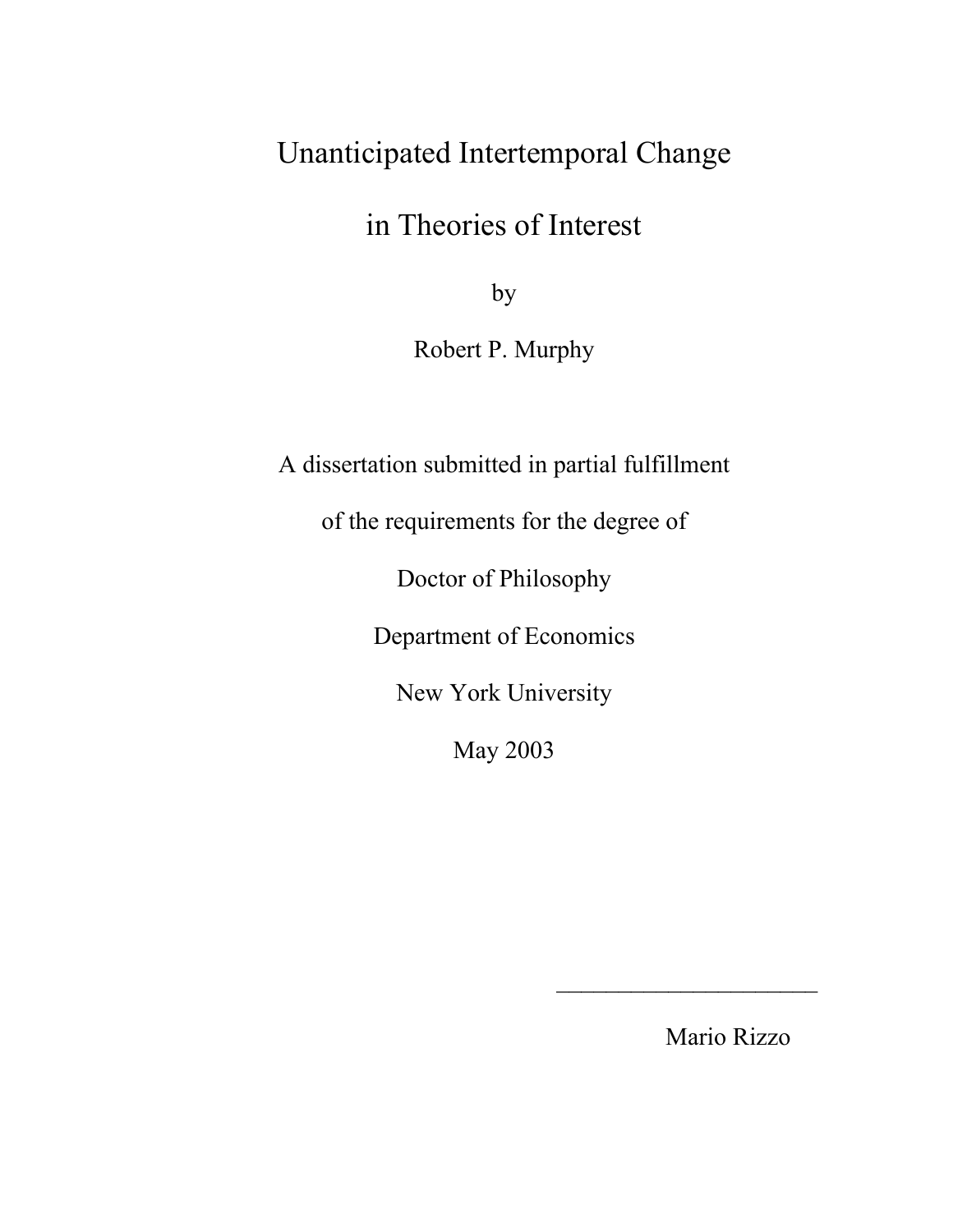Dedicated to the memories of

Sir John Hicks

and

Friedrich Hayek.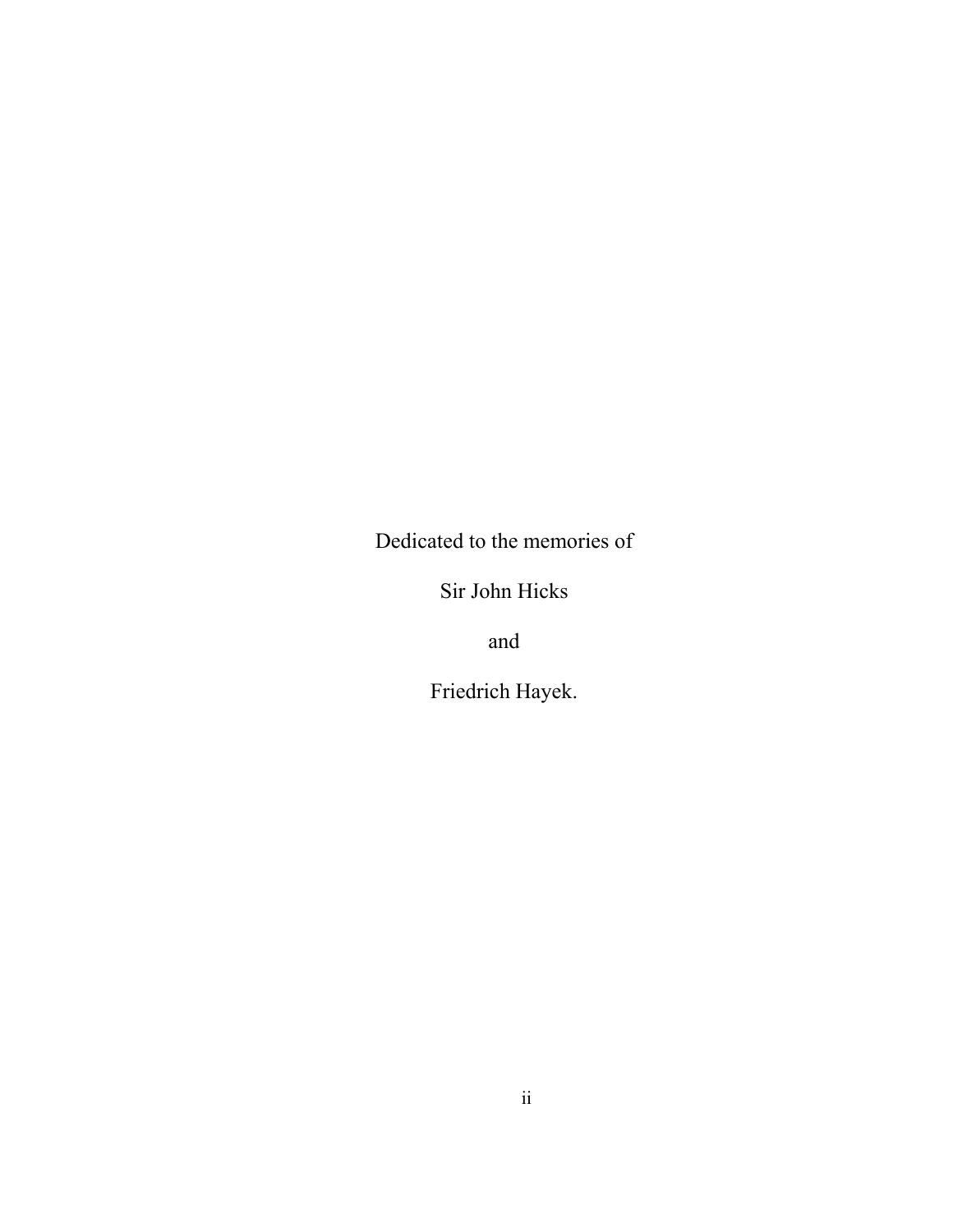### **Acknowledgements**

These essays were written over the course of several years, and are much clearer because of the careful reading and helpful suggestions of Mario Rizzo, Alberto Bisin, Boyan Jovanovic, John Leahy, and Andrew Caplin. I would also like to thank Peter Lewin, Jeffrey Herbener, Paul Birch, Thomas McQuade, David Harper, and Gene Callahan for the extensive comments they provided on early drafts of the essays, and I would like to thank Israel Kirzner for his discussions on the pure time preference theory. Members of the NYU Austrian Colloquium also provided helpful comments, as well as others whom I am surely forgetting.

I am grateful for the freedom I had to dwell on these matters in the laissez-faire academic environment of the NYU Austrian fellowship. The first essay was written while I was a summer fellow at the Ludwig von Mises Institute in Auburn, Alabama.

Finally I would like to thank my grandmother, Catherine Kelly, for providing me with a place to stay, and my fiancée, Rachael, for tolerating my divided attention, while I explored a topic that has been rightly called the "black hole of economics."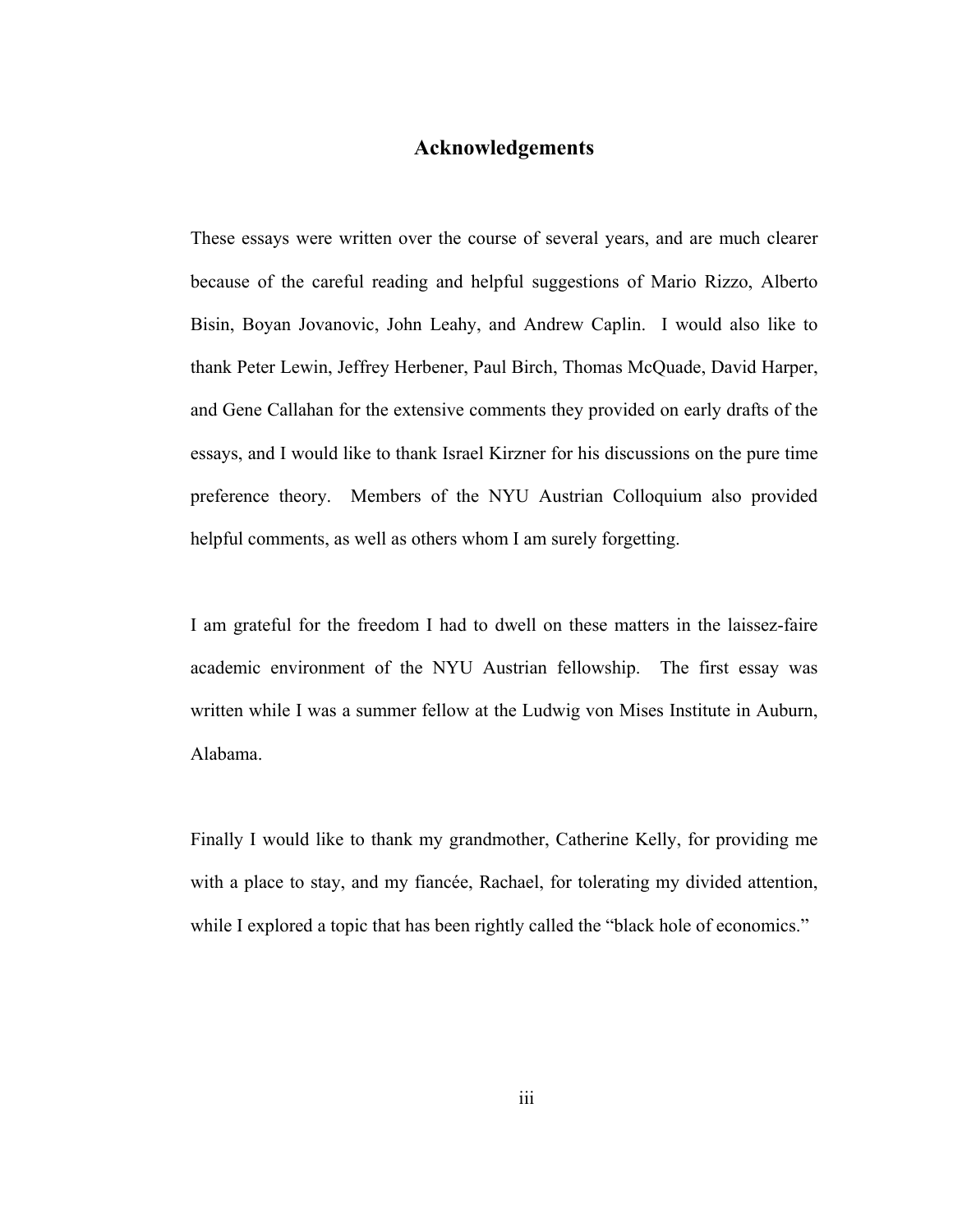## **Preface**

This book is a collection of three separate essays that I wrote while on the Austrian fellowship at New York University. My interest in this area started when I had to prepare a paper for the NYU Austrian Colloquium. Initially I wanted to work on the Austrian business cycle theory, but I soon found that my dissatisfaction with the Austrian approach to interest was such that I had to divert my attention to pure capital and interest theory. I presented my (lengthy) paper, "Interest in the Austrian Tradition," to the Colloquium. Much of the work in this book is merely an elaboration of that original paper.

Although they were written as stand-alone essays, the essays should be read in order, as the later ones build upon the earlier. (However, the reader who is able and willing to read the mathematical appendix should probably do so immediately after the first essay.) A central theme running throughout the papers is that economists have traditionally paid insufficient attention to the problems of change, and in particular *unanticipated* change, in their theories of interest.

The first essay introduces the impressive work on capital and interest theory by Eugen von Böhm-Bawerk. In it I explain Böhm-Bawerk's views and his celebrated critique of what he called the naïve productivity theories of interest. As I read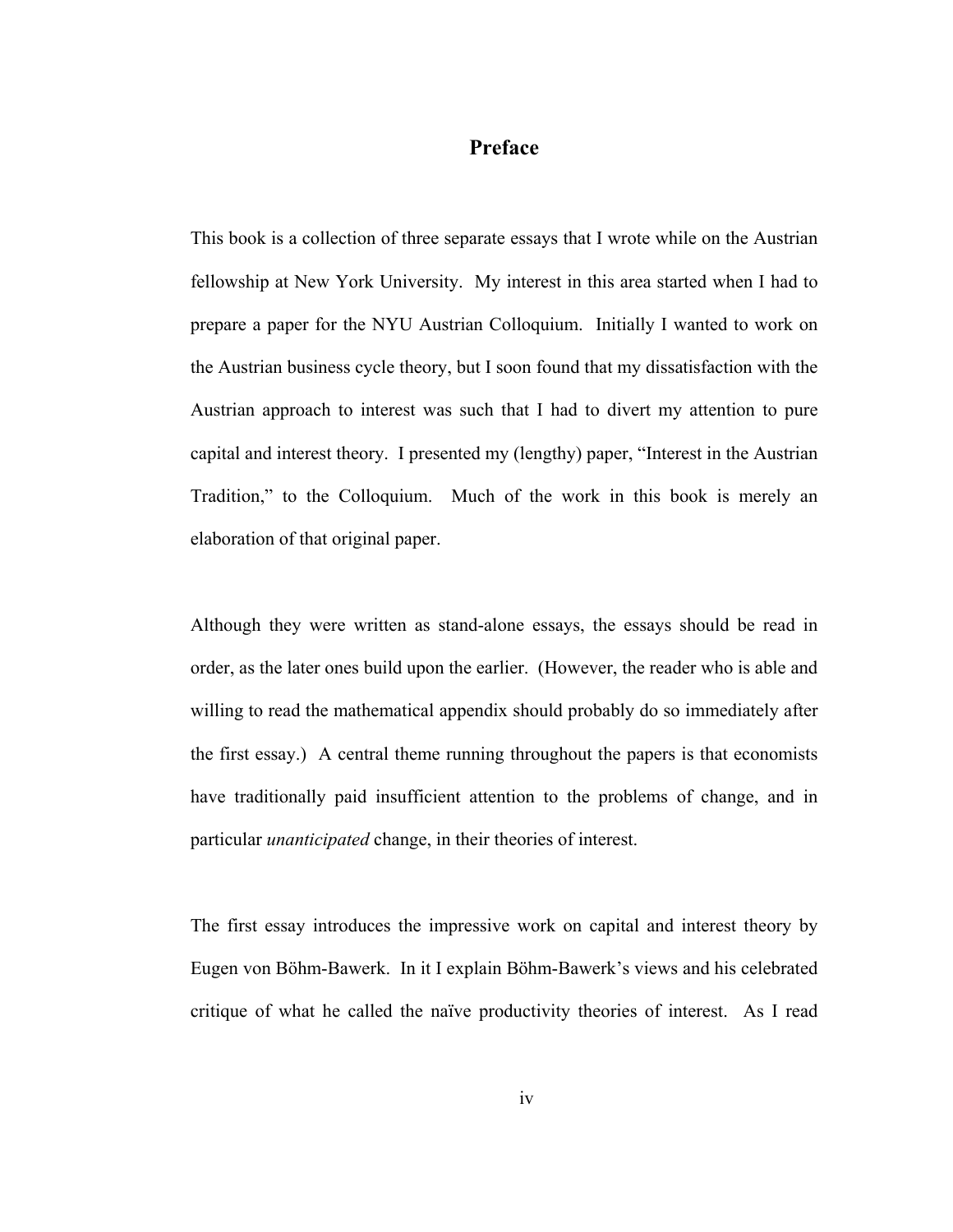Böhm-Bawerk's work for the first time, I slowly began to suspect the negative verdict given him by the profession. I hope that my (qualified) defense of his work will cause subsequent historians of economic thought to reevaluate his pioneering contributions.

The second essay is a critique of the Austrian "pure time preference theory" of interest. I claim that the Austrians focus too narrowly on one aspect of Böhm-Bawerk's work, and have caused needless confusion in their writings. I further argue that, ironically, the pure time preference theory is deficient on precisely those criteria of economic theory that are quintessentially Austrian, such as heterogeneity of goods, uncertainty of the future, and dynamic processes through time.

In the third essay I widen my focus. I claim that a fundamental problem with Böhm-Bawerk's theory was his aggregation of goods according to their date of availability. This component of his work led to the modern "real" approach to interest theory, which explains the premium on money loans as the outward expression of the underlying intertemporal exchange of real commodities. Drawing on the insights of the so-called "radical subjectivists," I offer a completely different explanation of interest rates, viewing them as purely monetary phenomena reflecting the uncertainty of the future.

v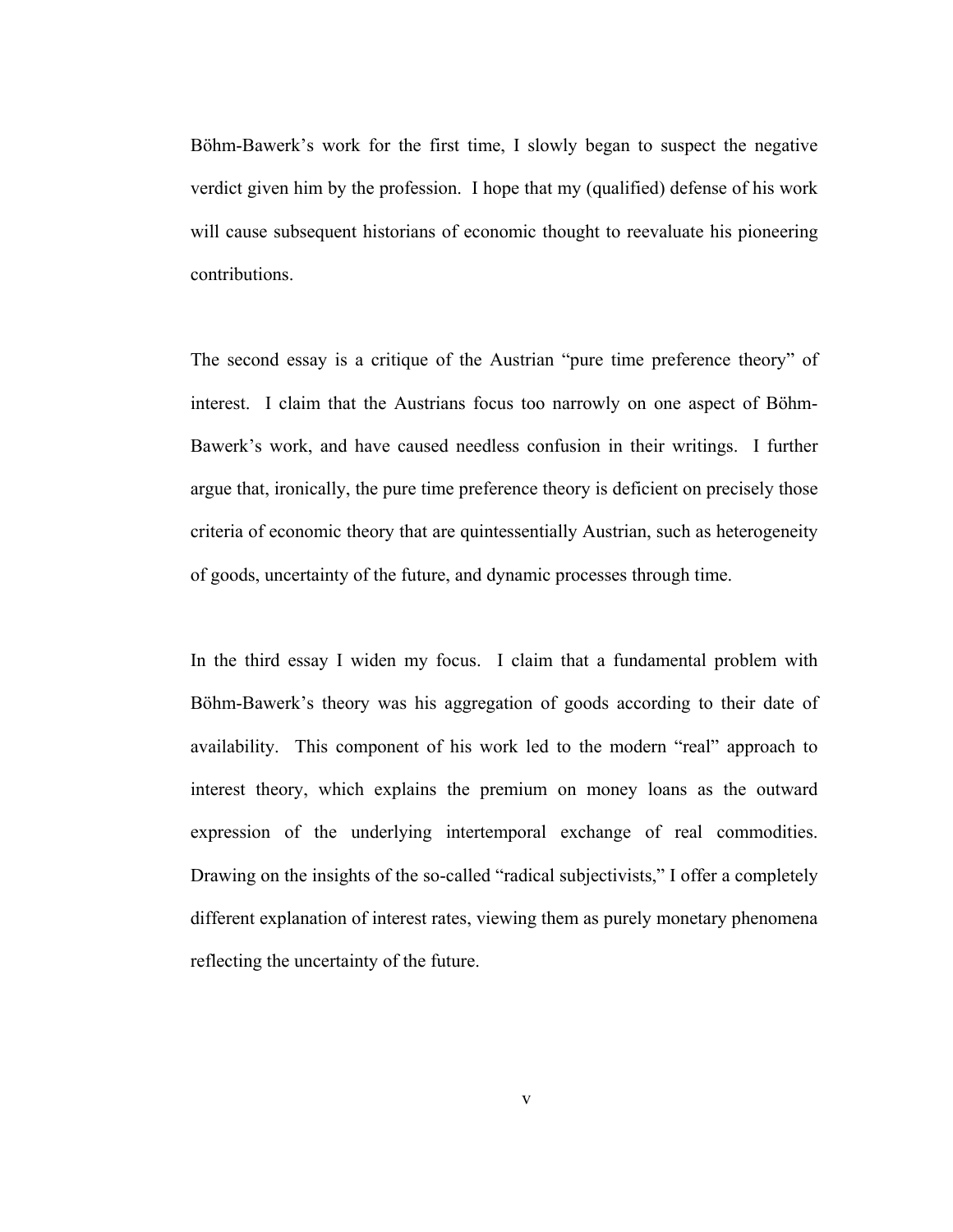Finally, in a mathematical appendix I formalize Böhm-Bawerk's arguments against the naïve productivity theories. Using general equilibrium models, I show that the standard one-good mainstream growth models completely overlook Böhm-Bawerk's insights in this area.

This book is intended to address a gap in economics. Somewhere between common sense and calibrated models, there is a loose collection of principles that help us judge the merits of any particular economic theory. I have dedicated the book to John Hicks and Friedrich Hayek, for they were excellent role models for the purpose I had chosen. In particular, their work was a constant reminder that even metatheoretical musing can be rigorous, and indeed must be.

> RPM April, 2003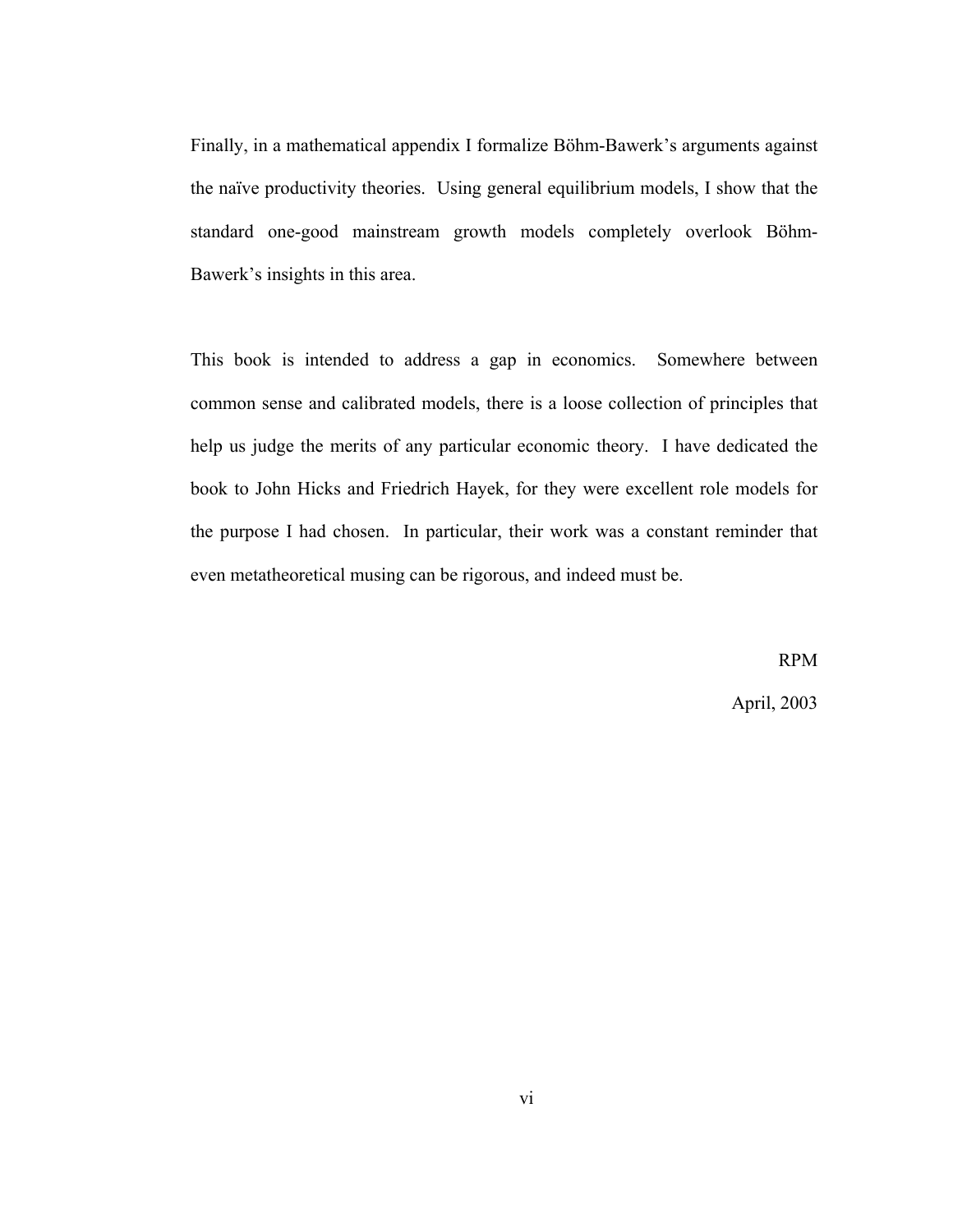# **Table of Contents**

| Dedication                                                       | $\ddot{\rm ii}$ |
|------------------------------------------------------------------|-----------------|
| Acknowledgements                                                 | iii             |
| Preface                                                          | iv              |
| List of Tables                                                   | viii            |
|                                                                  |                 |
| <b>Chapter One</b>                                               |                 |
| A (Qualified) Defense of Böhm-Bawerk's "Third Cause" of Interest | $\mathbf{1}$    |
|                                                                  |                 |
| Chapter Two                                                      |                 |
| Some Problems with the Pure Time Preference Theory of Interest   | 58              |
|                                                                  |                 |
| <b>Chapter Three</b>                                             |                 |
| A Monetary Approach to Interest Theory                           | 127             |
|                                                                  |                 |
| Appendix                                                         |                 |
| Dangers of the One-Good Model                                    | 178             |
|                                                                  |                 |
| References                                                       | 191             |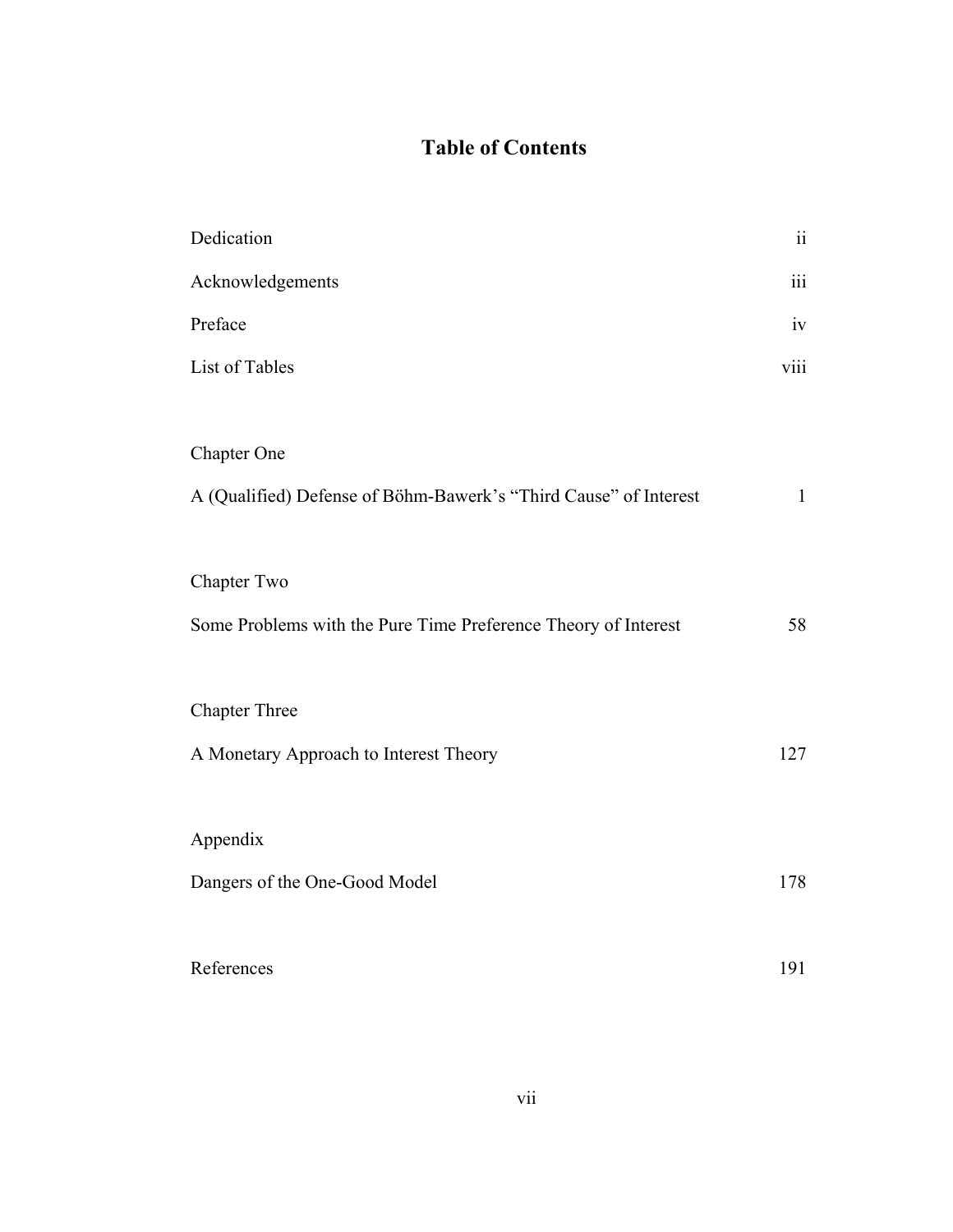# **List of Tables**

| Table 1 Output of Labor in Processes of Various Durations | 23  |
|-----------------------------------------------------------|-----|
| Table 2 Equilibrium Real Exchange Ratios                  | 105 |
| Table 3 Equilibrium Money Prices                          | 106 |
| Table 4 Umbrella Counterexample to Claim VI               | 112 |
| Table 5 Equilibrium Real Exchange Ratios                  | 131 |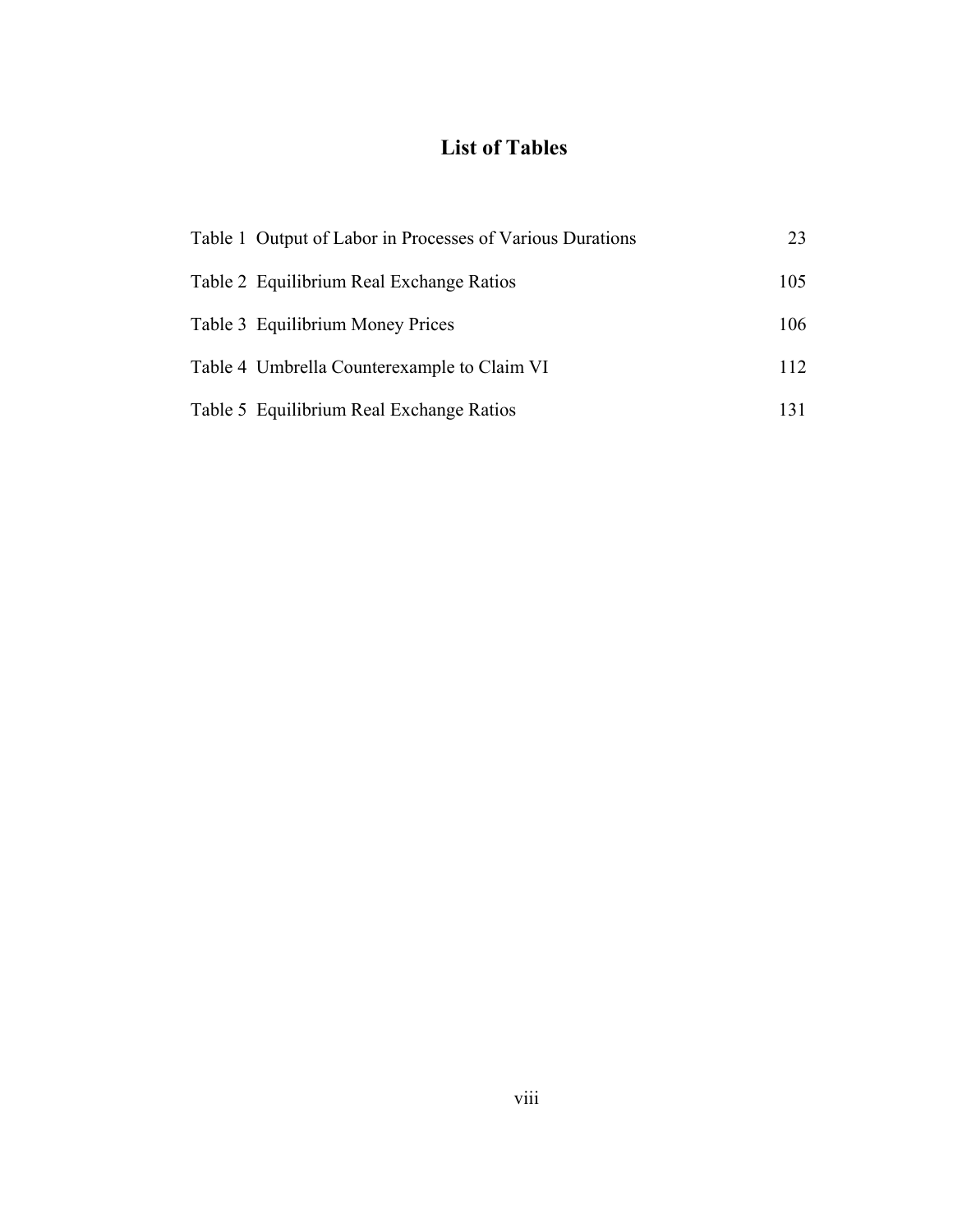### Chapter One

# **A (Qualified) Defense of Böhm-Bawerk's "Third Cause" of Interest**

#### INTRODUCTION

In the late nineteenth century, Eugen von Böhm-Bawerk's magisterial work (1959 [1889]) on capital and interest provided the foundation upon which virtually all modern theories are built. In his first volume, *History and Critique of Interest Theories*, Böhm-Bawerk classified and (in his mind) refuted all previous explanations. Böhm-Bawerk thought a proper theory of interest must explain the apparent *undervaluation* of future goods. For example, if a machine is expected to yield annual rents of \$1,000 for ten years, why does it sell now for *less* than \$10,000? To answer this question was to provide a theory of interest, for only with such an undervaluation would it be possible for a capitalist to invest in machines (for example) and reap a flow of returns (over time) greater than his initial investment.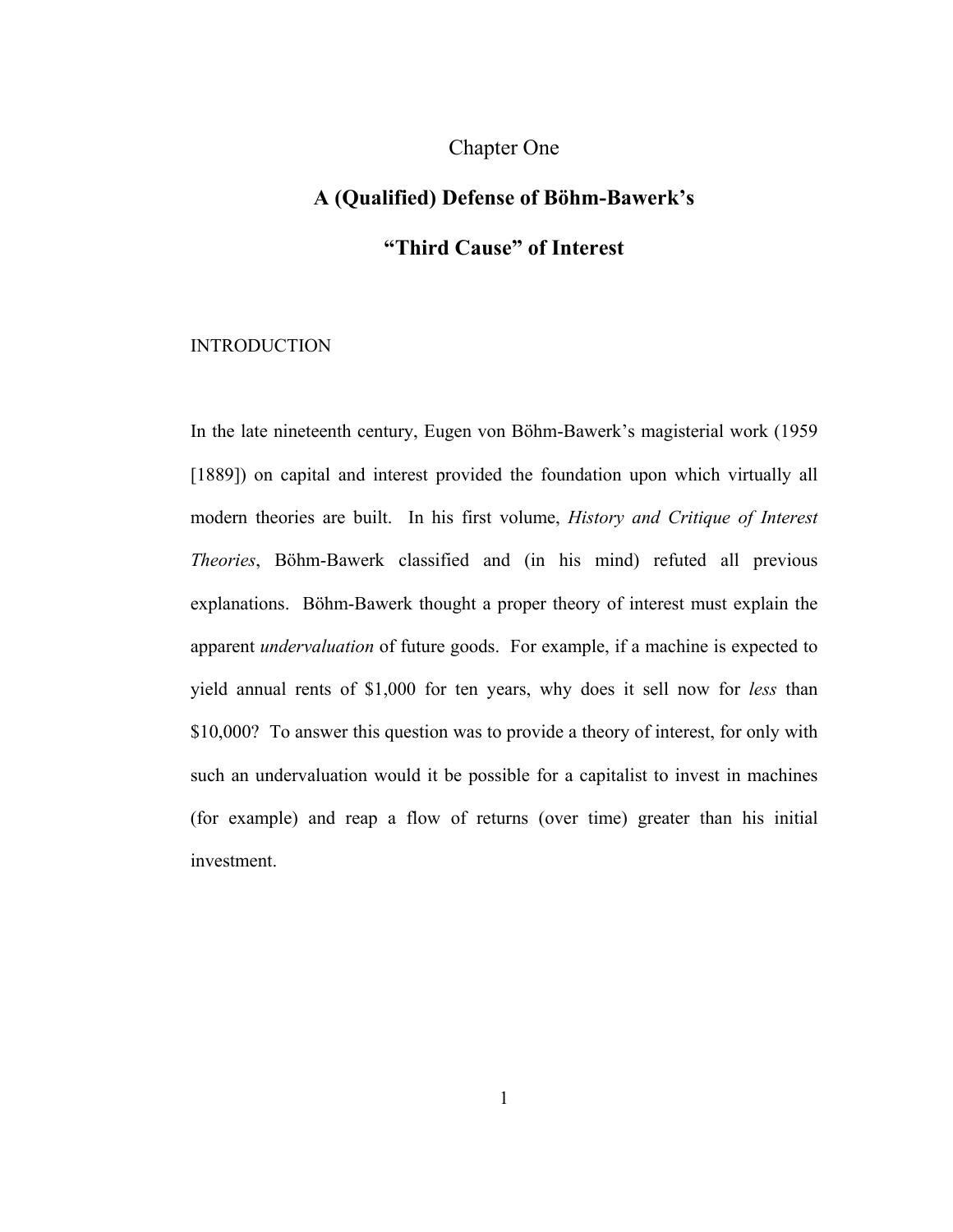#### *The naïve productivity theory*

 $\overline{a}$ 

With the task of the interest theorist so formulated,  $\overline{B}$  Böhm-Bawerk found the existing doctrines of his time to be inadequate. In particular, Böhm-Bawerk criticized what he termed the "naïve productivity theory" of interest. The naïve productivity theory<sup>2</sup> explained the net return earned by an investor, by reference to the *productivity* of the capital goods in which he invests. For example, a farmer might purchase a tractor for \$8,000, even though it will last ten years and increase his profits by \$1,000 for each of those years. The twenty-five percent<sup>3</sup> return on the investment would be due (according to the naïve productivity theory) to the fact that tractors are productive; more can be produced with a tractor than without one.

Böhm-Bawerk considered this reasoning to be completely fallacious, for it conflated *physical* productivity with *value* productivity. Yes, the physical productivity of the tractor explains why more crops can be harvested with it than without. But the tractor's physical productivity does not (by itself) explain why the *value* placed on the tractor (i.e. its price of \$8,000) should be *lower* than the value placed on its future products (i.e. the marginal revenue of \$10,000). The net rate of

 $<sup>1</sup>$  The specific problem was to explain, "Whence and why does the capitalist receive this endless and</sup> effortless flow of wealth?" (I, p. 1, italics removed).

 $2$  Actually, the "second variant" of naïve productivity theories, in Böhm-Bawerk's classification; see below.

<sup>&</sup>lt;sup>3</sup> In fact the return would be more than twenty-five percent, because of compounding. The rest of the analysis disregards this complication, and assumes the farmer will have \$10,000 when the tractor is discarded.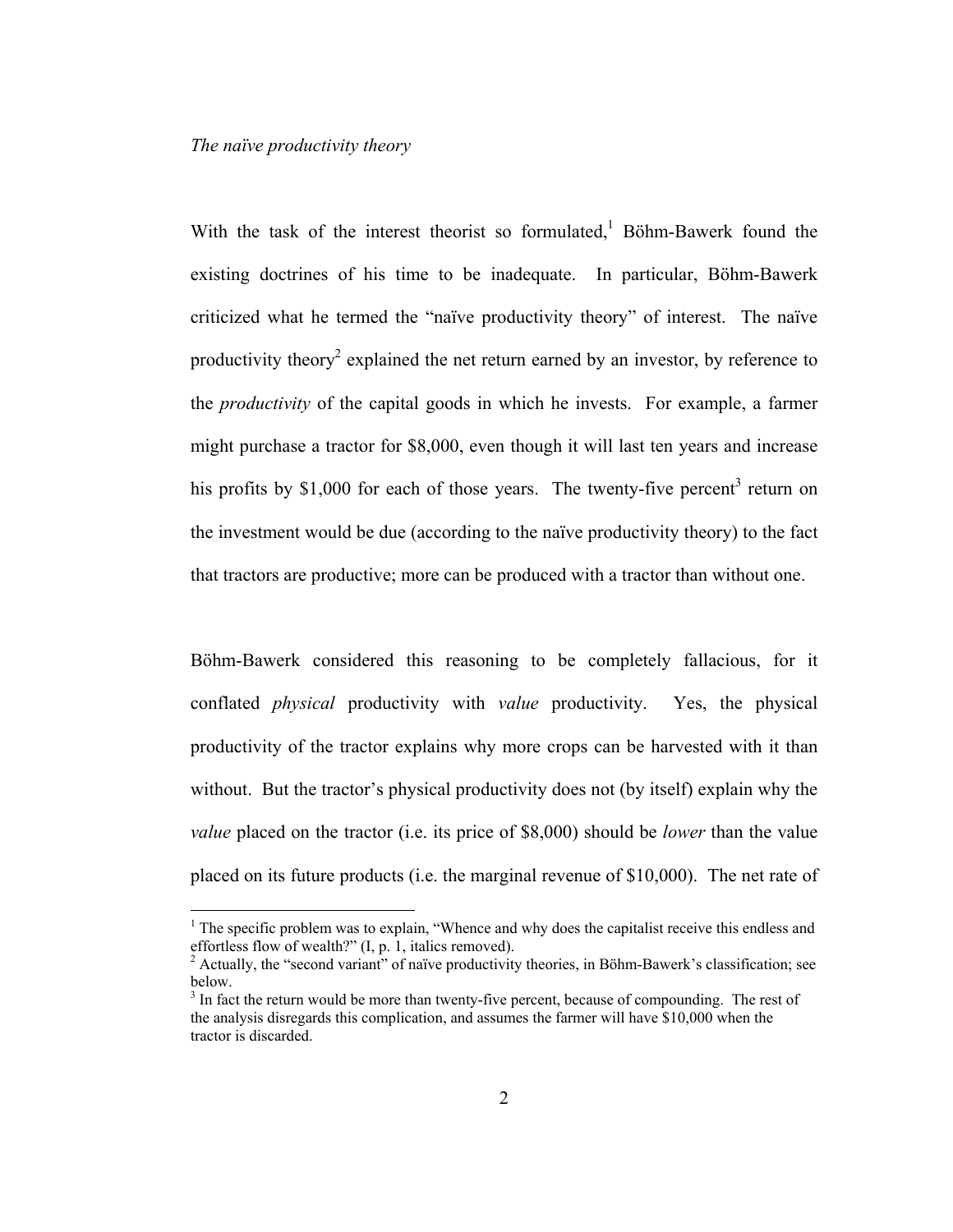interest (twenty-five percent in our example) does not correspond to the value of a capital good's services, but rather to the *ratio* of its value to the value of its services.

#### *Böhm-Bawerk's agio theory*

After criticizing his predecessors, Böhm-Bawerk offered his own explanation ("agio theory") in his second volume, *Positive Theory of Capital*. The "nub and kernel" of his theory was the insight that, "Present goods are, as a rule, worth more than future goods of equal quality and quantity" (II, p. 259). Böhm-Bawerk argued that the market's objective undervaluation of physically identical objects in the future was due to individuals' subjective undervaluations of these temporally distant goods.

To return to our earlier example: The price of a tractor represents an opportunity cost in *present* goods and services, and will only yield its returns in the future (over the course of a decade). If individuals subjectively value present goods and services more than future ones, then it naturally follows that the price of a tractor (\$8,000 in our example) will be lower than the total revenues (\$10,000) it is expected to generate. As such, an investment in tractors will yield a net financial return over time, and it is this appreciation in market value—as future income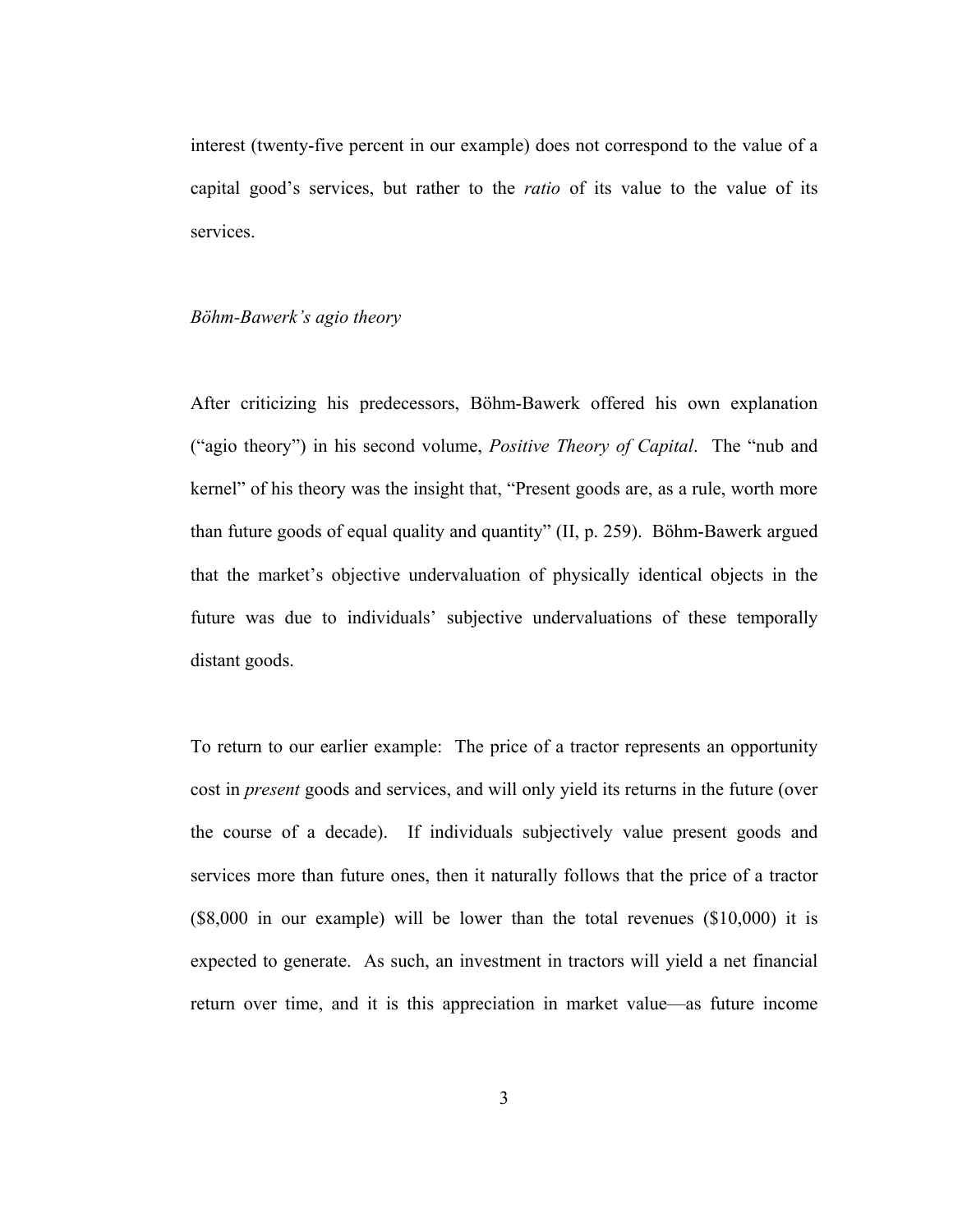becomes transformed into more highly valued *present* income—that is the source of "originary interest."4 All forms of interest, including contract interest on consumption loans, are manifestations of originary interest, and reflect a difference in intertemporal utilities (and a corresponding difference in intertemporal market prices).

Although elementary from a modern perspective, Böhm-Bawerk's explanation was the first to systematically apply the new insights of the marginal (and subjective) revolution (e.g. Menger 1994 [1871]) to the problem of interest. However, as Fetter pointed out, Böhm-Bawerk hadn't really *explained* interest; he had just formulated the problem in a more satisfactory manner. Yes, positive interest rates could be viewed as equivalent to a subjective premium placed on present goods, but *why* should such a premium exist at all?

#### *Böhm-Bawerk's three causes*

 $\overline{a}$ 

To explain the existence of such a premium on present versus future goods, Böhm-Bawerk offered three main reasons. First, in general people expect to grow wealthier over time, and thus on that account (due to diminishing *intra*temporal

<sup>&</sup>lt;sup>4</sup> "Originary interest" is the term Böhm-Bawerk used to denote the surplus proceeds earned (over time) by investment in capital goods (I, p. 6). Originary interest is to be contrasted with the more conventional "contract or loan interest" (ibid.). Böhm-Bawerk believed that the terms of contract loans were subordinate to the conditions established in the capital goods markets, i.e. he believed that the rate on contract loans adjusted itself to the market rate of originary interest.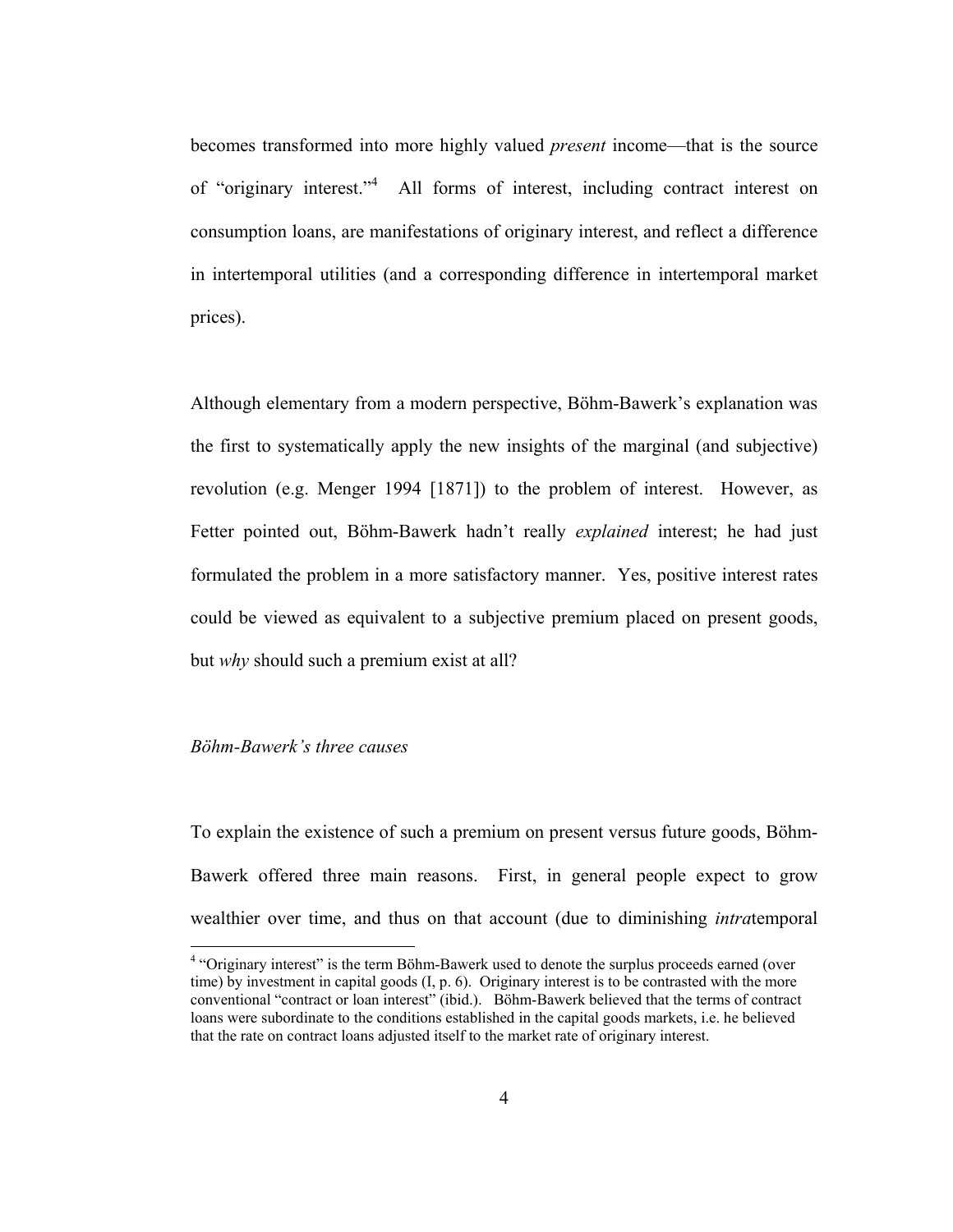marginal utility or what may be called a preference for "consumption smoothing" over time) value the marginal present good more highly than the marginal future good.<sup>5</sup> Second, for various psychological reasons, in general people tend to systematically *discount* future satisfactions, and so even though a present and future good may offer the same instantaneous utility at the moment of consumption, the presently available good is valued more highly. And third, Böhm-Bawerk claimed that as a technological fact, more "roundabout" production processes were more *physically* productive, and so present goods (because they can be employed in processes that are more roundabout) possess a higher value (since it is always better to have more output than less). (II, pp. 265-273)

#### *Critics of the third cause*

 $\overline{a}$ 

Many economists have criticized Böhm-Bawerk's positive theory of interest,<sup>6</sup> in particular his "third cause" (i.e. the alleged superior productivity of roundabout processes). John Maynard Keynes thought the third ground was an arbitrary distinction, and pointed out that a "smelly" process would command a greater reward too (Keynes 1965 [1936], p. 215).

<sup>&</sup>lt;sup>5</sup> More generally, changes in the conditions of supply and demand will cause a preference for present goods, so long as the goods can be stored. Goods on hand can always be saved for a later use that yields the highest marginal utility, whereas future goods cannot be consumed in the present (if present consumption happens to yield the highest marginal utility).

 $6$  Economists have also pointed out tremendous (and in my opinion, fatal) difficulties with Böhm-Bawerk's theory of capital, in particular his concept of the "average period of production." But these criticisms, and Böhm-Bawerk's replies, fall outside the scope of this essay.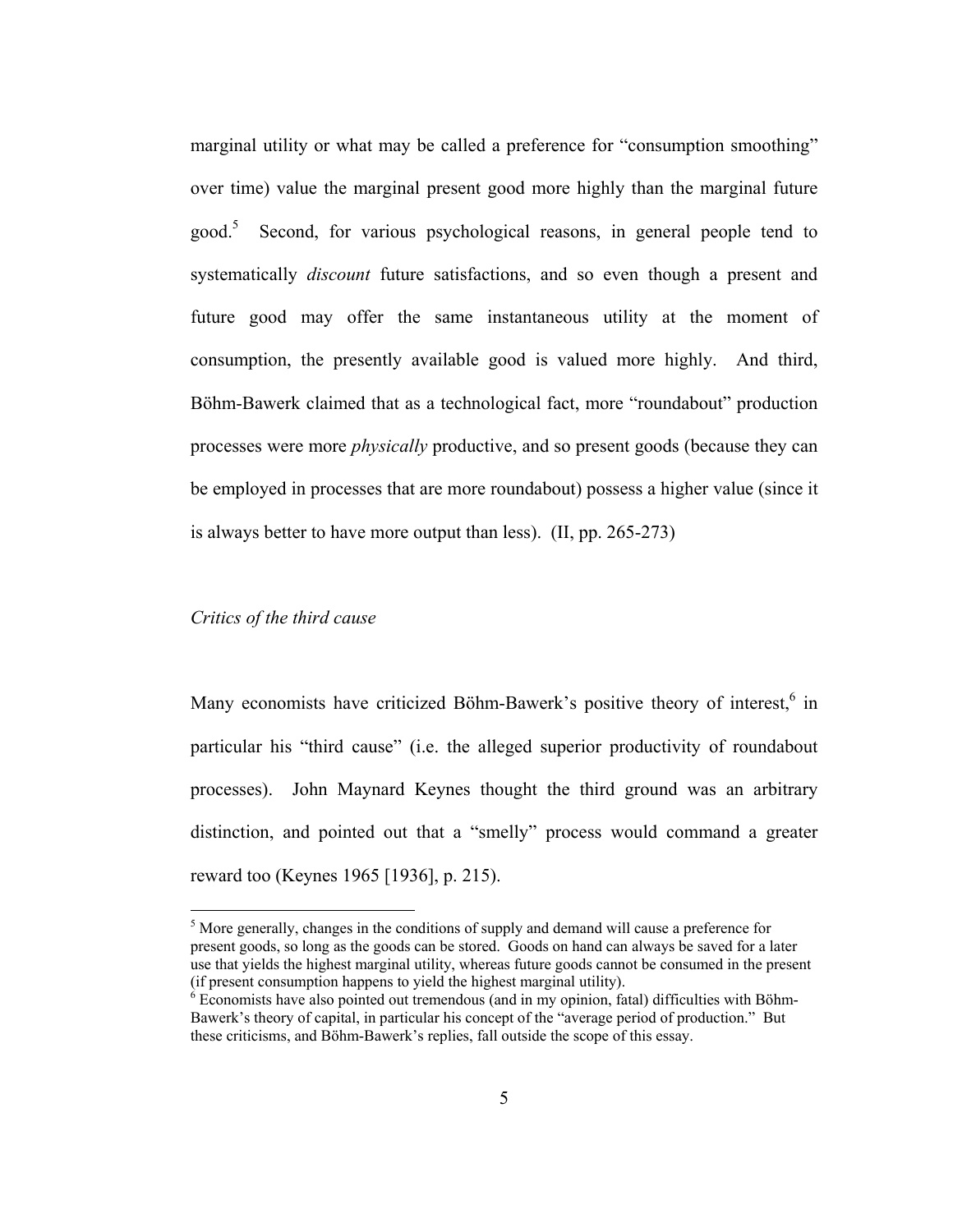Frank Fetter (1977) leveled a much more damning charge, when he claimed that Böhm-Bawerk's third ground was susceptible to the critique of productivity explanations that Böhm-Bawerk himself had given in his first volume! Subsequent economists in the so-called Austrian school, most notably Ludwig von Mises (1966 [1949]) and Murray Rothbard (in Fetter 1977), have expanded on Fetter's claim that Böhm-Bawerk's writings on interest were internally contradictory.

The father of modern neoclassical interest theory, Irving Fisher, attacked Böhm-Bawerk's third ground as superfluous; even if true, Fisher claimed, such a technological fact would influence the premium on present goods entirely through Böhm-Bawerk's first ground (i.e. the differences in wealth over time).

#### *A (qualified) defense of the third cause*

In this paper, I claim that the above criticisms of Böhm-Bawerk are unjustified. That is, I will show that (contrary to Keynes) Böhm-Bawerk's emphasis on roundabout processes is quite useful in understanding the nature of capitalist production. I will then argue that (contrary to Fetter and the Austrians) Böhm-Bawerk's emphasis on the higher productivity of roundabout processes, is not itself susceptible to his critique of the naïve productivity theories of interest. Finally, I will show that (contrary to Fisher) Böhm-Bawerk's third ground represents a truly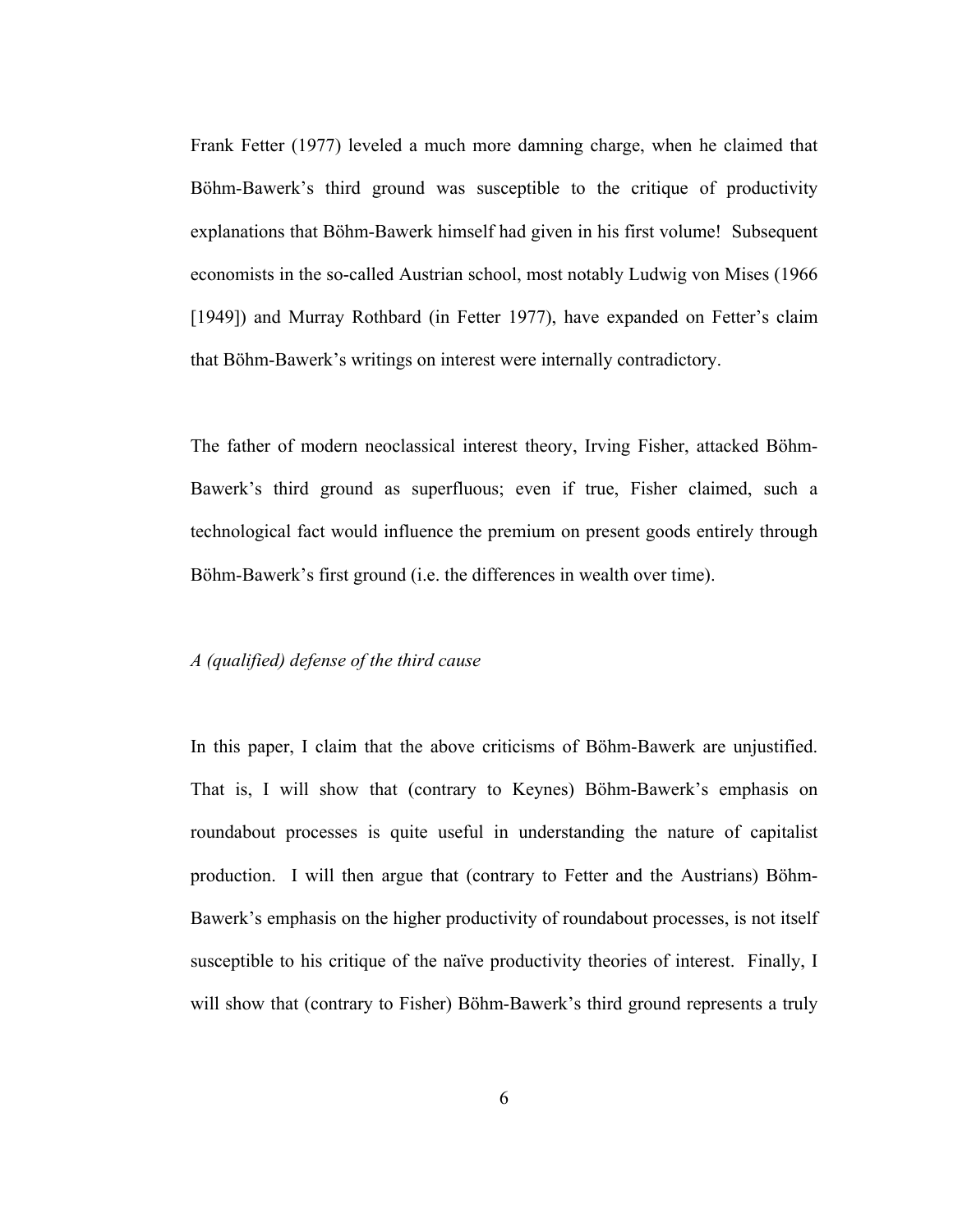independent cause of interest, though this independence is really only manifest in dynamic settings.

Notwithstanding these arguments, my defense is only qualified; that is, I do not *endorse* the Böhm-Bawerkian theory of interest. Indeed, I have written elsewhere (Murphy 2003c) that Böhm-Bawerk's concentration on purely "real" factors (to the exclusion of money) is flawed. However, if one agrees—as at least Fetter and Fisher do, but I do not—with Böhm-Bawerk that positive interest rates represent a premium placed on present versus future goods, then Böhm-Bawerk's three grounds to explain this premium are quite natural.

#### BÖHM-BAWERK'S CRITIQUE OF (NAÏVE) PRODUCTIVITY THEORIES

In order to demonstrate that Böhm-Bawerk's own approach was not susceptible to his critique of (naïve) productivity theories of interest, let us review his arguments against them. Böhm-Bawerk first reiterates the phenomenon to be explained by the interest theorist:

The sum of the means of production (labor, capital, and services of land) employed in making a product has, as a rule, a lower exchange value than is possessed by that which is subsequently their finished product…

 Now experience shows that the particular quota of the total product which falls to the share of capital, that is to say, the gross yield of capital, is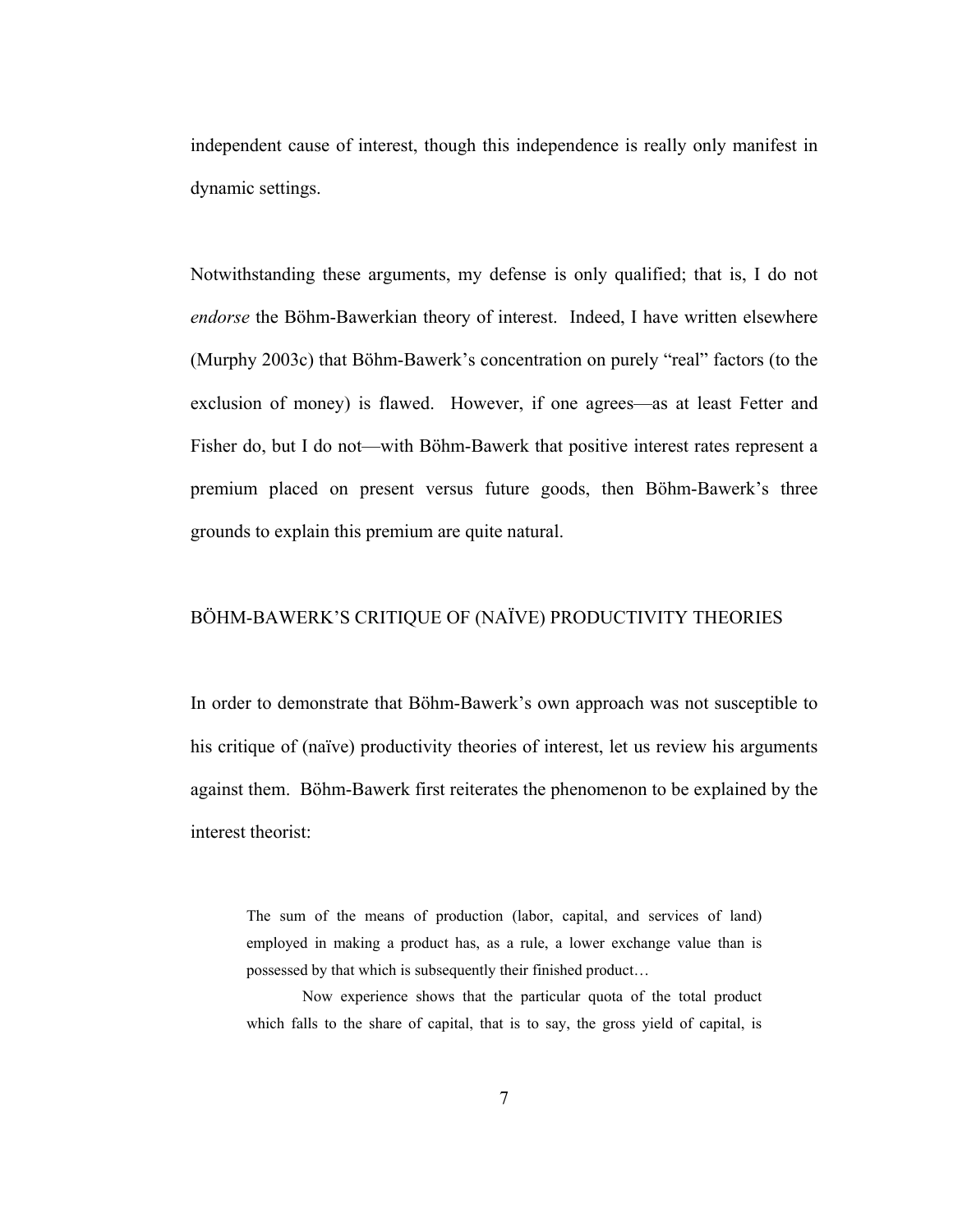normally of greater value than the capital expended in its acquisition. Therefore, an excess of value, a "surplus value," arises which remains in the hands of the owner of the capital, and constitutes his originary interest.

The theorist, then, who professes to explain interest must explain the emergence of surplus value. The problem, more exactly stated, can therefore be contained in the question, "Why is the gross return to capital regularly of greater value than the portions of capital, which are consumed in acquiring that return?" Or the question can be worded, *"Why is there a constant difference in value between the capital expended and its return?"* The *productivity theories* propose to *explain,* and say they do *explain,* this difference in value as a result of the *productive power of capital*. (I, p. 77, italics original)

Now, in order to determine whether "the productive power of capital" can explain the value surplus of originary interest, the concept must be defined. Earlier, Böhm-Bawerk had catalogued four different possible meanings for the related term, "the productivity of capital":

1] Capital has the capacity of serving to produce goods.

2] Capital has the power of serving to produce *more goods* than could be produced without it.

3] Capital has the power of serving to produce *greater value* than could be produced without it.

4] Capital has the power to produce *value greater than that which it possesses itself*. (I, p. 75, italics original)

To say 'capital is productive' in the first sense merely means that it is related to production (rather than consumption); in this sense, the use of a grenade to knock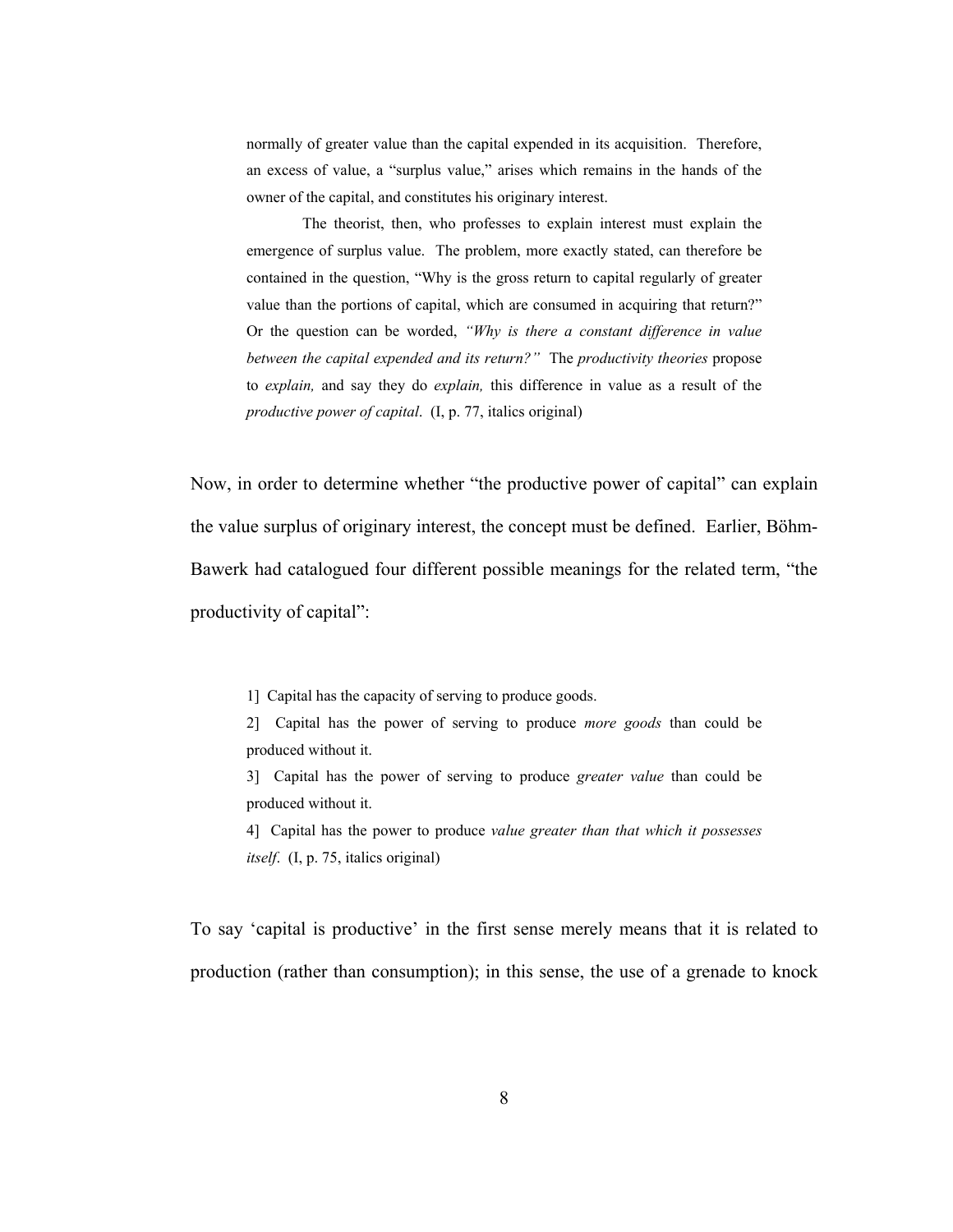down and gather coconuts would be 'productive,' even though more coconuts could be gathered by one's bare hands, without the use of such a 'capital good.'

If we say that capital is productive in the second sense, we mean more physical output will occur when labor is aided with a (suitably chosen) capital good than without. For example, someone using a ladder can collect more coconuts than someone using labor alone, and thus the ladder would be considered productive in Böhm-Bawerk's second sense.

In the third sense, we mean that capital is *value* productive because the subjective value placed on the output of labor and capital goods is greater than the subjective value placed on the output of labor alone. For example, if someone can gather 100 coconuts with a ladder and one hour of labor, while only 20 coconuts with an hour of unaided labor—*and* if we assume that the person values 100 coconuts more highly than 20 coconuts<sup>7</sup>—then the ladder would be a capital good possessing (gross) value productivity. $\frac{8}{3}$ 

<sup>&</sup>lt;sup>7</sup> Strictly speaking, the person would need to value (100 coconuts + disutility of working with a ladder) more than (20 coconuts + disutility of working without a ladder) in order for the ladder to be productive in the third sense. If, for example, a particular ladder were very rickety and caused a great deal of anxiety for the user—more anxiety than the user would get from merely climbing a tree—then it is possible that this ladder would not possess value productivity, despite the (assumed) higher valuation of 100 versus 20 coconuts. I mention this only because it shows the difficulty of defining productivity in the *second* sense, since it is not clear what should be 'subtracted' from the physical output of the ladder to compensate for its greater psychic toll. 8

A simple criterion for the third sense is to ask whether the person would *use* a particular capital good, given the (free) option. If so, then the capital good must confer value on the output, and so must be productive in the third sense.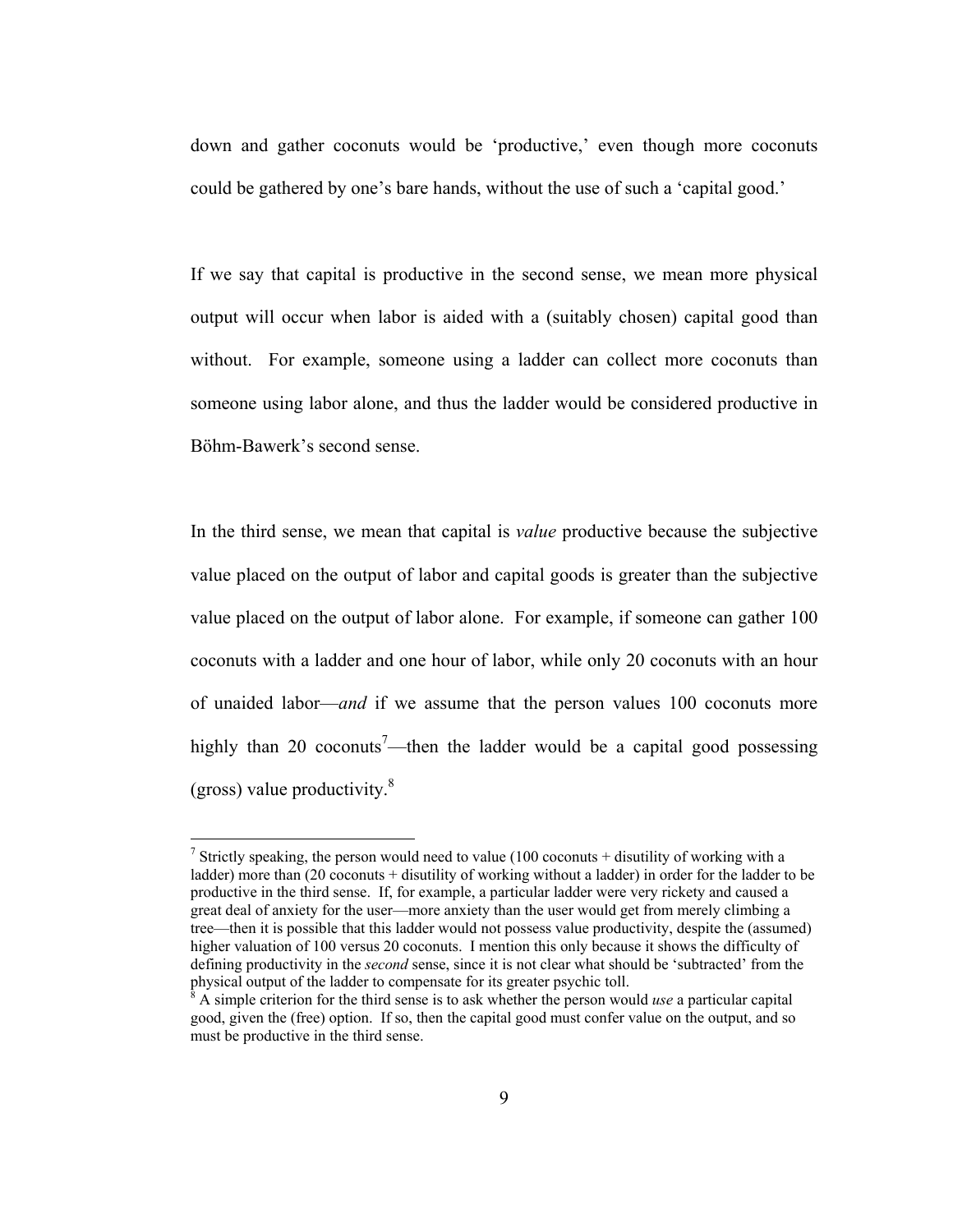Finally, in the fourth sense, we mean that capital possesses *net* value productivity, that the value placed on the products of a capital good exceeds the value placed on the capital good itself. In our example, the ladder would only be 'productive' in this fourth sense if the subjective value placed on the ladder were less than the subjective value placed on the additional 80 coconuts.<sup>9</sup>

Now for Böhm-Bawerk, a satisfactory productivity theory of interest must demonstrate that 'capital is productive' in the *fourth* sense (as defined above). Recall that Böhm-Bawerk requires the interest theorist to explain why the gross yield of capital (whether in goods or funds) is of greater value than the initial value of the capital itself. Therefore, if the productivity theorist could only show, for example, that capital is productive in the third sense—i.e. if the theorist could only show that people would prefer to work with capital goods than without—then this demonstration would not, by itself, explain originary interest. To be sure, it would explain why capital goods are valued, but not why they should be valued less than their subsequent products.

 $9$  We are here neglecting the possibility of marginal disutility from the use of ladders per se, discussed in footnote 7 above.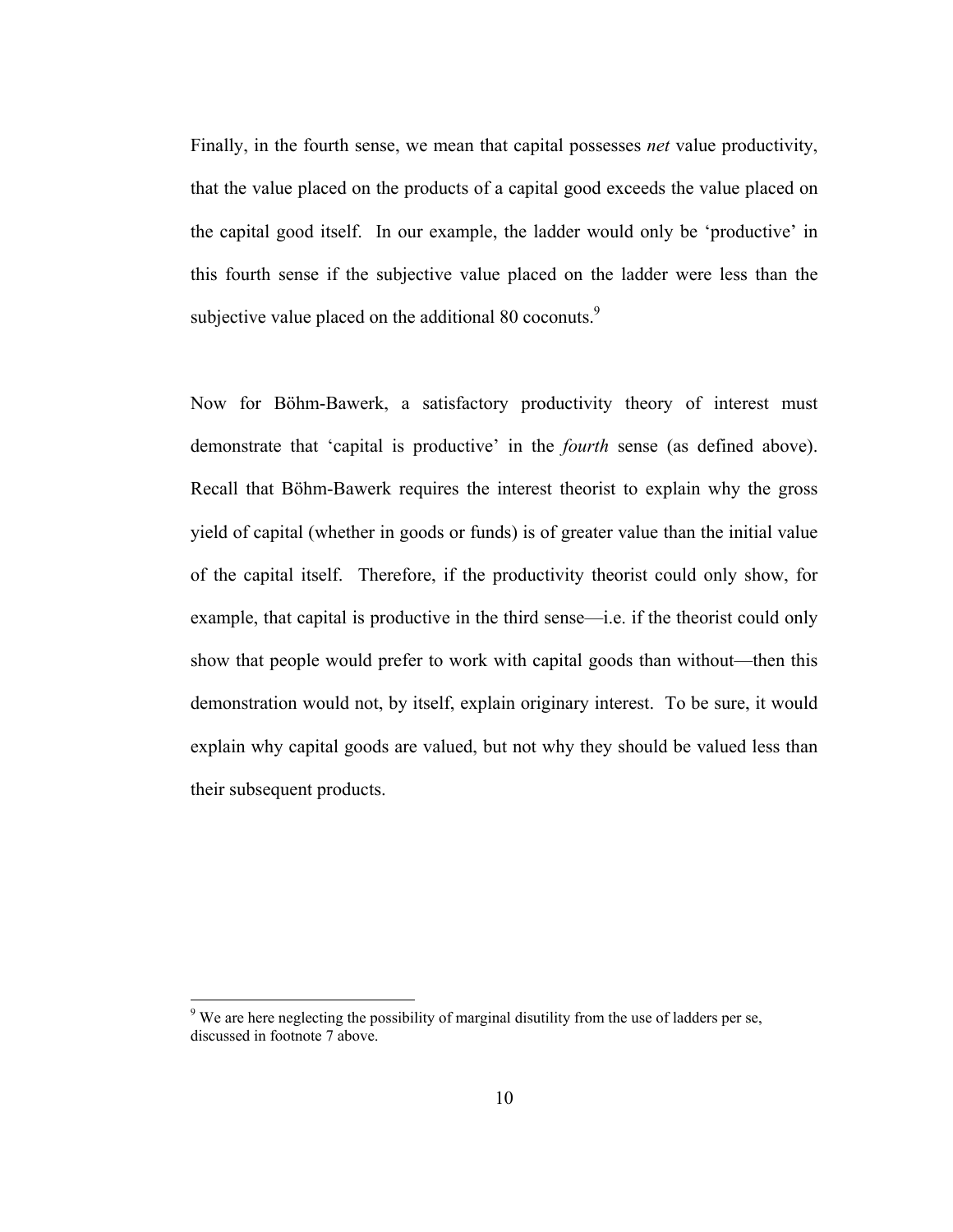#### *The naïve productivity theories*

With the above distinctions in mind, Böhm-Bawerk defines *naïve productivity theories* of interest as those that posit the power of capital to generate a value surplus (which is necessary for the existence of originary interest), without offering a satisfactory explanation as to the origin of this power:

There are productivity theories…which maintain that there is inherent in capital a straightforward capacity to produce value. And there are the theories…which, although they take their departure from the concept of physical productivity, nevertheless profess the belief that the phenomenon of surplus value is a necessary and inevitable corollary of that productivity. Both these types of theory have one point in common. That point is that without any intermediate or explanatory transition they leap from the assertion of a productive power to the conclusion of a surplus value. They simply state that capital is productive. Then they do, to be sure, tack on a description of its productive activity, though in this respect they are guilty of superficiality. But then they conclude very hastily by crediting the surplus value to the productivity which they have merely asserted to be present. I shall group these doctrines together under the name of the *naïve productivity theories*. (I, p. 79, italics original)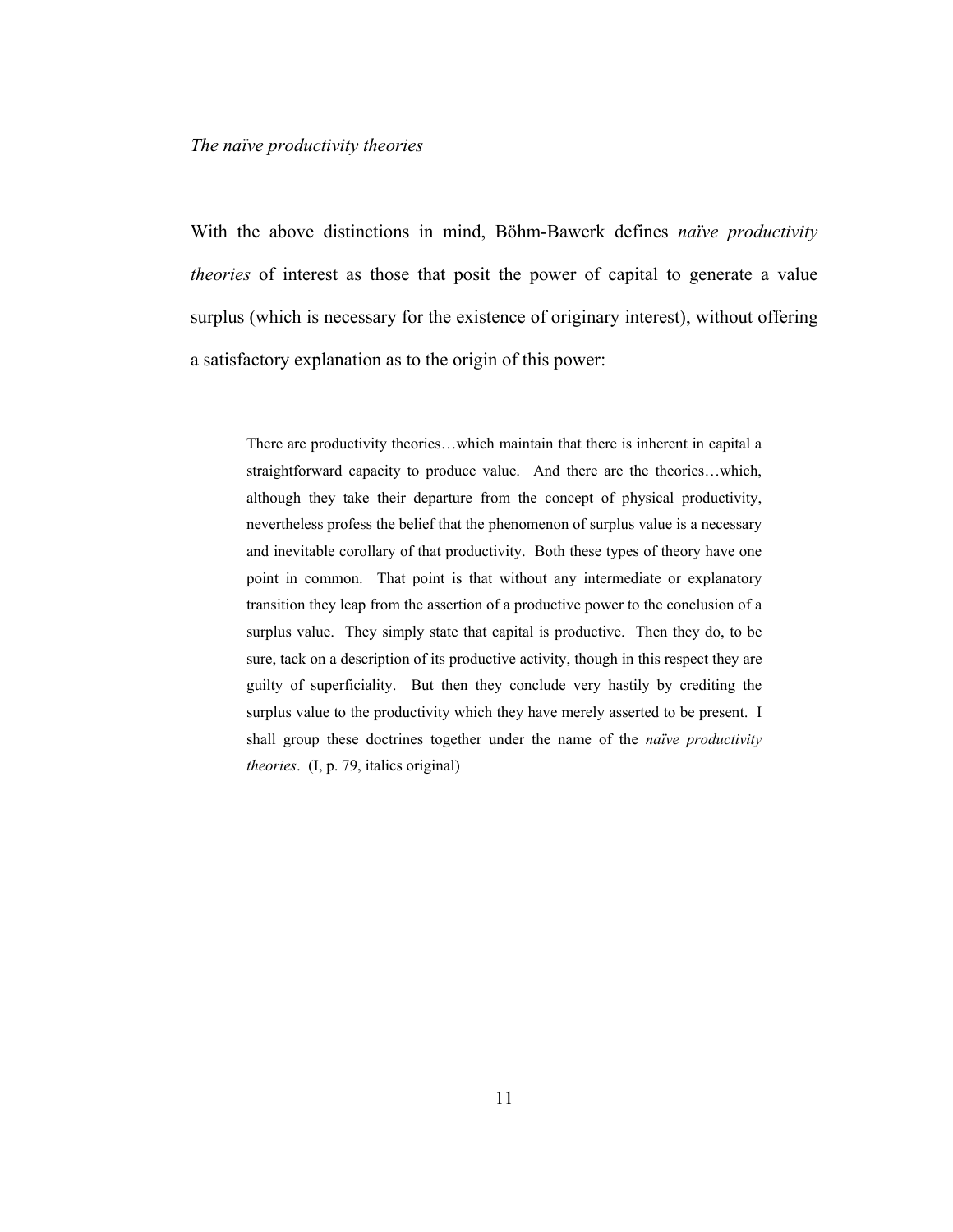#### *Critique of the first variant of naïve productivity theories*

After grouping two different classes of theories under the same term, Böhm-Bawerk then critiques them separately.<sup>10</sup> The naïve theories falling in the first class simply assert that capital has the power to produce surplus value, and then cite this power to explain originary interest. Böhm-Bawerk points out that this type of explanation is circular:

If we run through the writings of the naïve productivity theorists, we shall find in them a great many proofs of physical productivity, but almost nothing that could be interpreted as an attempt to prove that there is a direct value-creating power inherent in capital. They assert it, but they do not take the trouble to prove it, beyond mentioning the fact that the productive employment of capital is regularly followed by a surplus of value and so implying that we have empirical proof of the power of capital to produce value…

 Now how convincing is this empirical proof? Does the fact that the employment of capital is regularly followed by the appearance of surplus value actually furnish adequate proof that capital possesses a power to create value?

 Certainly not! No more than the regular rising of the barometer in the mountains after a summer snowfall proves that there is inherent in summer snow a power to cause a column of mercury to rise. That, incidentally, is a naïve theory which is often heard from the lips of the mountaineers. (I, pp. 89-90)

<sup>&</sup>lt;sup>10</sup> The reason for this somewhat confusing approach is that, according to Böhm-Bawerk, "most of the naïve productivity theorists are so sparing of words that it is easier to say what they *may have*  thought than what they actually *did* think, and often we can only conjecture whether a given writer held the [first variant] or the other" (I, pp. 88-89, italics original).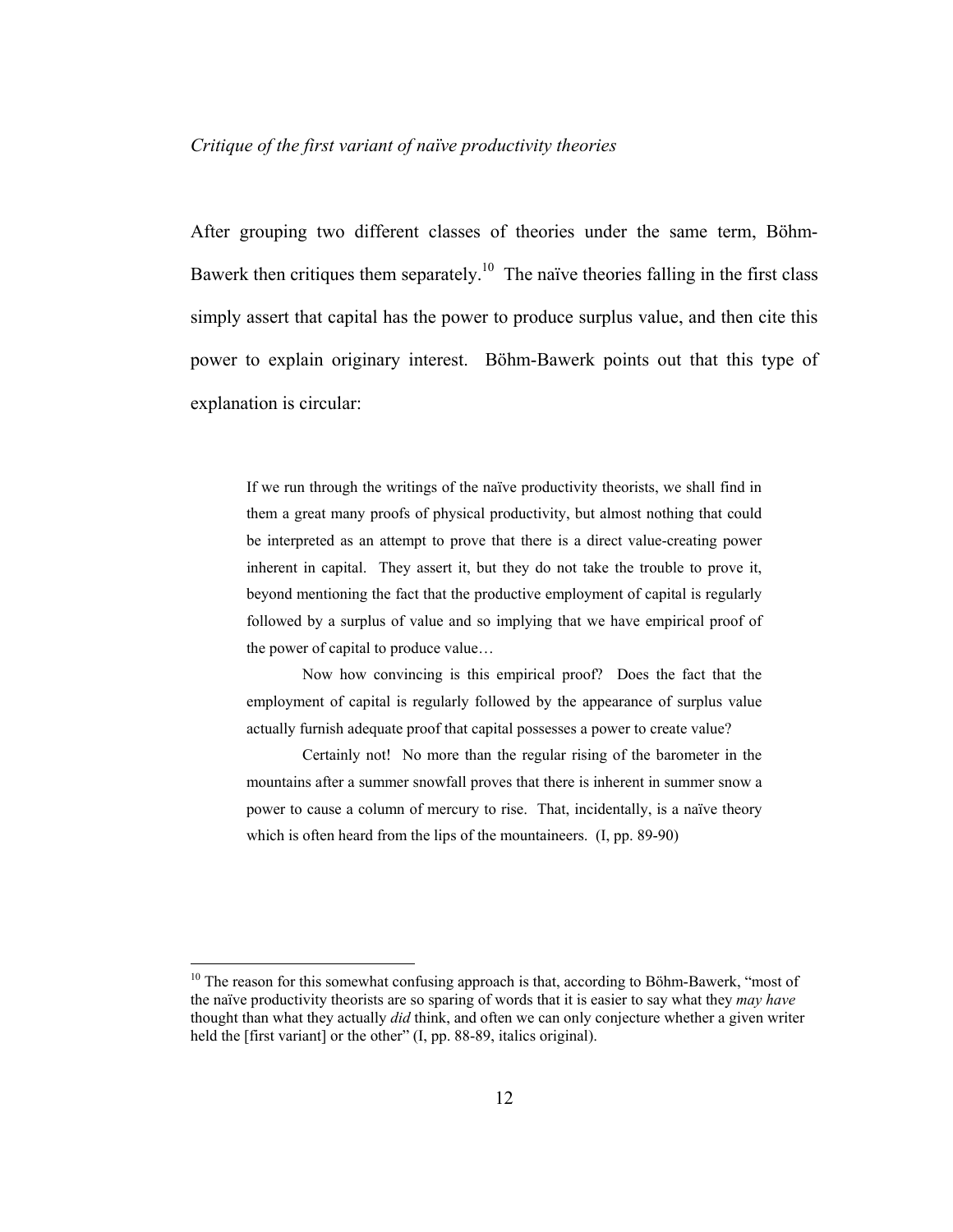$\overline{a}$ 

After pointing out the elementary weakness in the first variant of productivity theories, Böhm-Bawerk provides a more fundamental (and eloquent) criticism. He argues that an alleged power of capital to create value is at odds with (the still revolutionary<sup>11</sup>) subjective value theory:

Literally to ascribe to capital a power of producing value is to misunderstand the essential nature of value, and to misunderstand the essential nature of production completely. *Value* is not produced at all, and cannot be produced. We never produce anything but forms, shapes of materials, combinations of material, that is to say, things, goods. These goods can of course be *goods possessing value*, but they do not bring value with them ready made, as something inherent that results from production. They only *acquire* value from the wants and satisfactions of the economic world. Value has its source not in the past of goods, but in their future. It does not come out of the workshop where goods came into existence, but out of the wants which they will satisfy. Value cannot be forged like a hammer, nor woven like a piece of linen. If it could, our industries would be spared those frightful convulsions called crises, which have no other cause than that quantities of products, though manufactured to technical perfection, cannot achieve the value expected. The most that production can do is to create goods in the hope that, according to the anticipated relations of demand and supply, they will be of value. (I, pp. 90-91, italics original)

For Böhm-Bawerk, then, any legitimate productivity theory of interest would require an explanation of capital's ability to create physical goods that, when

 $<sup>11</sup>$  Naturally, Böhm-Bawerk drew heavily from the subjective value theory espoused by the founder</sup> of the Austrian school, Carl Menger (1994 [1871]).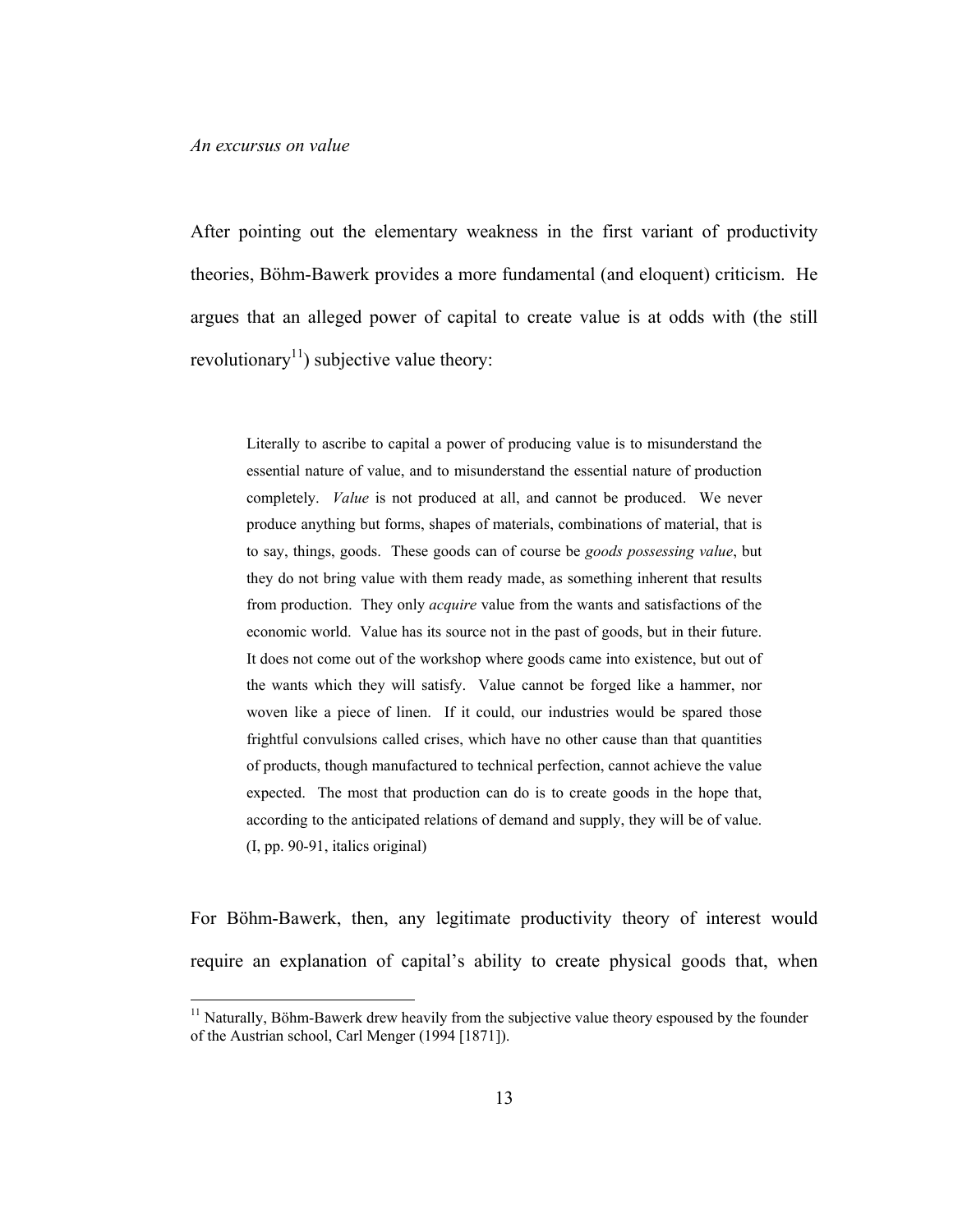appraised by consumers, allowed for the creation of a value surplus (and hence originary interest).<sup>12</sup> In the wake of the subjectivist revolution, those "naïve" theories that simply stipulated a power of capital to create value could be dismissed on purely methodological grounds.

#### *Critique of the second variant of naïve productivity theories*

After criticizing those theories that merely posited a power of capital to create surplus value, Böhm-Bawerk went on to the more formidable and important task, of refuting those (naïve) theories that explained interest on the basis of the *physical*  productivity of capital. Inasmuch as some critics (especially members of the Austrian school) used this very reasoning to attack Böhm-Bawerk's own positive theory, it is appropriate to quote the critique at length:

Now let us turn to the second interpretation of which the naïve productivity theory is capable. Here the productive power ascribed to capital is, in the first instance, to be understood as physical productivity only, that is to say, a capacity on the part of capital to furnish assistance which results in the production of more goods or of better goods than could be obtained without its help. But it is assumed as self-evident that the increased product, besides replacing the costs of capital expended, must include a surplus of value. Just how convincing is this interpretation?

<sup>12</sup> Of course, Böhm-Bawerk felt his *own* positive theory—which involved the greater physical productivity of "roundabout" processes—met this requirement. The grounds for his belief are explained below.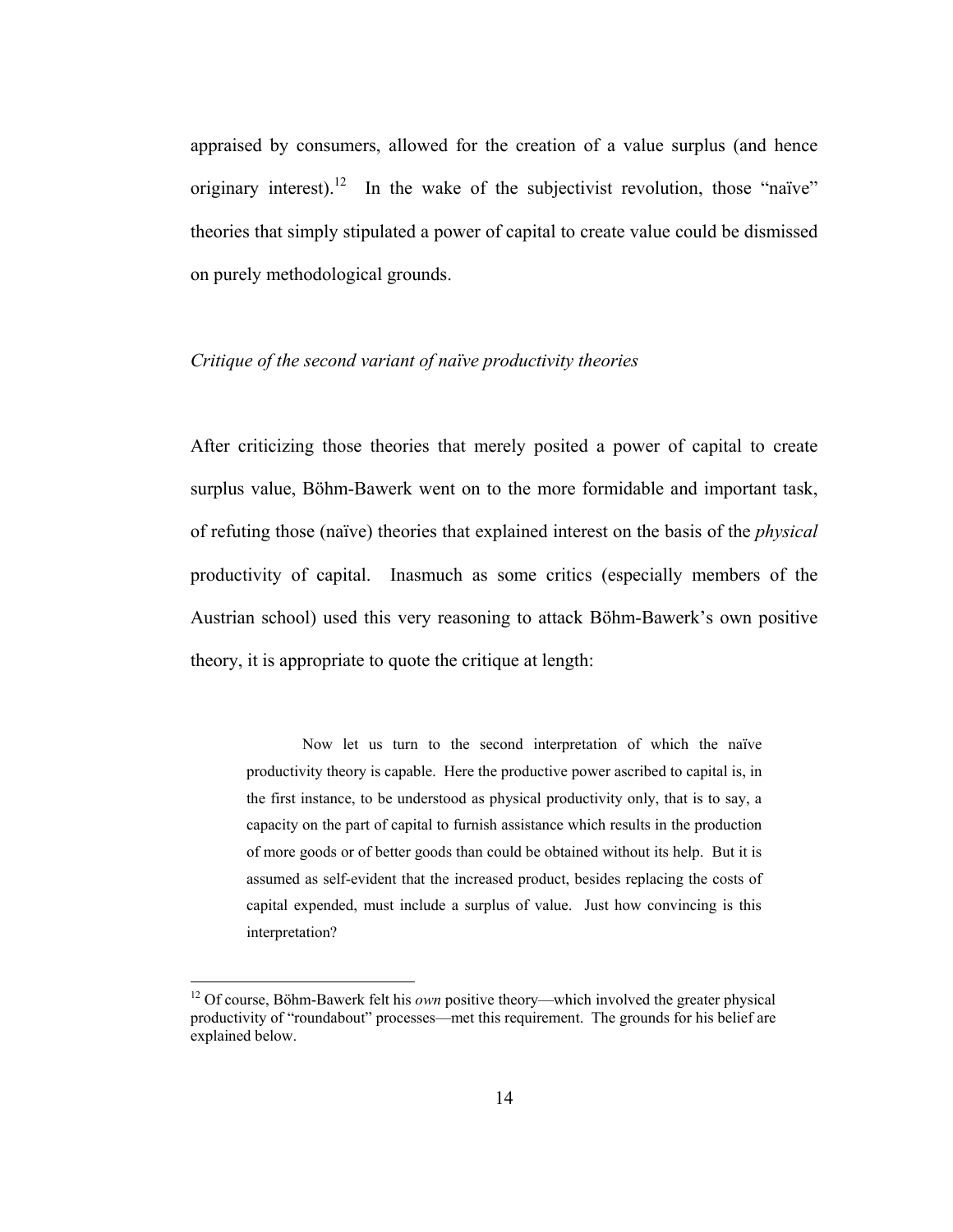I grant without ado that capital actually possesses the physical productivity ascribed to it, that is to say, that more goods can actually be produced with its help than without. I will also grant...that the greater amount of goods produced with the help of capital has higher value than the smaller amount of goods produced without it. But there is not one single feature in the whole set of circumstances to indicate that this greater amount of goods must be worth more *than the capital consumed in its production*. And that is the feature of the phenomenon of excess value which has to be explained.

 To put it in terms of Roscher's familiar illustration, I readily admit and understand that with the assistance of a boat and net one catches 30 fish a day, while without this capital one would have caught only 3. I readily admit and understand, furthermore, that the 30 fish are of higher value than the 3 were. But that the 30 fish must be worth more *than the pro rata portion of boat and net which is worn out in catching them* is an assumption which the conditions of the problem do not prepare us for, or even cause to appear tenable, to say nothing of making it obvious. If we did not know from experience that the value of the return to capital is regularly greater than the value of the substance of capital consumed, the naïve productivity theory would not furnish a single reason for regarding such a result as necessary. It might very well be quite otherwise. Why should not capital goods that yield a great return be highly valued on that very account and indeed, so highly that their capital value would be equal to the value of the abundance of goods which they yield? Why, for instance, should not a boat and net which, during the time that they last, help to procure an extra return of 2,700 fish be considered exactly equal in value to those 2,700 fish? But in that event, in spite of the physical productivity, there would be no excess value. (I, pp. 93-94, italics original)

Now that we have reviewed Böhm-Bawerk's celebrated critiques of the naïve productivity theories of interest, let us explore his own positive theory, in order to judge whether it too is susceptible to the above criticisms.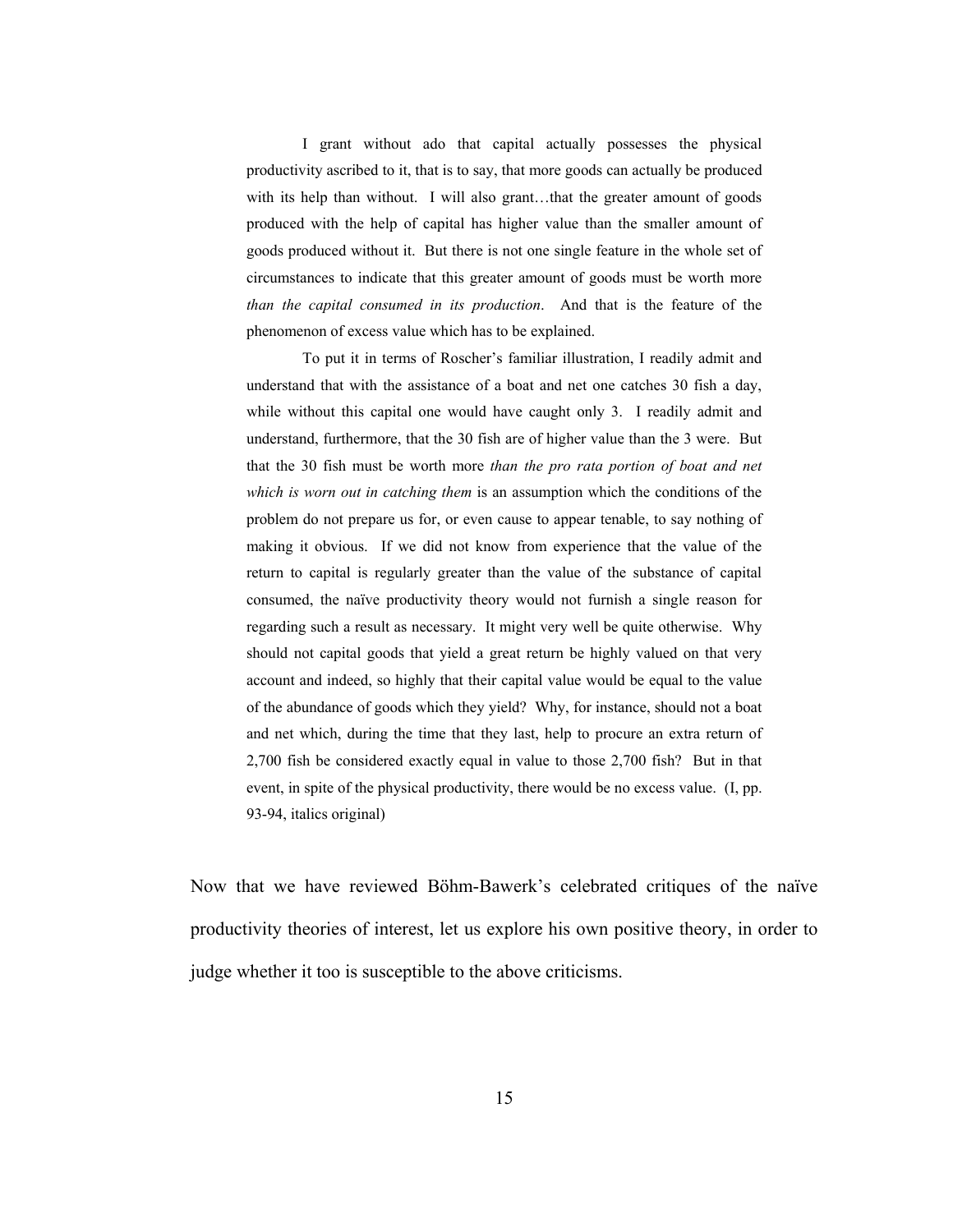#### BÖHM-BAWERK'S AGIO THEORY

 $\overline{a}$ 

The *Positive Theory of Capital* presents Böhm-Bawerk's solution to the problem of originary interest. After three sections (Volume II, Books I-III, pp. 1-258) on capital, Böhm-Bawerk (in Volume II, Book IV, "Interest") offers the uncharacteristically blunt opening:

*Present goods are as a general rule worth more than future goods of equal quality and quantity*. That sentence is the nub and kernel of the theory of interest which I have to present. All threads of the explanation of phenomena of interest lead through it, and it constitutes the focal point…of all the tasks we have to perform in the way of examination into economic theory. Half of the explanation is devoted to demonstrating the truth of that sentence. The other half will then consist in showing how the fact that present goods exceed future goods in value constitutes the source from which, naturally and necessarily, emanate all the variegated forms in which the phenomenon of interest manifests itself. (II, p. 259, italics original)

For the modern reader, the "other half" of Böhm-Bawerk's explanation is straightforward enough. Both the neoclassical mainstream (descended from Irving Fisher) and Austrian dissenters (descended from Frank Fetter) view interest as equivalent to (or at least generated by) a higher price of present versus future goods of comparable quality.<sup>13</sup> Furthermore, all major schools now subscribe to the

<sup>13</sup> Later on Böhm-Bawerk elaborates: "*Present goods have in general greater subjective value than future (and intermediate) goods of equal quantity and quality. And since results derived from the ascribing of subjective value determine objective exchange value, present goods have in general*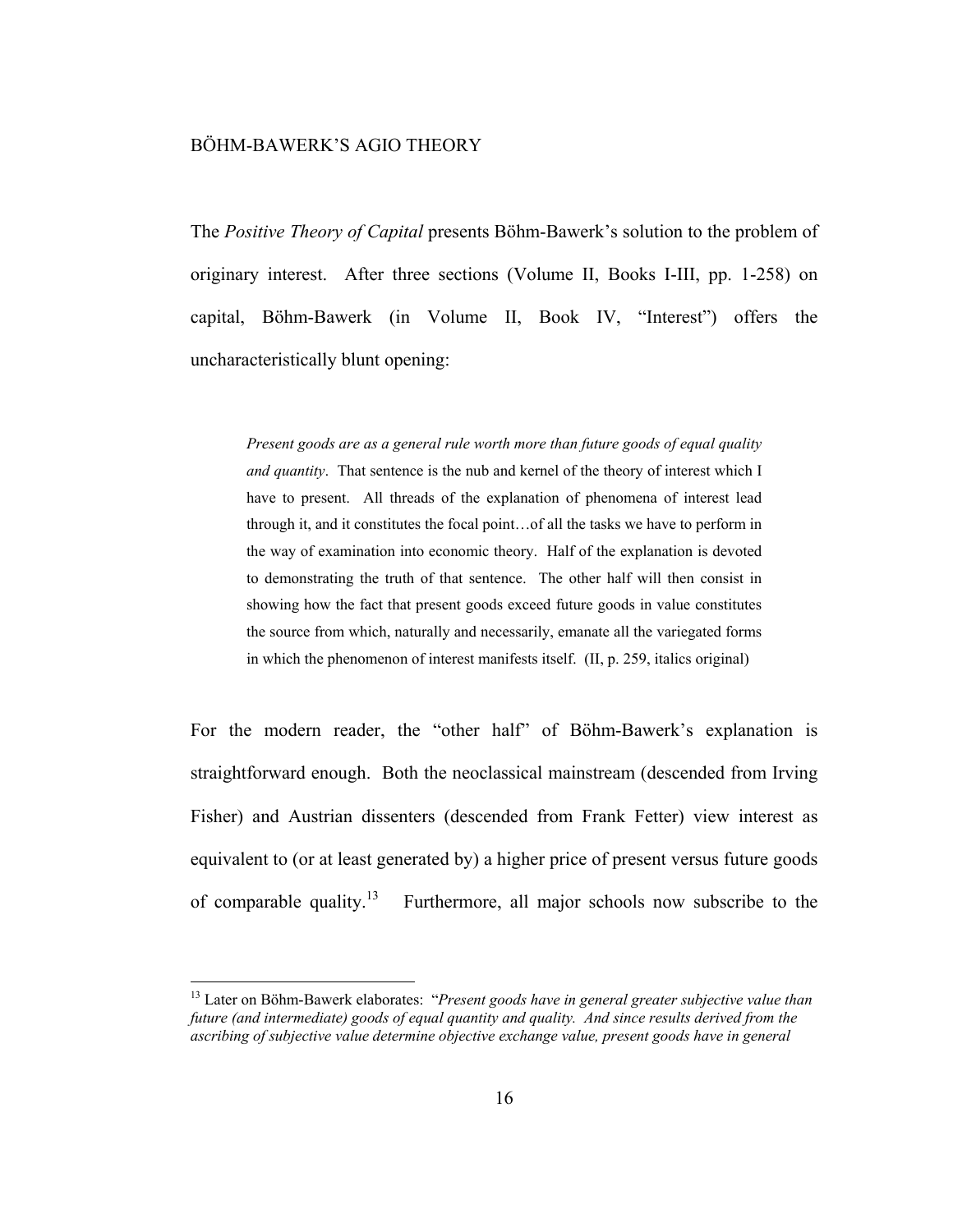subjective theory of value, and so the higher market value of present goods must be ultimately grounded in the fact that market participants (both producers and consumers) all *subjectively* value present goods more highly than comparable future goods (on the margin).

If we accept for the moment that present goods are worth more than future goods, the solution to the Böhm-Bawerkian interest problem is obvious: The reason a capital good's price is systematically lower than its expected future revenues is that the price represents a *present* opportunity cost while the revenues will not accrue until the *future*. This difference in valuation generates interest most clearly in a simple consumption loan: If people generally value present dollars more highly than future dollars, it is clear that even after all arbitrage opportunities have been competed away, a loan of \$100 today must be repaid by a greater amount (say \$110) next year. The difference in valuation (\$10 in this example) appears as a 'return' or 'dividend,' and is the prototypical example of interest.

A subjective premium on present goods would also explain "Roscher's familiar illustration," the case of the primitive fisherman: If we assume that the man values present fish more highly than future fish (i.e. if we assume that he would only trade present fish for a *greater* number of future fish), then it follows that a boat and net will appear to generate a fish 'surplus' over their lifetimes. Recall that Böhm-

*greater exchange value and a higher price than future (and intermediate) goods of the same kind and number"* (II, p. 265, italics original).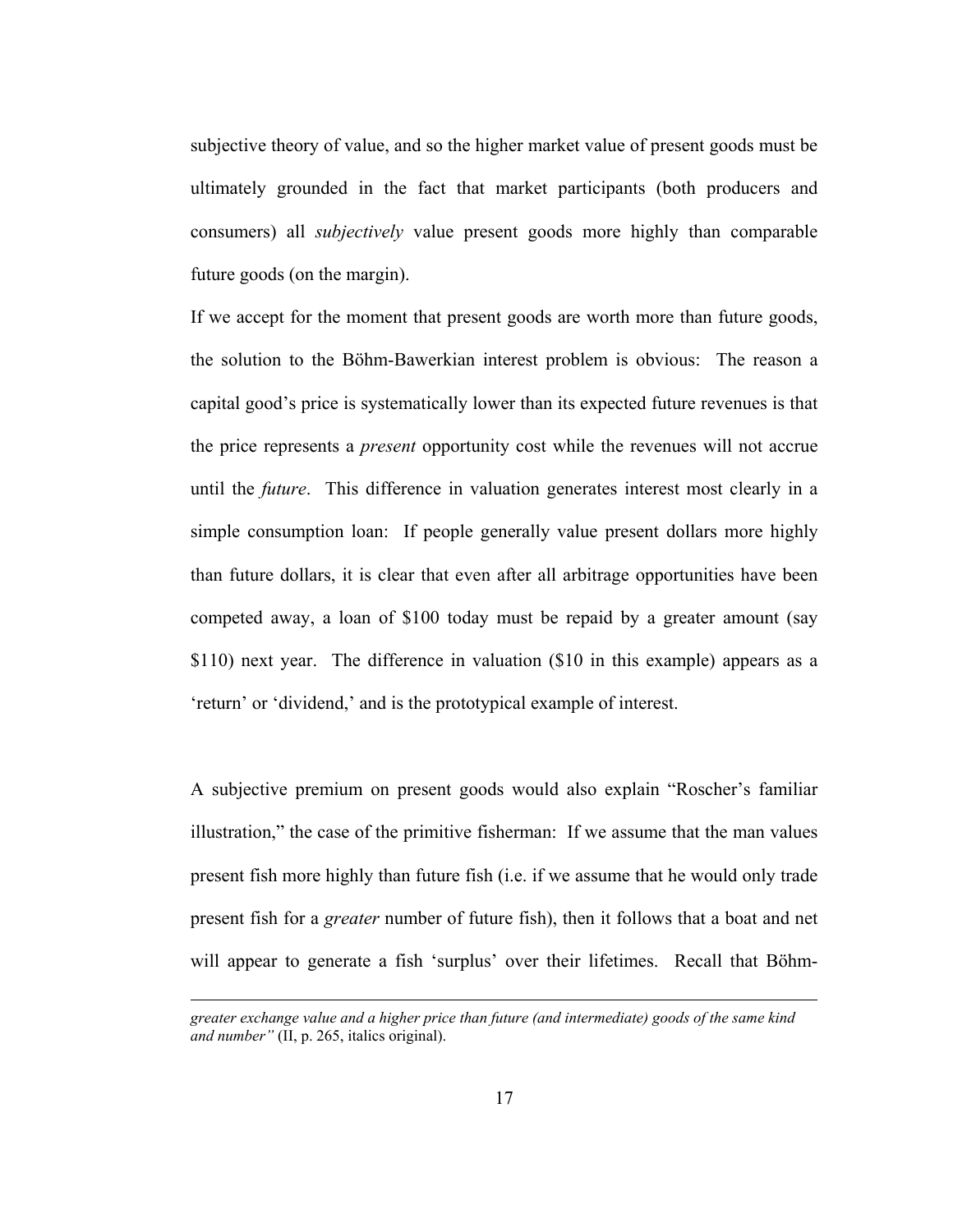Bawerk had asked, "Why…should not a boat and net which, during the time that they last, help to procure an extra return of 2,700 fish be considered exactly equal in value to those 2,700 fish?" (I, p. 94). We see now that there is no paradox of undervaluation at all; the boat and net *are* considered as "exactly equal in value to those 2,700 fish," *when the 2,700 fish are still appraised as future goods*. The boat and net are, to the fisherman, means to future consumption goods. If the fisherman would not offer 2,700 fish right now for an IOU promising 2,700 fish next year, then it naturally follows that he would not offer 2,700 fish right now for a boat and net (even though they will yield 2,700 fish over time). So the lower valuation (in terms of fish) of the boat and net allows a 'dividend' of fish over time, which is another example of (originary) interest.

#### *Böhm-Bawerk's three causes*

Although Böhm-Bawerk's "nub and kernel" may seem obvious to modern readers, his insights were quite revolutionary in treating the phenomenon of interest as an intertemporal exchange of real goods, and hence subject to the same methods of subjective marginal utility analysis as intratemporal exchanges. However, as Frank Fetter pointed out, the fact that present goods are worth more than future goods of like kind and number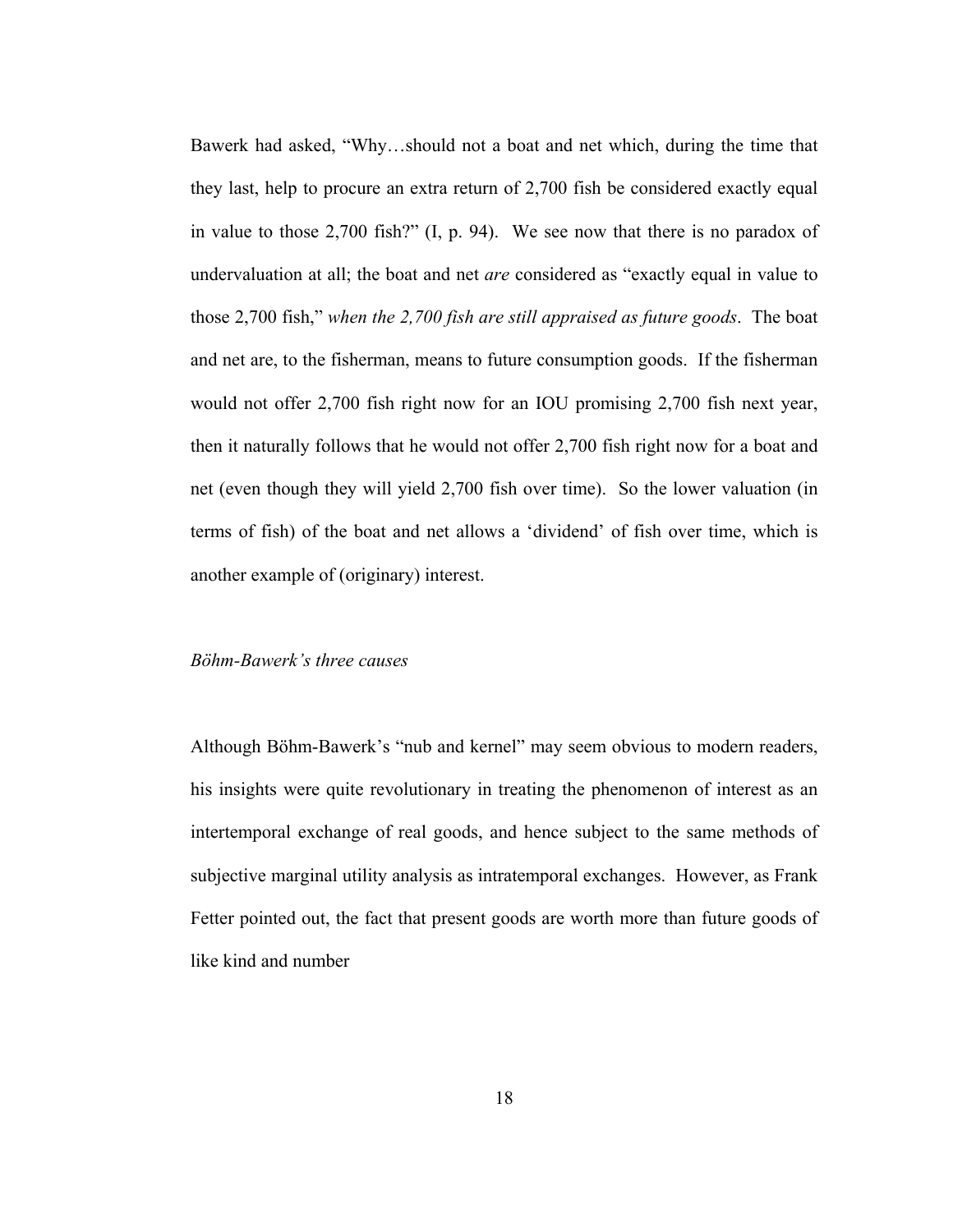is but the fact which the interest theory is to explain logically. The proposition is not open to question: it is a novel, but unquestionably better, way of stating the nature of the problem. Explanations may differ after the nature of the problem is well agreed upon. Böhm-Bawerk shows…by devoting several hundred pages to setting forth his theory of interest, that he does not consider his work done when the proposition above quoted is stated. (Fetter 1977, p. 172)

We now proceed to a summary of Böhm-Bawerk's three causes for the higher valuation of present over future goods.

#### *First Cause: Declining* intra*temporal marginal utility in the future*

A *first* principal cause capable of producing a difference in value between present and future goods is inherent in the *difference between the relation of supply to demand as it exists at one point in time and that relation as it exists at another point in time.* Present goods derive their value, as we know, from the relation between the supply and demand *in the present;* future goods derive theirs from the same relation in that *future* period in which they will become available. If a person suffers in the present from appreciable lack of certain goods, or of goods in general, but has reason to hope to be more generously provided for at a future time, then that person will always place a higher value on a given quantity of immediately available goods than on the same quantity of future goods. This situation occurs with very great frequency in our economic life. (II, pp. 265-266, italics original)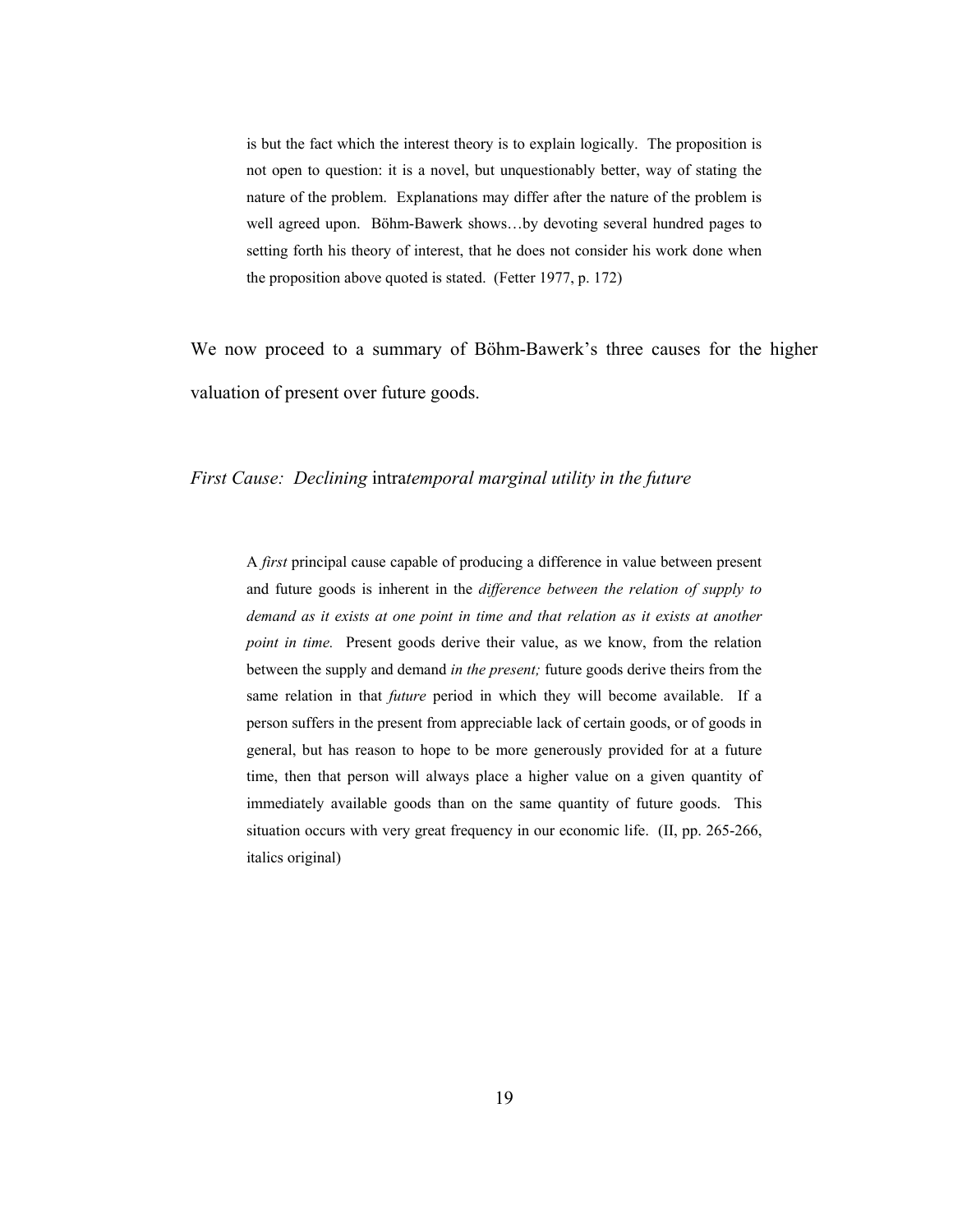As a general rule, people expect to have larger incomes in the future, and on that account tend to value the marginal present dollar more highly than the marginal future dollar.<sup>14</sup>

#### *Second Cause: Systematic undervaluation of future utility*

 $\overline{a}$ 

We must now consider a *second* phenomenon of human experience—one that is heavily fraught with consequence. That is the fact that we feel less concerned about future sensations of joy and sorrow simply because they do lie in the future, and the lessening of our concern is in proportion to the remoteness of that future. Consequently we accord to goods which are intended to serve future ends a value which falls short of the true intensity of their future marginal utility. *We systematically undervalue our future wants and also the means which serve to satisfy them.* (II, p. 268, italics original)

Thus, even if conditions of supply and demand are equivalent between present and future, so that a good will yield the same marginal utility *at the moment of consumption* in both the present and the future, the systematic discount of future

 $14$  Böhm-Bawerk does not need to even argue that the majority of people expect to have growing incomes, because of the asymmetry of time; present durable goods like money can serve future uses: "A clerk in an office…who is fifty years old and is earning sixty dollars a week must face the prospect that in ten or fifteen years he will have nothing of his own but a few hundred dollars a year from an annuity…For persons so situated it is obvious that a dollar spent in the present has less marginal utility than a dollar which will not become available and will not be spent until that future time in which they are less well provided for. It will seem, therefore, that for them a present dollar should be esteemed as having a value lower than that of a future dollar. And that would be the case if goods that *are on hand* in the present necessarily had *to be utilized* in the present. But they do not. Most goods are durable, especially money…hence they can be reserved for the service of the future" (II, p. 266, italics original).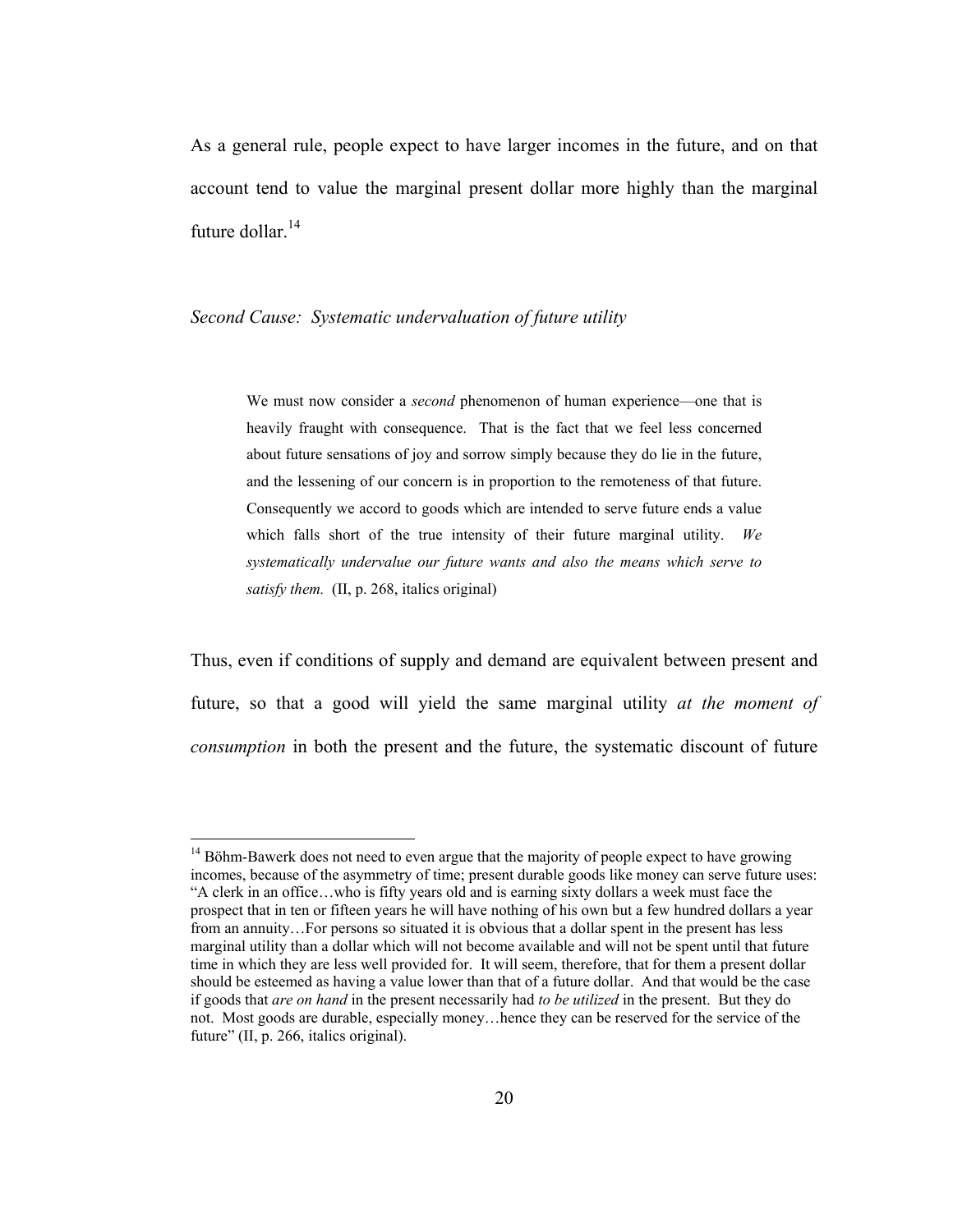wants would render the *prospective* utility of the future good lower than the utility of the present good.

Böhm-Bawerk offered three "partial causes for the lesser valuation of future utility; (a) erroneous valuation by reason of fragmentary imagery of future wants; (b) lack of will power and (c) consideration of the uncertainty of life" (II, p. 271). We will offer the following exposition of the third partial cause<sup>15</sup> to make Böhm-Bawerk's system more intelligible:

And finally there seems to me to be a third subsidiary cause [of the systematic discount on future utility] at work and that is *consideration of the brevity and uncertainty of human life.* For even though actual realization of future goods may be a practical certainty, there is still the possibility that I, as an individual, shall not be alive when it takes place. That makes the utility of those goods uncertain for me, and causes me…to make a deduction from their value in accordance with the degree of uncertainty. Let us assume a utility of 100 with respect to which there is one chance in two that I shall not live long enough to realize it. I certainly will not value it to be on a par with a present utility of 100, but probably only on a par with a present utility of  $50<sup>16</sup>$  And I am convinced that every one of us, if

<sup>&</sup>lt;sup>15</sup> To avoid confusion, let us summarize Böhm-Bawerk's scheme: Interest is caused by a higher valuation of present over future goods; i.e. a good in the present will offer more utility than the same good not available until the future. There are three main reasons for this higher valuation, the second of which is the discount placed on future utility; i.e. even if a good offered a utility of 100 both in the present and in the future *at the moment of consumption*, the future utility of 100 would be perceived in the present as worth less than a utility of 100, and so on that account the present good would offer "more" utility. Now, there are three partial causes of this discount on future utility, the third of which is the brevity and uncertainty of human life; e.g. a good that will yield a utility of 100 in the future at the moment of consumption may never in fact be enjoyed because of a premature death, and so on that account the future good would not be viewed as equivalent to a *present* utility of 100.<br><sup>16</sup> Notice that Böhm-Bawerk's treatment relies on a cardinal conception of utility. This is no

different from the mainstream approach, however. Böhm-Bawerk's second cause is comparable to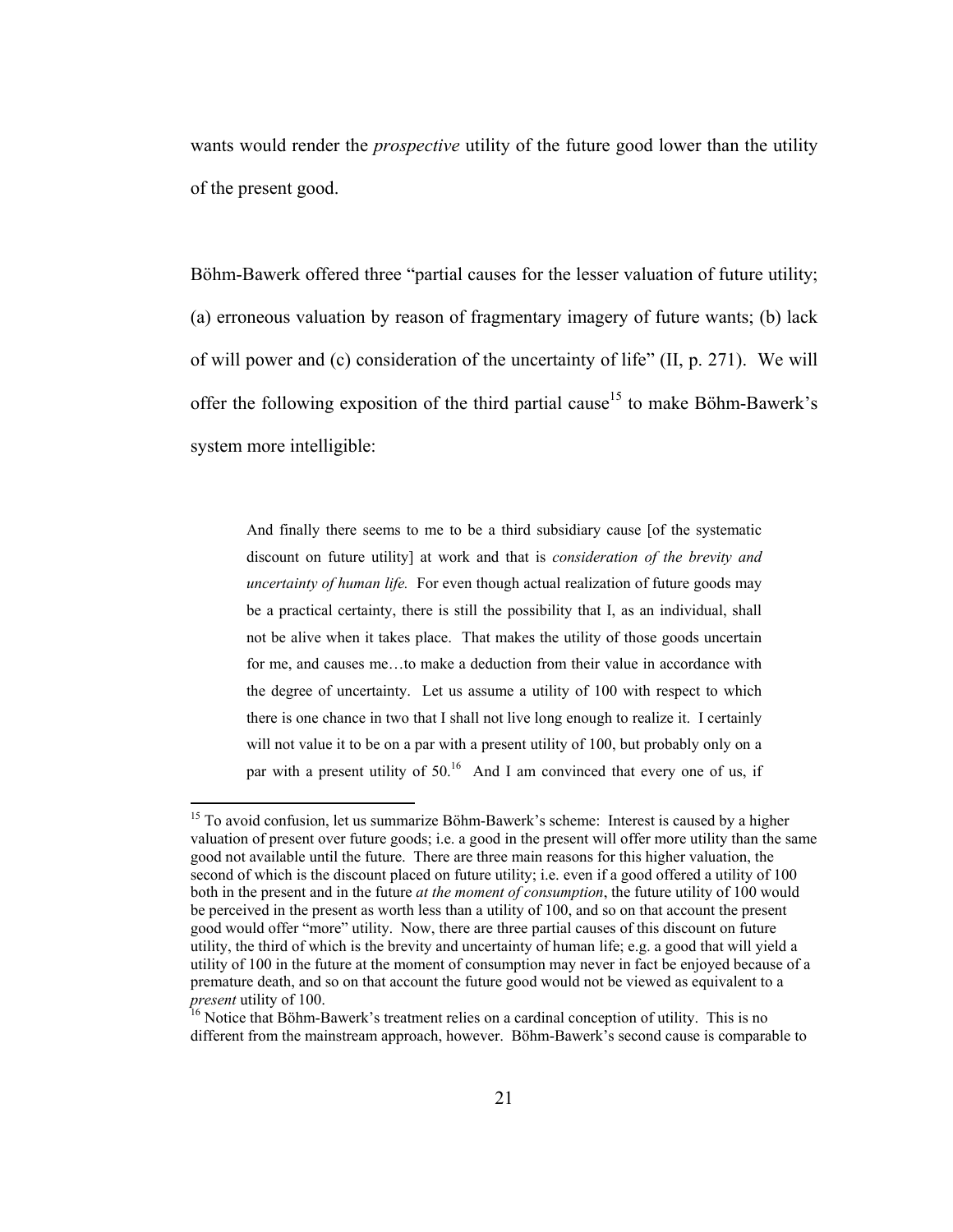promised a birthday present of \$100,000 when he reached the age of 100, would be very willing to exchange this munificent but somewhat uncertain gift for a very small fractional part thereof in present goods. (II, p. 270, italics original)

*The (Notorious) Third Cause: Roundabout processes are more physically productive* 

But there is a *third* main cause which exerts its influence in the same direction. It is built up on a fact which in a general way has been understood for a long time, but the essential nature of which has certainly been thoroughly misunderstood. And that fact, ensconced behind myriad errors, and going under the name of "productivity of capital," has customarily been dragged forth ever since the days of Lauderdale and Say to explain and justify interest….These facts may be boiled down to the following statement. *As a general rule, present goods are for technological reasons preferable means to the satisfaction of wants and*  for that reason they are a warranty of higher marginal utility than are future *goods.* 

It is an elementary fact of human experience that time consuming roundabout methods of production are more productive. That means that, given equal quantities of the means of production, the more time a method of production consumes, the greater will be the output it produces. (II, p. 273, italics original)

Böhm-Bawerk then offers a somewhat tedious example (thankfully accompanied by a chart):

the slope of a Fisher indifference curve (which reflects the quantitative marginal rate of substitution between present and future units of real consumption or psychic income) at a point on the 45-degree line from the origin, and it (Böhm-Bawerk's second cause) is virtually equivalent to the discount factor (often denoted by *β*) applied to future utils, found in modern mathematical models.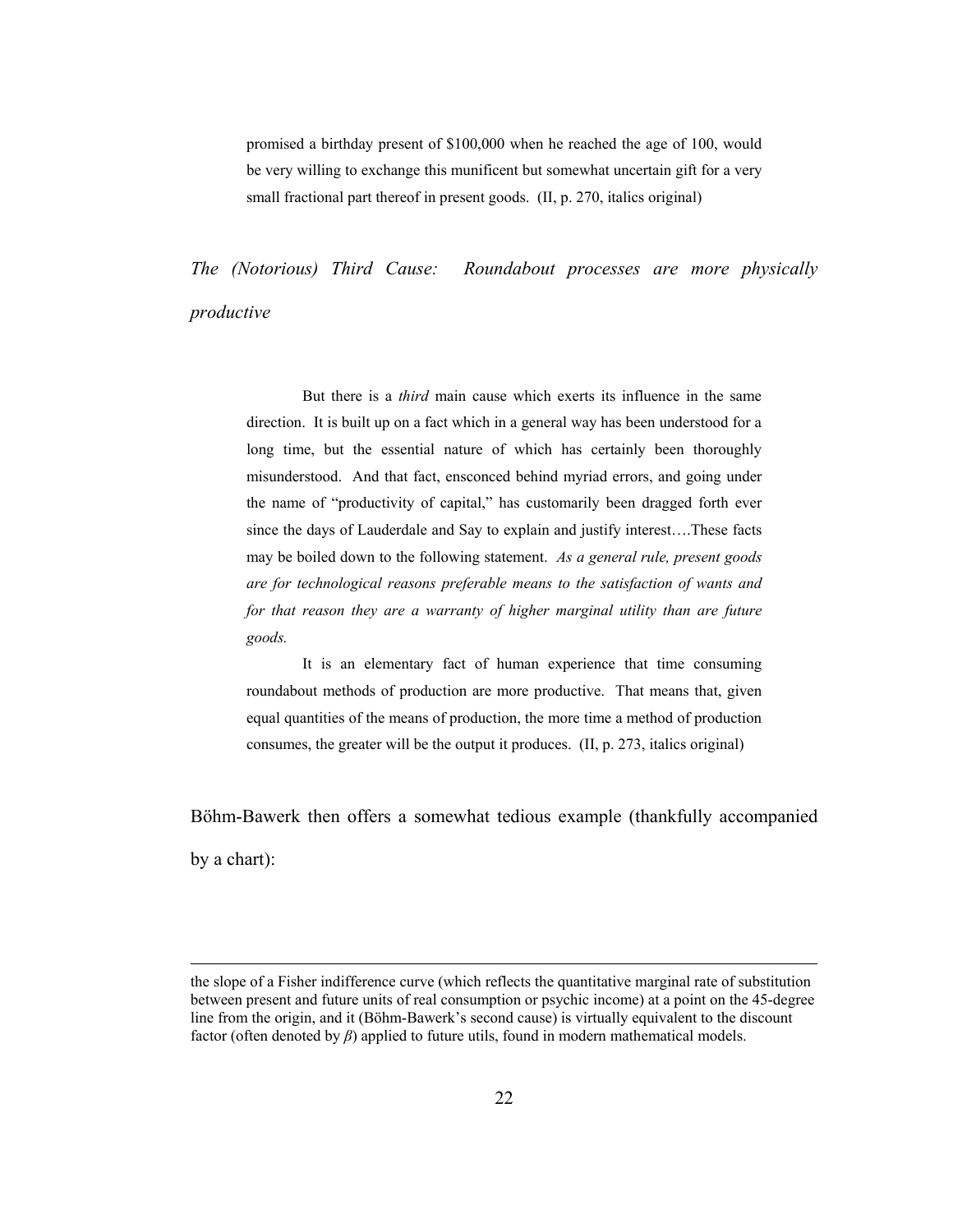Let us suppose, for instance, that in the year 1956, we control the disposal of a certain quantity of means of production, say, 30 days' or one month's labor. In terms of the foregoing statements we can make certain assumptions. We shall assume then, that if the month's labor is expended in its least productive form of momentary, hand-to-mouth production, it will turn out only 100 units of product. But if it is expended in a production process covering one year, it will turn out 200 units though of course not until the year 1957. Similarly in a two-year production period it will turn out 280 units for 1958, and so on in ascending progression. It could perhaps be 350 units for 1959, 400 units for 1960, 440 for 1961, 470 for 1962 and finally 500 units for 1963.

 Now let us compare with that the amount of output procurable from the same quantity of means of production[,] namely one month's labor, on condition that it be not available until one year hence. One month's labor available in 1957 will obviously produce *nothing* for the year 1956; for 1957 it can be employed only in momentary production of the least remunerative kind and hence will bear fruit only to the extent of 100 units. For the year 1958 it is possible to apply it in a one-year production method that returns an output of 200 units; for 1959 a twoyear production method is possible, with its yield of 280 units, and so on. (II, pp. 273-274)

| PRODUCTION OF ONE MONTH'S LABOR |                                     |      |      |      |      |      |      |      |  |  |
|---------------------------------|-------------------------------------|------|------|------|------|------|------|------|--|--|
| (In Units)                      |                                     |      |      |      |      |      |      |      |  |  |
| Performed                       | Will Produce In The Economic Period |      |      |      |      |      |      |      |  |  |
| in                              | 1956                                | 1957 | 1958 | 1959 | 1960 | 1961 | 1962 | 1963 |  |  |
| 1956                            | 100                                 | 200  | 280  | 350  | 400  | 440  | 470  | 500  |  |  |
| 1957                            |                                     | 100  | 200  | 280  | 350  | 400  | 440  | 470  |  |  |
| 1958                            |                                     |      | 100  | 200  | 280  | 350  | 400  | 440  |  |  |
| 1959                            |                                     |      |      | 100  | 200  | 280  | 350  | 400  |  |  |

#### **Table 1—Output of Labor in Processes of Various Durations**

(adapted from II, p. 274)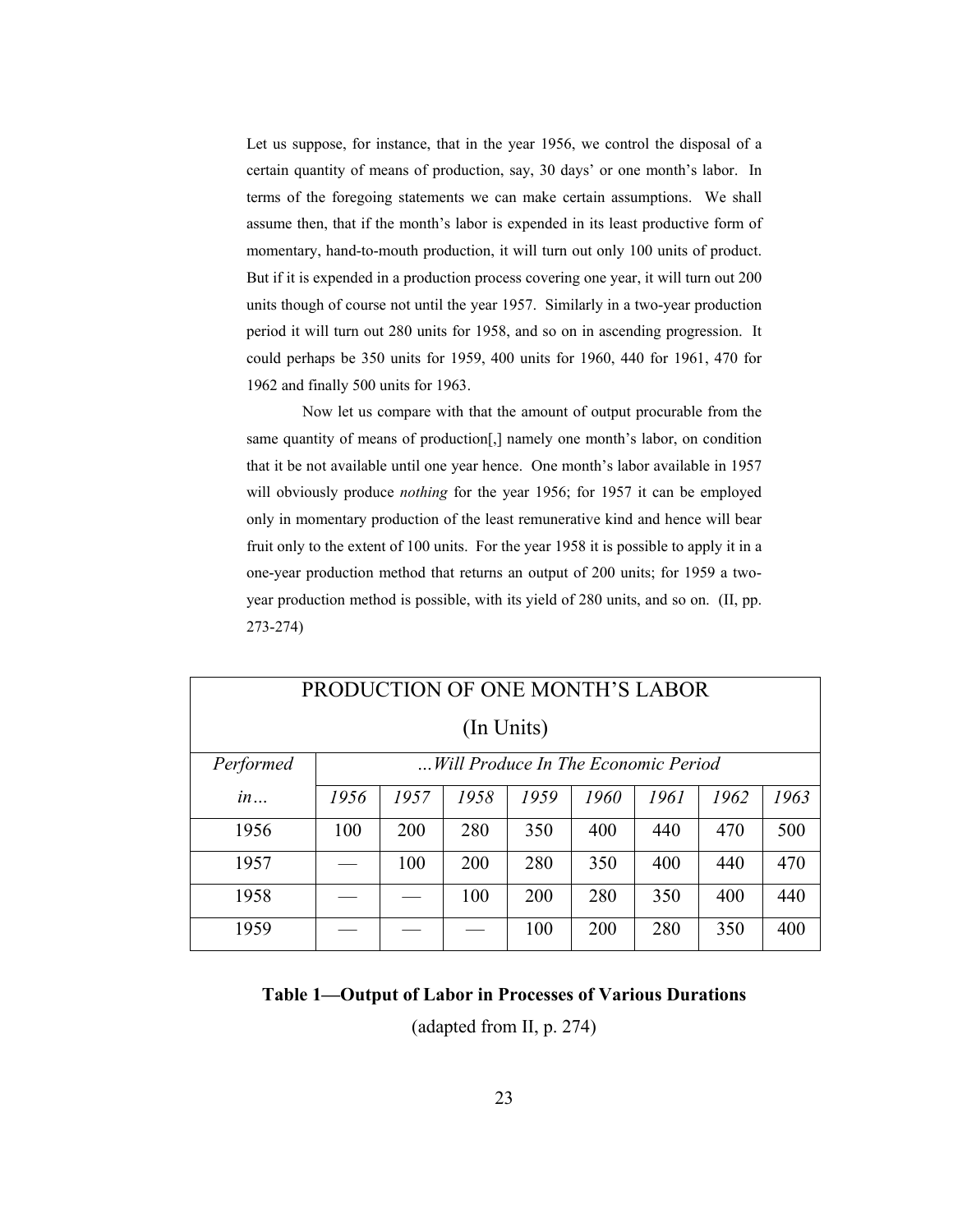Before proceeding, we should be clear on what Böhm-Bawerk's figures mean. A unit of labor can be 'invested' in all sorts of processes which take varying lengths of time for completion. For example, a month of labor devoted to (directly) picking coconuts might yield 100 barrels' worth. But suppose instead that the month of labor is invested in the construction of a durable pole with a sharpened end. Suppose further that, when the pole is combined with eleven months of additional labor, it wears out completely, but has helped yield a total of 1,300 barrels of coconuts. Finally, imagine that a year (i.e. 12 months) of labor could be used to construct a sturdy axe, which lasts for one year and in that time (combined with an additional year of labor) helps to yield 4,660 barrels of coconuts (from felled trees).

If such were the technological constraints faced by a Robinson Crusoe, he would calculate that one month of his labor in 1956 would yield 100 units of output in 1956, 200 units in 1957,<sup>17</sup> or 280 units in 1958.<sup>18</sup> If Böhm-Bawerk is correct in his

 $17$  To arrive at this figure, Crusoe must isolate the contribution of the first month's labor (which is used, not to gather coconuts, but to construct a pole). Had he simply idled away that first month, and then devoted the remaining eleven months to picking coconuts by hand, Crusoe would have accumulated (at the end of the year) 1,100 barrels. Since we have stipulated that eleven months of labor with a pole allow him to accumulate 1,300 barrels of coconuts, we calculate the marginal (physical) productivity of the pole—and thus the marginal (physical) productivity of the first month of labor devoted to its construction—as 200 barrels.

<sup>&</sup>lt;sup>18</sup> To arrive at this figure, Crusoe might reason that the marginal productivity of the axe is 3,360 barrels of coconuts, since he can accumulate 1,300 barrels during the second year without an axe (by constructing a pole instead), while he can accumulate 4,660 barrels with the axe. Given that the axe takes one year of labor to produce, Crusoe might further estimate that one month of labor invested in axe construction possesses a marginal physical productivity of  $3,360 / 12 = 280$  barrels of coconuts.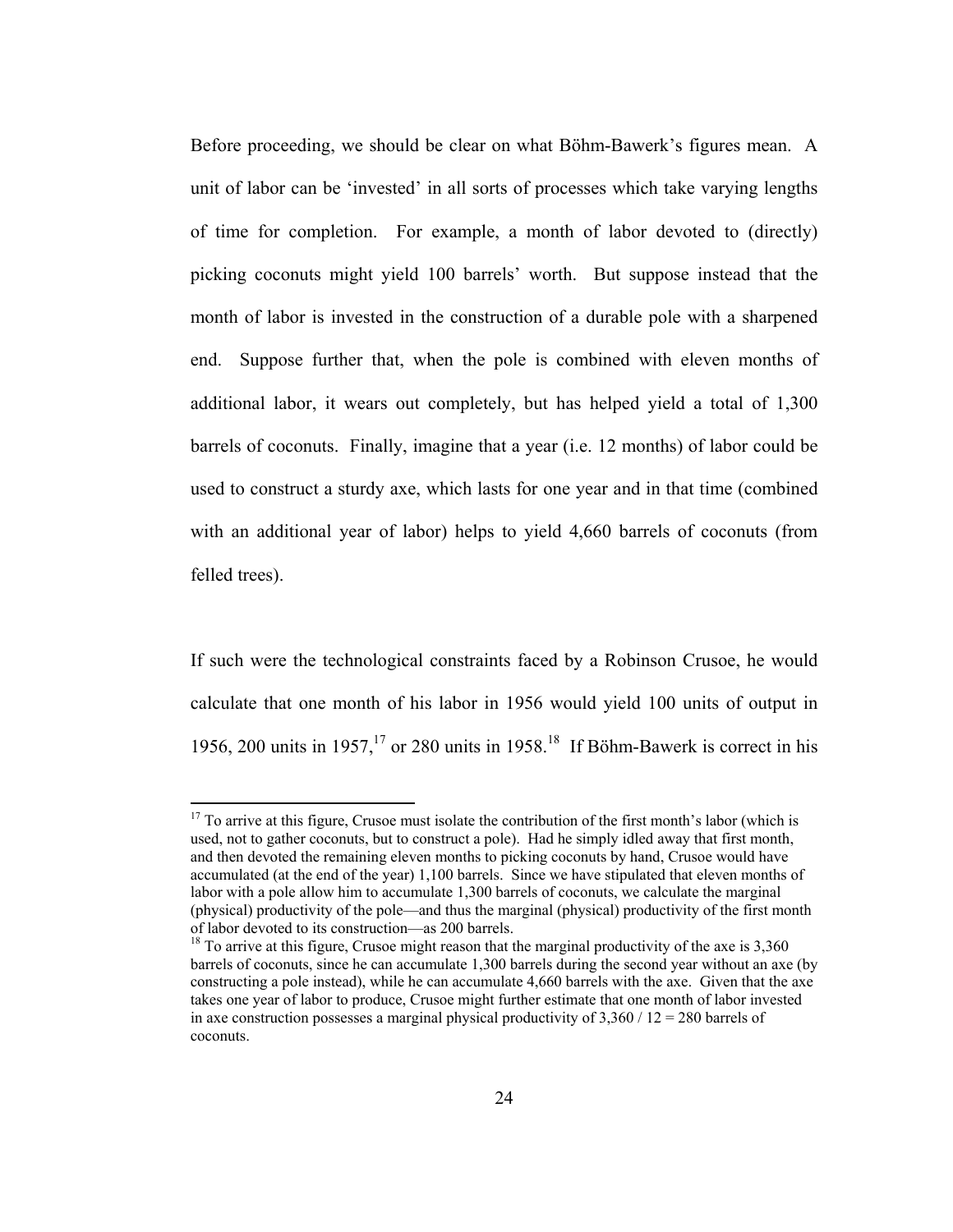empirical generalization, then Crusoe could always find a more "roundabout" production process in which a given investment of labor would be more *physically*  productive. When labor (and the other "original factor" of natural resources or what is generically classified by some economists as "land") is invested in a roundabout process, it is used not to achieve direct consumption ends, but to create capital goods—which in themselves may be quite useless—that will later serve to satisfy consumption ends far more effectively.<sup>19</sup> Böhm-Bawerk's third cause may be paraphrased by the claim: *As a general rule, there exist recipes for capital goods the physical productivity of which exceeds the sum of the physical productivities of the land, labor, and (if applicable) other capital goods used in their construction.*

From this rule, it follows that present goods possess a technical superiority over future goods:

For the satisfaction of our 1956 wants, for instance, a month's labor in 1957 or 1958 makes nothing available, while for 1956 it at least makes 100 units available. In the economic year of 1961 the contribution to the satisfaction of wants by a month's labor done in 1958 amounts to 350 units, that of a month's labor out of

<sup>&</sup>lt;sup>19</sup> Of course, the more roundabout process must be *suitably chosen*. The fact that process Y takes longer (or, more accurately, involves a greater number of intermediate steps) than process X does not guarantee that Y will produce more than X. But what Böhm-Bawerk *does* claim is that *there always exists* some process Z that is more roundabout and more (physically) productive than a given process X. His claim is similar to the statement, "Consumers can buy faster computers if they are willing to pay more." This claim is true, even though we can find examples of one computer that is both slower and more expensive than another model.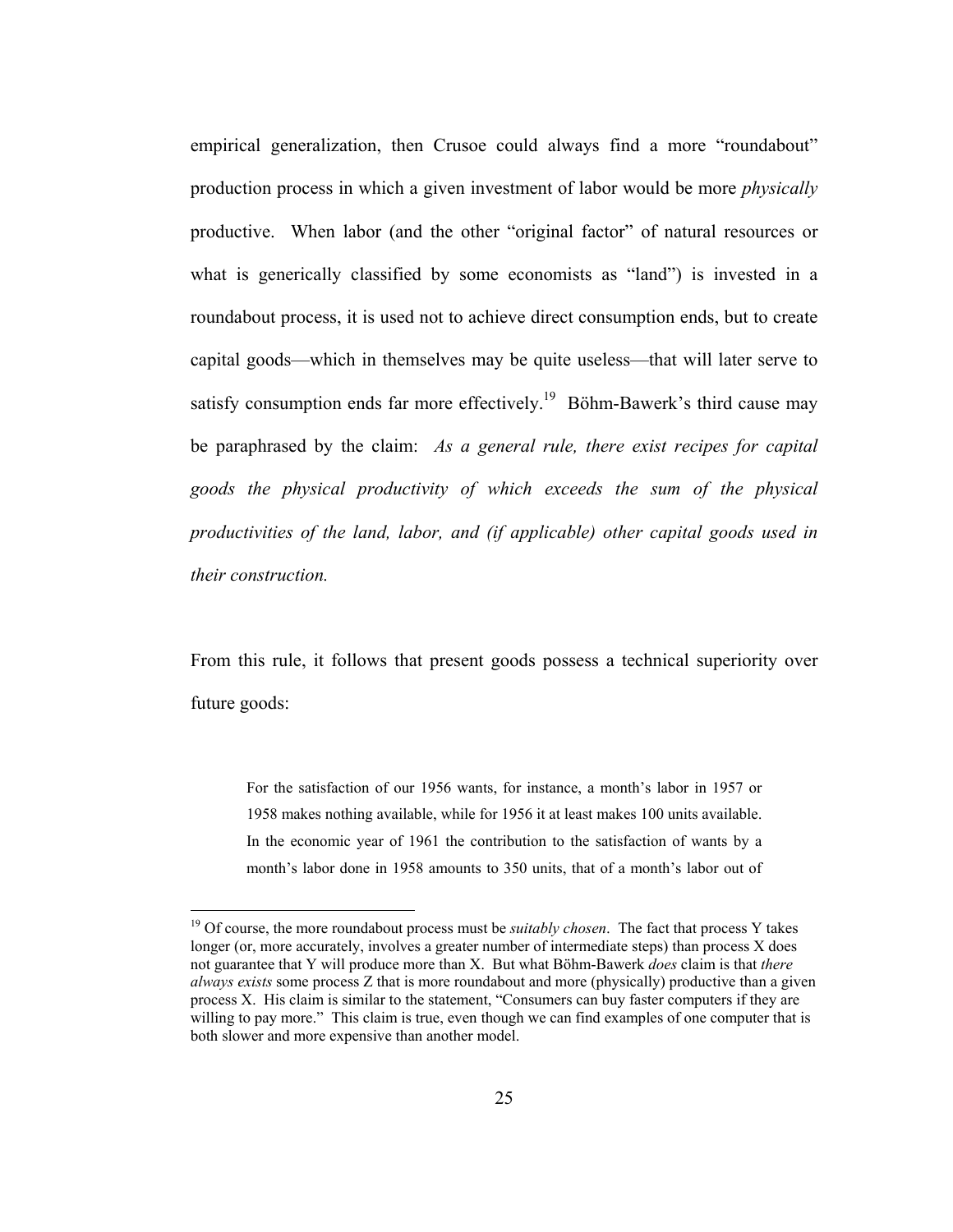1957 amount to 400 units, that of a 1956 month to 440 units. It therefore becomes apparent that no matter which temporal period is chosen as the standpoint from which to make a comparison, the older (present) quantity of means of production is technically superior to the quantitatively equal more recent (future) one. (II, p. 274)

But how do these alleged facts concerning physical productivity relate to originary interest? After all, as Böhm-Bawerk himself demonstrated, interest is a problem of value, not product.

Is this technological superiority matched by a superiority as to marginal utility and *value* as well? It most certainly is. For if the older means of production makes available a larger quantity of the means of satisfaction, regardless of the class of wants to which we are conceivably able or disposed to apply them, then they certainly must be of greater importance to our well-being! Oh yes, I am thoroughly well aware that a larger *quantity* of goods does not always necessarily have greater *value*. A bushel of grain in a year of famine can be worth more than two bushels after a copious harvest, and a pound sterling before the discovery of America had 10 times the value it now has in the middle of the twentieth century.<sup>20</sup> But for one and the same person at one and the same point of time, the larger quantity always has the greater value. No matter what the absolute value of a bushel or of a pound may be, one thing is certain, and that is, that for me *two pounds or two bushels that I have today* are worth more than *one pound or one bushel that I have today.* (II, pp.  $274-275$ )<sup>21</sup>

 $20$  This illustration, as well as the years chosen for the chart, were obviously updated by the editor of Böhm-Bawerk's works.

 $21$  Böhm-Bawerk continues: "And exactly the same thing applies when we compare in value a present and a future quantity of means of production. It may very well be that the 470 units of product that could be turned out by a 1957 month's labor for the year 1963 are worth less than the 350 units to be obtained from that same month's labor for the year 1960, and that those 350, despite their numerical inferiority are the most valuable that can be derived at all from a 1957 month's labor. But even then the 400 units that can be obtained for 1960 from a 1956 month's labor are still more valuable. And so the older (present) quantity of means of production maintains its superiority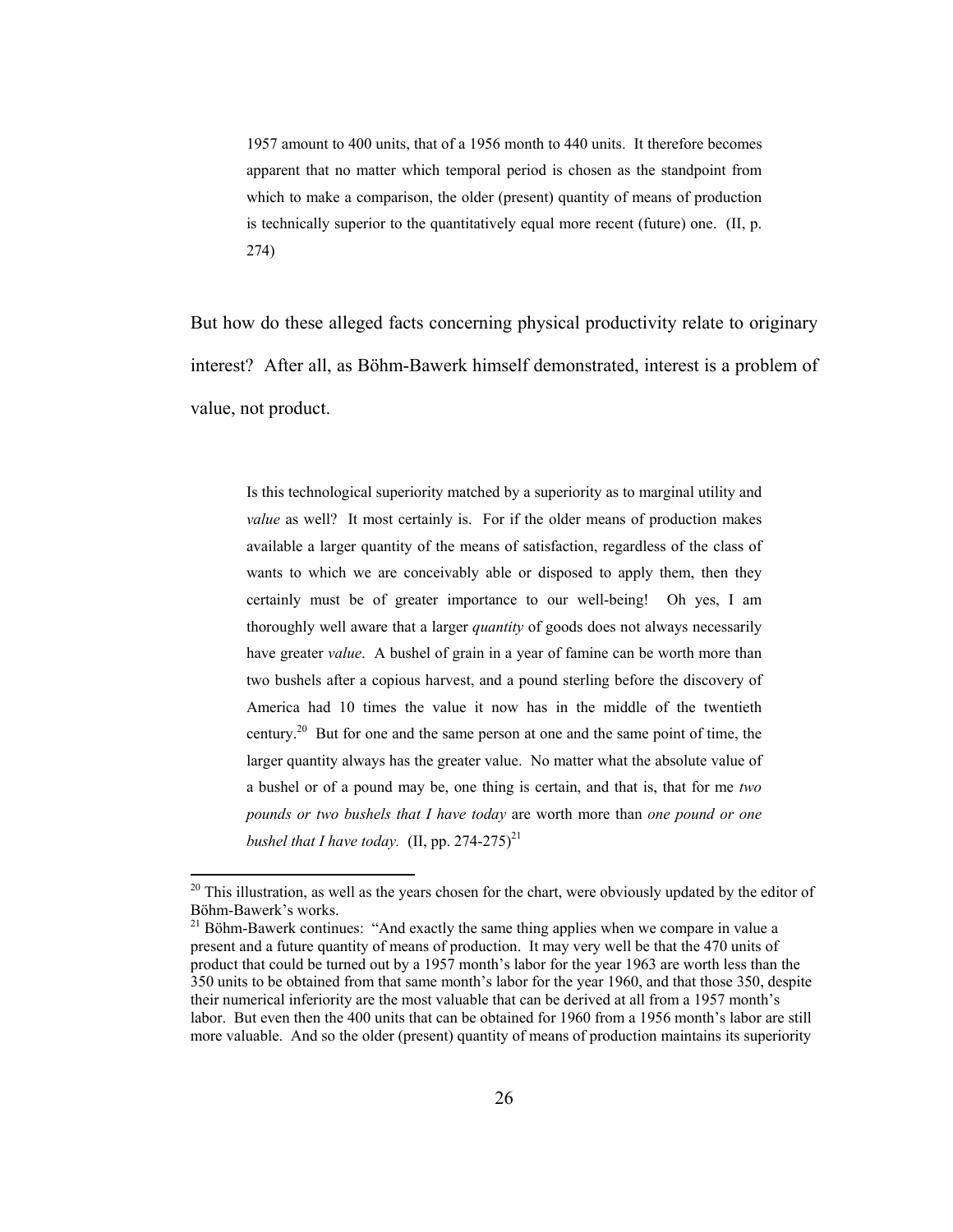#### *Summary*

We now have an understanding of Böhm-Bawerk's solution to the problem of originary interest: Present goods are, as a general rule, valued more highly than future goods. Claims to future goods (whether literal claims specified in contracts or technological 'claims' in the form of capital goods) thus appreciate in value as they ripen into present goods, and this appreciation is what economists classify as interest.

This fact of a premium, or agio, on present over future goods has three main causes. First, the marginal utility of consumption may differ over time, and in general can be expected to fall, due to (generally) increasing income. These facts, coupled with the durability of many types of goods, cause present goods to have a higher marginal utility than future goods.

In the second place, any given amount of utility tends to be systematically discounted in its present appraisal, in proportion to its remoteness in the future Thus, even if we neglect the first cause, and suppose that an apple consumed now will yield the same (instantaneous) utility as an apple consumed next year,

in this instance and in any other instances, no matter which variant of our example is chosen" (II, p. 275).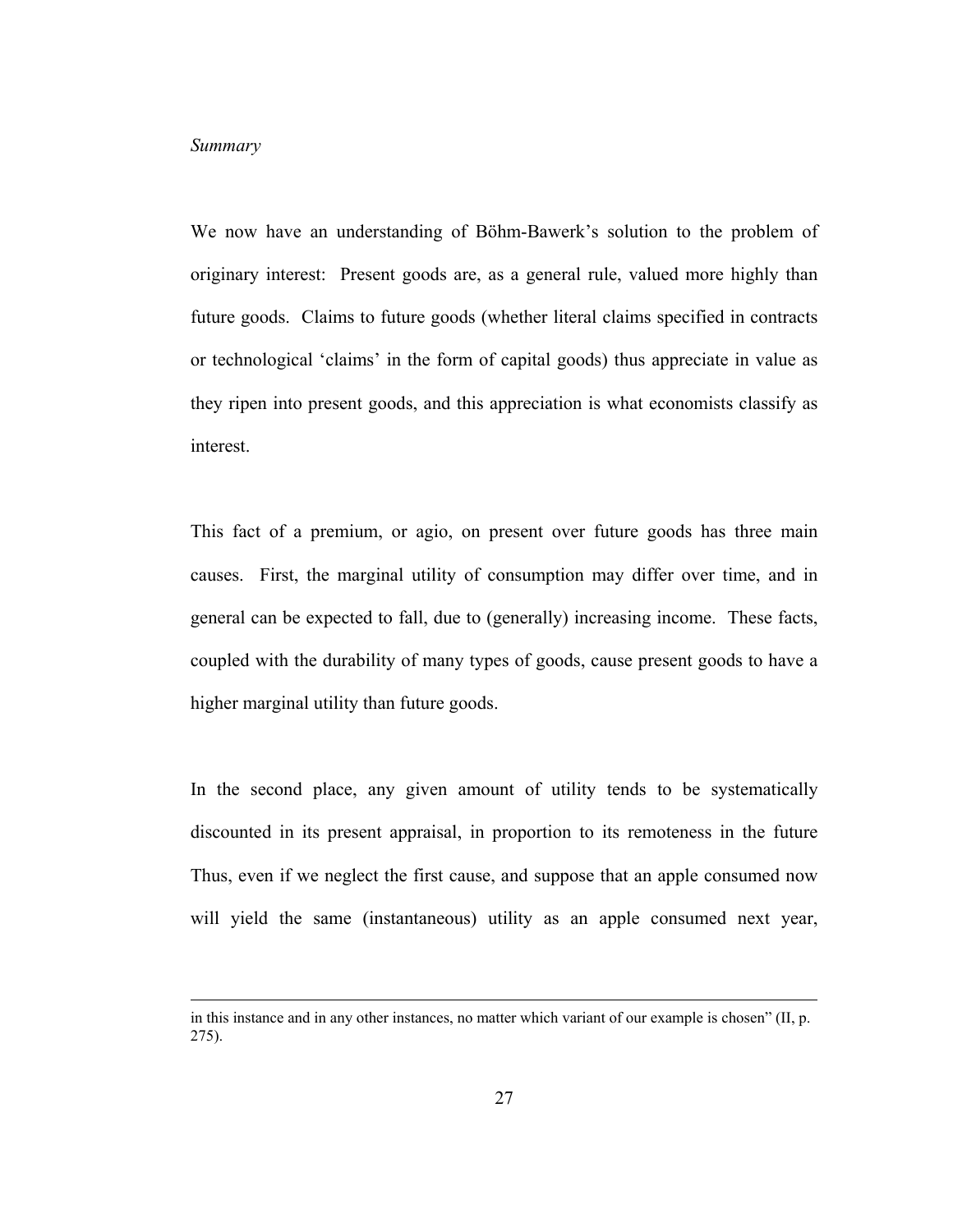nonetheless the present *appraisal* of that future utility will make the present apple seem preferable.

And finally, there is a third cause of the agio on present goods, namely the greater physical productivity of roundabout processes. Thus, even if we neglect the first cause by supposing that an apple will yield the same (instantaneous) utility now as it will next year, and even if we neglect the second cause by supposing that present utility is regarded on an equal footing as future utility, it would still be the case that a present apple is preferred to an apple next year. This is because the present apple may be consumed now in order to 'free up' labor that would otherwise be devoted to a short production process (e.g. picking an apple off a tree), and which may now instead be devoted to a one-year production process which yields more than one apple next year. $^{22}$ 

Now that we have summarized Böhm-Bawerk's agio theory, we will deal with critics of his third cause of the higher valuation of present over future goods.

<sup>&</sup>lt;sup>22</sup> Although I believe this summary to be faithful to Böhm-Bawerk (see II, pp. 280-281), there is a definite problem in trying to argue that the third cause "is far removed from any necessity of borrowing strength and effectiveness" from the first two causes, and that the third "cause itself is capable of creating" an agio on present goods (II, p. 280). In the summary given in the text above, for example, I wrote that even if an apple yields the same utility in present and future, the third ground would cause the present apple to be preferred to a future apple. But in this case, the present apple must obviously yield a higher utility after all. It is difficult to evaluate Böhm-Bawerk's arguments on this point because of his habit of focusing on "subsistence" consumption; the man who lives hand-to-mouth is often depicted as not really *choosing* present over future goods (because of a higher valuation of the former), but rather as being *compelled* to do so (II, p. 280). (Mises [1966, pp. 487-488] points out the flaws in this type of reasoning.) We will return to this issue of independence in our discussion of Fisher, and in the simple model offered at the end of the paper.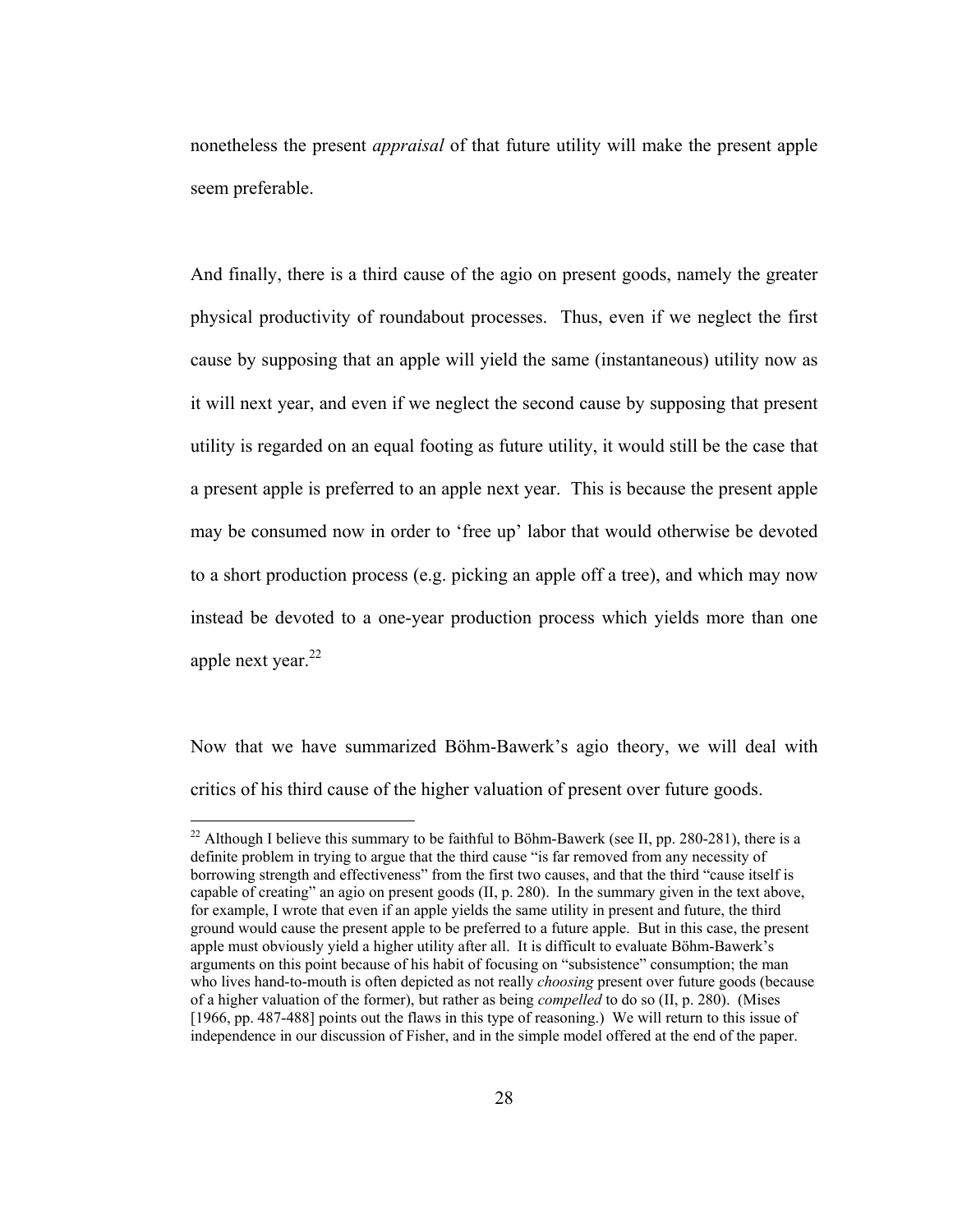### KEYNES: "ROUNDABOUTNESS" IS AN ARBITRARY FEATURE

An interesting critique of Böhm-Bawerk's third cause comes from John Maynard Keynes in his celebrated *The General Theory of Employment, Interest, and Money* (1965 [1936]). To understand the context of Keynes' disagreement with Böhm-Bawerk, it will be useful to quote him at some length:

 It is much preferable to speak of capital as having a yield over the course of its life in excess of its original cost, than as being *productive.* For the only reason why an asset offers a prospect of yielding during its life services having an aggregate value greater than its initial supply price is because it is *scarce*; and it is kept scarce because of the competition of the rate of interest on money. If capital becomes less scarce, the excess yield will diminish, without its having become less productive—at least in the physical sense.

…

 It is true that some lengthy or roundabout processes are physically efficient. But so are some short processes. Lengthy processes are not physically efficient because they are long. Some, probably most, lengthy processes would be physically very inefficient, for there are such things as spoiling or wasting with time. With a given labour force there is a definite limit to the quantity of labour embodied in roundabout processes which can be used to advantage….The ultimate quantity of *value* will not increase indefinitely, relatively to the quantity of labour employed, as the processes adopted become more and more roundabout, even if their physical efficiency is still increasing. Only if the desire to postpone consumption were strong enough to produce a situation in which full employment required a volume of investment so great as to involve a negative marginal efficiency of capital, would a process become advantageous merely because it was lengthy…

 Moreover there are all sorts of reasons why various kinds of services and facilities are scarce and therefore expensive relatively to the quantity of labour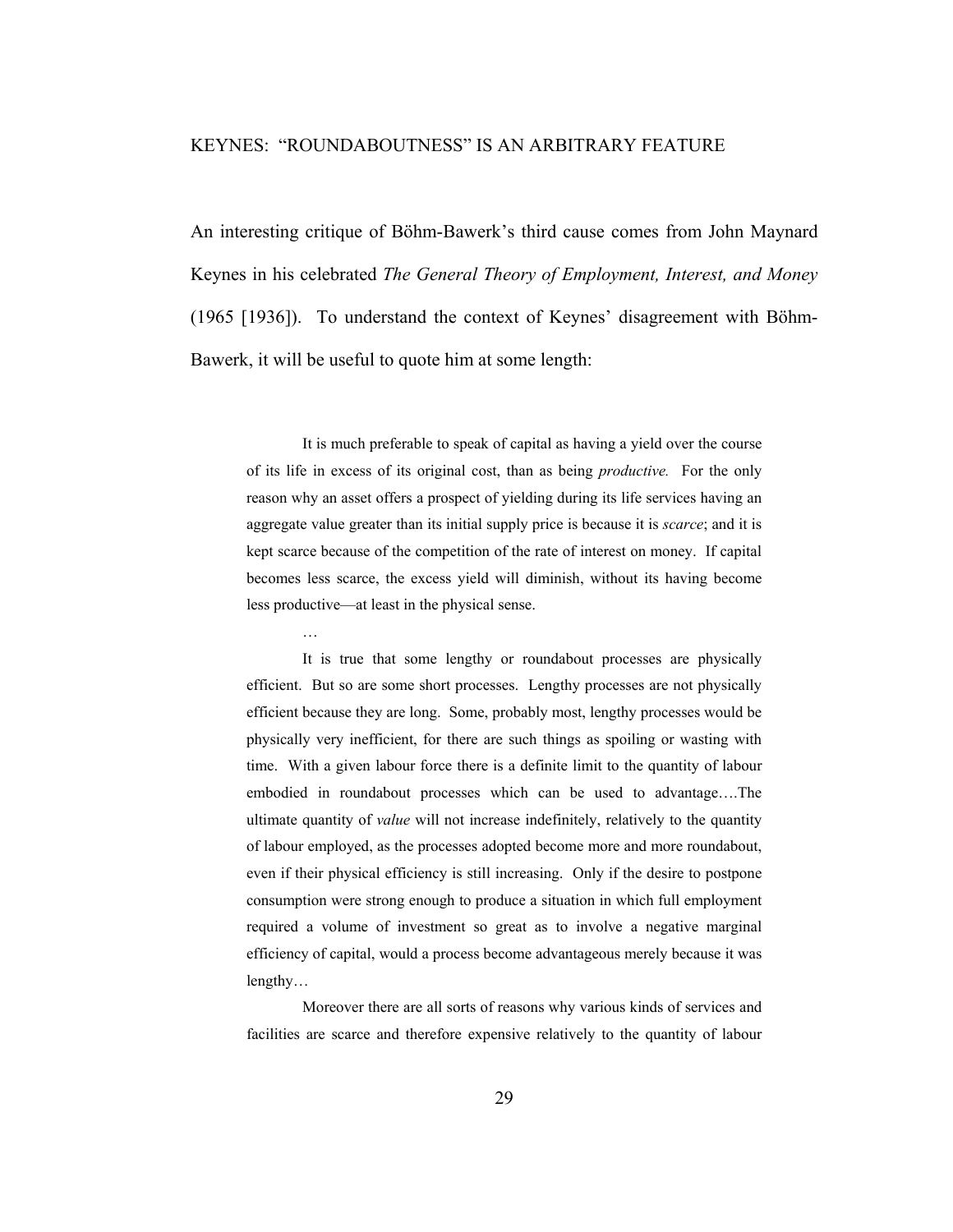involved. For example, smelly processes command a higher reward, because people will not undertake them otherwise. So do risky processes. But we do not devise a productivity theory of smelly or risky processes as such. In short, not all labour is accomplished in equally agreeable attendant circumstances; and conditions of equilibrium require that articles produced in less agreeable attendant circumstances (characterised by smelliness, risk or the lapse of time) must be kept sufficiently scarce to command a higher price. (Keynes 1965, pp. 213-215, italics original)

Before proceeding to the heart of the matter, we should clarify a popular misconception. In Böhm-Bawerk's framework, a "roundabout" production process does *not* necessarily require more time than a direct production process.<sup>23</sup> A roundabout process merely means that it devotes labor and land factors towards intermediate goals rather than the immediate goal of consumption. Now, in practice—and for the very reasons given by Keynes—a longer process will only be chosen if it is more productive, and naturally (following the logic explained in footnote 19 above) the most productive process of a given duration will be more roundabout than any shorter process. So although there is usually no harm in treating the terms *roundabout* and *longer* as interchangeable, strictly speaking they are different (and this difference is relevant to the present dispute). $^{24}$ 

 $23$  This subtlety was missed in Lachmann's (sympathetic) critique of the third cause, when he claimed, "It seems to us that Boehm-Bawerk, in making time the measure of capital, was led to confuse a process with the dimension in which, *in very special circumstances*, it may take place. Time by itself is not productive, nor is human action necessarily more productive because it takes longer" (Lachmann 1978 [1956], p. 84, italics original).

<sup>24</sup> To illustrate the difference: It is possible for a roundabout process to be *shorter* than a direct process (and also more productive). For example, "take the case of an attempt to gather apples from a tall tree. The object will probably be accomplished sooner by first cutting a pole from another tree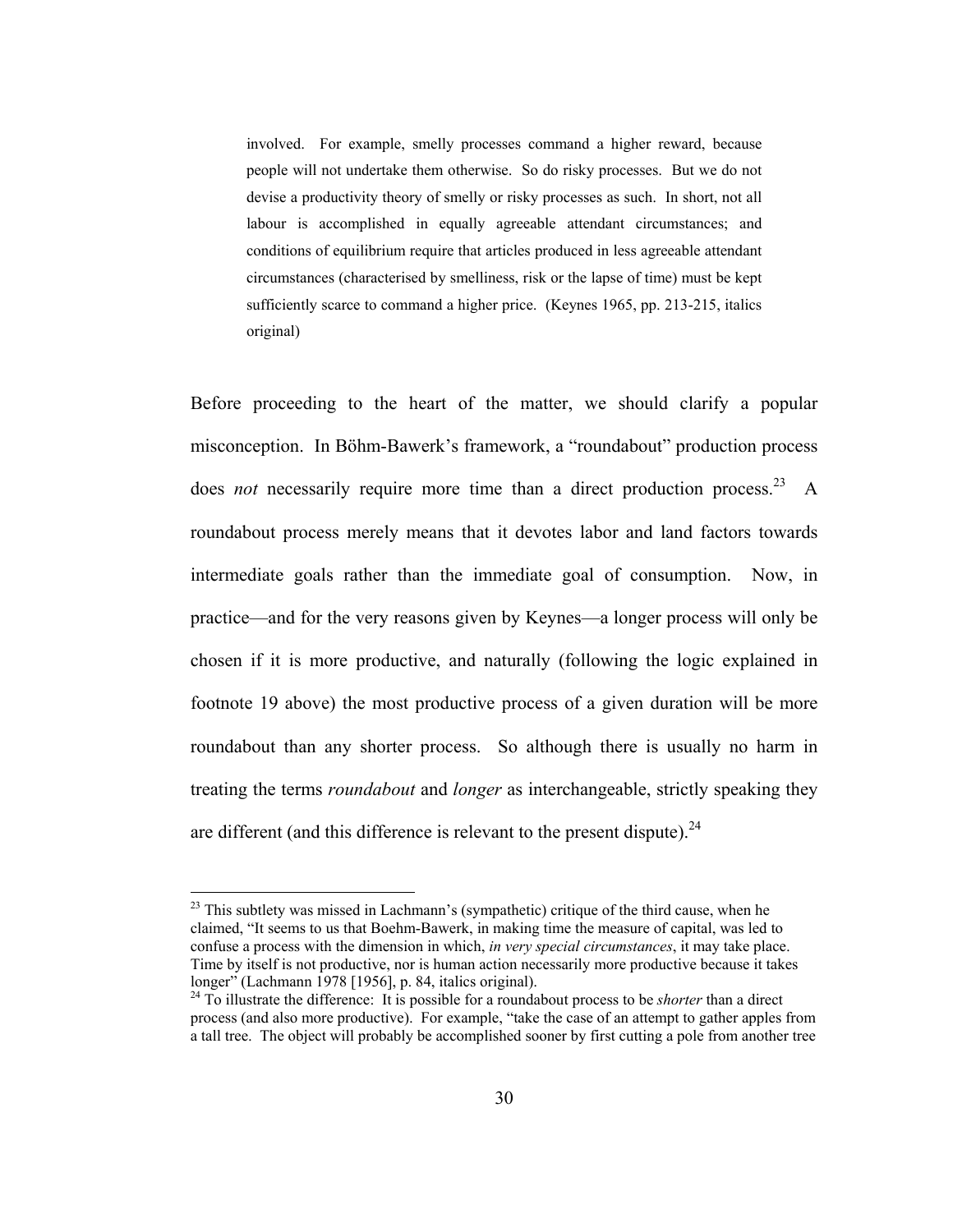Besides this slight inaccuracy, the fundamental problem with Keynes' critique is that his example of "smelly processes" is not at all analogous to Böhm-Bawerk's emphasis on roundabout processes. Keynes has pointed out one respect in which a 'productivity of smelliness' theory would be similar to Böhm-Bawerk's theory: In equilibrium, the smellier the process, the more productive it is; just as in equilibrium, the more roundabout the process, the more productive it is. From this similarity Keynes concludes that Böhm-Bawerk's theory must be as arbitrary (not to mention ridiculous) as a theory based on the productivity of smelly processes.

But Böhm-Bawerk's claim concerning the higher productivity of roundabout processes is *not* (merely) an equilibrium argument. He argues that, as an empirical fact, when we consider any particular production process, there always exists a more roundabout process that is more physically productive (although the increase in productivity diminishes as the process becomes more roundabout) (II, p. 83). This is much stronger than the claim that, when we consider the processes *actually employed in equilibrium*, we find a positive correlation between the roundaboutness of a process and its physical output.<sup>25</sup> To be truly analogous, Keynes would have

with which to knock down the apples than by climbing the tree and plucking each apple by hand" (II, p. 82).

 $^{25}$  Irving Fisher argued along similar (though not as amusing) lines as Keynes, and Böhm-Bawerk's response is applicable to both critics: "Fisher denies the existence of an objective rule that is based on technical facts; I maintain that such an objective rule exists. According to Fisher, the appearance of a rule is the consequence of selection. I maintain that the regularity lies in existing facts before and independent of our selection. Fisher concedes a regularity merely in the production processes actually *selected*. I maintain that such a regularity exists in all processes *eligible for selection*" (III,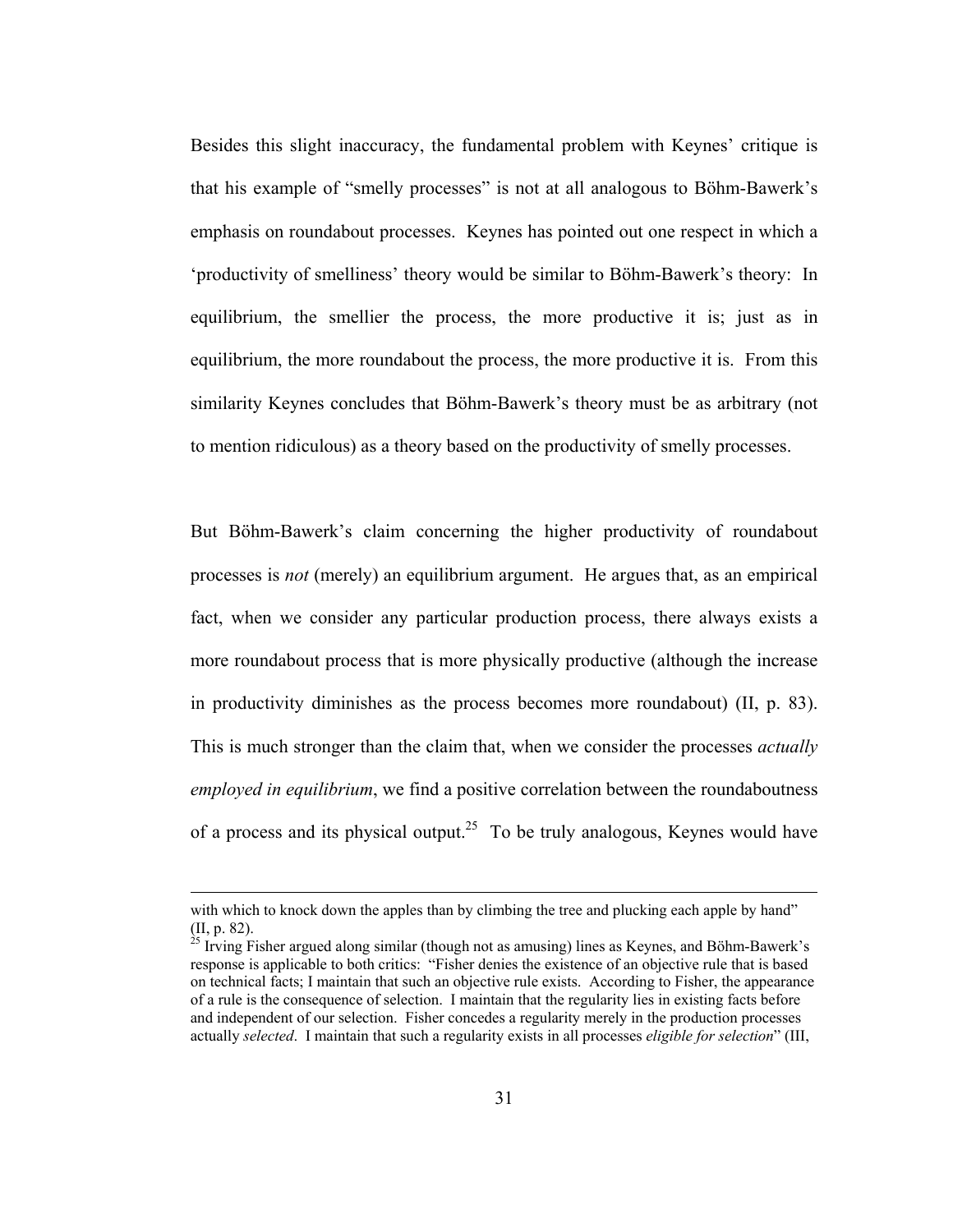to argue (as Böhm-Bawerk spends several chapters in his third volume arguing [Vol. III, Chapters I, III, IV, and V]) that for any given production process, there always exists a more productive—and smellier—process.

Finally, we can defend the relevance of Böhm-Bawerk's third cause on a historical basis. When he wrote, there was a rich tradition of explaining interest by reference to the "productivity of capital." All sorts of illustrations were offered, purporting to demonstrate how the superior yield of labor when directed to capital goods created originary interest. In his critique of rival productivity theories, Böhm-Bawerk showed that the particular expositions of his predecessors were confused. But Böhm-Bawerk did not think their observations were *irrelevant* to a discussion of capital and interest; he quite understandably thought that they were incorporating crucial insights (concerning the *net* physical productivity of capital goods) into a flawed theoretical framework.<sup>26</sup>

p. 49, italics original). He goes on to write, "Now let us assume, and I am convinced the facts are such, that at a certain state of technology the objectively most productive among the 1-year methods is excelled in productivity by the objectively most productive among the 2-year methods, which in turn is surpassed by the best 3-year method…Thus we arrive at a rule of increasing productivity of the best possible processes, a rule based on objective facts [that is] valid before and independent of every selection…" (III, p. 51).

<sup>&</sup>lt;sup>26</sup> In response to the objections of Fisher and others, who claimed that his third cause was redundant, Böhm-Bawerk said: "As I have repeatedly stated, the facts to which I refer in the deduction of my third reason basically coincide with the very facts on which the once commonly accepted productivity theory exclusively based its explanation of interest…I am particularly referring to the fact that utilization or employment of capital leads to higher productivity….In such a situation and in view of the notorious relationship so manifest in real life between the degree of capital productivity and the rate of interest obtainable for the use of capital, it is certainly not surprising if I concede to these facts a prominent place of their own in my explanation of the interest phenomenon" (III, p. 150).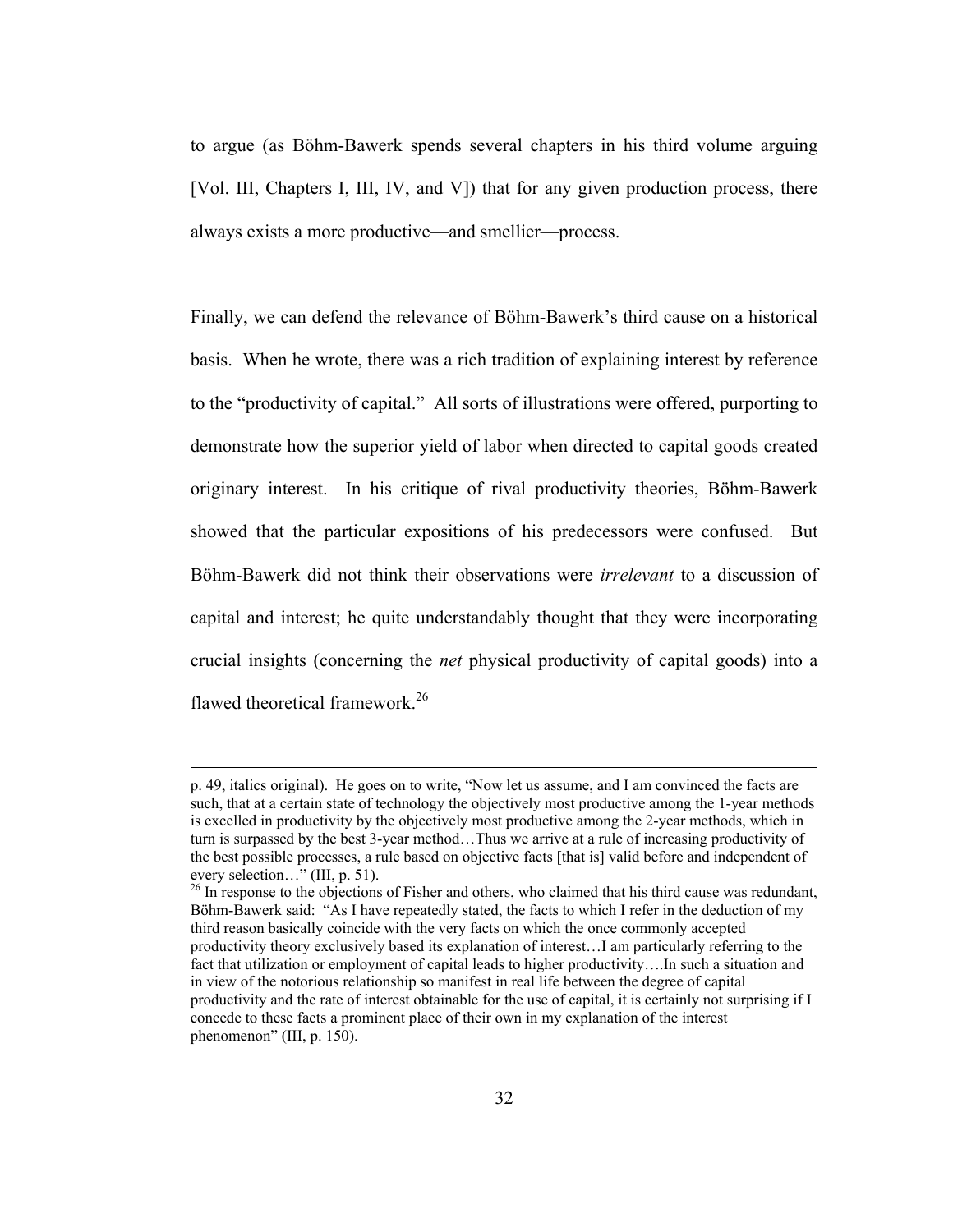Thus, even if it were true that on some level, Böhm-Bawerk's focus on roundabout processes as a "cause" of interest were arbitrary, this alone would not invalidate his approach. Economists must always construct somewhat arbitrary categories to highlight what they consider the essential features of the real world when offering explanations of economic phenomena. After all, Keynes would presumably have no problem with the claim that 'labor hours are productive.' Yet clearly there are some processes with more labor that are *less* productive than other processes. And, even more fundamentally, there is really nothing productive about labor hours per se; a worker must rather use his time in an efficient manner before his labor will yield anything. Despite these facts, economists could still justifiably discuss the enhanced productivity of processes receiving a greater input of man-hours. In the same way, we can defend Böhm-Bawerk's emphasis on the superior productivity of roundabout processes.

# FETTER: THE THIRD CAUSE SUSCEPTIBLE TO BÖHM-BAWERK'S OWN REFUTATION OF NAÏVE PRODUCTIVITY THEORIES

A much more fundamental critique of Böhm-Bawerk's emphasis on roundabout productivity comes from Frank Fetter (and is elaborated later on by economists in the Austrian school). As Austrian economist Murray Rothbard explains in his Introduction to a collection of Fetter's works: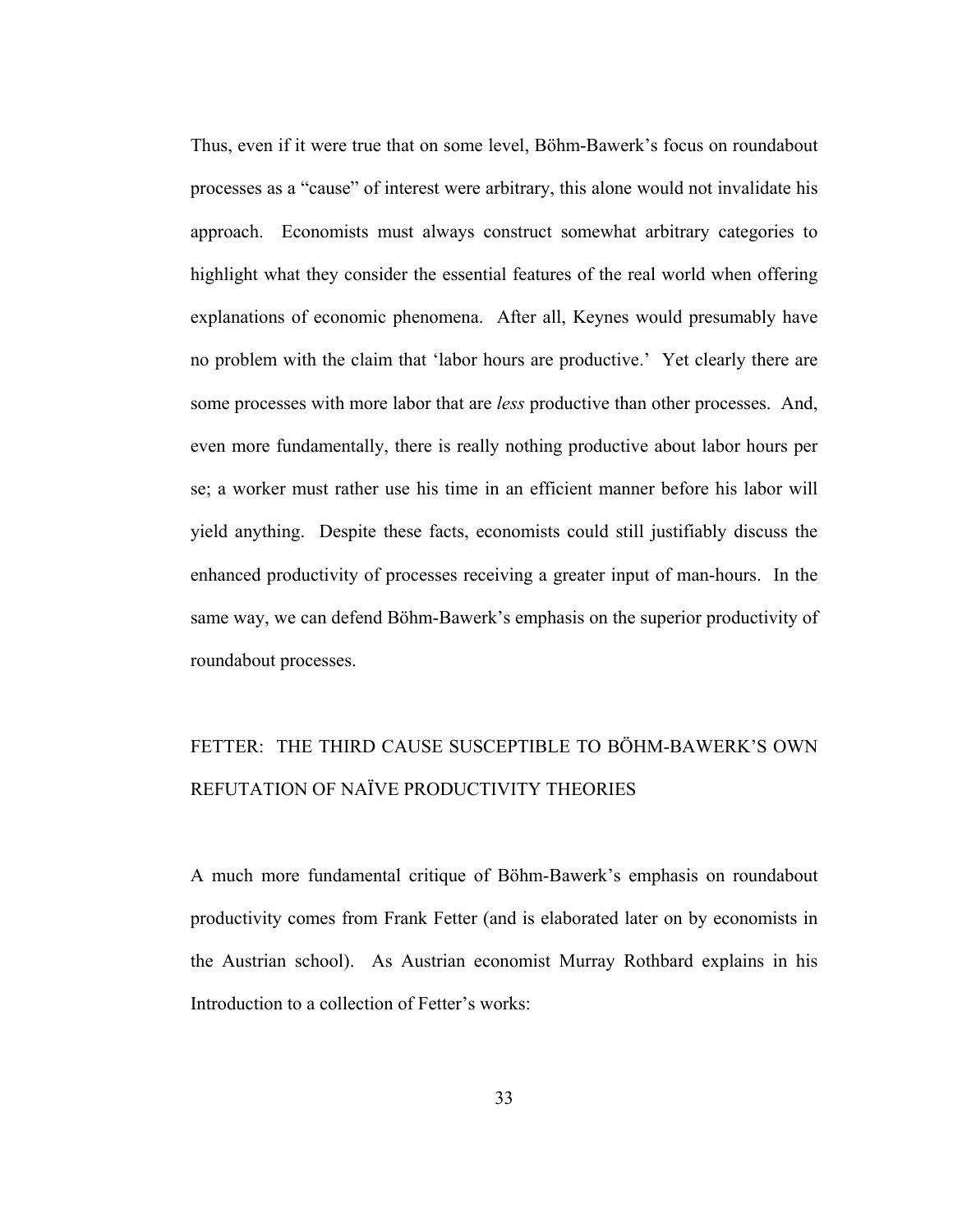In his 1902 review of Böhm-Bawerk…Fetter quite rightly pointed to the major textual contradiction in Böhm-Bawerk's theory of interest: Böhm-Bawerk's initial finding that interest stems from time preference for present over future goods is contradicted by his later claim that the greater productivity of roundabout production processes is what accounts for interest. (Rothbard in Fetter 1977, p. 7)

This claim is typical in the Austrian literature (e.g. Mises 1966, pp. 488-489). Many Austrians seek to save the "nub and kernel" of Böhm-Bawerk's theory by adopting a "pure time preference theory" (PTPT) of interest, which explains interest as due *solely* to considerations of time preference, rather than Böhm-Bawerk's "eclectic" focus on both subjective time preference and objective roundabout productivity (e.g. Fetter 1977, Mises 1966, Rothbard 1970). According to the PTPT, considerations of the productivity of capital determine the *rents* afforded by the services of a capital good, and it is these rents that are discounted by time preference to determine the present value of a capital good. If the time preference is positive, then the present price of a capital good will be lower than the sum of its future rents, and hence ownership of it will yield a flow of originary interest. As Fetter explains:

Rent has to do with "production" or scarce and desirable uses of things. To the interest theorist this is in the nature, one might almost say, of an ultimate fact. The interest theory begins with the valuation of these different rents or incomes, distributed through different periods of time. The "productiveness" of a material agent is merely its quality of giving a scarce and desirable service to men. To explain this service of goods is the essence of the theory of rent. Given this and a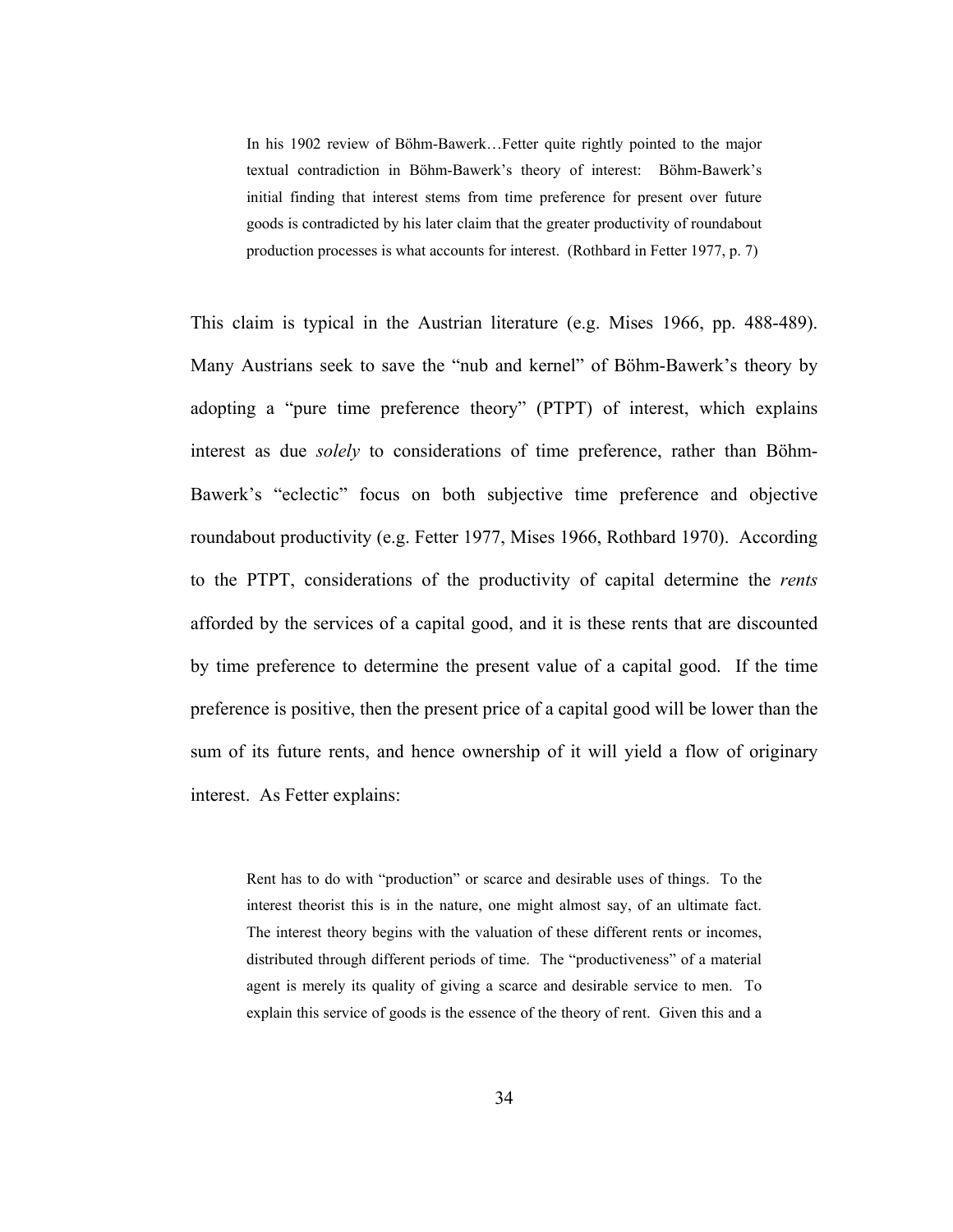prospective series of future services, however, the problem of interest arises, which is essentially that of explaining the valuation set on the future uses contained in goods. Interest thus expressing the exchange ratio of present and future services or uses is not and cannot be confined to any class of goods: it exists wherever there is a future service. It is not dependent on the roundaboutness of the process; for it exists where there is no process whatever, if there be merely a postponement of the use for the briefest period. A good interest theory must develop the fertile suggestion of Böhm-Bawerk that the interest problem is not one of product, but of the exchange of product,—a suggestion he has not himself heeded. It must give a simple and unified explanation of time value wherever it is manifest. It must set in their true relation the theory of rent as the income from the use of goods in any given period, and interest as the agio or discount on goods of whatever sort, when compared throughout successive periods. For such a theory the critical work of Böhm-Bawerk was an indispensable condition; but, the more his positive theory is studied, the more evident it is that it has missed the goal. (Fetter 1977, p. 188)

#### *Two meanings of* time preference

Ironically, the ostensible inconsistency in Böhm-Bawerk's theory is due to a basic confusion on the part of Fetter (and later Austrians). Contrary to Rothbard's claim, Böhm-Bawerk did not initially say that interest is due to time preference for present over future goods, and then later change his mind and say that interest is due to roundabout productivity. What Böhm-Bawerk claimed is that interest is due to an agio or premium on present versus future goods; interest only occurs if and when individuals place a higher value on a present good than on a present claim to the same future good. Then, after establishing this fact, Böhm-Bawerk sought to give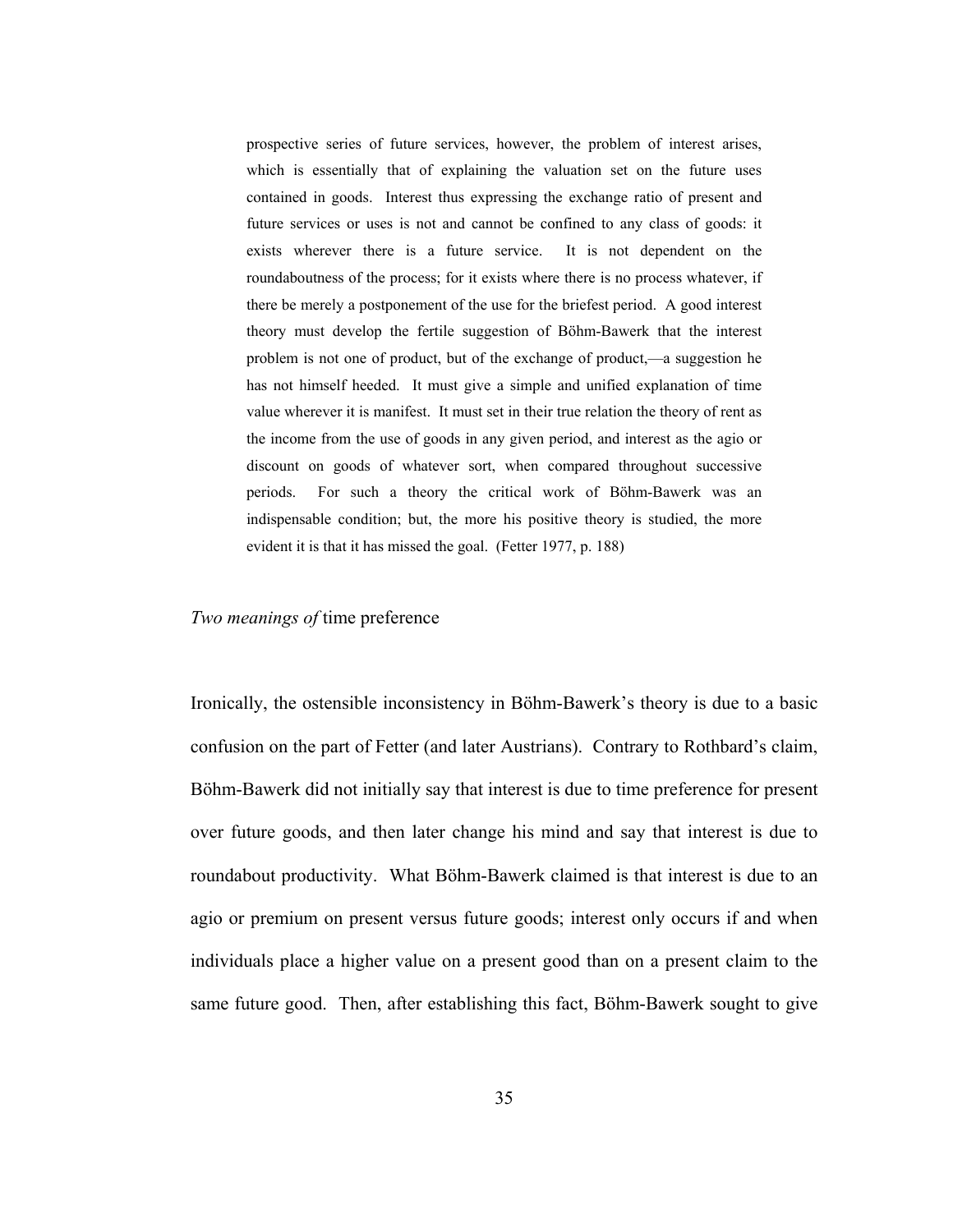*the reasons that this premium should exist*. And the third of these reasons was the superior productivity of roundabout processes.

The confusion over Böhm-Bawerk's theory is perpetuated by the habit of the Austrians of using *time preference* to mean two distinct things.27 Sense (i) of *time preference* (henceforth TP) corresponds to what Böhm-Bawerk meant when he said that present goods are worth more than future goods. That is, if an agent actually prefers a marginal present good over a marginal future good, we shall say that this agent possesses TP in sense (i). This is an endogenous concept (that may change with circumstances such as wealth), and can be represented by the slope of an indifference curve (with present and future real income as the two goods) on a Fisher diagram, or in modern models by the marginal rate of substitution between present and future consumption.

Sense (ii) of TP corresponds to Böhm-Bawerk's *second reason* for the higher valuation of present goods; it refers to the discounting of future utility because of its remoteness in time. This is usually considered an exogenous concept (that holds

 $27$  Even as clear a thinker as Hayek—no friend to the PTPT—misunderstood Böhm-Bawerk's theory, when he seemed to claim that without a "'psychic discount' of the 'true' future value," interest cannot occur in the Böhm-Bawerkian framework (Hayek 1975 [1941], pp. 413-415). This is not quite accurate. Although it is true that the "psychic discount"—what we will call TP in sense (ii) and what corresponds to Böhm-Bawerk's second cause—is necessary for interest under stationary conditions, in general there can exist a positive rate of interest, i.e. present goods can be valued more highly than the same number of future goods, even when the true utility of the future goods is correctly anticipated in the present. In the formal model at the end of the paper, we will see just such a case, where there is no discount on future utils, yet a positive rate of interest.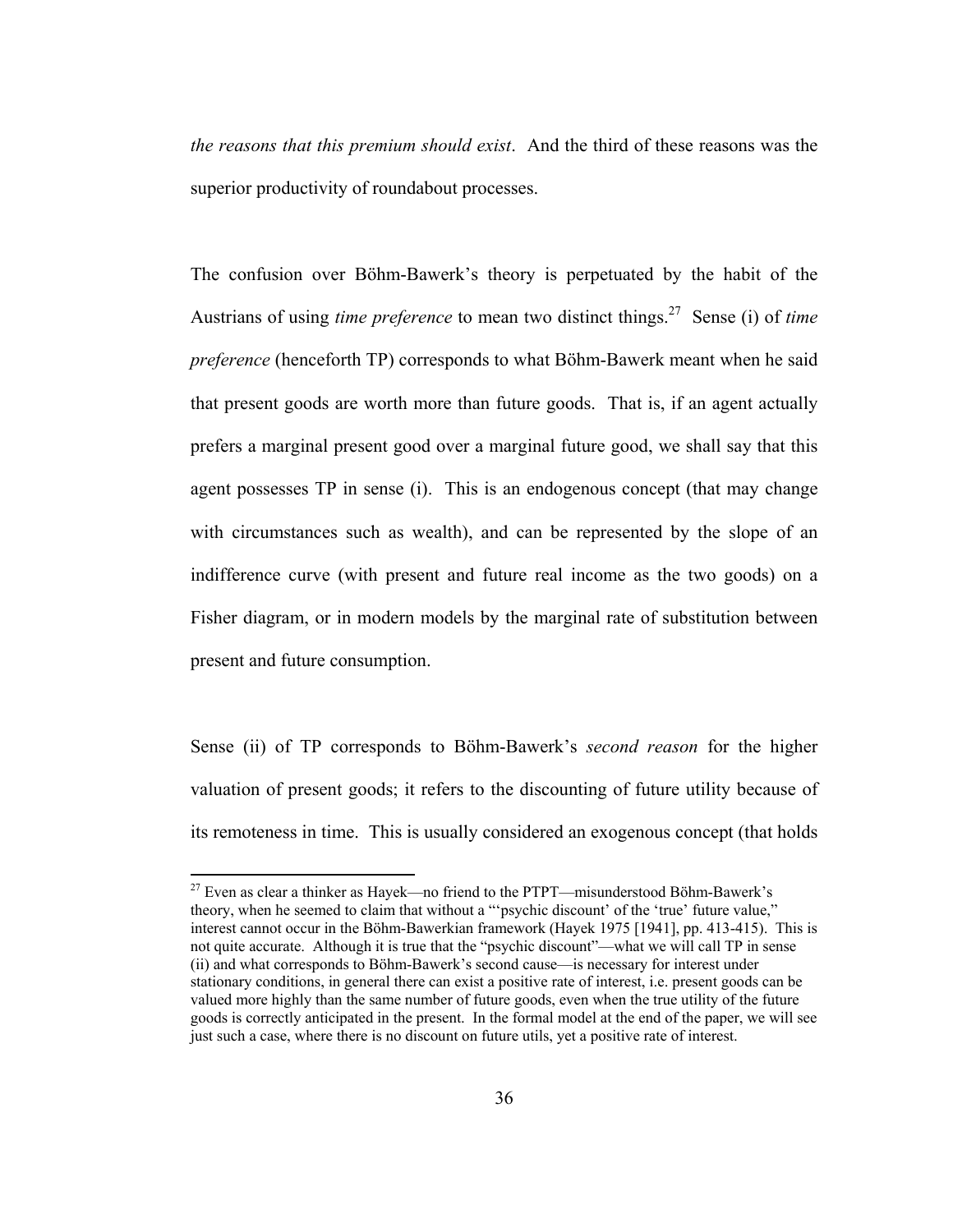true regardless of changes in circumstances), and can be represented in mathematical economics by the subjective discount factor on future utils (usually denoted by *β*).

Now, if we use TP in sense (i), then Böhm-Bawerk would agree with advocates of the PTPT: Interest is indeed solely due to time preference. But if we use TP in sense (ii), then Böhm-Bawerk would *not* endorse the PTPT, since he believes there are at least two other possible causes of interest. That is, if TP means the discount of future utility, then Böhm-Bawerk would say that TP is unnecessary for interest: Even if a utility of 100 available next year is evaluated on a par with a present utility of 100, a present dollar might still be preferred to a future dollar by someone who expects to grow wealthier over time. In other words, Böhm-Bawerk would say that this person values present goods more than future goods because of differing marginal utilities of goods in the different time periods (and not because of "time preference" when the term is used in our sense [ii]).

## *An analogy with labor*

To illustrate the confusion that has resulted from the dual meaning attached to *time preference*, let us construct an analogous, hypothetical argument over the theory of wage rates: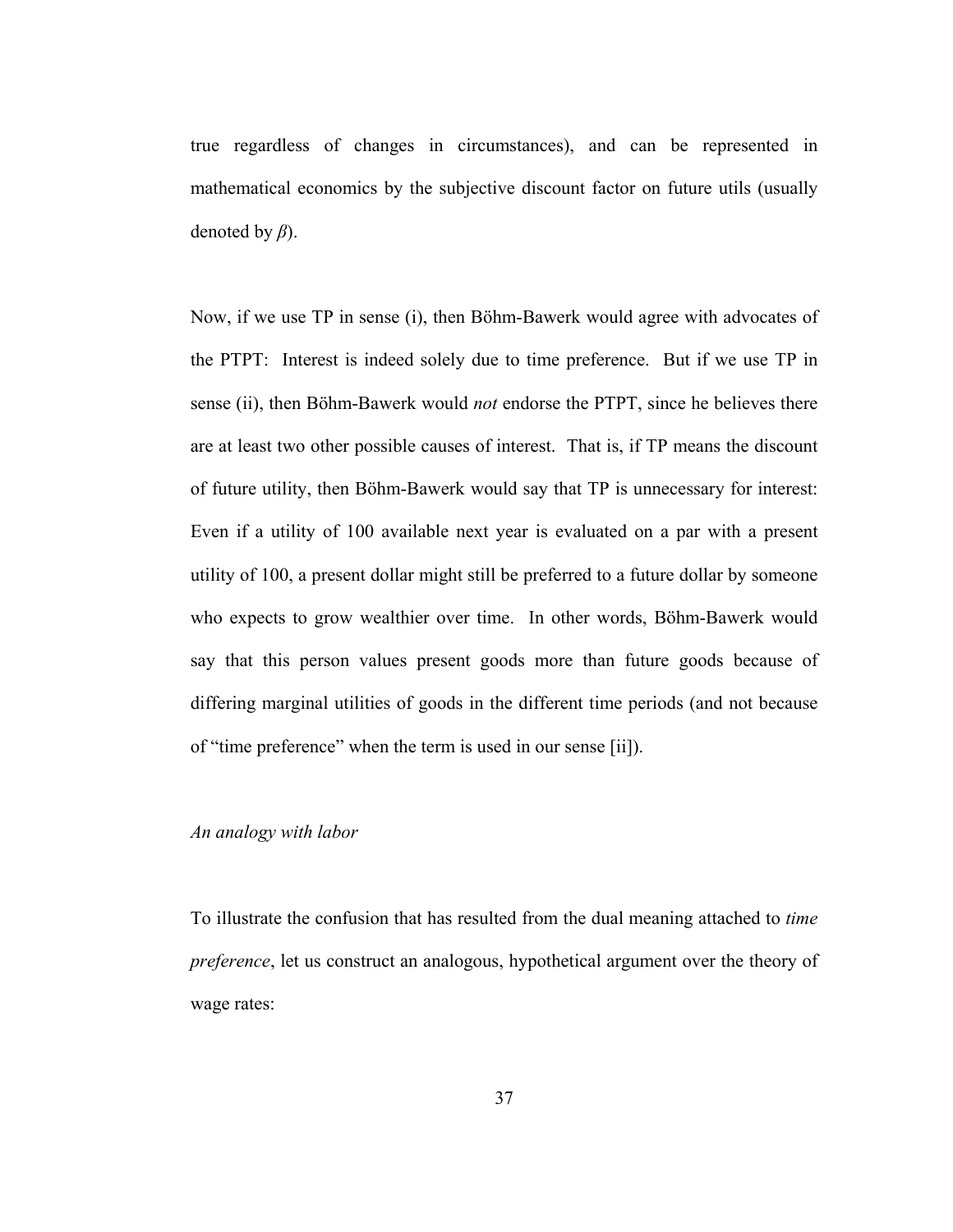Imagine that Böhm-Bawerk had offered a new subjectivist theory of wage rates, in which he argued that an employer would only pay money units for labor hours if he valued the labor hours at least as much as the money units. Imagine that Böhm-Bawerk then proceeded to give reasons for *why* (and how much) an employer should value labor hours relative to money units, and concluded that the equilibrium wage rate was determined by the interaction of the subjective desires of consumers for goods, the subjective desires of laborers for leisure, and the objective productivity of labor in creating goods.

Finally imagine that Fetter criticized Böhm-Bawerk for this eclectic theory, and wondered why Böhm-Bawerk had lapsed into a productivity explanation of wage rates. After all, as Böhm-Bawerk himself initially declared, wage rates were determined solely by the subjective valuations of employers regarding labor hours and money units. Fetter would offer instead a 'pure leisure preference' theory of wage rates. In this theory, productivity considerations would play a role, to be sure, but only *indirectly* by affecting the subjective valuations of the employer. The objective fact of labor's productivity as such would have no direct bearing on wages.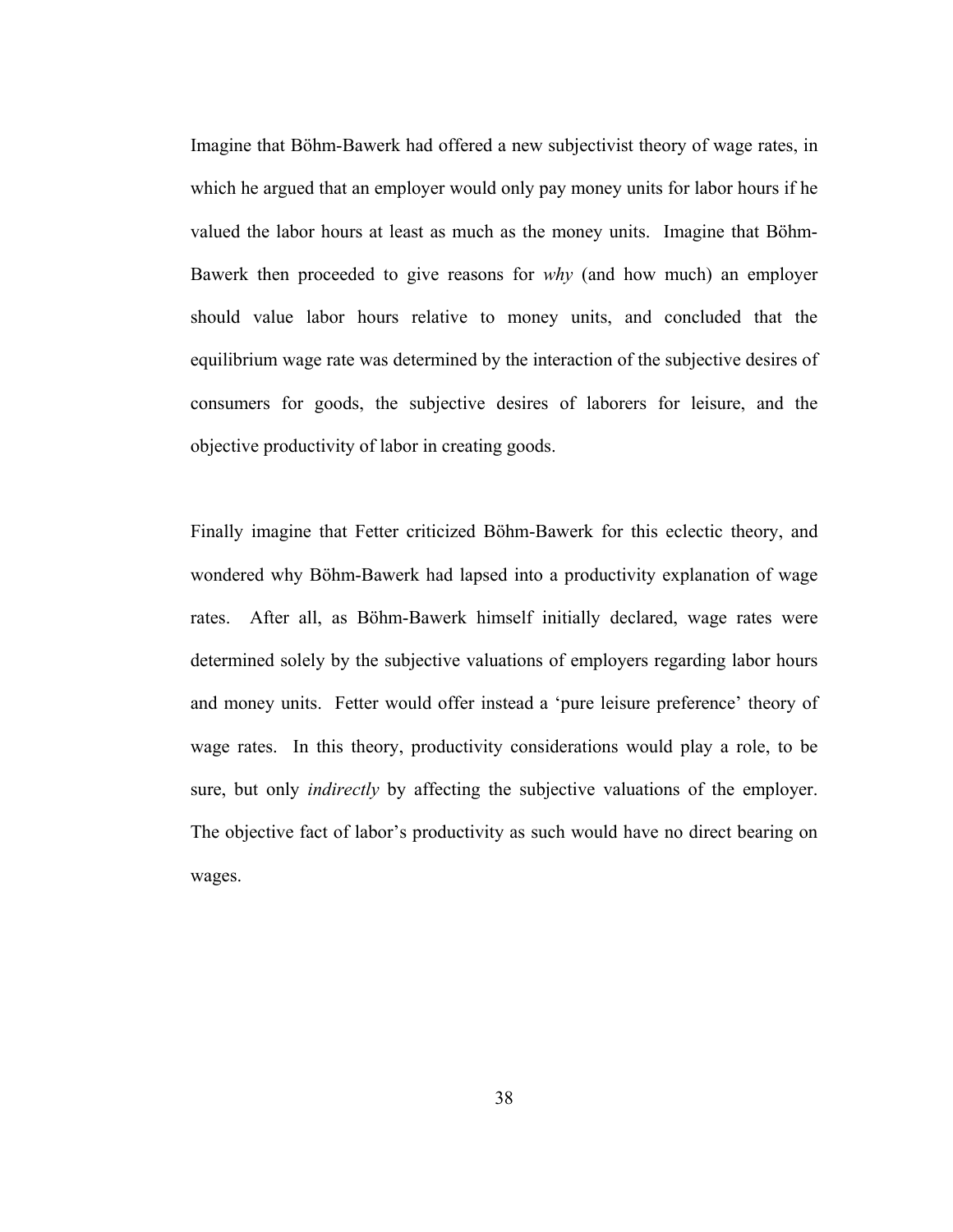#### *The example of Mises*

 $\overline{a}$ 

The above analogy may seem unfair to the critics of Böhm-Bawerk. As further proof that they have misunderstood his theory, let us examine the following passages from the great Austrian economist Ludwig von Mises:

There is no question of an alleged productivity of capital goods. The difference between the price of a capital good, e.g., a machine, and the sum of the prices of the complementary original factors of production required for its reproduction is entirely due to the time difference. He who employs the machine is nearer the goal of production. The period of production is shorter for him than for a competitor who must start from the beginning. In buying a machine he buys the original factors of production to be expended in its reproduction plus time, i.e., the time by which his period of production is shortened.

The value of time, i.e., time preference<sup>28</sup> or the higher valuation of wantsatisfaction in nearer periods of the future as against that in remoter periods, is an essential element in human action. (Mises 1966, p. 493)

We see here that Mises is conflating the two meanings of TP. Böhm-Bawerk would agree entirely with the first paragraph; indeed, it merely expresses the "nub and kernel" of Böhm-Bawerk's explanation of originary interest. Mises seems to be arguing that time preference refers to the fact that present goods are preferred to future goods (i.e. TP in sense [i] as we have defined it above) and that this

<sup>28</sup> Mises' usage of *time preference* is a bit subtler than either of the two senses of TP that we have defined in the text. However, the point is that at best, Mises has come up with a rival theory of interest that relies on an idiosyncratic definition of TP; his arguments have not at all shown the weakness in Böhm-Bawerk's approach.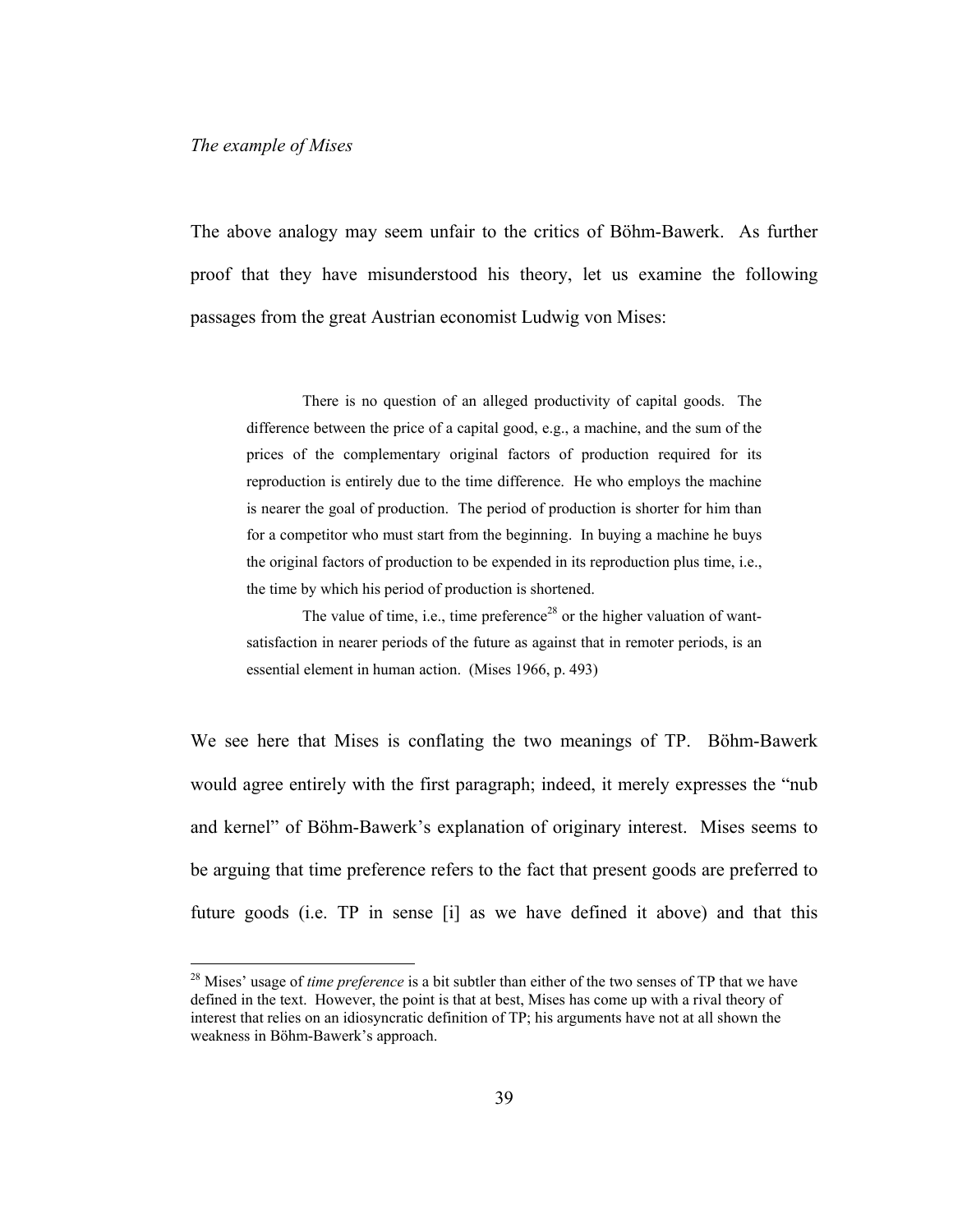preference explains the higher prices for capital goods over the original factors required for their construction.

But in the second paragraph, Mises defines TP as the premium attached to present satisfaction or present utility *as such* (i.e. TP in sense [ii]). Böhm-Bawerk would *not* agree that TP in this sense explains the higher price of capital goods over the original factors used in their construction. For example, even if there were no TP in this sense—so that want-satisfaction or utility now is evaluated on a par with want-satisfaction or utility next year—nonetheless present goods could be preferred to future goods (because of relative future wealth, say), and this would still result in a higher price for capital goods than for their constituents.

Mises' failure to appreciate Böhm-Bawerk's theory is also evident in this passage:

A lengthening of the period of production can increase the quantity of output per unit of input…But it is not true that the imputation of the value of this additional wealth to the capital goods required for the lengthening of the period of production generates interest. If one were to assume this, one would relapse into the crassest errors of the productivity approach, irrefutably exploded by Böhm-Bawerk. The contribution of the complementary factors of production to the result of the process is the reason for their being considered as valuable; it explains the prices paid for them and is fully taken into account in the determination of these prices. No residuum is left that is not accounted for and could explain interest. (Mises 1966, pp. 529-530)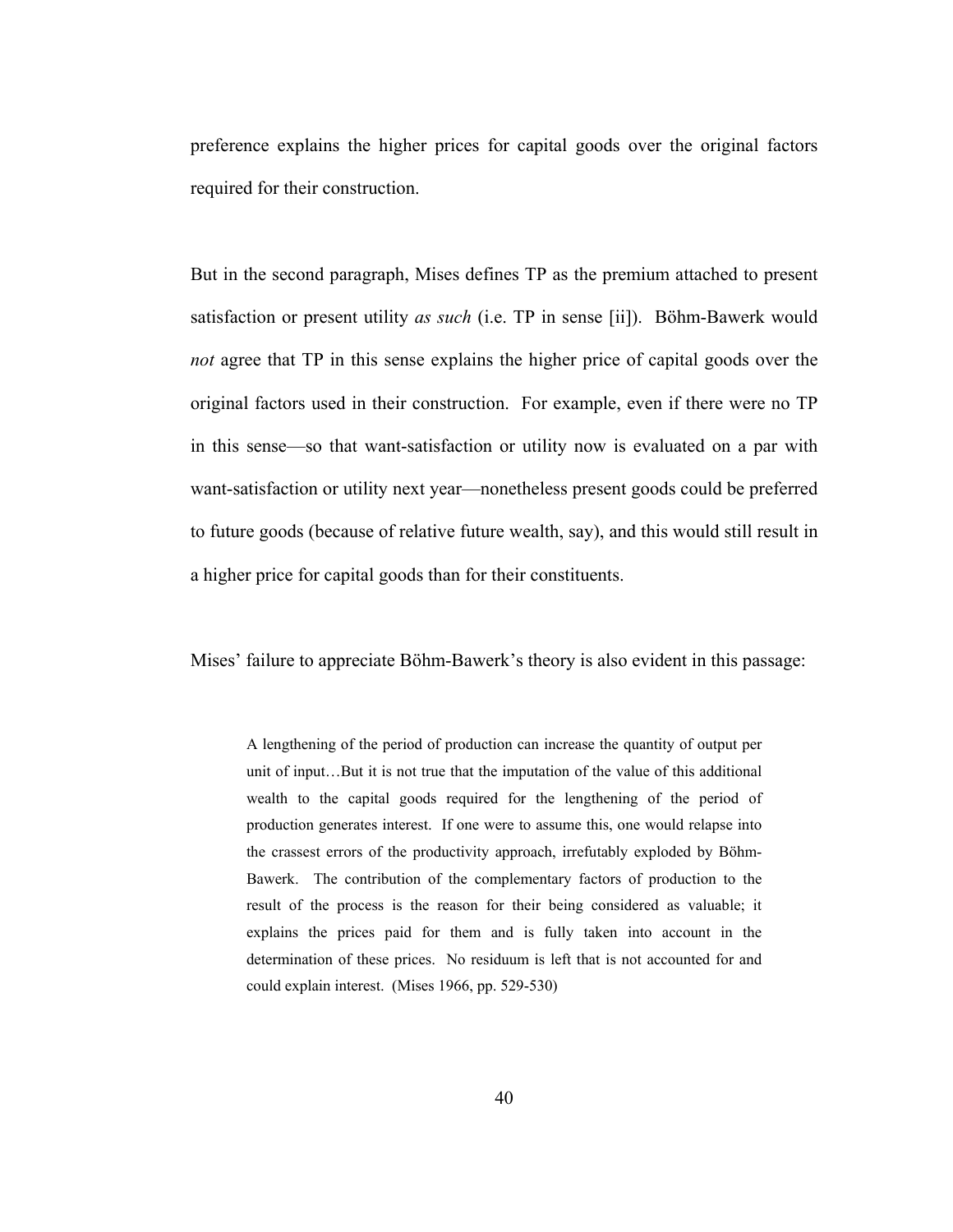In the first place, the last two sentences quoted are not quite correct. If Mises were to agree (if only for the sake of argument) with Böhm-Bawerk that a unit of present labor is more productive than a unit of future labor, then he would be conceding that productivity can generate originary interest. If (as Mises himself argues) the productivity of a factor explains its price, then (under our assumption) present labor would command a higher price than future labor, just as skilled (i.e. more productive) labor commands a higher price than unskilled labor available in the same time period. Because of this price ratio, a present unit of labor would exchange on the market for a greater number of claims to (comparable) future units of labor. But this is precisely the phenomenon of originary interest which Böhm-Bawerk sought to explain! Whenever a premium exists on present units over comparable future units of any good, a capitalist can invest funds in future claims. He then needs only to wait until the future arrives, then sell the claims for the (higher) spot price and reap the gain, i.e. earn interest on his capital investment.<sup>29</sup>

 $29$  We have carried out this elementary argument merely to highlight the problem with Mises' 'refutation.' Really what Mises would need to argue (as Fisher does, see below) is that without an independent preference for present consumption over future consumption, there is no reason for present labor to be considered technically more productive than future labor. Mises probably does in fact believe this. The point here is that Böhm-Bawerk's theory is fully consistent with a marginal productivity explanation of factor prices, and indeed relies on it to explain the role of roundabout productivity in generating interest.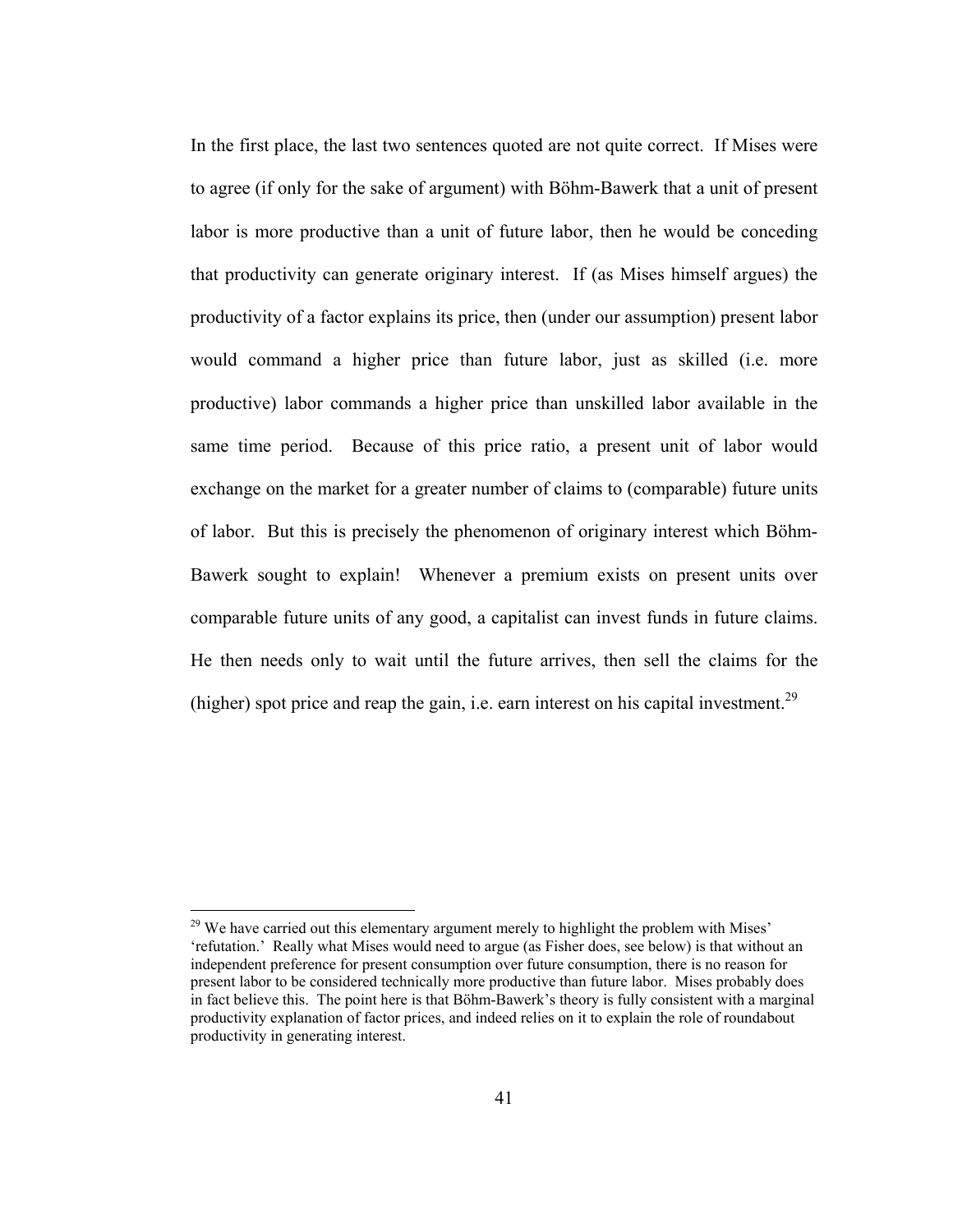*Productivity and 'reproductivity'* 

The deeper issue here is the ambiguous term "productivity of capital." What Böhm-Bawerk (and especially later neoclassical models of interest) really emphasized was the *net* productivity of capital, i.e. the ability of capital goods to generate a greater output of consumption goods *than the (opportunity cost of) consumption goods required to construct them.* In another paper, I have labeled this second phenomenon as the "reproductivity of capital" to avoid confusion (Murphy 2000).

The difference between the productivity and reproductivity of capital is best illustrated by the modern neoclassical postulate of a capital good that automatically grows (without any other inputs) at a certain rate over time. (Historically this assumption has been defended as an approximation to Crusonia plants, sheep, and rice. See Kirzner 1996, p. 139.) For example, a capitalist may own a school of tuna fish that multiplies at a rate of ten percent per year. This capital stock would thus have a reproductivity of ten percent per year. But the fish would also possess productivity, since one fish can be used (with other inputs) to produce a certain amount of canned tuna (which can be sold to consumers). The productivity of this capital stock might thus be one can per fish.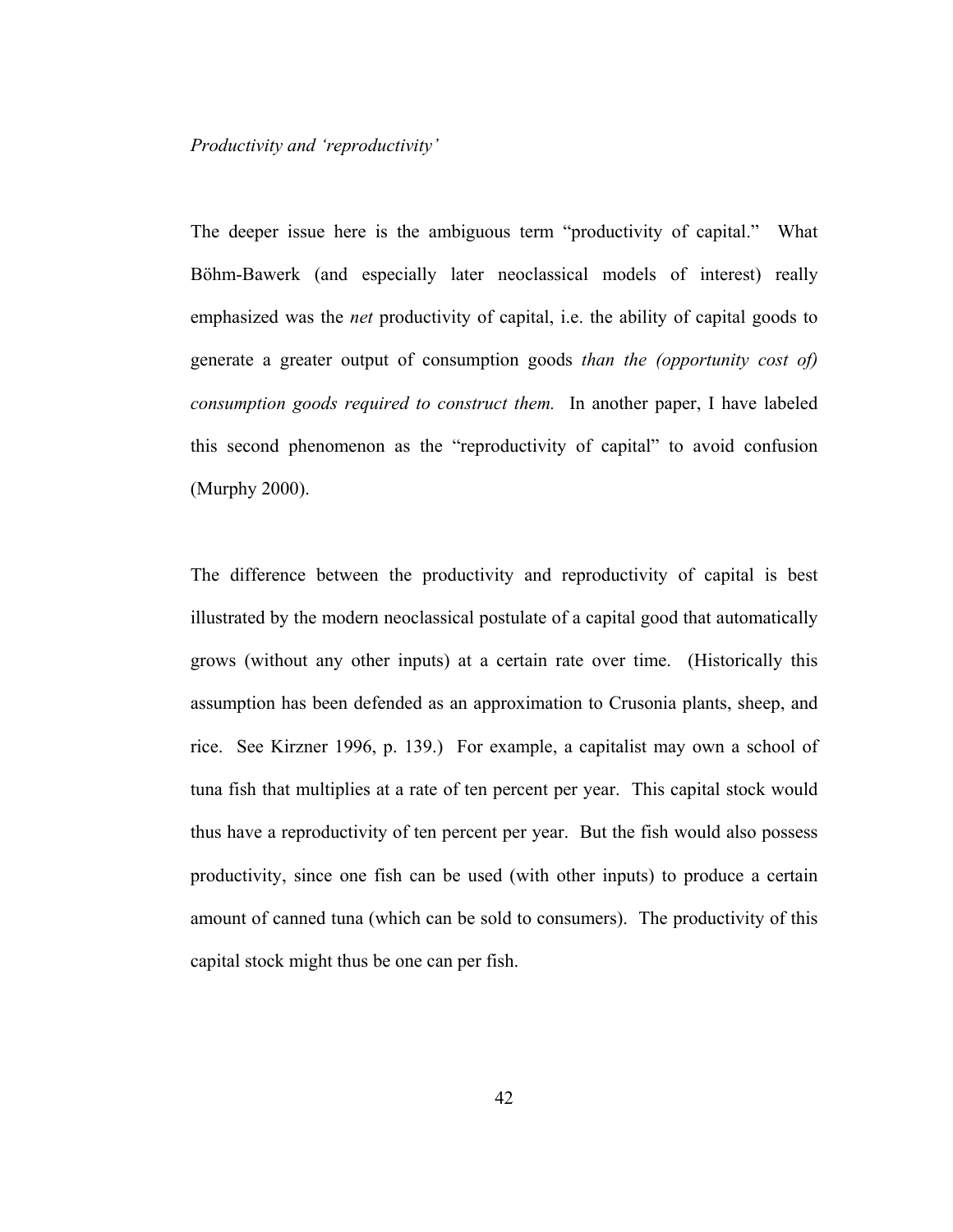Now, in such a world, a neoclassical economist would conclude that equilibrium can only be achieved when one present fish trades for 1.1 future fish. (This is because technologically speaking, one present fish can *produce* 1.1 future fish.) Since this is a necessary condition for equilibrium, it must be the case that consumers in their purely subjective evaluations *also* consider one present (canned) fish to offer the same utility as the current prospect of 1.1 (canned) future fish; this may be achieved by a growth in planned consumption over time. Further, the neoclassical—dutifully following Böhm-Bawerk by relating interest to the premium of present over future goods—would conclude that the 'interest rate on tuna fish' is ten percent per year. Finally, if (as is often the case in mainstream models) tuna fish were the only consumption good in the economy, then it would quite naturally follow that the (equilibrium) interest rate in this hypothetical world were fixed at ten percent per year. This is the reasoning used by modern proponents of productivity theories of interest.

We now proceed to Fetter's attempted refutation of such arguments.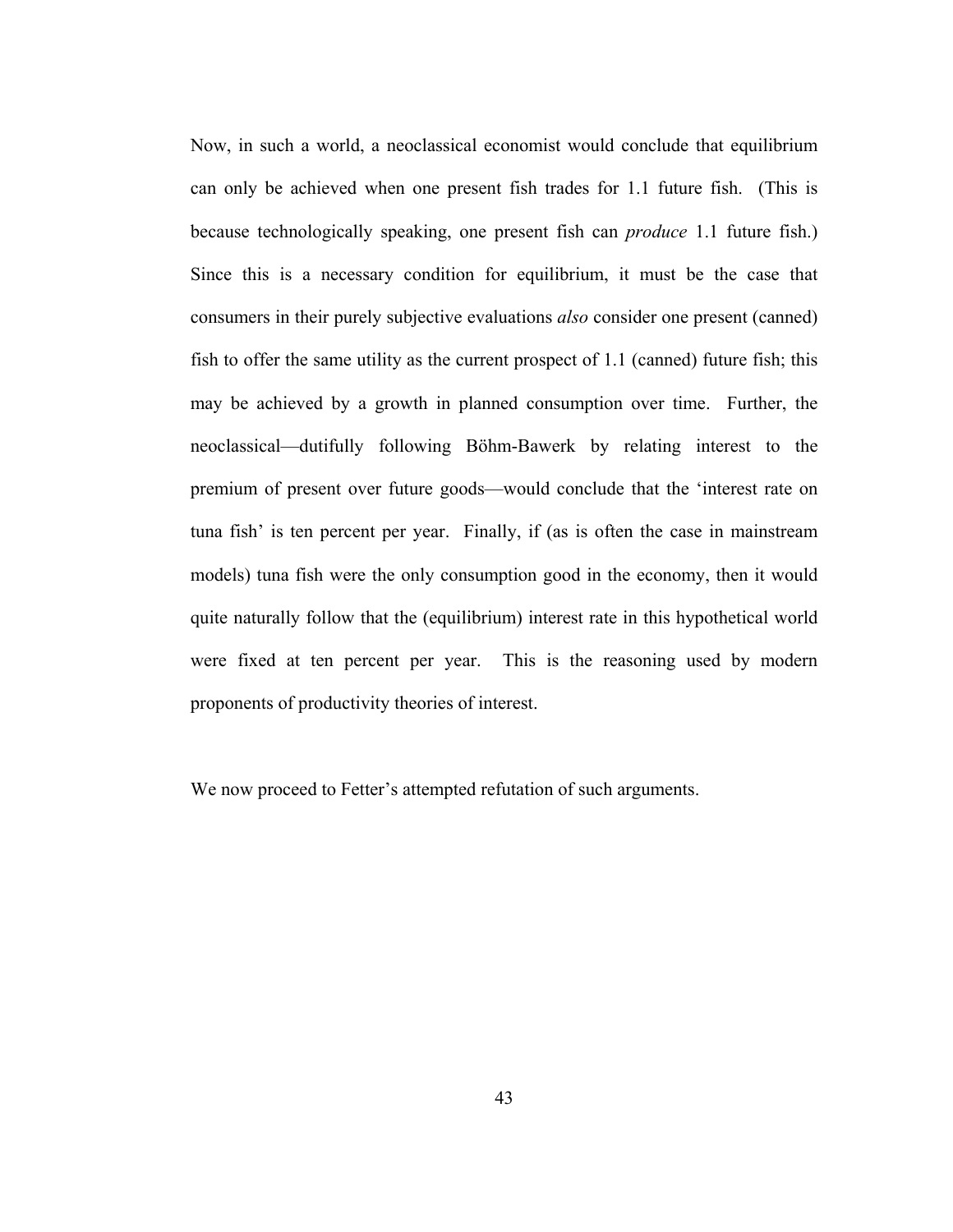Fetter addresses the argument of Harry G. Brown, who had offered an example of fruit-producing, reproducing trees as an illustration of the potency of Böhm-Bawerk's third cause:

Fruits can be expressed for economic purposes as a percentage of trees not as physical quantities, but only as value-relations in terms of some standard. Usually the money-standard is chosen: Dr. Brown chooses a present-fruit value standard and does not see that he is doing it. To say that 1,000 present fruit *equals* 1,100 future fruit is to express a value relation. Equal how? Evidently not in quantity, for they are unequal, but in value. It is a psychological not a physical ratio. If, now, the productivity part of the problem be considered, 10 present trees equal 1,100 future fruit. Again we ask, equal in what way? Evidently not in quantity, but only in value? Where then is the ten per cent ratio? The answer comes that 10 present trees equal 1,100 future fruit and *at the same time* equal 1,000 present fruit; herein lies a ten per cent rate of productivity. A certain value of labor invested in trees yields a ten per cent value surplus at the end of a year. Enter the value relation disguised as a rate of physical productivity. (Fetter 1977, p. 258, italics original)

Fetter is quite correct: The sense in which 10 present trees equal 1,100 future fruit (or 1,000 present tuna equal 1,100 future tuna) is one of value; the former can technologically produce the latter, and so the value assigned to the means is the same as the value assigned to the end. But since 10 present trees can *also* produce 1,000 present fruit (or, vacuously, 1,000 present tuna can produce 1,000 present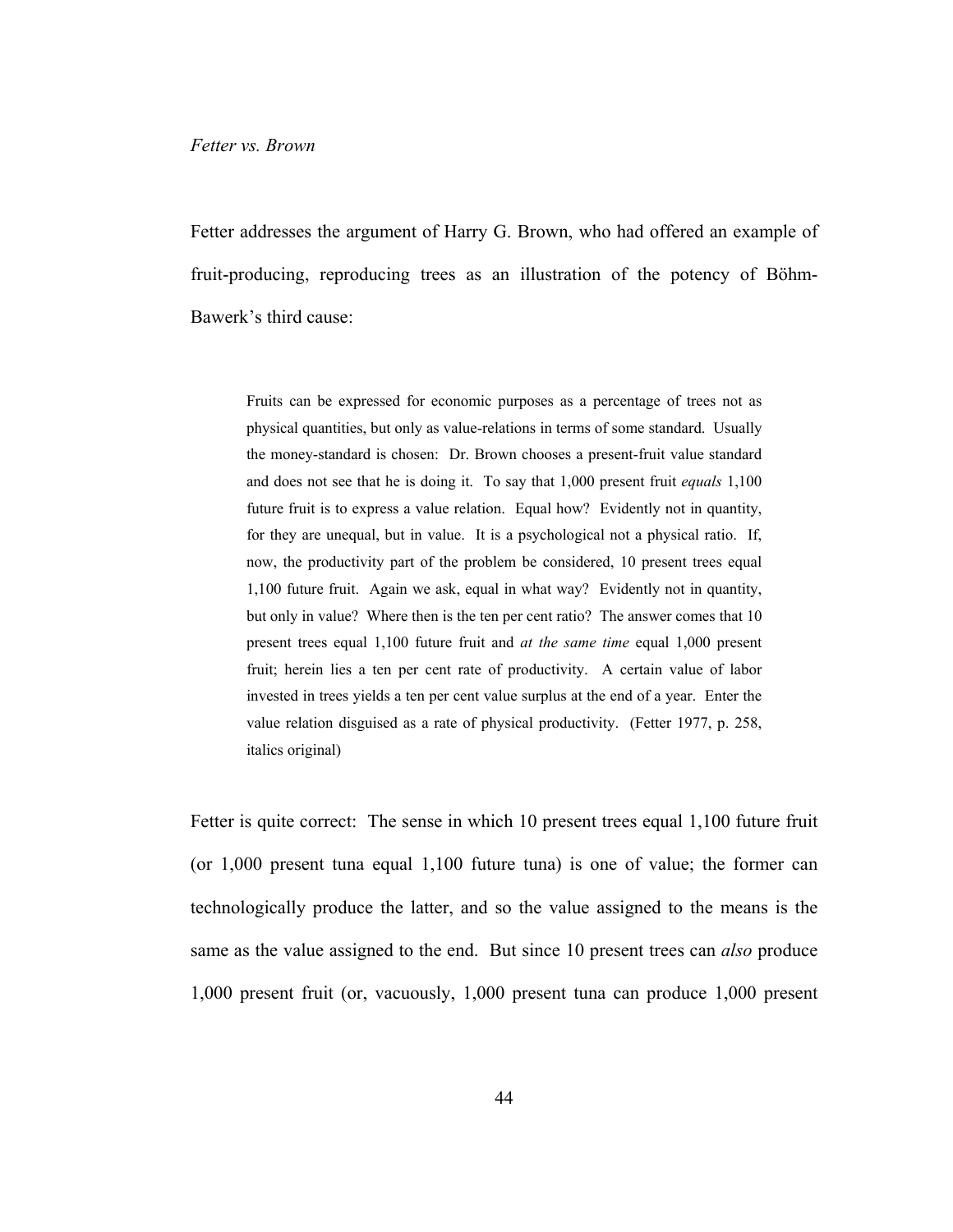tuna), it is also the case that the value assigned to the latter end is the same as the value assigned to the former means. And thus we can conclude, with no relapse into objective theories of value, that the value of 1,000 present fruit must be equal to the value of 1,100 future fruit; i.e. we can conclude that these technological facts have 'caused' a ten percent premium on present goods.

Before closing this section, let us again note that the only real point Fetter has made in the above quotation is that the subjective evaluation of goods must enter the picture. In particular, he could point out that only if (in equilibrium) trees are used to produce *both* present and future fruit, can we conclude that the own-rate of interest on fruit is ten percent.

But in any static equilibrium setting—even the ones used by Fetter and the Austrians to illustrate the nature of interest (as distinct from pure profit)—present and future goods must be produced, lest the consumers *never* get to consume. In any event, to point out that present fruit must be produced in order for Brown's demonstration to work, is just as (ir)relevant as pointing out that only if widgets are produced in equilibrium, will labor's productivity in widget-production have any influence on wage rates. Such an observation would not disqualify productivity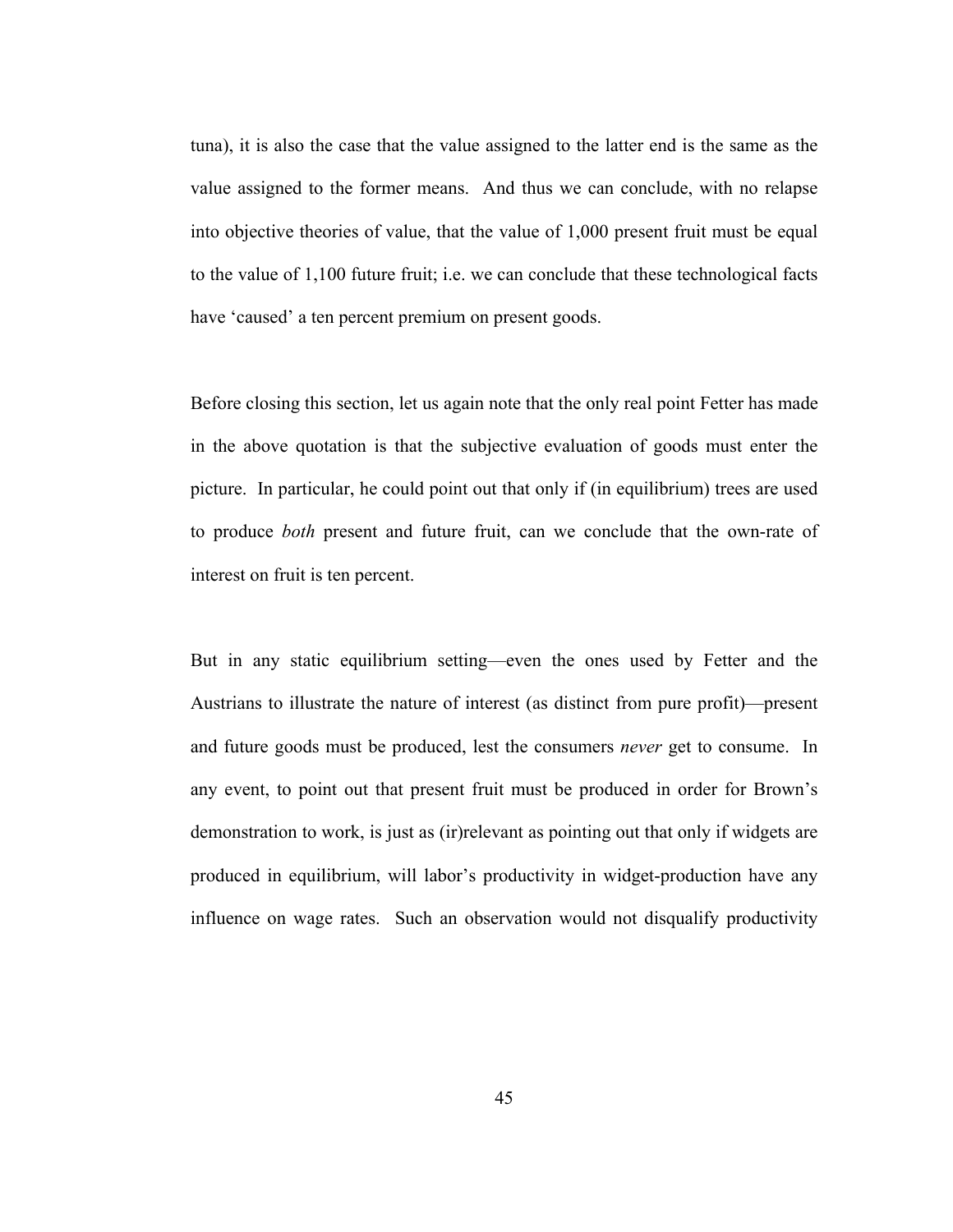theories of wages, and thus neither does Fetter's observation disqualify Brown's productivity theory of interest.30

#### *Conclusion*

 $\overline{a}$ 

In summary we see that Böhm-Bawerk's approach can withstand the particular attacks made by Fetter and members of the Austrian School. More generally, the above has shown that Böhm-Bawerk's theory does in fact survive his criticisms of the naïve productivity theories of interest. Böhm-Bawerk never claimed that physical productivity as such is irrelevant to interest; what he claimed was that the naïve theorists had offered *no satisfactory explanation* of why the physical superiority of capitalist processes should result in a higher valuation placed on the products of capital over the capital goods themselves.

Böhm-Bawerk's agio theory does (at least superficially) pass the tests that he himself set up for any productivity explanation. This is seen most clearly in the modern (and quite unrealistic) examples of reproducing capital goods, where a present unit of capital is *always* more productive than a future unit, for the simple

<sup>&</sup>lt;sup>30</sup> Although Fetter's argument does not rule out a productivity explanation of interest, nonetheless he has raised an important point. For example, someone could carelessly apply the logic of Brown and claim that the own-rate of interest on, say, cans of soda must be close to zero, because present soda cans, if saved, physically transform one-for-one into future cans. The answer, of course, is that in an equilibrium with a positive interest rate, even nonperishable goods are consumed when produced, and future goods are produced afresh from new applications of raw materials, etc. In other words, in equilibrium no one produces soda cans using the 'technology' of a warehouse.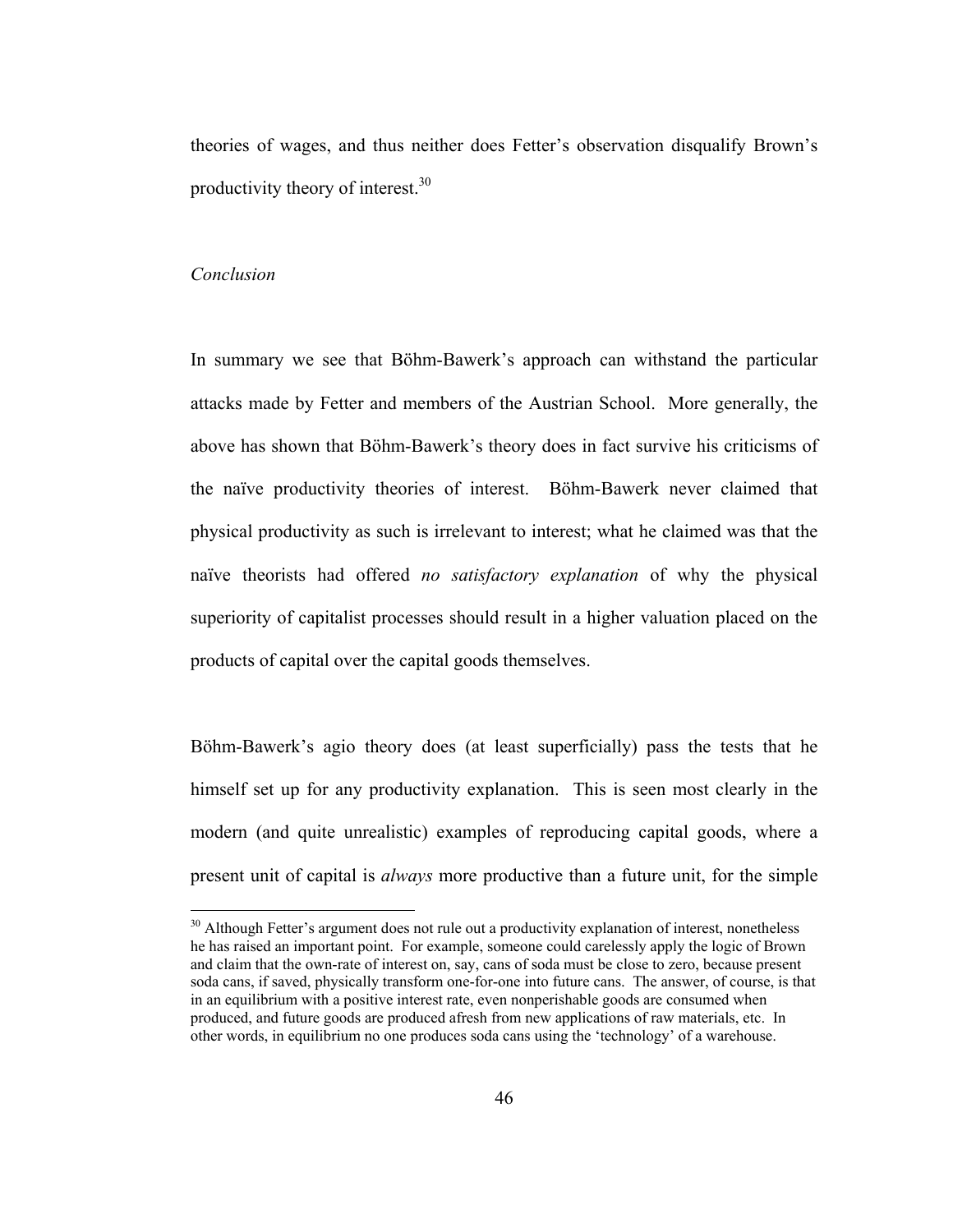reason that a present unit can create a greater number of future units. Making no assumptions on consumer preferences (except that more is preferred to less), we can conclude that present goods would be preferred to future goods because of this technological fact. Such an explanation is not susceptible to Böhm-Bawerk's critiques of the naïve productivity theories of interest.

#### FISHER: THIRD CAUSE REALLY THE FIRST TWO IN DISGUISE

Finally we turn to Böhm-Bawerk's dispute with Irving Fisher. Fisher did not challenge Böhm-Bawerk on the grounds that he had violated his own strictures against productivity theories, $31$  but rather on the smaller charge that Böhm-Bawerk's third cause for interest was not truly independent of the first two:

Our conclusion is that if we eliminate the "other two circumstances" (relative underestimate of, and overprovision for, the future [i.e. second and first causes, respectively—RPM]), we eliminate entirely the superiority of present over future goods, and the supposed third circumstance of "technical superiority" therefore turns out to be non-existent. (Fisher qtd. in III, p. 177)

<sup>&</sup>lt;sup>31</sup> Indeed, regarding the productivity vs. time preference debate, Fisher has to say: "If, then, I am asked to which school I belong—subjective or objective, time preference or productivity—I answer 'To both.' So far as I have anything new to offer, in substance or manner of presentation, it is chiefly on the objective side" (Fisher 1965 [1930], p. 182). Inasmuch as Fisher's definition of *time preference* is our sense (i) (see e.g. Fisher 1965, p. 62, though he incorrectly links his own definition to Böhm-Bawerk's second cause, i.e. TP in our sense [ii]), it would seem that productivity is not an "independent" cause of interest in Fisher's approach, either.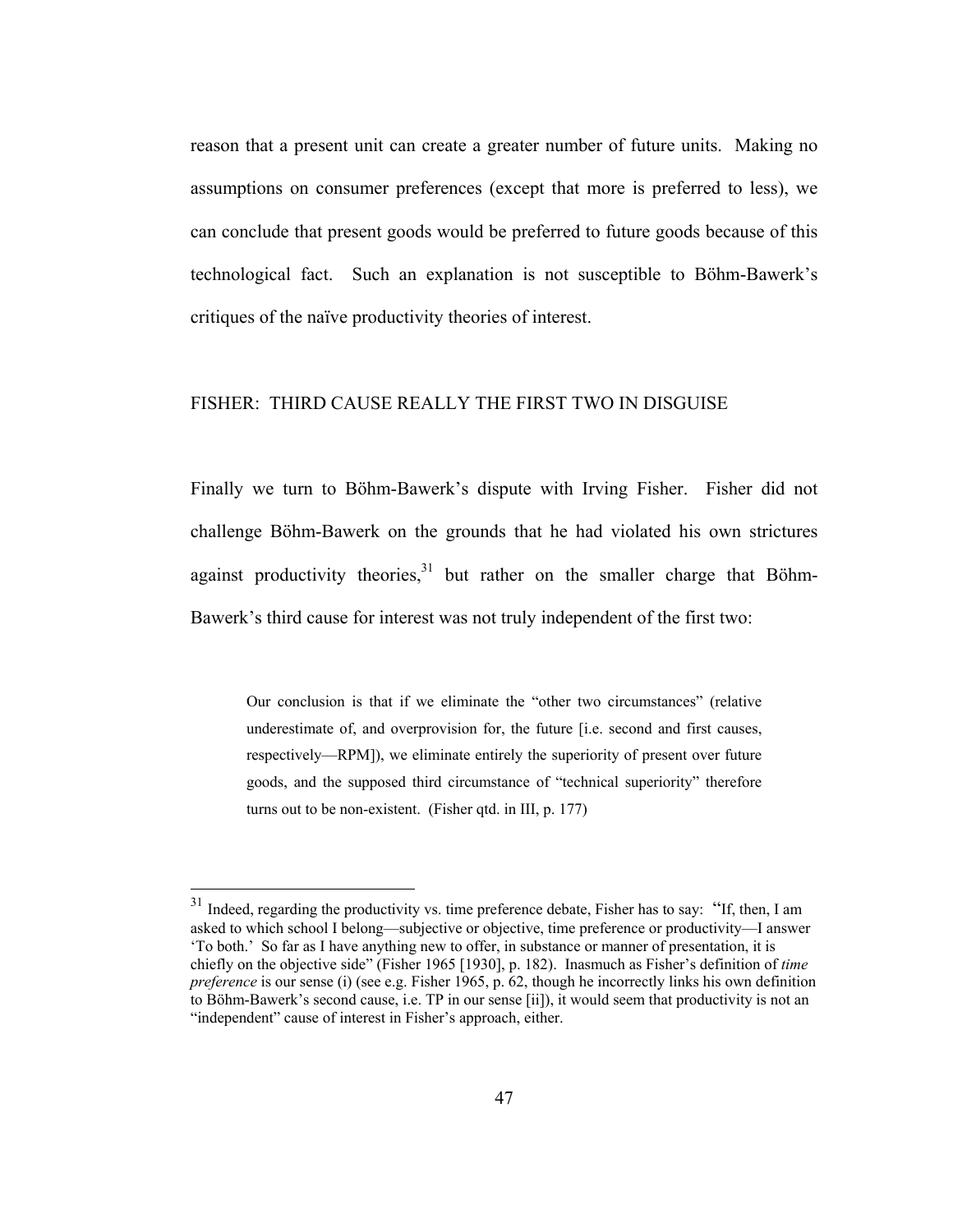The arguments Fisher advances, and the responses given by Böhm-Bawerk, do not concern us here, for both economists relied on specific numerical examples; a more general defense (i.e. what Böhm-Bawerk *could* have argued more persuasively) is presented in the following section.

What *is* relevant for this paper are the differing *methods* of the two economists, their fundamentally different approaches to economic phenomena. In arguing that Böhm-Bawerk's third cause is redundant, Fisher seeks to prove (and, it must be admitted, appears to have successfully done so) that the third cause cannot generate interest without the presence of at least one of the other two causes. Böhm-Bawerk argues, on a self-admittedly "scholastic" level, that such a proof would *not* demonstrate that his third cause isn't really an "independent" factor:

[Fisher] obviously assumes the following intermediary step: If my third reason cannot bring about the value advantage of present goods when the two other reasons are absent, this proves that it is no independent reason in addition to them. The effect must then *solely* be ascribed to the two other reasons. In other words, Fisher postulates the logical equivalence of "not without me" and "only through me," which is a fallacy based on an insufficient premise. It is a false conclusion similar to the one we often meet in the negligent manner of thought and speech of everyday life, which nevertheless constitutes negligent and incorrect thinking.

[Let us illustrate this fallacy with] an example. On his first stroll out a convalescent passes a house from whose pediment a piece breaks off and injures him fatally. Certainly the man would not have been killed if he had postponed his first stroll, which perhaps was too early also from the point of view of his recovery. Nothing is more common in popular thought and expression than to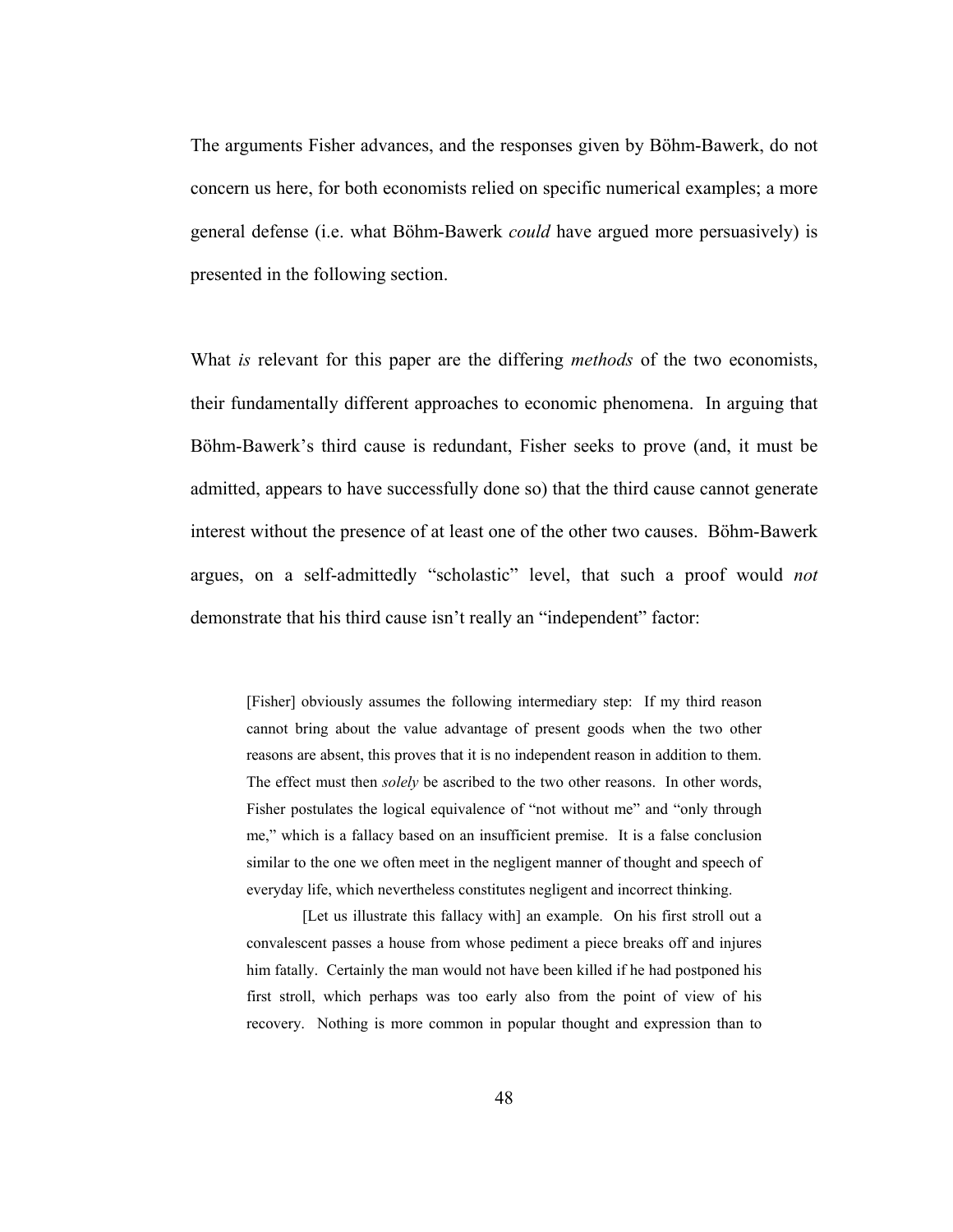make the following comment: "The man died only because of his obstinancy. If he had postponed his walk, which everybody advised him to do, he would still be alive." Of course, this comment is wrong materially and logically with respect to the word "only." In dialectic exaggeration it substitutes for the circumstance that the early stroll exerted an influence indispensable for the fatal effect the entirely different circumstance that the early stroll *alone* exerted the whole influence. It is obvious that the indispensability of one reason (the early stroll) for the fatal accident offers no satisfactory logical basis for denying at least the position of an equal independent reason to the fall of the pediment besides the early stroll. The falling stone is certainly not only "the early stroll in disguise." (III, pp. 170-171, italics original)

Those readers intrepid enough to analyze the actual arguments of Fisher and Böhm-Bawerk will find, somewhat paradoxically, that *both* seem to be correct: When looking at the interest problem from a certain abstract point of view, the fact that roundabout productivity is neither necessary nor sufficient (vis-à-vis the first two causes) for interest certainly seems to rule it out as an "independent reason" for interest.

Yet, surely one must agree with Böhm-Bawerk's logical analysis of the causes of a fictitious historical event.<sup>32</sup> If, then, the economist is offering the causes of interest as it exists in the real world, it would seem Böhm-Bawerk's third reason is indeed an independent factor.

 $32$  Cowan and Rizzo (1996) point out that, in the "genetic-causal tradition" in the social sciences (of which Austrian economics is a striking example), it is considered far too restrictive to insist that a "cause" must be necessary or sufficient to produce its effect (1996, pp. 291-292).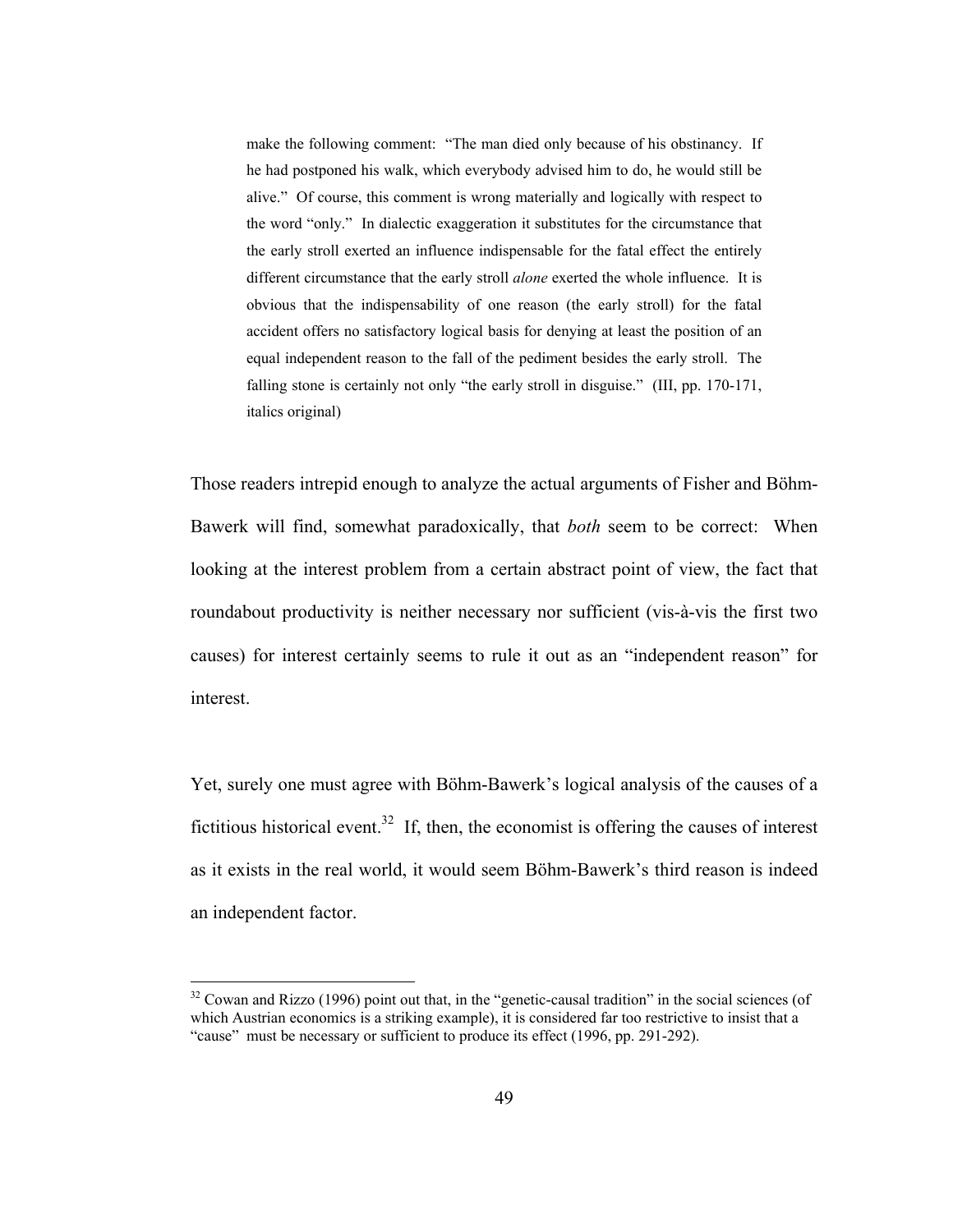This methodological divide is illustrated by another exchange. In yet another demonstration of the ostensible redundancy of the third cause, Fisher writes:

The fact is that the only reason anyone can prefer the product of a month's labor invested today to the product of a month's labor invested next year is that today's investment will mature earlier than next year's investment. If a fruit tree is planted today which will bear fruit in four years, the labor available today for planting it is preferred rather than the same amount of labor available next year; because, if the planting is deferred until next year, the fruit will likewise be deferred a year…It does not alter this essential fact to speak of the possibility of a number of different investments. A month's labor today may, it is true, be spent in planting slow-growing or fast-growing trees; but so may a month's labor invested next year. It is from the preference for the early over the late fruition of *any* productive process that the so-called "technical superiority of present over future goods" derives all its force. The imagined "third circumstance" producing a superiority in present goods is only the first two circumstances in disguise. (Fisher qtd. in III, pp. 177-178, italics original)

To this Böhm-Bawerk replies:

I merely ask: is it or is it not true that in Fisher's example and in actual life the earlier labor month affords us the choice of obtaining for ourselves the same yield for an earlier period or a greater yield for the same period? If we have this choice, in the name of what law of logic are we to stare at the first alternative only and close our eyes to the second one as if it did not exist? **Fisher would be right if there were a law that forces us to employ our resources of the various years always in precisely identical ways.** He would be right indeed if we could choose freely according to Mephisto's motto in Goethe's *Faust*: "Man is free to choose the first but shall be slave to the following." (III, p. 178, bold added)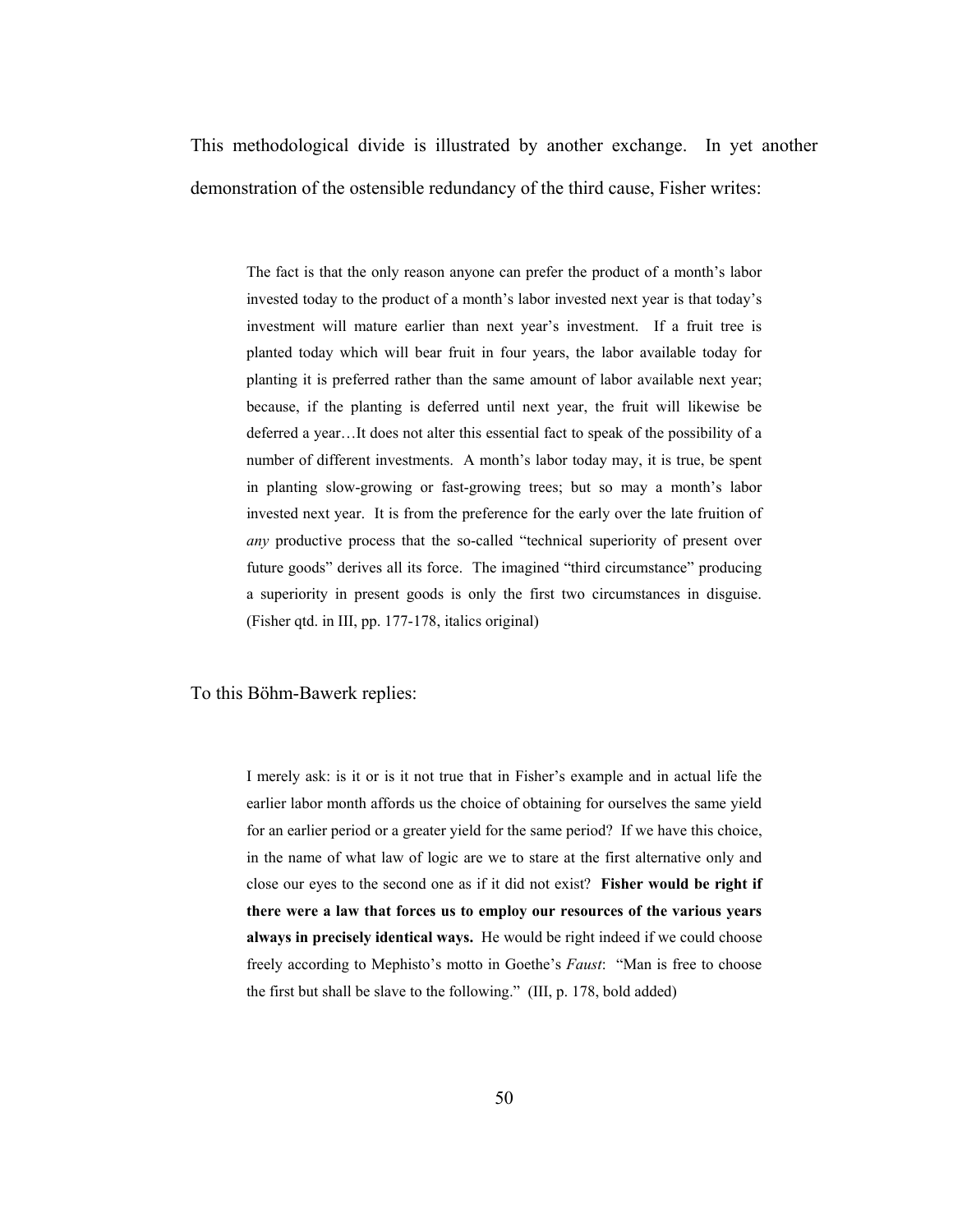From these remarks, it is clear that what separates Fisher and Böhm-Bawerk is not so much a disagreement on the facts of the case, but rather in the method by which these facts shall be interpreted. Fisher is subtly employing a static equilibrium view of the economy, and using the method of comparative statics to test whether technical productivity can "cause" interest. Fisher can imagine a static equilibrium in which a preference for early consumption exists without the accompanying technical superiority of present goods, but Fisher cannot imagine the latter existing without the former.

Böhm-Bawerk, on the other hand, is using an entirely different notion of causality. He is analyzing the circumstances of real, individual actors, who do not mechanically carry out the equilibrium plan decided at some initial period in the past. On the contrary, these actors must make new decisions with every change in the situation:

[Fisher is right; if] we choose whether we want to employ a labor month in production for the present, or in a 1, 2, or 3-year method, etc., but having decided in favor of a certain utilization, e.g., taking three years, [and our choices had to remain constant over time,] we must decide for the same employment also with respect to next year's labor month. If in such a case the present labor month evidences greater value than next year's labor month, we must ascribe it to the "sole reason" that we prefer the *earlier* enjoyment (of the same product quality) over *later* enjoyment.

 But our freedom of choice goes much further. We need not choose in a parallel way, we may also choose divergingly or convergingly. We can employ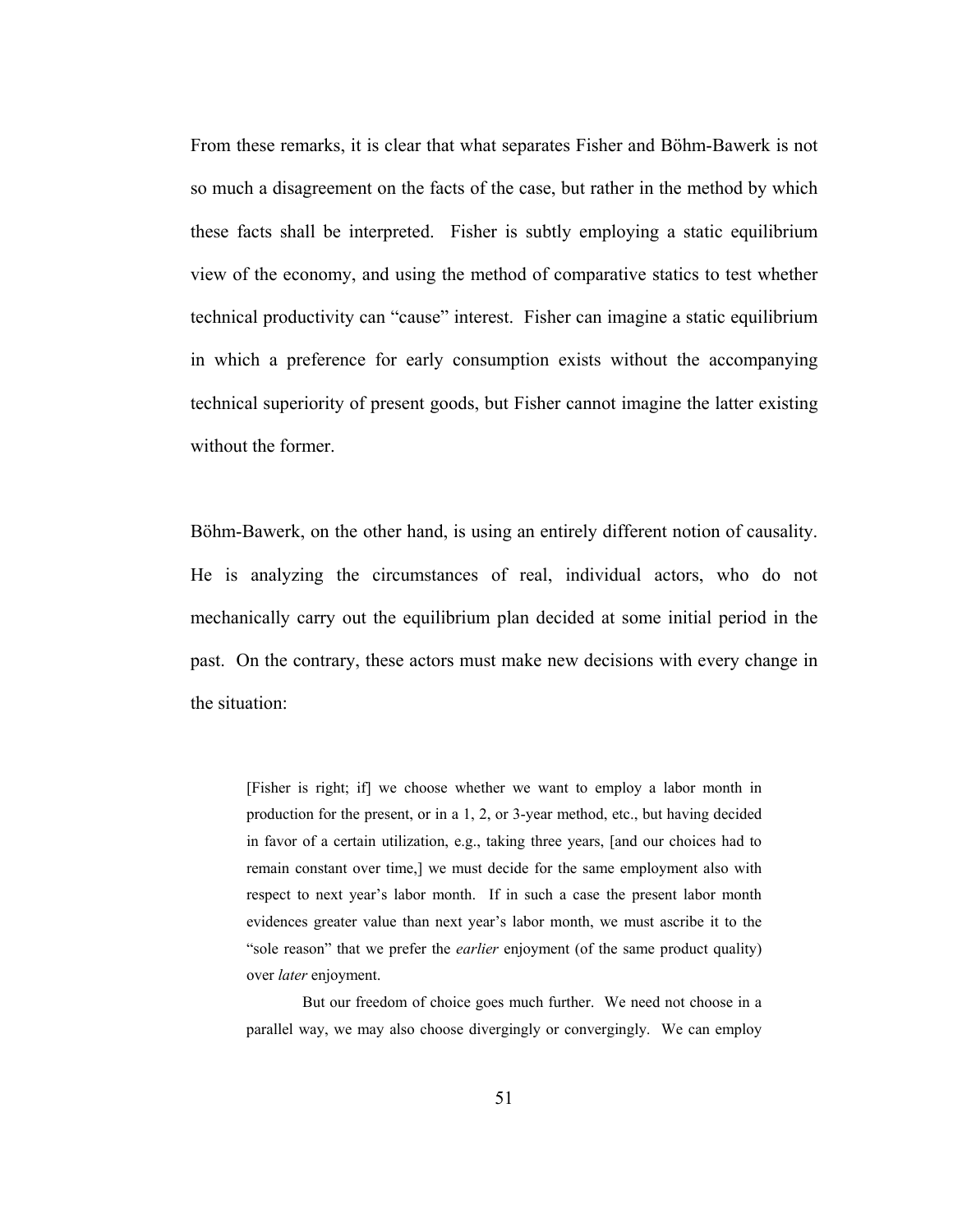our means of production available in different years for the *same purpose*, that is, for the satisfaction of wants of one and the same period….Such converging choices in favor of a single purpose are very frequent in actual life. As the best open possibilities they play a role in our valuations. We readily perceive in them the "technical superiority" of older over newer productive forces which no dialectics can deny….When a timber dealer simultaneously clears a 100-year old and an 80-year old forest, he will value the older forest higher simply because it actually yields more timber. And when we drink "old" and young wine, we value the older wine higher simply because it is superior in quality. Is this or is this not a real technical superiority? (III, p. 178, italics original)

Böhm-Bawerk's argument shows the limited scope of Fisher's analysis. Fisher assumed that if, say, a present sapling would be cut in twenty years, then a sapling available next year would be cut twenty-one years from the present. Therefore, if the present sapling is preferred to the future sapling, it must be because its yield of *x* units of lumber available in twenty years is more valuable than the *x* units of lumber available in twenty-one years; i.e. the higher valuation of the present sapling would be due entirely to the preference for earlier consumption of the wood.

But Böhm-Bawerk cleverly points out that, in the real world, people do not always behave in such a repetitive fashion. Suppose that, for whatever reason, a man will urgently desire a definite quantity of wood in exactly eight years, and that all other uses of wood pale in comparison to this need. In this (somewhat contrived) case, the man will devote a present sapling to an eight-year process, a sapling next year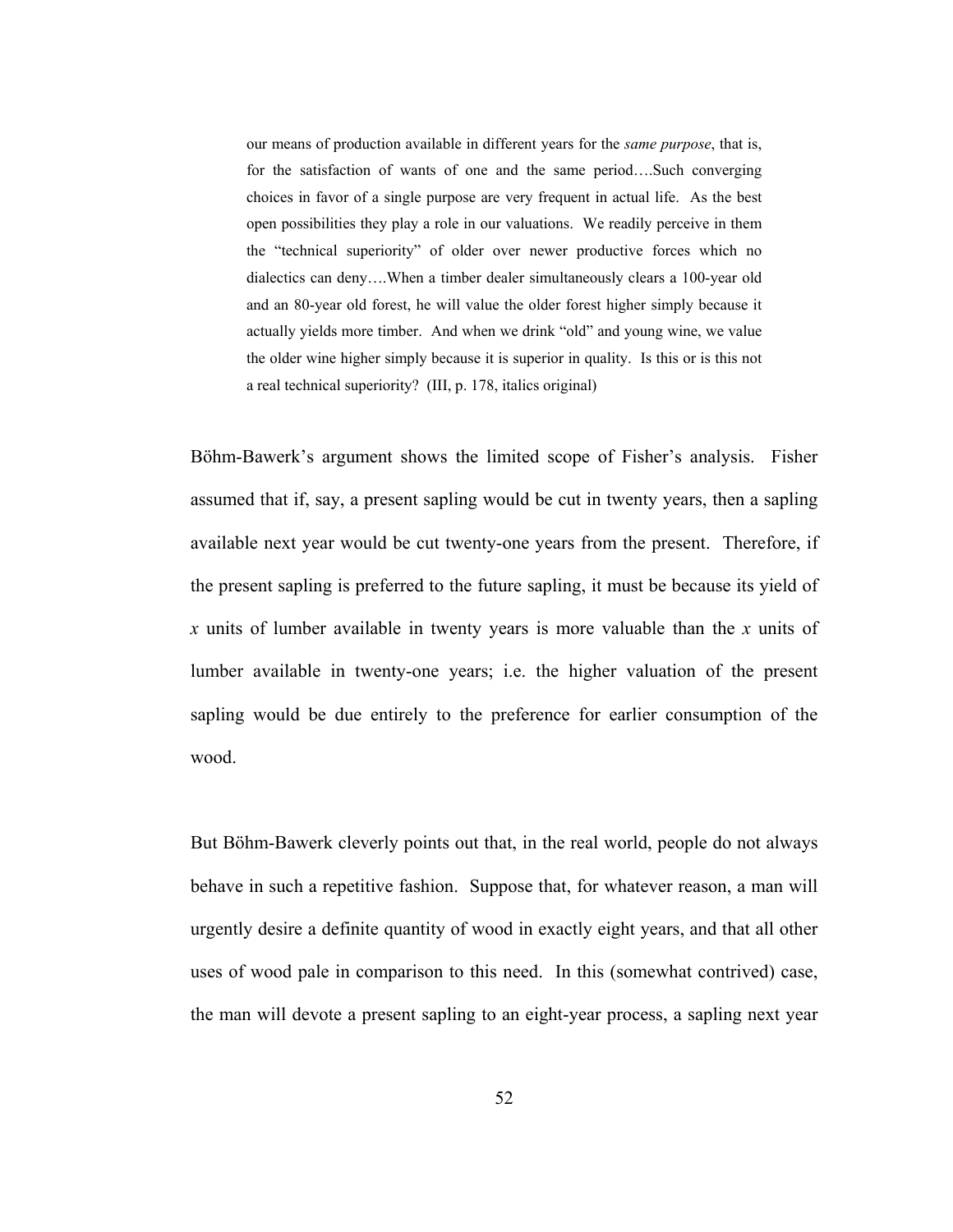to a seven-year process, a sapling available in two years to a six-year process, etc. Because of the superior yield of longer processes, the present sapling will be more valuable than a sapling next year, which in turn will be more valuable than a sapling not available for two years, etc. Since their yields will become available on the same date, there is no question that this superior value of the earlier saplings is due to "impatience."<sup>33</sup> On the contrary, Böhm-Bawerk feels it is quite obviously due to the technical superiority of present goods. $34$ 

#### BÖHM-BAWERK'S VISION

 $\overline{a}$ 

As in so many academic disputes, the critics of Böhm-Bawerk seem to have proven, not so much that he was 'wrong' for including roundabout productivity in his explanation of interest, but rather that they can offer rival theories of interest that do not require such a feature. Let us summarize Böhm-Bawerk's theory, in order to demonstrate how 'natural' his choice of the three causes is:

<sup>&</sup>lt;sup>33</sup> Of course, one could still argue that the earlier saplings are preferred because the man desires the wood in eight years, and not nine. But is this really "impatience"? After all, the man does *not*  desire the wood in seven or fewer years; he desires it in eight.<br><sup>34</sup> In contrast to Fisher's approach, Böhm-Bawerk's argument only works in a dynamic situation, i.e.

one in which mistakes were made in the past. If the need for wood had been correctly anticipated, then presumably the man would set aside the proper number of saplings at the optimal time in the past, and would not cut immature saplings at all. In Murphy (2003b) I explicitly model a dynamic equilibrium to illustrate the true independence of Böhm-Bawerk's third cause.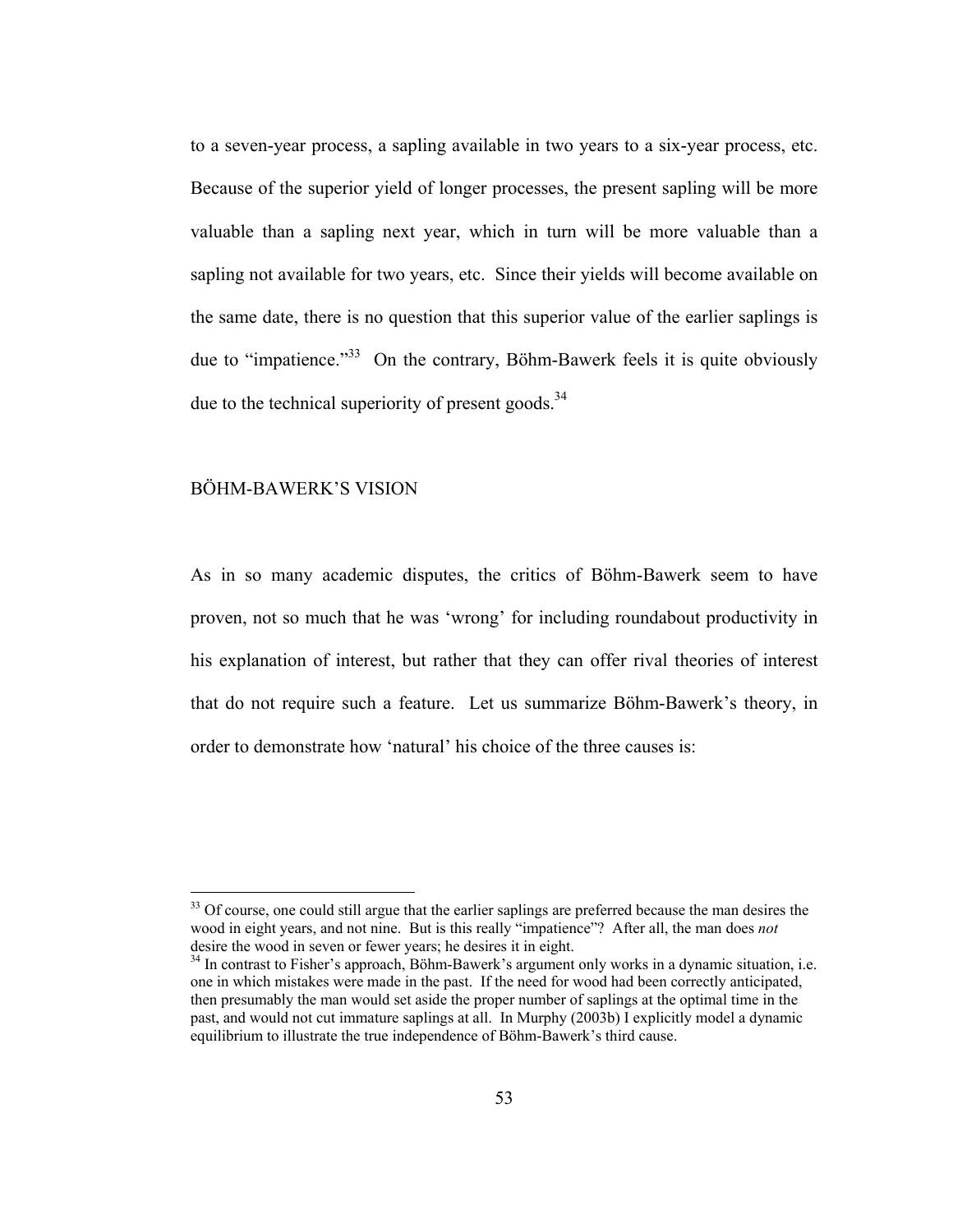Originary interest is caused by a subjective premium placed on present versus future goods. There are three main causes of this premium, i.e. three main reasons that a present good will yield more utility than a current, guaranteed claim to the same good at a future date. First, the marginal utility yielded in each time period by the good may change over time; whatever the pattern of change, the present good (assuming no storage costs) will be preferred since it can satisfy consumption in any time period that the future good can, while it can also satisfy consumption in the earlier time periods when the future good cannot.

Second, people tend to systematically discount future utility per se. Thus, even if the first cause were absent (i.e. if there were constant marginal utilities of consumption over time), a present good would yield more utility (as reckoned in the present) than the certain prospect of the same good available at a future date.

Finally, there exist technical methods for *transforming* present goods into a *greater number* of future goods. This is seen most clearly in natural goods such as fruits and herds of livestock. But it is also true (from an economic point of view) for virtually all other consumption goods, since they can be produced with various techniques, the more time-consuming of which will necessarily be more productive. Thus, even if the first and second causes were absent—so that the intraperiod marginal utility of consumption remained constant over time, and future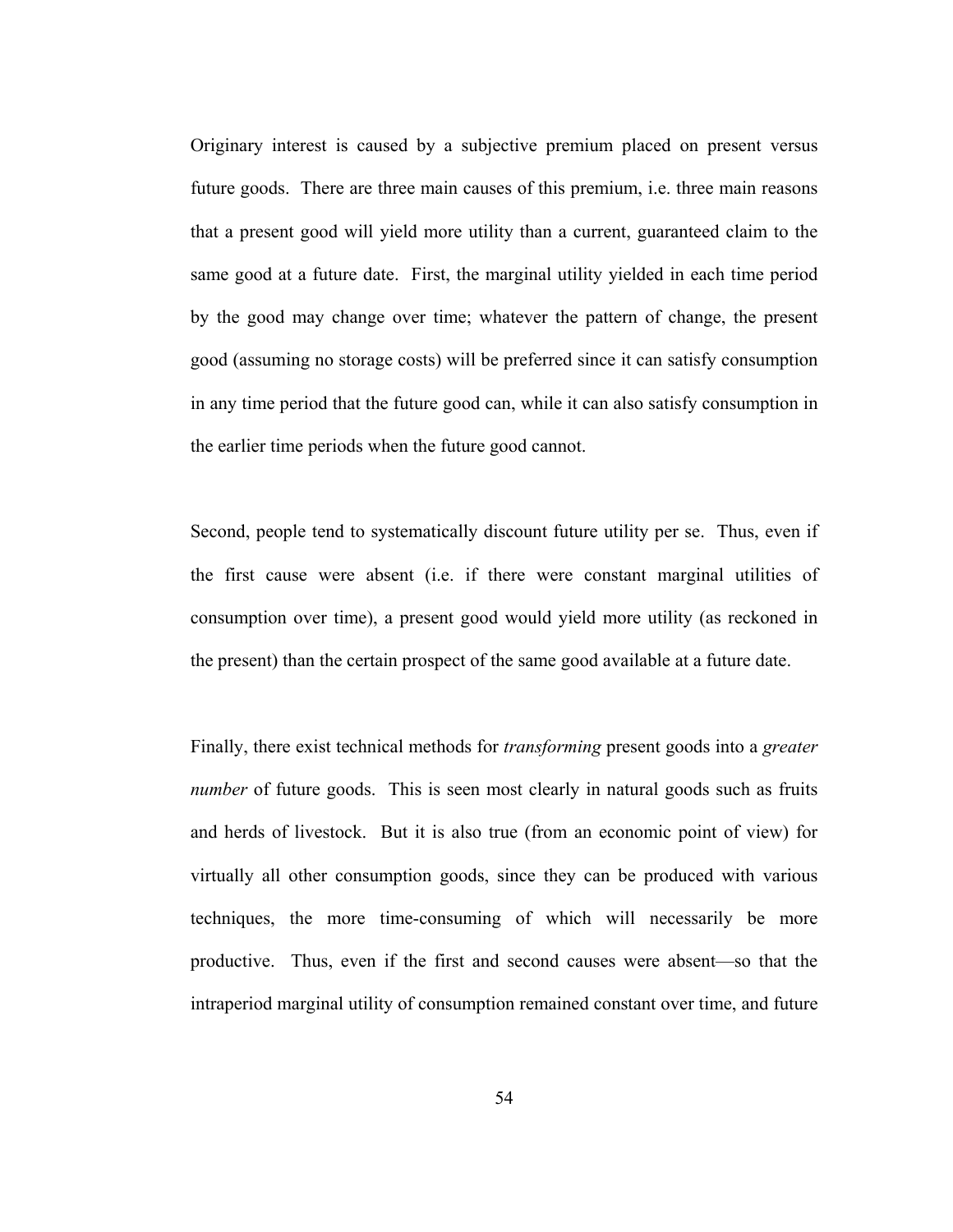utility were not discounted relative to present utility—it would still be the case that present factors of production (including goods in process or "circulating capital"<sup>35</sup>) were preferred to future factors of production, since the former could generate more consumption goods in any period within the planning horizon.

## *A formal model*

 $\overline{a}$ 

We shall close with a somewhat formal model to illustrate the above interpretation of Böhm-Bawerk's explanation of interest. Suppose an agent possesses an initial stock  $S_0$  of Crusonia plant, which grows at rate  $R$ , and suppose that the agent must form his consumption plan for a horizon of *T* periods, where *T* is finite. Suppose further that his total utility in period 0 is given by  $U = \sum \beta^t u(c_i)$ , where  $t = 1, 2, \dots$ *T*;  $c_t$  denotes the amount of consumption in period *t*; *u* is the constant intraperiod utility function of consumption, which we assume is differentiable and has the properties that  $u' > 0$  and  $u'' < 0$ ; and  $\beta$  is the numerical discount on future utility.

In such a single-good model, the equilibrium (gross) interest rate (following the Böhm-Bawerkian approach) is equal to the equilibrium ratio of  $u'(c_t)$  /  $\beta u'(c_{t+1})$ .

<sup>&</sup>lt;sup>35</sup> To reiterate, Böhm-Bawerk considered even present consumption goods to exhibit a technical superiority, because they could be consumed and thus liberate factors that would otherwise be devoted to present needs. The difficulties with this step of his argument have been acknowledged above in footnote 22.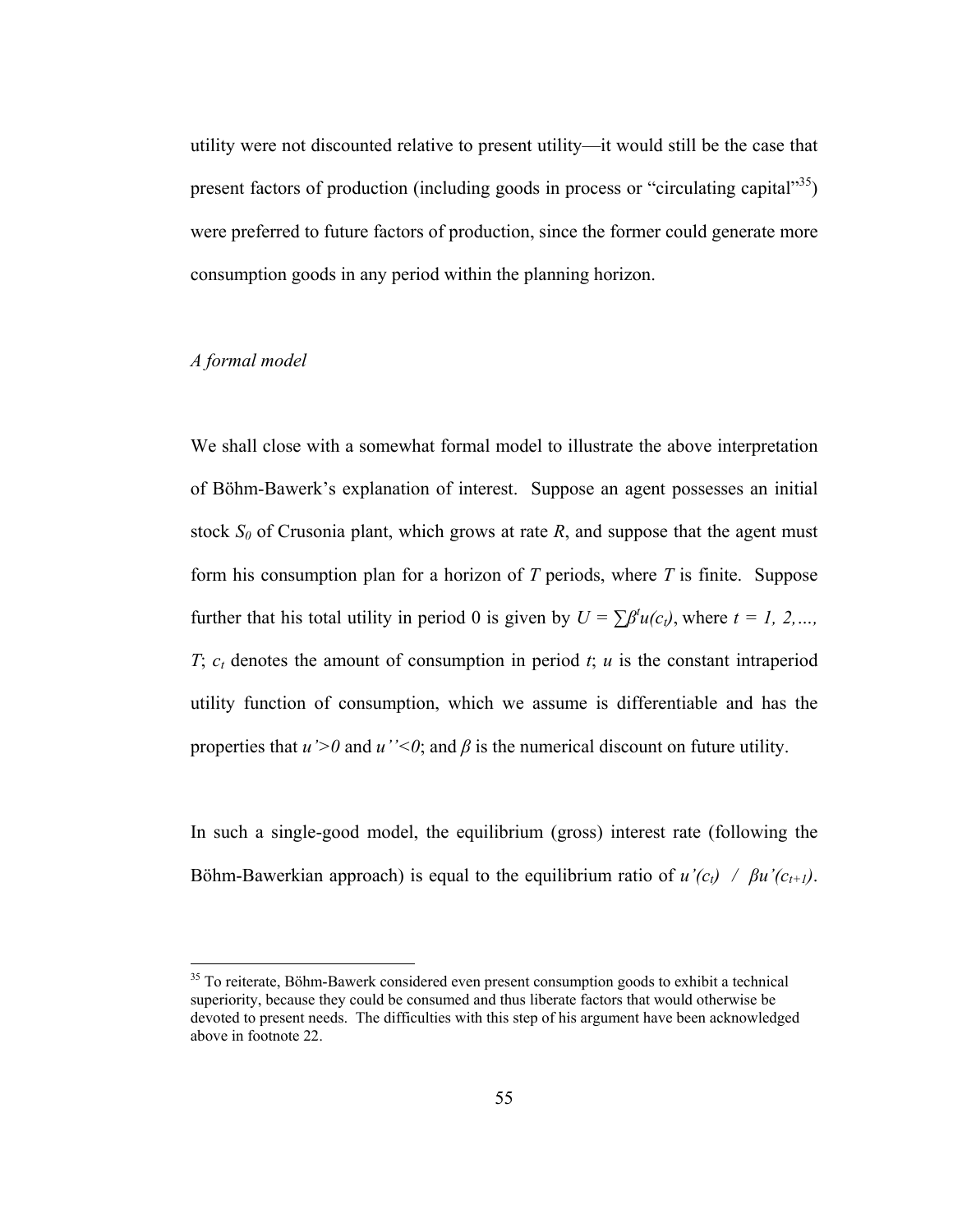That is, the real (net) rate of interest is equal to the premium placed on present marginal consumption over (the present prospect of) future marginal consumption.

Now let us illustrate the 'independent' nature of Böhm-Bawerk's third cause:<sup>36</sup> Suppose  $R = \beta = 1$ . That is, suppose there is no net productivity of capital, and no discounting of future utility. In that case, the optimizing consumer will consume *S<sub>0</sub>/T* of the Crusonia plant each period, and the net interest rate will be zero.

If we alter our assumptions and set  $R > 1$ , so that now capital has a net physical productivity, the optimizing consumer will pick his new consumption path such that  $c_1 < c_2 < c_3 < ... < c_T$ , making the equilibrium net rate of interest positive. Thus, although declining marginal utility (i.e. a condition falling under the scope of Böhm-Bawerk's first cause) is still *necessary* for the emergence of a positive net rate of interest, it is not *sufficient* (vis-à-vis the third cause), in the sense that there are circumstances when the first and third causes *in conjunction* will produce interest, while the removal of the third cause will reduce the net rate of interest to

zero.

<sup>&</sup>lt;sup>36</sup> This illustration is the weaker (but more straightforward) defense of the third cause's independence, because I will only show that there are cases in which the third cause is necessary for interest; I will not show (here) that the third cause can operate independently of the first two. In essence this explanation is the same that Böhm-Bawerk uses in his example of the fisherman living hand-to-mouth, who will only trade 180 future fish for 90 present fish because the construction of a boat and net will provide him with the means to repay the loan (II, p. 280-281). It is also similar to Böhm-Bawerk's argument (in response to Fisher) of the obstinate convalescent, discussed in the text above. In Murphy (2003b), I use a dynamic model (that is, a model in which there is an unexpected shock to which everyone then reacts) to capture more closely what Böhm-Bawerk may have had in mind in his response to Fisher concerning the cutting of timber.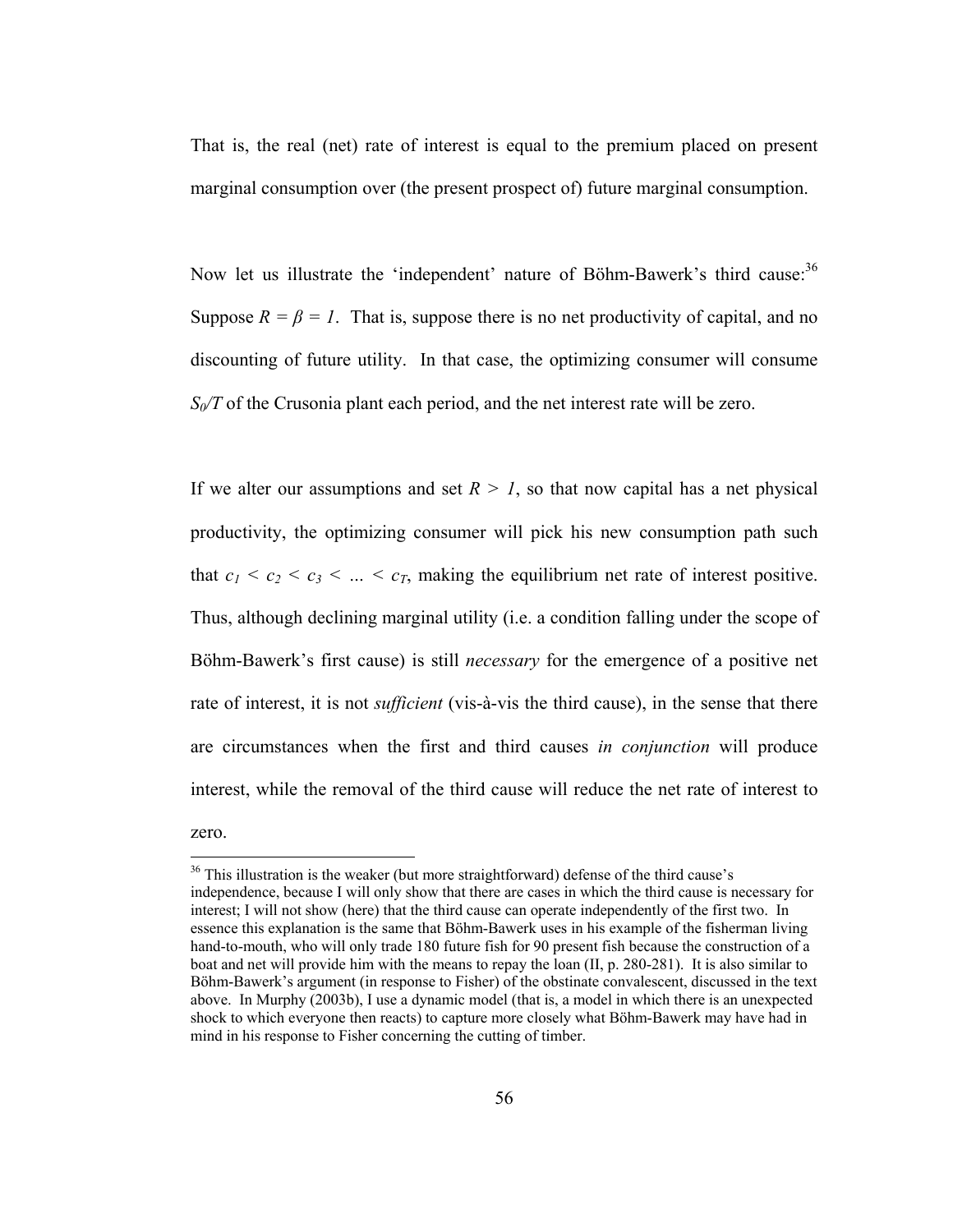#### **CONCLUSION**

 $\overline{a}$ 

Eugen von Böhm-Bawerk's three volumes on *Capital and Interest* are a magisterial work in the history of economic thought. His basic claim, that interest can be viewed as an intertemporal exchange of real goods, spawned both the neoclassical and modern Austrian theories of interest.

Beyond this insight, Böhm-Bawerk offered three explanatory causes of the premium typically placed on present goods. The third cause, the technical superiority of roundabout production processes, has generated inordinate controversy. However, if one accepts the Böhm-Bawerkian view on the essence of interest (i.e. that it is an exchange of present goods for a greater number of 'the same' future goods), then it is quite natural to incorporate, as an entirely independent factor, the observation that present goods can (economically speaking) *be transformed* into a greater number of the same future goods.<sup>37</sup>

<sup>&</sup>lt;sup>37</sup> Böhm-Bawerk's observation is no more fallacious nor redundant than the analogous claim that 'a chainsaw is more expensive than an axe because the former can fell more trees per hour'; after all, this objective fact does not constitute an 'independent' reason besides the more fundamental fact that consumers place a higher marginal utility on chainsaws than on axes.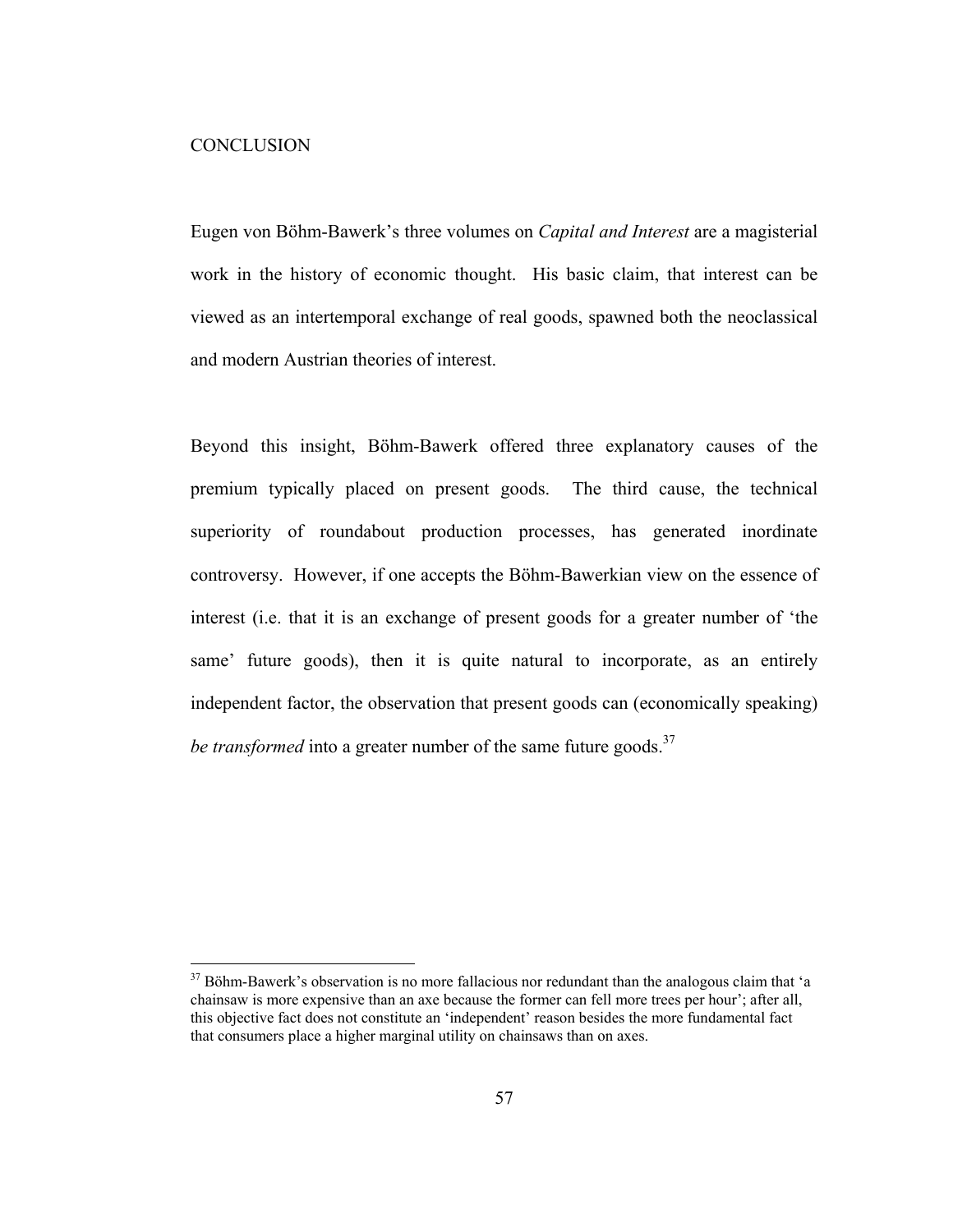# Chapter Two

# **Some Problems with the**

## **Pure Time Preference Theory of Interest**

#### INTRODUCTION

In the late nineteenth century, Eugen von Böhm-Bawerk's magisterial work (1959 [1889]) on capital and interest provided the foundation upon which virtually all modern theories are built. Böhm-Bawerk began his study with the question, "Whence and why does the capitalist receive this endless and effortless flow of wealth?" (I, p. 1). Böhm-Bawerk then devoted his first volume, *History and Critique of Interest Theories*, to a classification and (in his mind) refutation of all previous explanations to this question.

In particular, Böhm-Bawerk criticized what he termed the "naïve productivity theory" of interest. The naïve productivity theory explained the net return earned by an investor, by reference to the *productivity* of the capital goods in which he invests. For example, a farmer might purchase a tractor for \$8,000, even though it will last ten years and increase his profits by \$1,000 for each of those years. The roughly twenty-five percent return on the investment would be due (according to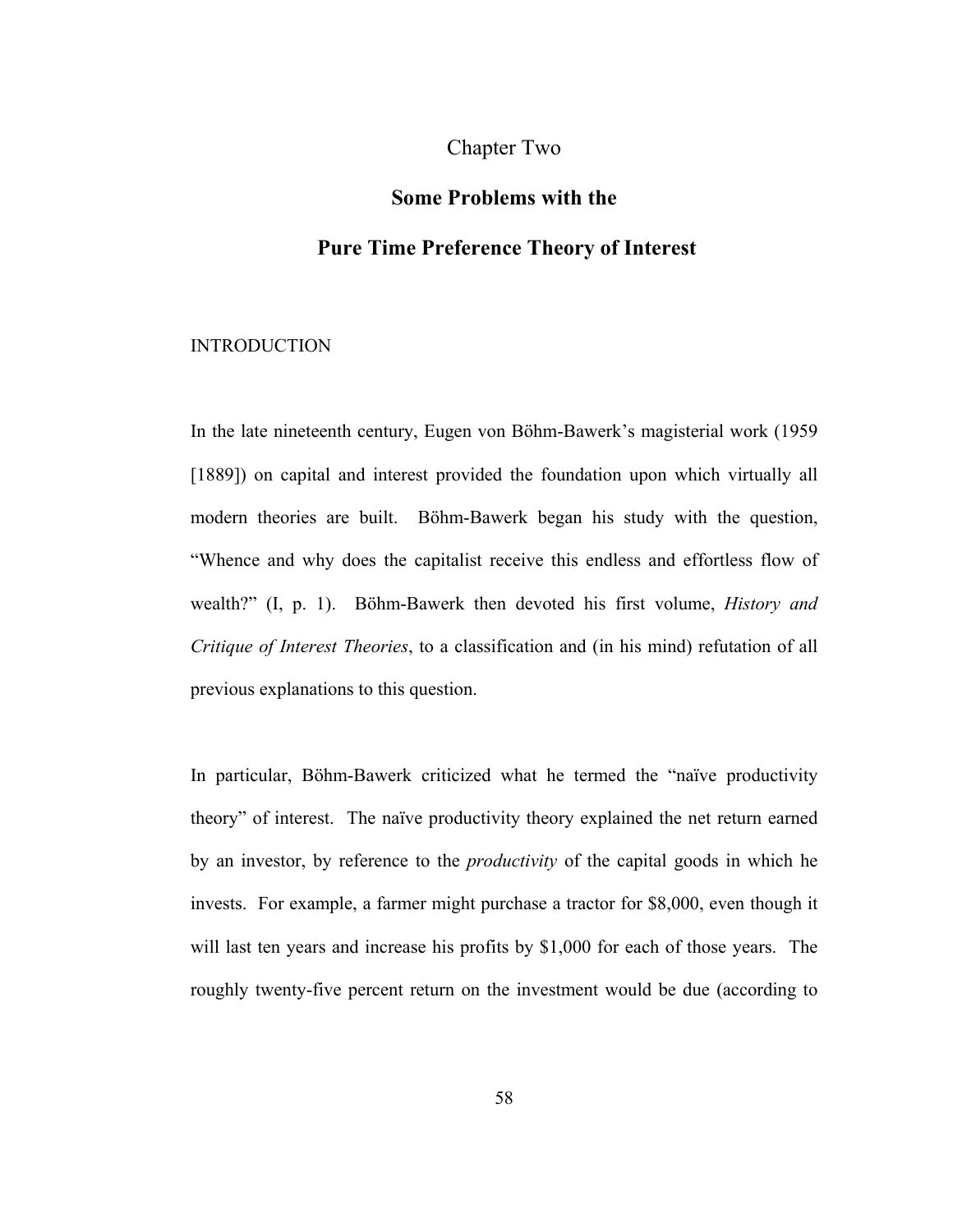the naïve productivity theory) to the fact that tractors are productive; more can be produced with a tractor than without one.

Böhm-Bawerk considered this reasoning to be completely fallacious, for it conflated *physical* productivity with *value* productivity. The tractor's physical productivity does not (by itself) explain why the *value* placed on the tractor (i.e. its price of \$8,000) should be *lower* than the value placed on its future products (i.e. the marginal revenue of roughly \$10,000). The net rate of interest (roughly twentyfive percent in our example) does not correspond to the value of a capital good's services, but rather to the *ratio* of its value to the value of its (future) services.

### *Böhm-Bawerk's agio theory*

After criticizing his predecessors, Böhm-Bawerk offered his own explanation ("agio theory") in his second volume, *Positive Theory of Capital*. The "nub and kernel" of his theory was the insight that, "Present goods are, as a rule, worth more than future goods of equal quality and quantity" (II, p. 259). Böhm-Bawerk argued that the market's objective undervaluation of physically identical objects in the future was due to individuals' subjective undervaluations of these temporally distant goods. In our example above, the price of a tractor represents an opportunity cost in *present* goods and services, and will only yield its returns in the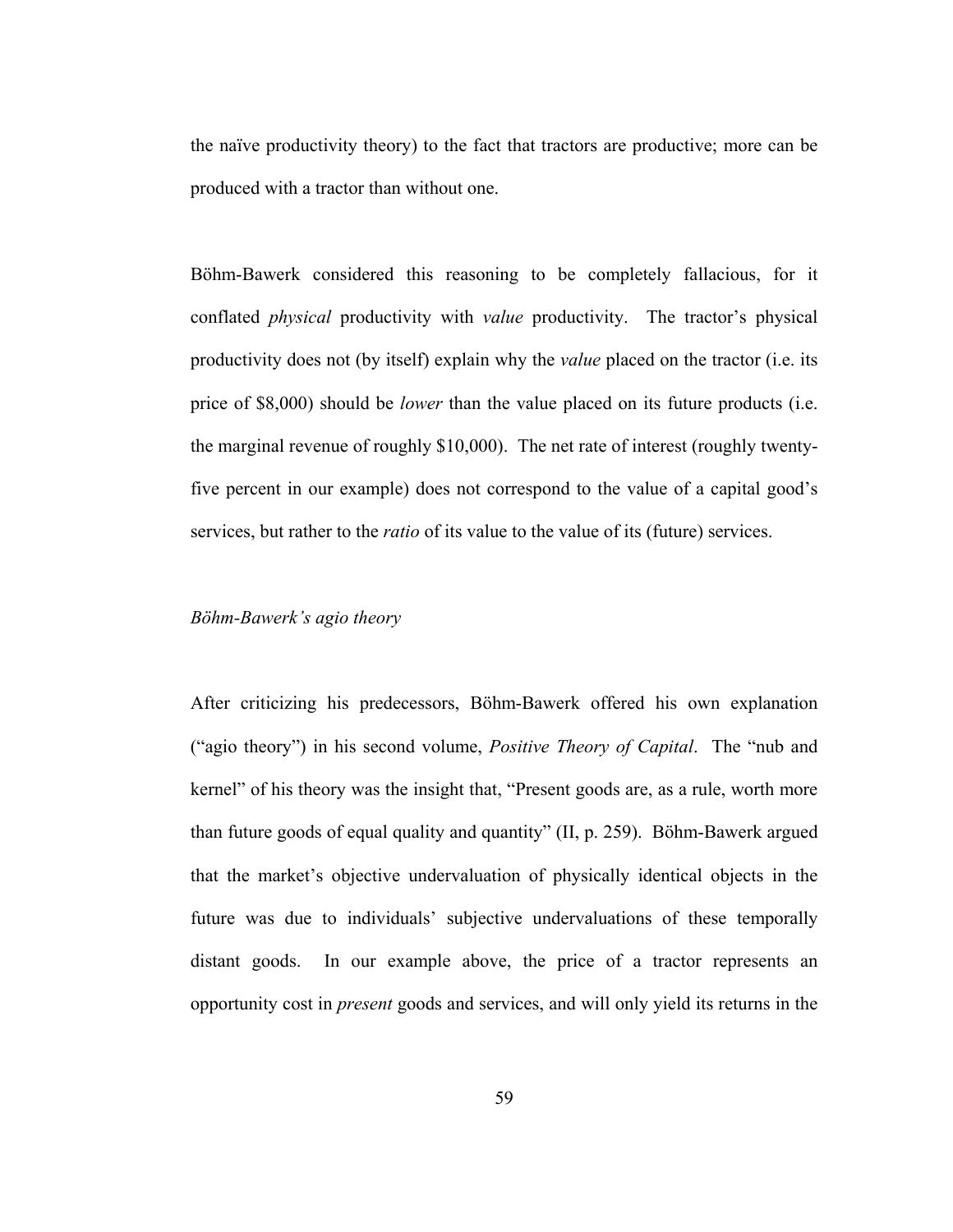future (over the course of a decade). If individuals subjectively value present goods and services more than future ones, then it naturally follows that the price of a tractor (\$8,000 in our example) will be lower than the total revenues (roughly \$10,000) it is expected to generate. As such, an investment in tractors will yield a net financial return over time, and it is this appreciation in market value—as future income becomes transformed into more highly valued *present* income—that is the source of "originary interest."

Although elementary from a modern perspective, Böhm-Bawerk's explanation was the first to systematically apply the new insights of the marginal (and subjective) revolution (e.g. Menger 1994 [1871]) to the problem of interest. However, as Fetter pointed out,<sup>1</sup> Böhm-Bawerk hadn't really *explained* interest; he had just formulated the problem in a more satisfactory manner. Yes, positive interest rates could be viewed as equivalent to a subjective premium placed on present goods, but *why* should such a premium exist at all?

To explain the existence of such a premium Böhm-Bawerk offered three main reasons. First, in general people expect to grow wealthier over time, and thus on

<sup>&</sup>lt;sup>1</sup> That present goods are worth more than future goods of like kind and number "is but the fact which the interest theory is to explain logically. The proposition is not open to question: it is a novel, but unquestionably better, way of stating the nature of the problem. Explanations may differ after the nature of the problem is well agreed upon. Böhm-Bawerk shows…by devoting several hundred pages to setting forth his theory of interest, that he does not consider his work done when the proposition above quoted is stated" (Fetter 1977, p. 172).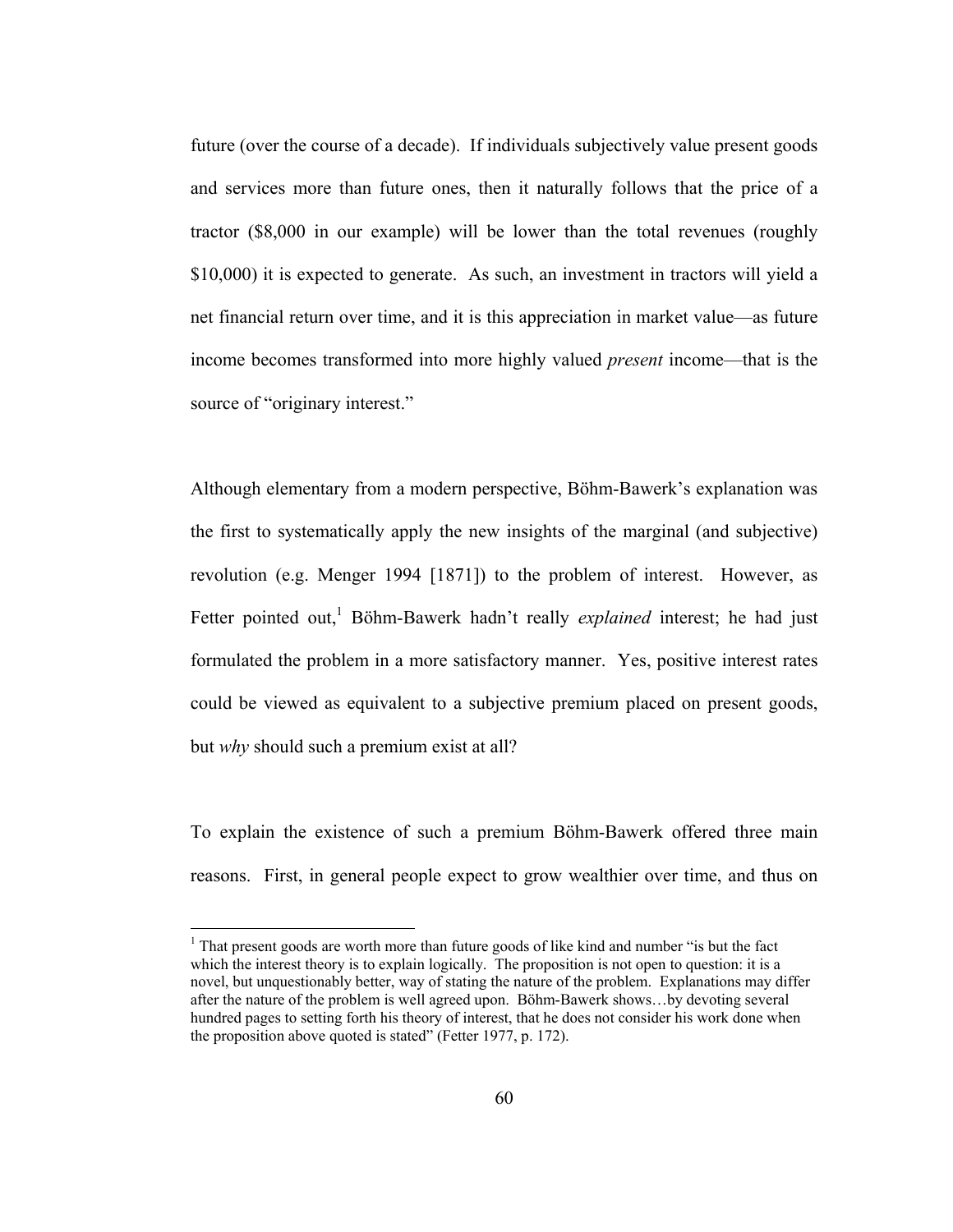that account they value the marginal present good more highly than the marginal future good. Second, for various psychological reasons, in general people tend to systematically *discount* future satisfactions. And third, Böhm-Bawerk claimed that as a technological fact, more "roundabout" production processes were more *physically* productive, and so present goods (because they can be employed in processes that are more roundabout) possess a higher value (since it is always better to have more output than less). (II, pp. 265-273) (For a fuller discussion of Böhm-Bawerk see Murphy [2003a].)

#### *Frank Fetter and the capitalization theory*

Many of Böhm-Bawerk's peers criticized his work on capital and interest theory, in particular his notorious concept of an "average period of production." Of greatest importance for the present essay are the turn-of-the-century writings of the American economist Frank Fetter, a member of the so-called "Psychological School" (Pellengahr 1996, p. 28). Fetter claimed that Böhm-Bawerk had been a brilliant pioneer, showing the way to a true understanding of interest. Ironically, according to Fetter, Böhm-Bawerk had at the last moment fallen short of his goal, and instead fell into the same fallacies that had misled previous interest theorists:

It has been a surprise to many students of Böhm-Bawerk to find that he has presented a theory, the most prominent feature of which is the technical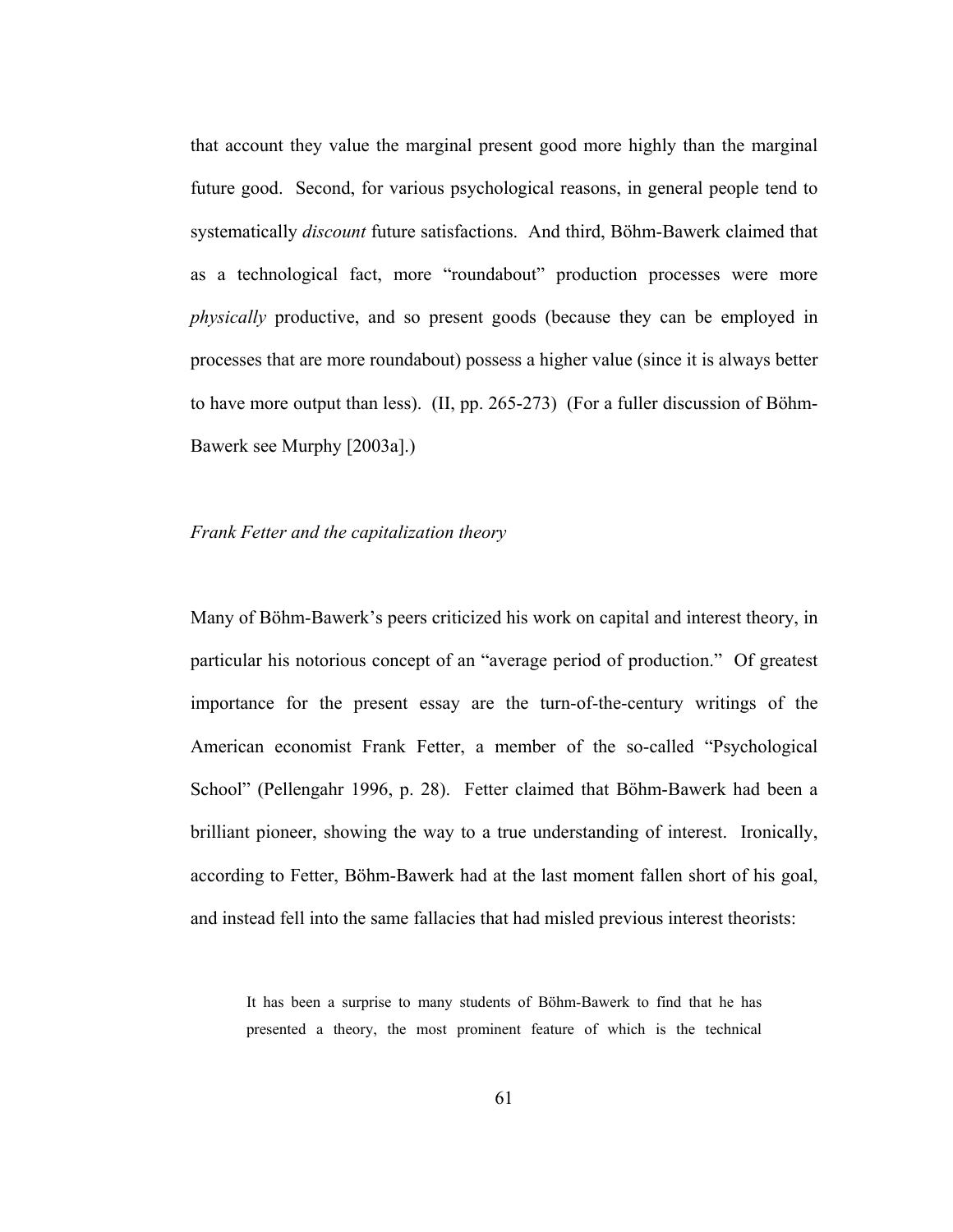productiveness of roundabout processes. His criticism of the productivity theories of interest has been of such a nature as to lead to the belief that he utterly rejected them….Böhm-Bawerk's theory, therefore, so far as it rests upon the productiveness of roundabout processes, is a productivity theory; and as such it is to be judged by the tests which he has set up, and rightly, in criticizing such an argument. (Fetter 1977, pp. 185-186)

In Fetter's view, Böhm-Bawerk needed only to elaborate on the "nub and kernel" of his explanation; interest is the result of a higher (subjective) valuation of present goods, period.<sup>2</sup> The productivity of capital goods explains their market prices or rents, and has nothing to do with interest per se:

Rent has to do with "production" or scarce and desirable uses of things. To the interest theorist this is in the nature, one might almost say, of an ultimate fact. The interest theory begins with the valuation of these different rents or incomes, distributed through different periods of time. The "productiveness" of a material agent is merely its quality of giving a scarce and desirable service to men. To explain this service of goods is the essence of the theory of rent. Given this and a prospective series of future services, however, the problem of interest arises, which is essentially that of explaining the valuation set on the future uses contained in goods. Interest thus expressing the exchange ratio of present and future services or uses is not and cannot be confined to any class of goods: it exists wherever there is a future service. It is not dependent on the roundaboutness of the process; for it exists where there is no process whatever, if there be merely a postponement of the use for the briefest period. A good interest theory must develop the fertile suggestion of Böhm-Bawerk that the interest problem is not one of product, but of the exchange of product,—a suggestion he has not himself heeded. It must give a simple and unified explanation of time value wherever it is manifest. It must set in their true relation the theory of rent as

<sup>2</sup> Fetter referred to this phenomenon as positive *time preference*.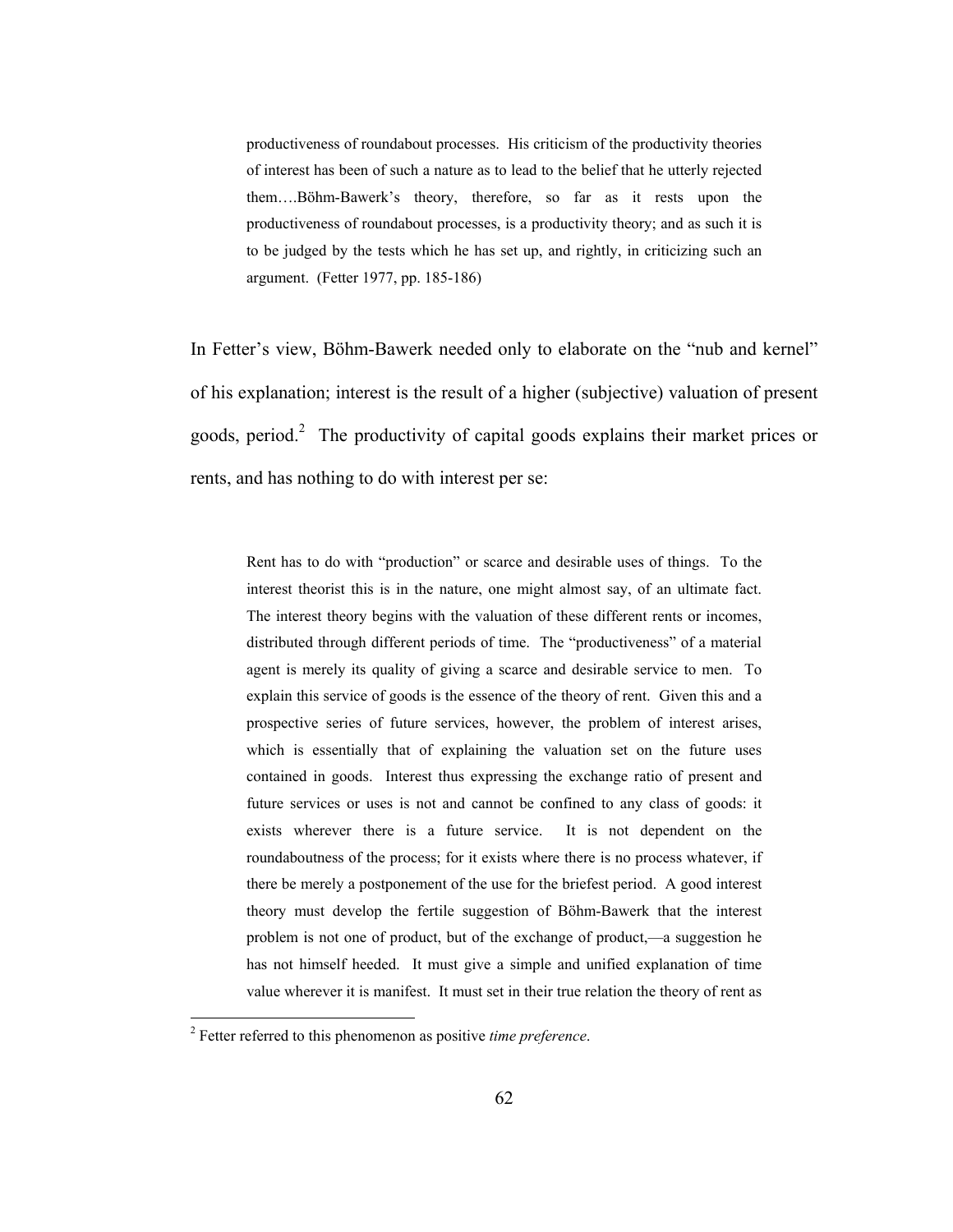the income from the use of goods in any given period, and interest as the agio or discount on goods of whatever sort, when compared throughout successive periods. For such a theory the critical work of Böhm-Bawerk was an indispensable condition; but, the more his positive theory is studied, the more evident it is that it has missed the goal. (Fetter 1977, p. 188)

#### *Ludwig von Mises and the pure time preference theory*

The economist Ludwig von Mises (of the so-called Austrian School) crystallized the pure time preference theory (henceforth PTPT) in his magnum opus, *Human Action* (1966 [1949]). Mises endorsed Fetter's capitalization theory except insofar as Fetter explained positive time preference with psychological and biological facts. Misesian economics (a branch of "praxeology" or the science of human action) was firmly rooted in an a priori method; for Mises (as well as many of the modern Austrians), an economic theory should possess the same degree of truth as a proof in Euclidean geometry:

[A] universally true theory may never be attained via psychological paths. Psychology can show us that some persons, or even many persons, are guided by certain influences. But psychology can never demonstrate that a definite conduct is necessarily always and in the same way common to all men. As a matter of fact, what Böhm-Bawerk [and also Fetter—RPM] actually succeeds in demonstrating is only that it appears plausible for men to place higher values on present goods than future goods under some circumstances, while under other circumstances it appears no less plausible for the opposite to be true, i.e., for future goods to be more highly valued than present goods. (Mises 1940)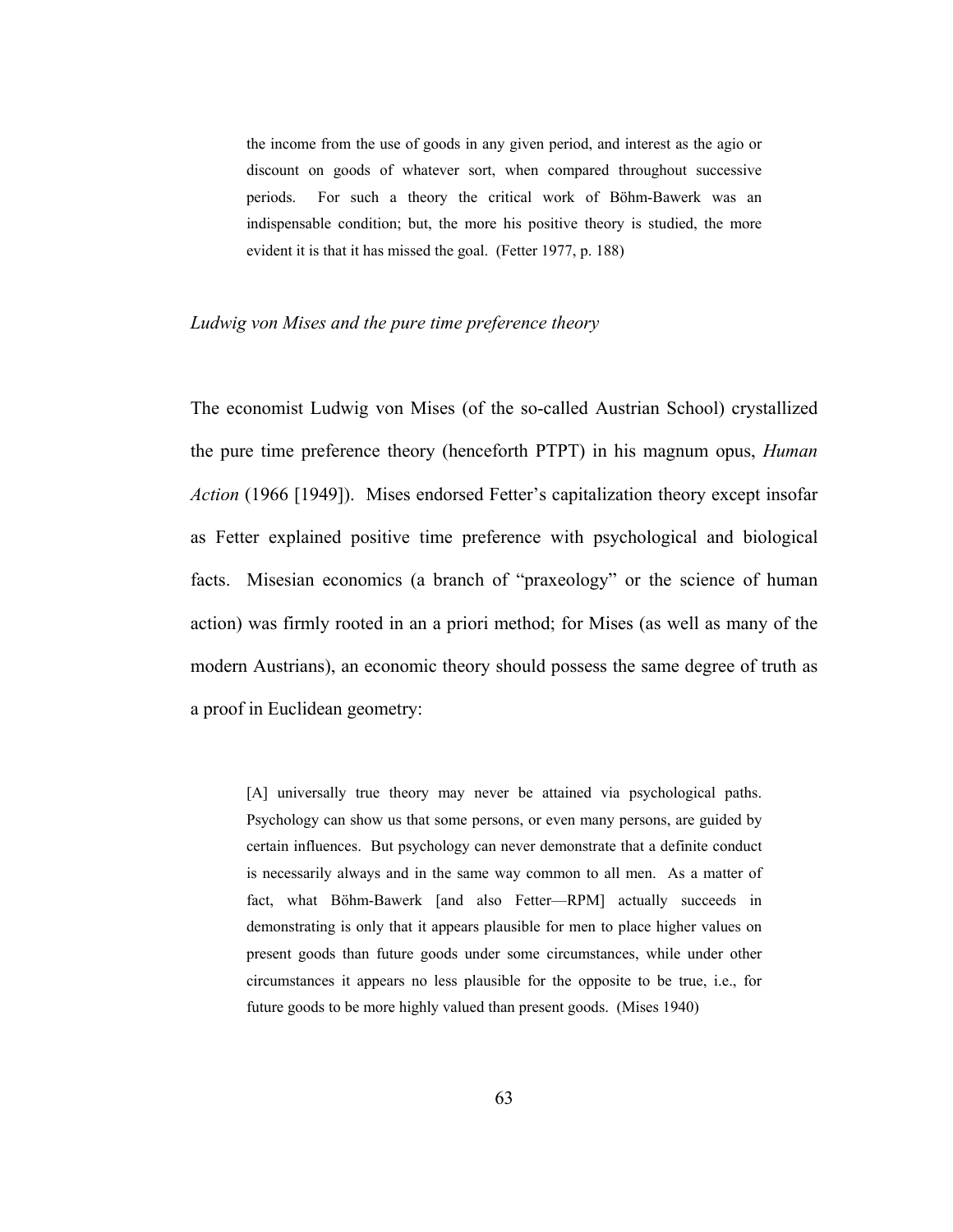After Mises, the PTPT has become the default theory of interest for the Austrian School. Versions of the PTPT have been expounded by Austrian economists such as Murray Rothbard (1970), Walter Block (1978), Roger Garrison (1979), Israel Kirzner (1996), Peter Lewin (1999), and Hans Hoppe (1999). (For an excellent discussion see Pellengahr 1996.)

Despite slight differences in exposition, all of these authors strongly reject physical productivity as an explanation of interest. They consider interest to be a result of the underlying subjective preference (made by individuals) of present goods over future goods.

Notwithstanding this consensus, the PTPT has had its detractors (e.g. Pellengahr 1996 and Lewin 1997). However, most criticism has suggested an alternative framework, or has found problems merely with a particular exposition of the theory. The present paper, in contrast, takes the PTPT on its own terms, and seeks to demonstrate the shortcomings that are inherent in any version of the theory. In particular, I will argue that the PTPT is objectionable on precisely the grounds of subjectivism, dynamism, theoretical realism, ordinal conception of utility, and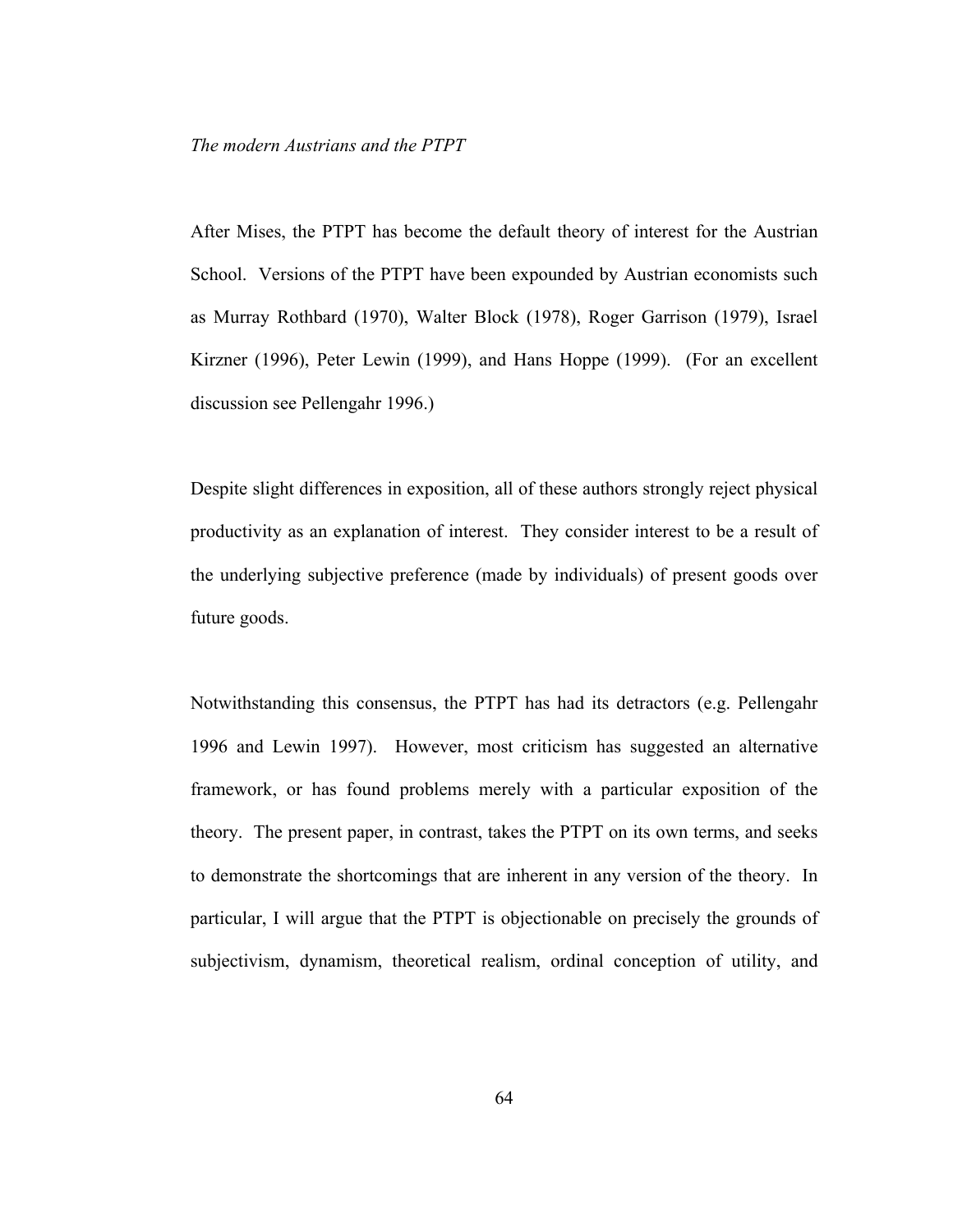heterogeneity of goods that are so characteristic of the Austrian method in other areas of economic theory.

#### SOME PROBLEMS WITH THE PURE TIME PREFERENCE THEORY

## I. *Ambiguous and Inconsistent Definition of* Time Preference

The most striking deficiency with the existing body of PTPT literature is the confused usage of the term *time preference* itself. There are (at least) two distinct meanings of the term, yet many Austrians conflate them. I will first distinguish these separate concepts, and then offer examples of prominent Austrians who (apparently) do not appreciate the distinction.

In sense (i), *time preference* refers to the greater valuation, on the margin, of a present good over a future good, or of present 'consumption' over future 'consumption.' It is the "nub and kernel" of Böhm-Bawerk's theory of interest. If an individual possesses time preference in sense (i), then he values a present apple at time  $t_1$  more than he values a risk-free claim (given to him at  $t_1$ ) for an apple that will be delivered in  $t_2$ . In a Fisher diagram, the slope of an indifference curve (with present and future "real income" on the two axes) at a particular point corresponds to the degree of time preference (or "impatience") in sense (i) for the respective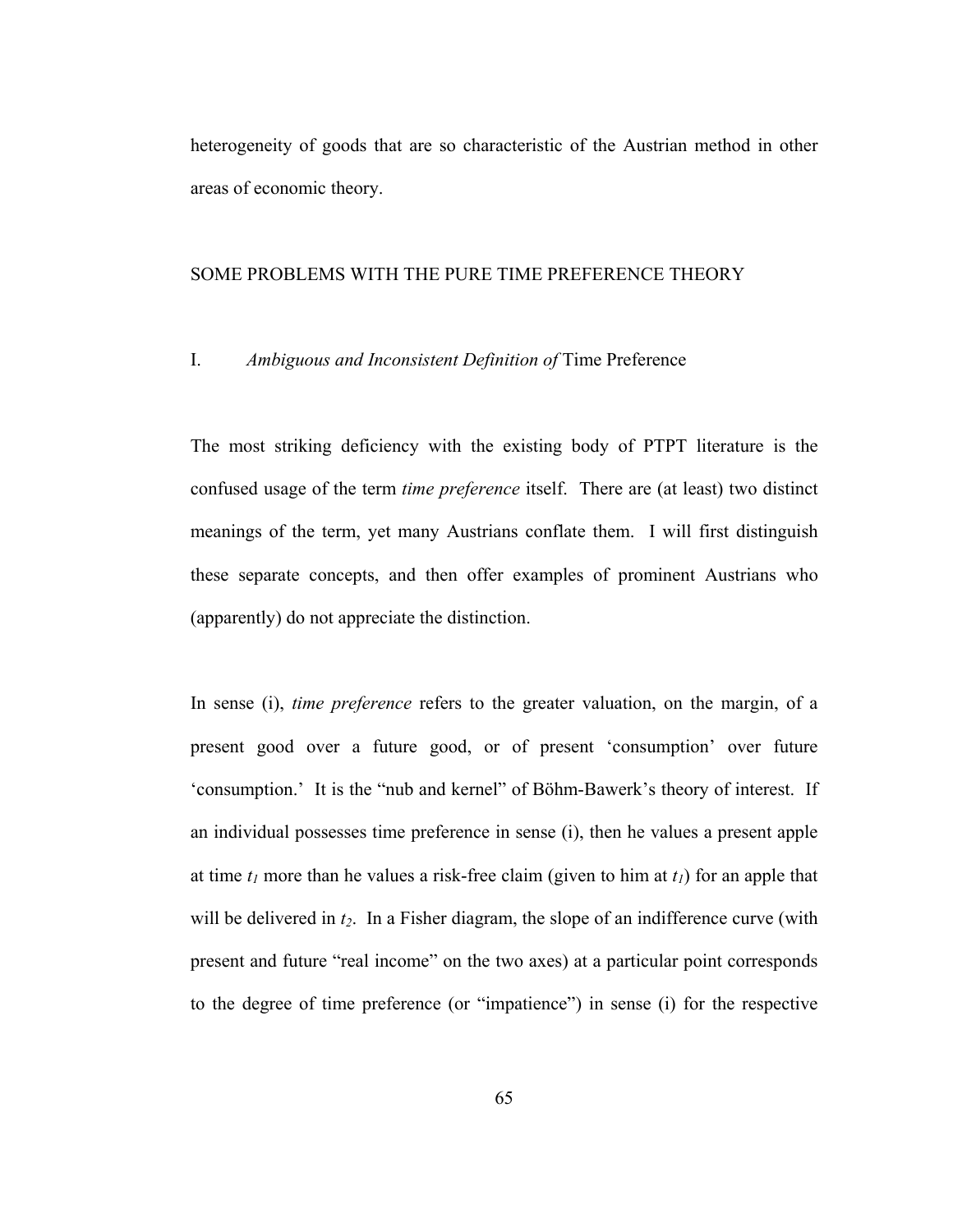levels of income. In a neoclassical model, an agent possessing time preference in sense (i) has a marginal rate of substitution of present for future goods that is less than one; i.e. he would have to be promised a greater number of future units in order to sacrifice one present unit of the good. Time preference in sense (i) is an endogenous concept, since it can be affected by factors such as the relative provision of goods in different time periods. In particular, under certain (perhaps unusual) circumstances, time preference in sense (i) can be *negative*—for example, it is possible that two present units of a good exchange for one future unit of the same good.

In sense (ii), *time preference* refers to the discounting of future utility per se, according to its remoteness from the present, solely *because* it is in the future. Time preference in sense (ii) corresponds to Böhm-Bawerk's "second cause" for the agio on present goods.<sup>3</sup> If an individual possesses time preference in sense (ii), then at  $t_1$  he values a claim for an apple to be delivered in  $t_2$  less than he *will* value that apple *when it is delivered*. In a Fisher diagram, the closest thing to time preference in sense (ii) would be the slope(s) of the indifference curves *along the* 

 $3$  It is significant that Böhm-Bawerk himself never confused the two senses of time preference; indeed, he does not even use the term in (the English translation of) his positive exposition. To put his theory in the above terminology, we would say that for Böhm-Bawerk, interest is due to time preference in sense (i), which in turn is caused by relative abundance in the future, time preference in sense (ii), and the greater physical productivity of roundabout processes. (This interpretation will be justified in Section VIII below on cardinal utility. For a fuller discussion of Böhm-Bawerk's theory, see Murphy [2003a].) When couched in this light, it is no wonder that modern Austrians find Böhm-Bawerk's theory to be either redundant or contradictory: Since they fail to distinguish between the two senses of the term, modern Austrians interpret Böhm-Bawerk as arguing that "time preference" is only the second of three causes of "time preference."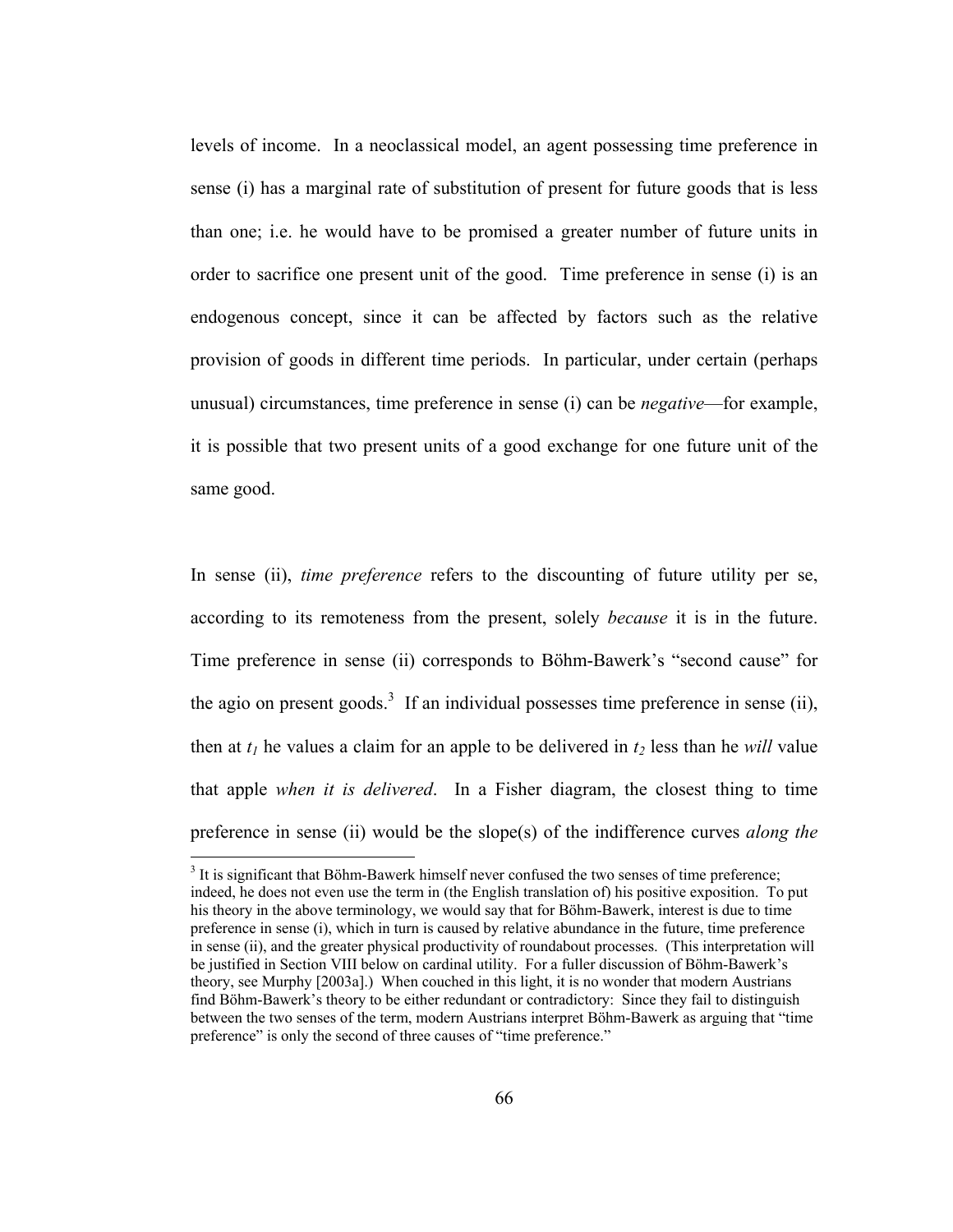*45-degree line*, that is, when all 'other things' (in the diagram) are held equal. In a neoclassical model, an agent possessing time preference in sense (ii) will discount (often by a constant factor denoted by  $\beta$ ) future utils in order to compute the present marginal utility of expected future consumption; time preference in sense (ii) thus corresponds to the marginal rate of substitution between present and future units of utility (not goods). Time preference in sense (ii) is often treated as an exogenous, 'given' feature of individuals' preferences. In particular, it is usually considered to be completely independent of the supply of goods in each period, and is almost always treated as universally positive, regardless of other circumstances.

The above distinction captures the two senses of *time preference* (henceforth referred to often as  $TP$ ) as it is used most frequently in economics.<sup>4</sup> Of course, proponents of the PTPT are entitled to use the term in a novel sense, which does not necessarily correspond to either of the above definitions. However, we will see that many Austrians do not employ the term consistently, very often using it in sense (i) for one argument, then in sense (ii) for another.

Let us start with Ludwig von Mises, the author of the modern PTPT, who writes:

 $4$  Uzawa (1991) defines the rate of time preference as "the instantaneous rate by which the marginal rate of substitution" between consumption in period *t* and consumption in period τ "is changed as the time  $\tau$  at which future consumption is made is postponed" (p. 93). This definition is unhelpful for the present essay, because it mixes both the effects of different levels of consumption in periods *t* and  $\tau$ , as well as the "constant rate of discount" of future utility when the latter exists (p. 94).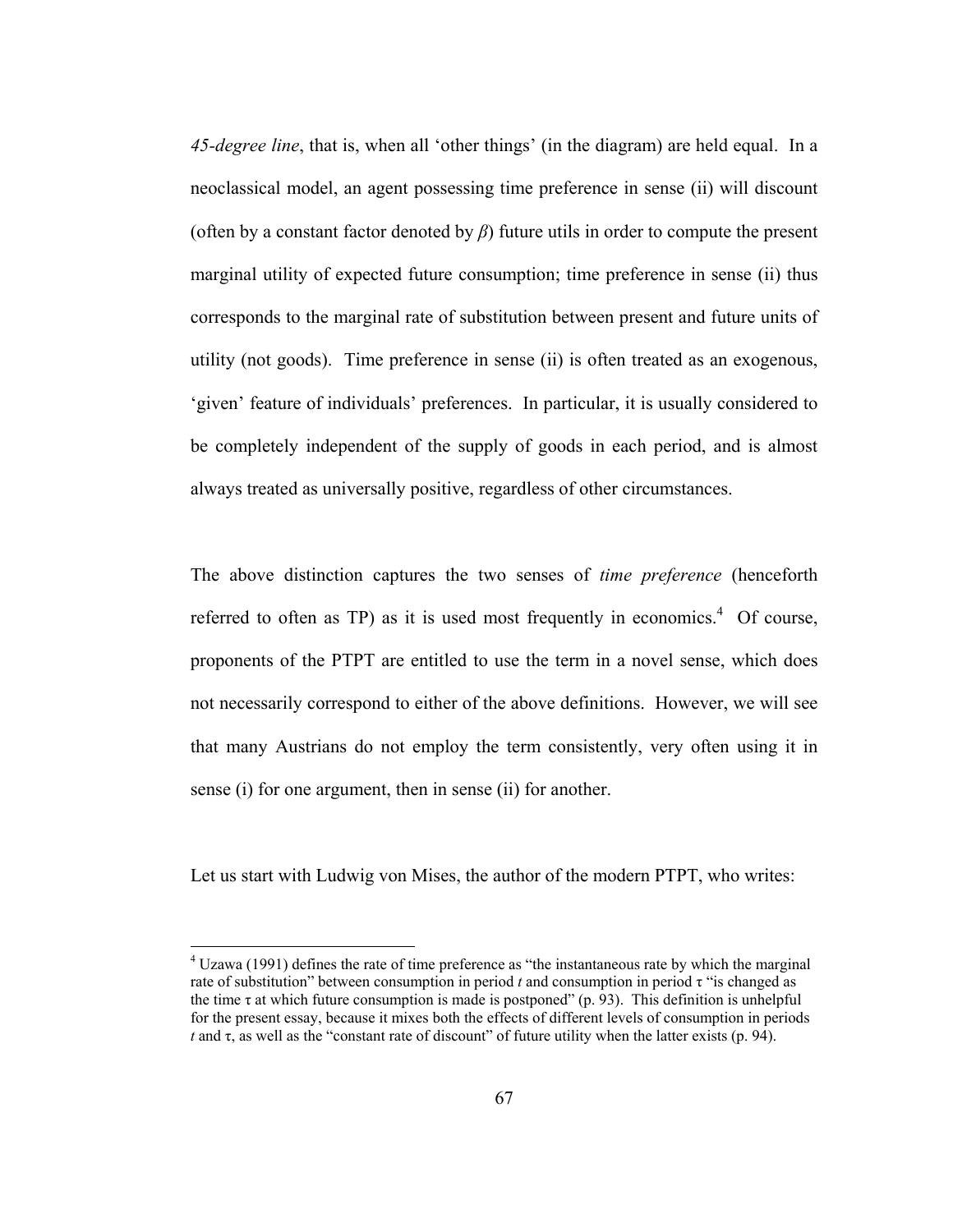Those contesting the universal validity of time preference fail to explain why a man does not always invest a sum of 100 dollars available today, although these 100 dollars would increase to 104 dollars in a year's time. It is obvious that this man in consuming this sum today is determined by a judgment of value which values 100 present dollars higher than 104 dollars available a year later. (1966, p. 486)

From these lines, it seems that Mises is using TP in sense (i). Since Mises tells us nothing more about the scenario, it is only "obvious" that 100 present dollars are more valuable than 104 (and a fortiori, 100) future dollars if we use a purely ex ante perspective. That is, all we can conclude from the man's decision to consume in  $t_1$  is that he values (at that time) a marginal dollar more than a claim to the future delivery of a dollar in  $t_2$ . We can make no conclusions about the relationship between the valuation of such a claim at *t1*, and the value the man *will* place on the dollar when he receives it in  $t_2$ . Clearly then, Mises cannot be using TP in sense (ii) in this passage. $5$ 

In other passages, however, Mises seems to be using TP in sense (ii). He claims that men "value fractions of time of the same length in a different way according as they are nearer or remoter from the instant of the actor's decision" (1966, p. 483).

 $<sup>5</sup>$  It is worth noting that, whichever definition of TP we choose, Mises' argument is obviously faulty.</sup> One can contest "the universal validity of time preference" without having to explain "why a man does not *always* invest" a sum of money rather than consume it. On the contrary, one can contest the "universal validity" of TP simply by finding *one case* of a man who prefers to save at a nonpositive rate of interest. For a thorough critique of Mises' arguments on time preference, see Pellengahr (1996, pp. 37-42).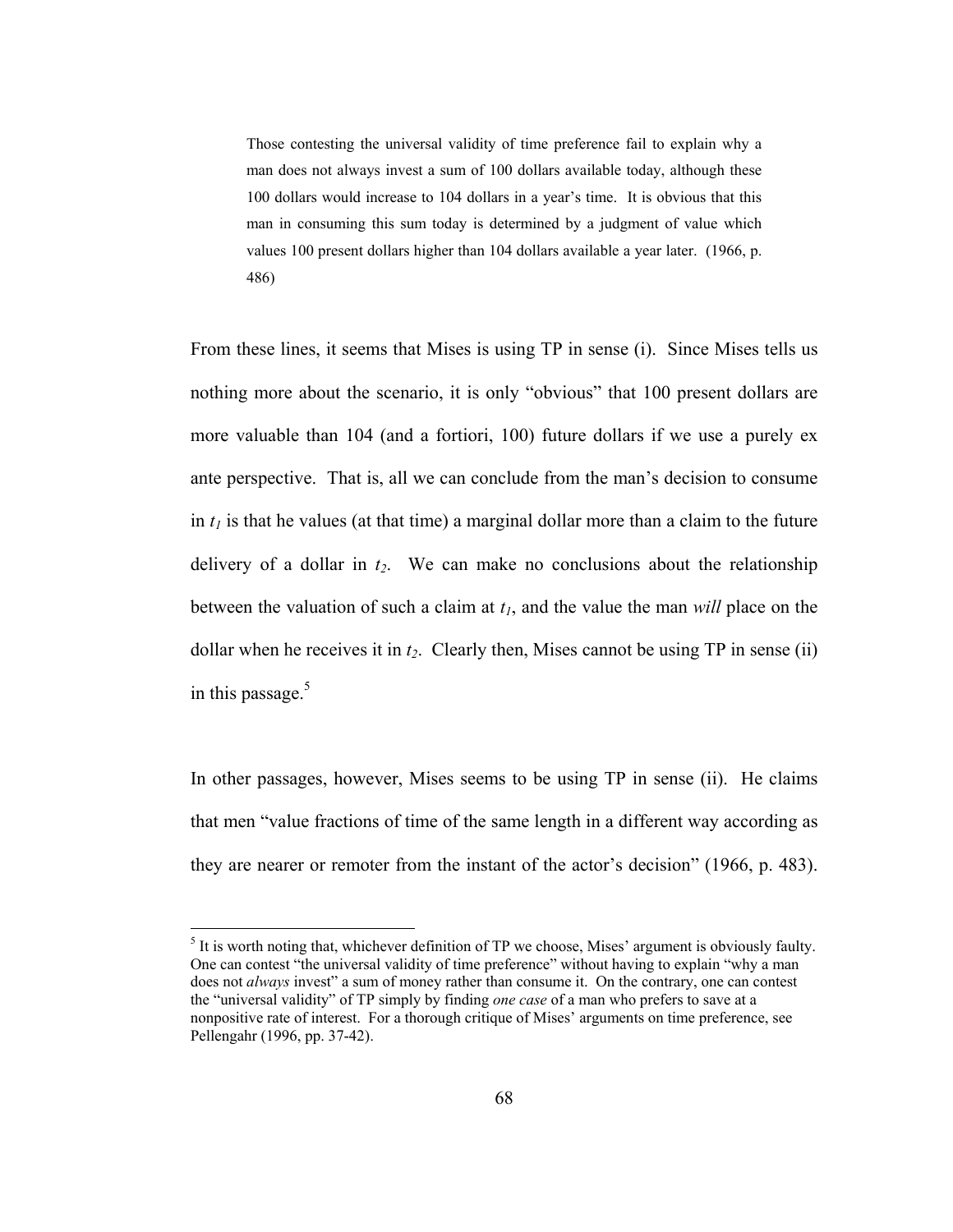Not only do men in fact possess time preference, but, according to Mises, "Time preference is a categorical requisite of human action. No mode of action can be thought of in which satisfaction within a nearer period of the future is not—other things being equal—preferred to that in a later period" (1966, p. 484). The ceteris paribus clause is presumably intended to ensure that it is the *same satisfaction*  (available in either the present or the future) that is being compared. For example, a man who expects to be impoverished in the future and therefore trades away two present apples in exchange for one future apple would not be violating the law of time preference, because other things are not equal;  $6$  in this case (we can imagine Mises arguing) the marginal utility of apples is higher in the future, and so we are not really comparing the same satisfaction. If we interpret Mises as defining TP as the preference for the enjoyment of a given utility sooner rather than later, then he is clearly using TP in our sense  $(ii)$ .<sup>7</sup>

<sup>&</sup>lt;sup>6</sup> We should note that Mises does deal explicitly with a similar case, the notorious ice-in-winter vs. ice-in-summer (1966, pp. 489-490). Mises argues that this scenario does not contradict the law of TP, but he does so by a rather curious (and troubling) argument. Rather than simply pointing out that other things are not equal, he argues instead that ice-in-summer is a different commodity because it cannot be produced through mere saving of ice-in-winter. (I say this argument is "troubling" from an Austrian perspective because it uses objective conditions of production to define commodities.) Mises apparently does not consider that in most cases of lending, it is not the same money units that are returned to the lender, nor does he deal with cases of nonperishable goods in which future units *can* be produced simply by abstaining from present consumption. 7

 $<sup>7</sup>$  In any event, Mises obviously cannot be arguing that it is logically impossible for the marginal rate</sup> of substitution between present and future goods to exceed one, and thus he is not here using TP in sense (i). This is inconsistent with his usage in his earlier block quotation, where Mises *is* using TP in (something very close to) our sense (i). Again, I fully acknowledge that Mises has in mind something different from both our senses of TP. But I claim that what Mises has in mind is ambiguous, and that his arguments using the term are inconsistent (and what is worse, often invalid). Indeed, the only way to make sense of Mises' arguments is to interpret TP for him as the desire of an individual to *not* postpone *all* consumption *forever*. It is unclear what use to make of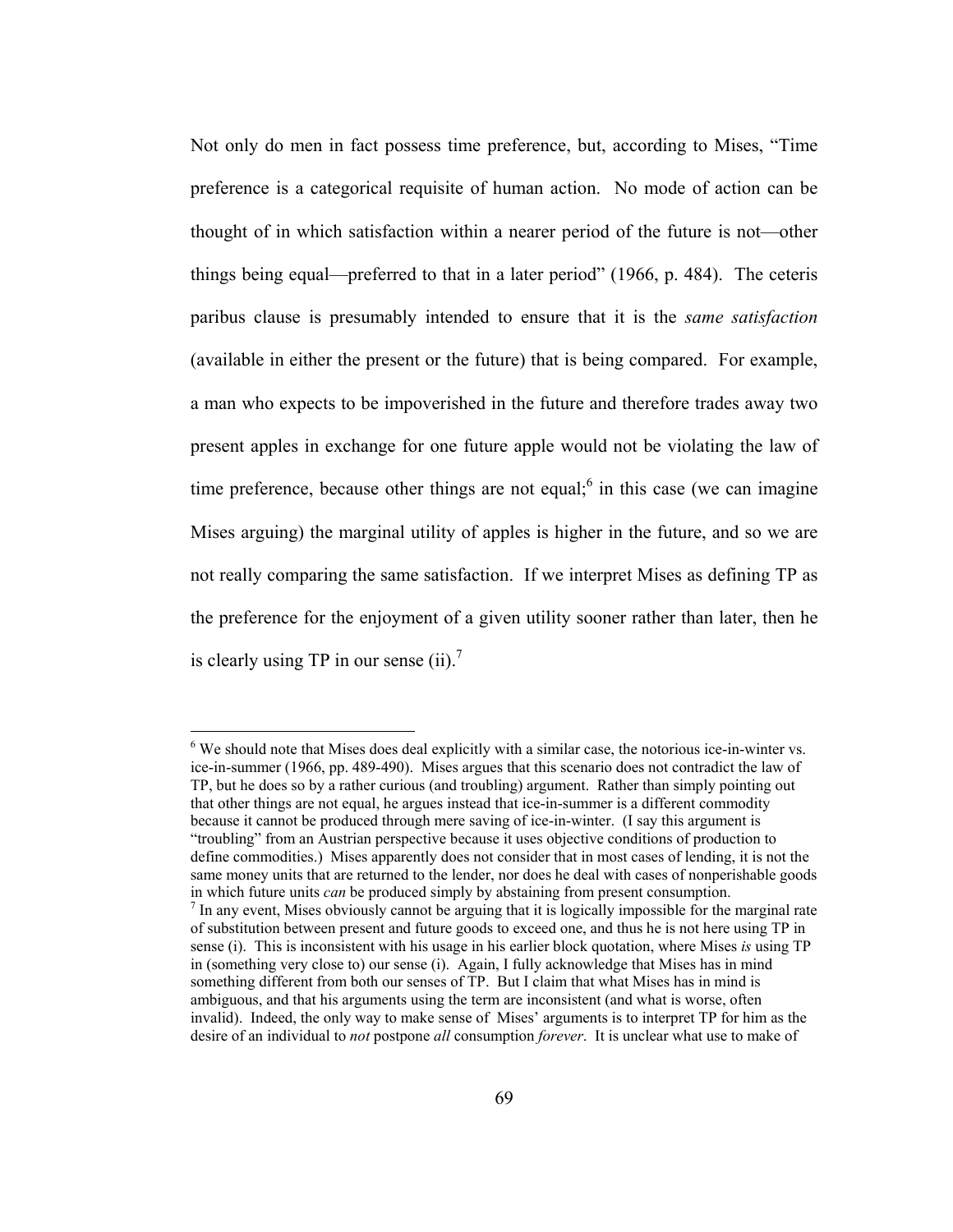Similar ambiguity in the definition of TP is evident in the work of Hans Hermann Hoppe, who argues that "if a negative event such as a flood is expected, the marginal utility of future goods rises. The time-preference rate will fall and savings will increase" (1999, p. 458). Hoppe thus seems to be using TP in sense (i). However, Hoppe follows Mises in believing that TP must always be positive (Hoppe 1999, p. 456); even if a *great* flood were expected in the future, such that present units of goods traded for a fewer number of future units, Hoppe would not consider this an example of negative TP.<sup>8</sup>

this concept, or its relation to interest theory. In particular, it does not show that interest rates must be positive, but only proves that we should not expect them to be negative infinity. <sup>8</sup> One might defend the consistency of Hoppe's usage along the following lines: When Hoppe says that a future flood increases the marginal utility of future consumption, and therefore decreases the rate of TP, he does not necessarily mean that the rate of TP is equal to the inverse of the marginal rate of substitution between present and future goods. In other words (the defender might continue), Hoppe is not saying that an increase of the MRS from, say, one-fourth to one-half in any way *proves*  that the rate of TP has declined from 200 percent to 100 percent; all Hoppe is saying (the defender might argue) is that these two effects are compatible, i.e. that when the marginal utility of future consumption rises, the rate of TP falls and the MRS rises. However, let us consider an analogy with 'leisure preference,' or its more common title, the disutility of labor: The fewer hours one works, the lower the disutility of a marginal unit of labor; yet no matter how little one works, labor is always irksome. At first sight this seems analogous to Hoppe's usage; the less consumption in the future, the lower the disutility of waiting (i.e. the lower the rate of TP), yet waiting is always irksome. However, upon closer inspection, we see that Hoppe's usage (even in the interpretation offered by his hypothetical apologist) is *not* analogous to the standard treatment of labor's disutility. For the truly analogous claim regarding TP would be, "The shorter the delay, the less disutility is suffered from a marginal unit of waiting." (Notice that *this* claim is entirely sensible, and is not at all what Hoppe is arguing.) Going the other way, the labor claim that would be analogous to Hoppe's TP usage would be, "The less income one has, the lower the marginal disutility of labor, and this is why a man will work more hours when he is poor than when he is rich. But whatever his income, a man always prefers less labor to more labor." This claim is not very compelling at all, and is just as confusing as Hoppe's TP usage.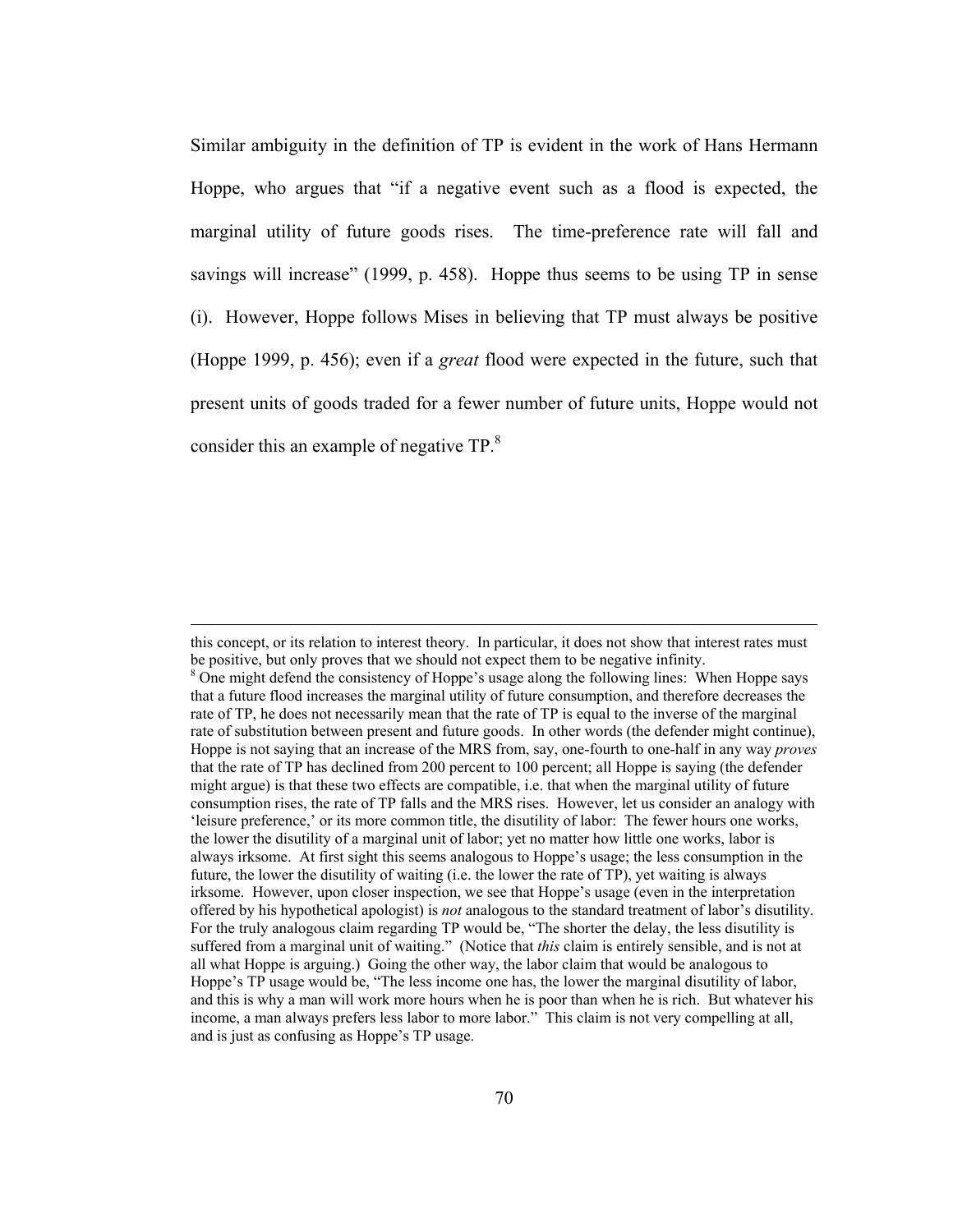Finally we turn to Israel Kirzner, who first poses the "interest problem" as the failure of the prices of capital goods to be bid up to the (expected spot) prices of their future output, and then explains:

[The PTPT] solves the interest problem by appeal to widespread (possibly universal) positive time preference. If, in fact, people do prefer (other aspects of the situation aside) to achieve their goals sooner rather than later, then the dilemma posed by the machines and its rentals, or by the tree and its fruit, dissolves. The price paid for a tree tends systematically to fall short of the sum of its annual fruit yields, because when the tree is bought, the yields are only prospective yields. One is simply not prepared to pay \$100 today in order to command \$100 worth of fruit in five years or ten years time, no matter how ironclad the contract for the fruit delivery may be. The prospect of \$100 available in the future has less attractive power than does the prospect of \$100 available immediately. The PTPT argues that this solution of the interest problem is entirely sufficient to account for the interest phenomena we observe, in *all* their manifestations…After all, production processes do take time, hence the present price of input services must, given positive time preference, systematically and repeatedly, fall short of the nominal value yielded in the future by their marginal productivity. A portion of currently emerging output must then regularly be retained each year by the capitalist who has, some time in the past, advanced the sums needed to pay for the input services whose output is now emerging. (1996, p. 138, italics original)

Although the beginning usage ("people do prefer (other aspects of the situation aside) to achieve their goals sooner rather than later") is ambiguous, it is clear that the only way TP can solve the interest problem as posed by Kirzner is if we interpret it in sense (i). That is, only if by "time preference" Kirzner means that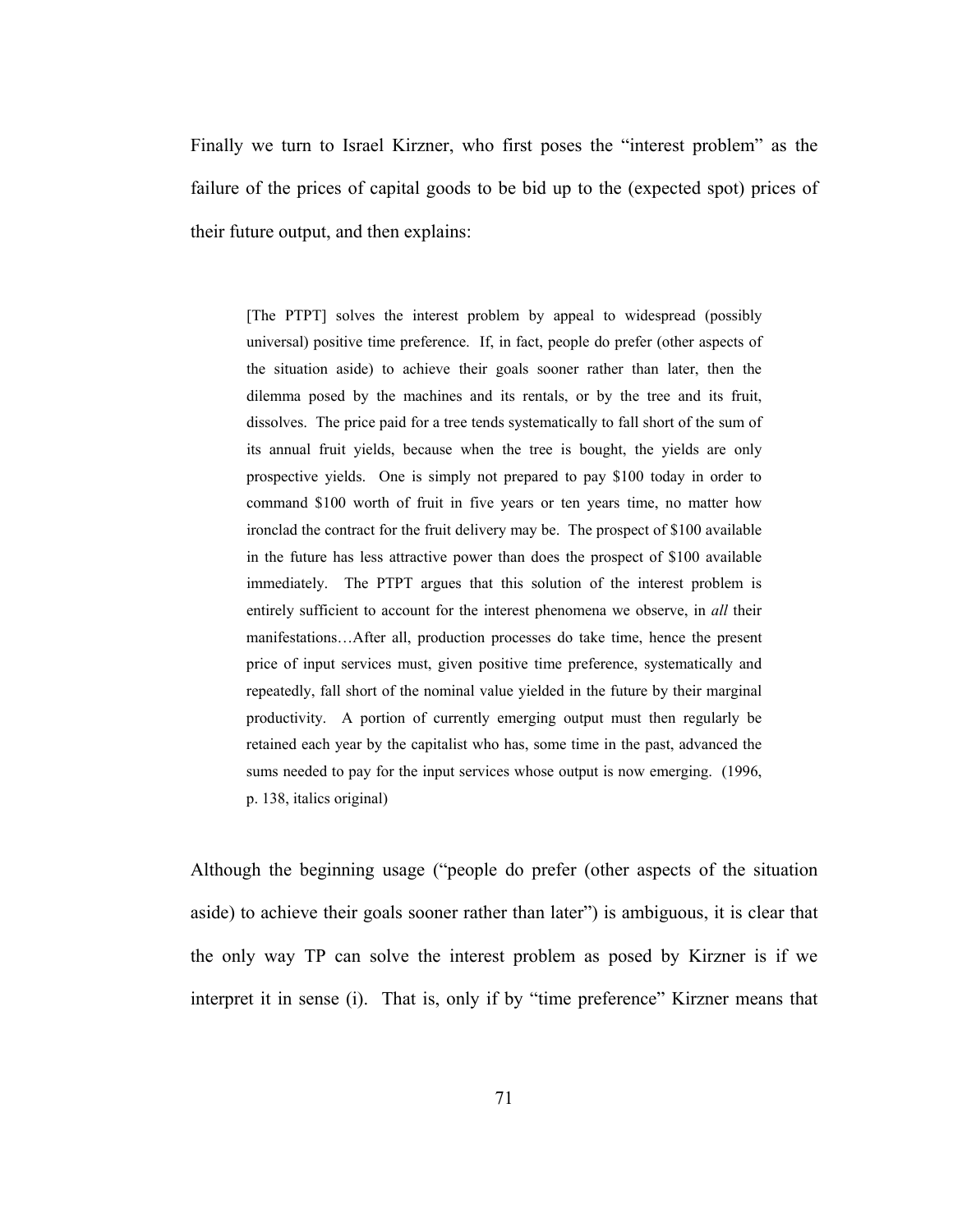present goods (and in particular, dollars) trade on the margin for a greater number of future goods (and in particular, dollars), will the existence of widespread or universal TP explain interest. (This claim will be elaborated in the following section.) Thus either Kirzner is here using TP in our sense (i), or his defense of the PTPT is flawed.

Yet only a few pages later, Kirzner explicitly *denies* that TP refers to what a neoclassical would call the "own-rate of interest" on a commodity, and what we have dubbed TP in sense (i). After explaining that the PTPT solution to the problem of interest disregards considerations of capital productivity, Kirzner addresses the objections of those who find such a position "simply incredible." After referring to the fanciful demonstrations of H.G. Brown, Irving Fisher, and Frank Knight (with their fruit trees, sheep, and Crusonia plant, respectively), Kirzner discusses in some detail a hypothetical example offered by Paul Samuelson. Samuelson imagined a rice crop that, without any other factor inputs, would grow (in physical terms) at a rate of ten percent per year, such that ownership of "rice capital" afforded a perpetual flow of real rice consumption. Samuelson believed that this simple counterexample demonstrated the possibility of "productive interest." (Kirzner 1996, pp. 139-140)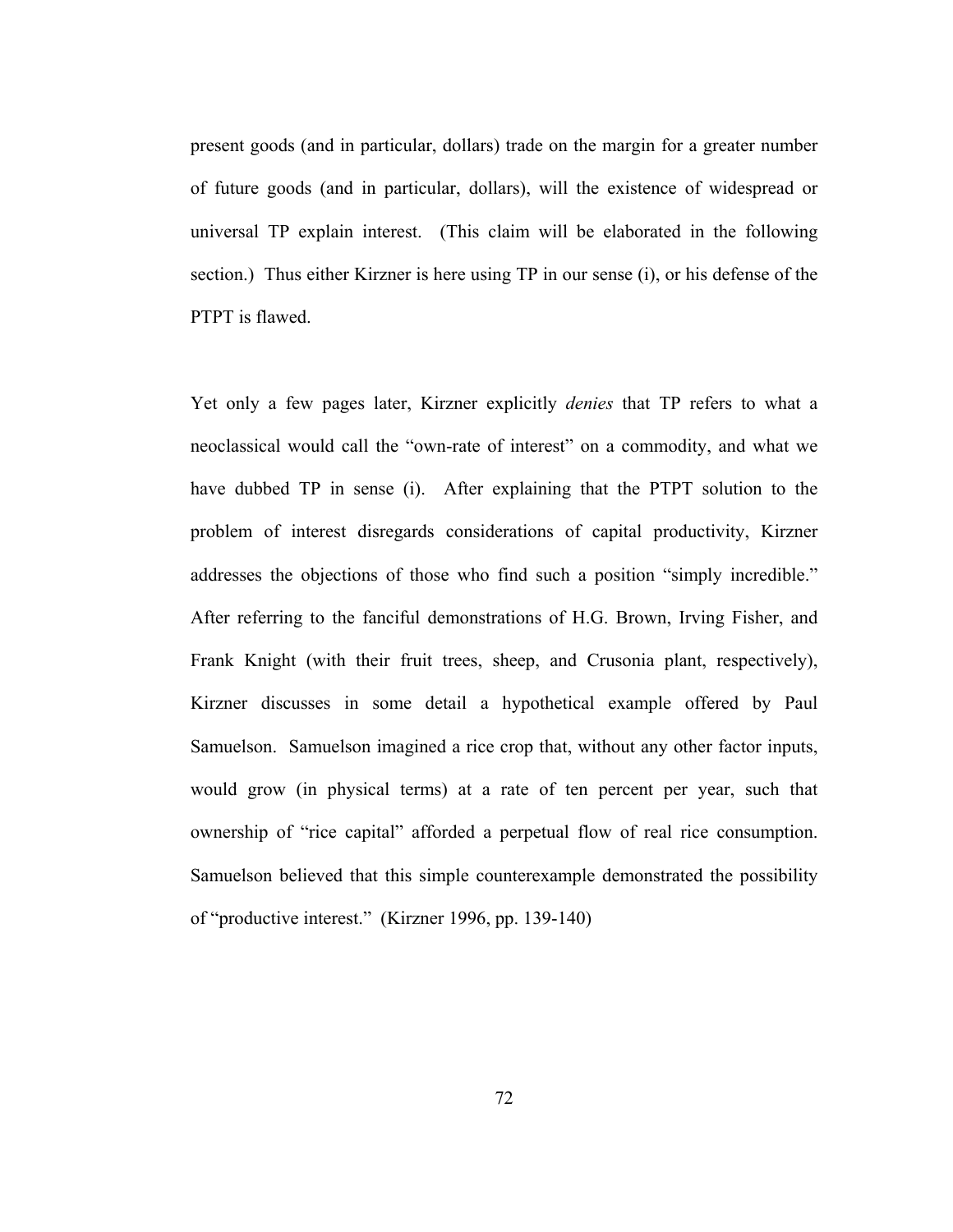In response to these alleged demonstrations of productive interest, Kirzner concedes that they are indeed proofs of (positive) own-rates of interest (that is, TP in our sense [i]). But he then immediately claims that this is *not* what Austrians have in mind when talking about interest (and by implication, time preference):

What these examples demonstrate is that physical productivity affects (or even 'determines') the intertemporal exchange rate (the own-rate of interest) on sheep, rice, and on Crusonia…One hundred units of 1987 rice exchange, in 1987, for 110 promised units of 1988 rice. With this trade repeated each year, the rice owner can consume 10 units of rice each year ('real interest income') without eroding the ('capital') base that yields this annual income. We shall attempt to show, however, that from the Fetter-Mises PTPT view, these demonstrations do nothing to advance understanding of the general phenomenon of interest… (Kirzner 1996, pp. 140-141)

After reiterating that the interest problem as conceived originally by Böhm-Bawerk is one of value, not product, Kirzner examines Samuelson's hypothetical example from the PTPT perspective:

One hundred units of 1987 rice are expected to ripen into 110 units of 1988 rice. Suppose that the 'value' of the 100 units of 1987 rice has indeed risen to anticipate this physical growth. Then in terms of the interest problem (formulated at the outset of this paper) the perpetual annual rice consumption income so made possible *does not present an example of interest.* The annual flow of rice income is indeed adequately explained by productivity—more to the point, there was no 'problem' that demanded explanation, at all. There is, after all, no problem constituted by the circumstance that a tree yields fruit annually.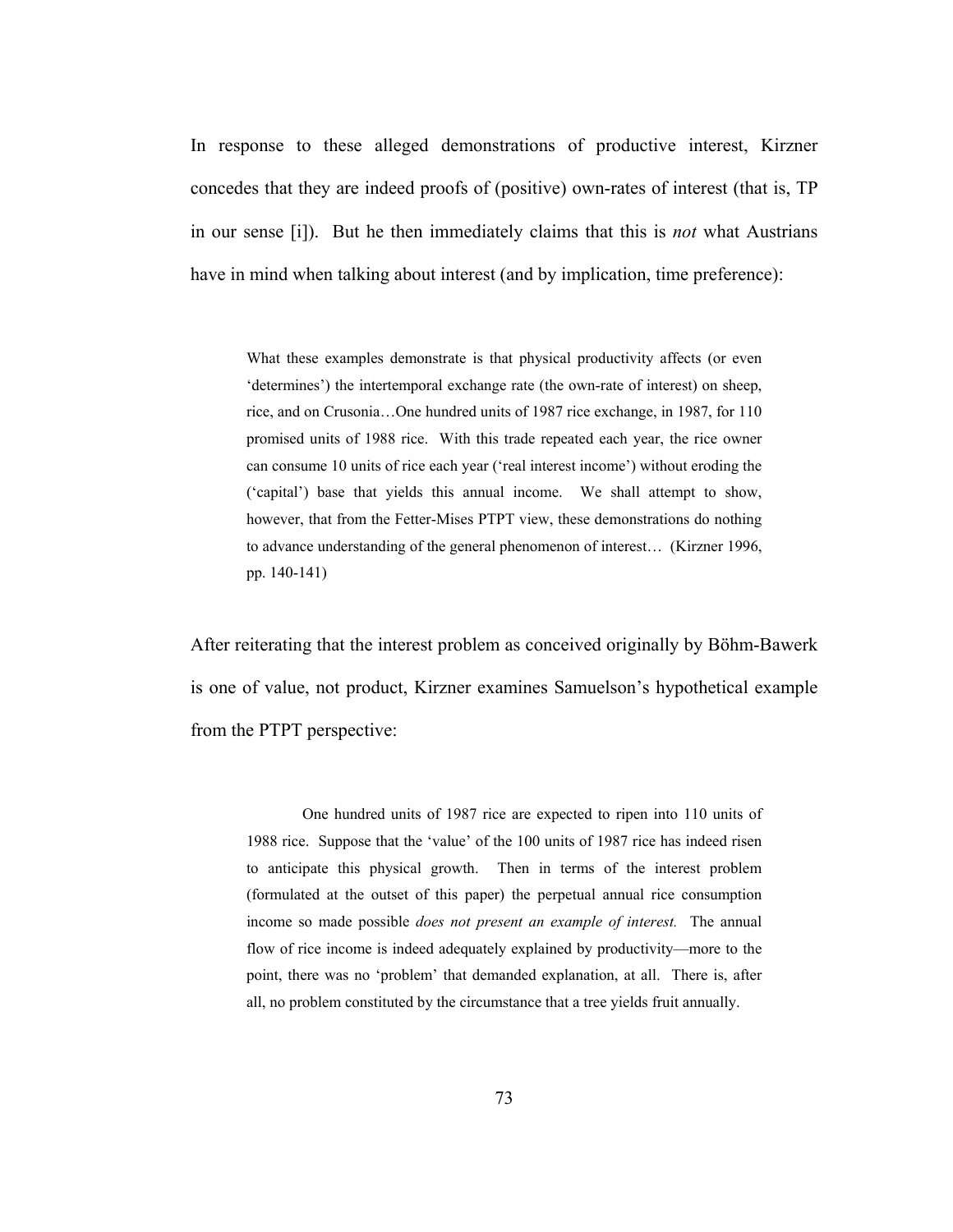The interest problem would begin, in the context of the rice example, only if in fact the 'value' of the 100 units of 1987 rice is somehow lower than that of 110 units of 1988 rice. *Then* we would have the possibility of a sum of abstract capital value serving as a financial source somehow generating a flow of *greater*  subsequent value. *That* would indeed appear to fly in the face of economic intuition (since competition ought—absent a theory of interest—to be expected to exclude such a phenomenon). And it is of course *this* interest problem that PTPT solves by reference to the general subjective preference for the achievement of goals sooner rather than later. (Kirzner 1996, p. 142, italics original)

There are several problems with Kirzner's analysis,  $9$  but we shall focus here on his (implicit) inconsistency in the definition of time preference. Although the matter is somewhat ambiguous (and that is a problem with most of the PTPT literature), in the last paragraph above Kirzner must be arguing that time preference should be interpreted in our sense (ii). Consider: The 100 units of 1987 rice represent a (technological) claim to 110 units of 1988 rice. Kirzner is thus arguing that true interest only occurs when the value of this claim (in 1987) does not fully reflect the (future) value of the product once it is delivered in 1988. That is, Kirzner is claiming that time preference only exists if the subjective value assigned in 1987 to

<sup>9</sup> For example, Kirzner does not make it clear *when* these valuations are being made. Does Kirzner mean that interest only occurs when the value of 100 units of 1987 rice is "somehow lower" than the value placed on 110 units of 1988 rice *as judged in 1987* (when they are still prospective) or *as judged in 1988* (when the units are then present goods)? If the latter, then Kirzner is using TP in our sense (ii); this is the interpretation I will make in the text, and the next section will demonstrate its devastating implications for the PTPT. However, what is worse, if Kirzner means the former—i.e. that true interest occurs only when the subjective value placed on 100 units of 1987 rice is lower than the subjective value *placed in 1987 on the future prospect* of 110 units of 1988 rice—then there can never be an example of true interest, so long as people accord to a means the same subjective value that they accord to its end. We can shift examples to make the matter entirely obvious: Suppose 100 units of 1987 dollars trade for 110 units of 1988 dollars. This will still constitute an example of interest, even though in 1987, 100 present dollars have the same subjective value as a claim to 110 (future) 1988 dollars.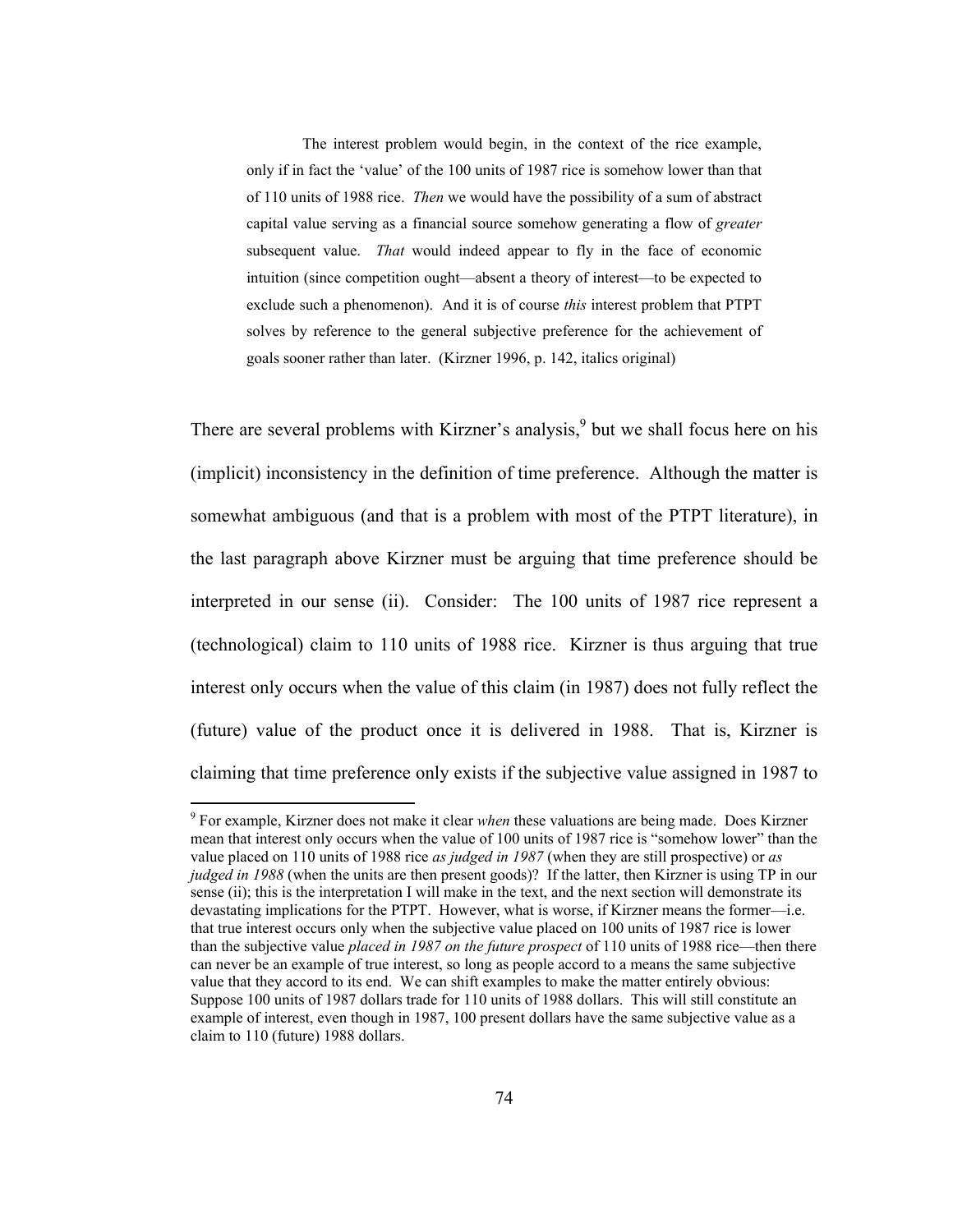the prospective 1988 rice *increases* with the passage of time, as the future rice turns into present rice.

To reiterate, I admit that this interpretation of TP in sense (ii) does not follow automatically from the block quotation above. But this is the only possible interpretation that renders Kirzner's larger discussion sensible. For as we have seen, Kirzner has earlier explicitly *denied* that the premium on present rice in intertemporal exchanges—that is, the fact that 100 units of 1987 rice trade in the market against 110 units of 1988 rice—is (necessarily) an example of interest (and by implication time preference).

Therefore, in the last sentence quoted above, the "general subjective preference" for achievement of goals in the present cannot simply mean that the value of a unit of rice in 1987 must exceed the value placed *in 1987* on a (then prospective) unit of 1988 rice. We already know—and Kirzner has conceded—that 100 units of 1987 rice trade for the promise of 110 units of 1988 rice. In order for this to occur, it must be the case that individuals on the margin value a unit of 1987 rice more than a (future) unit of 1988 rice. Yet it is precisely this state of affairs that Kirzner says is not necessarily an example of true time preference.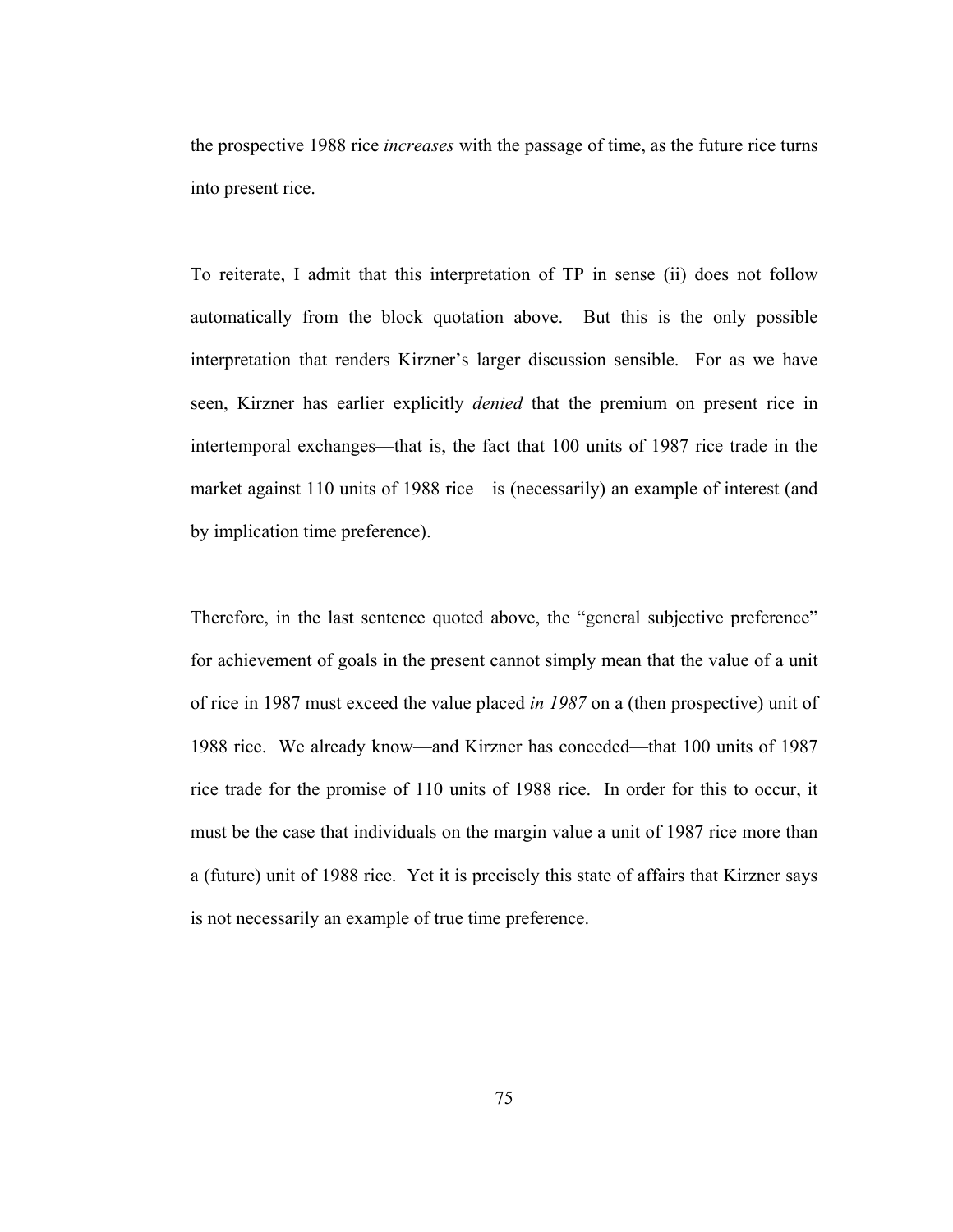The only conclusion we can draw from these considerations is that, for Kirzner, TP must be interpreted in our sense (ii). In other words, for Kirzner it is not enough that a present unit of a good in  $t_1$  trades for a greater number of future units in  $t_2$ . Rather, Kirzner believes that TP occurs only when the subjective value placed on units to be delivered in  $t_2$  *increases* as the date proceeds from  $t_1$  to  $t_2$ , and these initially prospective units 'ripen' into present units (when the date becomes  $t_2$ ).

In summary, Kirzner's explicit denial of the relation of own-rates of interest to TP shows that he clearly does *not* conceive of TP in our sense (i), and his further comments (as well as private correspondence with the present author) are consistent with his use of TP in our sense (ii). This represents an inconsistency in Kirzner's work, however, because (as argued above and will be elaborated in the next section) the only way "time preference" can truly "solve" the interest problem is when it is used in our sense (i).

### II. *"Time preference is necessary and sufficient for positive interest rates."*

Closely related to the definition of TP—and to the confusion surrounding its usage—is the claim of the PTPT proponents that TP alone establishes a satisfactory and complete explanation of interest. Indeed, the "pure" in pure time preference theory is intended to emphasize that objective productivity considerations can play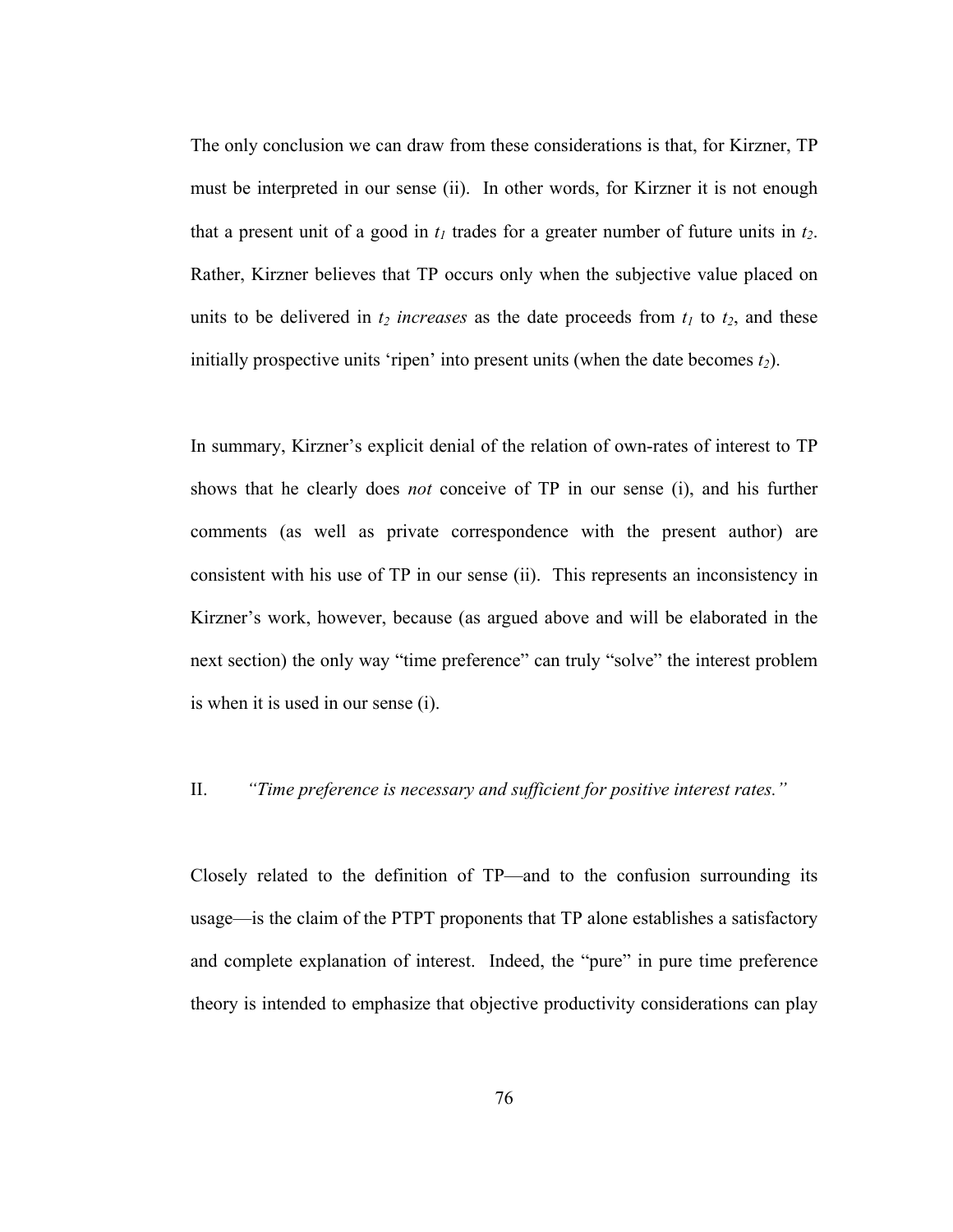no causal role in any theory that properly recognizes the interest problem as one of value, not product.

We have seen above Israel Kirzner's sole reliance on TP to resolve the interest problem. Another example is Murray Rothbard, perhaps the clearest and most prominent defender of the PTPT. In his Introduction to the work of Frank Fetter, Rothbard writes:

Fetter demonstrated that the explanation [of lower prices for capital goods than the expected future spot prices of their products] can only be found by separating the concept of marginal productivity from that of interest. Marginal productivity explains the height of a factor's rental price, but another principle is needed to explain why and on what basis these rents are *discounted* to get the present capitalized value of the factor…That principle is "time preference": the social rate at which people prefer present goods to future goods… (Rothbard in Fetter 1977, pp. 3-4, italics original)

Unfortunately, the Austrians may be overrating the distinctiveness of their approach. For when they claim that TP is the essential explanation of interest, in which sense do they use the term? If they mean it in our sense (i), then they are undoubtedly correct (in the context of their discussions); but they are saying nothing new since Böhm-Bawerk first presented his theory, and (more important) they are saying nothing with which any neoclassical would disagree. On the other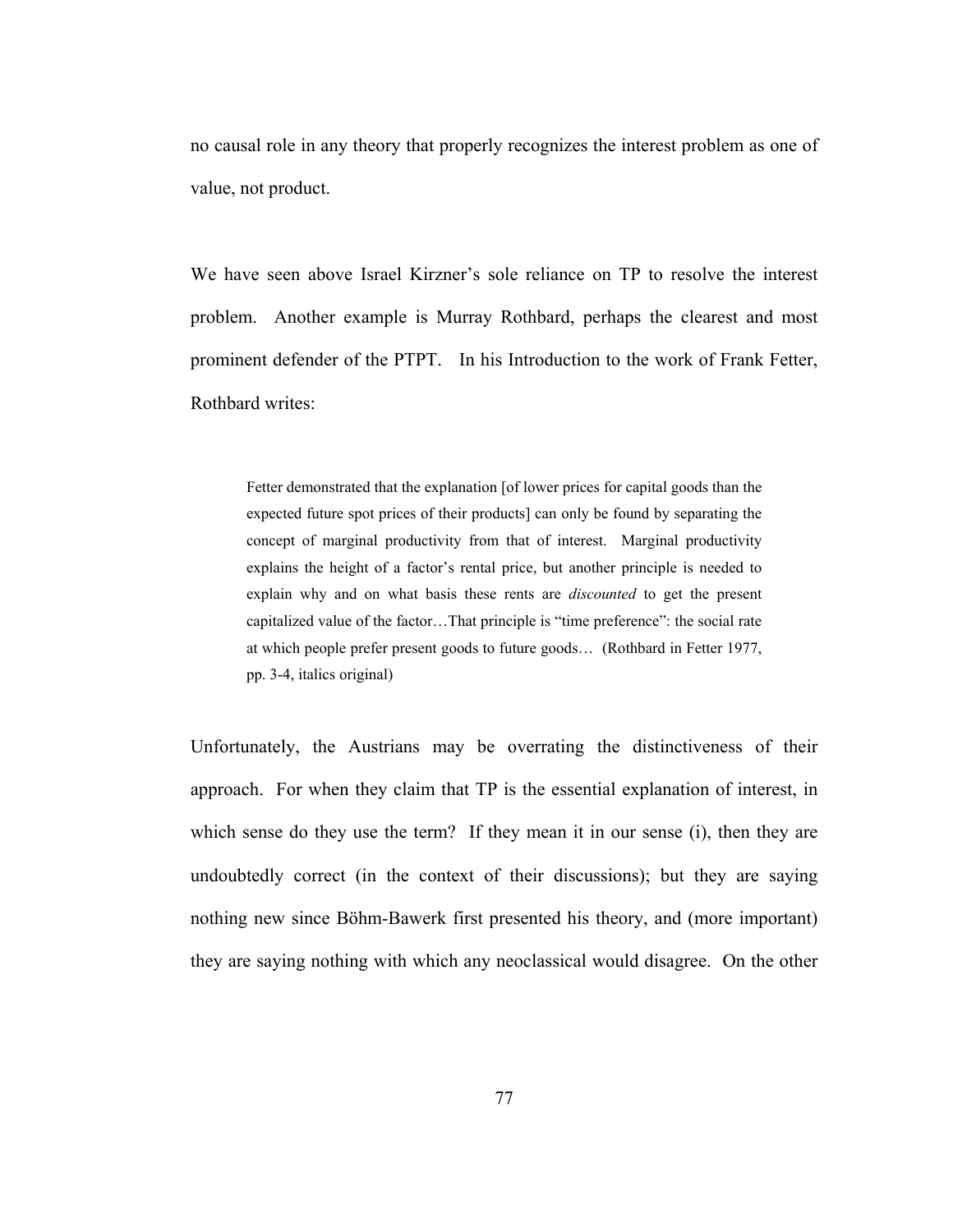hand, if the Austrians are using TP in our sense (ii), then their arguments are simply wrong: TP in sense (ii) is neither necessary nor sufficient for positive interest rates.

Time preference  $\text{max}^{10}$  be considered necessary and sufficient for positive interest rates only when TP denotes a higher valuation of present over future goods, that is, TP in our sense (i). The connection between the higher valuation of present goods and a positive rate of interest was of course the "nub and kernel" of Böhm-Bawerk's explanation. If, on the margin, people prefer, say, present apples<sup>11</sup> over future apples (appraised in the present), then someone in possession of money capital can earn an interest return (in real terms) by investing in apples. Because (by stipulation) present apples are more valuable than future apples, that means one present apple has a market value higher than the price of a present claim to one future apple.<sup>12</sup> Therefore, if someone has the purchasing power to buy x apples for

 $10$  I say "may" be considered because, although I understand the sense in which the 'real' interest theorists make such a claim, I reject this entire approach. That is, I believe a good theory of interest must be couched in strictly monetary terms (see Murphy 2003c). However, for the rest of this discussion I will put aside my personal reservations and will take for granted the framework in which the argument is being waged between the PTPT camp and the so-called productivity theorists. In Sections IV and V we will see that the connection between a premium on present goods and the real rate of interest is not nearly as clear-cut as is generally believed.

 $11$  I am using a specific good, apples, for concreteness. However, Kirzner does have a point in his response to Samuelson: Just because a capitalist can turn one apple today into two apples tomorrow doesn't prove that his financial wealth has increased (since the spot price of apples may change over time, and thus we cannot conclude that the capitalist can buy more of some specified basket of commodities in the later time period). Therefore, once the reader has grasped the argument in the text as applied to apples, he should generalize apples to 'consumption goods.' (It is true that this latter step is awkward, but that is a problem with the PTPT; it relies on propositions that are only true when consumption goods available at any given time can be aggregated.)

<sup>&</sup>lt;sup>12</sup> It is precisely *this* step that constituted Böhm-Bawerk's achievement, even though nowadays it is completely obvious. Böhm-Bawerk was perhaps the first to rigorously apply subjective value theory to intertemporal affairs. Böhm-Bawerk realized that "originary interest" was simply a matter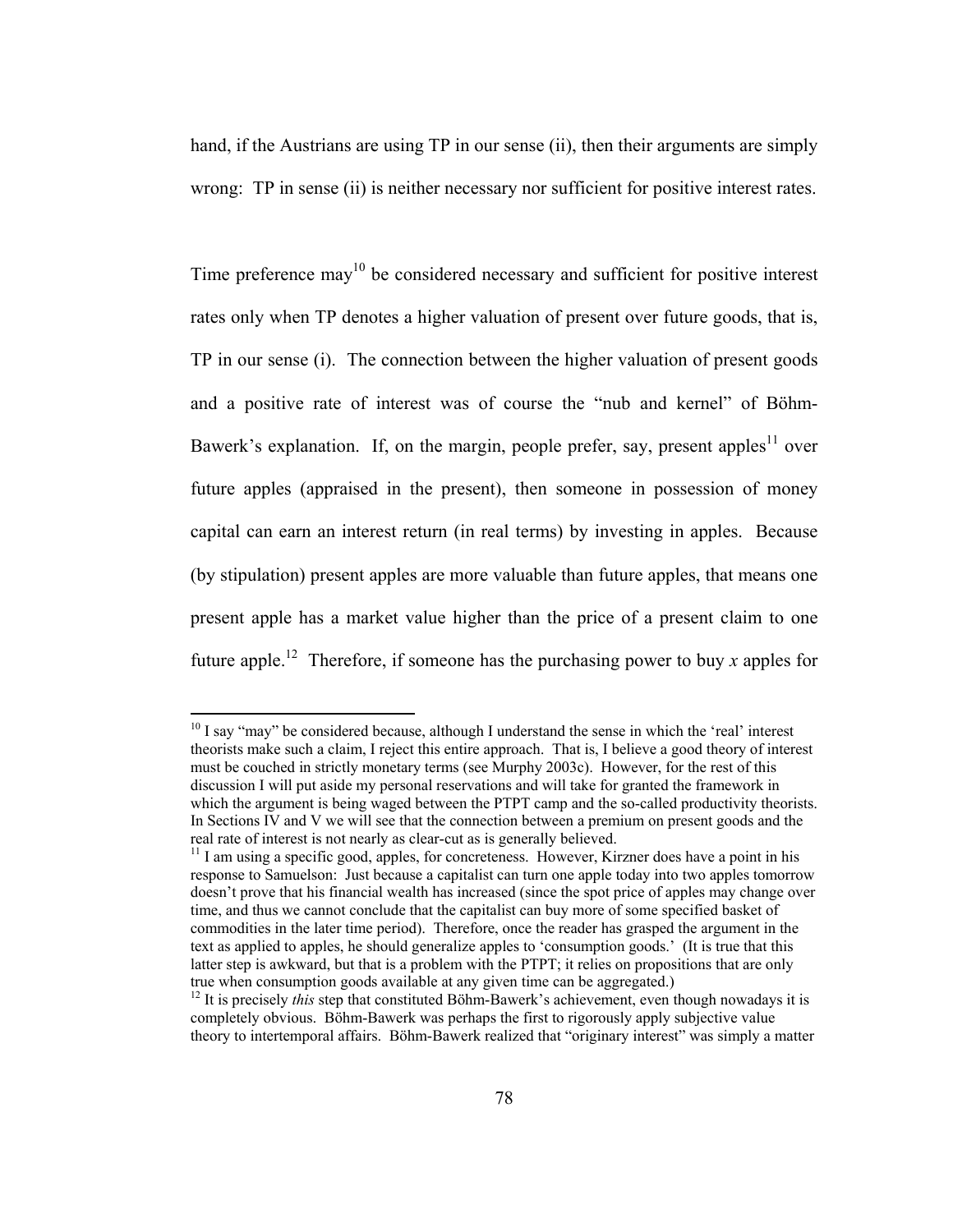consumption in the present, he can instead choose to invest all of his funds on  $x+y$ (cheaper) claims to future apples, in order to receive this greater number of apples in the future. The ratio  $y/x$  represents the net return on his capital invested in real terms, and is of course directly related to the price spread between present apples and claims on future apples. The greater the agio on present goods, the greater the price spread, and hence the greater the real rate of interest. Thus a higher valuation of present over future goods (TP in sense [i]) is sufficient for (real) interest.

Going the other way, a higher valuation of present goods is also necessary for (real) interest. Imagine that, for whatever reason, one must sell *two* present apples in order to purchase a claim to one future apple; that is, suppose future goods are on the margin more valuable than present goods, so that we have *negative* TP in sense (i). In this case, the real net interest rate is *negative* 50 percent. Someone with money capital that can purchase two present apples in  $t_1$  can invest this in apple futures; by stipulation, he will only have enough money to buy one such claim. In *t2* he will then have only the purchasing power of *one* (then) present apple; therefore his money capital has dwindled in real terms to one-half its original size. $13$ 

of price differentials between present and future goods, and from there he realized (as with any price  $13$  I have restricted the analysis to real terms in order to make the point as clearly as possible, but in case this strikes the reader as suspicious I will use money prices in an example that casts the worst possible light on my claim (in order to prove its correctness): Suppose the spot price of apples is \$1 in  $t_1$  and \$4 in  $t_2$ . Since (by construction in the text above) the intertemporal MRS is two, the price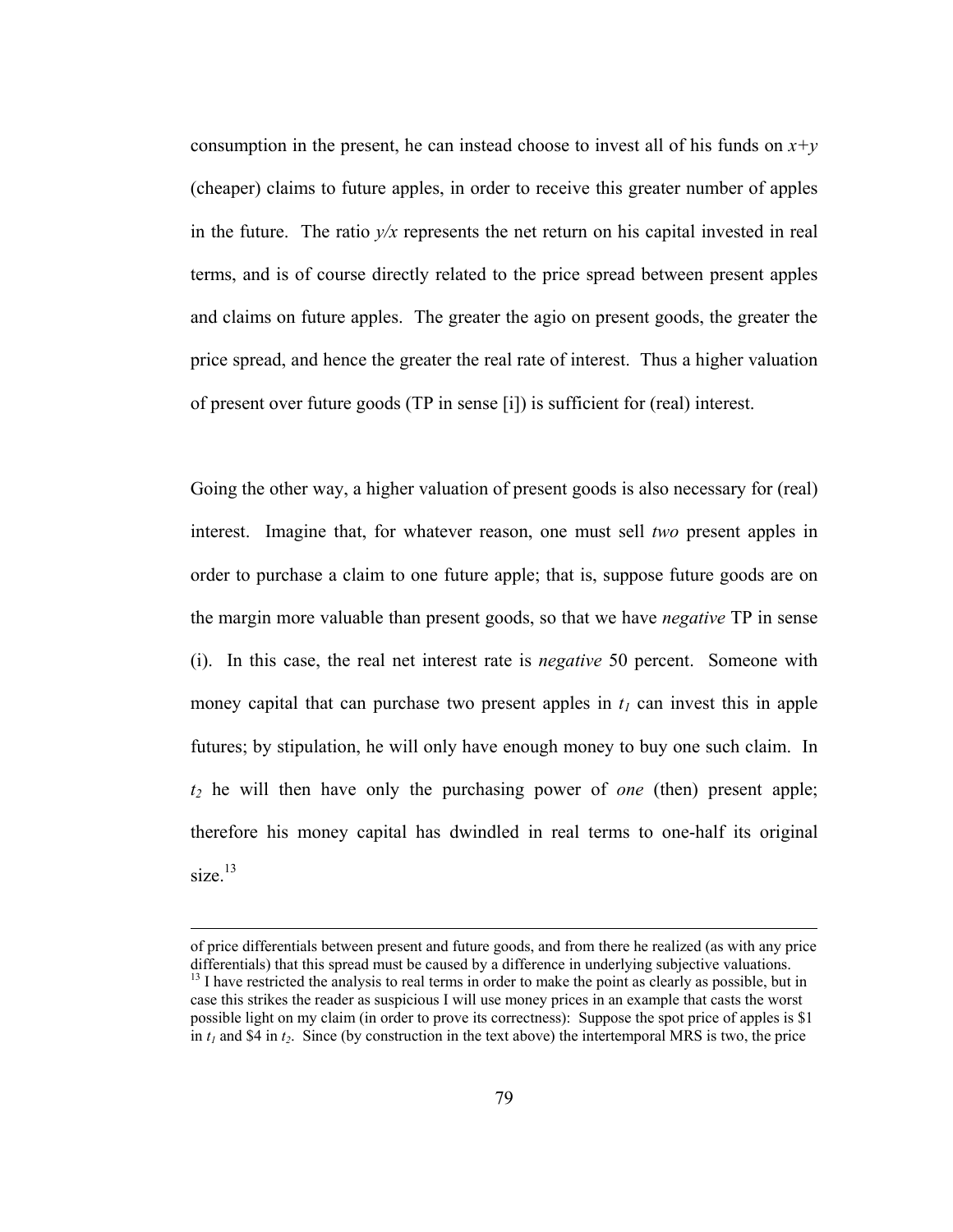We thus see that—contrary to Kirzner but completely in accordance with Böhm-Bawerk<sup>14</sup>—a marginal rate of substitution less than one between present goods and their future counterparts is necessary and sufficient for a positive (real) rate of interest. There is nothing mysterious or controversial about this; recognition of this fact was indeed a great theoretical achievement of Böhm-Bawerk in the early days of the marginal utility revolution, but by now it is a fact so trivial as to hardly warrant mention. Indeed, the disputes between neoclassicals and proponents of the PTPT on this point are perhaps due entirely to the fact that the former regard the proposition as so obvious that they do not realize that it is merely this truism<sup>15</sup> upon which the PTPT is based.

The above claim may come as a surprise in light of the apparently profound disagreement between, say, Israel Kirzner and Paul Samuelson over the latter's rice example. However, this impression is due more to their different methods rather than their different views on interest. To see this, it will be instructive to spell out

in  $t_1$  of an apple future is \$2. Now, someone with \$2 in  $t_1$  can either buy two present apples, or he can buy one claim to a future apple. If he does the latter, then in  $t<sub>2</sub>$  he will be delivered an apple, which he may then sell for the (stipulated) higher spot price of \$4. Thus the nominal interest rate is 100 percent; the investor has turned his initial \$2 into \$4. However, what Böhm-Bawerk (and every other 'real' theorist of interest) is concerned with is the *real* interest rate; the effects of price inflation must be accounted for. If we (arbitrarily) select apples to represent 'consumption,' then the 'price level' in this simplistic economy has quadrupled from \$1 to \$4. Therefore we see that, in contrast to the nominal return of  $+100$  percent, the investor has in fact suffered a loss in real terms of 50 percent.

 $14$  The quotation from Böhm-Bawerk in Section VIII (below) on cardinal utility will make it clear that this is indeed how he viewed the matter.

<sup>&</sup>lt;sup>15</sup> To avoid confusion, let me stress that the proposition is only a "truism" to all participants in the controversy under discussion. In Murphy (2003c) I offer my objections to such an approach; some of these are given in Sections IV and V below.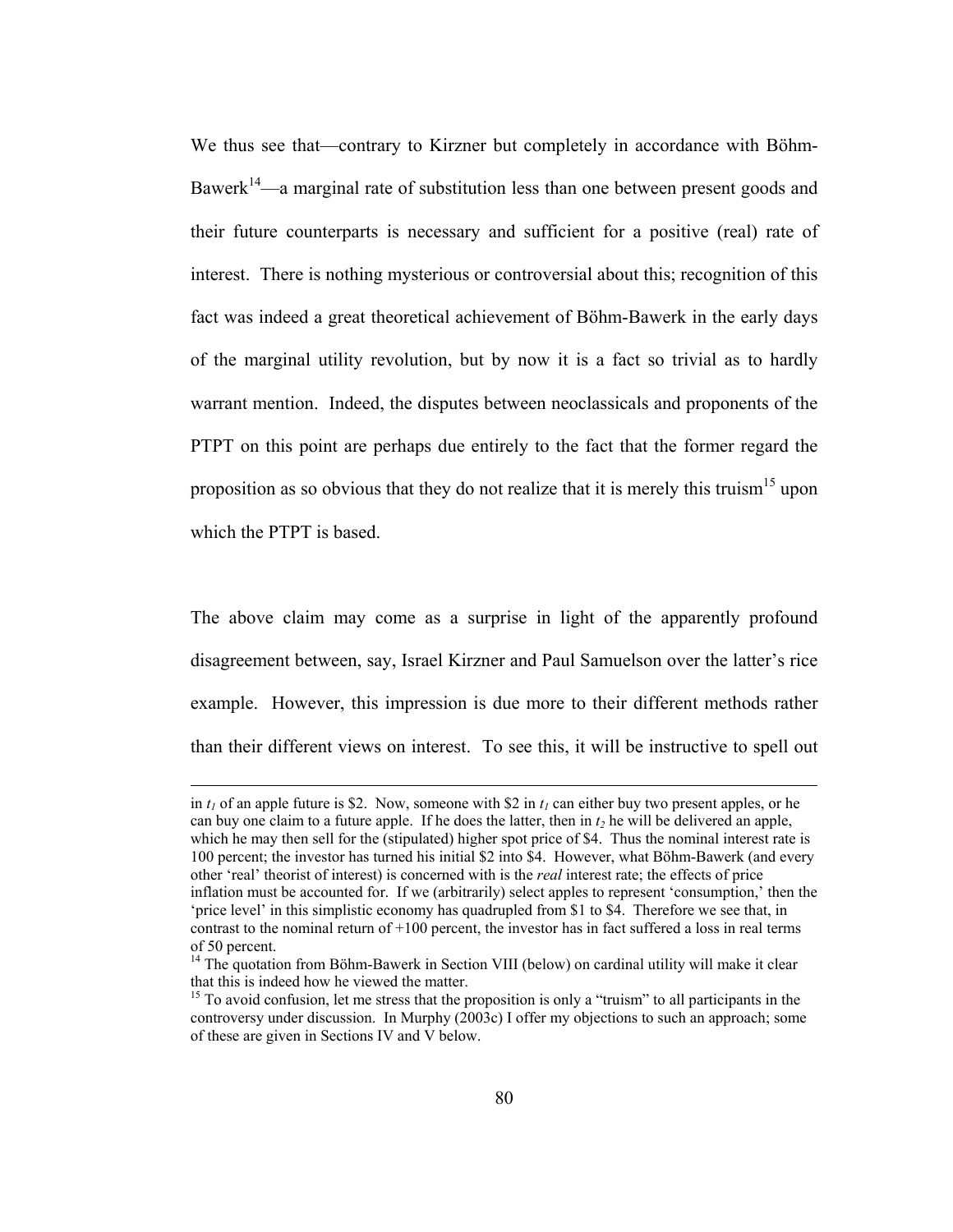exactly what the neoclassicals have in mind when they claim that physical productivity can in hypothetical cases 'determine' the rate of interest.

In Samuelson's example, rice is the only commodity. Thus, the 'price level' at any time is simply the spot price of one unit of rice. The real rate of interest (technically, in any equilibrium with an 'interior solution') is thus the own-rate of interest on rice; that is, the gross real rate of interest is equal to the number of future units of rice that exchange for one present unit of rice (i.e. the inverse of the intertemporal MRS).

By hypothesis, 100 units of present rice in  $t_1$  will physically transform into 110 units of  $t_2$  rice. Therefore, in order for there to be no arbitrage opportunities, it must be the case that the market value of 100 units of present rice in  $t_1$  is at least equal to the market value (in  $t_1$ !) of 110 units of future rice. If this were not the case, speculators could reap pure profits. For example, if the spot price of rice in  $t_1$ were \$1 while the price of a rice future were also \$1—so that the current market value of 110 units of future rice were higher than the market value of 100 units of present rice—then a speculator could sell 110 futures and use \$100 of the proceeds to buy 100 units of present rice (which will transform into  $110$  units of rice in  $t_2$  and allow him to satisfy his obligations), leaving him with a pure profit of \$10.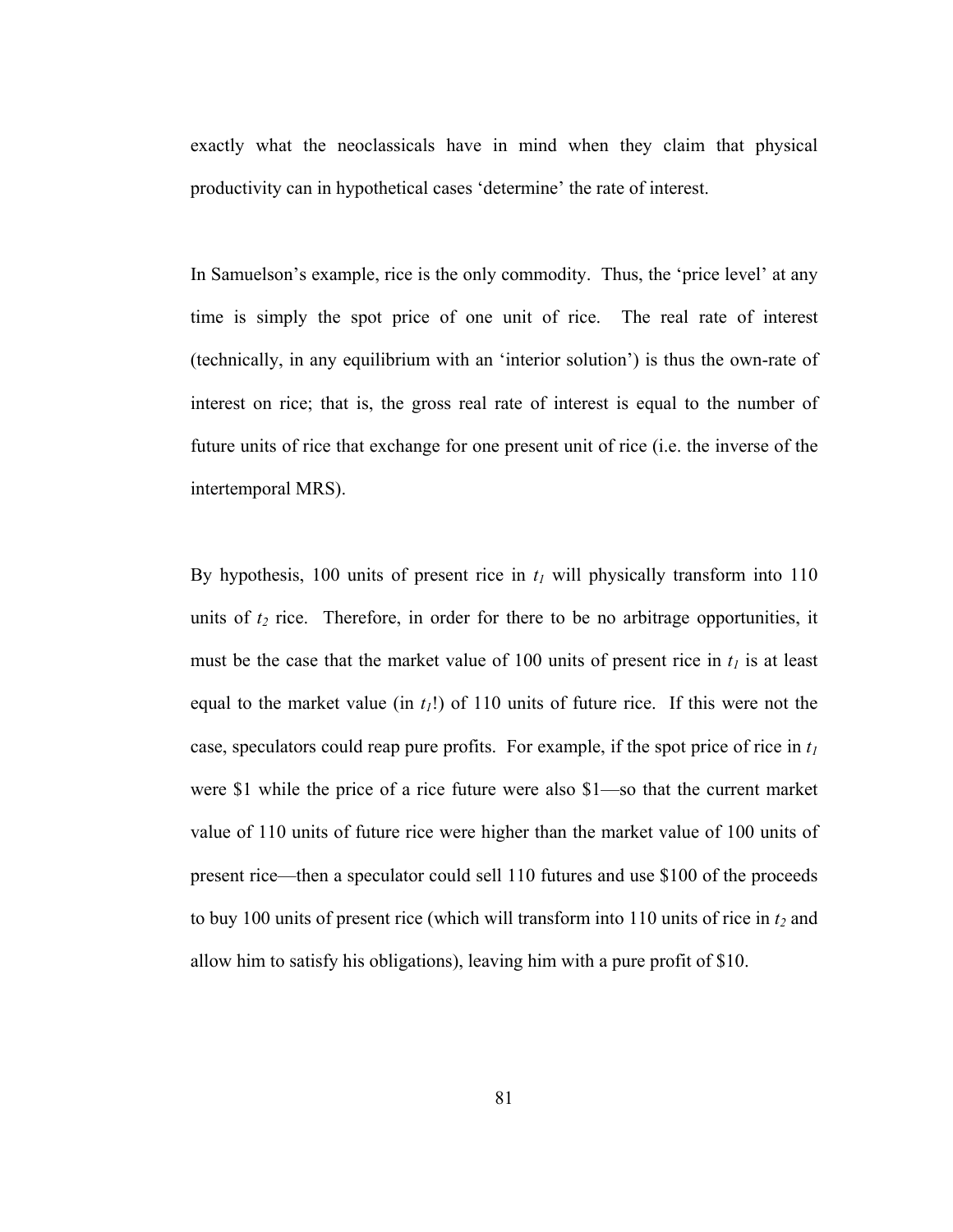On the other hand, so long as there is at least one person in the community who plans on holding rice into the next period, then the market value of 100 units of present rice can be *at most* equal to the market value of 110 units of future rice. If it were higher, then those individuals who had planned on holding their rice (and reaping the ten percent physical growth) would do better selling all of their present units and buying futures. This would allow them to transform their 100 present units into *more* than 110 future units through exchange.

The above reasoning shows that, so long as at least one person in the community does not plan on consuming his entire stock of rice in the present,  $16$  the technological fact that 100 units of rice will grow into 110 units next period in a sense 'determines' the real rate of interest at ten percent. That is, someone can invest 100 rice-units of purchasing power in  $t_1$  to achieve 110 rice-units of purchasing power in  $t_2$  for a ten percent return on his capital. There is really nothing mysterious about this result, and it has nothing intrinsically to do with time. If a certain machine can produce either 100 widgets or 110 wadgets, and if both items are being produced, then equilibrium requires that the market value of 100 widgets equals the market value of 110 wadgets.

<sup>&</sup>lt;sup>16</sup> The PTPT theorist may consider this caveat—i.e. that Samuelson's example only works if at least one person wishes to consume in the future—as the fatal flaw in productivity theories of interest. In this sense, yes, productivity considerations alone cannot 'determine' real rates of interest. However, Kirzner did not argue this point against Samuelson. Kirzner conceded that the intertemporal exchange rate would be 100 present for 110 future units of rice. And this fact too requires at least one person to plan on future consumption; if all rice were consumed in the present, then the intertemporal MRS would be indeterminate.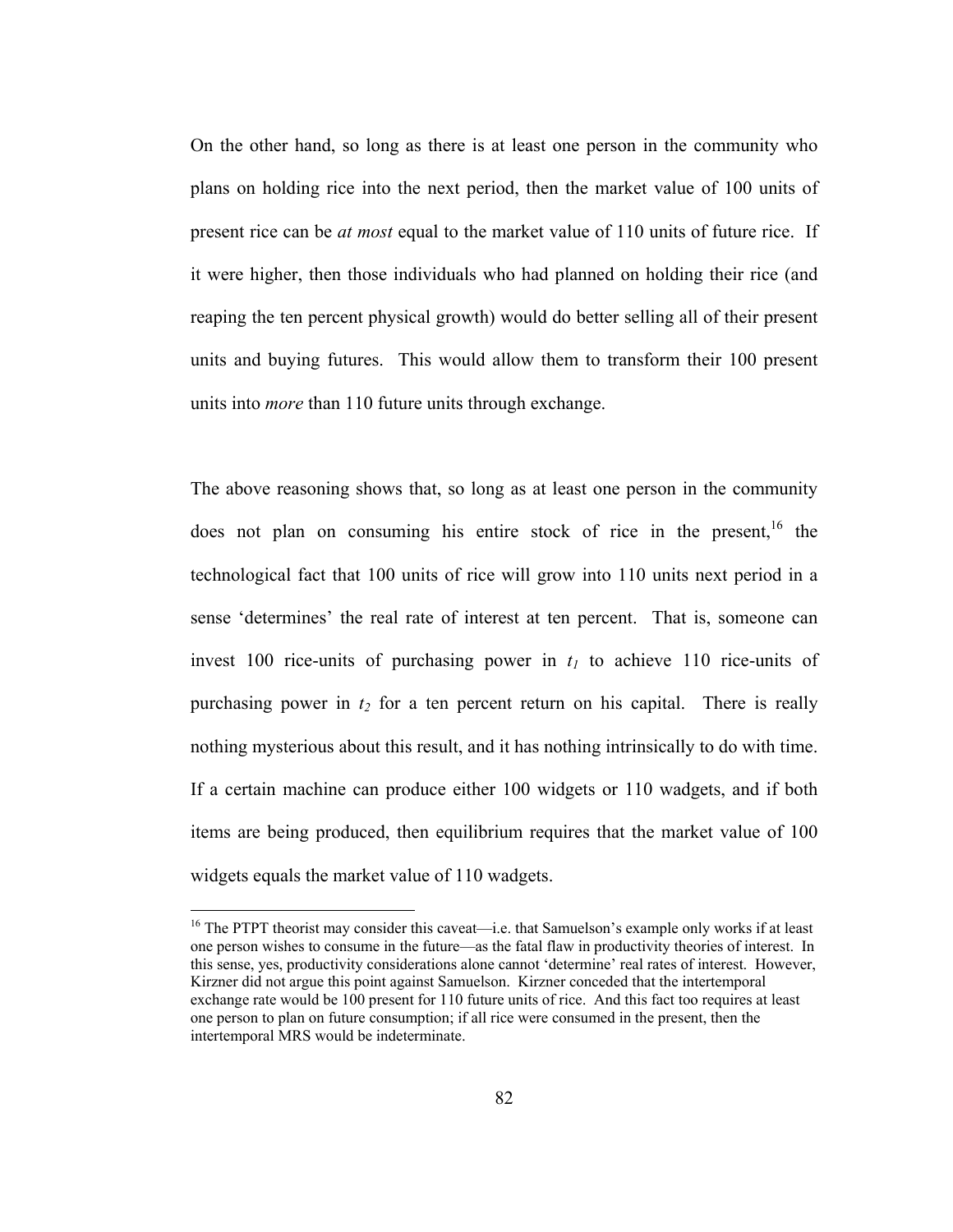But what of subjective valuations? The above seems to focus on purely technical matters, and seems to commit the very error that so worries Kirzner. But it is precisely here where the neoclassical makes a move so quickly that Austrian onlookers can understandably be excused for missing it. For when Samuelson concludes that his hypothetical rice world must have a ten percent real rate of interest because of producers/speculators, that is really only *one* of the necessary conditions of equilibrium. For in equilibrium, not only must there be no arbitrage opportunities, but the consumers must also be maximizing their utility, given the market prices. Therefore, in equilibrium, it does indeed need to be the case that a consumer—who can be completely ignorant of the physical growth rate of rice subjectively values 100 units of present rice as equivalent to 110 units of future rice. That is, in equilibrium *the consumer must believe that present goods (rice) have a higher value than future goods*; the consumer must possess TP in our sense (i).

How is this preference for present rice achieved? One way is to plan a steady growth in rice consumption over time. Because the amount of rice consumed grows in every period, the marginal utility of rice consumption declines in every period, so that this effect alone can yield the proper MRS between present and future units of rice. However, if agents possess TP in our sense (ii), then it is possible that a constant stream of rice consumption will still yield the proper MRS.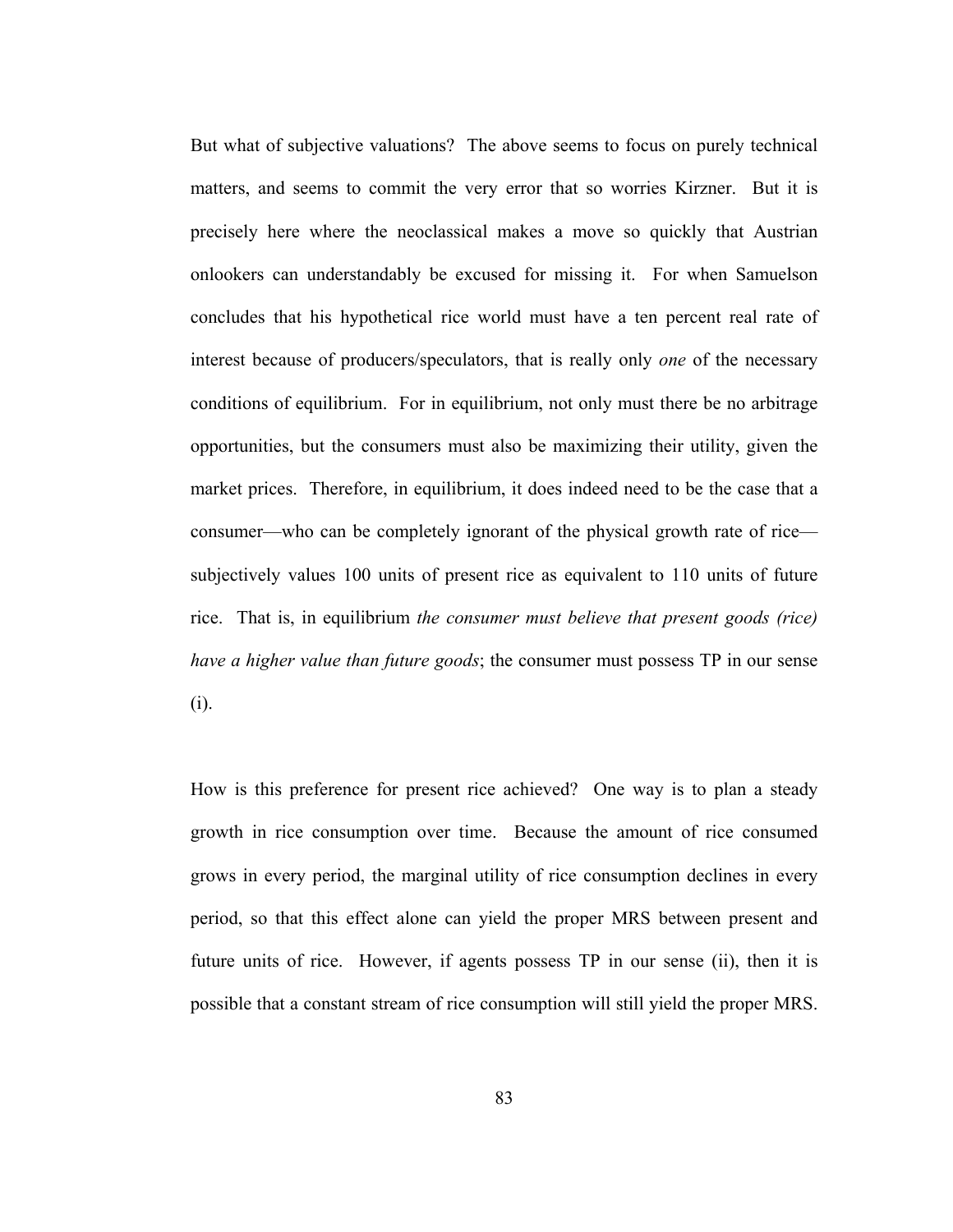Thus we see that Samuelson's rice example relies on a fixed net productivity of capital (Böhm-Bawerk's "third cause") to determine the agio on present goods (and hence the real rate of interest) by working through Böhm-Bawerk's "first cause" and/or "second cause."<sup>17</sup>

Of course, the above approach to interest theory is completely anathema to the orthodox Austrian economist. However, I claim that this dissatisfaction rests with the formal neoclassical method *in general*, and has nothing to do with interest theory per se.<sup>18</sup> There is nothing wrong with Samuelson's example that would not

<sup>&</sup>lt;sup>17</sup> A numerical example may be useful: Suppose consumers have the utility function  $U_t = ln(C_t)$  +  $\beta$ ln(C<sub>t+1</sub>) +  $\beta$ <sup>2</sup>ln(C<sub>t+2</sub>) +  $\beta$ <sup>3</sup>ln(C<sub>t+3</sub>) +  $\beta$ <sup>4</sup>ln(C<sub>t+4</sub>) + ..., where C<sub>t</sub> is the number of rice units consumed in period *t* and 0≤β≤1 represents the discount on future utils, and thus measures the rate of TP in our sense (ii). We already know from technical considerations that in equilibrium the consumer must value a marginal unit of rice in period *t* the same as 1.1 marginal units of rice available in period *t+1*. Because we have chosen a convenient utility function, the marginal utility from rice consumption in any period is given by  $1/C<sub>t</sub>$ , i.e. it is the reciprocal of the level of consumption in that period. First consider the case where  $\beta=1$ , i.e. where there is no discounting of future utility. Then equilibrium requires that rice consumption increases by ten percent every period, so that  $C_{t+1}$  = 1.1Ct. This ensures that, in any period, a marginal unit of present rice confers as much utility as 1.1 marginal units in the following period. (If  $C_t = 10$  and  $C_{t+1} = 11$ , then the MU of present rice is 1/10 while the MU of future rice is  $1/11$ . Thus the MRS between them is  $10/11$ .) Now consider the case where  $\beta = 10/11$ , i.e. where future utility itself is discounted. In this case, in equilibrium rice consumption must remain constant over time in order to achieve the proper valuation between a marginal present and future unit of rice. (If  $C_t = 10$  and  $C_{t+1} = 10$ , then the MU of present rice is 1/10 while the *current utility attributed to next period's rice consumption* is the discount factor times the MU of rice *as it will be experienced next period*, i.e.  $(10/11) * (1/10) = 1/11$ . Thus the MRS between present and future rice is once again 10/11, even though the MU of present rice consumption *as judged in each period* remains constant over time.) No matter what the size of β, i.e. TP in sense (ii), in equilibrium it is always the case that present rice is more valuable than future rice, i.e. we always have TP in sense (i).

 $<sup>18</sup>$  More generally, in mainstream models the net productivity of capital is not fixed, but diminishes</sup> with additional increments. Nonetheless, when neoclassicals say that in equilibrium, the interest rate is equal to the "productivity of capital," they are not committing the naïve productivity fallacy exploded by Böhm-Bawerk; they are thinking along the lines outlined in the rice example. Elsewhere (Murphy 2003a) I have used the term *reproductivity* to make the distinction clearer.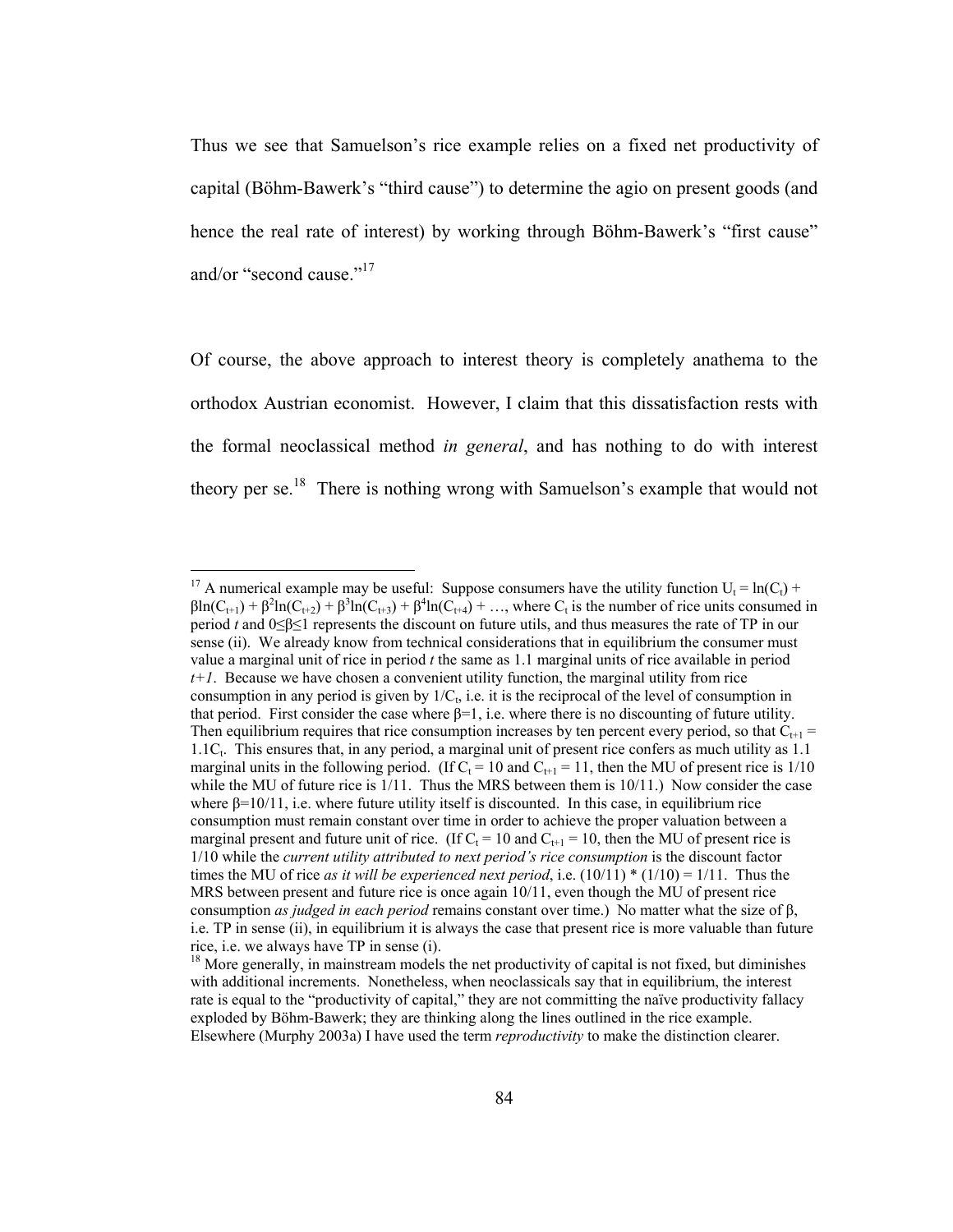also be wrong with his explanation that the price of 100 widgets is 'determined' to be the price of 110 wadgets.

Now that we have exhaustively demonstrated the manner in which TP in sense (i) may be considered necessary and sufficient for interest, we can easily show why TP in sense (ii) is neither necessary nor sufficient. Just because someone discounts future utility or satisfactions per se does not ensure that he will value future *goods*  at a discount, because other things may not be equal. For example, if a great flood is expected next year, someone might trade two units of present goods for one unit of future goods, even if, other things being equal, he would have preferred present goods to future goods. Thus such a person could have TP in sense (ii) but still value goods in such a way as to give rise to a negative rate of interest. On the other hand, someone could lack TP in sense (ii) and still prefer present goods on the margin (giving rise to positive interest rates). For example, if someone expected to grow wealthier over time, then he might trade one present good only for the promise of a greater number of future goods, and this could be true even with no ceteris paribus preference for present consumption. Thus we see that TP in sense (ii) is both insufficient and unnecessary (respectively) for a higher valuation of present over future goods, i.e. for a positive real rate of interest.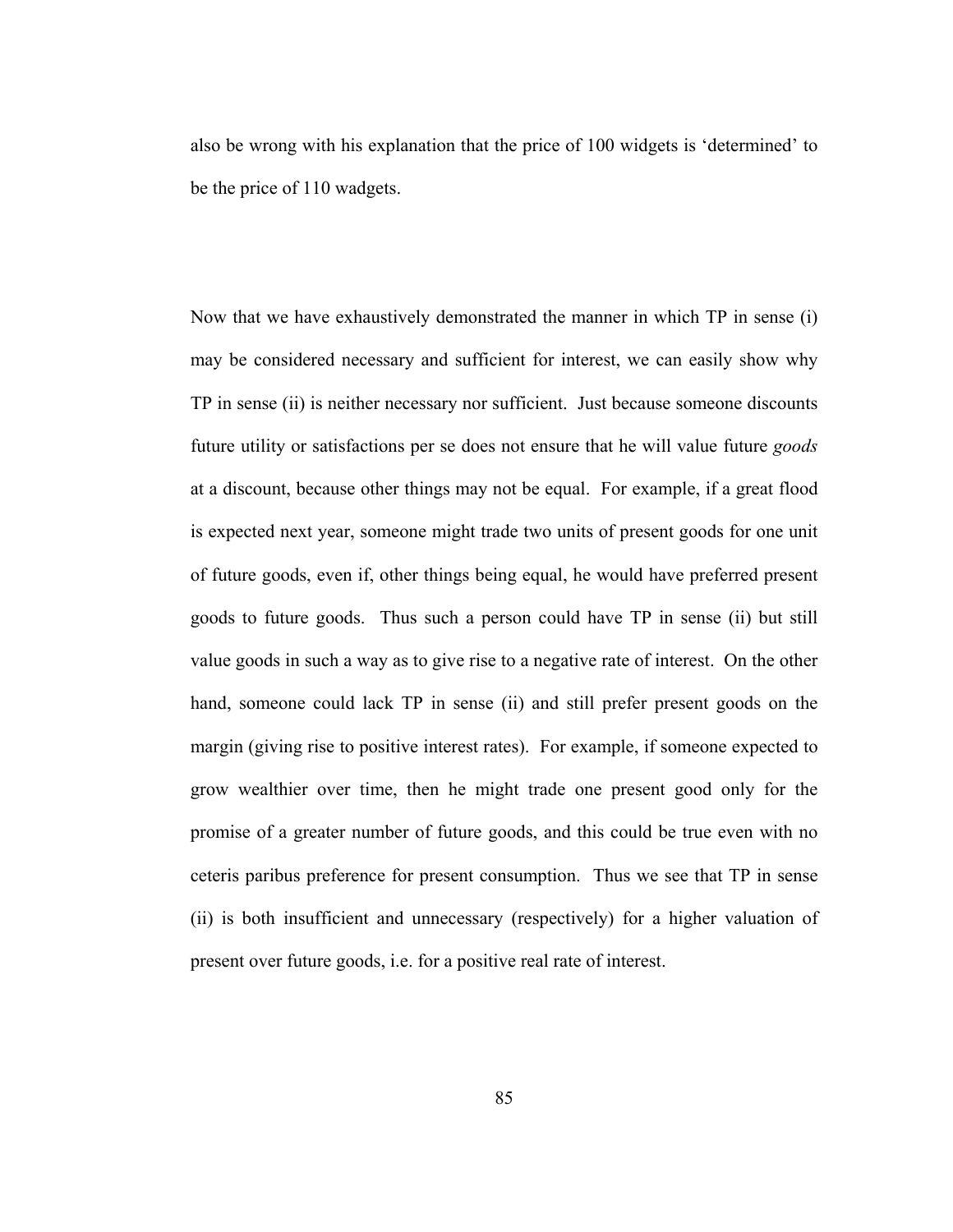Before closing this section, let us review two examples of PTPT arguments in this vein, in order to demonstrate how the ambiguity in their usage of TP leads to confusion. In a "critical sampling" of the work of G.L.S. Shackle, Don Lavoie first explains that

[t]he Misesian theory of universal time preference says that, other things being equal, the actor prefers satisfaction in the nearer to satisfaction in more remote time periods. In the actor's plan, a more or less complete calendar of actions is structured; some actions, such as going to work, must take place in definite calendar time slots, say 9 to 5 Monday through Friday….The structure of plans might be analogous to blocks on an incline, where the present time is at the base and the actor's horizon at the top. Plans must be fitted into this incline, some blocks must precede others, but other things equal, the blocks slide down toward the present. The force of gravity (time preference) brings actions as close to the present as possible. (Lavoie 1978, p. 129)

From these remarks it appears that Lavoie means TP in our sense (ii); he is not claiming that present goods are necessarily preferred to future goods (since other things may not be equal), but only that there is an overall tendency for this effect. Thus TP in Lavoie's sense can be neither necessary nor sufficient for positive interest rates, as we have seen above. Nonetheless, he goes on to argue:

Goods are valued for their ability to fit into the plans of the actor as he moves through time. A good which fills an empty slot in his plans tomorrow will, other things being equal, be valued higher than an otherwise identical good which fills a slot next month. This preference is directly reflected in the discounting of future returns from assets. If I have an acre which yields me \$100 a year in rent, the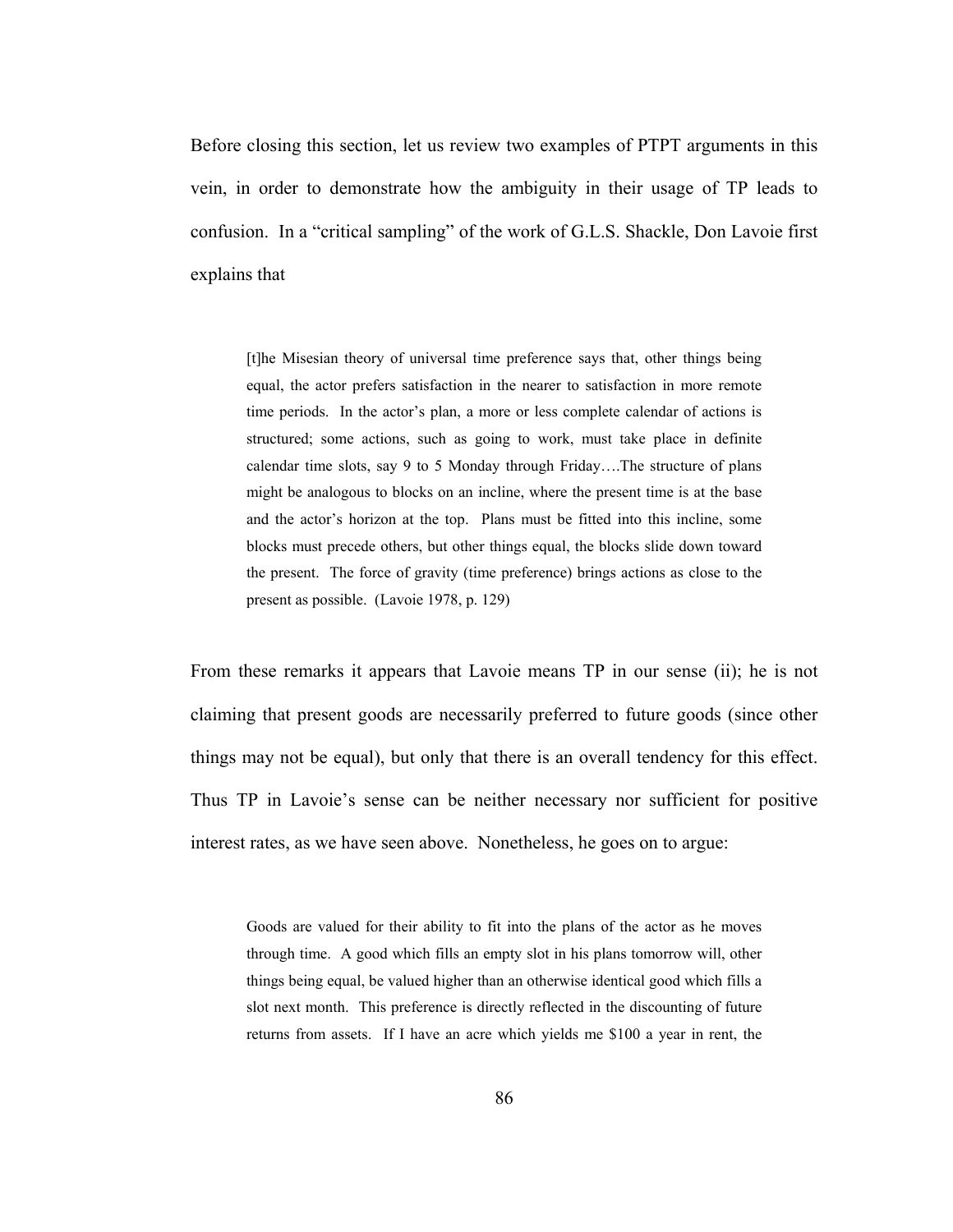\$100 coming up *this* year is more valuable to me than the \$100 I expect next year. The 1978 rent fits into a slot on my planning incline at a nearer point to the present and thus is valued more to me than the 1979 rent which fills a more remote slot. The value of that acre to me depends on the intensity of my time preference (the slope of the incline), my calendar constraints (slots), my expectations upon which the plans are built, and (in a market economy) on the acre's selling price and the market rate of interest. But time preference alone is enough to explain the finite valuation of an infinite stream of returns. (Lavoie 1978, p. 129)

There are several problems with this passage. For example, just because "the 1978 rent fits into a slot on my planning incline at a nearer point to the present," it *does not follow that it "thus is valued more to me than the 1979 rent which fills a more* remote slot." For as Lavoie himself expressed the law of time preference, all we can conclude is that *other things being equal* the 1978 rent is valued more highly. Furthermore, Lavoie seems to imply that independent of the market interest rate, time preference alone can explain the finite valuation of an infinite income stream. This is rather confusing; if the market rate of interest were zero, then an individual would indeed place an infinite (dollar) value on a consol, since that is the market price he could fetch for the consol. But for our purposes, it is the last sentence that warrants our skepticism. For "time preference alone" (in Lavoie's sense) cannot explain the finite valuation of a piece of land unless we include the caveat that other things are sufficiently close to equality. My point is not that we should doubt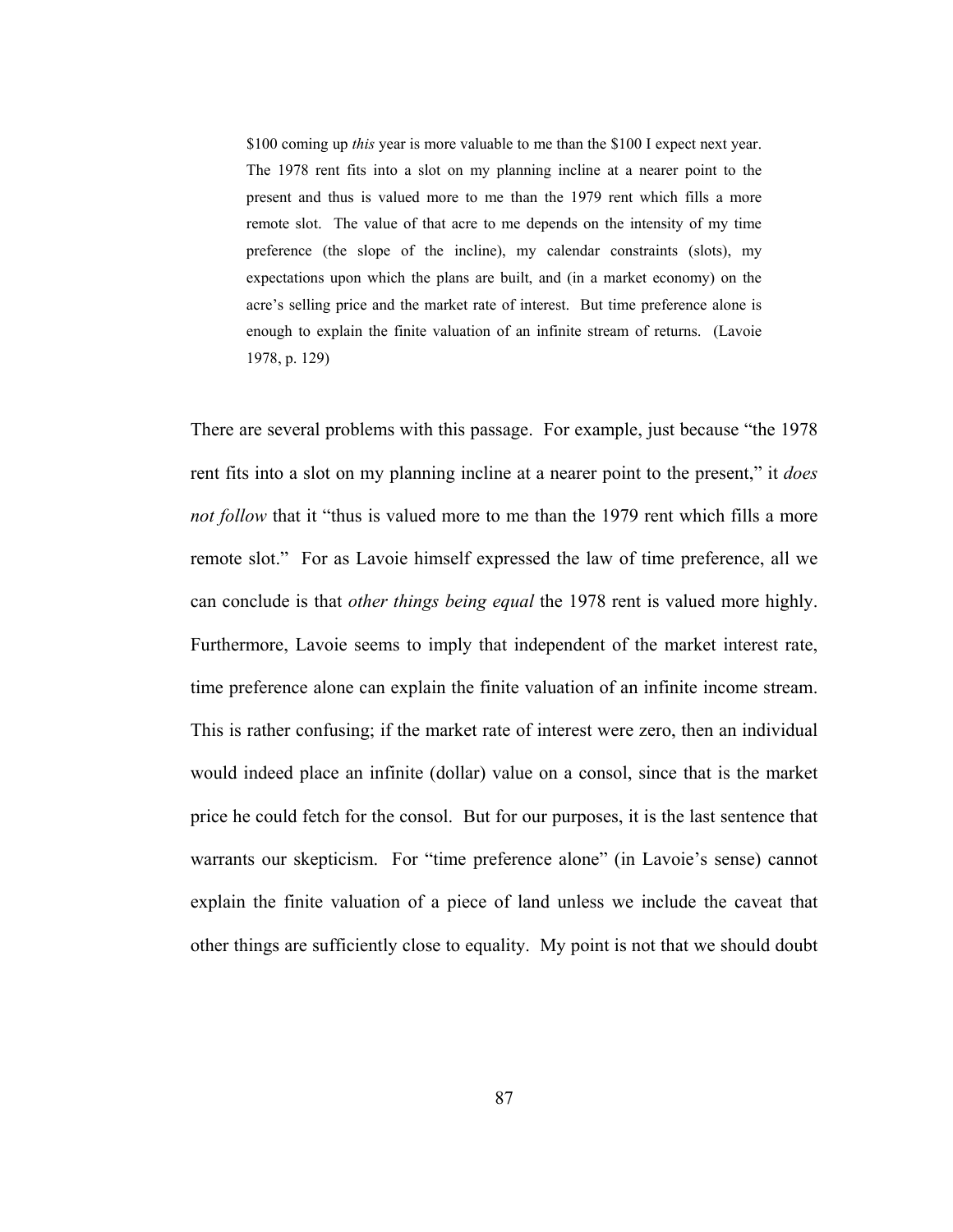the truth of this caveat, but merely that its omission is a good example of the imprecise manner in which PTPT theorists generally make their case.<sup>19</sup>

In context, it is clear that TP 'explains' positive interest rates only insofar as it 'demonstrates' that people value present dollars more highly than future dollars. Lavoie says that bond prices are finite because "people discount the future; a dollar today is worth more (even without inflation) than a dollar in ten years" (p. 129).

This interpretation of the PTPT is borne out in a thought experiment devised by Charles Baird (and endorsed by Kirzner 1996, p. 147) in a section entitled, "The Primacy of Time Preference." Baird imagines that people in the present own units of two sheep. First, he supposes the sheep have a zero net productivity; that is, abstinence from present consumption merely allows for the provision of two sheep next year (because the first couple reproduces and dies). Still, if people have positive "time preference," Baird argues that the market value of the two sheep must be higher in the future in order to induce postponement of consumption, and hence the rate of interest will be positive. Baird then changes the scenario:

<sup>&</sup>lt;sup>19</sup> To be entirely pedantic, I could also point out that lower valuations of future dollars—although sufficient for positive (though not necessarily uniform) rates of interest—are *not* in fact sufficient to guarantee finite land prices. For example, suppose the present dollar value of an infinite stream of \$1 payments were  $1 + 1/2 + 1/3 + 1/4 + \dots$  In this case, the present value placed on each dollar payment would decrease monotonically according to its futurity. Nonetheless, the present value of this stream would still be infinite; i.e. this particular sum diverges.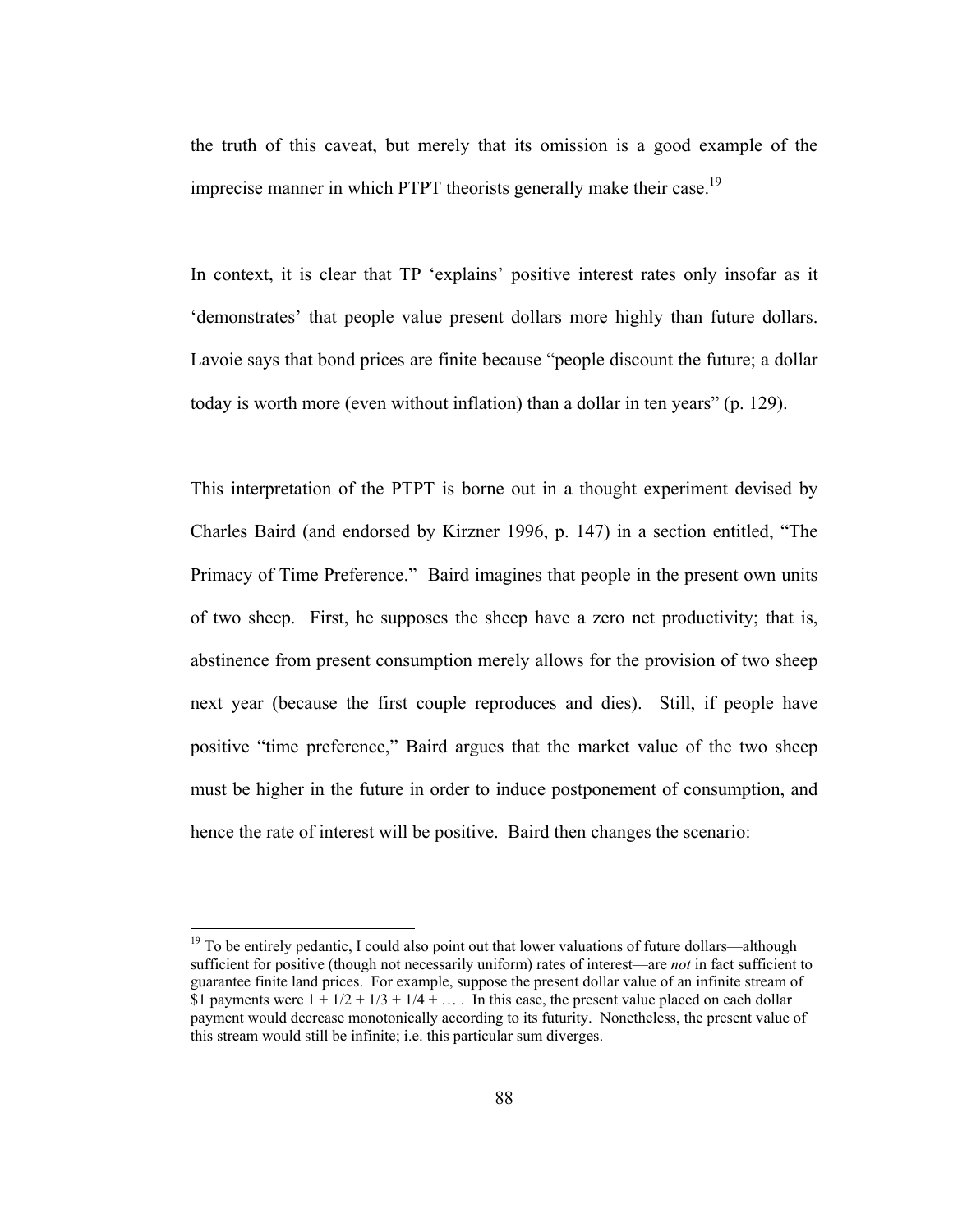[A]ssume that the net productivity of capital is positive (the two original sheep become three sheep in the future period) and that everyone's marginal rate of time preference is always zero. If the current market value of a pair of sheep were less than the prospective future market value of a unit of three sheep, every sheep owner would refrain from current consumption in order to attempt to capture the higher market value of the unit of three sheep in the future....People don't care when they consume the sheep, so current consumption will be sacrificed in order to pursue the promised gain. However, as the prospective future supply of sheep increases, the prospective market value of a unit of three sheep will decline until [there is no] difference between the current market value of a pair of sheep and the prospective future value of a unit of three sheep….At that time the measured rate of return from refraining from current consumption…will be zero. Even though the net productivity of capital is positive, the rate of interest measured in terms of market values is zero….Positive marginal rates of time preference are both necessary and sufficient for the existence of positive rates of interest. (Baird 1982, p. 305)

In the first place, this story doesn't make sense. Baird says that the increase in supply of sheep in any period will decrease their market value in that period. Presumably this must be due to the lower prices consumers will offer for additional units of sheep. But if the marginal utility of future sheep is reduced as the supply of future sheep increases, how can it still be true that the marginal rate of time preference (in sense [i]) is ("always") zero? Wouldn't the consumer wish to exchange a greater number of future sheep for a present one?<sup>20</sup> Moreover, Baird

<sup>&</sup>lt;sup>20</sup> Probably Baird included this feature to prevent the 'absurd' result that no one would ever consume sheep. If in fact all anyone wants to do is maximize the total quantity of consumption (regardless of the date), then clearly the only thing to do is postpone consumption forever, allowing the number of sheep to grow without limit. To consume even one sheep *now* would have infinitely costly repercussions. We will see a similar snag in the "simpler demonstration" to be offered below, and similar hand-waving will be used to bypass it.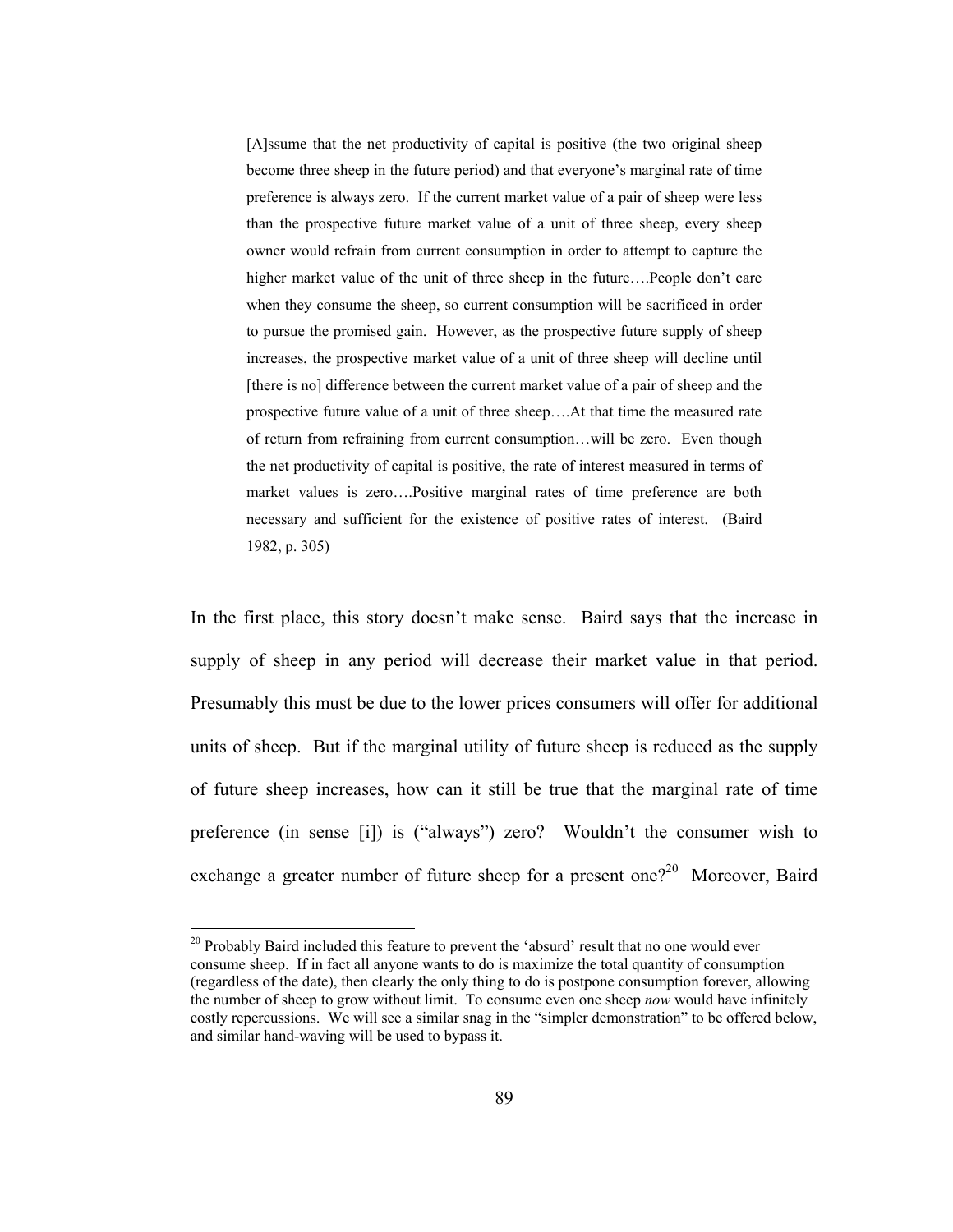argues that because people don't care when they consume sheep, that therefore they will postpone consumption until the next period in order to "pursue the promised gain" (of higher prices). But which is it? If one consumes his sheep, he can't also sell them in the market.

In any event, the fundamental problem with Baird's 'proof' of the primacy of time preference is that it assumes what it is trying to demonstrate. For he supposes that owners do not care *when* they sell their sheep; they are only interested in the revenue they receive *at that time*. In other words, Baird believes that zero time preference for sheep consumption *is the same thing* as equal valuation of a present and future dollar. We can see this most easily by removing the sheep from the argument altogether and using a much simpler demonstration of the "primacy of time preference":

Suppose we have a man who deposits a sum of money in a savings account. Now, the man has zero time preference, so he cares nothing for the time at which he withdraws and spends his money. If the prospective future market value of his savings account (i.e. his balance) is higher, he will postpone current withdrawal to reap the gain. If the prospective future market value is lower, he will withdraw his money now. In equilibrium, the interest rate must be such that the current and prospective future market values of his account are equal. This can only happen if the interest rate is zero. Therefore, time preference is necessary for positive interest rates.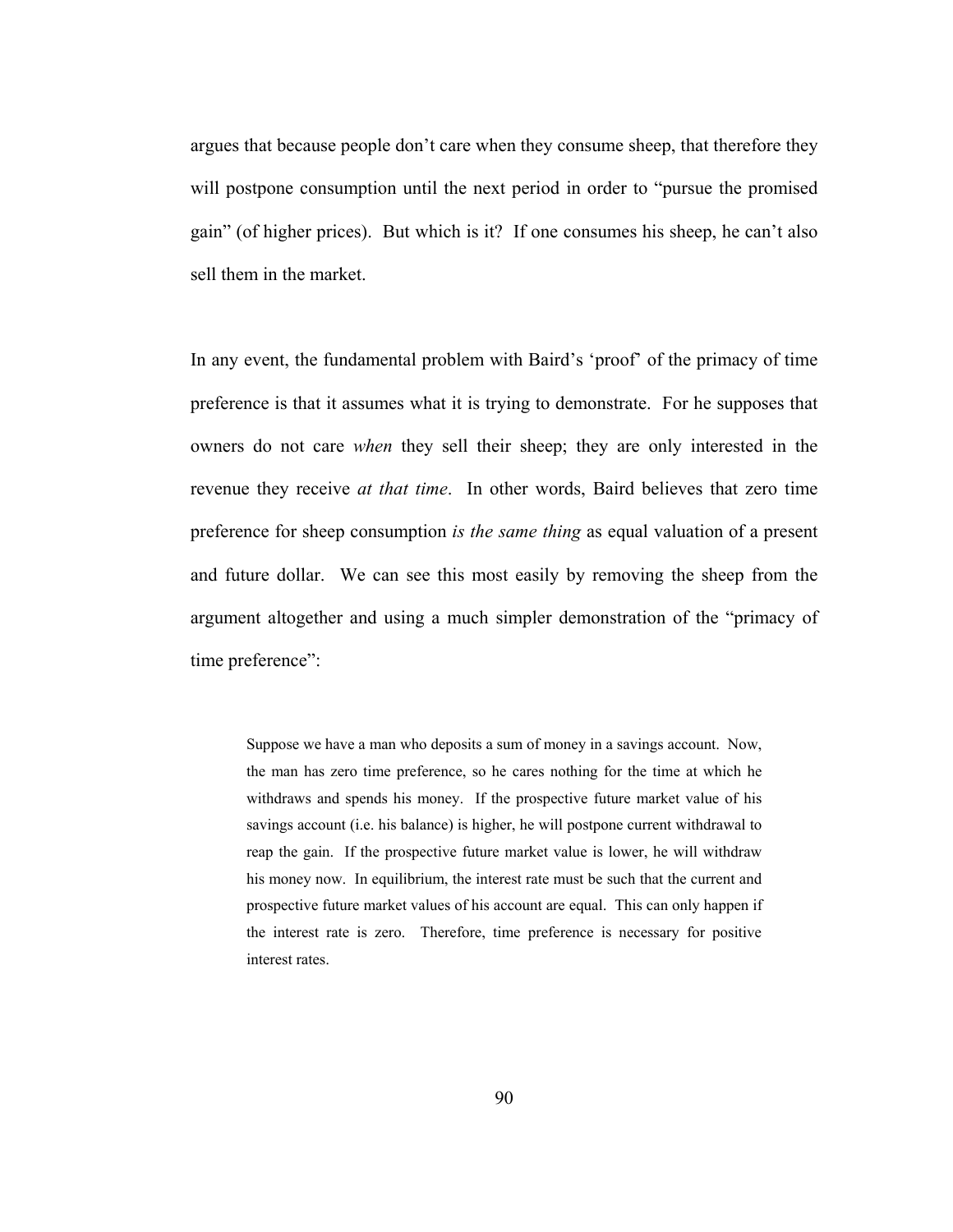In conclusion, TP only 'explains' positive interest rates when it is meant in our sense (i). To the extent that PTPT theorists often use the term in our sense (ii), they are simply wrong when they claim that TP is necessary and sufficient for interest.

On the other hand, if the PTPT theorists are using the term in our sense (i), then they are merely reiterating Böhm-Bawerk's "nub and kernel," and they are saying nothing with which any mainstream theorist would disagree. Furthermore, to the extent that they specifically include *dollars* among the present goods that have a higher valuation, $21$  then the PTPT theorists can relax. Nobody—not even Paul Samuelson—would deny that a subjective premium on present over future dollars is necessary and sufficient for a positive interest rate.

## III. *The Alleged Universality or Law of Time Preference*

 $\overline{a}$ 

Although not necessary for the PTPT—for example, Israel Kirzner's exposition does not include this feature—most PTPT theorists stress that (positive) time preference is an a priori (or at least self-evident) fact of human action. In this section we will briefly critique a few of the typical arguments.

<sup>&</sup>lt;sup>21</sup> Peter Lewin (1999, pp. 101-102) explicitly reformulates the PTPT in dollar terms. Henry Hazlitt is even more candid: "In fact, it is almost supererogatory to say that time-preference…*causes* the rate of interest. Time-preference or time-discount *is* the rate of interest, looked at from another side" (Hazlitt 1959, p. 204, italics original). Surely if Austrians are defining TP such that it *is* the rate of interest, then they needn't invent scenarios with sheep to demonstrate that TP is necessary and sufficient for interest.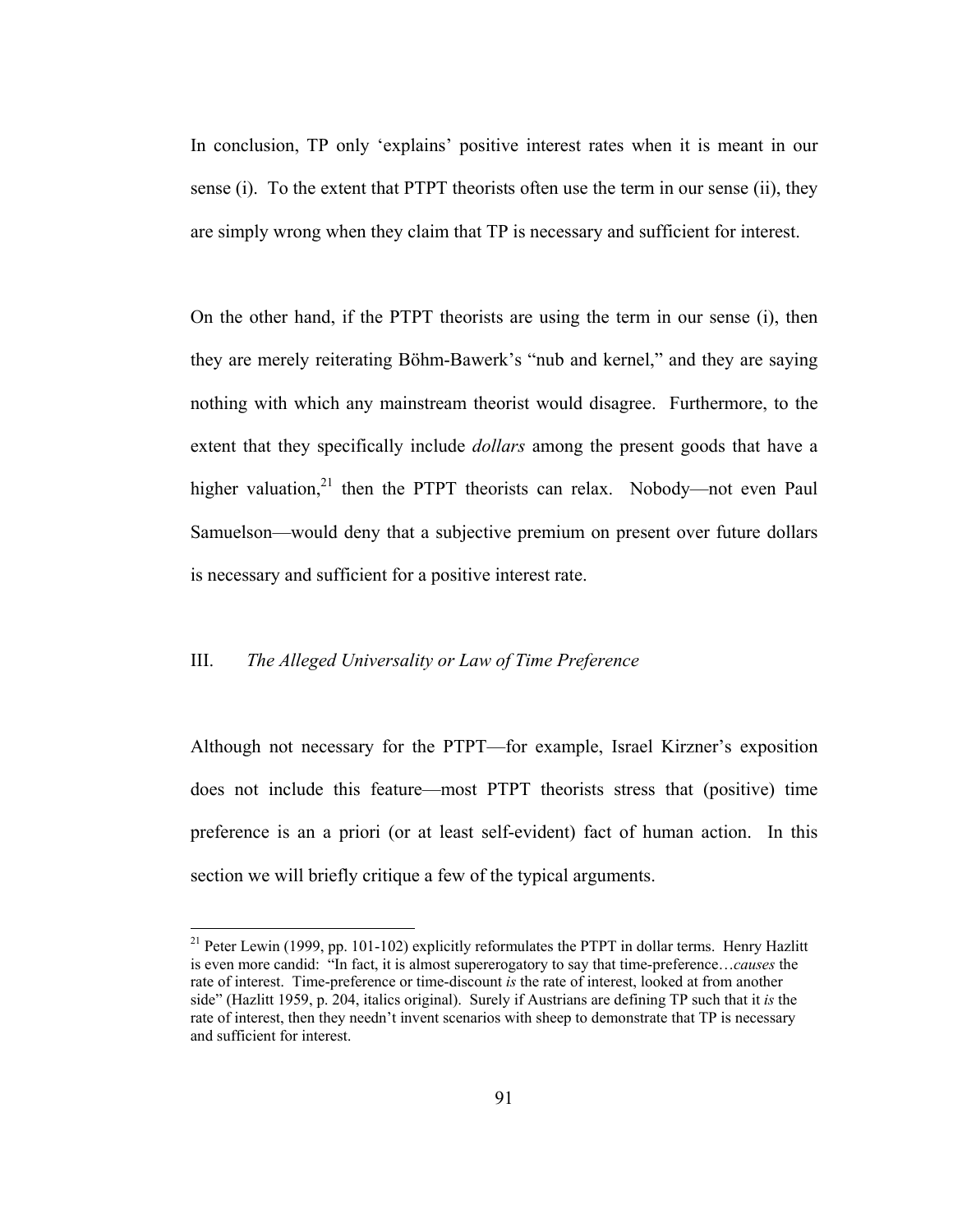We start again with Mises, who claims, "The very act of gratifying a desire implies that gratification at the present instant is preferred to that at a later instant" (1966, p. 484). This observation is true, but it overlooks the fact that there could have been a preceding interval of *delayed gratification*, throughout which the (in that interval) future satisfaction had been preferred.

In a similar vein, Mises states that, "He who consumes a nonperishable good instead of postponing consumption for an indefinite later moment thereby reveals a higher valuation of present satisfaction as compared with later satisfaction" (1966, p. 484). Again, this is perfectly true, but Mises conveniently neglects to mention that he who *saves* a nonperishable good instead of consuming thereby reveals a higher valuation of later satisfaction. Both possibilities are equally plausible; there are real world cases of people who consume nonperishable goods, as well as real world cases of people who save them. If the former individuals demonstrate the existence of TP, why don't the latter demonstrate the existence of *negative* TP?

We finally turn to what (in my opinion) is Mises' strongest argument for the law of TP:

If [one who acts] were not to prefer satisfaction in a nearer period of the future to that in a remoter period, he would never consume and so satisfy wants. He would always accumulate, he would never consume and enjoy. He would not consume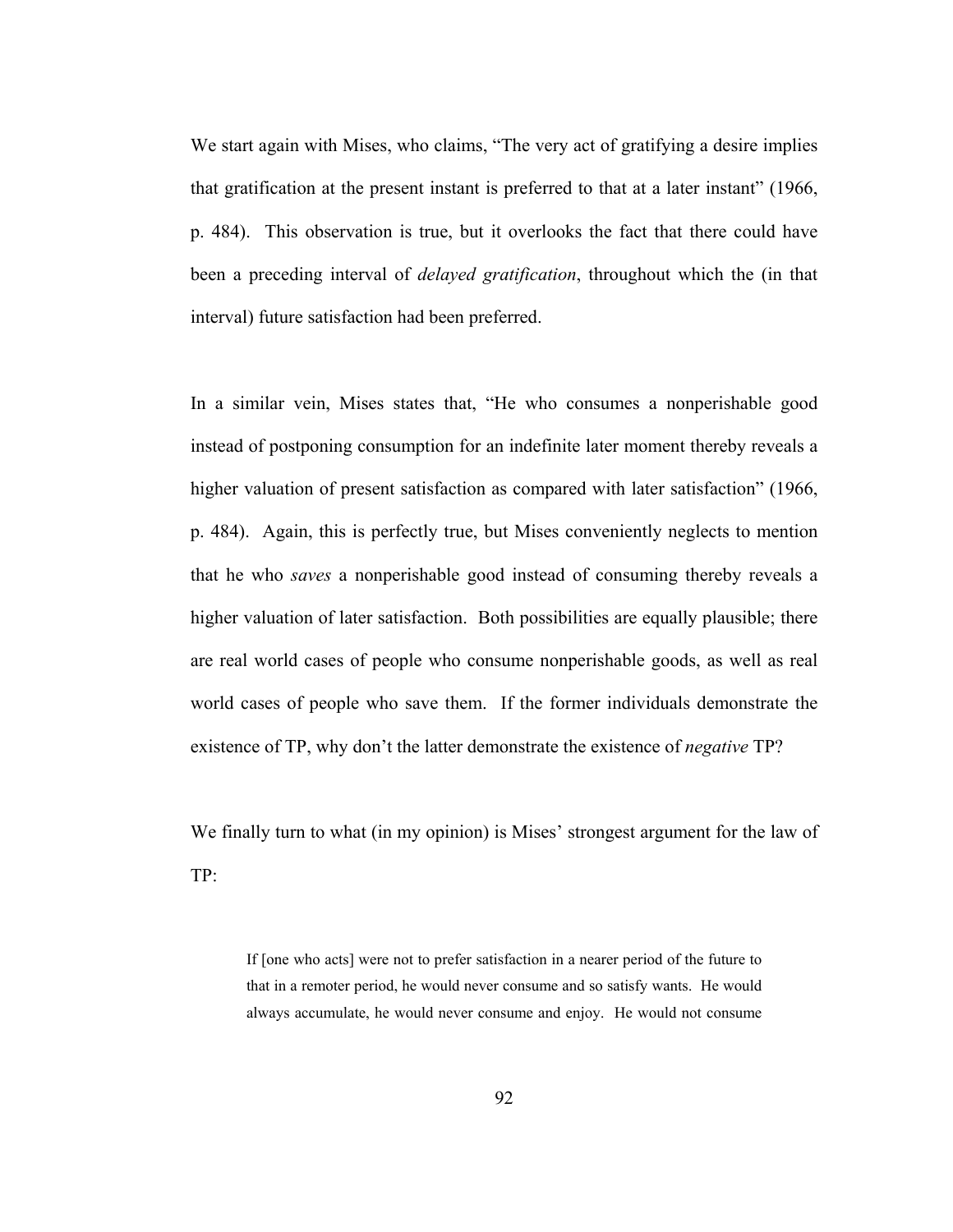today, but he would not consume tomorrow either, as the morrow would confront him with the same alternative. (Mises 1966, p. 484)

This argument is valid only when the "other things" that must be held equal are construed quite broadly. Mises has in mind an omniscient, immortal agent who behaves mechanistically according to external stimuli. If such an agent decides to postpone consumption in  $t_1$  and (by construction) all relevant factors are the same in  $t_2$ , then the agent (to be consistent) must postpone consumption again. This is the sense in which Mises believes that valuing a good implies, ceteris paribus, the desire to consume it sooner rather than later.

The first thing to note about this argument is that it is quite odd from an Austrian point of view. Austrians usually deplore the mainstream approach of modeling agents as automatons who maximize given utility functions, yet this is merely a formalization of the approach Mises takes in the above quotation. Elsewhere in his book Mises says that even intransitivity of ordinal preference rankings is not evidence of irrationality, since preferences may change between acts of choice (1966, p. 103). Yet in the above argument, Mises must hold preferences constant for eternity.

Second, strictly speaking Mises has only proven that an agent cannot *prefer* to postpone consumption. For if an agent were indifferent and every period flipped a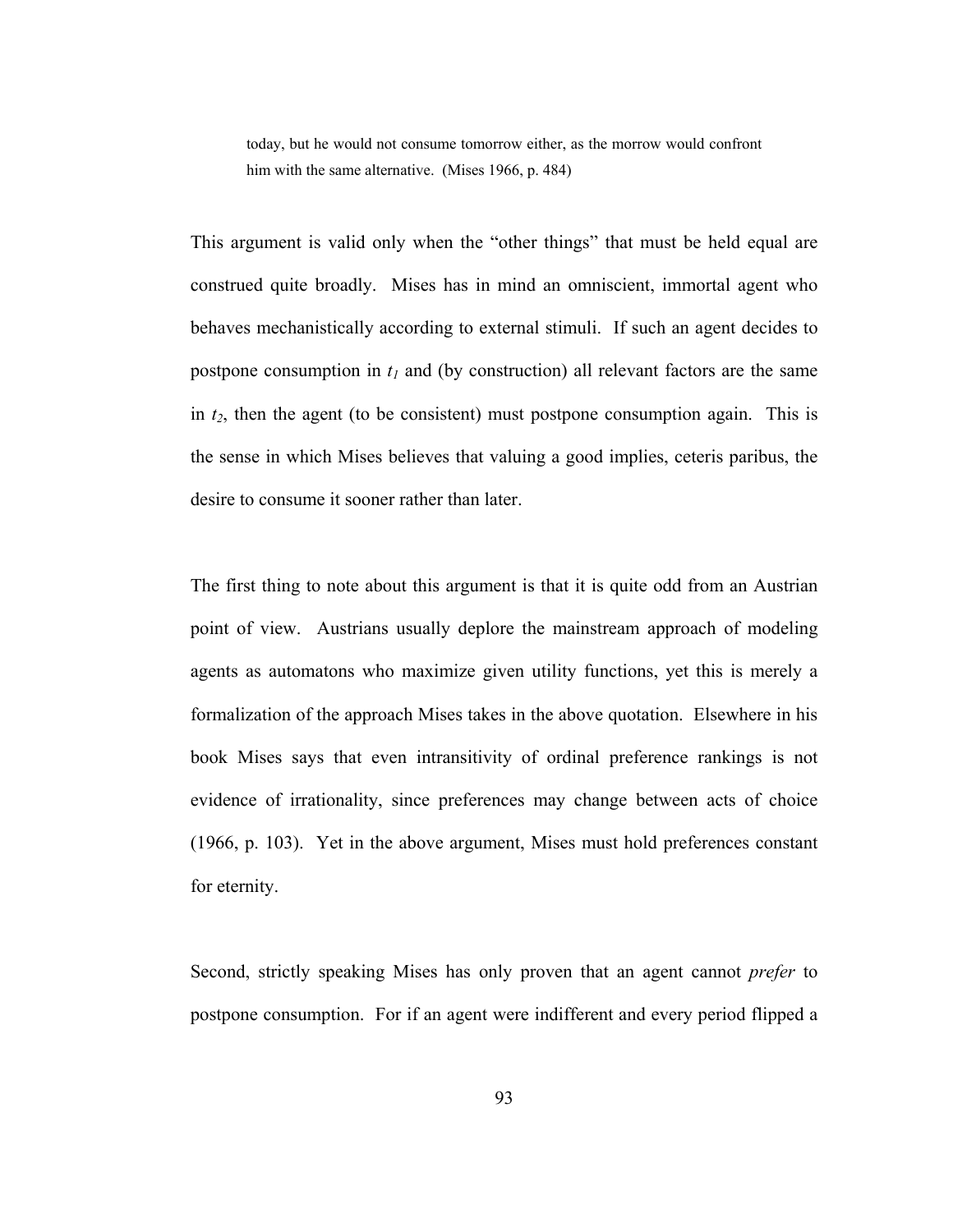coin to decide whether or not to consume, he would eventually consume (technically, 'with a probability of one'). Another purist quibble is that the agent could conceivably base his consumption decisions on the time index itself. Since we are dealing with an immortal being, who can say that the agent wouldn't prefer to consume everything on February 25, 2525? In this contrived example, today's decision to postpone consumption would not prohibit eventual consumption, even holding everything else equal. $^{22}$ 

But the most serious drawback to Mises' argument is that it only proves the apodictic necessity of time preference *for such an immortal (and in essence, timeless) being*. Mises has not shown that actual human beings must exhibit time preference in his sense. On the contrary, Mises' argument doesn't even rule out universally *negative* time preference. That is, suppose that every human being prefers, other things equal, to postpone all consumption as long as possible. Does this entail an immediate cessation of consumption? Not at all! People still need to eat, or else they will starve and miss out on their planned future consumption. Moreover, people on a sinking ship will consume all they have, since other things will not be equal if they delay their gratifications. In fact, once we seriously consider the conditions of human life as they really are, there is nothing to rule out

 $22$ <sup>22</sup> The obvious PTPT response involves us in rhetorical gymnastics. They would presumably respond that one of the other things that must be held equal is the agent's desire not to consume in the present day (for any day other than February 25, 2525).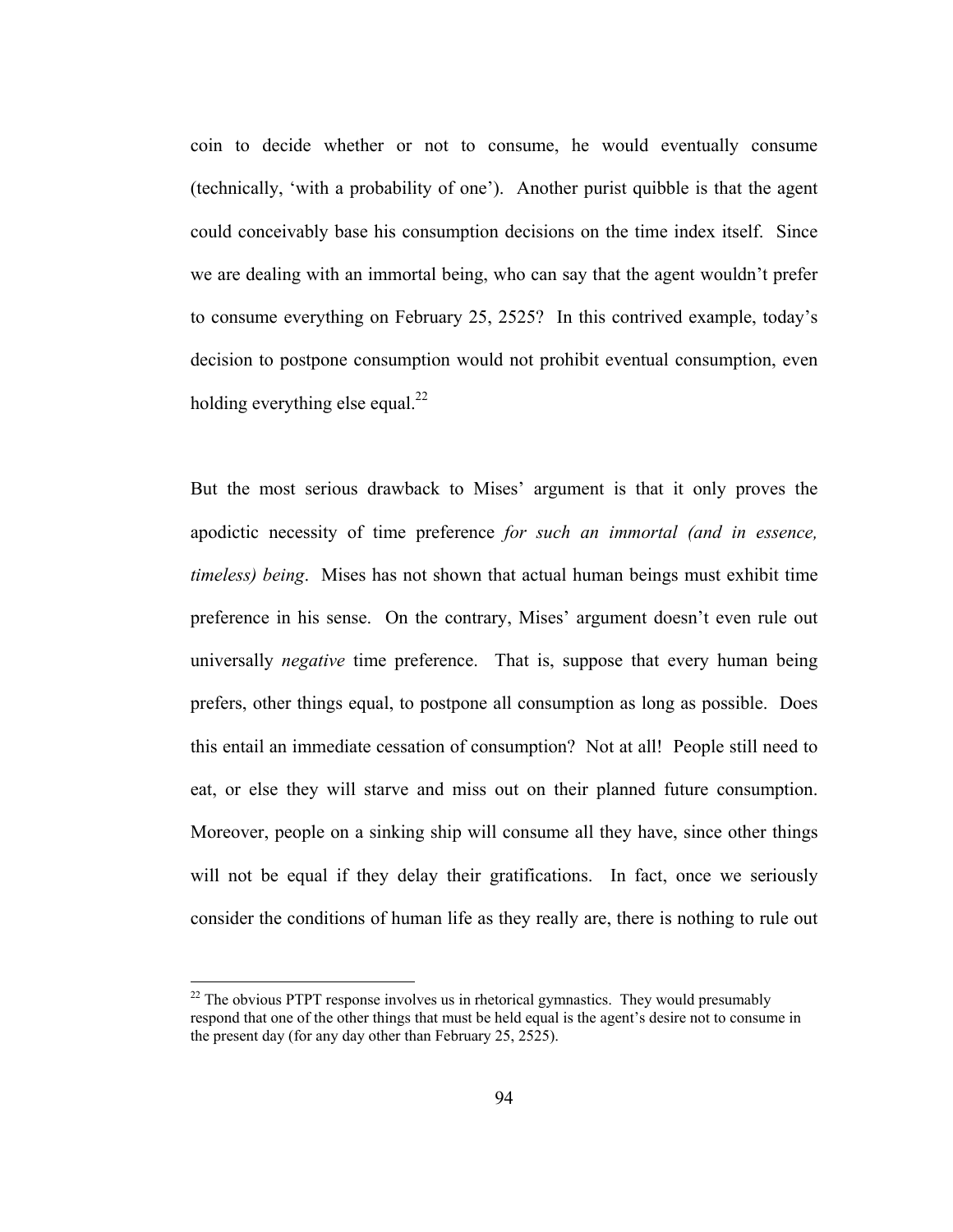the present world as one characterized by universally negative TP in the Misesian sense. Since other things are never equal, we do not need to fear the absurdity of all consumption postponed forever.

The above analysis of Mises' arguments demonstrates that, at best, he has proven the universal validity of "time preference" only when the term is couched in an entirely vacuous sense, in which, say, present hot dogs are preferred to future hot dogs because one can only eat a hot dog in the present. Needless to say, TP in this sense does not bear any relation to interest theory: It does not explain the discount on goods (such as hot dogs) available in the future, since even a decision to postpone current consumption would be viewed in this sense as "positive time preference" (at the eventual moment of consumption).

We next turn to Gene Callahan who, in his introduction to Austrian economics, also adopts a completely vacuous usage of 'present' and 'future' in order to prove the existence of time preference:

Humans can only consume in the present. It is our present dissatisfactions that call out for relief. It is in the present that we experience pleasure and pain. Saving in the interest of infinitely postponed consumption is not saving at all—it is pure loss.

 Now we are faced with explaining the other side of the saving question given that we can only consume in the present, why does anyone ever save? The answer is that, while we cannot consume in the future, we can imagine it. We can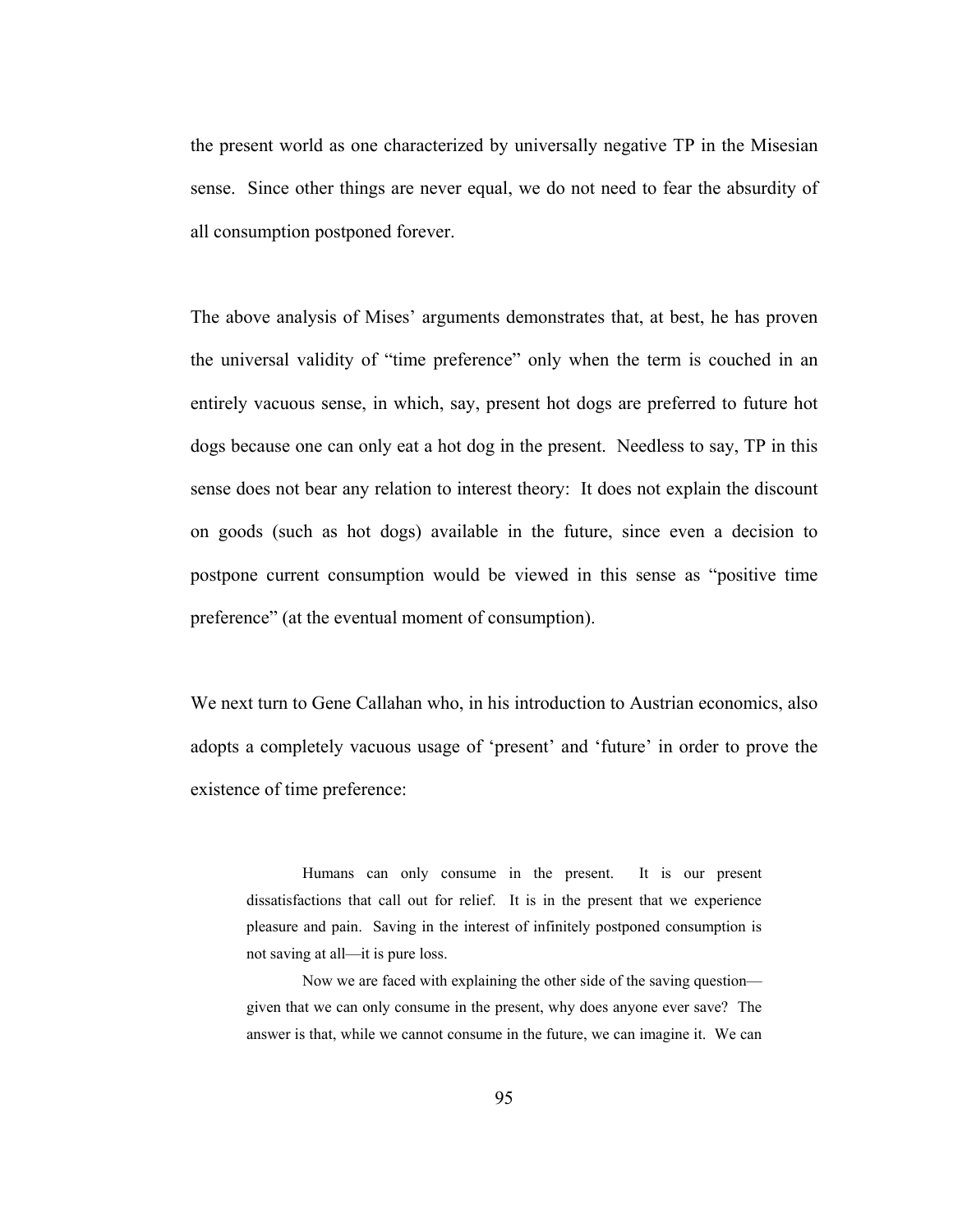envision that in this future, we also will feel dissatisfactions and will want to alleviate them. In addition, we can imagine that a high enough degree of satisfaction on some future day might compensate us for some additional dissatisfaction today. (Callahan 2002, pp. 51-52)

Of course one understands what Callahan is driving at, but look at his actual words: "[W]hile we cannot consume in the future, we can imagine it." In the first place, how can we imagine the logically impossible (as 'future consumption' is in this context)? To be consistent, what Callahan really should have said is that, while we cannot consume in the future, we can imagine consuming in the present in the future (!). Second, Callahan's approach would not merely render future goods *less* valuable than present goods, but in fact would make them worthless; as Callahan says, you can't consume in the future, so a future good is useless. Finally, Callahan himself abandons this idiosyncratic usage and returns to the standard one<sup>23</sup> once he works with an actual example: When he returns to his running (and colorful) discussion of a contestant on TV's *Survivor* who must eat rats, Callahan says that if "Rich" decides to build rat traps then we know that "[a] 100-percent weekly rate of return was sufficient to persuade him to exchange present for future consumption. If he does not make the traps, we know that he values one present rat *more* than two future rats" (Callahan 2002, p. 55, italics original).

 $2<sup>23</sup>$  Callahan has admitted (in private correspondence) his inconsistency, but believes his mistake was his reversion to the conventional usage!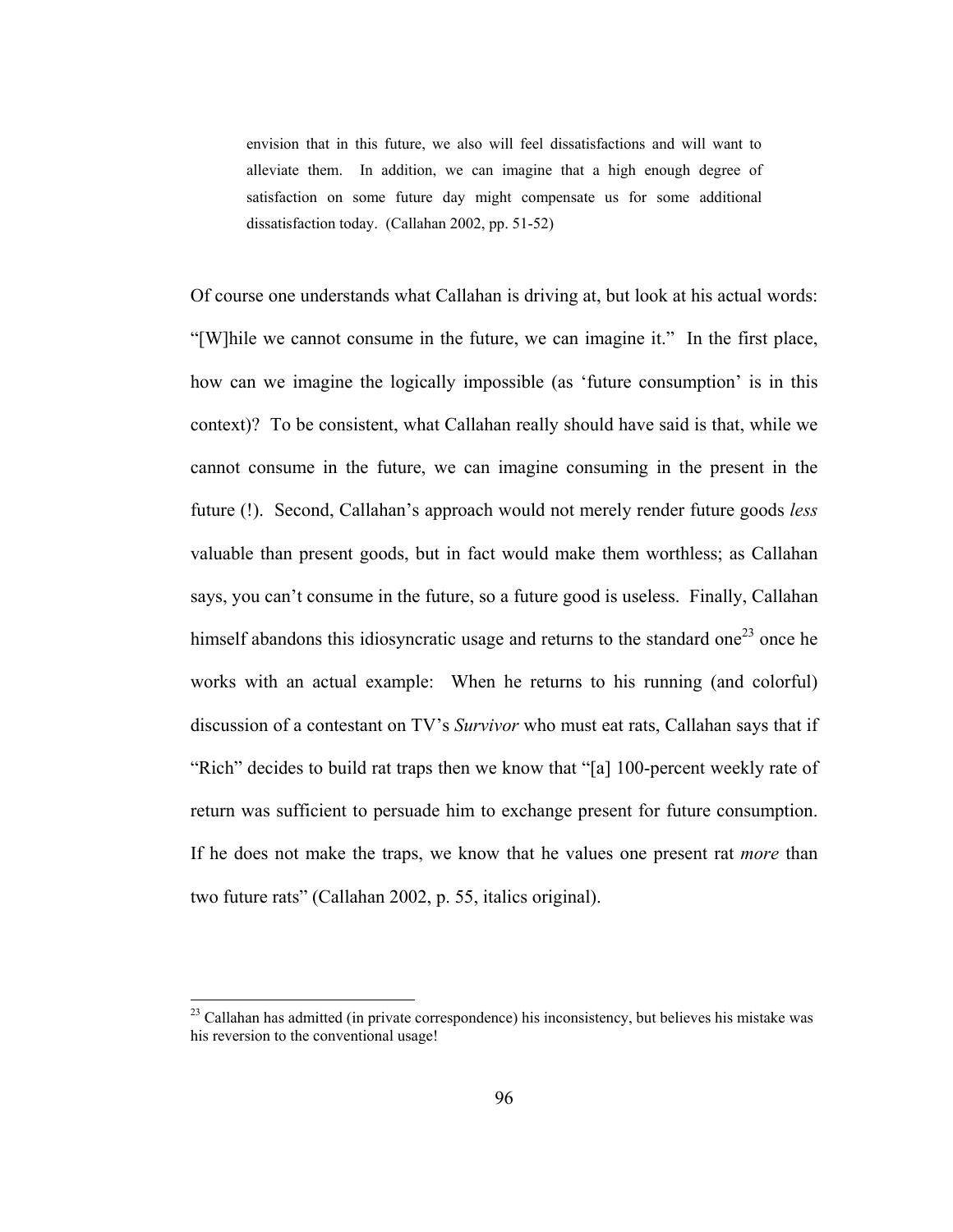We will end this section with one more argument from Callahan that ostensibly demonstrates the necessity of positive time preference:

At one extreme, we have the hypothetical individual with zero time preference. For him, neither action nor consumption ever occurs. But no acting human will sacrifice today's satisfaction for the exact same satisfaction on some future date, all other things being equal. Imagine getting a call from a stockbroker, as you are about to leave for a vacation on the Riviera. "Listen," he says, "do I have a deal for you! If you postpone your vacation, and instead buy stock XYZ with the money you would have spent, in fifty years, I'll guarantee you…the exact same vacation on the Riviera." Who would accept such an offer? Unless we estimate that the future satisfaction resulting from an investment will be higher than the satisfaction we would have to sacrifice today in order to invest, no saving will occur. (Callahan 2002, pp. 52-53, ellipsis original)

Callahan's tale is typical of the PTPT literature. In order to 'prove' that all people prefer all satisfactions sooner rather than later, the reader is asked whether he would prefer ten dollars now or next week (Lewin 1999, p. 105), an apple now or two apples ten thousand years from now (Mises 1966, p. 527), or, above, whether he wants to take a vacation now or in fifty years. Not surprisingly, the PTPT theorists never prove their case by asking if the reader would prefer one apple at 3 a.m. to two apples at noon, or whether the reader would terribly mind delaying a vacation by fifty seconds.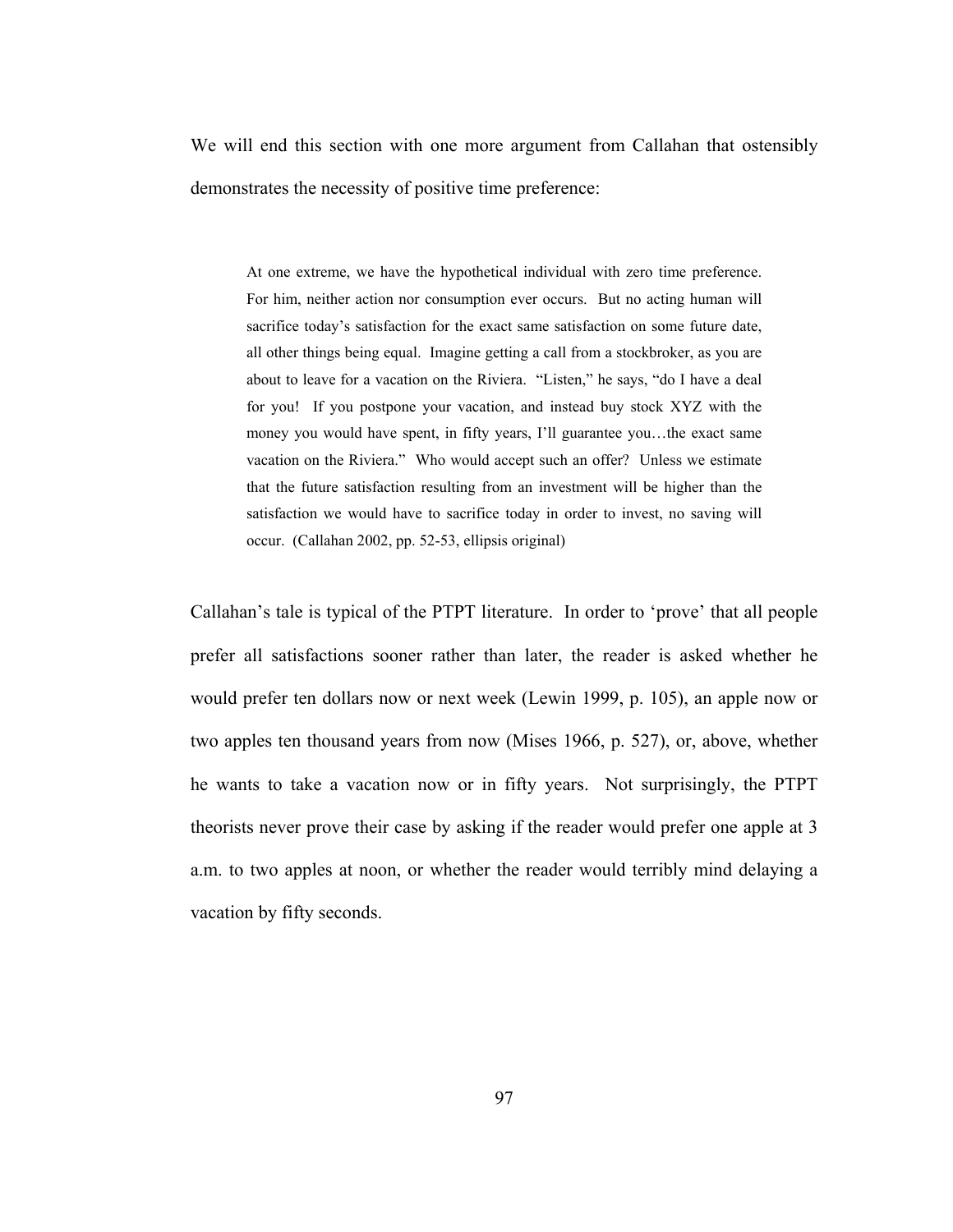But there is another, more fundamental flaw with these rigged tests of the "law" of time preference. For these examples always depict someone who is about to consume, and is then forced to postpone his consumption. But what if we consider someone who is *about to save* and is then *forced to spend*? Would such a person be indifferent to this change? Of course not, because the person could have spent his money voluntarily and yet decided against it.

Indeed, suppose someone made arrangements for a trip to the Riviera three months from now, only to have a stockbroker call and ask, "Would you like to bump up your plans and leave tomorrow?" In reality, the answer would almost certainly be no. Of course, the PTPT theorist could stipulate that other things (such as hotel reservations, babysitters, weather, time off from the job, etc.) were all held equal, but at that point one wonders what the demonstration is supposed to prove. Such a hypothetical choice has no bearing on the decisions that actual people make, and it has a very tenuous relation to interest theory.

# IV. *"Interest is (due to) the higher valuation of present over future goods."*

This is Böhm-Bawerk's seminal insight, and constitutes the very foundation of the PTPT. We spent a great deal of time in Section II arguing that interest cannot be due to TP in sense (ii), but only in sense (i). However, though it is logically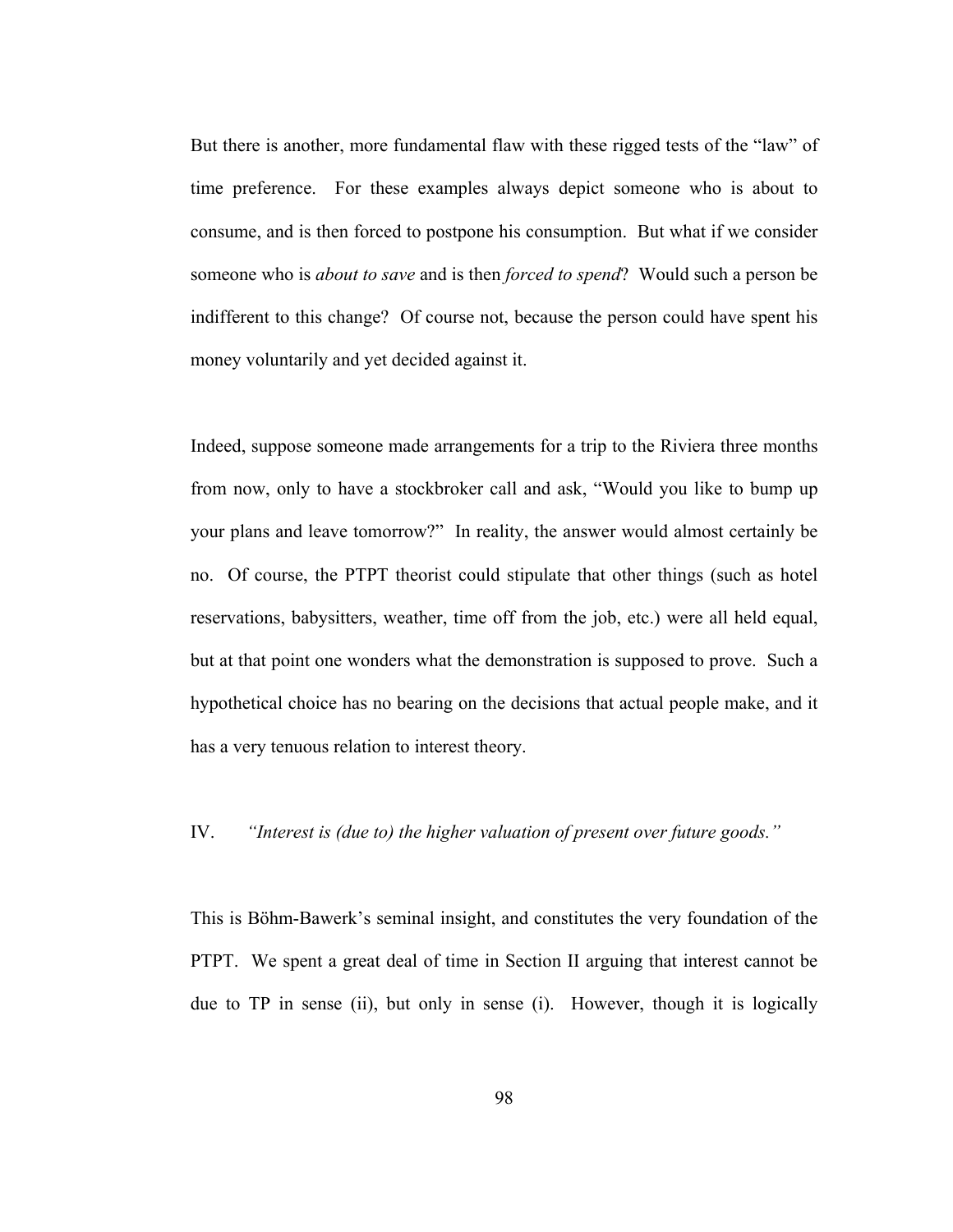coherent to claim that an agio on present goods is the cause of interest, the proposition is nonetheless riddled with serious difficulties for the Austrian economist.

First, the claim involves an aggregation just as heroic as that performed by any mainstream macroeconomist. After all, the PTPT compares the utility received from 'present goods' with utility from 'future goods.' On the face of it, this approach should seem very strange indeed to the Austrian.<sup>24</sup>

Second, the claim completely eliminates money from the explanation of interest. Interest is seen as a 'real' phenomenon;  $2^5$  the premium in money loans is considered a symptom, not the cause, of interest. In all other respects, Austrians are mindful of the "driving force" of money,  $^{26}$  going so far as to argue that profit and loss are not really meaningful concepts in a world devoid of money (e.g. Mises

 $2<sup>24</sup>$  If someone 'explained' the higher valuation of pounds versus yen by reference to 'geography preference,' or by the fact that 'British goods' were preferred to 'Japanese goods,' surely the Austrian would shudder. Yet this is precisely how the PTPT theorist explains the higher valuation of present dollars versus future dollars.

 $25$  This tendency is also exhibited by the contrast between money and "natural" rates of interest in the Austrian theory of the trade cycle: "Following Wicksell, Mises concluded that such expansion [of "fiduciary media" or unbacked bank deposits—RPM] would reduce the 'money rate of interest' ('the rate of interest that is demanded and paid for loans in money or money-substitutes') below the 'natural rate of interest' (the rate 'that would be determined by supply and demand if actual capital goods were lent without the mediation of money')" (Kirzner 2001, p. 140, quoting Mises 1953, p. 355).

<sup>&</sup>lt;sup>26</sup> "The idea implied in the inappropriate term *level of prices*, as if—other things being equal—all prices could rise or drop evenly, is untenable. Other things cannot remain equal if the purchasing power of money changes" (Mises 1966, p. 222, italics original). This quote itself demonstrates the claim of this paper, that the PTPT is non-Austrian. In a world of change, other things cannot remain equal with the passage of time. Does this not render the idea of time preference untenable?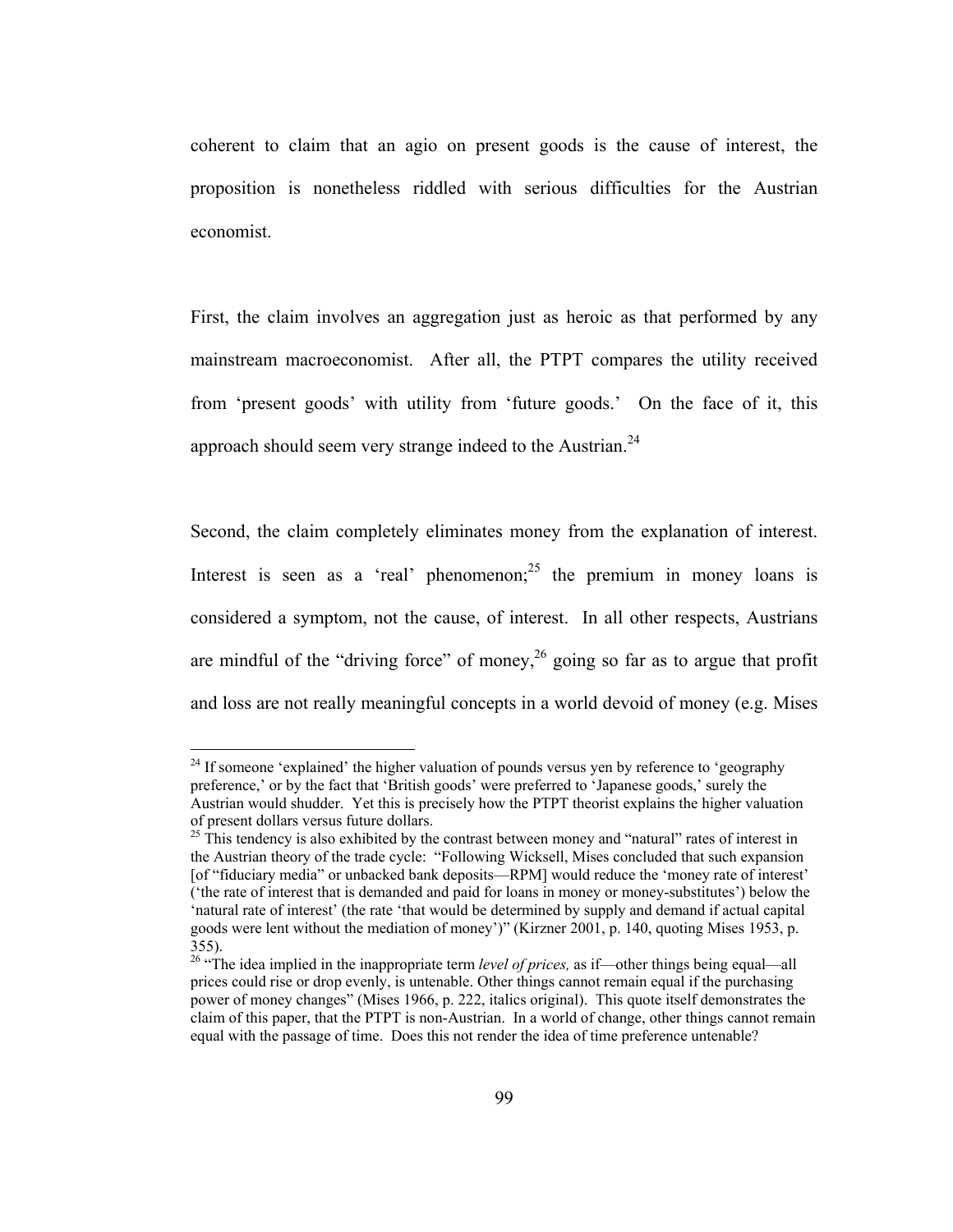1966, pp. 201-206). Yet strangely, this does not stop Austrians from commenting on the magnitude of time preference independent of any mention of money prices. If it is only metaphorical to speak of *profit* in a barter economy, why is it meaningful to discuss *interest* in such a world?

Third, and most important, the claim presupposes that there is a *uniform* discount rate on future goods, both among individuals and across goods. For how could 'the' rate of (originary) interest possibly be equated with the (possibly different) *rates* of discount on various types of future goods? The PTPT proponent's attempt to solve this difficulty leads us to the next section.

# V. *"There arises a uniform rate of originary interest among all individuals and across all goods."*

If the PTPT theorist explains 'the' interest rate by reference to 'the' preference for present over future goods, then naturally there must be (at least a tendency for) a uniform rate of excess valuation. Rothbard says that "in the ERE [evenly rotating economy] the interest return on monetary investment (the pure rate of interest) is the same everywhere in the economy, regardless of the type of product" (Rothbard 1970, p. 315). Referring to the Austrian concept of stages of production (a temporal hierarchy in which higher-order stages include activities such as mining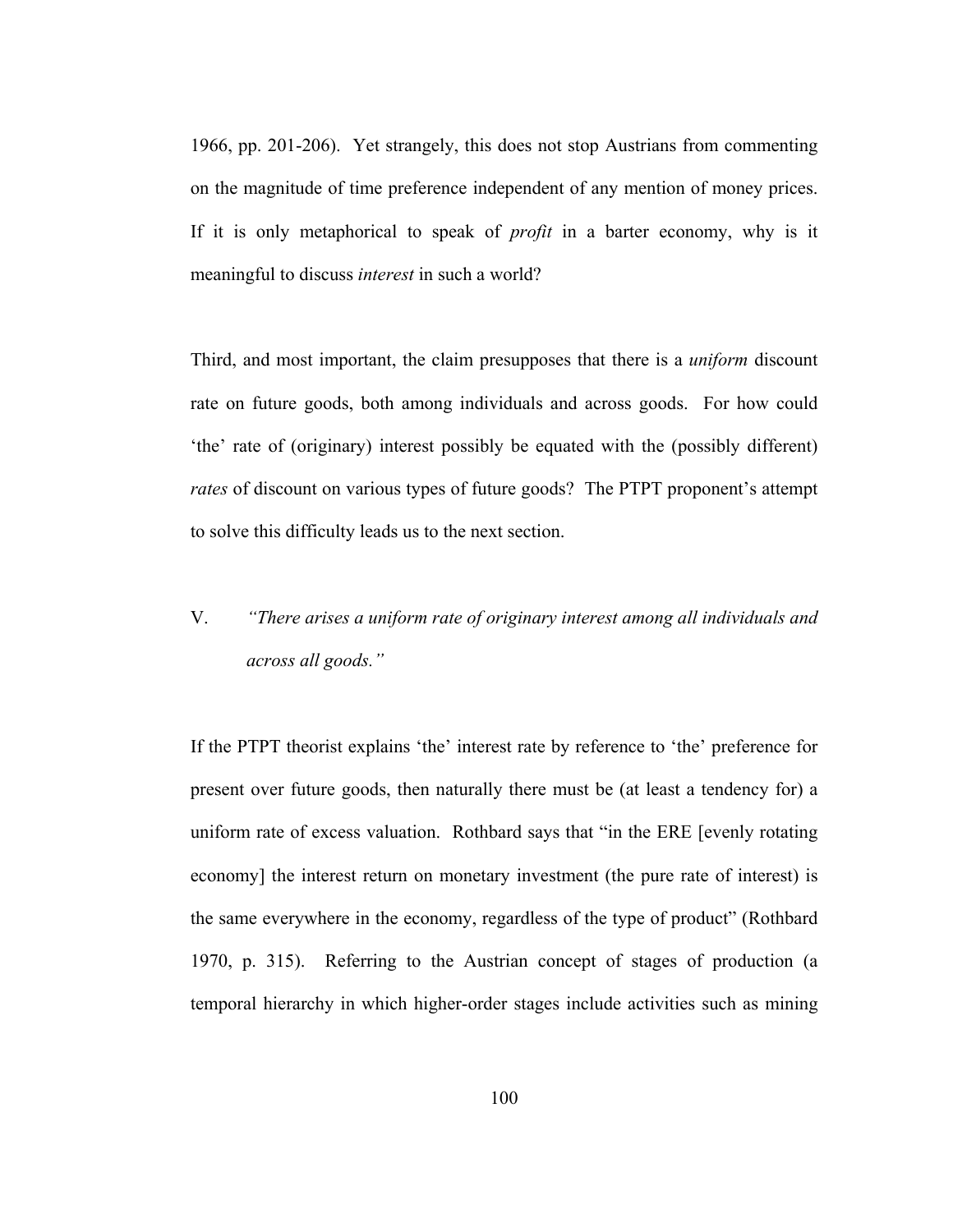while lower-order stages include operations such as retail), Rothbard states the general rule that, "Not only must the interest rate be uniform for each good; it must be uniform for every stage of every good" (ibid., italics removed). To defend these claims, Rothbard first defines what he means by an "interest rate" in a given stage and then explains the tendency for equalization:

 It is important to realize that the *interest rate is equal to the rate of price spread in the various stages.* Too many writers consider the rate of interest as only the price of loans on the loan market. In reality…the rate of interest pervades all time markets…

 Not only will the rate of interest be equal in each stage of any given product, but the *same* rate of interest will prevail in *all* stages of *all* products in the ERE. In the real world of uncertainty, the *tendency* of entrepreneurial actions is always in the direction of establishing a uniform rate of interest throughout all time markets in the economy. The reason for the uniformity is clear. If stage 3 of good *X* earns 8% and stage 1 of good *Y* earns 2%, capitalists will tend to cease investing in the latter and shift to greater investments in the former. The price spreads change accordingly…and the interest rates become uniform. (Rothbard 1970, p. 317, italics original)

The above reasoning is perfectly correct; capitalists will shift their funds until the rate of monetary return is equalized across all investments. To put it more precisely: In equilibrium, at any time  $t_1$  the ratio of (1) the current price for a claim on a good available in  $t_2$  (i.e. the  $t_1$  price of a  $t_2$  future) and (2) the expected spot price of the good in  $t_2$ , must be the same for all goods.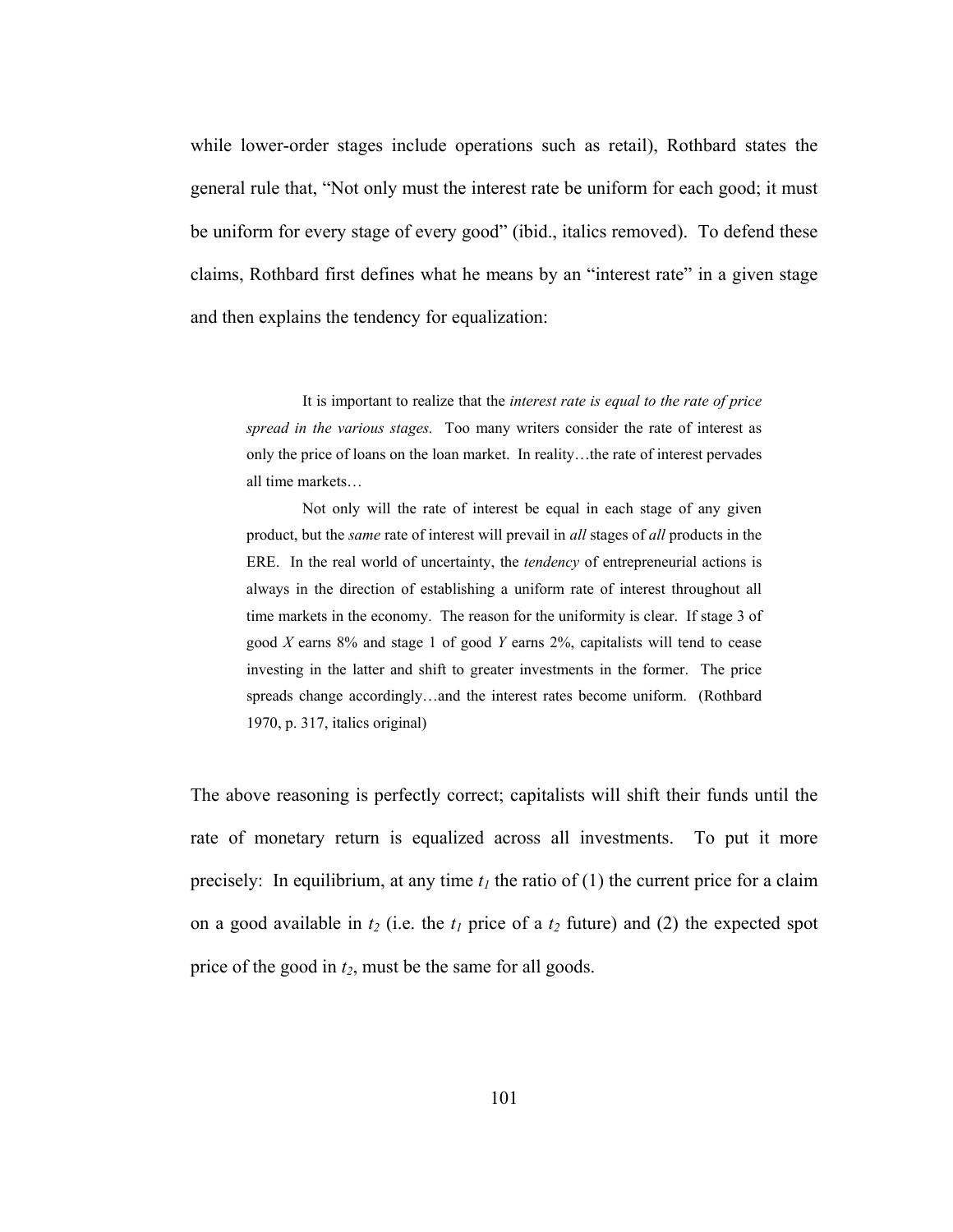However, PTPT theorists may draw from this an invalid extension, if they believe that in equilibrium, the ratio of (1) the price for a future and (2) the *current* spot price, must be the same for all goods. For example, Rothbard says, "[I]f the market time preference rate, i.e. interest rate, is 5% per year, then a present good worth 100 ounces on the market will be worth about 95 ounces for a claim on it one year from now" (p. 318). Rothbard's statement is only true if the current spot price is equal to the spot price of the good one year from now; if they differ, then his claim is incorrect.<sup>27</sup>

Now it is true, Rothbard is careful to restrict his statements to the "evenly rotating economy," in which "value scales, technological ideas, and the given resources [remain] constant," and hence "the same activities tend to be repeated in the same pattern over and over again" (p. 275). The ERE is thus a *stationary* general equilibrium, in which spot prices are indeed constant over time, and hence in which a uniform premium on present over future goods will emerge.

 $27$  Lachmann explicitly commits this error when he says that, "In a barter economy with free competition commodity arbitrage would tend to establish an overall equilibrium rate of interest. Otherwise, if the wheat rate were the highest and the barley rate the lowest of interest rates, it would become profitable to borrow in barley and lend in wheat. Inter-market arbitrage will tend to establish an overall equilibrium in the loan market such that, in terms of a third commodity serving as *numéraire*, say steel, it is no more profitable to lend in wheat than in barley" (Lachmann 1994, p. 161). In context, Lachmann is defending Hayek from Sraffa's claim that there is no reason for a unique "natural rate of interest." But Sraffa's whole point was that there are, in principle, just as many natural rates as commodities; the fact that the rates in terms of any one commodity, such as steel, must be equal does not rescue Hayek. (One cannot explain the trade cycle as a deviation of the money rate of interest from 'the' natural rate of interest if the rate calculated in terms of steel is different from the natural rate calculated in terms of copper.) The simple example offered in the text below will show that arbitraging alone will not establish a unique real rate of interest in the way Lachmann seems to think.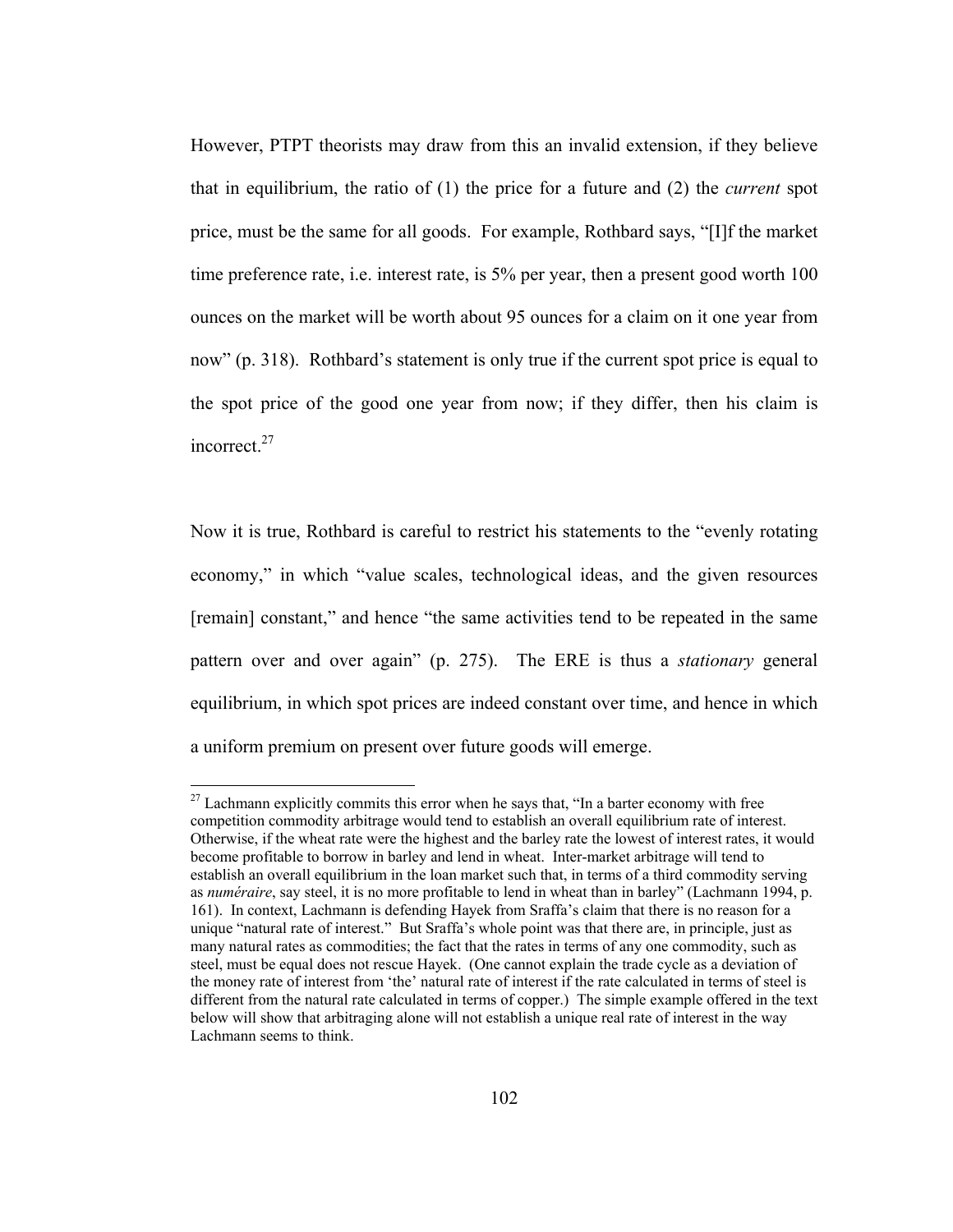However, such a uniform premium need *not* emerge in a *dynamic* general equilibrium, in which changes occur over time, but in a perfectly predictable manner. In such a situation, the intertemporal price structure would contain no pure profit opportunities, just as in the more restrictive ERE. But changing spot prices *would* allow different exchange rates between present and future goods, as the following simplified example demonstrates. Thus the PTPT theorists' claims do not necessarily hold in a world of certainty (as they seem to believe), but only in a world of certainty *and* unchanging conditions over time.<sup>28</sup>

Imagine a simple, two-period, pure endowment economy. There are only two types of goods—apples and oranges—which can be picked from trees each period. The fruit must be eaten during the period in which it is picked, or else it will rot. (Note that there is neither production nor physical saving.)

Further suppose that, all else being equal, consumers are indifferent between apple and orange consumption, and also between present and future consumption. (There is thus no TP in sense [ii].) However, there *is* diminishing marginal utility; for example, if someone had more apples than oranges (in a given period), he would be

 $28$  This distinction may seem pedantic, since presumably the uncertainty of the real world is due precisely to the changes that inevitably occur with the passage of time. Yet surely there is some use for a theoretical construct (i.e. dynamic general equilibrium) in which future changes—e.g. growth in population and capital stock or the reduction in harvests during the winter—occur but are completely anticipated.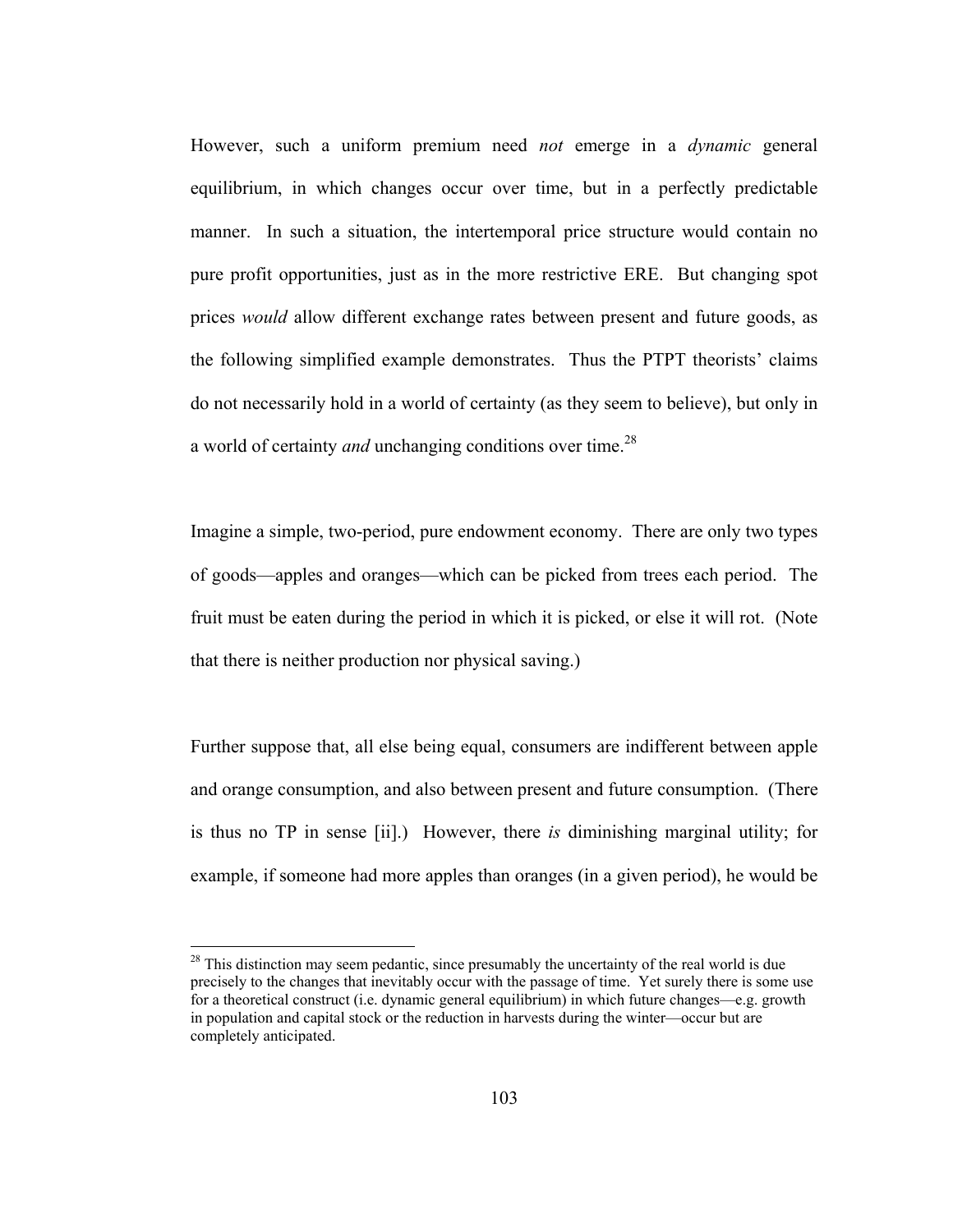willing to sacrifice more than one apple to receive an orange in exchange (in that period).

Although there is no production or physical saving, there are still markets in which present apples and present oranges can be exchanged for each other, and for their future counterparts. For example, Joe can pick an apple today and give it to Sally (who eats it today), then Sally can pick an orange off of her tree *tomorrow* and give it to Joe (who eats it at that time). A convenient way to effect this trade is for Joe (in the first period) to buy a claim for a future orange (from Sally) at the price of one present apple.

Now suppose that, in the first period, the total number of apples is equal to the total number of oranges, while in the second period, there will be a much greater supply of apples and a much smaller supply of oranges. Suppose that these differences result in the following equilibrium real exchange ratios: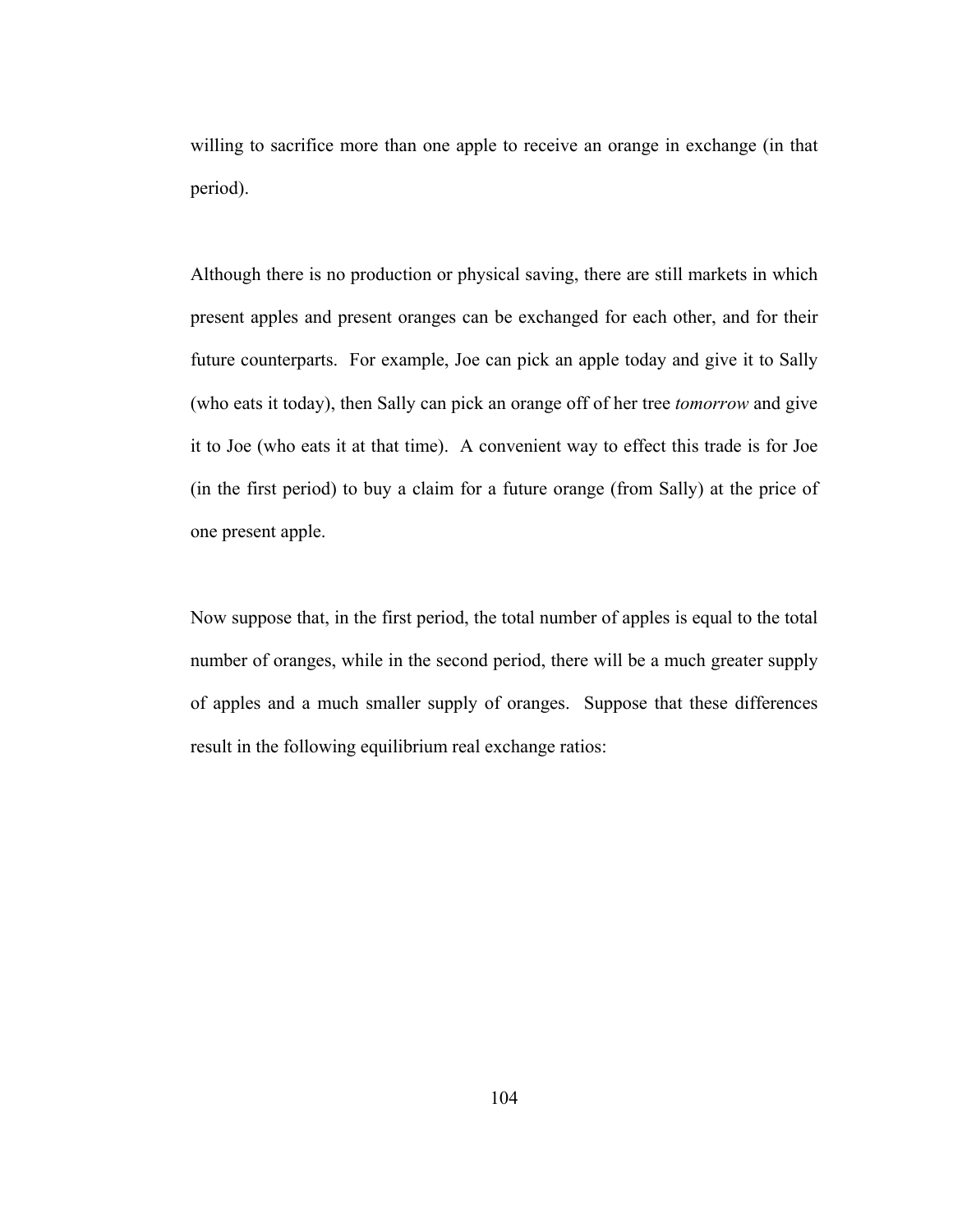| 1 present apple  | 1 present orange             |
|------------------|------------------------------|
| 1 present apple  | 2 future apples              |
| 1 present apple  | $\frac{1}{2}$ future oranges |
| 1 present orange | $\frac{1}{2}$ future oranges |
| 1 present orange | 2 future apples              |
| 1 future apple   | $\frac{1}{4}$ future oranges |

# **Table 2—Equilibrium Real Exchange Ratios**  (calculated in first period)

There is nothing odd about these values, nor do they allow for any arbitrage. What then is the agio on present goods in this world? It depends on whether we look at apples or oranges; the marginal present apple is valued more highly than the future apple, while the marginal future orange is valued more highly than the present one. Indeed, the neoclassical (dutifully following Böhm-Bawerk by considering interest as a real phenomenon) would inform us that there is not one but *two* (own) rates of interest in this world:  $+100$  and  $-50$  percent.<sup>29</sup>

Perhaps this anomalous result is an artifact of the simplistic model, which abstracts from money. Suppose then that the fruit is traded indirectly against money, and that there is also a loan market. Further suppose that the nominal money rate of

 $29$  Hayek notes the same problem: "It is probably unnecessary to emphasise that there is no way in which this multitude of different 'own rates of interest' (as Mr. Keynes has called these rates of increase in terms of particular commodities) can be reduced to one single rate which has a stronger claim than any other to be regarded as *the* rate of productivity of investment" (Hayek 1975 [1941], p. 168).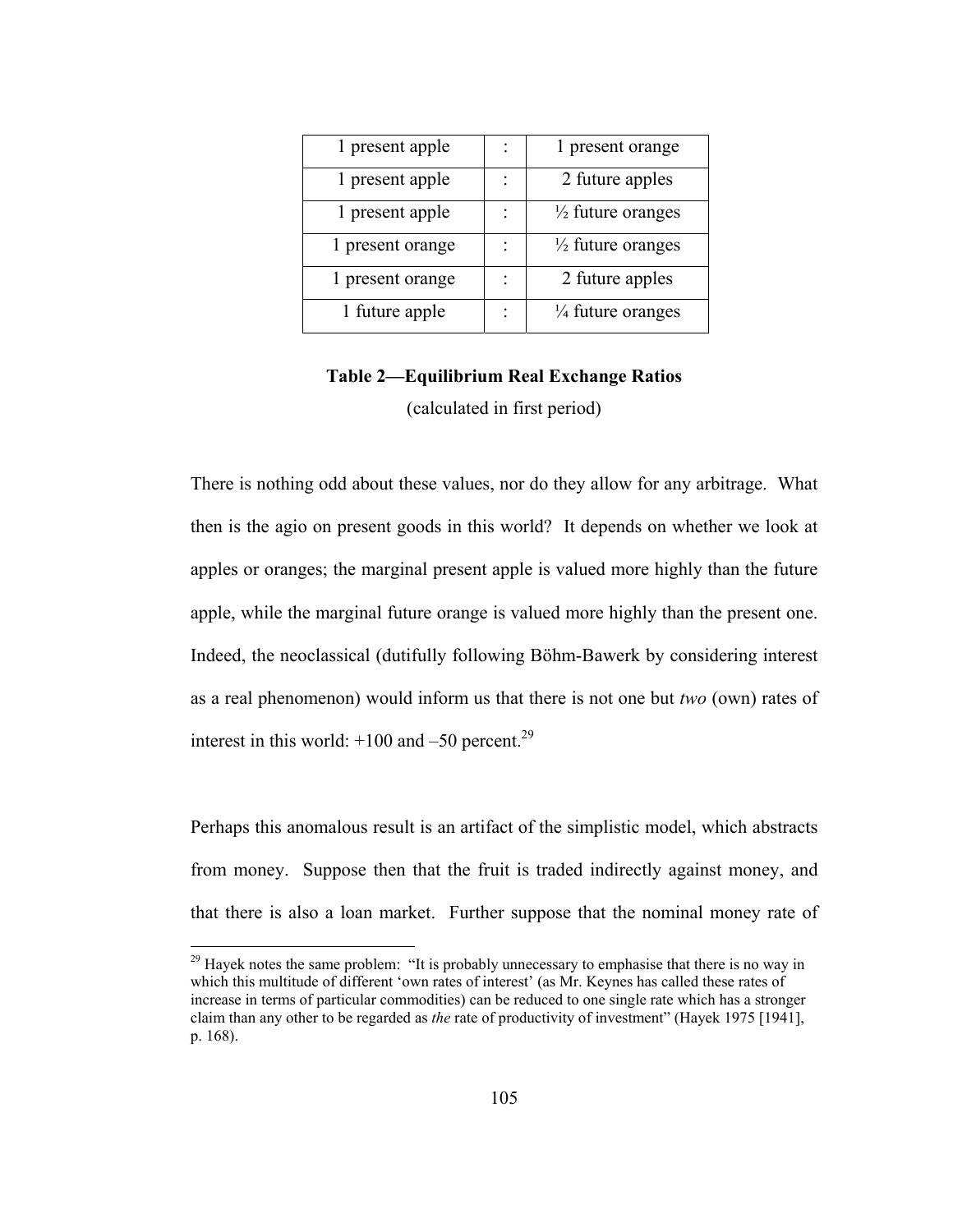interest established on this loan market is  $100$  percent.<sup>30</sup> Thus, if someone lends four dollars today, he will receive eight dollars in the next period. In equilibrium, it must be the case that he receives the same return if he 'invests' in either apples or oranges. The following price schedule (calculated in period 1) satisfies this condition, and also reflects the real exchange ratios computed above: $31$ 

| 1 period 1 apple (spot)    |               |
|----------------------------|---------------|
| 1 period 1 orange (spot)   |               |
| 1 period 2 apple (future)  | 81            |
| 1 period 2 orange (future) |               |
| 1 period 2 apple (spot)    | $\mathcal{L}$ |
| 1 period 2 orange (spot)   |               |

### **Table 3—Equilibrium Money Prices**

(calculated in first period)

For example, someone in the first period can invest \$4 in four claims on future apples (since they cost \$1 each). In the next period, the spot price of apples remains the same, so the four delivered apples can be sold for a total of \$8. Or,

 $30$  This number is completely arbitrary, and that is precisely the point: By considering only real variables, one cannot pin down the nominal rate of interest. All one knows is the *relative* price ratios. Any nominal interest rate at all could be achieved (while still reflecting the same real exchange ratios) by appropriately adjusting the prices in the table.

 $^{31}$  Due account must be made for interest. For example, we know that a present apple must be equal in market value to two future apples. Two future apples will sell (in period 2) for a total of \$4 (since they are \$2 each). But in *period 1*, this total is worth only \$2 (because of the 100 percent nominal interest rate). And in fact, a period 1 apple sells for \$2.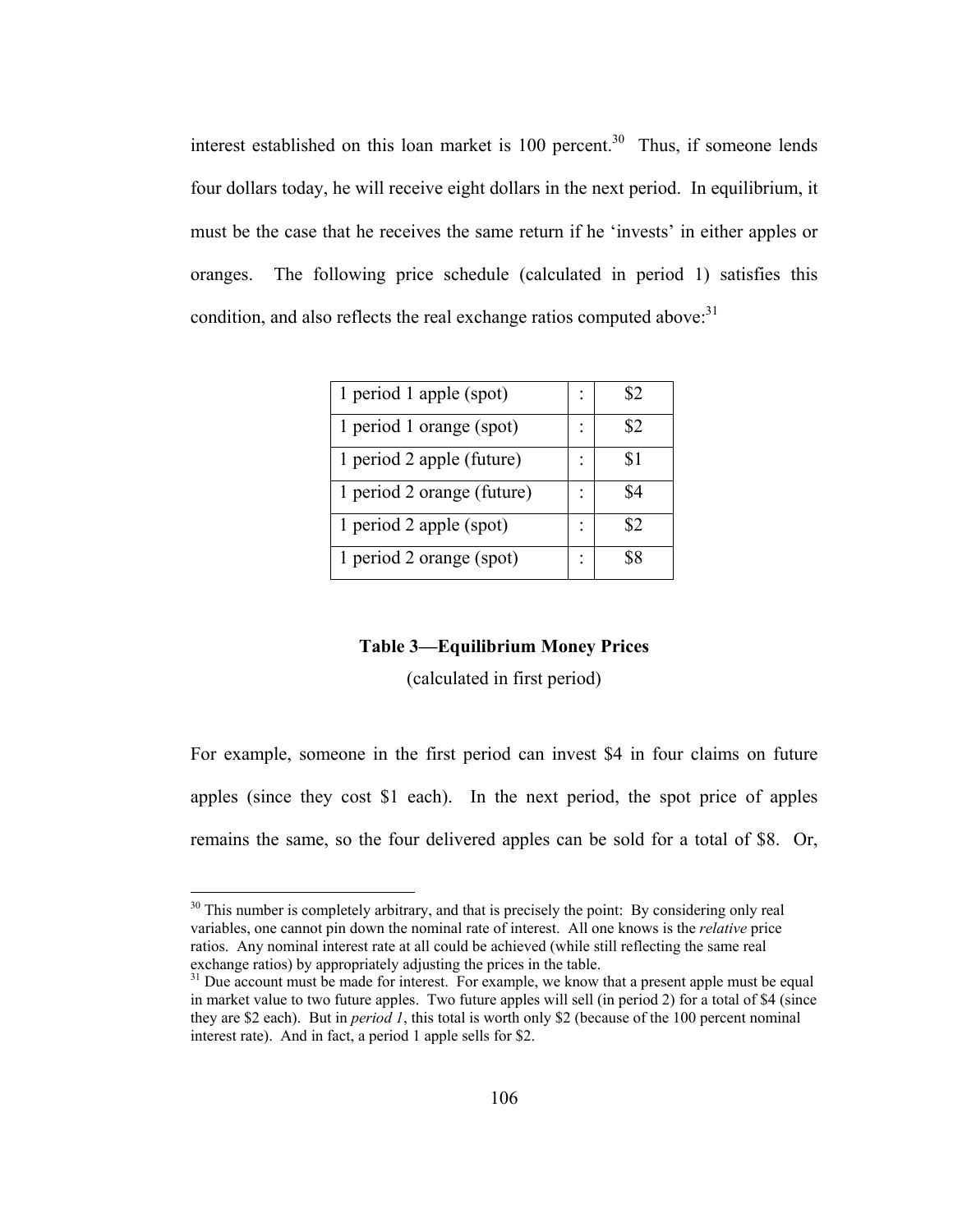someone in the first period can invest \$4 in one claim to a future orange. In the next period, the spot price of oranges will have risen to \$8, and the person can then sell the delivered orange to reap this return.

We see that, in general, there is no reason for a uniform rate (or even sign!) of time preference (sense [i]) to emerge across goods, since price ratios may change over time. $32,33$ 

VI. *"Capital goods possess no independent productivity; all productive value (except for time preference) is 'swept back' to the original factors of land and labor used in their construction."* 

Although the "original factors" doctrine is not necessarily related to the PTPT, the two often go hand in hand. I devote this section to its critique because the points made will underscore the difficulties of the PTPT view on capital and interest.

 $32$  One cannot deduce the real rate of interest from the nominal rate since, as every Austrian knows, there is no way to construct a non-arbitrary price deflator; the price of apples has stayed the same, while the price of oranges has quadrupled.

<sup>33</sup> Keynes noted this possibility in his notorious Chapter 17 of the *General Theory* (1965 [1936], p. 223). (Irving Fisher also realized that there are "theoretically just as many rates of interest expressed in terms of goods as there are kinds of goods diverging from one another in value" [qtd. in Hazlitt 1959, p. 243, italics removed].) Henry Hazlitt devotes his own Chapter XVII to ridiculing Keynes' use of the concept of "own rates of interest," calling it a "strange notion" (p. 236), a "violent misnomer" (237), and "nonsense" (238). (One wonders whether Hazlitt—an admirer of Ludwig von Mises' development of the PTPT—would consider Rothbard's definition of price spreads in various capital goods markets as rates of interest, to be as equally strange, violent, and nonsensical.) The PTPT in fact encourages exactly the type of thinking that Hazlitt finds so absurd. Hazlitt's demonstration that own rates of interest in the real world can often be negative (p. 240) is the exact point I make in the text above.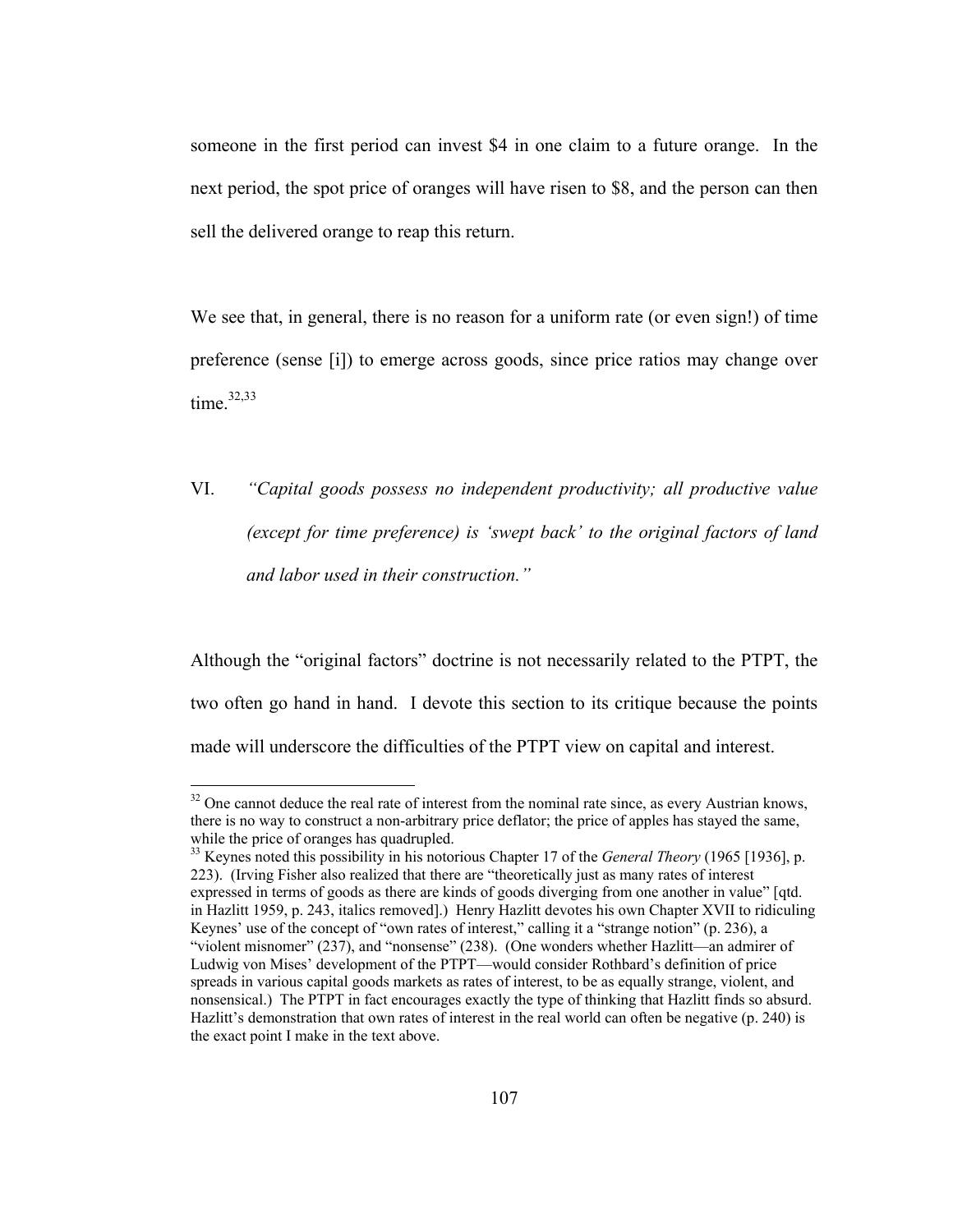The original factors doctrine is intimately related to the Austrian view of the capital structure, and can be traced at least as far back as Böhm-Bawerk. As Kirzner explains:

Böhm-Bawerk…vigorously denied the possibility of distinguishing any independent third factor of production to stand side by side with labor and nature. Capital itself is not such a factor, it is merely the intermediate product of nature and labor. All production achieved with the help of capital must be ascribed to the nature and labor which, some time in the past, cooperated in the production of capital. No portion of the value of the final product can be imputed back to any other original factor. (Kirzner 1996, p. 87)

As usual, the clearest exposition of the original factors doctrine is given by Rothbard:

 All goods earn *gross rent*, since all have unit services and prices for them. If a good is "rented out," it will earn gross rent in the hire charge. If it is bought, then its present price embodies discounted future rents, and in the future it will earn these rents by contributing to production. All goods, therefore, earn gross rents, and here there is no analytic distinction between one factor and another.

*Net rents*, however, are earned only by labor and land factors, and not by capital goods. For the gross rents earned by a capital good will be imputed to gross rents paid to the owners of the factors that produced it. Hence, on net, only labor and land factors—the ultimate factors—earn rents, and, in the ERE, these, along with interest on time, will be the only incomes in the economy. (Rothbard 1970, p. 503, italics original)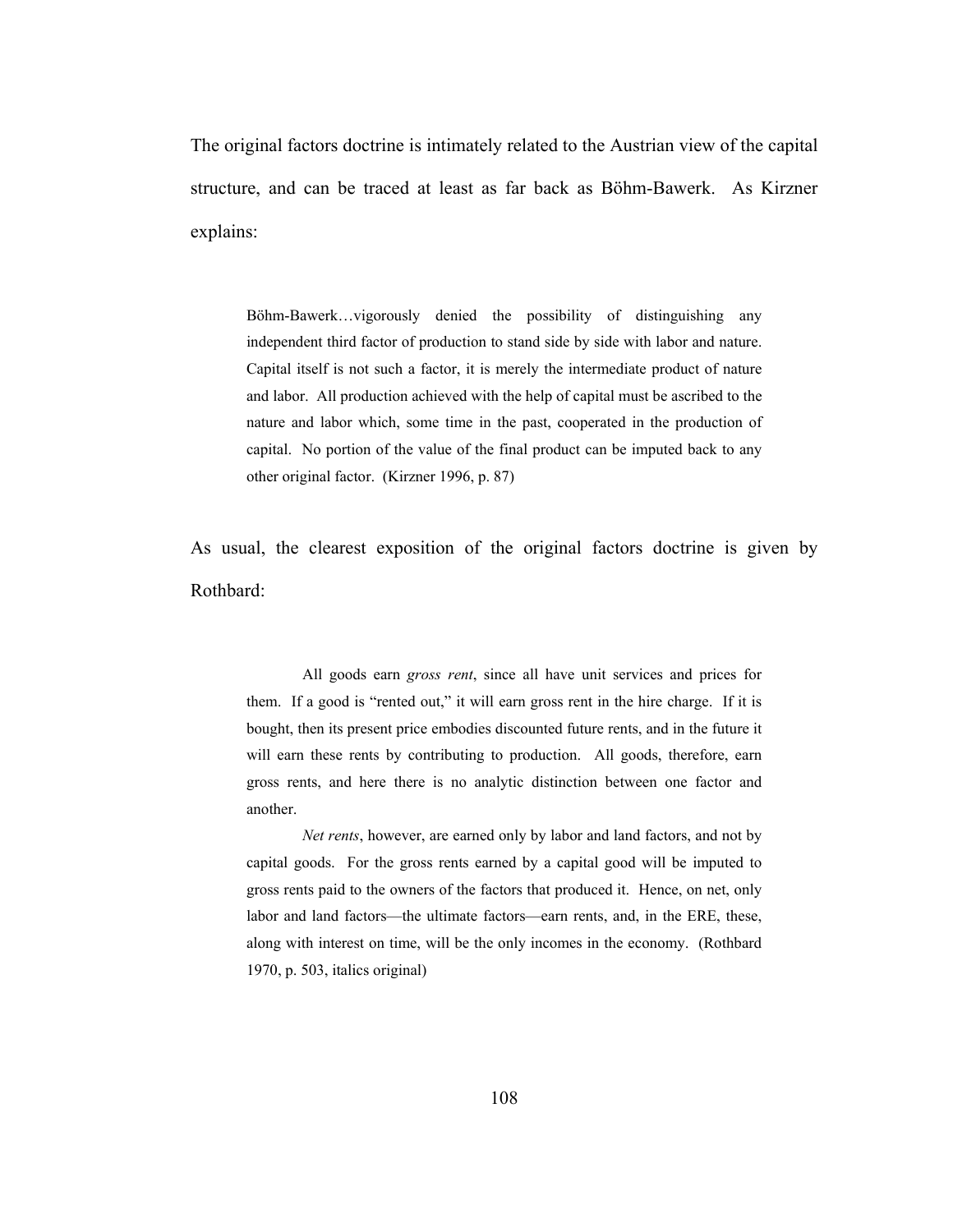The original factors doctrine is perhaps the single most dangerous in all of the PTPT literature.<sup>34</sup> With equal justification, one could state: Consumer goods possess no independent value that is not swept back to the higher-order goods used in their construction. Although technically true, one wonders what the *purpose* of this statement is. Surely the claim is dangerous, in the sense that it might mislead one into thinking that the true source of value in a finished good derives from the value of its components, and not vice versa.

In the same way, Claim VI might mislead one into thinking that the original productive value resides in land and labor, and flows *into* a particular capital good. But this is exactly backwards. Suppose there is a particular mineral that has only *one* use, as a component in a machine. Then clearly, the mineral is productive only insofar as the *machine* is productive; the mineral has no 'independent productivity' at all.

Besides this quibble, there is a much deeper flaw with the original factors doctrine; it too is only true in a *stationary* equilibrium (i.e. an evenly rotating economy), and need not be true in a world merely devoid of arbitrage opportunities.

<sup>&</sup>lt;sup>34</sup> To his credit, Kirzner (following Hayek) recognizes that viewing capital as "congealed waiting" is conducive to a "'cost-of-production' way of thinking about capital goods" (Kirzner 1996, p. 82).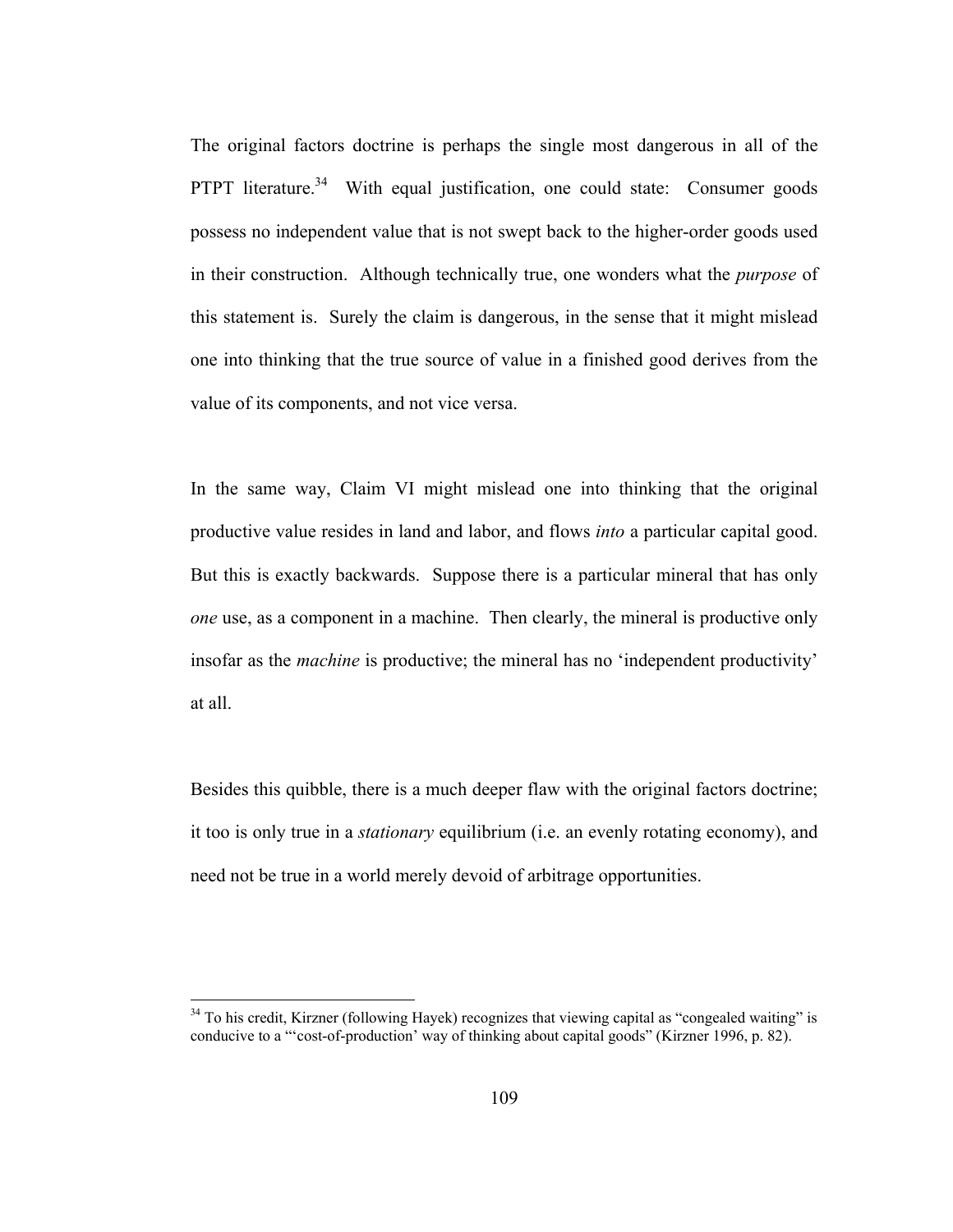Imagine a simple world in which umbrellas are constructed during a three-period process. In the first period, labor works upon raw materials (which are classified as  $4<sup>th</sup>$ -order goods), forming  $3<sup>rd</sup>$ -order goods. Labor is then applied to these goods in the next period to form  $2<sup>nd</sup>$ -order goods, and finally umbrellas are formed when the finishing touches of labor are applied to  $2<sup>nd</sup>$ -order goods. Starting initially from a stationary equilibrium, the market value of the original raw materials must be equal to the market value of a finished umbrella, discounted of course by three periods at the prevailing rate of interest. (We are neglecting the incomes of the laborers for simplicity.)

Now suppose that there is an unexpected increase in the amount of rainfall. This boosts demand for, and the price of, umbrellas. There is now a temporary arbitrage opportunity in the price structure: Even accounting for interest, the price of  $2<sup>nd</sup>$ order goods and the labor needed to transform them into finished umbrellas is lower than the new market price of umbrellas. Consequently, entrepreneurs bid up the price of labor and  $2<sup>nd</sup>$ -order goods.<sup>35</sup>

The process does not stop there, of course. The prices of the goods of higher orders are also bid up. If the economy had simply moved to a new stationary equilibrium

<sup>&</sup>lt;sup>35</sup> This exposition assumes a certain myopia of the people involved, in order for the reader to better understand what is happening. It may very well be that astute entrepreneurs quickly anticipate the effects of the increased rainfall. Thus, the producer of  $3<sup>rd</sup>$ -order goods need not wait for the price of  $2<sup>nd</sup>$ -order goods to be bid up before realizing that his own product will become more valuable in the dynamic equilibrium.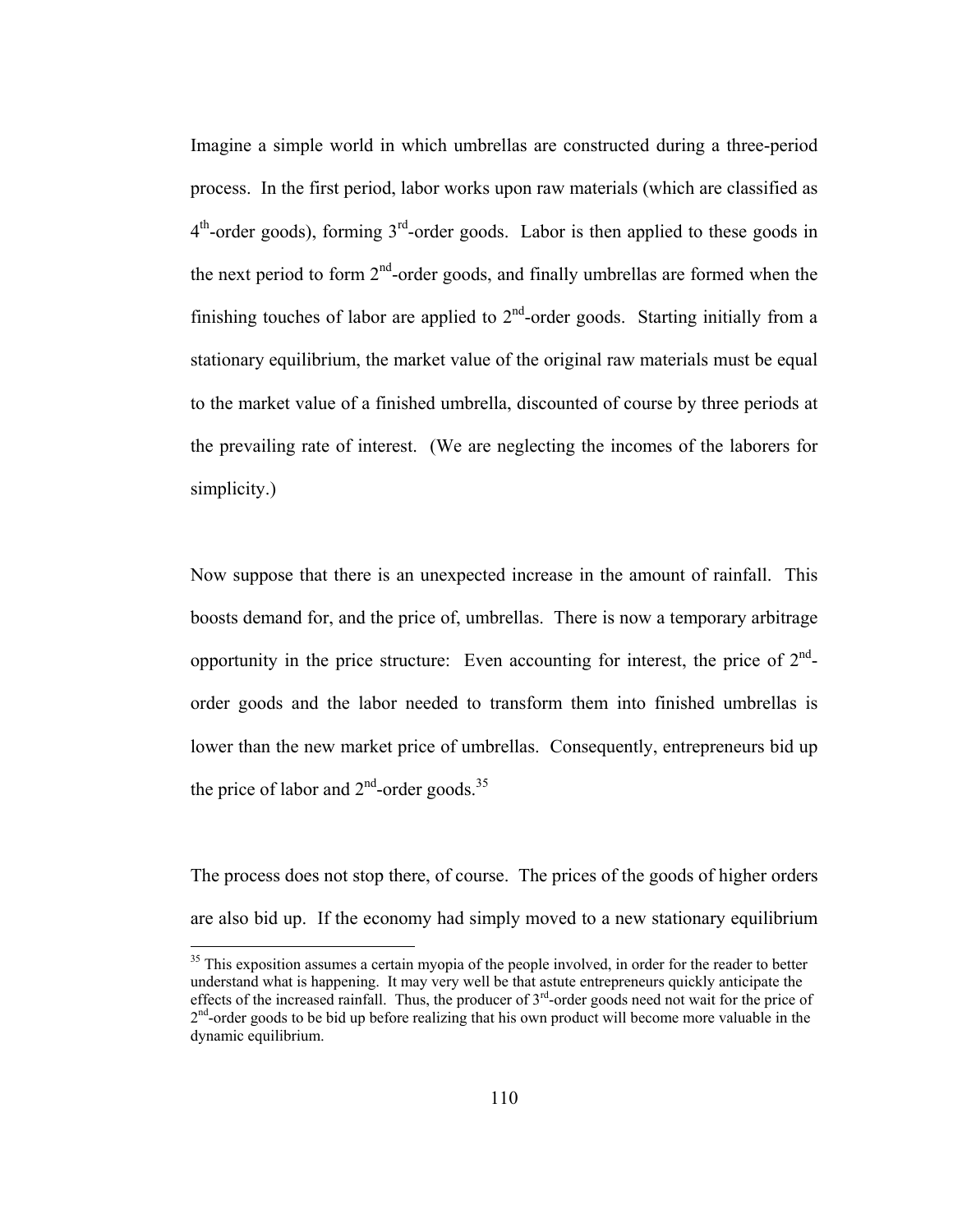(i.e. if the rainfall settled down at this new amount forever) then the PTPT theorist would be perfectly correct: the prices of the capital goods used in the construction of umbrellas would possess no "value surplus" except that attributed to time preference. The increased value assigned by consumers to umbrellas would be entirely swept back to the original land (and labor) used in their construction.

In particular, the price, say, of a  $3<sup>rd</sup>$ -order good would necessarily be equal to the price of a  $4<sup>th</sup>$ -order good (plus the price of the labor used in the fourth stage), times the gross market rate of interest. Thus, the physical productivity of the  $4<sup>th</sup>$ -order good (i.e. its technological ability to generate a  $3<sup>rd</sup>$ -order good) cannot explain why investment in the  $4<sup>th</sup>$  stage yields a financial return one period later.

But this result does not hold if the increased rainfall is merely *temporary*. Suppose that meteorologists report that the amount of rainfall will return to its previous level—and remain there forever—after, say, three periods. Then it is no longer true that the higher price of umbrellas will be imputed entirely back into the land (and labor) factors. Even after everyone has adjusted to the new situation, there will remain a 'gap' in prices between the  $3<sup>rd</sup>$  and  $4<sup>th</sup>$  stages. That is, the price of a  $3<sup>rd</sup>$ order good will be higher than the prices of its inputs, even accounting for (the stationary rate of) interest.<sup>36</sup> The price of a  $4<sup>th</sup>$ -order good will not be bid up,

<sup>&</sup>lt;sup>36</sup> We are assuming that the shock does not affect the rate of interest through any indirect effects.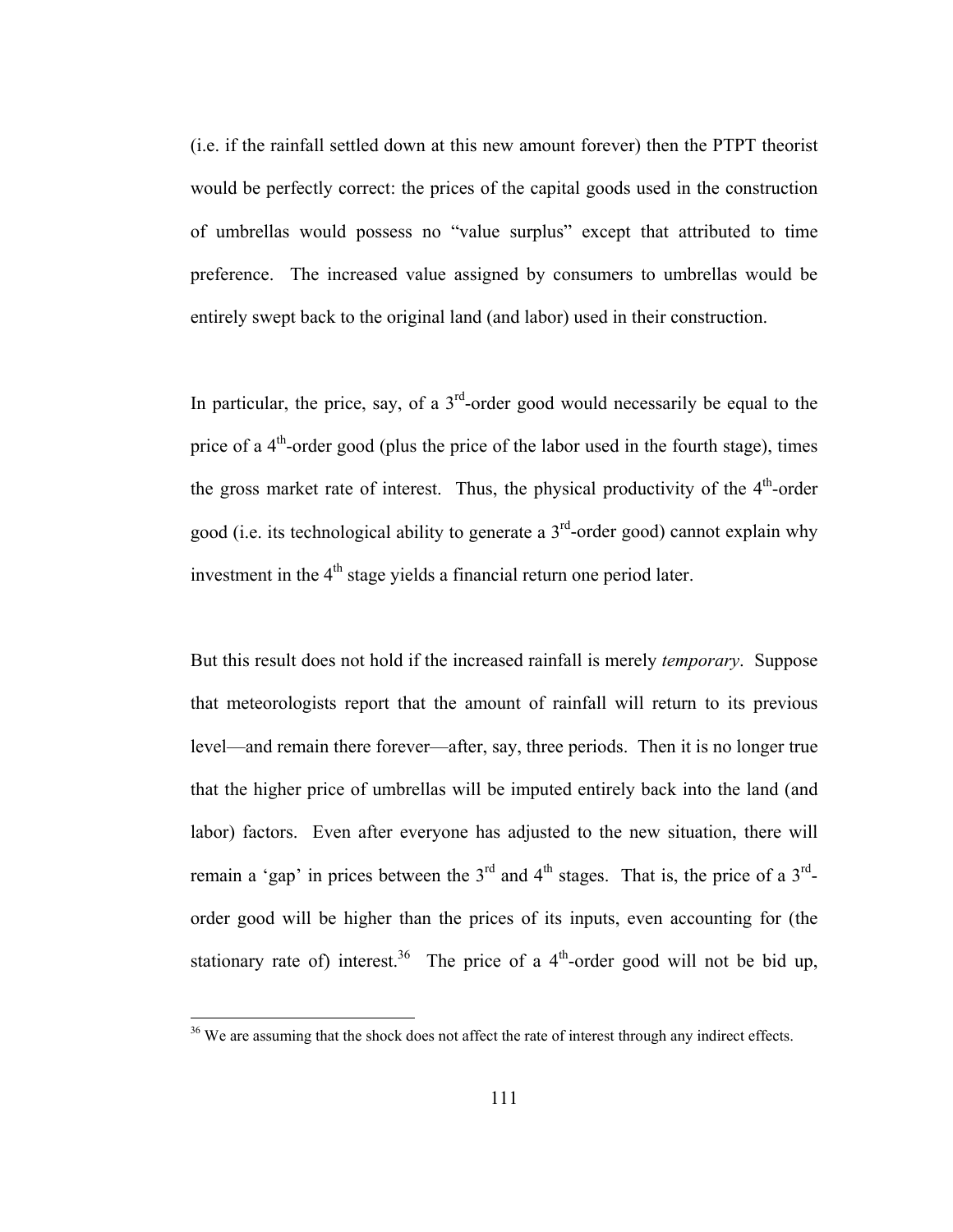because *by the time this good produces a finished umbrella*, the rainfall will have returned to its original level. Over the next three years, the 'gap' will move down the production process, until the economy returns to the original stationary equilibrium. This is illustrated in Table 4, which assumes an original 100 percent rate of interest. The shock in rainfall occurs in the beginning of period 3. (Note that the prices for period 3 are posted *after* everyone adjusts to the shock.)

| <b>Stage</b>    | <b>Market Value (Neglecting Labor Inputs)</b> |                |      |                     |      |                |      |
|-----------------|-----------------------------------------------|----------------|------|---------------------|------|----------------|------|
| 4 <sup>th</sup> | 125                                           | 125            | 125  | 125                 | 125  | 125            | 125  |
| $3^{\text{rd}}$ | 250                                           | 250            | 1250 | 250                 | 250  | 250            | 250  |
| 2 <sup>nd</sup> | 500                                           | 500            | 2500 | 2500                | 500  | 500            | 500  |
| 1 <sup>st</sup> | 1000                                          | 1000           | 5000 | 5000                | 5000 | 1000           | 1000 |
| Period:         | 1                                             | 2              | $3*$ | 4                   | 5    | 6              | 7    |
|                 |                                               | Stationary Eq. |      | Dynamic Equilibrium |      | Stationary Eq. |      |

## **Table 4—Umbrella Counterexample to Claim VI**

To repeat: In period 3, the  $3<sup>rd</sup>$ -order capital goods possess a "value surplus" that would seem to be impossible according to the PTPT literature. This is true even though the prices shown above (after period 3) are all *in equilibrium*; they are not mere transitory phenomena, and they do not reflect any error.<sup>37</sup>

 $37$  The true error occurred in period 2, when the owners of  $4<sup>th</sup>$ -order goods sold for \$125 when they should have insisted on receiving \$625. Of course, had everyone anticipated the temporary spike in rainfall all along, then presumably umbrella production would have increased in the periods prior to the spike, greatly dampening the fluctuation in the market price of umbrellas.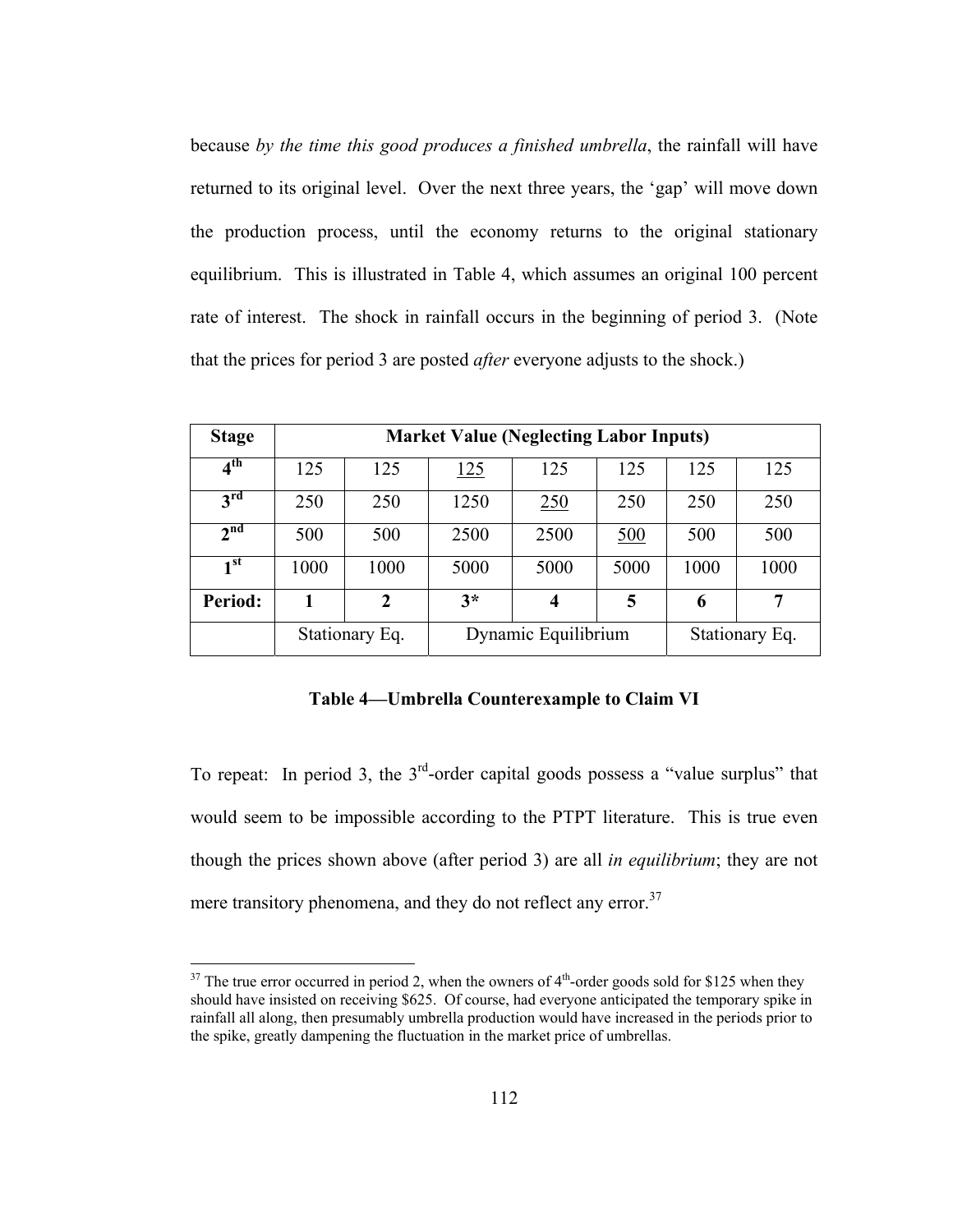This scenario serves two additional purposes. First, it shows the corollary flaw in the PTPT claim that a uniform discount rate will emerge for the same units of time. Second, it highlights again the tremendous difficulty in equating interest with the higher valuation of present over future goods.<sup>38</sup> In the stationary equilibrium, the PTPT theorist can easily deduce the interest rate simply by examining the price margins—the net rate must be 100 percent. This follows (so the PTPT theorist would say) from the fact that, for example, a  $2<sup>nd</sup>$ -order good is really nothing but a 3<sup>rd</sup>-order good, *plus one unit of time*.<sup>39</sup> So any difference in their market values must be attributed entirely to time preference, that is, the rate of interest.

But how should the PTPT theorist describe the dynamic equilibrium periods? In each period, two of the stages exhibit the original 100 percent markup, while one of the stages exhibits a 900 percent markup. In period 4, it is still the case that a  $2<sup>nd</sup>$ order good represents a  $3<sup>rd</sup>$ -order good plus one unit of time, so now the difference in market values between these items would lead us to believe the net rate of interest is 900 percent. But a comparison of the differences in the other stages would lead us to believe that the net rate were still 100 percent. We thus see a

 $38$  For example, Kirzner explains a quote from Mises by saying, "[Mises] relies on the reader's understanding of the Böhm-Bawerkian insight that the money rate of interest simply corresponds, in a smoothly running economy at a given level of production, to the excess value of consumer goods at a given date, over the value—the spot price—of the inputs invested at an earlier date in their production" (Kirzner 2001, p. 141). We are not arguing above that this "insight" is necessarily wrong, but rather that its qualifications are perhaps more serious than Kirzner may have realized.<br><sup>39</sup> Again, we are neglecting labor inputs for simplicity.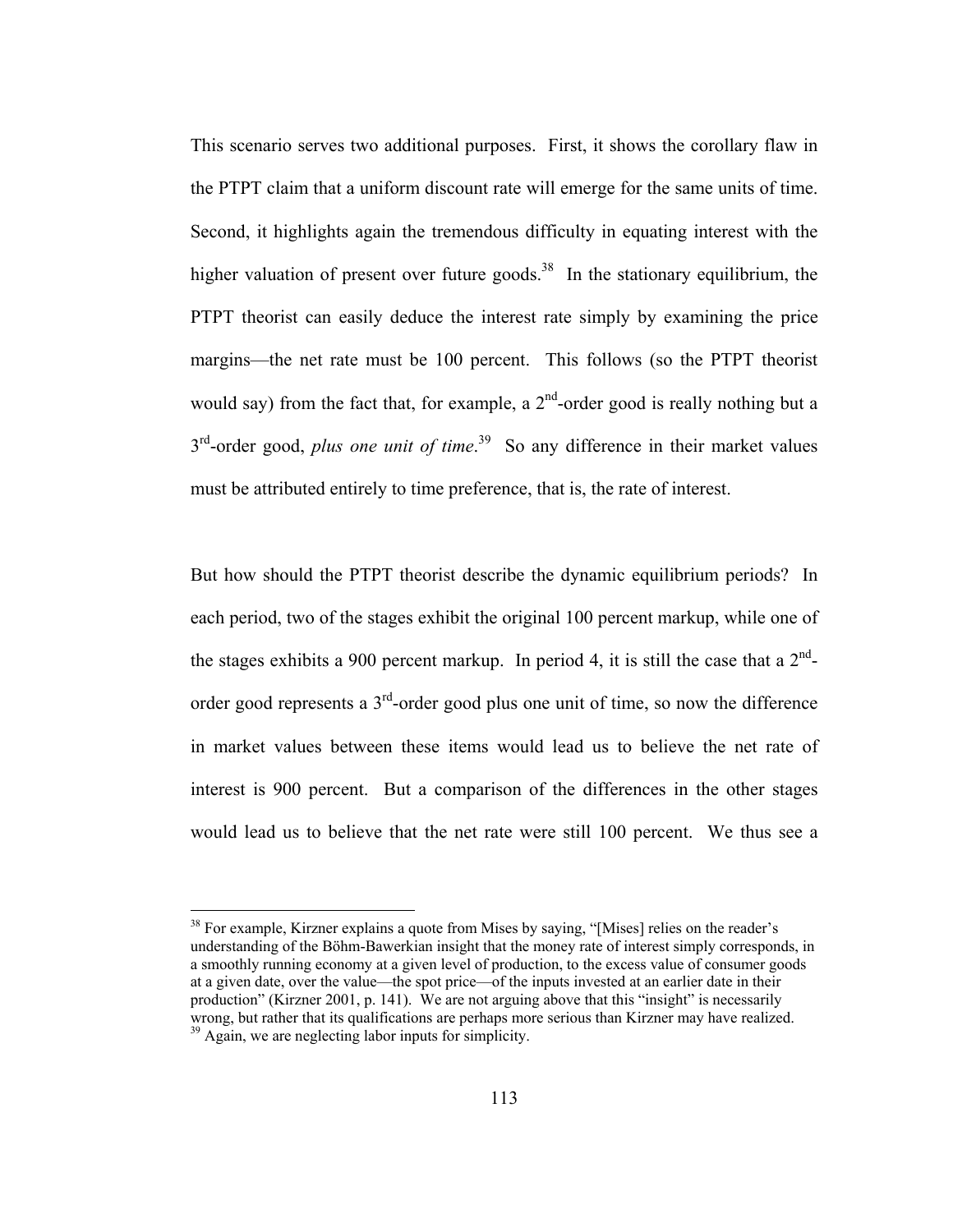difficulty similar to that demonstrated in Section V, in which it was shown that there need not arise a uniform rate of TP across goods.

Before closing this section, it should be noted that a scenario such as this demonstrates the truly independent nature of Böhm-Bawerk's third cause of interest, "roundabout productivity."<sup>40</sup> To avoid confusion, let me repeat that I am *not* claiming that the different price margins should be considered as interest; rather I am claiming that *Böhm-Bawerk* thought they should be (since he defined interest as the higher market value of present over future goods), and hence—as this scenario illustrates—Böhm-Bawerk must be acquitted of the charge (e.g. Mises 1966, pp. 527-528) that he subtly returned to the productivity fallacies.

# VII. *Identical Objects, Different Goods? The Notorious Ice Example*

 $\overline{a}$ 

I will devote this section to the obvious counterargument to the claims made thus far. The PTPT theorist will probably find the above arguments to be unsatisfactory, and will conclude that they suffer from an incomplete subjectivism. Just because a

 $40$  To translate the scenario into Böhm-Bawerk's framework: A  $3<sup>rd</sup>$ -order good in period 3 is more valuable than a  $3<sup>rd</sup>$ -order good in period 4 because the former can produce one highly-valued umbrella in period 5, or one normally-valued umbrella in period 6 (because the finished umbrella in period 5 could simply be held for one period). The latter, however, can produce *no* highly-valued umbrellas in period 5, and one normally-valued umbrella in period 6. Thus, because of its superior technical productivity, the former is valued at \$1250, while the latter at only \$250. (Admittedly, Böhm-Bawerk did not seem to realize that he needed a dynamic equilibrium to achieve this result. Thus, although he was correct in his arguments with, e.g., Fisher, Böhm-Bawerk apparently did not know *why* he was correct.)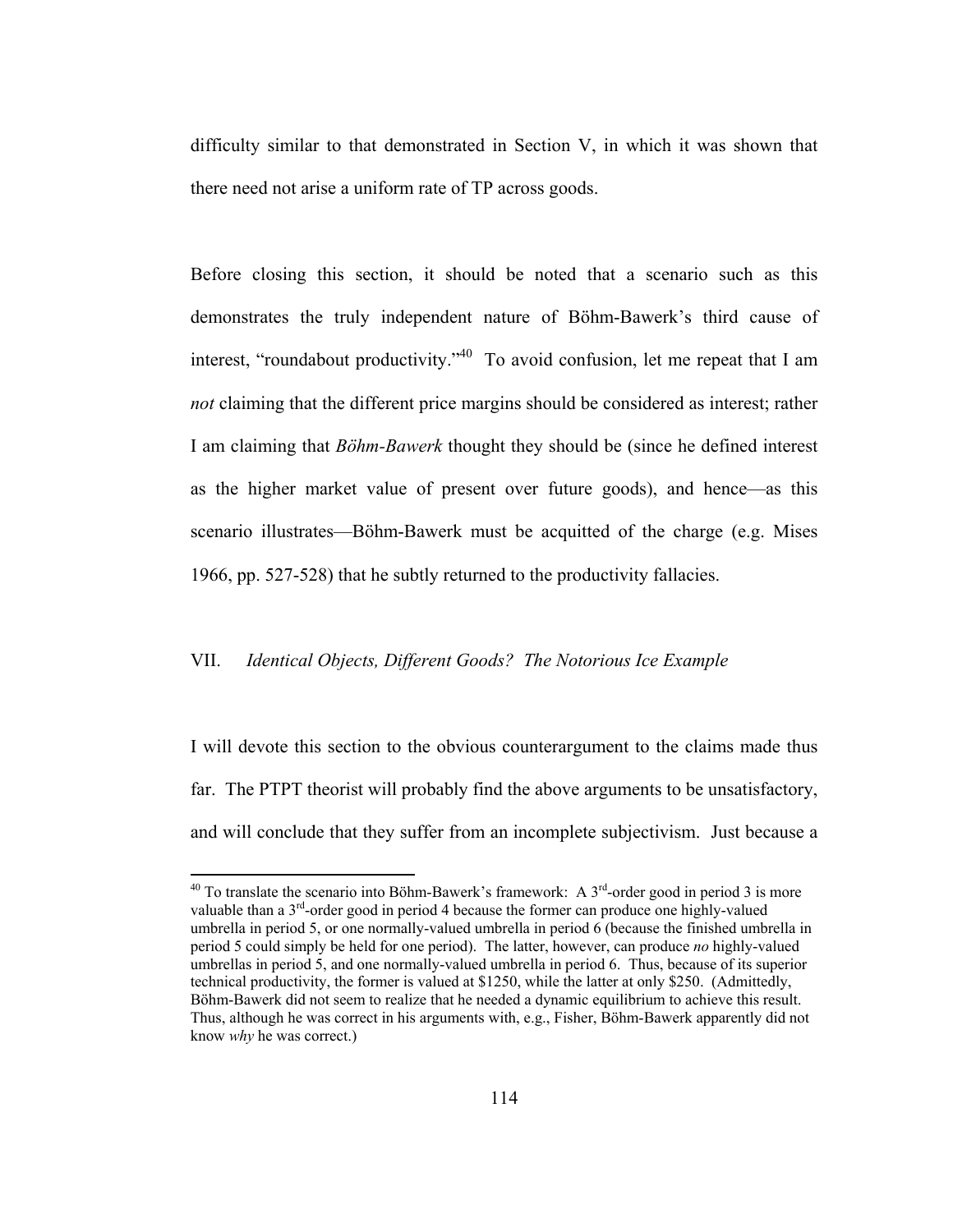horticulturist considers two objects to be identical oranges does not render them two units of the same *good*; only the actor's subjective valuations determine *this*  equivalence. Thus, the PTPT theorist will probably believe that the scenario of Section V misses its mark; the 'orange' of period 2 offers a higher marginal utility than the 'orange' of period 1, and hence the two must be treated as *different goods*. Similarly, in Section VI, the 'umbrella' of period 2 is a *different good* from the 'umbrella' of period 4, and thus the  $2<sup>nd</sup>$ -order good in period 4 is *not* the  $3<sup>rd</sup>$ -order good plus one unit of time. Once this distinction is made, all of the apparent troubles with the PTPT fall away.

There are several problems with this defense; three of the gravest will be documented below. For clarity, I will change the example to give the PTPT argument the fairest possible hearing. It is typical to 'refute' the law of time preference by citing the example of a man in the winter in possession of a unit of ice. Surely the man would be willing to trade away this object in order to receive a physically identical unit of ice the following summer. Is this not, the critic of the PTPT asks, a clear and reasonable case of someone preferring a future good to a present good? The PTPT theorist responds that no, the ice example makes the same mistake (ostensibly) made in this paper in Sections V and VI; because the man derives a higher utility from ice consumption in the summer than in the winter,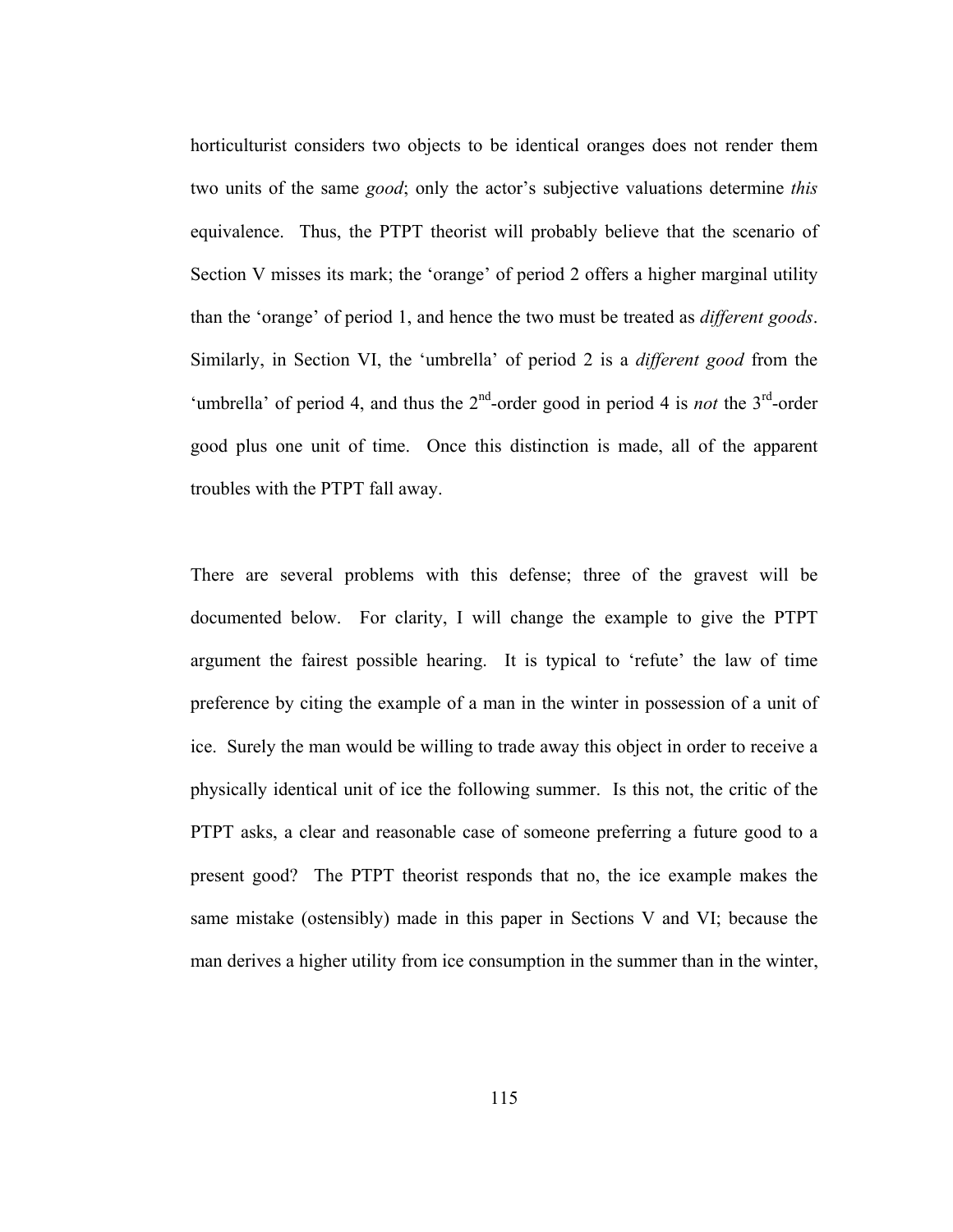ice-in-the-winter is a *different good* from ice-in-the-summer. This standard PTPT defense<sup>41</sup> will now be criticized in the context of the ice example.

# A. Constant Preferences

 $\overline{a}$ 

First, the defense relies upon a constancy in preferences. Remember, the defense runs in this fashion: The man receives a certain utility, say  $W$ , from consuming the ice in the winter. He conjectures that he *will* receive a certain utility, *S*, from consuming it in the coming summer. Now, the man still experiences time preference, so in evaluating the *present* utility of the summer consumption, the man discounts *S* to a lower value, *s*. Because the man decides to postpone consumption, we know that  $s > W$ . But there is still time preference; that is,  $S > s$ . It's just that *S* is sufficiently bigger than *W*, so that, even when its utility is discounted, the future ice consumption in the summer is more attractive than present ice consumption in the winter.

I believe that this approach, though at first quite reasonable, should give pause to the Austrian economist. Although one needn't interpret *W* and *S* as cardinal numbers, they *are* still comparable magnitudes on some scale, a scale that is held to

 $^{41}$  E.g. Rothbard: "[A] common type of objection to the assertion of universal time preference is that, in the winter time, a man will prefer the delivery of ice next summer (future) to delivery of ice in the present. This, however, confuses the concept 'good' with the material properties of a thing…Since ice-in-the-summer provides different (and greater) satisfactions than ice-in-the-winter, they are *not* the same, but *different* goods" (1970, p. 436, italics original).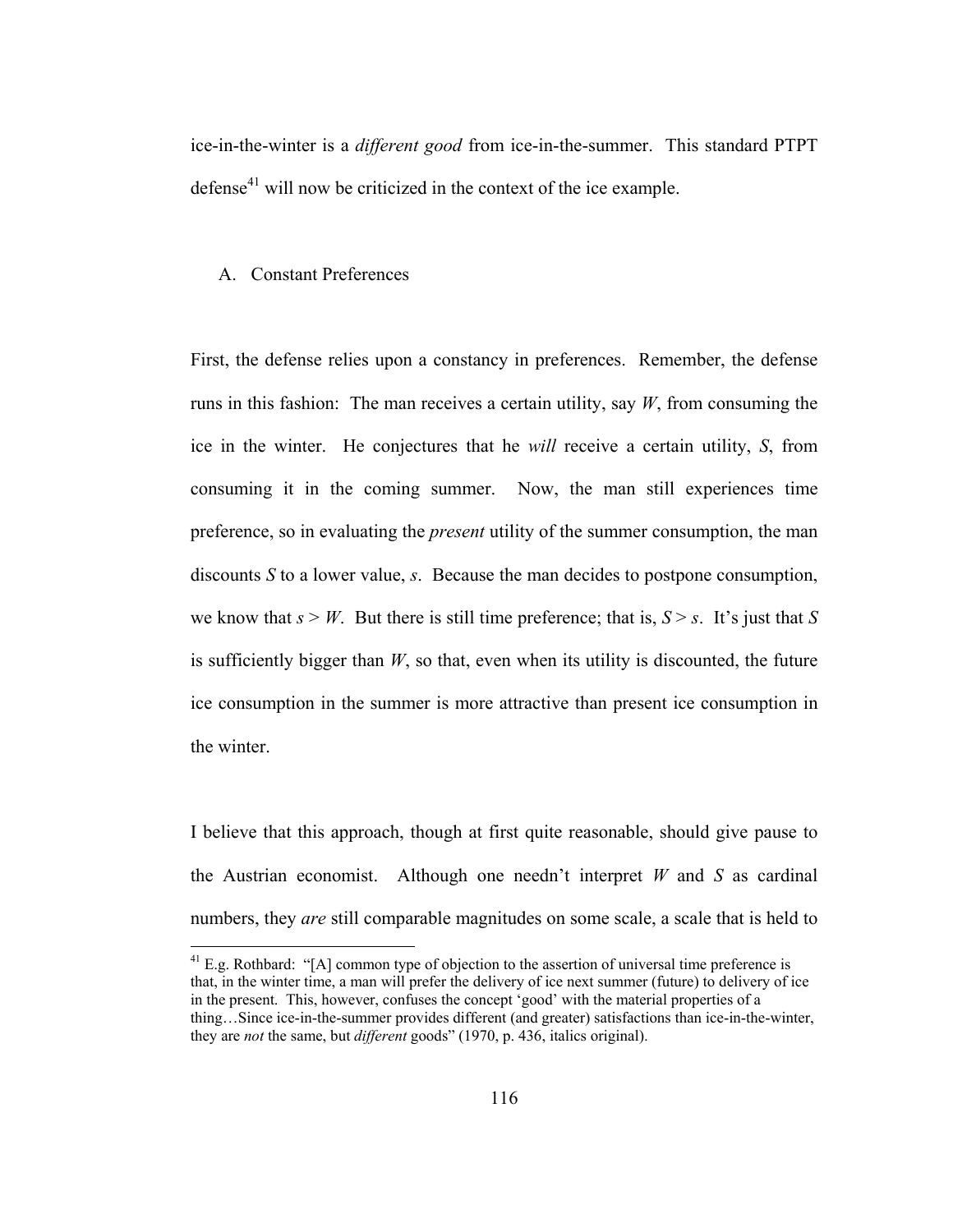be constant over time.42 Again, the PTPT defender is *not* merely comparing the present utility of winter ice consumption, with the *estimated current utility* of future ice consumption (that is, *W* with *s*). The PTPT theorist must *also* discuss the present utility of summer ice consumption (i.e. *S*), *as it will be experienced in the future*.<sup>43</sup> The difficulty with this approach will be elaborated in the next section.

#### B. No Relation to Action

 $\overline{a}$ 

Simply put, the statement "present ice-in-the-summer offers more utility than present ice-in-the-winter" should be *meaningless* to the Austrian economist; there is no way to relate this proposition to one involving the actions taken by an individual.

When we say that an apple offers more utility than an orange, we imply that, if faced with a choice between the two, the individual would pick the apple over the

 $42$  At the very least, it presupposes that an object's position in the present scale of values can be compared with its position in the (possibly different) future scale of values. E.g., consider the PTPT theorist's response to a different 'counterexample' to the law of time preference: A young boy, who has never tasted alcohol, would (if he were sufficiently well-informed) exchange a present bottle of beer for a future one, since presumably by that time his preferences will have changed. The PTPT theorist does not simply ask, "What is the boy's estimate of his current utility from future beer consumption?" No, the PTPT theorist *first* requires the boy to imagine *how much present satisfaction the beer will give him at that future date*, and *then* the boy must discount this value because of its remoteness.

 $43$  Neoclassical models avoid these difficulties by assuming a constant intraperiod utility function. Time preference (in sense [ii]) is modeled by multiplying future utility by a discount factor. In fact, it is very problematic to even *define* time preference (sense [ii]) without recourse to a constant scale of values over time.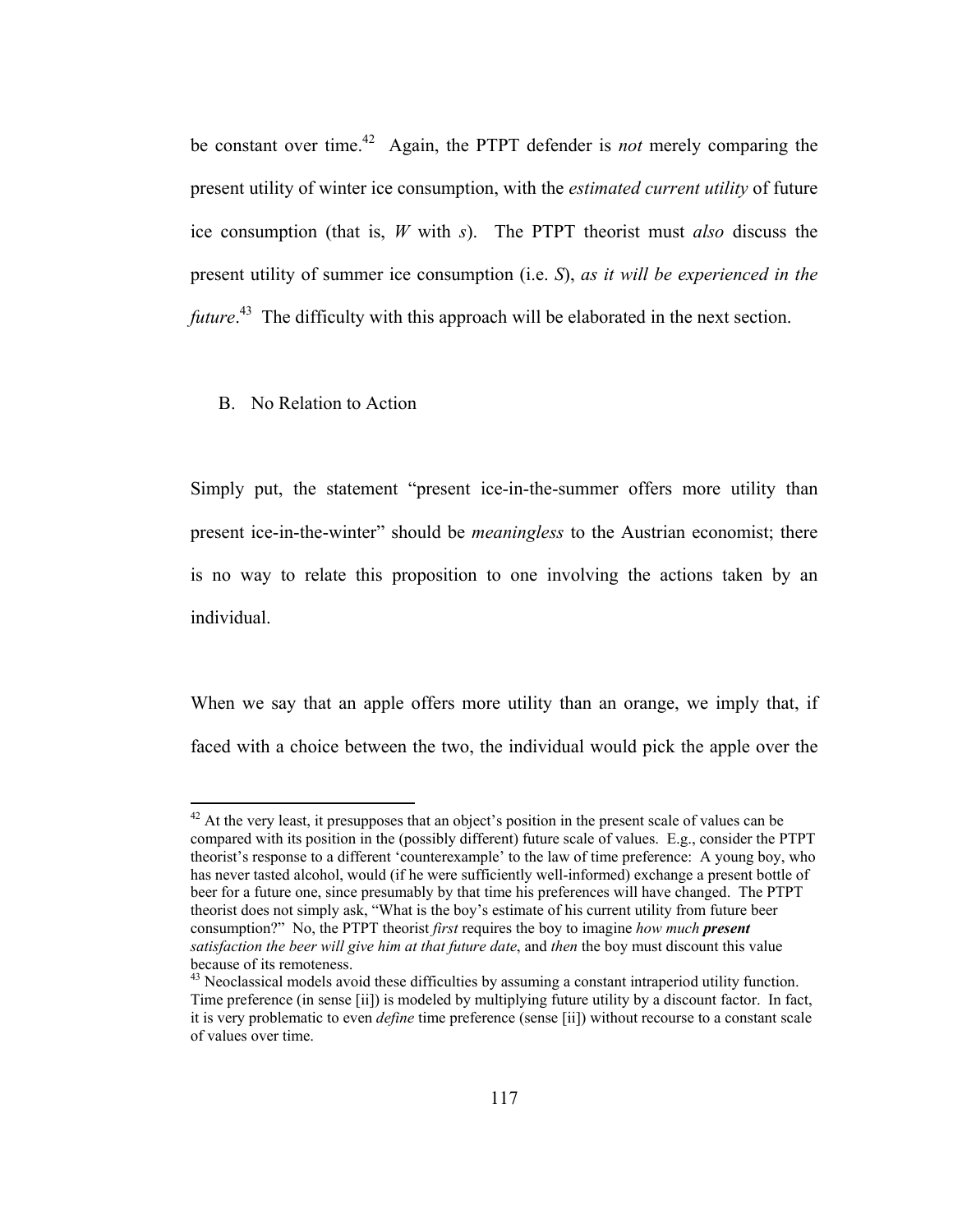orange. In the same way, when the man in winter decides to postpone consumption of his ice, the economist concludes that the man values 'future ice-in-the-summer' more than he values 'present ice-in-the-winter.'

But we can make *no* comparison of the utility between 'present ice-in-the-winter' and '*present* ice-in-the-summer,' for the simple reason that winter and summer never occur at the same point in time. An actor *never chooses* between present icein-the-winter and present ice-in-the-summer, and thus the PTPT theorist's comparison of the utilities offered by the two items is nonsensical. To compare a man's satisfaction from consumption in winter with his consumption in summer is to commit a subtle interpersonal utility comparison.  $44,45$ 

<sup>&</sup>lt;sup>44</sup> To avoid any confusion: This discussion is not denying that considerations of time and place matter in the definition of a good. For example, when explaining the social function of retailers, an economist may note that, to an Eskimo, an orange-in-Florida is a *different good* from an orange-in-Alaska. But the PTPT theorist wants to consider, not this distinction, but rather whether eating an orange in Alaska gives the same utility as eating the same orange in Florida.

<sup>&</sup>lt;sup>45</sup> That the PTPT encourages interpersonal utility comparisons is seen most clearly in Callahan: "A person's time preference at thirty might be lower than the same person's time preference at eighty. At thirty, he may be quite willing to hold off on that trip to the Alps in order to save for a house for his new family, whereas at eighty he is much more likely to think, 'Hey, I'd better get over there now!' However... [t]he opposite progression of time preference could just as well occur: At thirty, one might think of nothing but 'living for the moment,' while at eighty, one's entire focus is on building up the grandchildren's trust funds" (2002, pp. 53-54). Inasmuch as the person will be long dead when the trust fund is consumed, Callahan's last case can be considered as low TP only because the person is sacrificing *his* present consumption for *his grandchildren's* (greater) consumption in the future.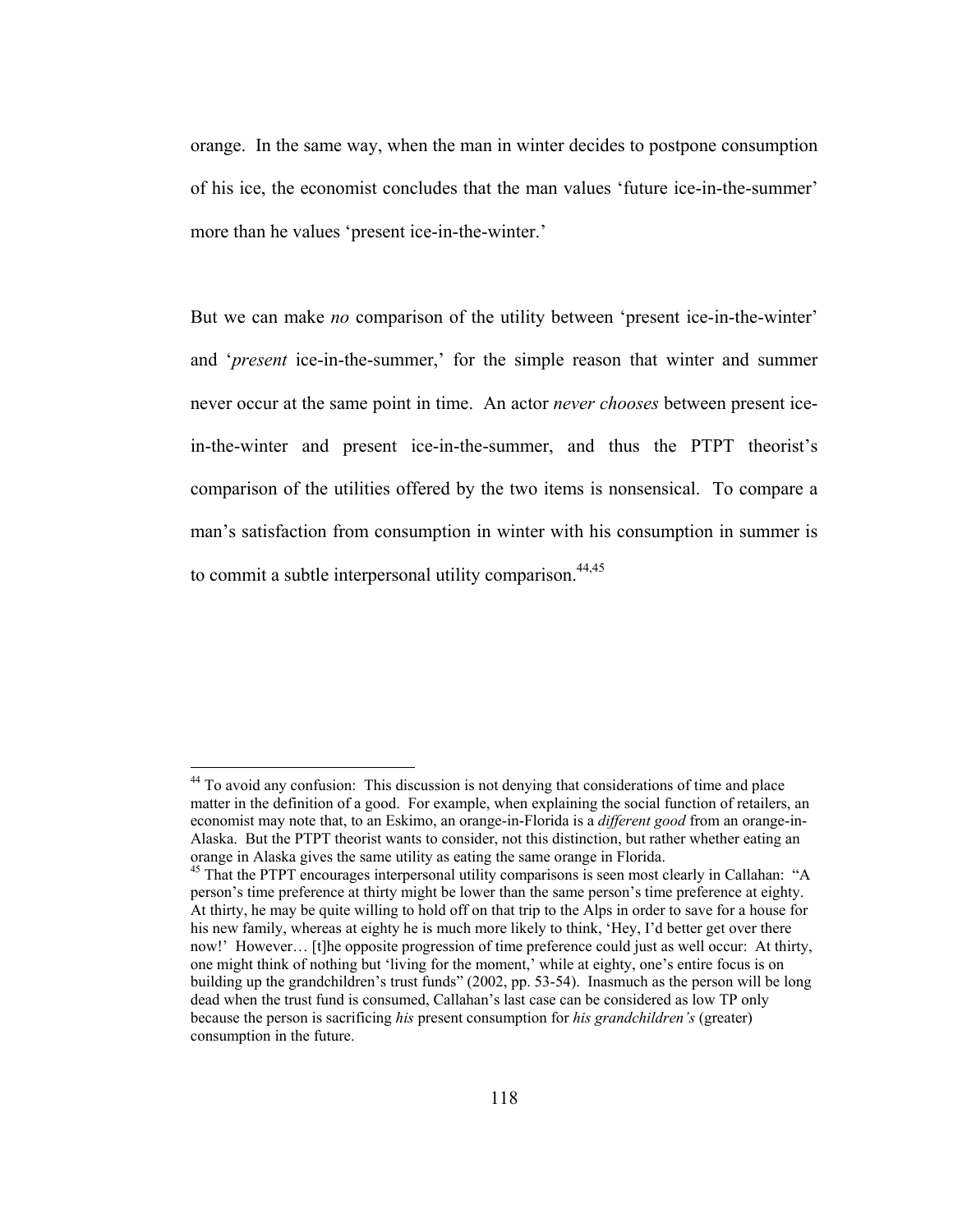### C. Inconsistent with Intratemporal Definition

Most damaging of all, the PTPT definition of a *good* in an intertemporal context differs—and absurdly so—from the definition of a good in an intratemporal context. The PTPT theorist says that the marginal utility of the unit of ice in summer is higher than in the winter, and so the two physical items are not really units of the same good. But the Austrian considers the marginal utility of the  $1<sup>st</sup>$ gallon of water to be higher than the marginal utility of the  $100<sup>th</sup>$  gallon of water; are these items then different goods (rather than different units of the same good)?

Returning to the scenario described in Section VI: The PTPT theorist would no doubt claim that the 'umbrella' in period 2 is a different good from the 'umbrella' in period 3. But if we accept this distinction, we are thereby prohibited from ever saying that the demand for 'a good' has increased. For example, it was not the case that the price of gasoline increased during the oil shock of the 1970s; rather, the good gas-during-normalcy was transformed into gas-during-the-OPEC-crisis. The market price of the latter good was higher than that of the former, that is all.

In a related vein, the PTPT theorist would presumably claim that the original factors doctrine was not refuted by the scenario in Section VI. For "land" to the Austrian economist is not really the nature-given factors, but rather those items that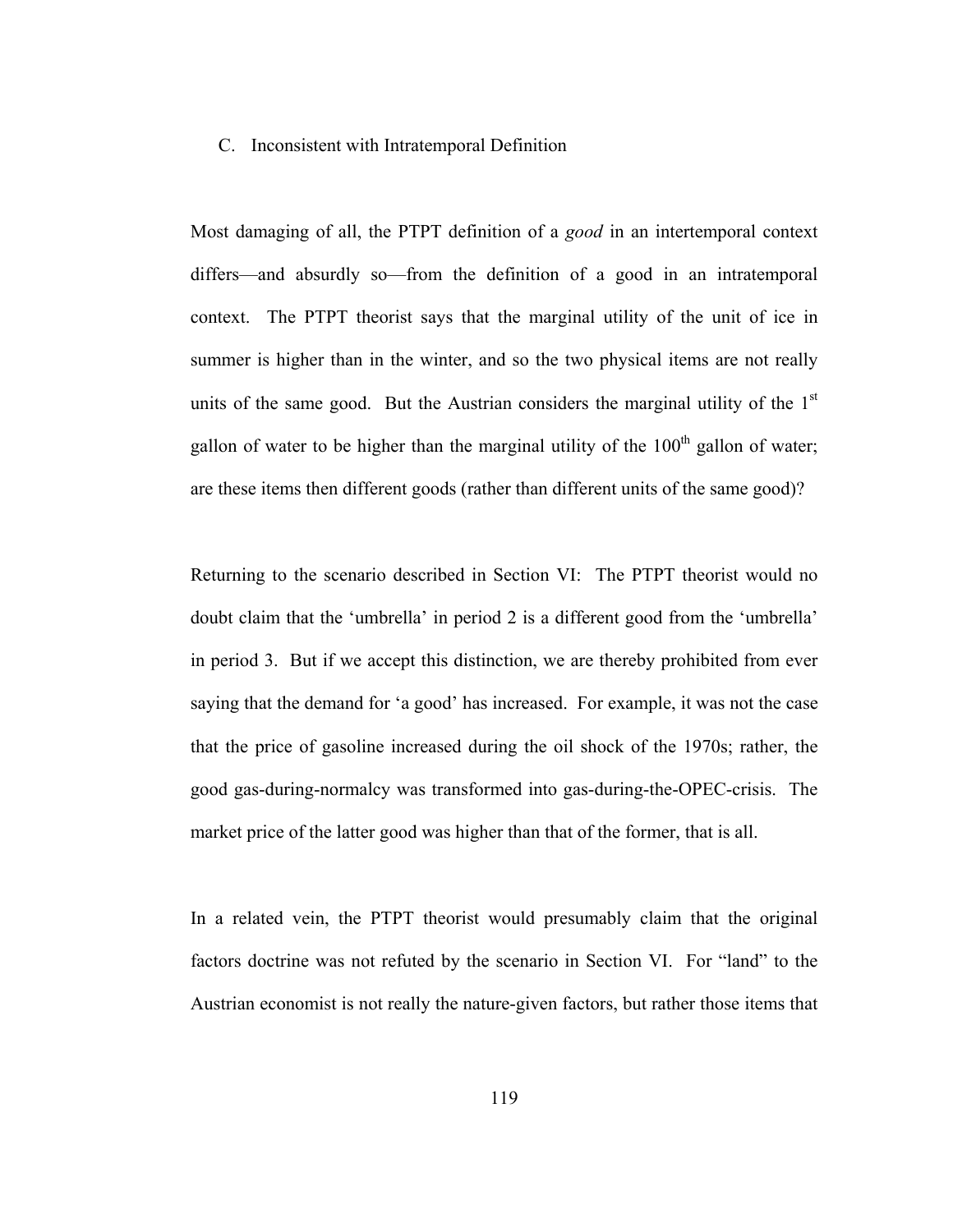are non-reproducible from the actor's point of view (Rothbard in Fetter 1977, p. 6). Thus, in period 3, the  $3<sup>rd</sup>$ -order goods really are land, in the sense that they can produce a highly-valued umbrella. This effect cannot be reproduced simply by taking a  $4<sup>th</sup>$ -order good and waiting for one time period. So, after this subtle correction, it is still true that all value is swept back into the original factors; capital goods possess no independent productivity.

This move will certainly rescue the PTPT, but at what cost? For now we must say that, in the  $3<sup>rd</sup>$  period, those man-made items that were previously considered capital goods have now become land, but will only remain so for one period. After that time, the identical (from a technological point of view) items will once again become capital goods. And all the while, the items are used in the same production process, with the only exception being the market price of the final product.

# VIII. *Cardinal Utility?*

The discussion of the ice example has shown that the PTPT requires the economist to index satisfactions according to the time at which they are experienced; in time  $t_1$ an actor must be able to compare present satisfactions with *present satisfactions as they will be experienced in*  $t_2$ *.* We have seen above the incompatibility of this approach with other areas of Austrian theory. More generally, there is the problem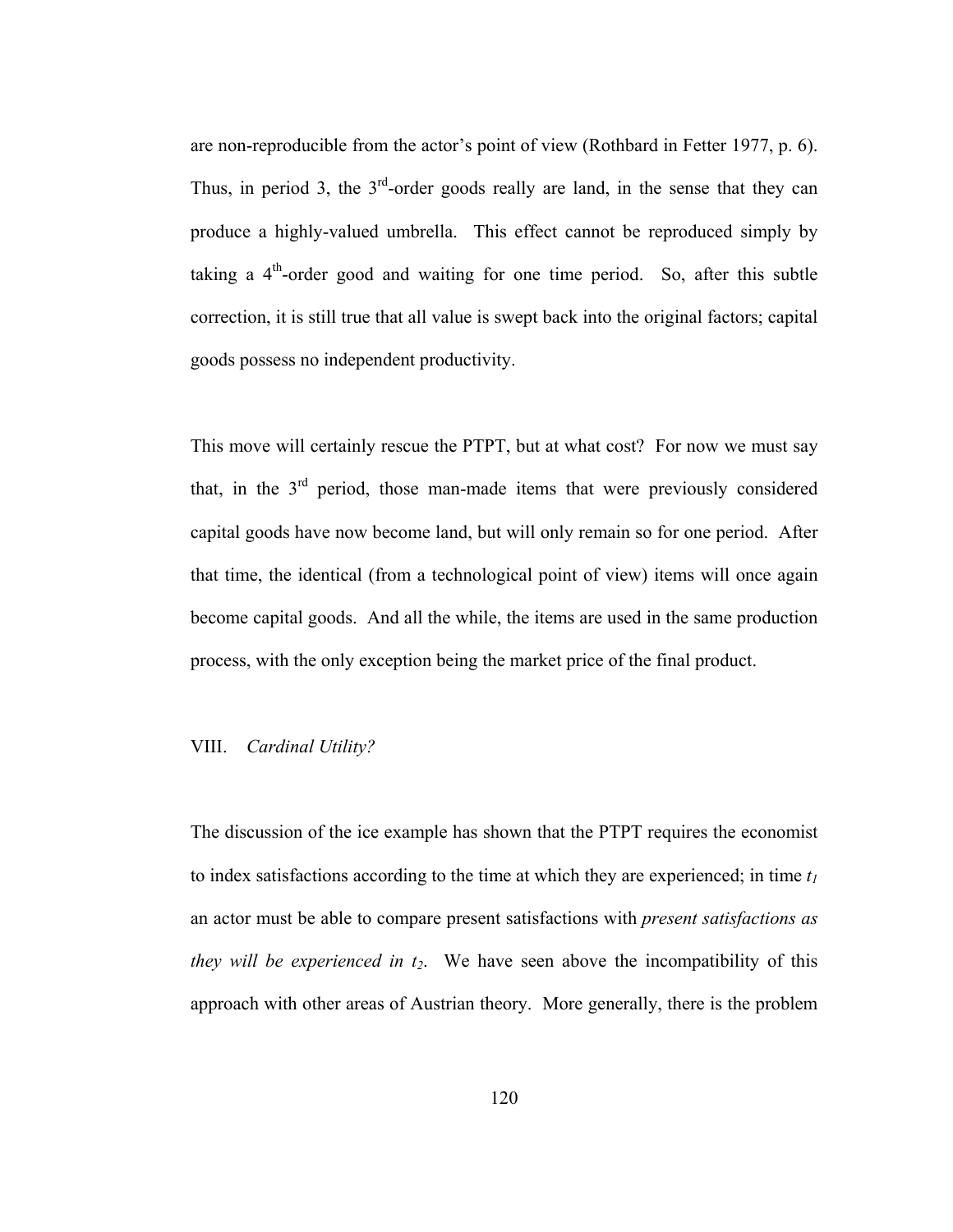of changing values; how can one compare present  $t_1$  satisfactions with present  $t_2$ satisfactions if preferences will change in the interim?<sup>46</sup>

But perhaps the clearest demonstration—and the one on which I will end this paper—of the non-Austrian character of the PTPT is that, quite simply, the PTPT invites a cardinal conception of utility. Modern Austrians typically insist on the ordinal nature of preferences, and many reject the representation theorems of mainstream microeconomics in which a cardinal utility function is used as a convenient proxy for ordinal preferences (e.g. Block 1999 and Hülsmann 1999). It is ironic, then, that most Austrians embrace the PTPT, for the notion *time preference* (in sense [ii]) is itself linked to a cardinal conception of utility.

As shown in earlier sections, the PTPT advocate does not believe that the marginal rate of substitution for goods over time will always favor the present good; for example, it is perfectly possible for two present oranges to trade for one future orange. What the PTPT advocate really means is that the same *psychic satisfaction* is always preferred sooner rather than later. To put it another way, the law of time preference claims that the utility from the present prospect of a given future satisfaction is always less than the utility from the satisfaction itself, at the moment

<sup>&</sup>lt;sup>46</sup> Callahan recognizes the problem but does not see any negative implications for the PTPT:

<sup>&</sup>quot;[Rich] must estimate how much satisfaction his choice will bring to 'Future Rich,' whose knowledge and tastes are unknown to 'Present Rich,' and who will be living in a world that, for Present Rich, is filled with uncertainty" (2002, p. 50).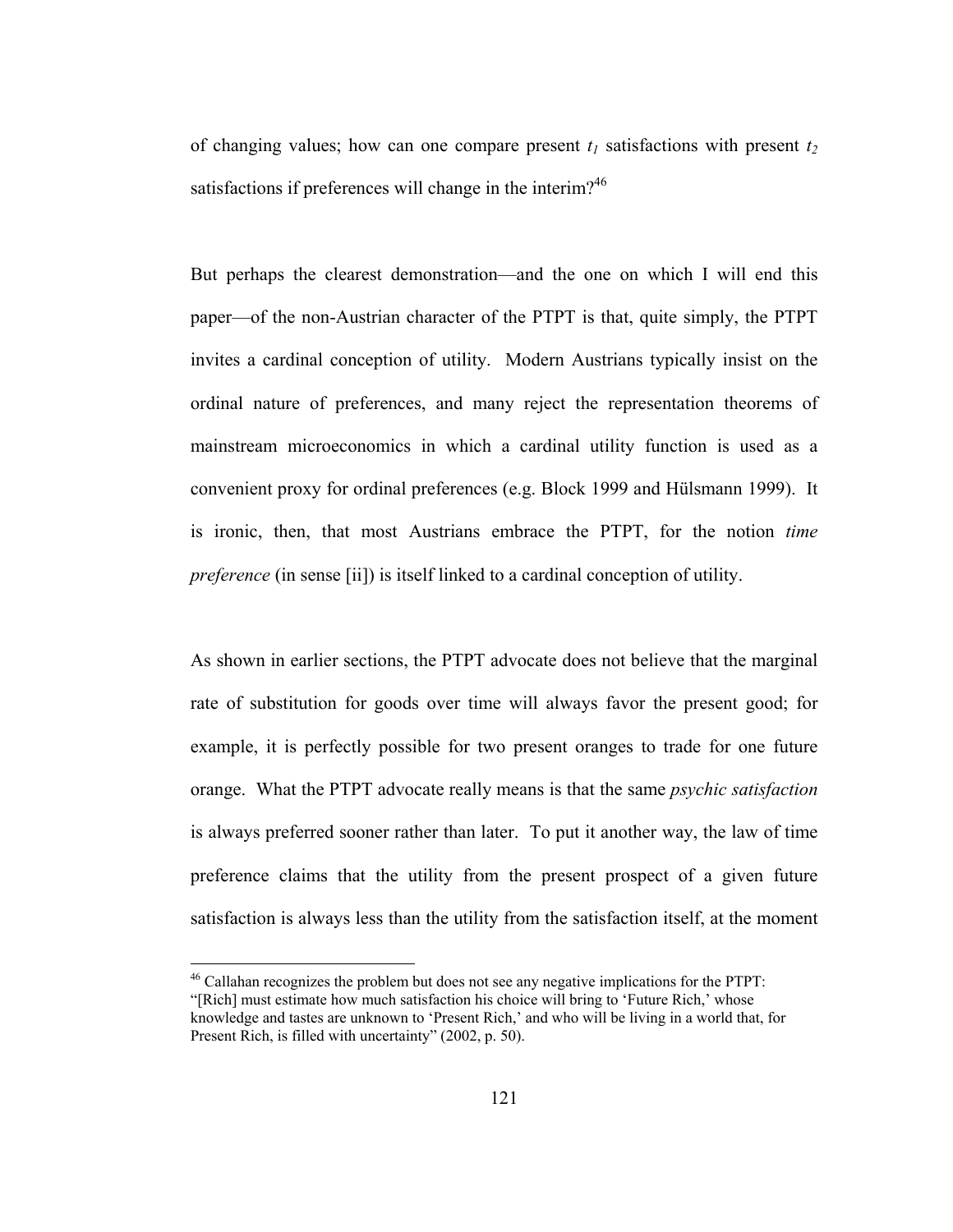of consumption; i.e. the claim is that everyone possesses TP in our sense (ii). In the case of present vs. future ice, our hypothetical consumer in the winter must contrast the utility *S* he will ultimately receive in the summer from ice, versus the discounted utility *s* he will receive *now* for obtaining a claim to (future) ice in the summer. Analyzing the situation in this fashion certainly invites (if not requires) the notion of a unit of utility that can be used for intertemporal measurements or comparisons. I will illustrate this phenomenon with selections from several prominent Austrians.

The original exposition of Böhm-Bawerk quite explicitly uses cardinal units of utility, and it is in the discussion of his first two causes of the higher valuation of present goods—what have been considered the 'psychological' versus the 'objective' reasons—that their connection to his theory of interest is clearest. To reiterate, it is Böhm-Bawerk's second cause, i.e. "the fact that we feel less concerned about future sensations of joy and sorrow simply because they do lie in the future, and the lessening of our concern is in proportion to the remoteness of that future" (II, p. 268), that most directly captures the essence of time preference as used in the PTPT literature. Böhm-Bawerk's discussion of the interaction of his first and second causes leaves little room for an ordinal approach to the concept: $47$ 

 $47$  Koopmans (1960) specifically attempts to formalize Böhm-Bawerk's second cause through a purely ordinal approach.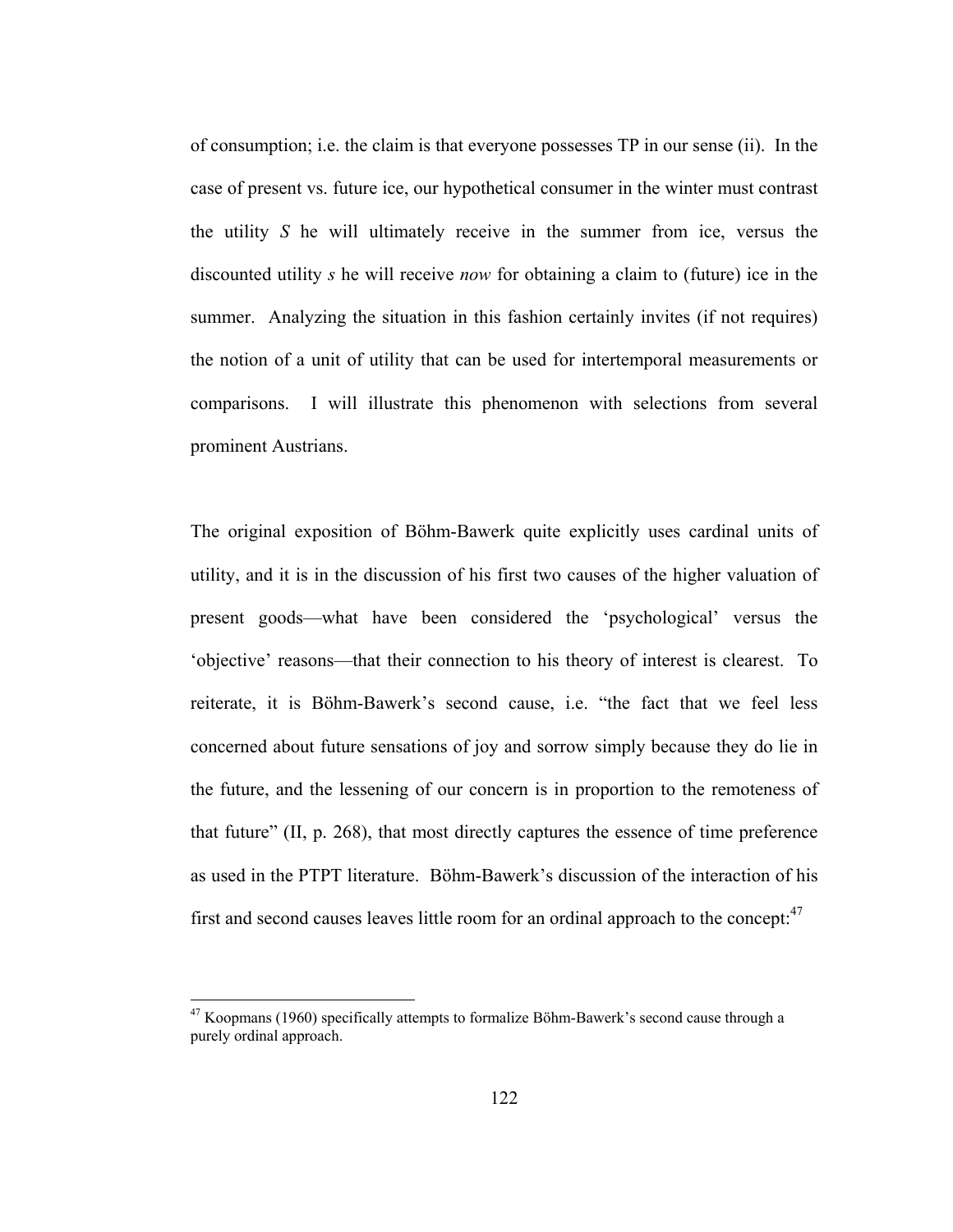And now it can be easily demonstrated that this phenomenon [i.e. the second cause] necessarily contributes to enhance the effectiveness of our first principal cause of the lesser valuation of future goods…Consider once more all those persons who are less well provided for in the present than in the future, and for whom the *true* marginal utility of a quantity of future goods is therefore already smaller than the marginal utility of the same quantity of present goods. All such persons, through the functioning of the second main cause, will now in addition make their valuation of the future marginal utility still lower. As a result, the margin of difference in value becomes augmented in favor of present goods. Suppose, for instance, that the marginal utility of a certain present good is 100 and that the true marginal utility of a like good in a better-provided future period is only 80. In that case the second main cause will operate to bring the valuation to, perhaps, only 70 and thus the margin of difference in valuation will be augmented from 20 to 30. The same applies to the persons whose present and future are approximately equally well provided for….And of course in a market in which present goods are being exchanged for future goods the result in exchange value must be to the disadvantage of the *latter*. *The agio in favor of present goods goes up.* (II, pp. 272-273, italics original)

This passage illuminates the best and worst of Böhm-Bawerk's theory of interest. He can clearly distinguish between the higher value of present goods over future goods ("agio"), the higher valuation of present goods due to relative differences in supply and demand ("first cause"), and the higher valuation of present goods due to time preference in our sense (ii) ("second cause"). However, these sharp distinctions (lacking in much of the PTPT literature) rely on a cardinal conception of utility. Without an intertemporally comparable unit of psychic enjoyment (i.e. a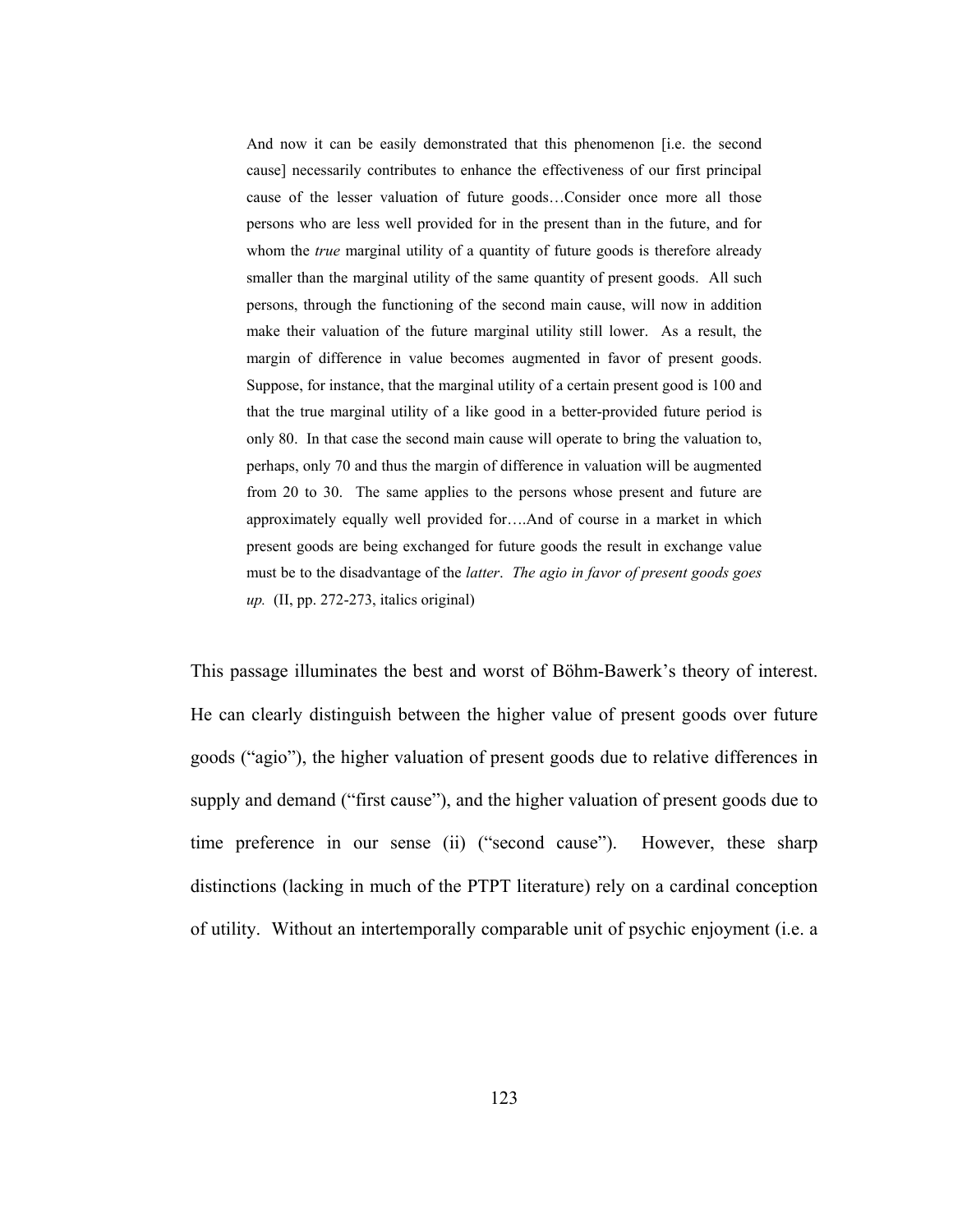unit of utility), it is quite difficult (though not impossible<sup>48</sup>) to distinguish between (1) a present good being more valuable than a future good, (2) a present good being more valuable because of differences in supply and demand, and (3) a present good being more valuable *because* it is a present good. Much of the ambiguity in the PTPT literature is probably due to the desire to distinguish among these cases *without* using a cardinal unit of utility.

In reference to the Cambridge capital controversy, and the PTPT immunity from the neo-Ricardian challenge to the mainstream, Israel Kirzner writes:

For the pure time-preference perspective, interest emerges in intertemporal exchanges in which freely acting market participants express their prospective relative valuations of receipts/sacrifices of different dates. Interest income so received is an entirely defensible reflection of consumer sovereignty (in regard to the *intertemporal allocation of utilities*). (Kirzner 1996, pp. 6-7, italics added)

To reiterate the possible danger: Above Kirzner is not merely saying that the interest rate is a reflection of consumer attempts to maximize (present) utility by allocating *goods* (or receipts and sacrifices) in an intertemporal framework. No, Kirzner goes further and says that consumers seek to allocate (present and future)

<sup>48</sup> Koopmans (1960) must assume stationarity in preferences to even *define* a notion of time preference (pp. 293-294). With this and a few other assumptions, Koopmans is able to represent intertemporal ordinal preferences by a cardinal utility function.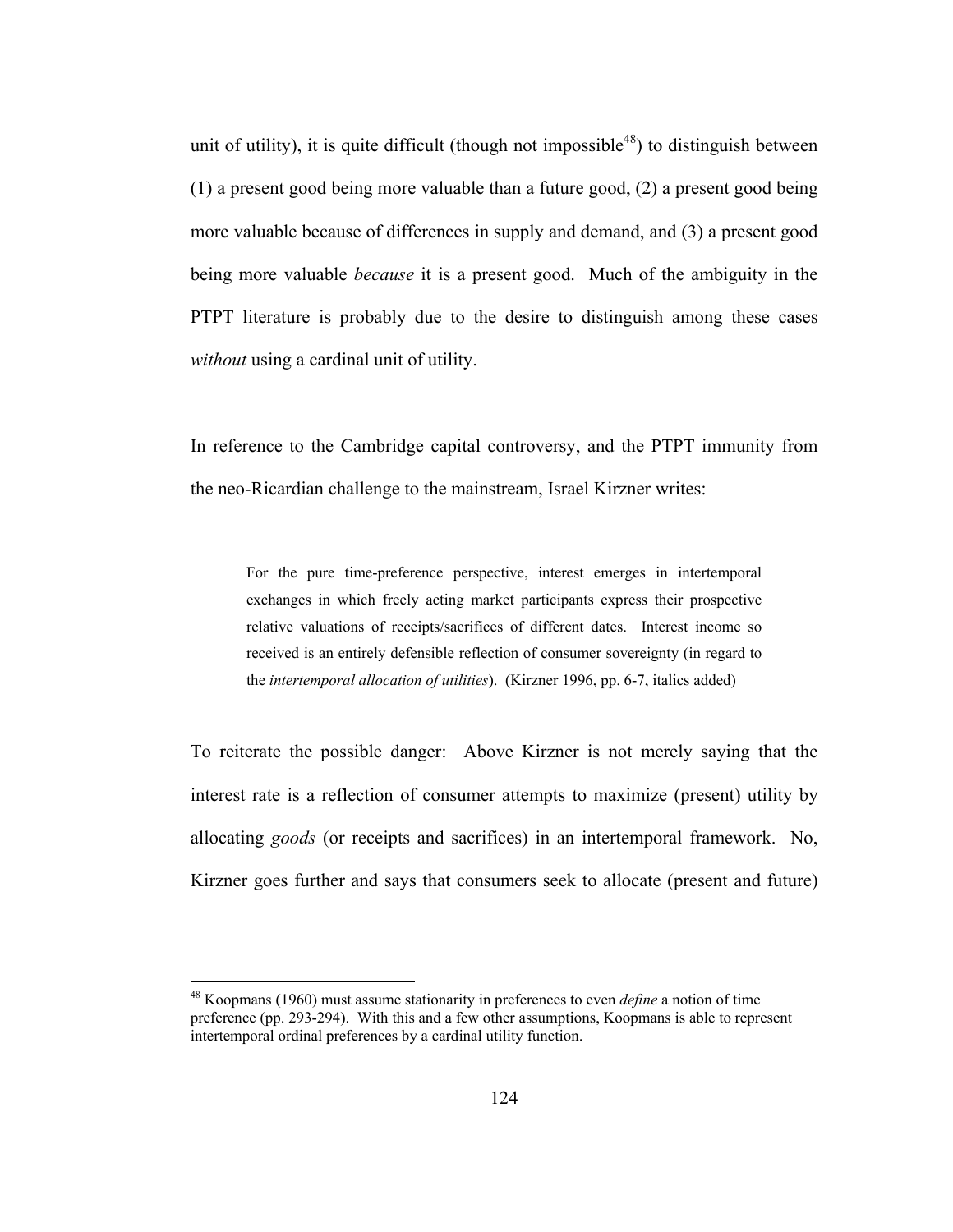*utilities themselves*. In context, the claim could be taken to mean that the interest rate measures the exchange rate between present and future utility.

Finally, I will close with an example drawn from Ludwig von Mises. I find this quote downright shocking, since it so blatantly demonstrates that the PTPT forces even Mises to (inadvertently) employ a cardinal conception of utility: "Originary interest is the ratio of the value assigned to want-satisfaction in the immediate future and the value assigned to want-satisfaction in remote periods of the future" (Mises 1966, p. 526).

There is no getting around Mises' words. The PTPT has led him to *literally divide one subjective value by another*. Obviously Mises does not 'mean' to actually place subjective values in a ratio, but that is what he wrote. What clearer evidence could there be that the pure time preference theory of interest does not belong in Austrian economics?

# **CONCLUSION**

Carl Menger considered Böhm-Bawerk's theory of interest to be "one of the greatest errors ever committed." PTPT advocates cite this as evidence of the superior subjectivism of their own approach. However, it may very well be that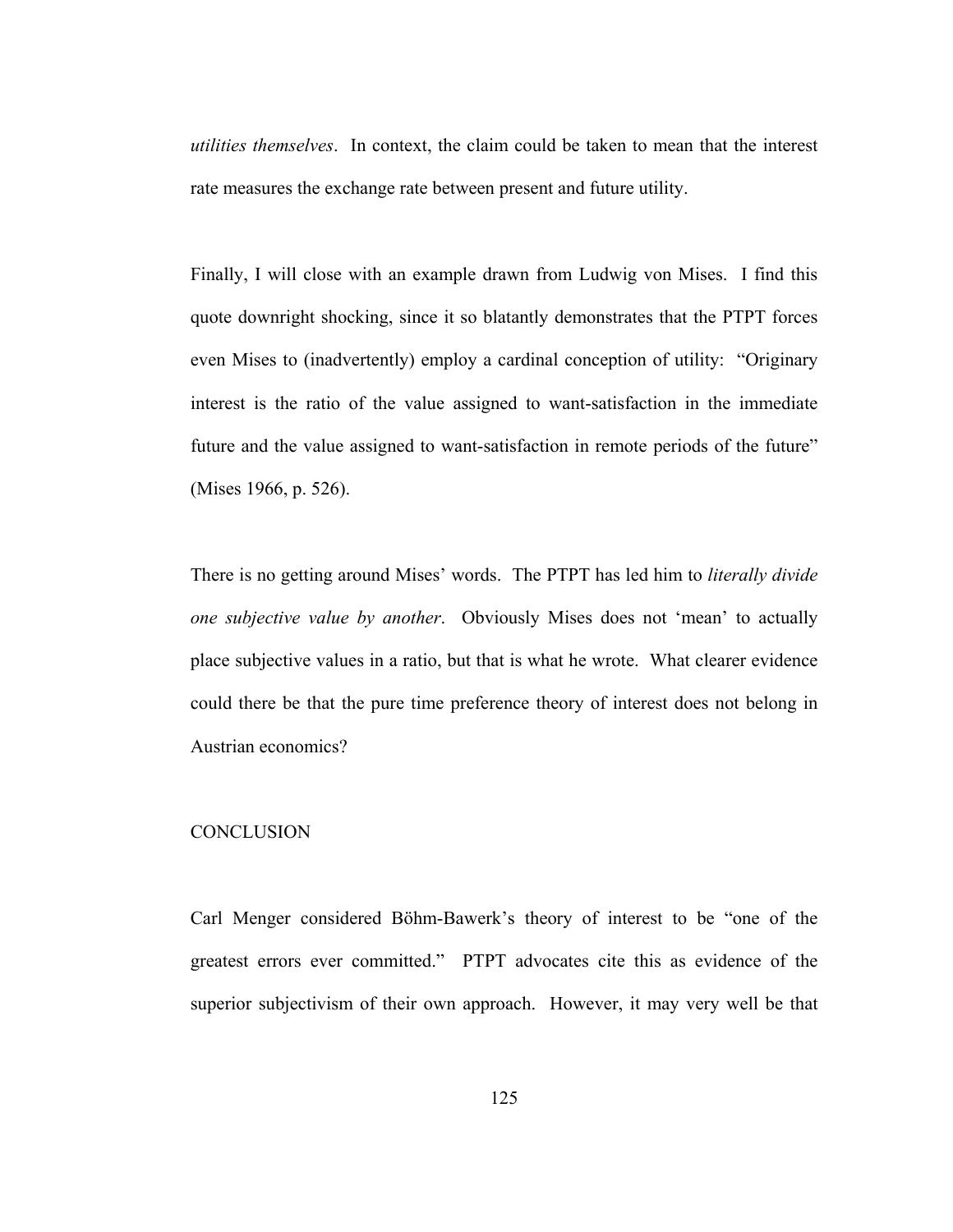Menger objected more to the time preference element of Böhm-Bawerk's theory, rather than his emphasis on roundabout productivity.

In all other respects, Austrians are the most dogmatic of schools concerning the heterogeneity of goods and dynamism of the real world. Yet the pure time preference theory is built upon propositions that are only valid within a stationary framework.

Austrians should reject any theory of interest that deals only with 'real' phenomena, to the exclusion of money. A positive interest rate is simply a higher price for present money units versus future money units. To label this phenomenon "time preference" is entirely unnecessary $^{49}$  and can only lead to confusion.

<sup>&</sup>lt;sup>49</sup> For example, we could construct a completely analogous 'pure size preference' theory of consumer goods prices: Other things being equal, a consumer prefers a bigger good to a smaller one. (We can prove this apodictically; if, ceteris paribus, a consumer didn't prefer a good to the same good but half its size, then he also wouldn't prefer a good to the same good one quarter its size, or one eighth, etc. We thus see that lack of size preference would imply no valuation at all of goods, since goods need to possess some size in order to be consumed.) The pure size preference theory obviously explains the correlation between market prices and the size of television sets, limousines, jet planes, etc. Ostensible 'counterexamples' are in fact comparisons of different goods; the law of size preference is upheld.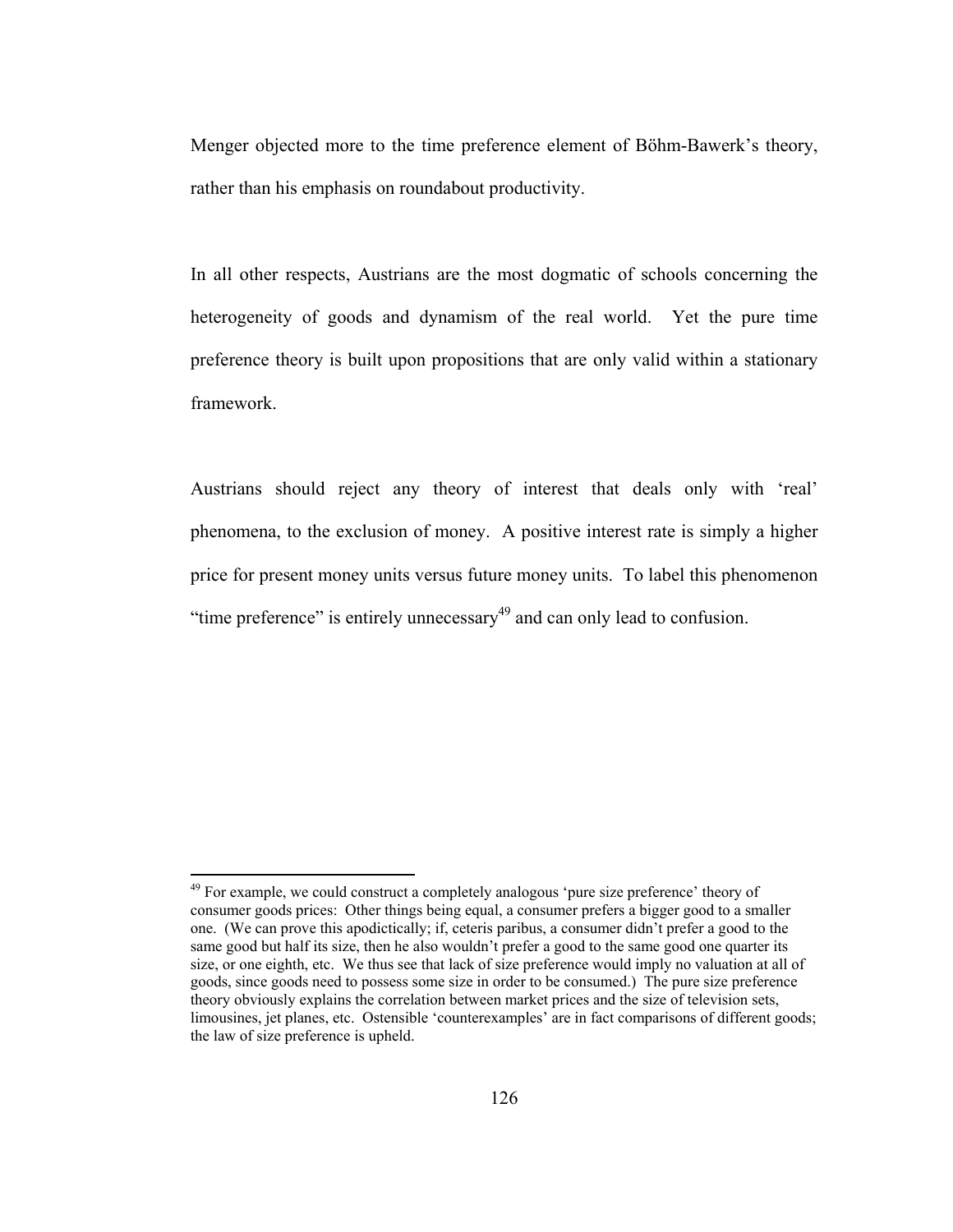# Chapter Three

# **A Monetary Approach to Interest Theory**

#### INTRODUCTION

Economists have typically defined interest as the higher price of present (versus future) consumption. In this approach, the real rate of interest equals the premium placed on present vs. future goods in intertemporal exchanges. This framework of a 'barter fiction' abstracts from money altogether.

The present paper rejects this conventional approach. I argue that real (versus monetary) theories of interest are only sensible within a stationary setting, and are of little use once this unrealistic assumption is relaxed. Barter models always involve a deviation from reality, but they are particularly dubious when describing intertemporal affairs. Moreover, these models cannot pin down the nominal rates of interest, even though these are what we actually observe on the market.

In contrast to the real theories, I offer a monetary theory of interest. In this approach, I do not model the real interest rate,<sup>1</sup> but instead deal with the exchange

<sup>&</sup>lt;sup>1</sup> The "real interest rate" has at least two meanings in modern economics. On the one hand, it can refer to the premium on present consumption in a formal model; it corresponds to the (equilibrium) intertemporal exchange rate of present consumption goods for future consumption goods. On the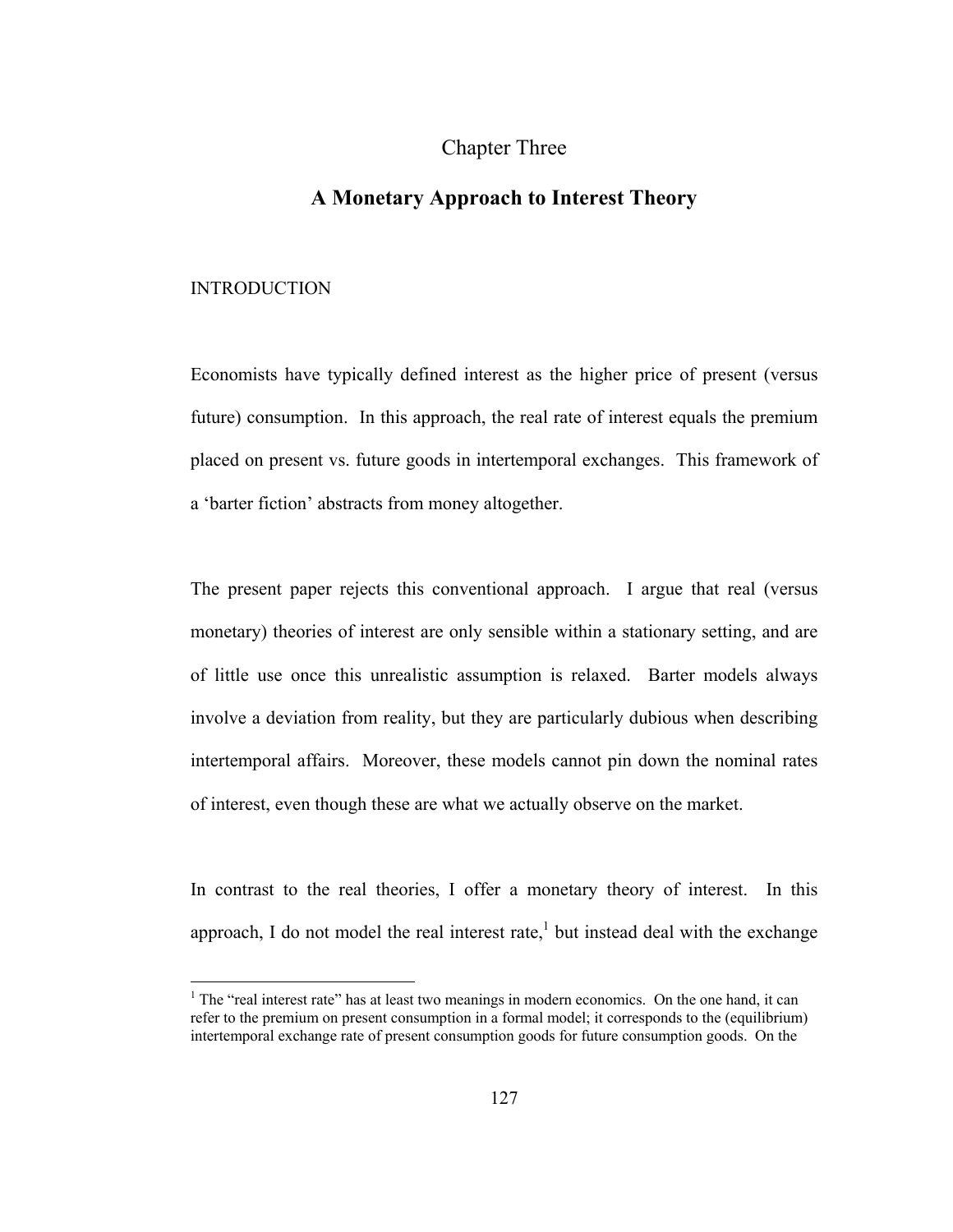ratios of present and future units of currency, i.e. the nominal rates of interest. I explore the demand for cash balances, and argue that money is an evolved institution that allows individuals to cope with radical uncertainty. This fact leads me to conjecture that (positive) interest rates are a reflection of the loss in liquidity during the transaction period.

Finally, I suggest an equilibrium concept appropriate in settings involving true uncertainty. I demonstrate the intuitive result that increased future uncertainty leads to higher interest rates. The paper closes with a discussion of possible applications of my approach to doctrinal controversies as well as business cycle theories.

#### A CRITIQUE OF REAL THEORIES OF INTEREST

Real theories of interest abstract from money altogether, and view interest as an intertemporal exchange between present and future (real) goods. Most modern versions of this approach can trace their roots to the classic work of Böhm-Bawerk, who wrote:

other hand, the "real interest rate" may be computed using Fisher's relation between the nominal interest rate and inflation; it is a statistical measure. However, the latter concept is subordinate to the former; what the empirical techniques are supposed to be measuring is the theoretical exchange rates depicted in formal models. For the present paper, either definition of "real interest rate" will work, although for most arguments I had the former in mind.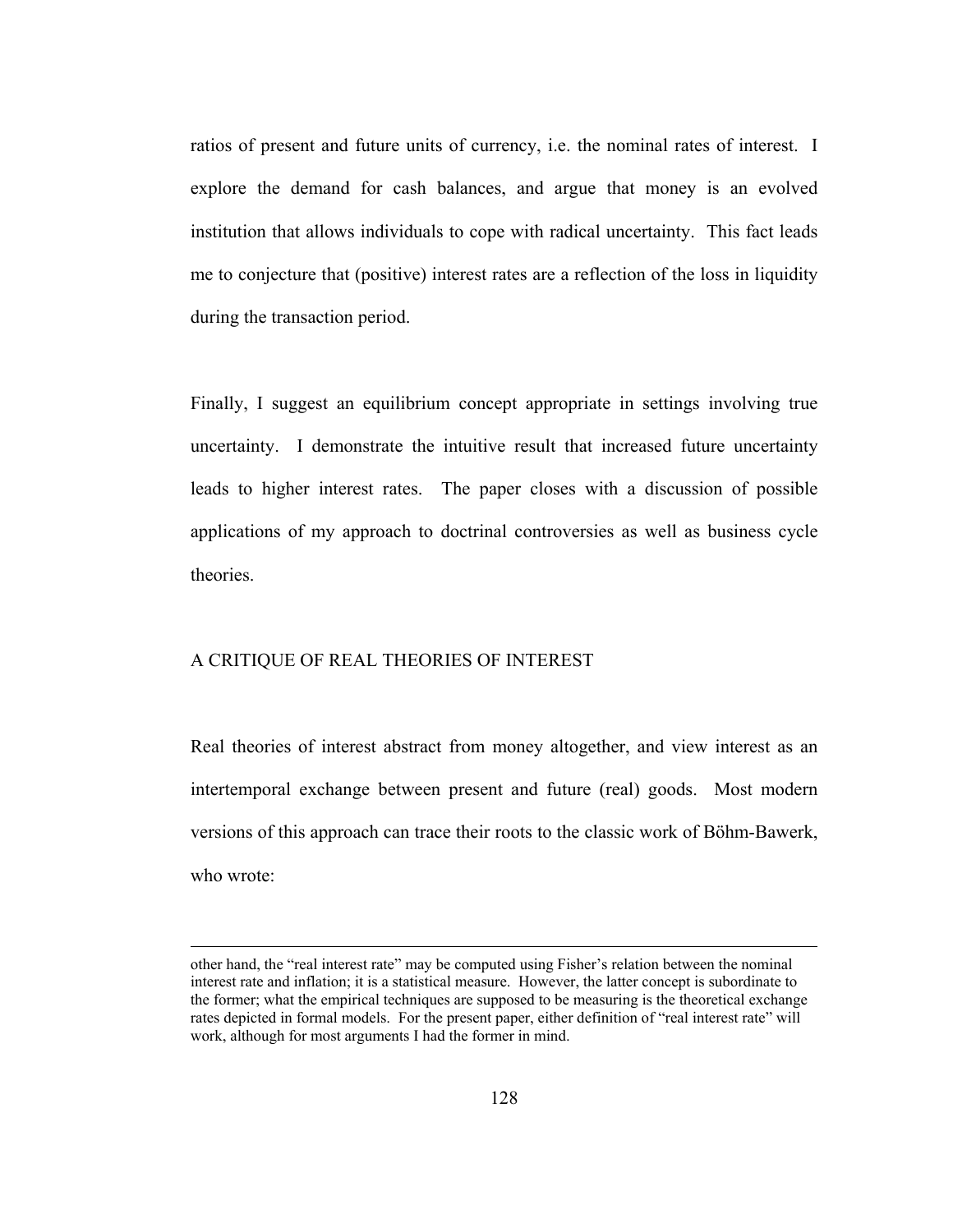*Present goods are as a general rule worth more than future goods of equal quality and quantity*. That sentence is the nub and kernel of the theory of interest which I have to present. All threads of the explanation of phenomena of interest lead through it, and it constitutes the focal point…of all the tasks we have to perform in the way of examination into economic theory. Half of the explanation is devoted to demonstrating the truth of that sentence. The other half will then consist in showing how the fact that present goods exceed future goods in value constitutes the source from which, naturally and necessarily, emanate all the variegated forms in which the phenomenon of interest manifests itself. (1959 [1881] II, p. 259, italics original)

Böhm-Bawerk explained the higher valuation of present goods on the basis of relative scarcity, the subjective discount of future utility, and the greater output of roundabout production processes.<sup>2</sup> His theory thus contained all of the elements of the standard mainstream approach (as developed by Fisher [1907 and 1930], Samuelson [1937], and Koopmans [1960]), and it also inspired the modern Austrian pure time preference theory of interest (as developed by Fetter [1977] and Mises [1966 (1949)]). Despite their (great) differences, all of these theories share a common feature: They all view interest as a real phenomenon, and thus seek to explain (or compute) the exchange ratio between present and future consumption. It is only as an afterthought (if at all) that these theories try to explain the actual market rates of exchange between present and future *money* units. We now examine the shortcomings of this method.

<sup>&</sup>lt;sup>2</sup> For a fuller discussion of Böhm-Bawerk's theory, see Murphy (2003a).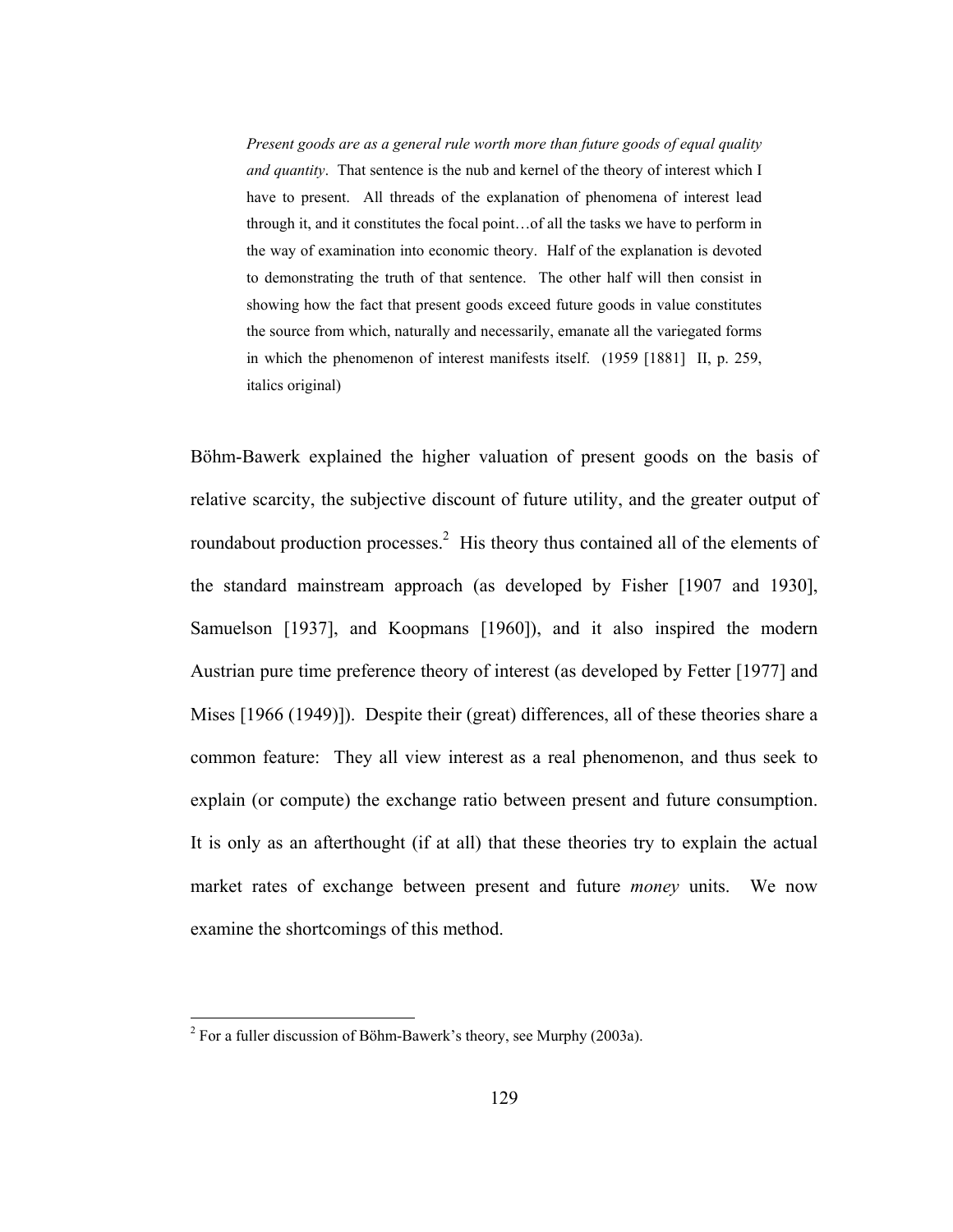## *Real theories must assume cyclical environment*

To be applicable, a real theory of interest must impose some degree of regularity over time on the economy. This is done most starkly in the baseline neoclassical model, in which one and the same consumption good is allocated over future time periods, and in which consumers possess the same (intraperiod) utility function in every period.<sup>3</sup>

However, the imposition of regularity (in prices and/or preferences) is required for *any* real theory of interest, since there must be a way to identify some unit of 'consumption' or 'goods' in each time period, in order to see the difference in value ascribed to each. To illustrate this, we can imagine a two-period, two-good, pure endowment model, consisting of 'apples' and 'oranges.' Imagine that in the first period, the quantities of apples and oranges are equal, while in the second period the quantity of oranges falls and the quantity of apples rises. In such a setting, the following real exchange ratios (calculated in the first period) are entirely plausible equilibrium (i.e. arbitrage-free) values:

 $3$  This does not mean that consumers must have the same marginal utility from consumption in every period. But there must be some means of comparing utility experienced in different time periods (in order to plan an optimal consumption sequence), and the standard practice is to assume that the same function can summarize (the stationary) preferences in each time period.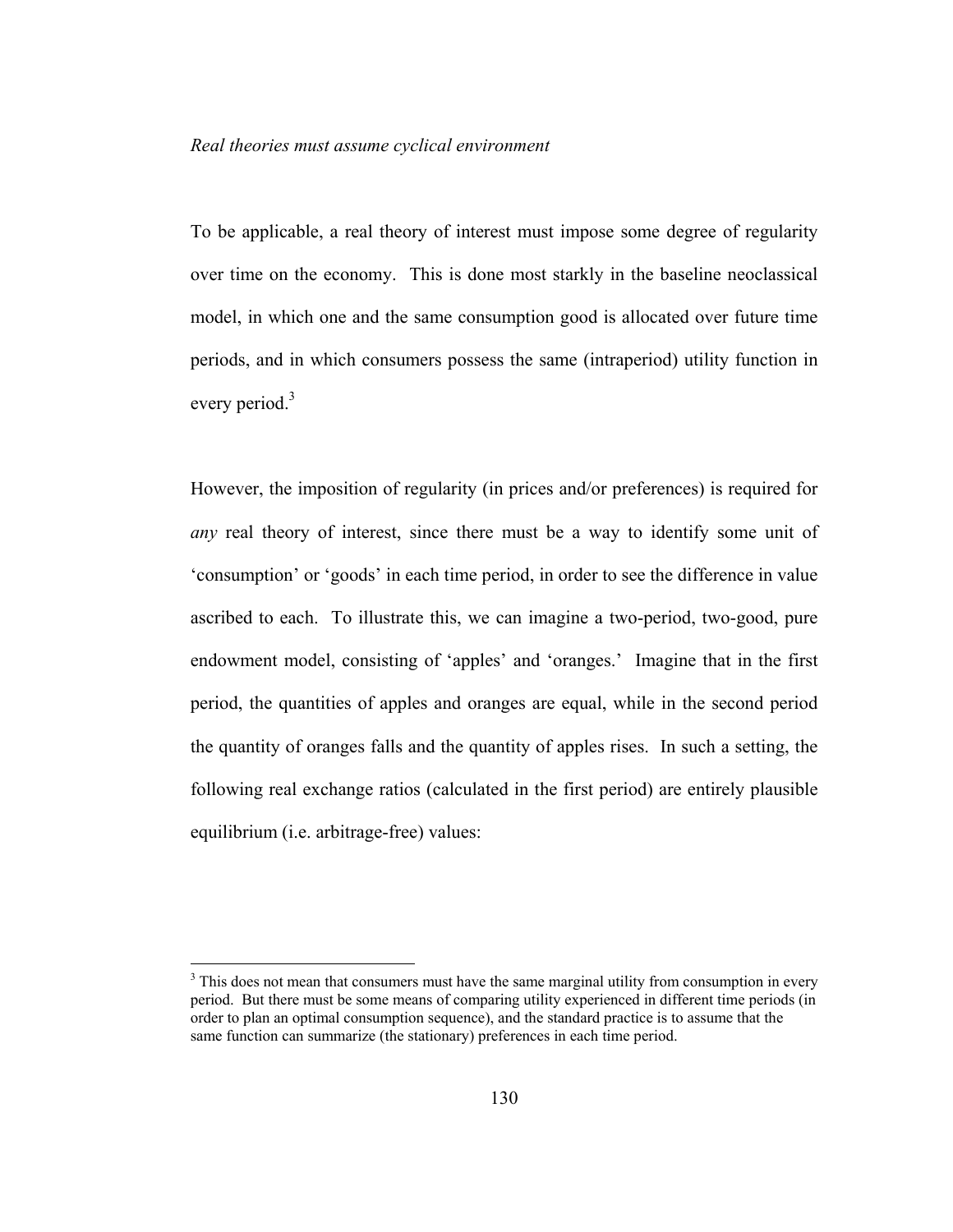| 1 present apple  | 1 present orange             |
|------------------|------------------------------|
| 1 present apple  | 2 future apples              |
| 1 present apple  | $\frac{1}{2}$ future oranges |
| 1 present orange | $\frac{1}{2}$ future oranges |
| 1 present orange | 2 future apples              |
| 1 future apple   | $\frac{1}{4}$ future oranges |

# **Table 5—Equilibrium Real Exchange Ratios**  (calculated in first period)

Now, what is the real rate of interest<sup>4</sup> in this model? The own-rate of interest on apples is 100 percent, while the own-rate of interest on oranges is -50 percent. We cannot say that present goods are more valuable than future goods, nor can we say that future goods are more valuable than present goods.<sup>5</sup>

This problem typically does not arise in mathematical models, which usually contain only one consumption good or, at the very least, assume constant (relative) spot prices for all goods over time. But when we relax these unrealistic assumptions (which we can still do in a [dynamic] equilibrium setting in which

 $4$  Of course, in the actual market there is no such thing as 'the' rate of interest. We will address this complication in a later section. 5 Keynes recognized the possibility of different own-rates of interest, but did not draw from this the

same conclusions that I do (Keynes 1965 [1936], p. 223). On this point Hayek writes: "It is probably unnecessary to emphasise that there is no way in which this multitude of different 'own rates of interest' (as Mr. Keynes has called these rates of increase in terms of particular commodities) can be reduced to one single rate which has a stronger claim than any other to be regarded as *the* rate of productivity of investment" (Hayek 1975 [1941], p. 168).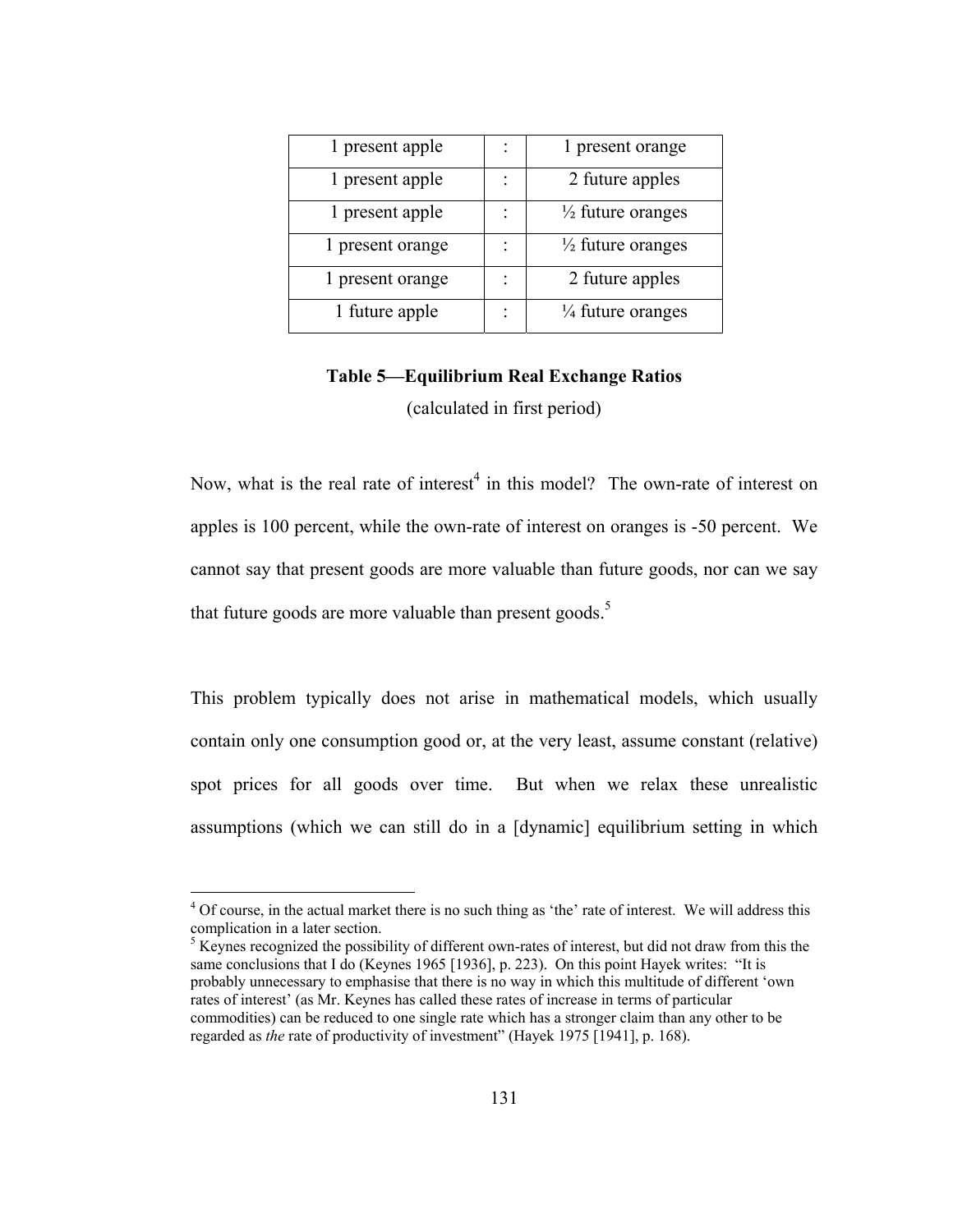future changes are foreseen), we can no longer unambiguously determine 'the' real rate of interest.

One solution to this problem is to construct a price index. In the above model, if we define a basket of one apple and one orange as the unit of real consumption, then the real rate of interest is -20 percent. However, why should this basket be chosen? $6$  After all, it is possible that only a small proportion of the population eats oranges, so that the rise in their price shouldn't be weighed as heavily as the fall in apple prices. If the basket is changed to two apples and one orange, then the real rate of interest is zero. And if the basket is constructed out of three apples and one orange, the real rate of interest is roughly +14 percent.

It is true that in actual markets, quantities of goods do not normally fluctuate as violently as in the above example. Therefore the arbitrariness of price deflators is not as significant; we will not normally change the *sign* of the real rate of interest simply by making a slight adjustment to the commodity basket.

<sup>&</sup>lt;sup>6</sup> Mises argues that all price deflators are arbitrary; there is no "scientific" way to pick one over the other (Mises 1966, pp. 221-222). I note with some irony that the one thing that would *never* be included in a commodity basket is the money commodity, even though market rates of interest deal with intertemporal exchanges of money.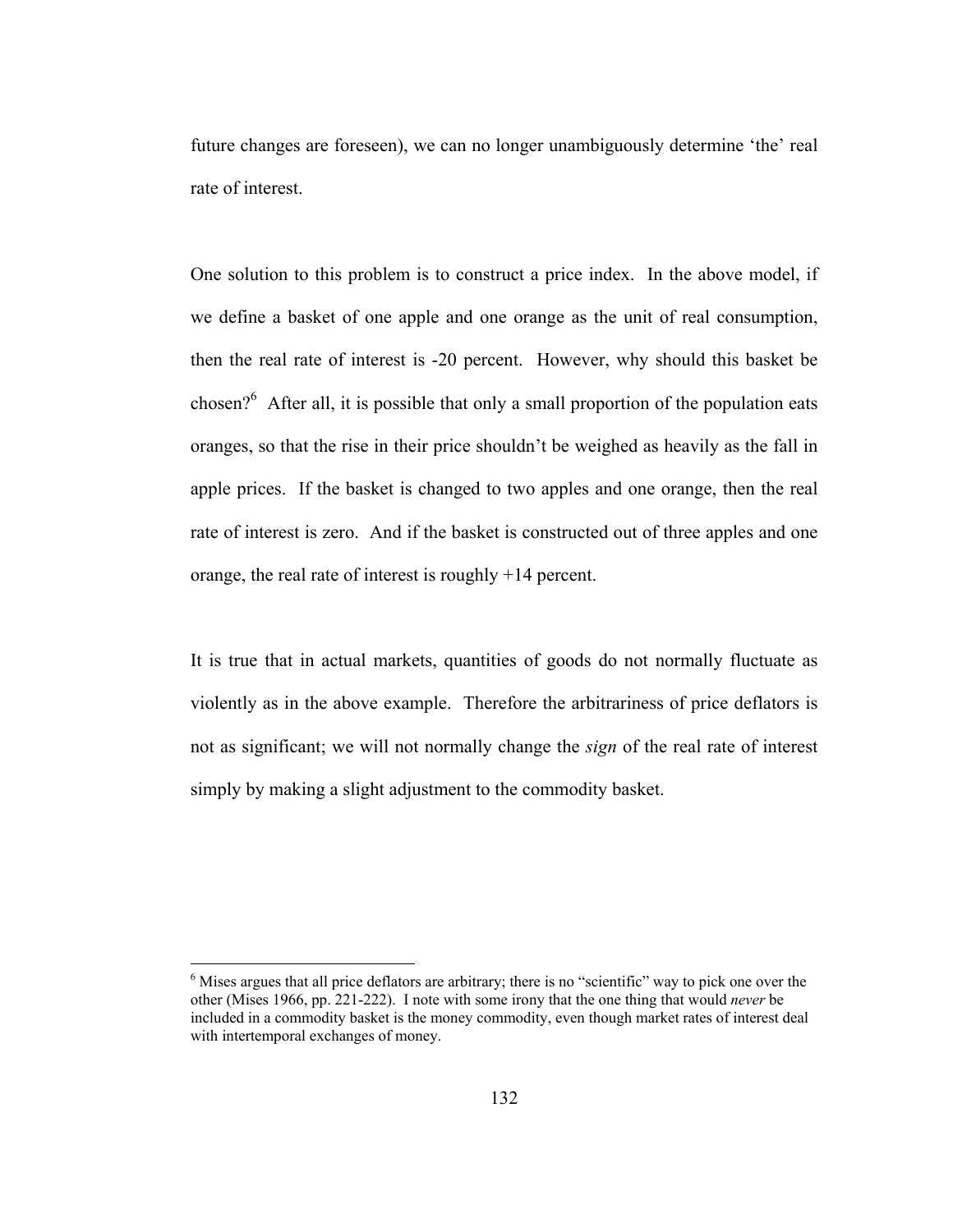Even so, the very *construction* of a basket of commodities implies some regularity over time.<sup>7</sup> But what of the following transactions? We can imagine someone laboring over the course of several years, all the while investing (part of) his wages to earn interest. Then, once he has saved enough, the man buys a state-of-the-art computer. Thus, in terms of real goods, the man has sold hundreds of hours of labor over the course of a few years, and purchased one future computer.

How do we compute the real rate of return on his savings? We cannot simply compare spot and future prices of labor and computers, in order to compute the relative prices of an appropriately weighted commodity basket (as in the fruit case above). This is because, by assumption, the new computer is a *different good* from the previous models. It simply was not available until the time the man purchased it. This fact makes the very concept of a real interest return inapplicable to the transactions described.

Of course, the way economists solve this problem in practice is to first translate all goods into their money prices, and then apply the standard deflator on money units to compute the real rate of return. But it is worth noting that even when using a

<sup>&</sup>lt;sup>7</sup> In discussing Fisher's famous diagram, Blaug admits, "We assume, of course, that we can speak of income as if it were a composite commodity always made up of exactly the same proportion of goods" (Blaug 1978, p. 561).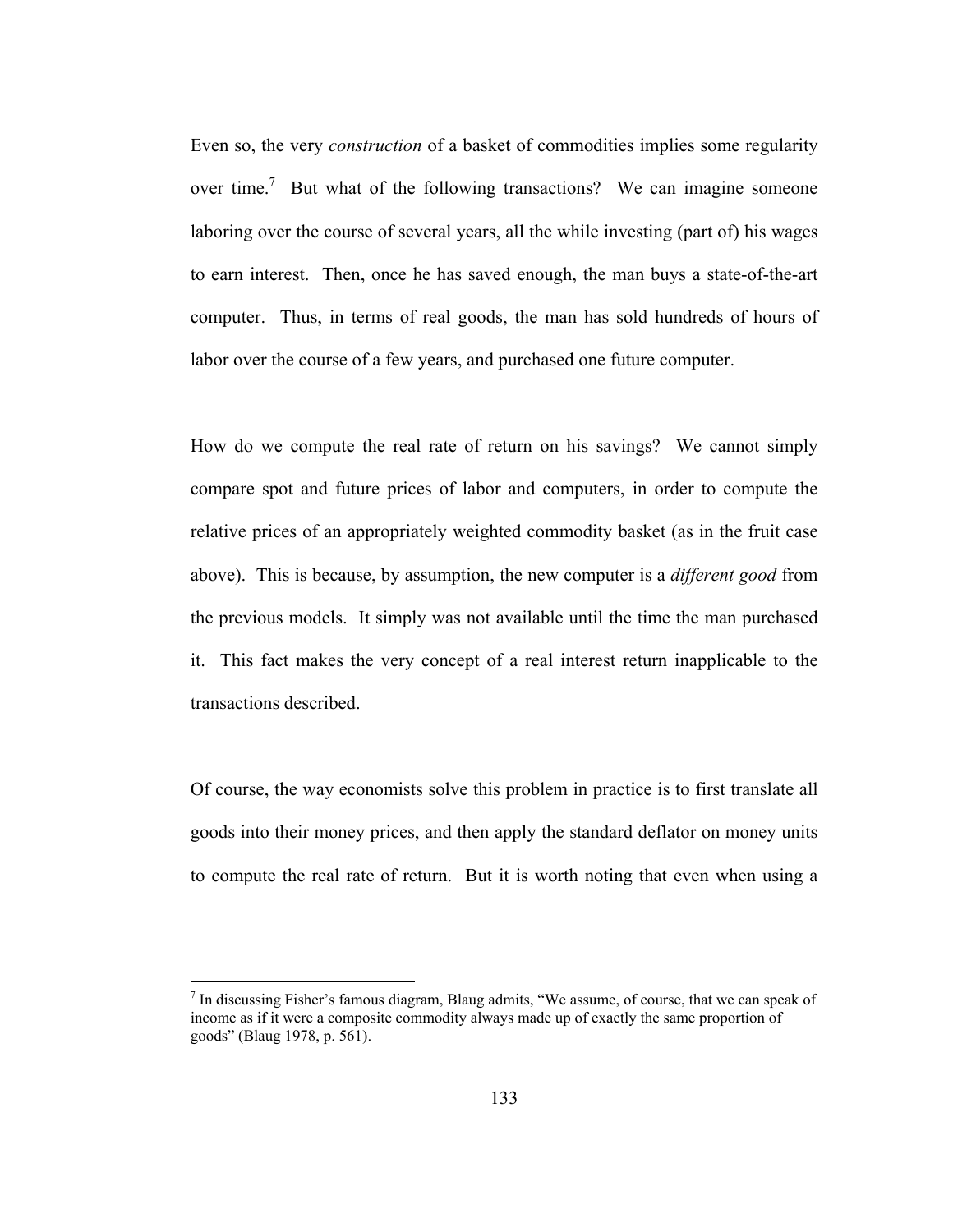real theory, once we allow for the introduction of new goods over time, nominal prices are indispensable in the calculation of (real) interest rates.

Although not necessary for a real theory of interest, most models employ some notion of regularity in preferences. This is required in order to define *time preference*, a concept used in many real approaches. Time preference usually refers to an exogenous feature of preferences, in which present consumption per se is preferred, other things being equal.

The concept of time preference can only be meaningful if there is some method by which present and future consumption can be compared. However, in order to distinguish a preference for present consumption due to accidental factors (such as relative scarcity), further assumptions must be made. Böhm-Bawerk illustrated the discount of future utility (the second of his "causes" for interest) through the use of cardinal utility (II, pp. 272-273). The modern neoclassical models, following Samuelson (1937), do the same with the subjective discount factor (often denoted by *β*) on future utils. Koopmans (1960) formalizes Böhm-Bawerk's concept with a purely ordinal approach. However, in order to define time preference, it is necessary for him too to impose some assumptions of "stationarity" on preferences (1960, pp. 293-294).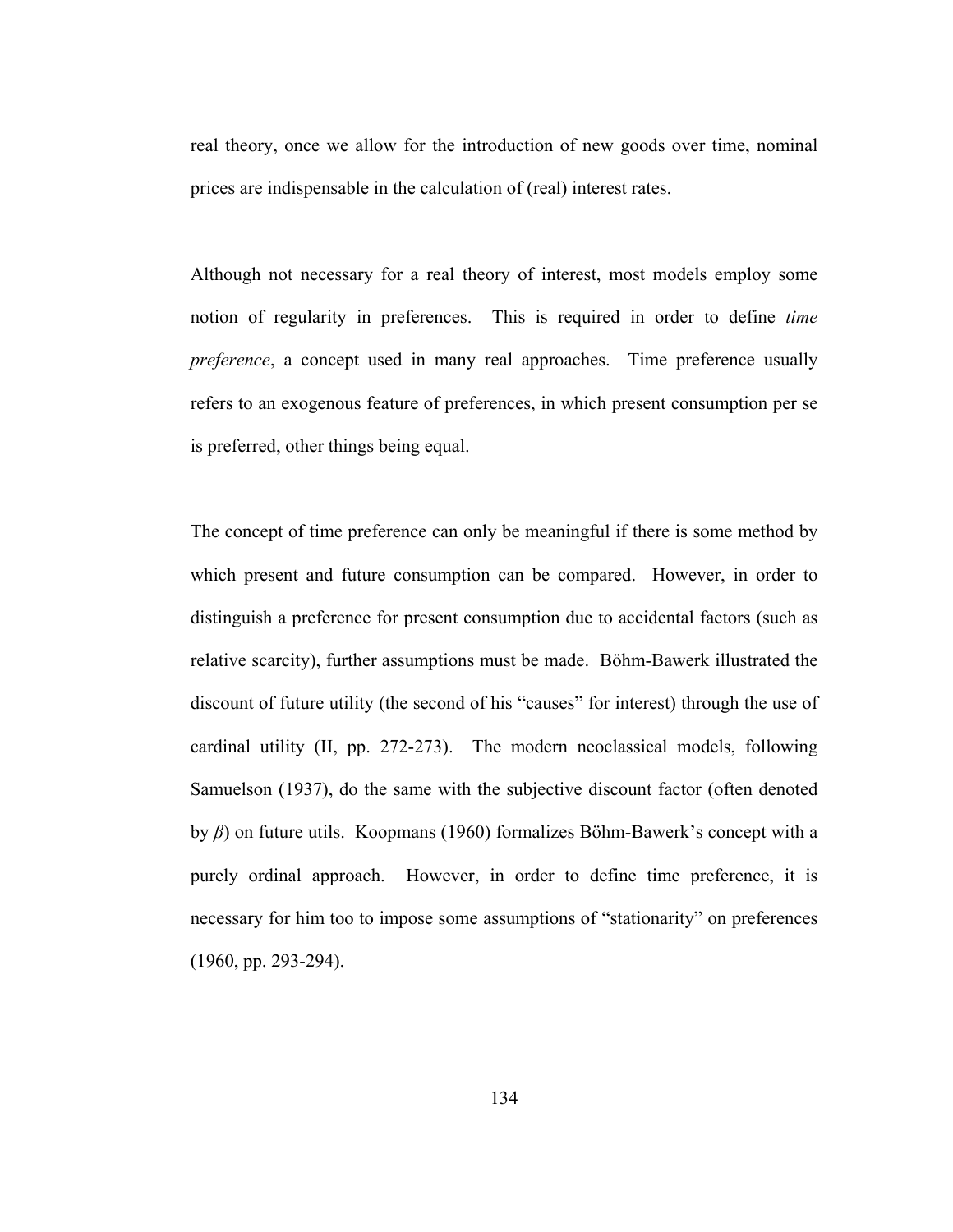The assumption that consumers have cardinal units that allow meaningful comparisons of utility in different periods, and even the weaker assumption that ordinal preferences are constant over time, are obviously false. However, the difficulty with models that rely on these concepts is not simply one of unrealism: If preferences change over time—as they surely do in the actual world—then the concept of time preference (or Fisherian "impatience"<sup>8</sup>) is literally undefined and non-operational. "Time preference" requires the evaluation of two *equal* (except for their dates of availability) psychic satisfactions; such equality cannot be defined if preferences are different on the two dates.

## *Money integral to intertemporal exchange*

 $\overline{a}$ 

It is a common and indispensable practice to abstract from the role of money when analyzing market exchanges. By removing the 'veil' of money, the economist can often gain a clearer insight. However, this approach has its limitations. For if the assumptions underlying standard models were to obtain, there would be no need for

<sup>8</sup> The slope of a Fisher indifference curve measures the tradeoff between present and future *real income*. Since for Fisher, real income is ultimately a matter of psychic satisfactions (Fisher 1965, p. 4), he wants to compare how much psychic satisfaction must be offered next year in order to make an individual indifferent to a certain sacrifice of satisfaction this year. It is not clear how to compare psychic satisfactions available in different time periods, if the agent's preferences have changed in the interim. Even if the comparisons are done purely from an ex ante viewpoint, Fisher's approach implicitly relies on a cardinal notion of utility.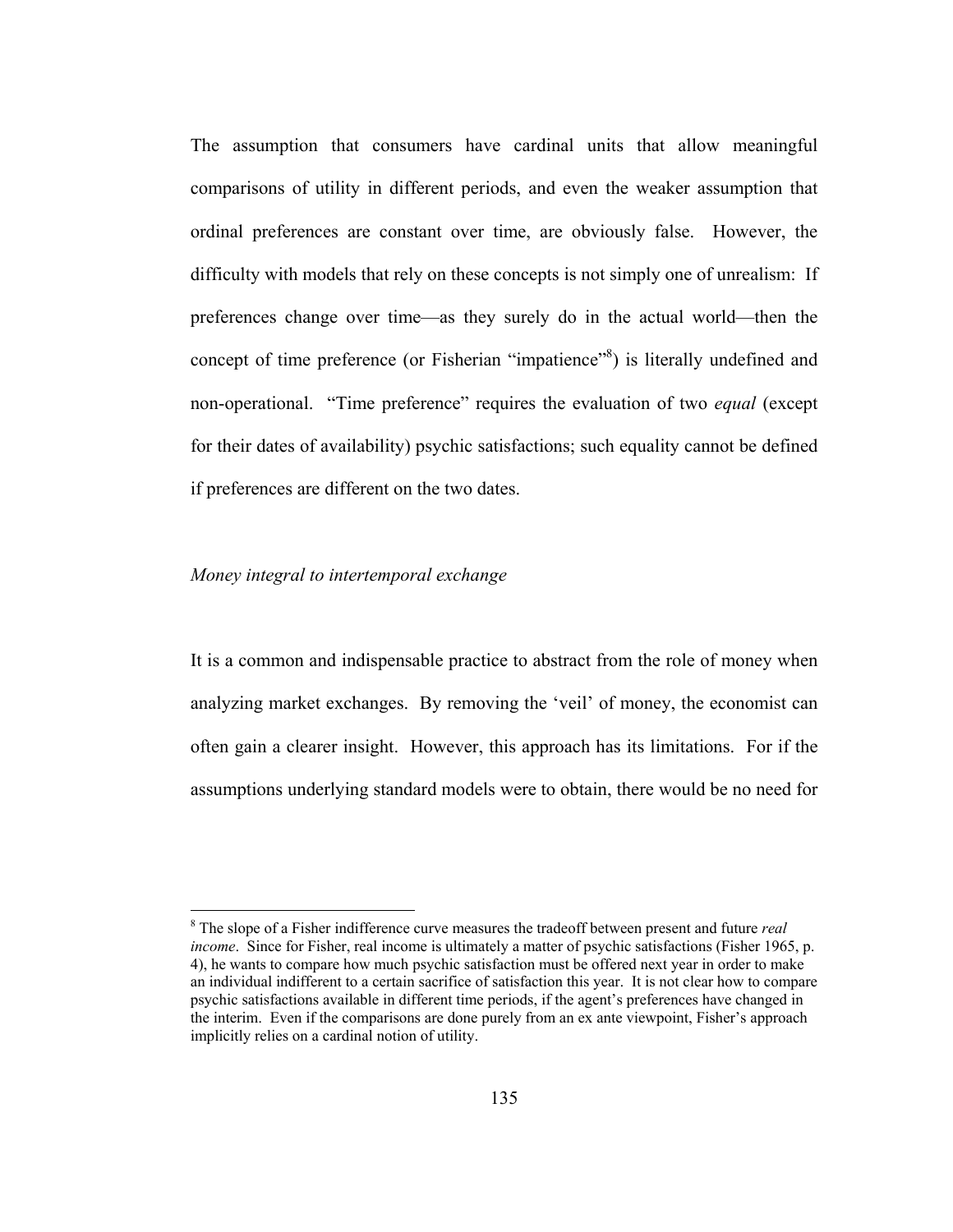money in the first place.<sup>9</sup> Workers would not sell labor for dollars, and consumers would not buy food with dollars; instead workers would sell their labor directly for consumption goods (just as in the models). David Laidler has summarized the situation of modern mainstream economics with regard to money:

In the economics of Keynes, as in Classical economics, money was a means of exchange; and textbook macro-economics even now refers to 'transactions' and 'precautionary' motives for holding money, which are said to derive directly from that role. However, when monetary economists adopted Walrasian general equilibrium…as their basic vision of economic activity, they adopted a model that could not generate such motives internally…

 The monetarist counter-revolution…did nothing to interrupt the process…of integrating monetary theory with Walrasian value theory. The further this process was pushed, the more the representative model of a monetary economy came to resemble one of a barter economy in which there happened to exist a peculiar asset called 'money' whose 'real' (i.e., 'utility'-yielding) quantity varied in inverse proportion to its price in terms of goods. The utility in question was said to arise from money's role as a means of exchange, of course, but there was no such role for it to play within the logical structure of the representative macro-economic model. (Laidler 1988, pp. 688-689)

<sup>&</sup>lt;sup>9</sup> Indeed, if the modern economist wishes to model the demand for money, he often builds this into the utility function in a completely ad hoc fashion, treating the holding of cash balances as akin to consumption. For example, Dutkowsky and Foote (1992) describe their model accordingly: "Although money and equity both earn a rate of return, money provides utility from its ability to facilitate consumption. The representative consumer derives utility at any date *t* from same period real consumption, transactions services rendered by real money balances, and leisure" (p. 333). No attempt is made to model the nature of these transactions services. As will be discussed below, the neoclassical model of money demand in Kiyotaki and Wright (1989) comes closest to the approach taken in this paper.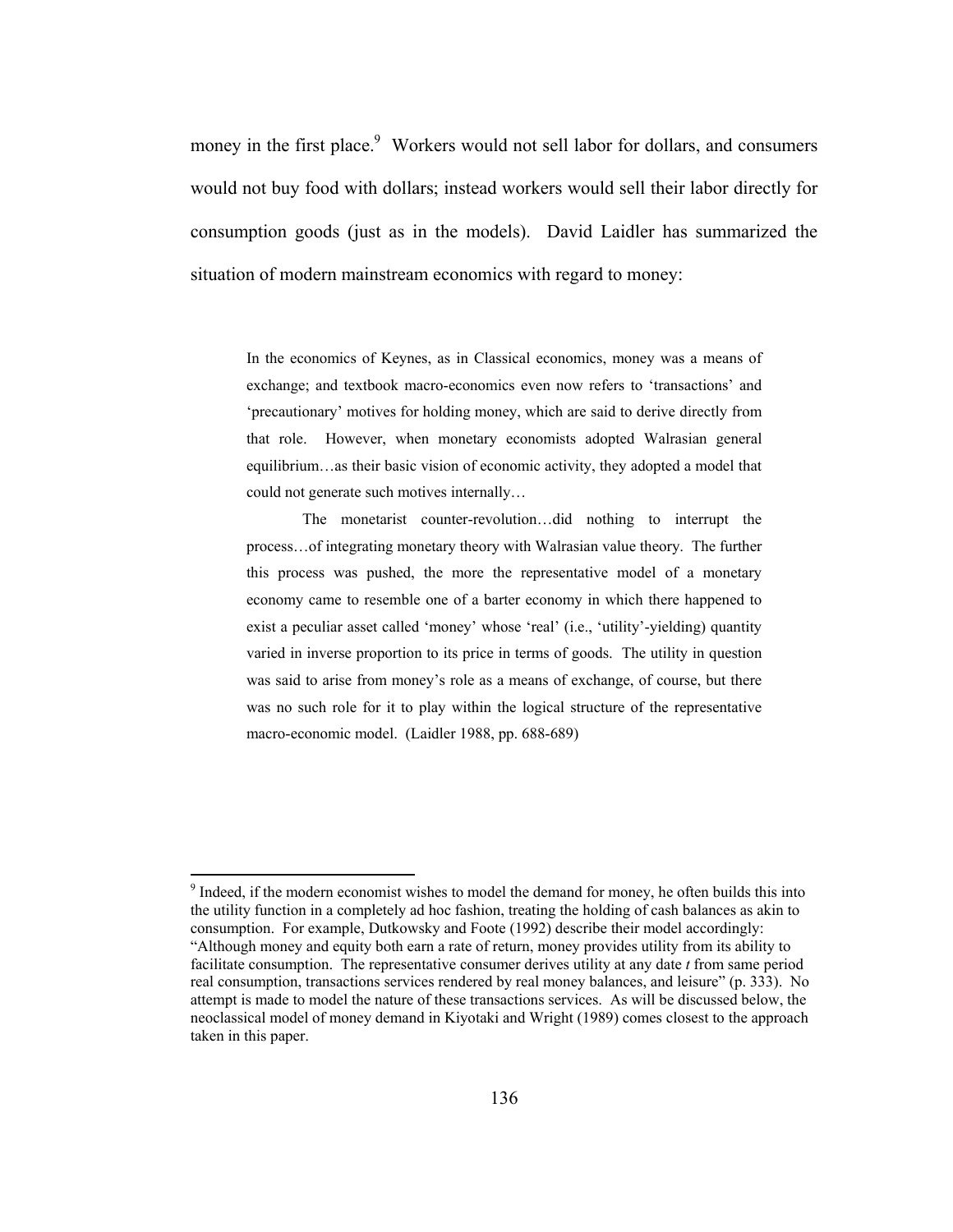If we view money as a means by which market participants deal with uncertainty, and if uncertainty is inherently connected with the passage of time,  $10$  then analyzing intertemporal exchanges from a real perspective is particularly dubious. When it comes to generic exchanges, the real approach necessarily abstracts from one side of all transactions. But when it comes to *interest*, the real approach necessarily abstracts from *both* sides of the actual market exchanges.<sup>11</sup> Rather than trading present for future money units, market actors are analyzed as trading (entirely fictitious) present units of 'consumption' for future units.

The problem with this procedure is not merely that it involves a doubling of the degree of unrealism. The fundamental problem is that the real approach masks the influence that purely monetary factors have on the rate of interest. For example, if a (suitably defined) average of spot prices remains constant over time, then the real approach would treat a persistent premium on present (vs. future) money units as indicative of a premium placed on present consumption. But this observed pattern would *also* occur if there were something intrinsic to the nature of money that caused present units to enjoy a premium over future units. In this case, the real approach would entirely miss an essential cause of positive interest rates, and

 $10$  These propositions will be elaborated in the sections below.

<sup>&</sup>lt;sup>11</sup> Keynes makes a similar observation regarding the "classical" theory: "The perplexity which I find in Marshall's account of the matter is fundamentally due, I think, to the incursion of the concept 'interest,' which belongs to a monetary economy, into a treatise which takes no account of money. 'Interest' has really no business to turn up at all in Marshall's *Principles of Economics*,—it belongs to another branch of the subject" (Keynes 1965, p. 189).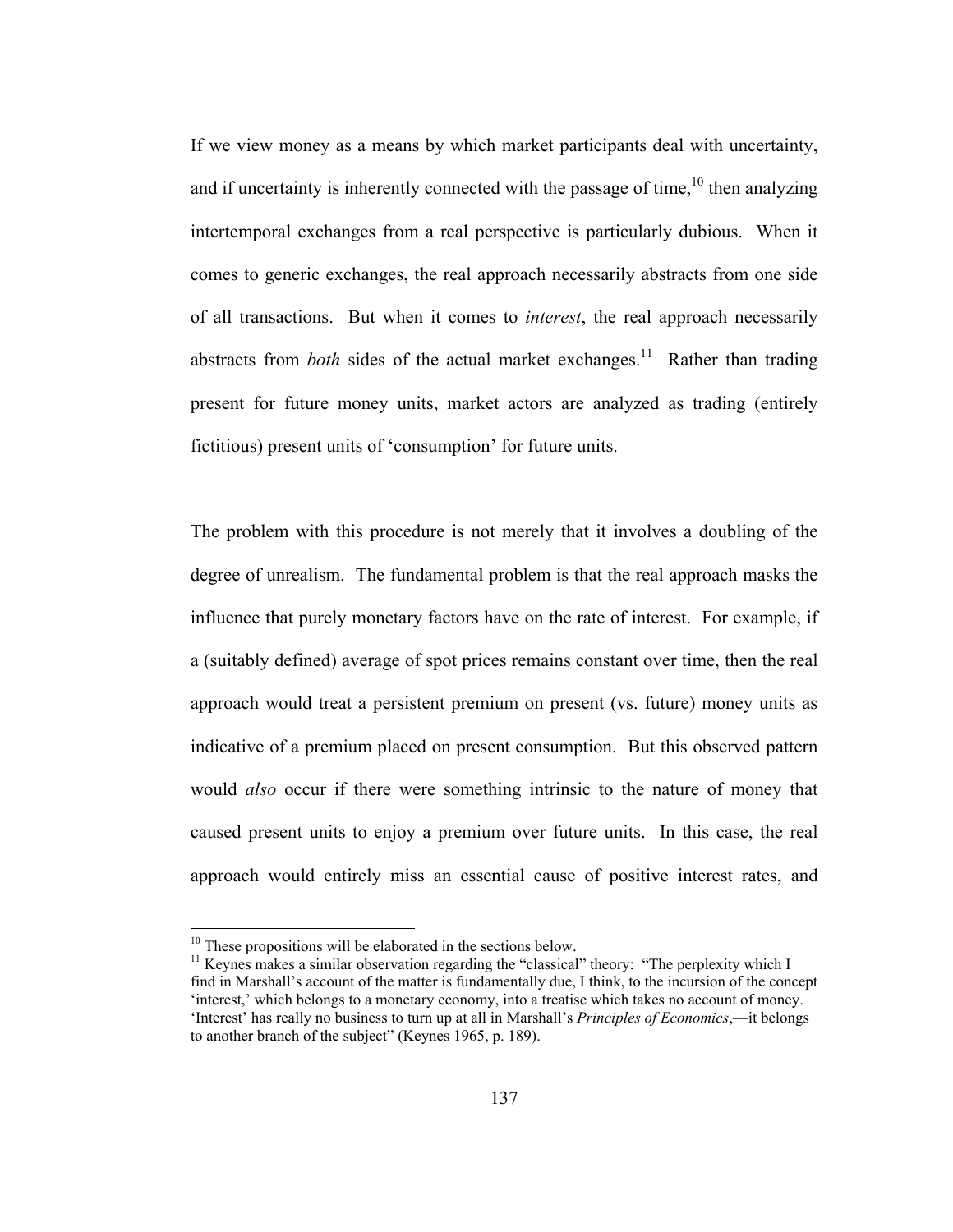would erroneously attribute interest to the timing of (guaranteed) consumption plans.

### *Real models (generally) cannot pin down nominal rate*

Related to the above problems is the fact that real theories of interest (generally) remain silent on the question of nominal rates of interest. Usually money does not appear at all in general equilibrium models, and one (consumption) good is chosen as a numéraire. But this convention masks any fluctuations in nominal rates, since general equilibrium models only determine relative price ratios.<sup>12</sup>

The problem is perhaps most serious in business cycle models. If the business cycle is (as we shall argue below) a disequilibrium phenomenon, and if interest rates serve any role in coordinating economic affairs in an intertemporal setting, then fluctuations in nominal rates may give the economist valuable information about actual market conditions. In particular, movements in the nominal rates of interest may indicate widespread changes in the uncertainty of expectations. By adopting the real approach, the economist cannot model a possibly significant relationship between interest rates and the intertemporal equilibration process.

 $12$  For example, if one country has a nominal (net) interest rate of 200 percent and an estimated inflation rate of 100 percent, while another country has a nominal interest rate of 50 percent and no estimated price inflation, the typical theorist would view these countries as identical in all "real" respects. The fact that the actual market rate of interest is four times higher in the first country would be thrown out as an illusion.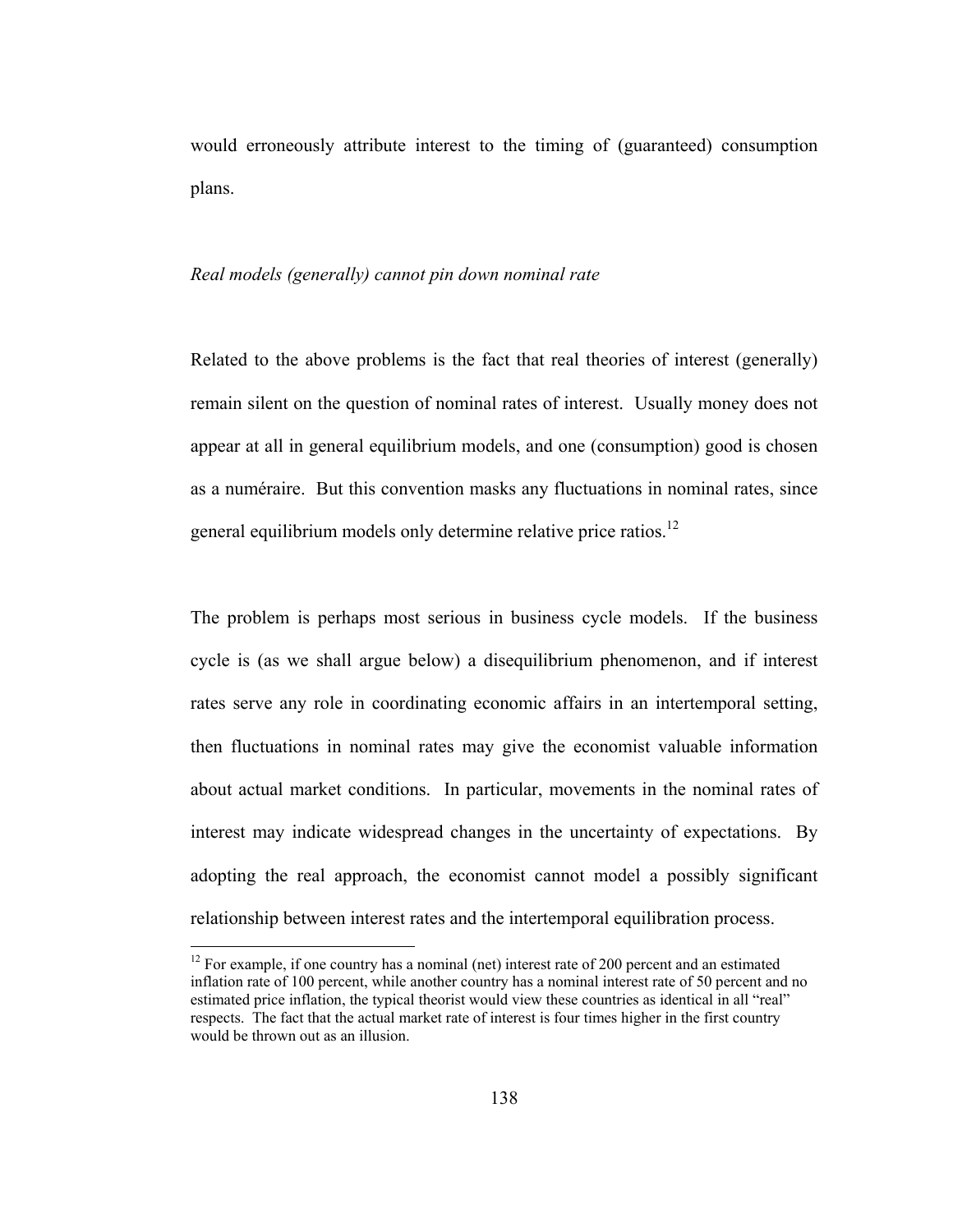# *Real theories obscure the social function of interest rates*

To the extent that real theories mask the (possible) role interest rates play in the process of coordinating intertemporal activities, economists cannot fully 'justify' interest as a social phenomenon. In debates such as the Cambridge capital controversy, when critics contend that interest involves exploitation,  $\frac{13}{13}$  apologists for capitalism can only mount a weaker defense when one of the vital functions of the market rate of interest is assumed away for modeling convenience.

# METHOD

 $\overline{a}$ 

This paper will approach interest theory through the genetic-causal method, rather than the functionalist method of simultaneous determination. The genetic-causal method has historically emphasized (1) the purposiveness of economic actors, (2) the requirement that any explanation of market outcomes be built upon the actions of individuals, and (3) the notion that "a cause is not simply something that always precedes its effect; it creates a unidirectional *process* the outcome of which is the effect." (Cowan and Rizzo 1996, p. 274) Rather than interpreting market prices as the solution to a system of simultaneous equations, we shall view them as *caused* 

<sup>&</sup>lt;sup>13</sup> The Cambridge debate is discussed in detail in a later section.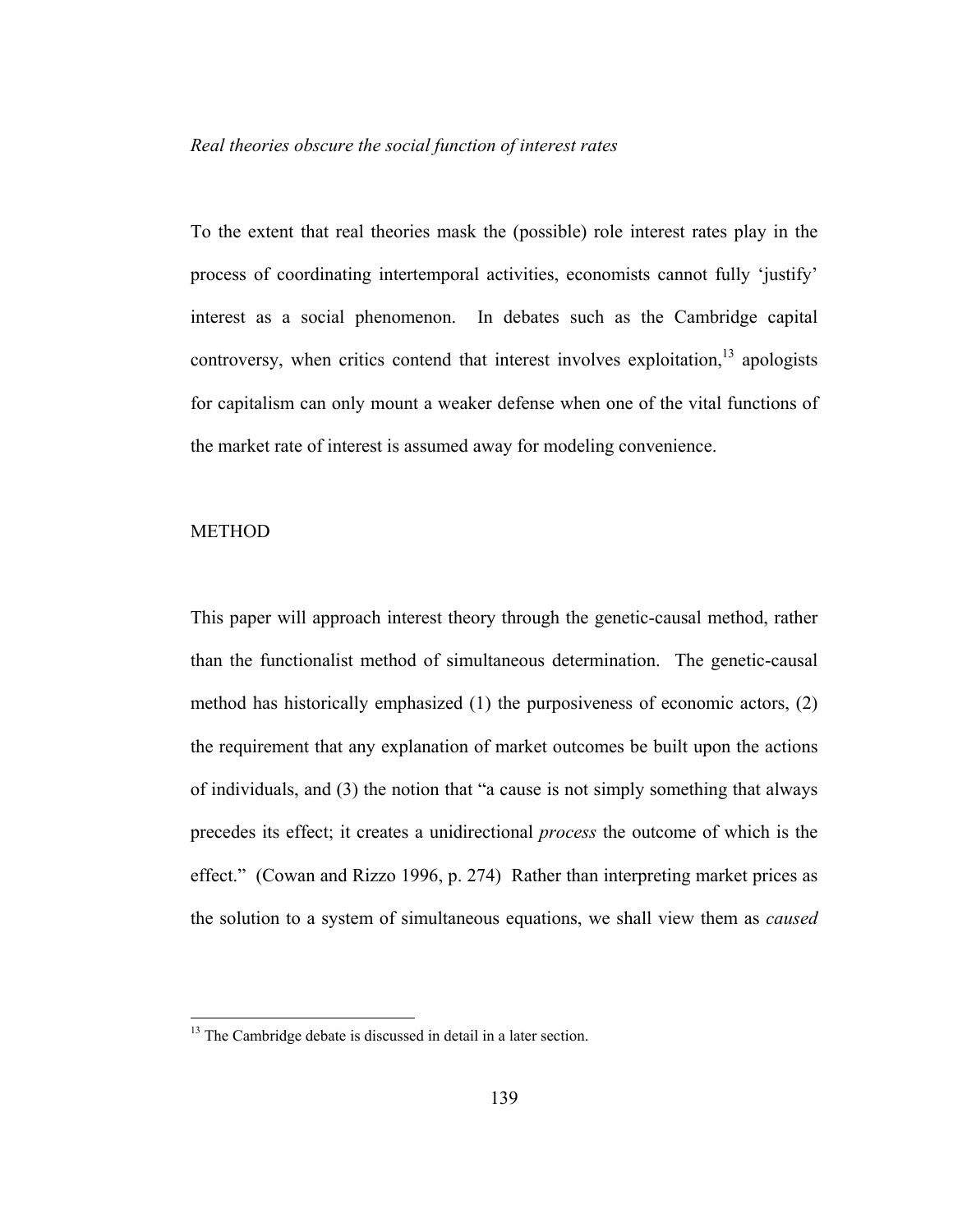by the actions of individuals, actions which in turn can be understood as attempts to achieve a more desirable future state.

At this level of analysis, we will not seek to characterize specific equilibrium rates of interest in hypothetical models. Instead we will try to gain a clearer understanding of the 'nature' of interest by engaging in somewhat abstract reasoning. My point here is not to offer a rival neoclassical<sup>14</sup> model, built upon more realistic assumptions, but rather to designate the limited scope of all such models. I will argue that neoclassical models of interest necessarily obscure the true nature, or 'essence,' of interest as a social phenomenon. Israel Kirzner gives a good defense of the "essentialist" approach to economic theory:

[A]n essentialist approach to the interest problem…would focus not on the list of elements which together determine specific interest rates, but on those elements upon which the interest phenomenon essentially depends….(Rush-hour traffic as a phenomenon may indeed be vitally affected by the timing of traffic lights; nonetheless we understand why it is accurate to describe the phenomenon of rushhour traffic as 'people getting to work', rather than as 'the result of traffic-light timing'). (Kirzner 1996, pp. 148-149)

Working within a genetic-causal framework, this paper will rely on many insights from the so-called "radical subjectivist" school (typified in the work of Shackle

 $14$  By "neoclassical" I refer to the modern Walrasian approach of mainstream economics. The typical neoclassical model has agents with given preferences and deterministic behaviors, and its solution concept is a simultaneous determination of the necessary values that the endogenous variables must possess in an equilibrium state.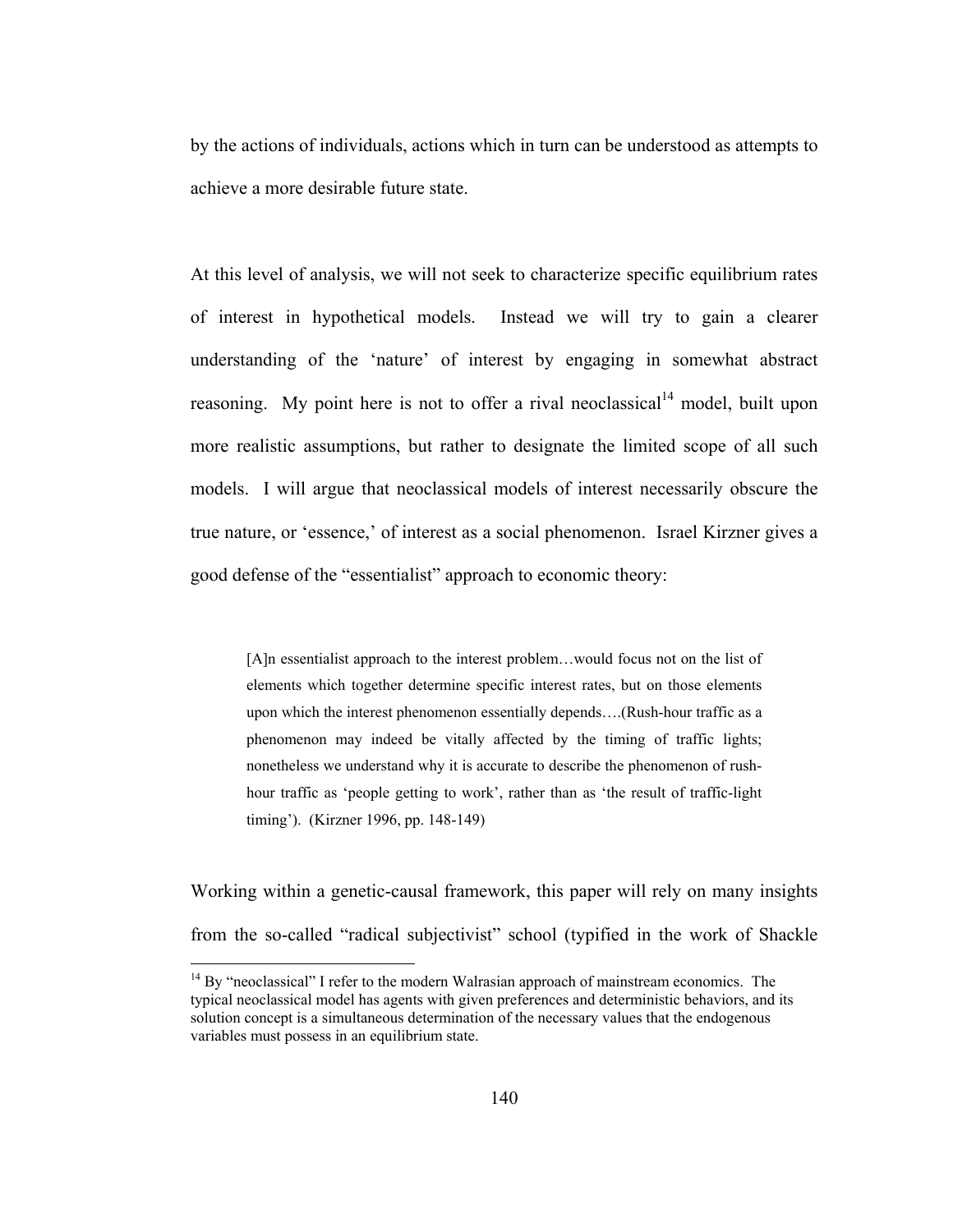[1992]). Although all major schools now subscribe to subjectivism in regard to consumer preferences, the radical subjectivists take this approach one step further, and allow for heterogeneity and idiosyncrasy in individuals' theories about the world and expectations of the future. According to Littlechild, the radical subjectivists

emphasize the imagination needed to create the alternatives between which decisions are made, and hence the inevitable uncertainty associated with the outcomes of decisions. In this view, the future is not so much unknown as it is non-existent or indeterminate at the time of the decision. The agent's task is not to estimate or discover, but to create. He must therefore exercise imagination. The agent is aware of the flimsiness of his conjectures about the future and the vulnerability of his plans to the independent imagination of other agents. The agent's environment thus exhibits a qualitative as well as quantitative uncertainty—what Langlois…has referred to as "structural" rather than "parametric" uncertainty. (Littlechild 1990, p. 29)

As we will see, the arguments of the radical subjectivists have particular relevance in the realm of interest theory. Consequently the approach offered in this paper will be mindful of their viewpoint.

#### *An excursus on subjectivist method*

Although they often take it for granted, economists must always remember that their science deals not with physical objects as such, but with purposeful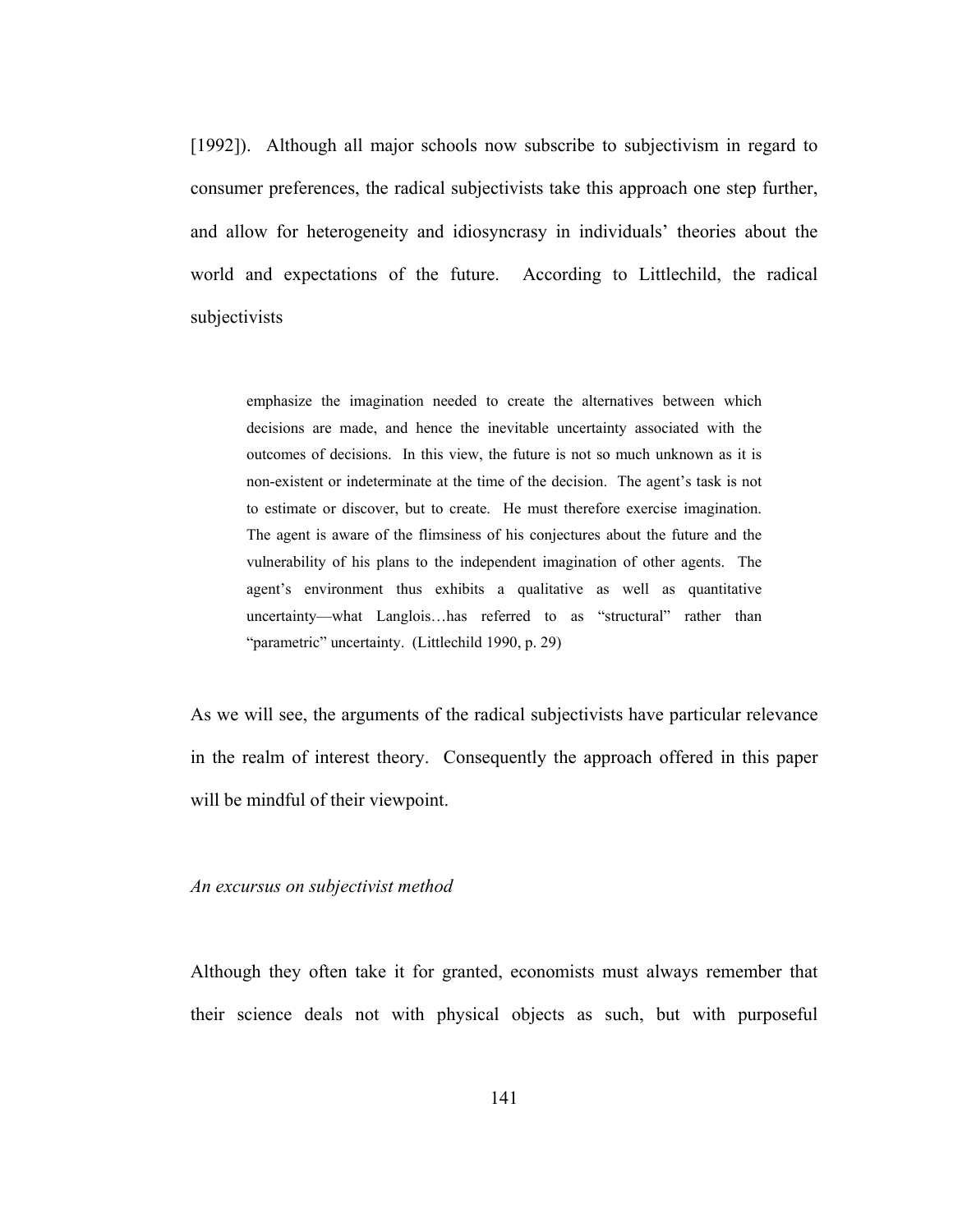individuals and the *subjective valuations* they make. As Hayek points out, the "facts" of the social sciences are mental ones; a weapon or a sentence is not defined by its physical properties, but by the *meaning* attached to it by a purposive actor (Hayek 1972b [1948], pp. 59-60). Consequently, when classifying different objects as types of goods (or services), economists cannot rely on 'objective' measurements of physical characteristics. It is ultimately the subjective appraisals of objects or actions that determine their value to acting individuals, and consequently it is on these subjective appraisals that the economist should focus. The challenge is to link these unobservable mental phenomena to the exchanges of goods we see in the market.

This principle is evident in the very classification of objects as units of a particular type of good. The economist does not rely on the physicist or chemist to tell him if two quantities of a certain liquid should be considered as equivalent units of the same good. The economist instead chooses his definition to coincide with the behavior of potential consumers of these liquids.

For example, a physicist may inform us that liquid A is 8.010 oz. of spring water, while liquid B is 8.011 oz. of spring water. They are for him clearly distinguishable. However, we can easily imagine consumers who do not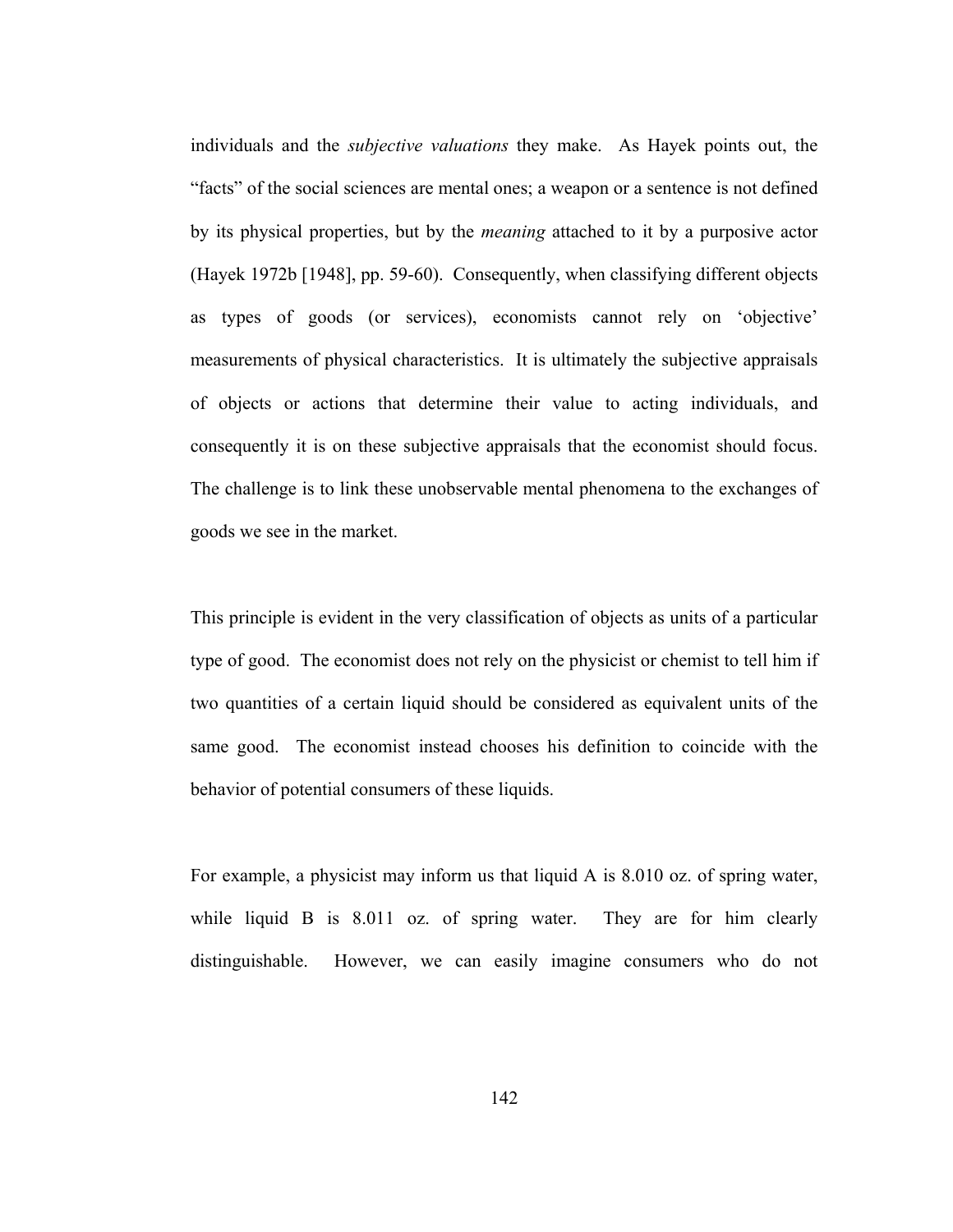discriminate with such precision, and the economist is thus perfectly justified in classifying both items as 'units of spring water.'

On the other hand, we can imagine a chemist analyzing a chalice of wine before and after it is consecrated (blessed) by a priest. The chemist could inform us that nothing 'real' had changed, and that the blessed and unblessed quantities of wine were 'equivalent.' Yet clearly the social scientist, if he wished to understand the behavior of (Catholic) individuals, would need to distinguish between consecrated and unconsecrated units of wine.

Thus it is clear that the subjective frameworks of market actors should guide the economist in forming his theoretical constructs. It might appear from the above that items that are interchangeable (from the consumers' point of view) should be classified as different units of the same good, while items among which consumers distinguish should be classified as different goods altogether.

However, the above generalization is too ambiguous and liable to misinterpretation. Consider that on the margin, it may be the case that one apple exchanges for one orange. That does not (necessarily) mean that consumers view apples and oranges equivalently, and that therefore the economist should broadly classify all of these items as units of 'fruit.' For most applications, the marginal rate of substitution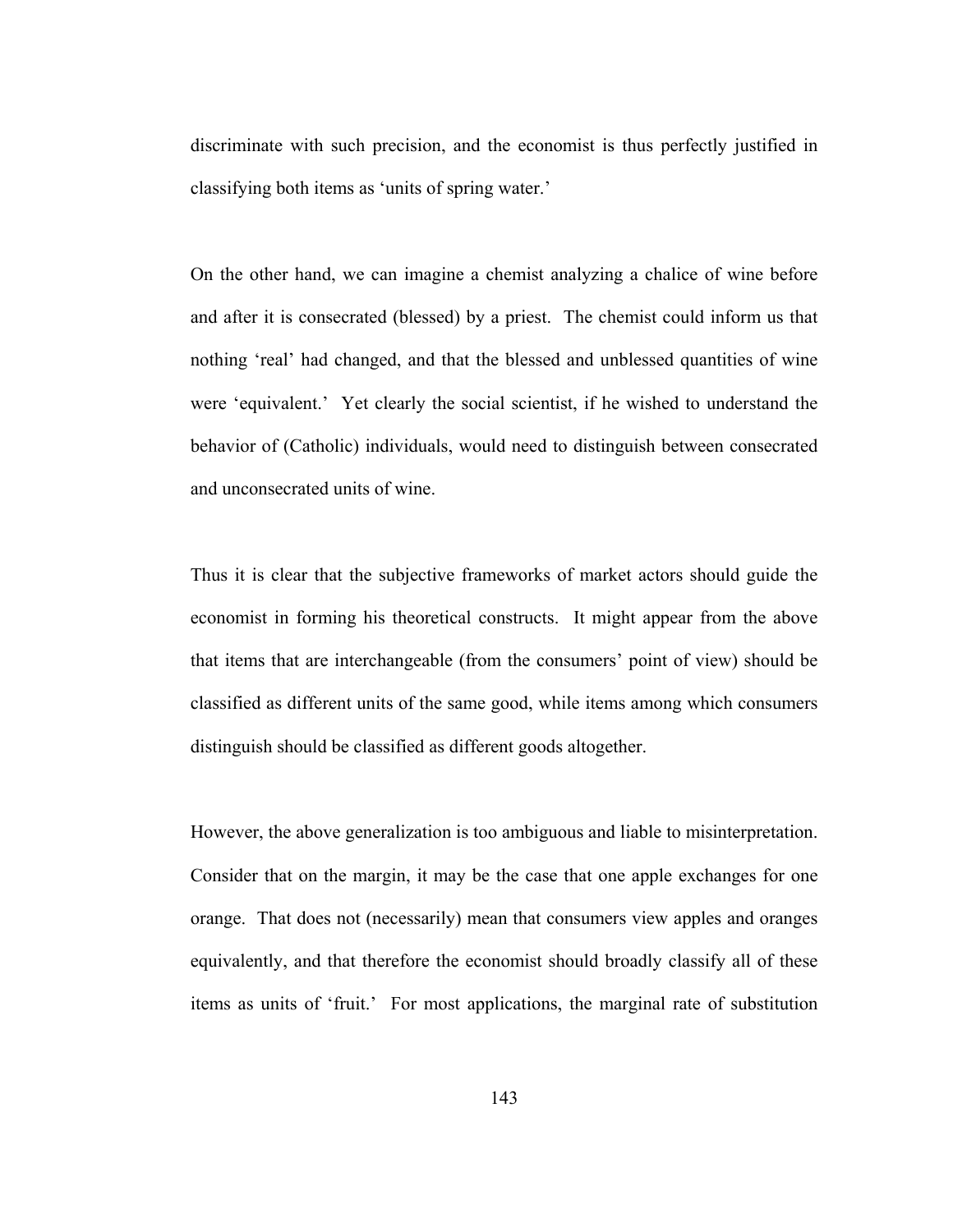between apples and oranges changes with their quantities. Thus for two items to be classified as units of the same good, it is not enough that the consumer is indifferent between them on some margin.

At the same time, it is possible (in models that specify marginal utilities rather than simply the rates of substitution) for subsequent units of the same good to offer different marginal utilities. In a sense, consumers do not view the  $n<sup>th</sup>$  unit of a good as equivalent to the  $(n+1)$ <sup>th</sup> unit. Yet just because a consumer does not buy all of the cartons of milk in front of her, does not mean the economist should consider the ones she purchases as different goods from the ones left unsold. They may all still be classified as units of milk.

Being mindful of the above considerations, we can classify a set of objects as units of the same good if and only if all such objects are considered equally serviceable for whatever ends the relevant consumers wish to use them.<sup>15</sup> A useful test for this is to determine whether the consumer would object to a 'swapping' of the various objects devoted to particular ends. For example, if object A is 1.01 gallons of tap water and object B is 1.02 gallons of tap water, and a consumer wishes to use water to flush the toilet and to do the dishes, then objects A and B might be considered as equivalent units. (This is because A or B can be used for either task, as far as the

 $<sup>15</sup>$  I believe my treatment is consistent with the original Austrian approach to subjectivism given in</sup> Menger (1994 [1871], pp. 128-131).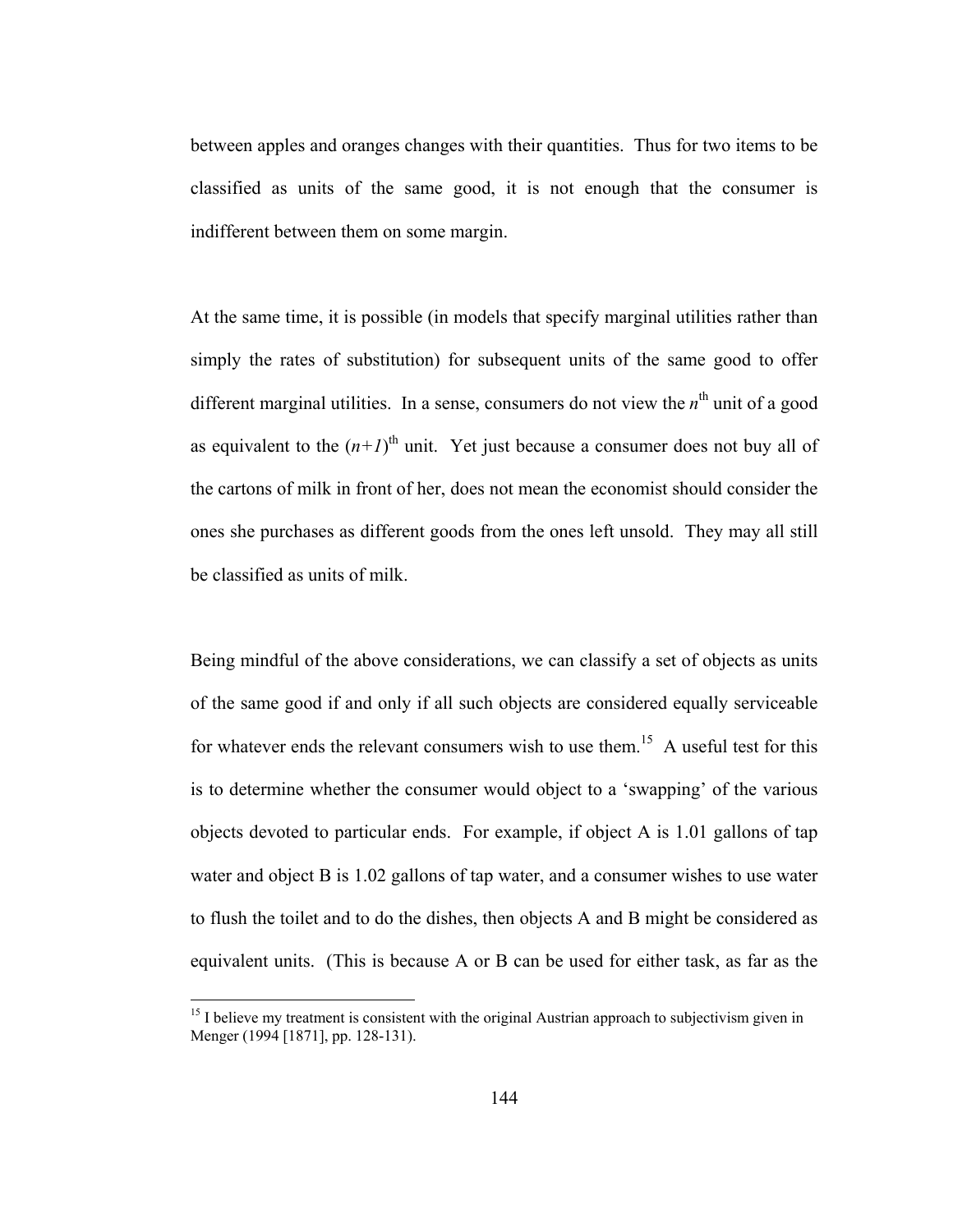consumer is concerned. This is true even if the consumer places a much higher importance on the first task.) On the other hand, even if the market price of apples is the same as oranges, the two would still be classified as different goods (for most applications) since, for example, apples can't make orange juice and oranges can't make apple pie.

## *Classification of goods in an interspatial and intertemporal framework*

In many applications, economists wish to group similar objects as 'the same' good except for one feature that is allowed to vary. For example, when explaining the social function of merchants and middlemen, an economist might explain that transporting goods from the site of production to the site of retail sale is a useful service. The economist could argue, for instance, that 'oranges in Florida' are less valuable than 'oranges in the local grocery store.'

Such terminology raises the question of what it *means* for a good to be 'the same' except for its geographic location. Clearly we do not require the same physical orange to be compared in Florida and in the local grocery store. Furthermore, to say that "oranges in Florida are less valuable than local oranges" does not imply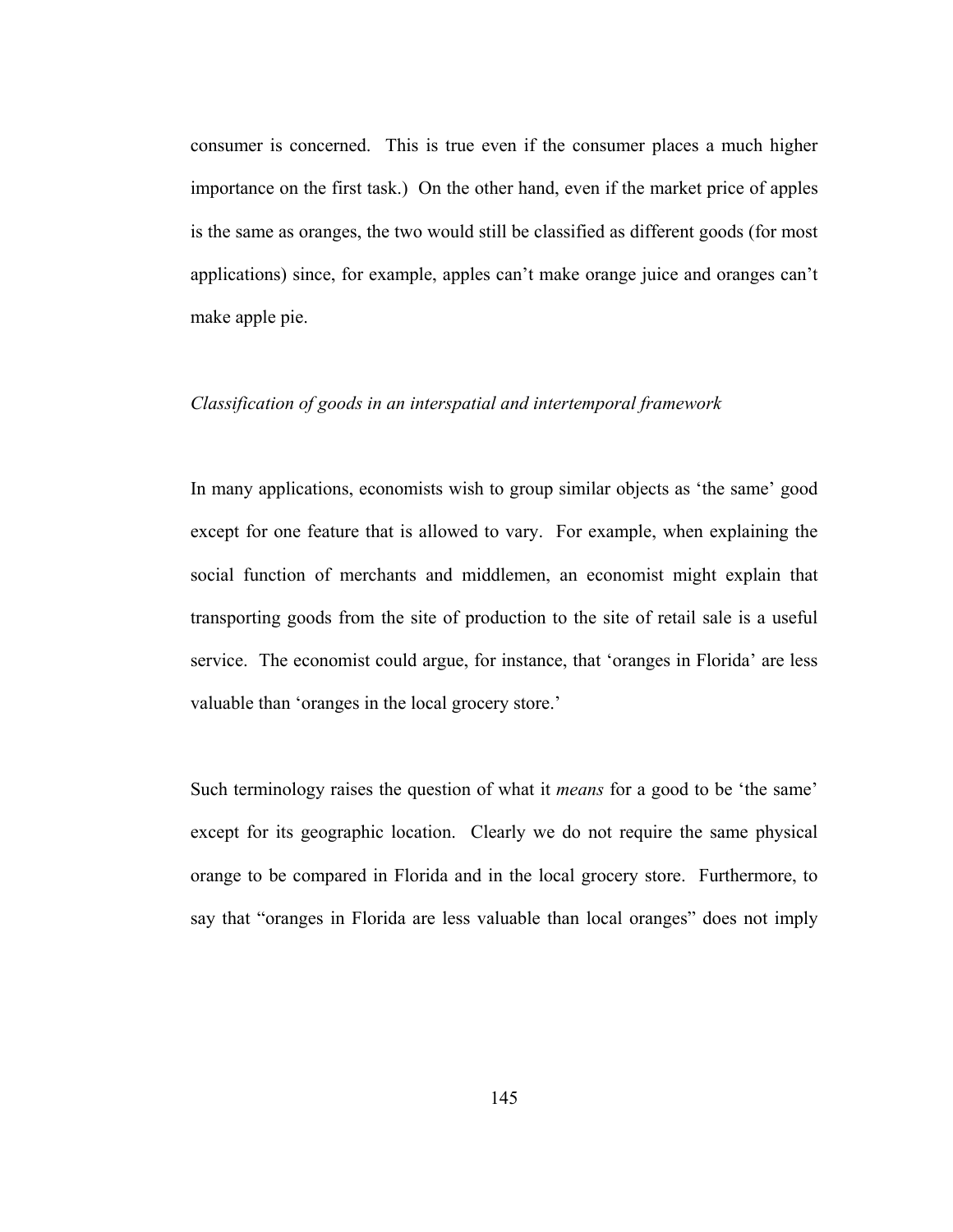that the experience of *eating* oranges in Florida is less pleasurable than eating an orange in one's home town.16

We can avoid these pitfalls by using the technique for classification outlined in the previous section. One particular object in Florida and another particular object at the local grocery store may both be called 'units of oranges' if the relevant consumers would be indifferent to a (magical) swapping of these units with any other units of their orange stock. However, given that the consumer in practice *cannot* instantly swap such units, and given that this difference in location matters to the consumer, we may define 'oranges in Florida' as a *different good* from 'local oranges.' Yet we retain the label of 'orange' in order to emphasize that the difference in valuation is due *solely* to the difference in location.<sup>17,18</sup>

<sup>16</sup> There are cases in which this *is* what we mean. For example, when explaining the higher price of Manhattan theater productions, an economist might say, "Watching *Cats* on Broadway is more pleasurable than watching it elsewhere, even though it's the same actual show." In this construction, we can still use the swapping technique; to determine whether the shows really are 'the same' we can imagine the set, actors, costumes, orchestra, etc. of each show all being swapped between locations. But when in this case we say the Broadway performance is preferred to (say) the Montreal performance, we must keep in mind that we are allowing the consumer to move as well. We do not require that the Broadway patron must (attempt to) watch the Montreal show from Manhattan.

<sup>&</sup>lt;sup>17</sup> After all, a grapefruit in Florida is *also* a different good from a local orange, but we would lose a valuable tool if we were unable to identify goods that were distinct *only* because of their locations. <sup>18</sup> The distinction we are making in the text above should not be confused with the situation in which a consumer distinguishes between Florida and California oranges; what happens here is that even when the different items are located in the same place, a consumer might definitely prefer one to the other (presumably because of different qualities of the items arising from their different growing conditions).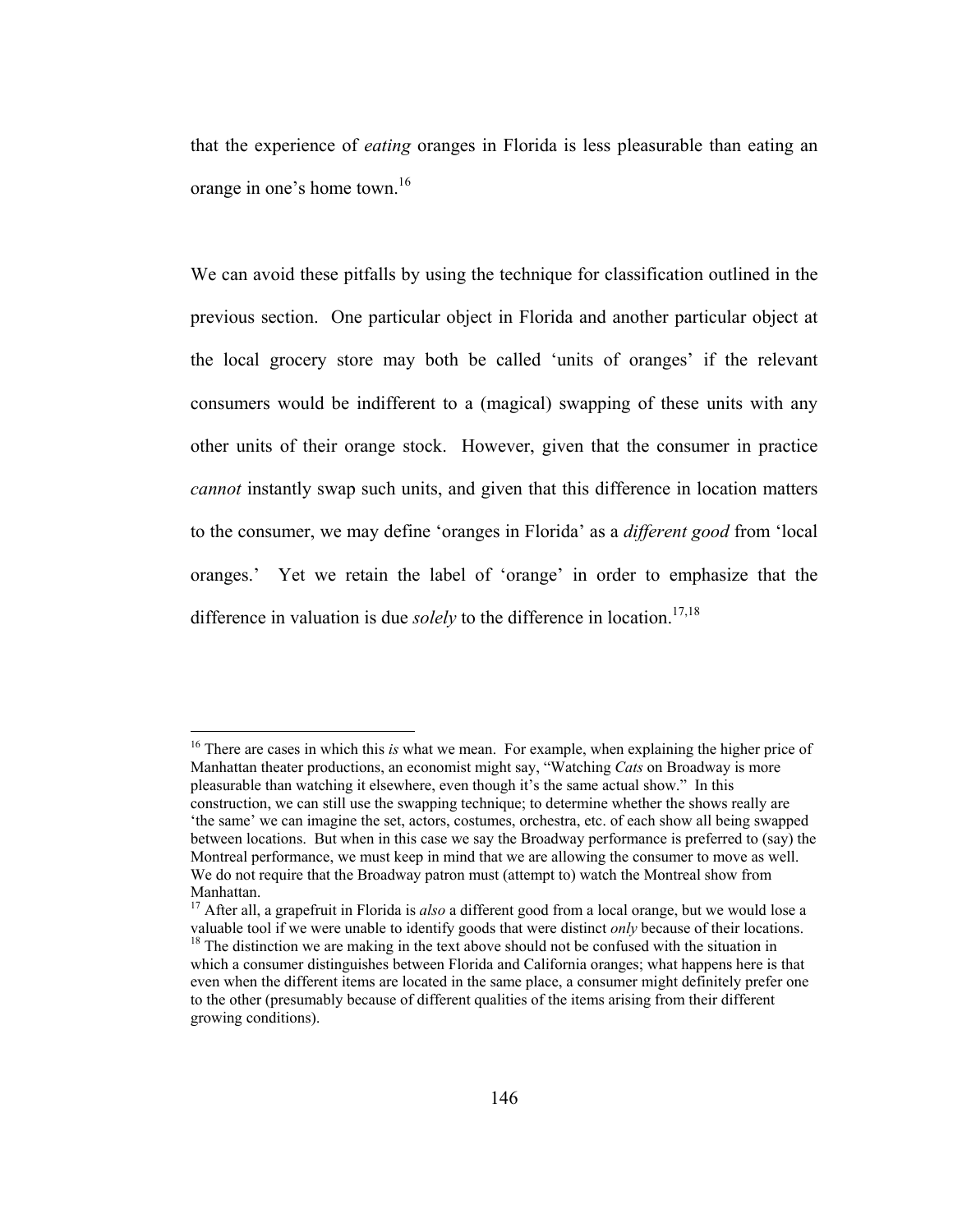We may use the same approach when classifying goods in an intertemporal context. To identify a particular good as, say, a 2010 bushel of wheat, means that consumers *right now* would be indifferent to a (magical) swapping of this promised bushel with any bushel of wheat in their current stock. To call the item a 2010 bushel of wheat, we are implying that the only relevant distinction between the item and bushels available right now, is the difference in time of availability.

Having said this, caution is in order. We do not require that *consumption* of wheat gives the same marginal utility in the two respective time periods, in order to classify the items as equivalent (in all things but time) bushels of wheat. That is, we shall call a certain item available in 2010 a '2010 bushel of wheat' if and only if consumers right now would be indifferent to a magical swapping of it with current bushels of wheat. This holds true even if there is an expected famine in 2010, or even if a future tax on wheat is expected. These types of considerations (as well as others) will certainly influence the *current judgment of the value* of 2010 bushels of wheat; the point is that they are still 'bushels of wheat,' i.e. they are units of the same good as present 'wheat' (but for the time difference). Of course, 2010 bushels may be preferred to 2015 bushels, and in that case they are different goods overall. The swapping technique allows us, however, to understand the relationship between the following goods: a 2010 bushel of wheat, a 2015 bushel of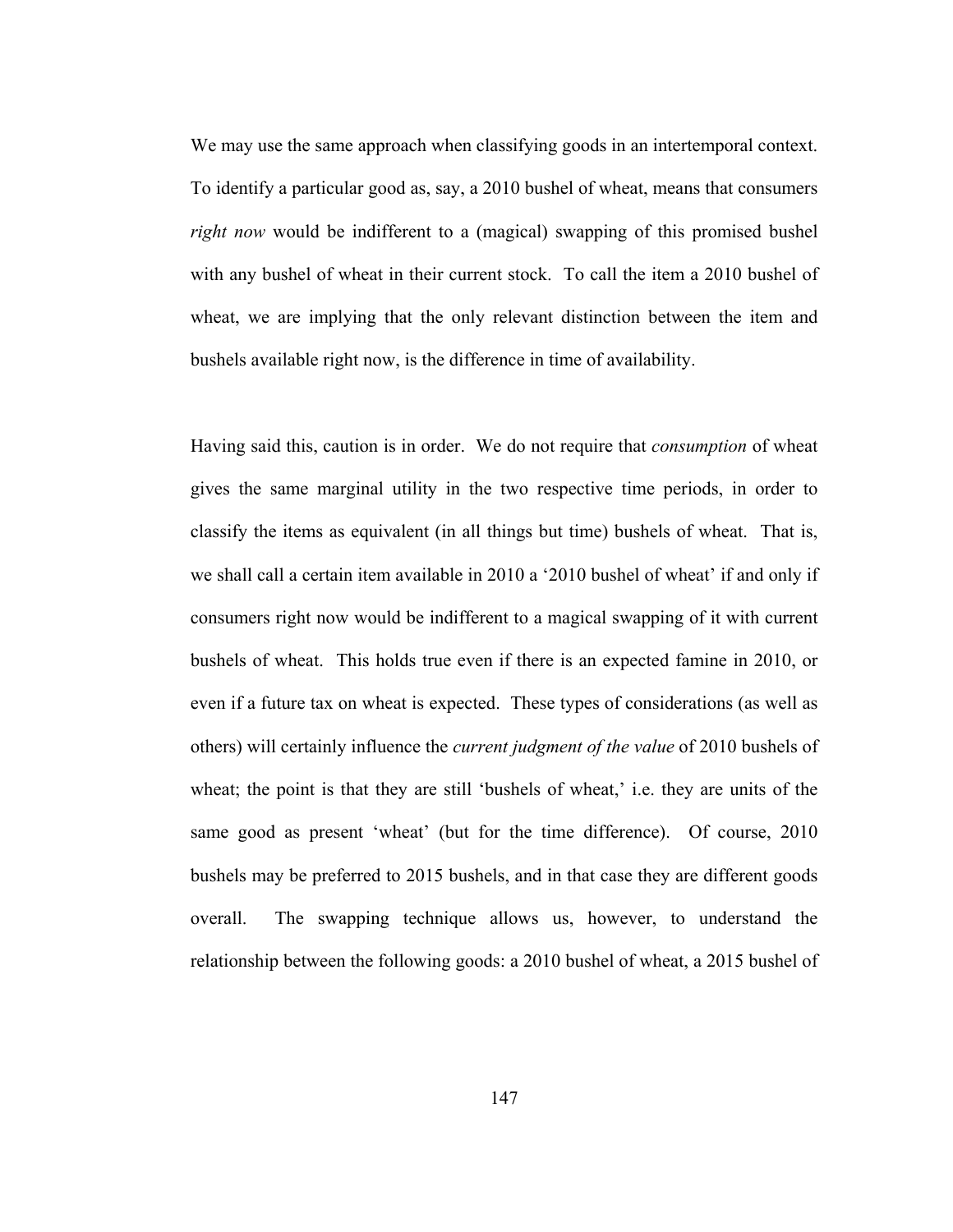wheat, and (say) a 2015 bushel of rice. Care must be taken with a subjectivist approach, lest we lose the ability to distinguish the first two goods from the third.<sup>19</sup> *Money as an intertemporal good* 

In light of the above discussion, we can consider two items available in different time periods as (possibly future) units of money if and only if consumers would be indifferent to a (magical) swapping of these items with current units of money.<sup>20</sup> This approach paves the way for an entirely *nominal* theory of interest: What we shall attempt to understand is the process in which actual market rates of exchange between present and future dollars is established.

This stands in sharp contrast to the (standard) real approach, in which the analysis is based on the exchange rate between present and future units of consumption or

 $19$  In other words, we do not need to create a different category of goods such as '2010 bushels-ofwheat-during-a-famine,' since this would be redundant. The time index is adequate to handle such considerations. Thus the consumer might prefer a 2010 bushel of wheat to a 2015 bushel *because* of the famine in 2010; in this case the former good would be preferred. The point of this discussion, however, is that when determining the relevant qualities of the items *other than their date of availability*, we do not need to consider their marginal utility at the time of consumption. This is consistent with our treatment of different units of water as equivalent goods despite the higher importance placed on flushing versus dishwashing, and with our treatment of Florida versus local oranges (in which the utility of consumption of the goods in the different locations was never the issue).

 $20$  Admittedly, there is a slight technical problem with this definition if we are dealing with dated money units (rather than bars of gold, for example). Someone in the year 2010 would *not* swap his current money units for ones dated 2020, because others would suspect counterfeiting. However, we will overlook problems such as this, for they would similarly upset an attempt to define present and future bottles of milk (because of stamped expiration dates). The subjectivist economist must exercise judgment when determining what qualities of a good to hold constant for purposes of intertemporal classification.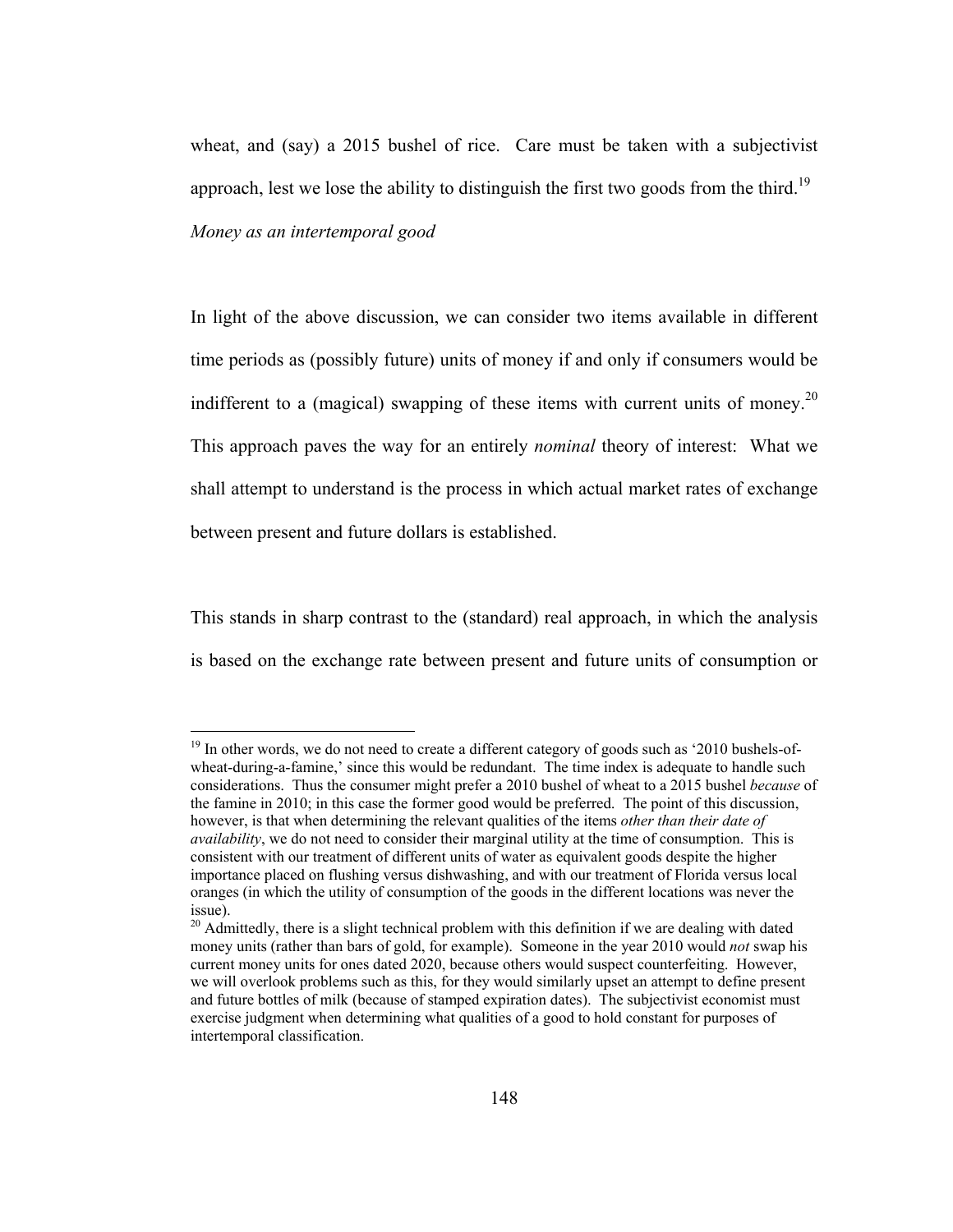purchasing power.<sup>21</sup> In our nominal approach, the influence of future events, such as expected inflation, is handled by the present value ascribed to future money units, just as we can handle the possibility of future famine by appropriately adjusting the present value ascribed to future bushels of wheat. Consequently, the nominal approach does not need to invent fictitious goods such as inflationadjusted dollars (which would be analogous to the good 'wheat-during-a-famine').

## *Equilibrium, radical uncertainty, and the passage of time*

 $\overline{a}$ 

Mainstream economics rests on equilibrium analysis. In static settings, equilibrium analysis can be justified as an approximation to reality, since (presumably) suboptimal behavior will be eliminated over time. In a dynamic setting, on the other hand, the assumption of correct (even in a stochastic sense) expectations is far more dubious.<sup>22</sup> To assume that consumption and production plans in a changing world, formed by individuals with access to private knowledge, will all fit together into a

 $21$  Hicks (1961) agrees that the two approaches are not equivalent. After noting that economists largely agree that the rate of interest is determined by the supply and demand for "capital," he says: "Does capital mean 'real capital' in the sense of concrete goods and the power to dispose over a given quantity of them? If this interpretation is taken…we get a theory such as that worked out elaborately by Böhm-Bawerk. Or does 'capital' mean 'money capital' in the sense of loanable funds—power to dispose over a given quantity of money? It makes a great deal of difference which interpretation we take" (Hicks 1961, p. 153).

 $^{22}$  Fisher (1983) provides a remarkably formal analysis of some of the problems involved. For example, certain stability results (which serve to justify the assumption of general equilibrium) require households to (attempt to) immediately implement excess demands for commodities even though the (optimized) consumption plan may not require their acquisition until the distant future (Fisher 1983, pp. 34-35).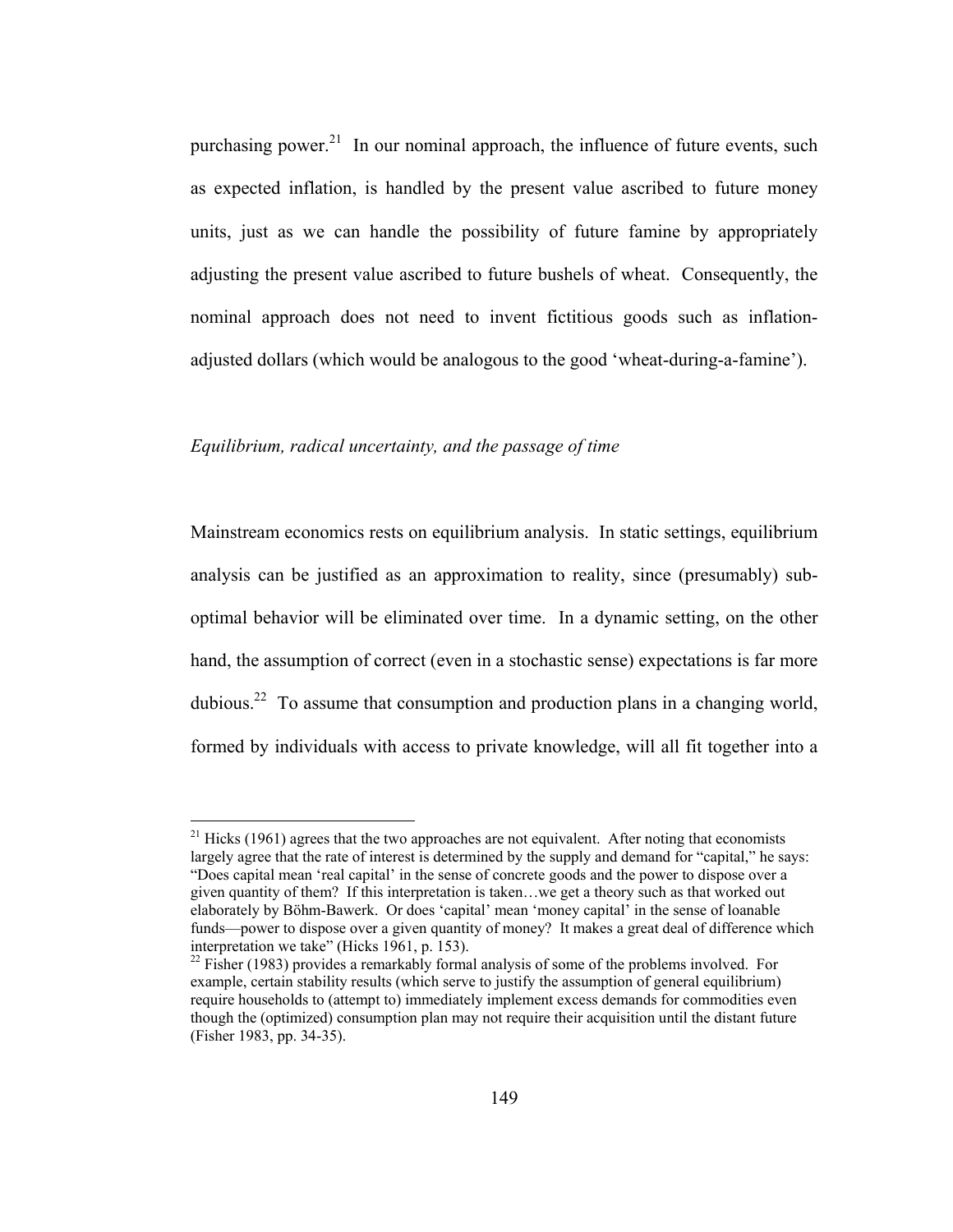coordinated, equilibrium outcome is to assume away the very problem that an economic system actually solves (Hayek 1972c [1948], pp. 77-78).

The method of constrained optimization, employed in modern mathematical models, is of limited use in intertemporal settings. Most of these models assume that agents have a complete understanding of the 'world' in which they operate.<sup>23</sup> Although agents may not know the future with certainty, they *do* know the probability with which certain future events will occur. As such, there is no room for genuine error, surprise, or innovation in these models (Kirzner 2000, pp. 58-59).

The problem with this approach is not merely that it is unrealistic. Rather, the notion that agents can move through time without revising their belief structure (and set of possible actions) is logically nonsensical.<sup>24</sup> In the words of Hayek, "The mind can never foresee its own advance" (1960, p. 24).

 $^{23}$  A rare exception is Nyarko (1991). However, even here the agent fully understands the structure of the world; the agent's only mistake is an incorrect initial belief in the range of an unknown parameter of his demand function.

 $24$  "Reason unfolds the meaning of the premisses [sic]. It can do no more. But if one of the premisses should be: There are things unthought of, that time in its operation will suggest, what can reason tell us about that entirety, which contains both the visible premisses and the unknown things?" (Shackle 1992, p. 25)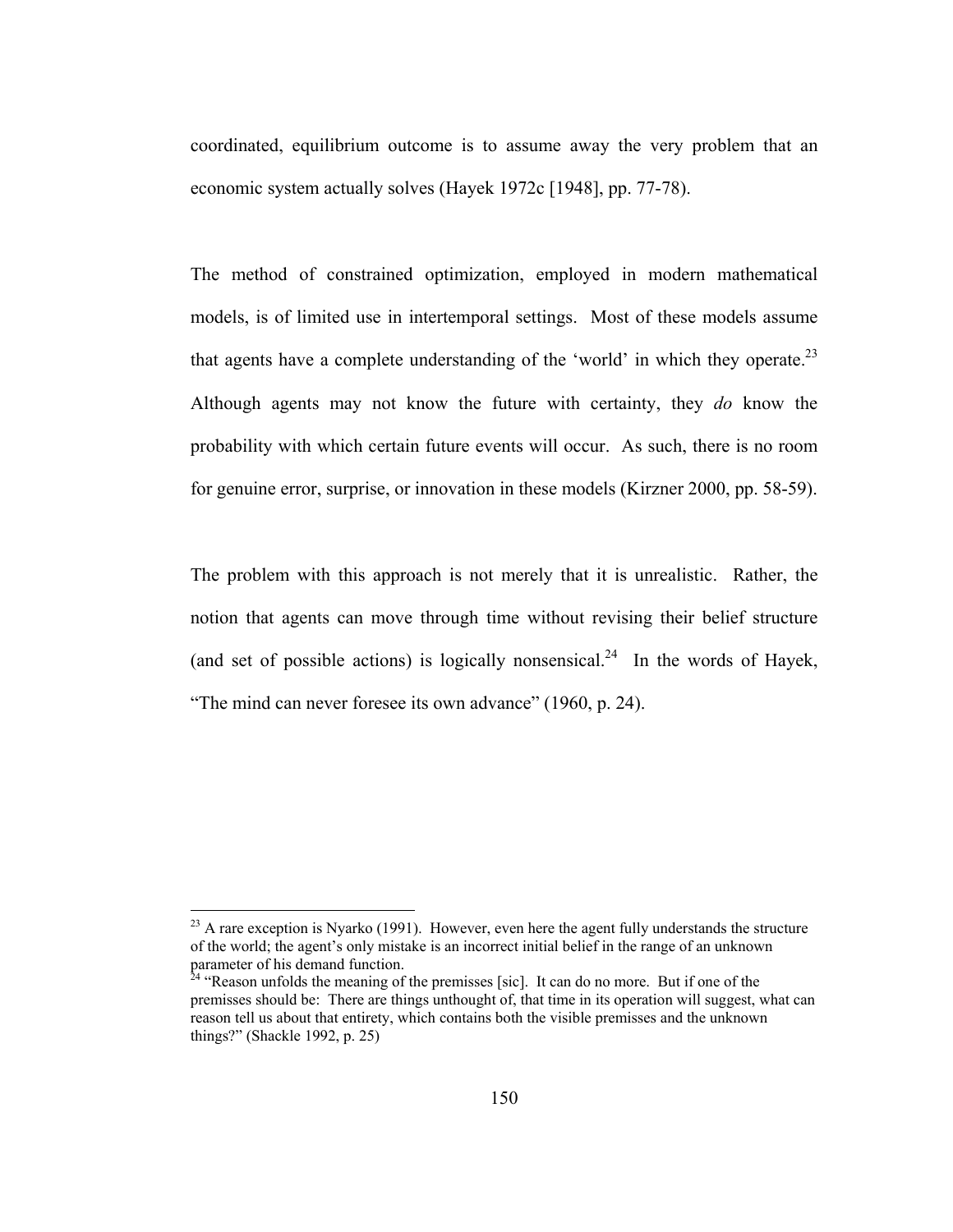Karl Popper, relying on his earlier philosophical argument that no machine can fully predict its future state,<sup>25</sup> claims that, "We cannot predict, by rational or scientific methods, the future growth of our scientific knowledge" (Popper 1997 [1957], pp. vi-vii). Popper believes the claim is self-evident, because "*if there is such a thing as growing human knowledge, then we cannot anticipate today what we shall know only tomorrow*" (1997, p. vii, italics original). Indeed, to truly predict future knowledge would render it current knowledge, making true learning impossible.<sup>26</sup> Similarly, an agent who could successfully predict at  $t_1$  the state of his knowledge at  $t_4$  would therefore be incapable of learning anything in periods  $t_2$ and  $t_3$ . O'Driscoll and Rizzo have spelled out the implications of these considerations for neoclassical models of (intertemporal) behavior:

 $^{25}$  O'Driscoll and Rizzo (1996) also adapt these technical arguments of Popper to make the same point. O&R argue that, so long as prediction tasks take a finite period of time, then an agent can never fully calculate his future knowledge beforehand; every intermediate result would yield new knowledge, the effects of which would have to be evaluated in another round of time-consuming calculations (O&R 1996, p. 25). However, as Popper himself admits (1950, pp. 175-176), this type of argument (by itself) still allows for mistakes in prediction to be made arbitrarily small (though never eliminated). What is worse, the argument must be strengthened with the possibility of "Goedelian sentences" (Popper 1950, p. 179), i.e. the argument must use mathematician Kurt Gödel's famous incompleteness proof to rule out the possibility of an agent using self-referential labels to elude the infinite regress problem noted by O'Driscoll and Rizzo. I believe that the looser arguments given in the text above are better at conveying the notion of radical uncertainty. <sup>26</sup> This type of argument may seem too sweeping; after all, surely if one wishes to learn the birth date of Teddy Roosevelt, he can predict that he will know it after consulting an encyclopedia. Yet this observation does not change the result argued in the text. In the first place, even in such a straightforward case as this, genuine surprise may occur. (For example, it could turn out that historians are in dispute over Roosevelt's date of birth, a fact that would only be learned after consulting the encyclopedia.) Second, cases such as this are far from paradigmatic; much of what is learned in actual life is due to sheer accident. Thus deterministic models would only explain the repetitive situations of economic affairs, and would be at a loss to handle truly novel occurrences. Third (and most fundamental), this example simply begs the question of how one comes to know that encyclopedias will have the information desired. Pushed to its logical extreme, the deterministic model implies that all infants can foresee (at least the structure of) their future knowledge.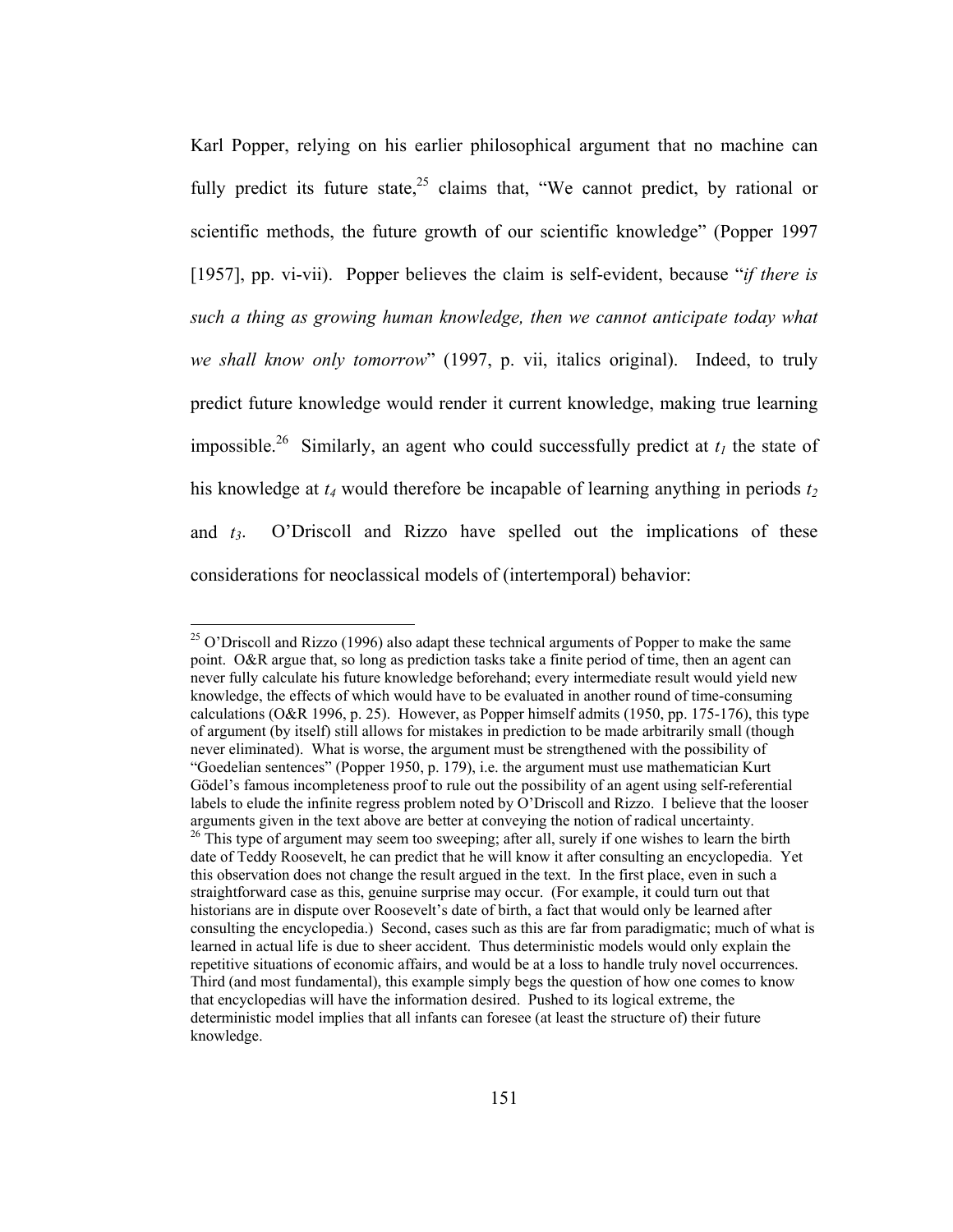Mind constructs that yield the required behavior as a determinate implication of initial conditions and a theory cannot be genuinely dynamic. If we allow time to pass, then we must in effect be claiming that the individual can predict his own decisions. Consider, for example, a determinate choice-theoretic model of a process. This would require the postulation of a mind whose decisions at  $t_2$  are perfectly determined by its own self-conscious state at  $t_1$ . If this is logically impossible, as we have argued, then such a model would be inconsistent, or, more exactly, would be based on inconsistent foundations. "Surprise" is thus integral to the lives of individual actors. (O&R 1996, p. 26)

The future is open-ended, and contains presently undreamt-of opportunities. The neoclassical assumption of known choice sets is thus inapplicable in dynamic settings. (Shackle 1992, pp. 25-27) Standard equilibrium constructs, relying as they do on optimization of known functions subject to known constraints, are equally inapplicable.<sup>27</sup> Yet in the face of radical uncertainty, can economists use *any* notion of equilibrium in dynamic models?

The work of Hayek (1972a [1948]) suggests a solution. He first points out that fulfillment of one's planned actions requires not only correct expectations regarding future exogenous facts, but also correct expectations of the actions of

 $27$  An example may illustrate the difference between standard learning models and the arguments in the text: A macroeconomist can develop a typical model in which the central banker chooses an optimal monetary policy based upon certain stochastic variables. In particular, the banker at time *t*  would not know the rate of inflation and unemployment at time *t+10*, and hence the banker could not predict beforehand his behavior at time *t+10*. However, the banker *would* know, with certainty, what his response would be *as a function of* these variables. In contrast, the method employed in this paper would rule out such certainty. After all, a future Nobel laureate might publish an ingenious breakthrough in macroeconomics at  $t+3$ , changing the very theory employed by the central banker in future macro models. Almost by definition, an "ingenious breakthrough" is not something that others can predict beforehand.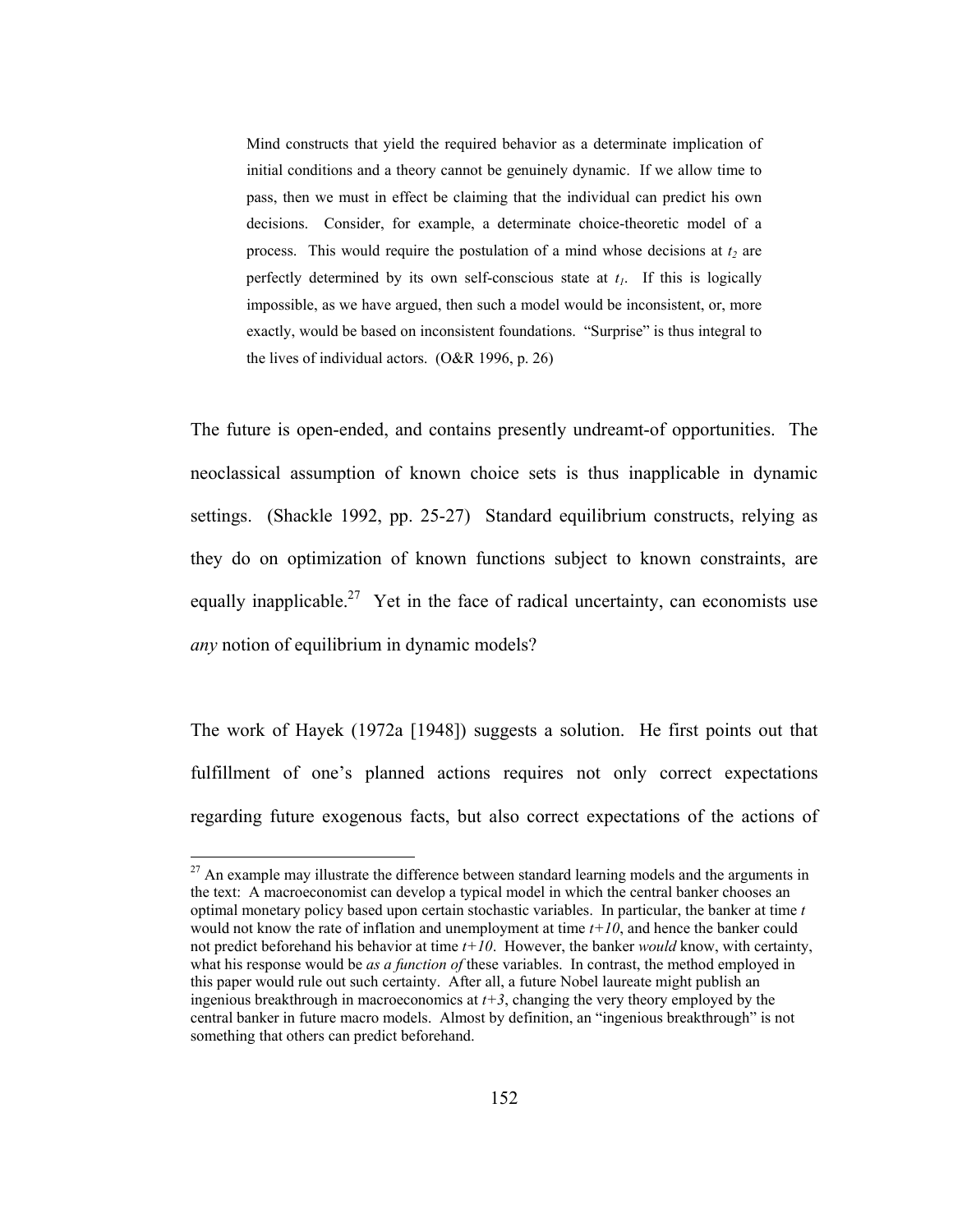others. Hayek then defines equilibrium as a set of mutually compatible plans, which all rely on correct expectations regarding exogenous facts. (1972a, p. 38)

At first glance, this approach seems no better than the neoclassical construct. However, the difference lies in the *specificity* of the individual plans. If future plans and knowledge are couched in sufficiently abstract terms, then the critiques of perfect foresight lose much of their force. Rather than an exact coordination of plans, we can rely on the weaker construct of "pattern coordination":

[Pattern coordination] makes use of both the original Hayekian "compatibility of plans" and the distinction between typical and unique aspects of future events. The plans of individuals are in a pattern equilibrium if they are coordinated with respect to their typical features, even if their unique aspects fail to mesh.

Consider, as an illustration,  $28$  Professors A and B, who teach in the same department and who plan to discuss their forthcoming jointly authored book. Their plans are coordinated with respect to the typical features of their activities if, for example, each expects the other to be in his office on the day he actually plans to be there. Since neither has decided his position on the book's central concern beforehand, the contents of their discussions can be seen as the unique feature. What they will say depends on the "insights" that will arise only in the course of conversation. These insights are surely time-dependent. The plans of A and B are coordinated, therefore, in the sense that each will come into the office on the

 $28$  For a different illustration, imagine that an analyst wishes to model a chess tournament. It would be rather inconsistent to use a Nash equilibrium construct, in which each agent could correctly forecast the actions of opponents (contingent on the sequence of moves in a given game). In such an equilibrium, where everyone knew everyone else's strategy, the winner of any pair of players could be determined beforehand, and there would be no point in holding the tournament. On the other hand, the analyst could assume that agents' actions are sufficiently coordinated that they all sit at the proper tables, all follow the rules of chess, etc. The analyst could define this state of affairs as a pattern coordination, and (unlike the stronger concept of Nash equilibrium) its use would not preclude the very purpose of the tournament.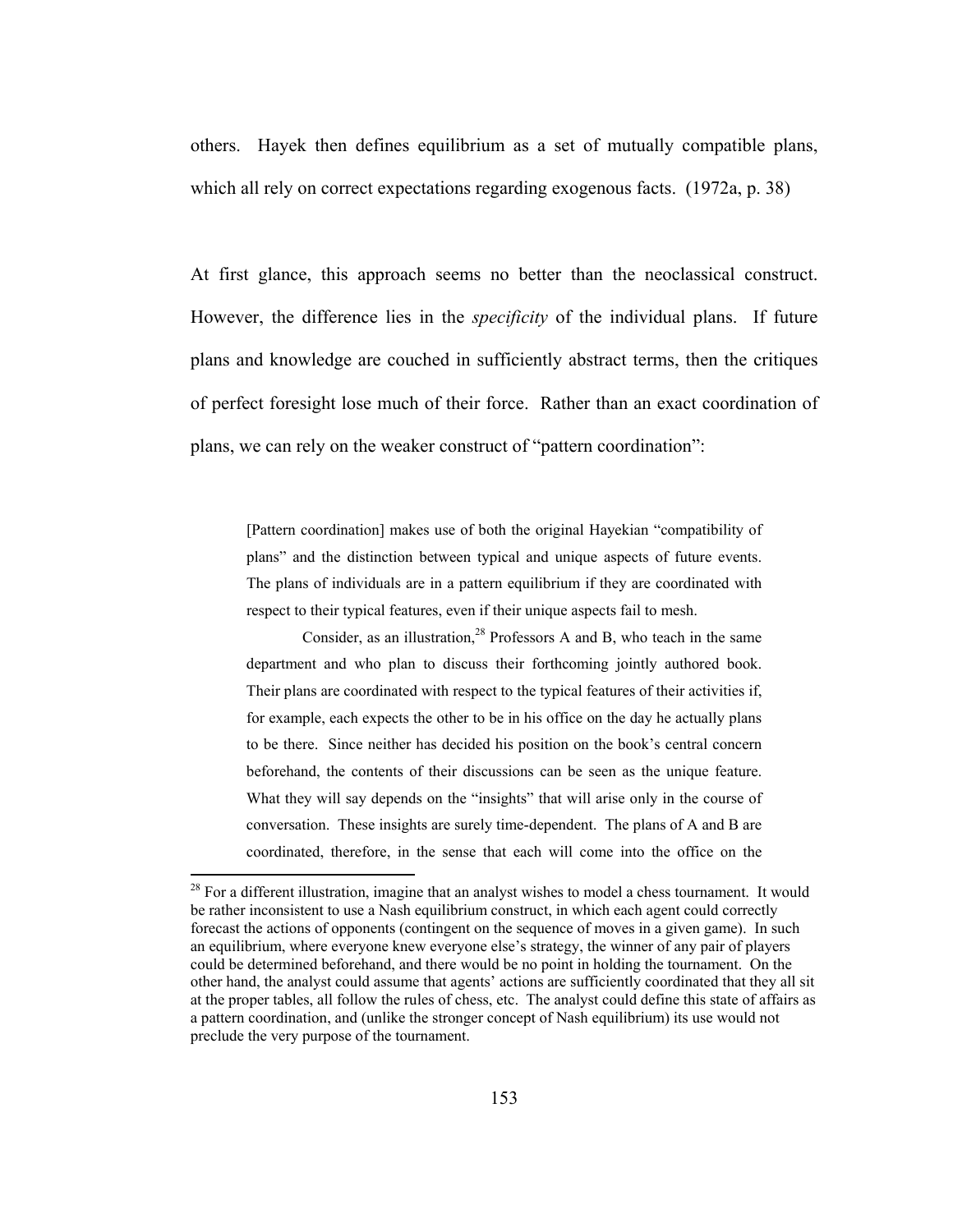proper day and at the proper time, but they are not coordinated in the sense that each has planned what to say to the other. There is an open-endedness to their plans that allows for spontaneity or novelty. This is a pattern coordination. (O&R 1996, pp. 85-86)

In this paper I shall use the concept of pattern coordination in my analysis of interest. Although the looseness of the approach makes quantitative predictions impossible, we can still draw general conclusions from it. Hopefully this modest attempt will lay the foundation for future research along these lines.

# A MONETARY THEORY OF INTEREST

In contrast to the real theories, I offer a monetary theory of interest. In this approach, we do not need to abstract from the role of money in actual market transactions; we can quite simply view interest rates as the exchange ratio between present and future units of money.

## *The role of money and the demand for cash balances*

 $\overline{a}$ 

In standard models, money serves no purpose. In more sophisticated approaches involving "cash in advance constraints,"29 money is desired, but only because of

 $2<sup>9</sup>$  A good survey of cash-in-advance models, as well as "shopping-time" models, of money demand can be found in Bohn (1991). The "shopping-time" models assume that cash balances allow for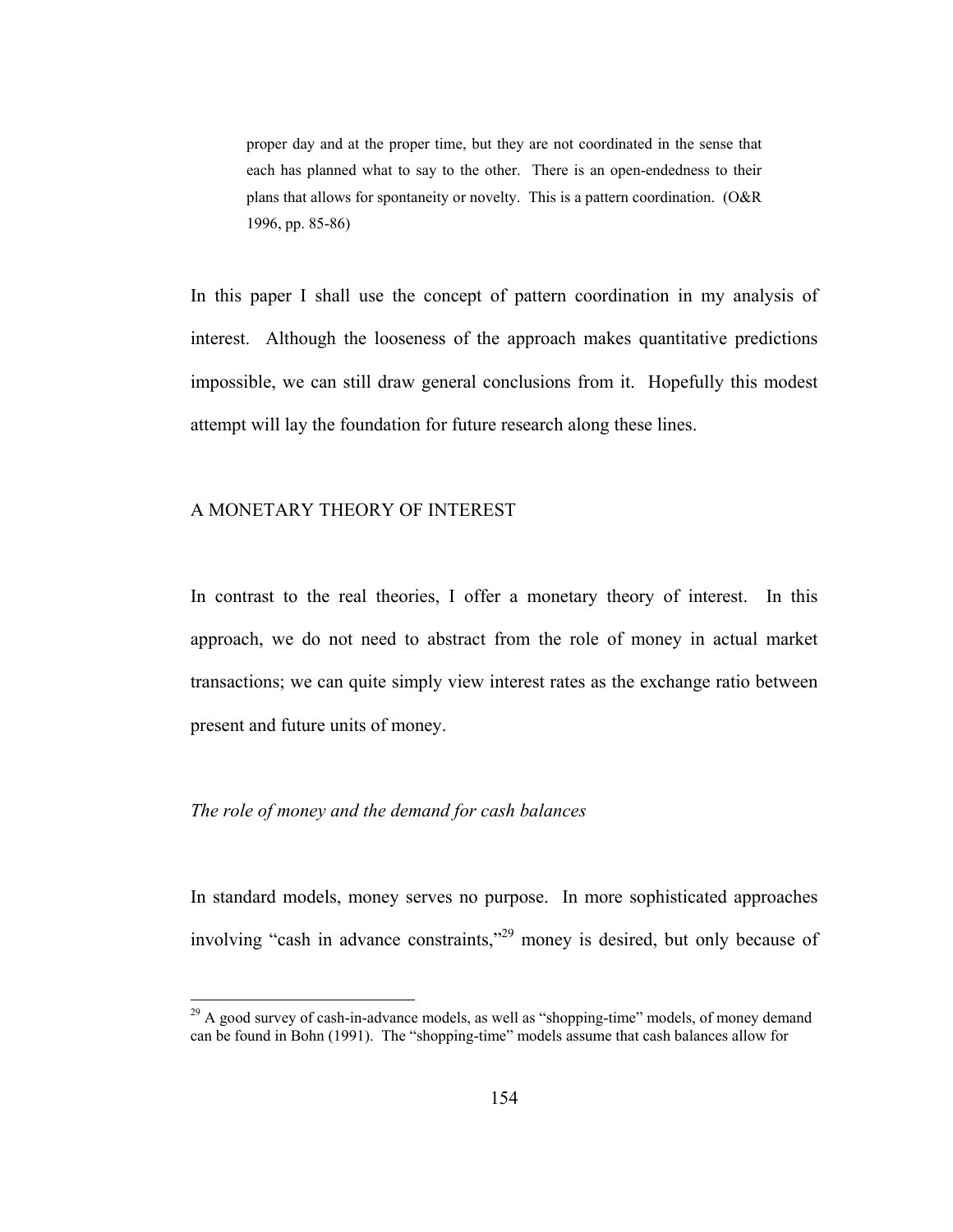somewhat ad hoc restrictions.<sup>30</sup> Before offering an alternative model, it will be useful to inquire into the historical origin of money.

Menger (1994 [1871]) argued that money emerged, not as the result of governmental fiat, but as the result of decentralized decisions of individuals acting in their own interests. Even before the existence of money—i.e. before there existed a commodity that was widely accepted as a medium of exchange individuals still traded. Some goods were naturally more salable (i.e. liquid) than others. Whenever offering one's own wares in trade, there would be a natural preference, other things equal, to be paid in more liquid assets. The process was reinforcing, since the greater demand for the salable assets made them even more desirable as a medium of exchange. Eventually a few goods (e.g. gold and silver) outstripped all rivals, and became genuine monies. (Menger 1994, pp. 257-262)<sup>31</sup>

If we interpret the desire for liquidity (and hence money) as a consequence of the inherent uncertainty of the future, then neoclassical models do not capture the true function of money. Indeed, in a world where all production and consumption

<sup>30</sup> In the world of neoclassical models, it is hard to see why firms would insist on cash in advance. After all, the models usually entail the creation of an infinite number of product and service markets (if only one per period forever), and do not (typically) allow for agents to break contracts or to make mistakes in gauging the creditworthiness of other agents. Given a rich enough institutional structure, it is hard to imagine such an economy requiring money (i.e. cash) at all.

 $31$  Kivotaki and Wright (1989, p. 935, fn 7) acknowledge that their approach is similar to Menger's.

more leisure when financing a given amount of purchases. As such they are hardly less ad hoc than the standard approach of placing cash balances directly in the utility function.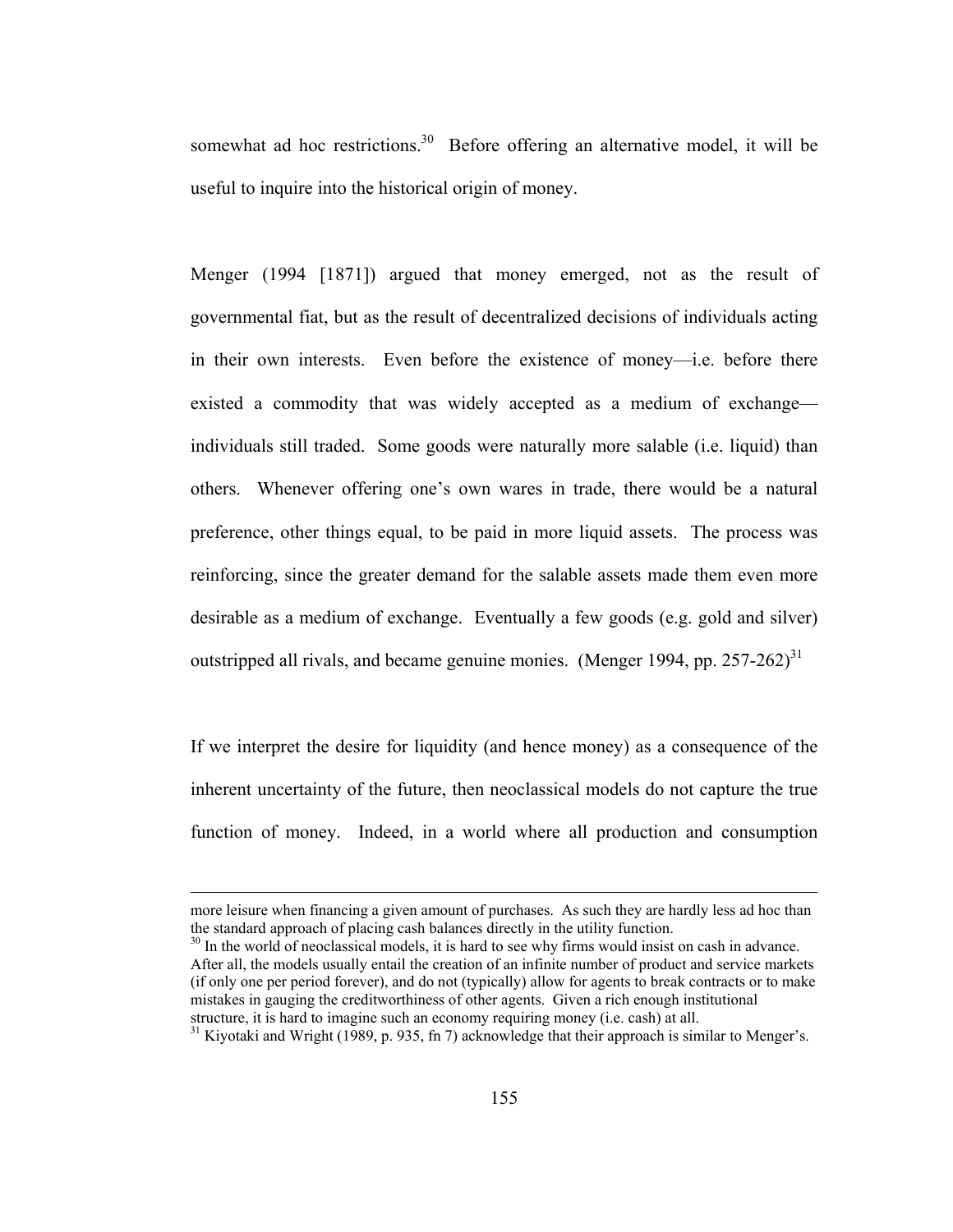decisions are specified (perhaps contingent on stochastic outcomes) in the initial time period, there is no need for a unit of account.<sup>32</sup> Once these equilibrium plans are drawn up, agents follow them mechanically<sup>33</sup> for the rest of time. Money is unnecessary because the initial contingency plans specify precisely how goods and resources should be allocated in every time period (conditional on the realizations of random variables).

But in a world where the future is open-ended, the evolution of money, and Menger's account of it, are far more comprehensible. The market's selection of one (or a few) commodities as money becomes intelligible as the spontaneous creation of an institution for dealing with radical uncertainty. Yes, individuals sell goods and services in exchange for money, ultimately in order to sell the money in exchange for future goods and services. But it would be a mistake to say that

 $32$  For example, in typical neoclassical models, money is not necessary to solve the problem of a "double coincidence of wants." A trilateral exchange (where A sells to B sells to C sells to A) is nothing but a general equilibrium phenomenon involving dated commodities. The difficulty of trilateral exchanges in actual practice results from the requirement that various parties first *discover* the opportunity for gain, and then successfully coordinate their actions in order to seize it. Kiyotaki and Wright (1989) do indeed achieve a general equilibrium in which goods can serve as media of exchange, but this is supported only by assuming away credit transactions (p. 931). The point in the text is that money is particularly useful *in situations outside of equilibrium*. The approach of Kiyotaki and Wright shows that money may ameliorate the problem of missing markets, but it sheds no light on the possible role of money *during the process of reaching the various equilibria* studied by the authors. As Fisher (1983) notes, "In [the Arrow-Debreu] world, commodity dates are but one more way of distinguishing commodities, no different from commodity colors in this respect. But a world in which all markets open and close before anything else happens is not a world in which disequilibrium consumption or production can be analyzed" (p. 43).

 $33$  It is true that on a formal level, the agents possess just as much 'free will' in subsequent periods as they do in the initial period. But the definition of equilibrium requires that every agent correctly predicts the future behavior of every agent (including himself). Thus the equilibrium profile of strategies (in a game theoretic treatment) in the initial period contains the information necessary to predict the allocation of all future goods and resources (conditional on random variables).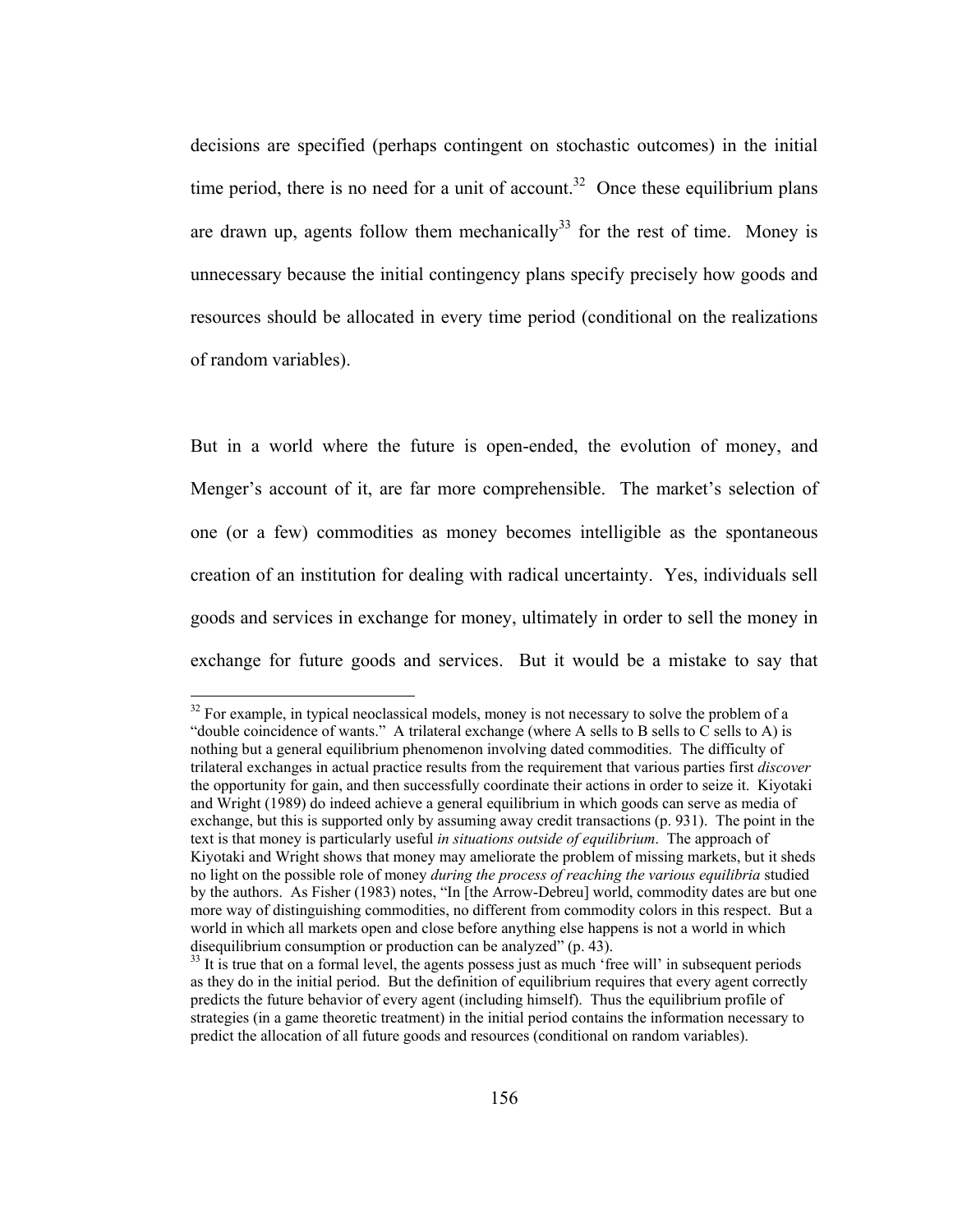market actions were *merely* intertemporal exchanges, for when individuals buy money, they are not sure *which* future goods and services it will allow them to consume.<sup>34,35</sup>

In the spirit of O'Driscoll and Rizzo, we can define an equilibrium construct appropriate for this model. We shall say that an individual has chosen his cash balances optimally if he does not *regret* his choice during the implementation of his plans.36 In particular, we do not require that he correctly anticipate all of his future purchases (since this would be impossible and in such a world, money would serve no role).

More generally, we shall say the money market exhibits pattern coordination (for a specific time period) if all participants, ex post, do not regret their initial decisions, i.e. if all participants have chosen their cash balances optimally (for the period in

<sup>34</sup> A simple test will illustrate this point: Does the reader currently know *precisely* how the cash in his or her possession will be spent, even in a probabilistic sense? Or is (at least a portion of) it being held for as-yet unknown future expenditures?

<sup>&</sup>lt;sup>35</sup> Littlechild agrees: "[Neoclassical] analysis incorporates the transaction-cost element but does not give adequate weight to the role of money as a generalized store of value. That is, wealth may be held in the form of money in order to buy something in the future that cannot yet be specified" (1990, p. 35).

 $36$  The no-regret criterion used in the text is not quite congruent with the "regret theory" of decision making under uncertainty. Mainstream regret theory assumes that agents may not receive merely the 'absolute' utility from a particular action after the realization of a random variable, but may compare the payoff in the actual state of the world with the payoff from a different action. Realizing this, agents may choose different actions ex ante, because they are maximizing not only the expected future payoff from present actions, but rather the expected future payoff *adjusted for feelings of regret*; see Loomes (1988). In the present paper, in contrast, we are using a no-regret criterion since it passes the methodological hurdles of indeterminacy and subjectivism. That is, we leave it to the agents to decide whether their previous expectations of the need for money were sufficiently accurate.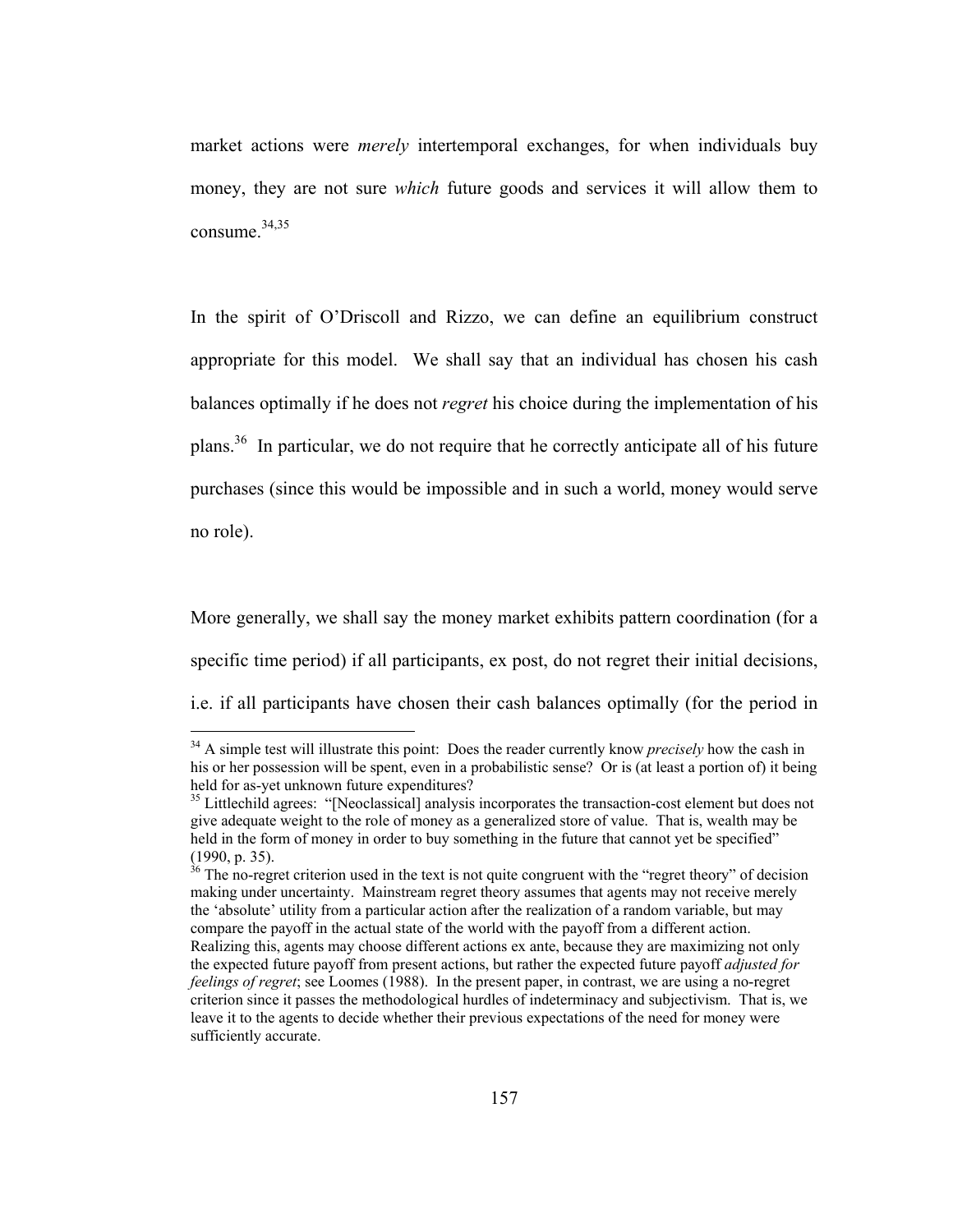question). In particular, this equilibrium construct does not require that merchants, e.g., correctly predict which consumers will buy which products and when. All it requires is that the merchants anticipate the future flows of expenditures and receipts *well enough* so that they do not regret their initial choice of cash holdings.

#### *The demand for cash balances and the rate of interest*

 $\overline{a}$ 

If individuals demand cash balances in order to deal with the uncertainty of the future, it immediately follows that, other things equal, there exists a preference for present over future money units.<sup>37</sup> Because of their high durability,<sup>38</sup> money units available at earlier points of time offer strictly greater flows of service than money units available later, and the greater the time difference, the greater the premium on present units.<sup>39</sup>

 $37$  Compare to Hicks (1961): "The nature of money and the nature of interest are therefore very nearly the same problem. When we have decided what it is which makes people give more for those securities which are reckoned as money than for those securities which are not, we shall have discovered also why interest is paid" (p. 163).

<sup>&</sup>lt;sup>38</sup> "Durability" is here used congruously with the notion of future goods. That is, a present money unit is durable because it can turn into a future money unit (as we have defined the term in the methodological section). (In contrast, a present apple is not durable because it will *not* turn into a future apple; if uneaten, it will spoil.) In particular, this notion of durability does not require money units to retain their *exchange value* over time.<br><sup>39</sup> Even if a particular sum is earmarked for a certain future expenditure, holding the cash until that

date still offers advantages. This is because something might happen in the interim period to disrupt the initial plan. Even if the original expenditure is retained in the revised plan, the earmarked money can still be used for another transaction, so long as the purchased goods can be 'turned over' back into money before the date of the original expenditure. Except in unusual circumstances (e.g. if widespread crime made money 'perishable'), there will always exist at least a slight preference for present money.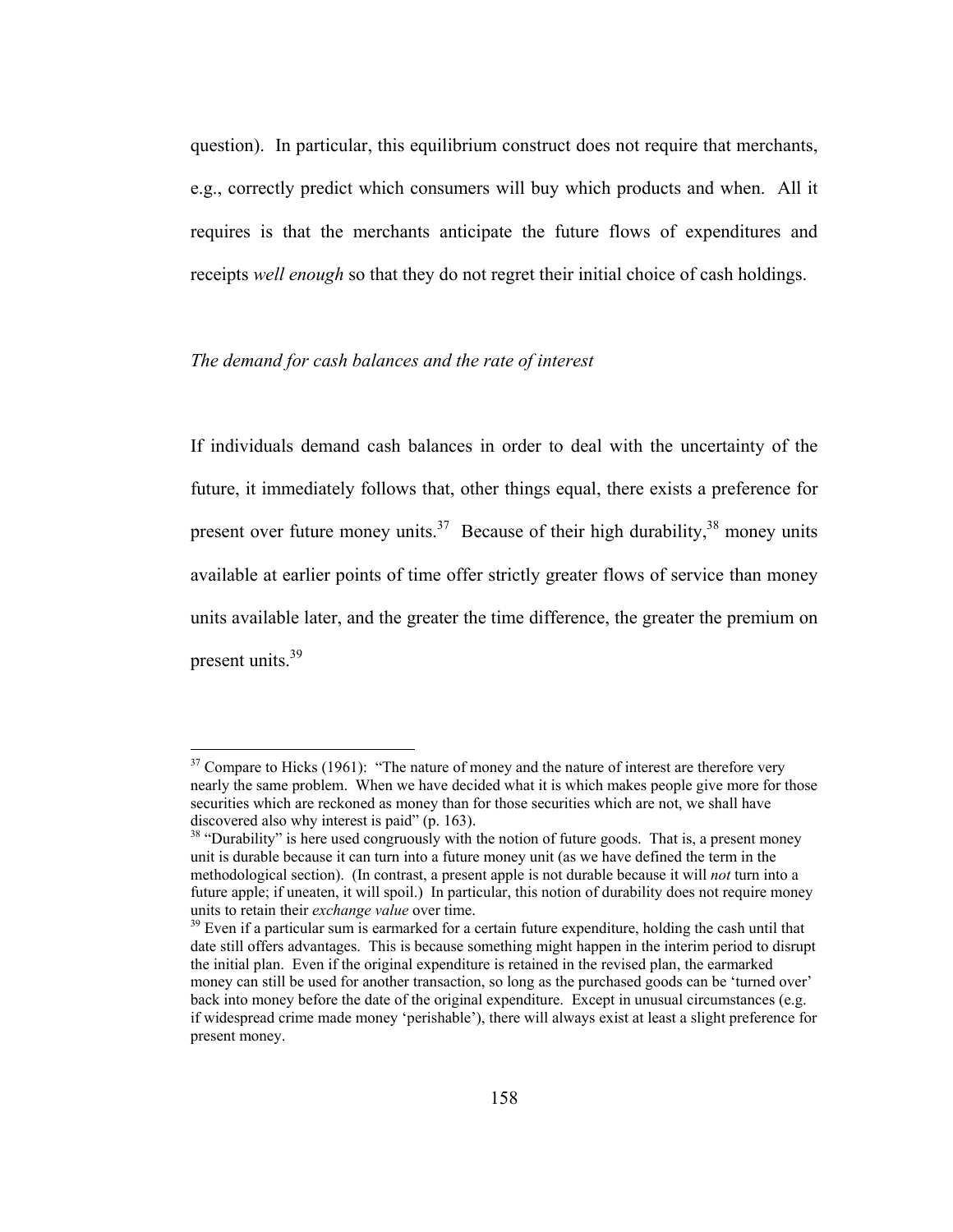The widespread, subjective premium placed on present money units creates, even in the absence of any real factors,<sup>40</sup> a tendency for a market premium on present money, i.e. a tendency for positive (nominal) rates of interest.<sup>41,42</sup> An alternative description is that lenders must be compensated for the loss of liquidity during the loan period. Our results mirror those of Shackle:

Money, otherwise than as a mere accounting unit to express the price-pattern of a general equilibrium, has no place in the value-construct [i.e. neoclassical paradigm]. Money, as something which can introduce a time-interval between selling one thing and deciding what to have in exchange for it, can evidently have no place in a system whose logic requires all its choices to be comprehensively simultaneous in order that they may be pre-reconciled and thus fully informed. Money is the means of stopping half-way in the complete transaction of exchange, the means of avoiding or postponing the hazardous and expectational choice of a concrete, specialized asset whose value is a conjecture about the relation of its design to future technology and markets. *Liquidity* is a denial of the rationality of the only economic world we have evolved. Value-theorists, balking at the open

 $40$  Maclachlan (1993, pp. 53-57) argues that liquidity preference is sufficient for the existence of interest, though I do not endorse the arguments by which she claims that capital productivity and time preference are insufficient (pp. 37-53).

 $41$  My explanation of the interest 'problem' is thus quite similar to the approach of Böhm-Bawerk. However, whereas Böhm-Bawerk explained interest as a result of subjective preferences for present goods in general, I claim that it is sufficient (and less problematic) to posit a subjective preference for present money units. See Murphy (2003a) for a fuller description of Böhm-Bawerk's theory.  $42$  Of course, at any given time there are actually multiple (nominal) rates of interest established on the market. This fact does not invalidate our approach, but only makes it more difficult to apply. (After all, there are multiple prices for hamburgers, yet the subjectivist explanation of demand and supply is still applicable.) I should clarify, however, that we are here concerned with the uncertainty of the future as such, and *not* with the uncertainty of the delivery of future money. If we wish, we can define the risk-free interest rate as one attached to a virtually certain bond. (Recall that there was nothing in our concept of pattern coordination to rule out certainty with regard to particular details; it was only *complete* and perfect foresight that was ruled out.) I would argue that, even though the bond itself will be certainly redeemed, the uncertainty concerning other events will still cause a premium on present money and hence a positive interest rate. If, on top of this pervasive uncertainty, we also consider the possibility of default on a bond, then the promised return on such a bond will naturally exceed the risk-free rate.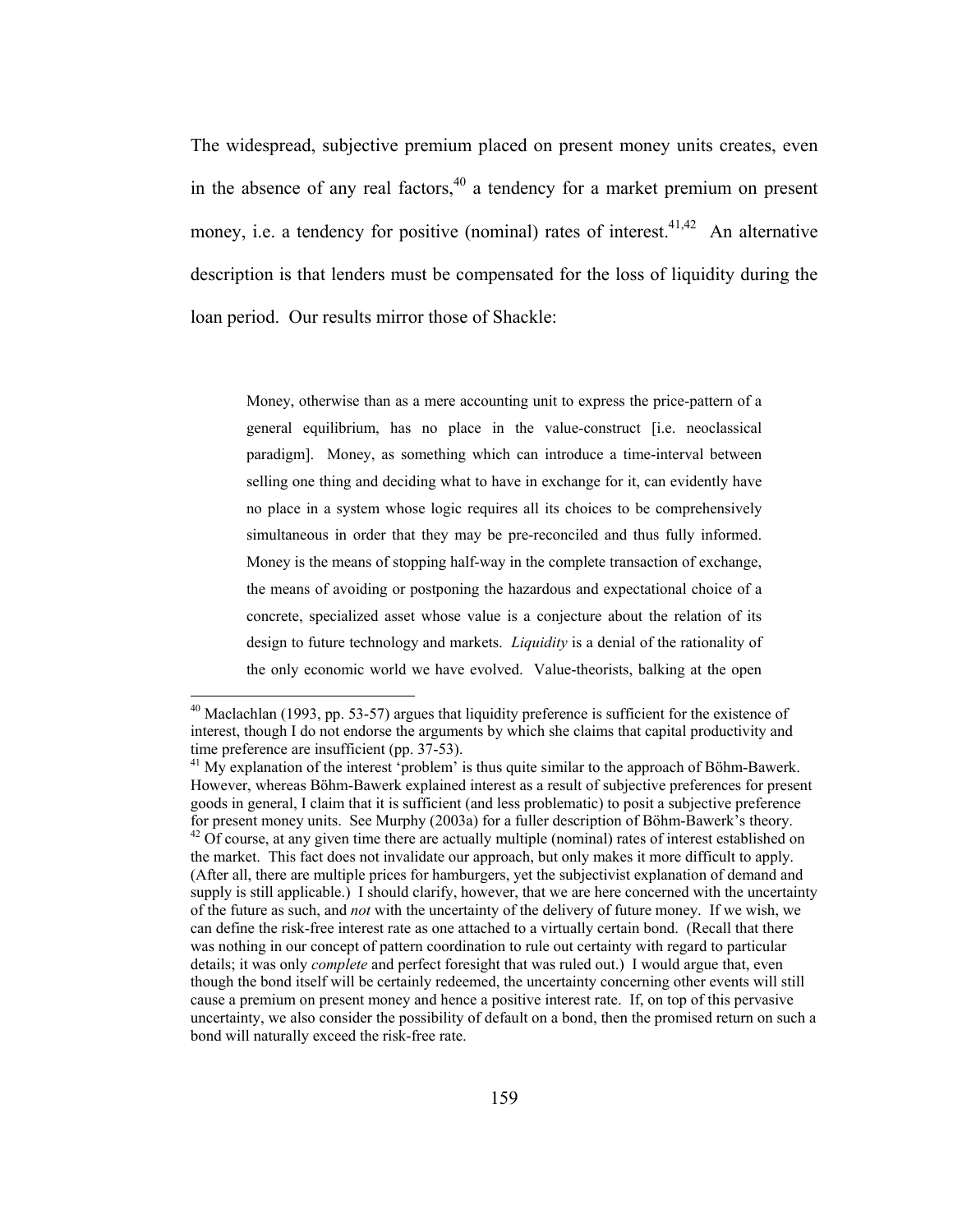acknowledgment of timelessness in their construct, have sometimes invoked perfect foresight. It is, of course, simply another name for timelessness. If every event can be perfectly foreseen, there is no event. An event is something which *becomes* known. To look down the complete vista of all relevant history-to-come is to see a still picture where nothing happens. In such a world, as in the overtly timeless world, there would be no need for postponement of choice, no need for liquidity…[A]n interest-rate, the price of liquidity, is itself the expression of the fact that lending is the exchange of a known for an unknown sum of money.<sup>43</sup> (Shackle 1992, pp. 164-165)

#### *A process explanation of interest rates*

 $\overline{a}$ 

In the genetic-causal tradition, a theory of group action must be firmly grounded in the subjective judgments of individual actors. When seeking to explain the behavior of people in the various futures markets, therefore, the first logical step is to decompose the totality of interactions into the constituent actions of a typical individual.

It is standard practice in modern economics to assume that individuals possess ordinal preference rankings over every possible bundle of consumption goods (e.g. Varian [1992, pp. 94-95]). If such rankings are specified for each individual trader in a market, it is relatively straightforward to determine the market price(s) at

<sup>&</sup>lt;sup>43</sup> By this expression Shackle refers to the fact that a bondholder cannot be certain of the price he will fetch (in the future), should he need to sell the bond before its maturity (Shackle 1992, p. 189). This connection between the desire for liquidity and the uncertainty of future interest rates was noted by Keynes (1965, pp. 168-169).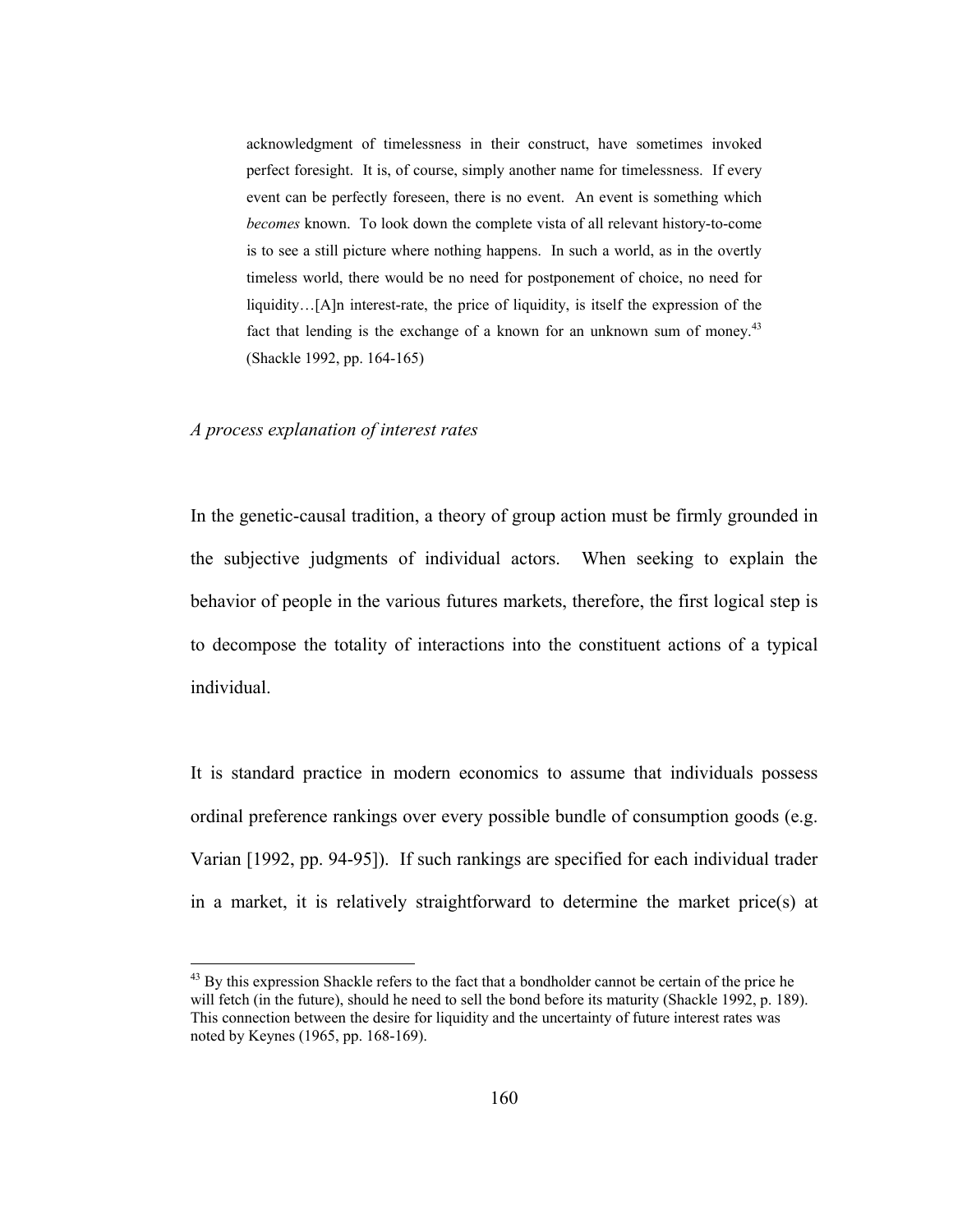which quantities supplied will equal quantities demanded.<sup>44</sup> (Even without the neoclassical assumption of infinitesimal units, a range of resting prices can be determined in an individual market from the antecedent ordinal rankings of the various participants in the market. See Menger [1994, pp. 194-197].)

The monetary approach which I advocate in this paper proceeds along these standard lines. Individuals are assumed to have ordinal preference rankings over *claims* to commodities and money units available at different points in time. At the highest level of generality, we impose no conditions of stationarity on these preferences; there is nothing illogical about an individual in period *t* preferring (even ceteris paribus) claims to apples over claims to oranges delivered in  $t+1$ , while preferring claims to oranges over claims to apples delivered in *t+2*.

Where a monetary theory departs from the traditional approach is the explicit inclusion of money units in these ordinal rankings. Just as a consumer has antecedent rankings of bundles containing future apples and oranges, so too do we assume that the consumer can evaluate the relative utilities of bundles containing claims to money units at different dates. Thus the (nominal) market rate of interest arises from the exchanges made by individuals with their subjective valuations and objective possession of goods (including money units). At this level of analysis,

<sup>&</sup>lt;sup>44</sup> We make no assumptions to guarantee "equilibrium" prices. If the valuations and endowments of the traders are such that the market price moves ceaselessly, then that is what will happen.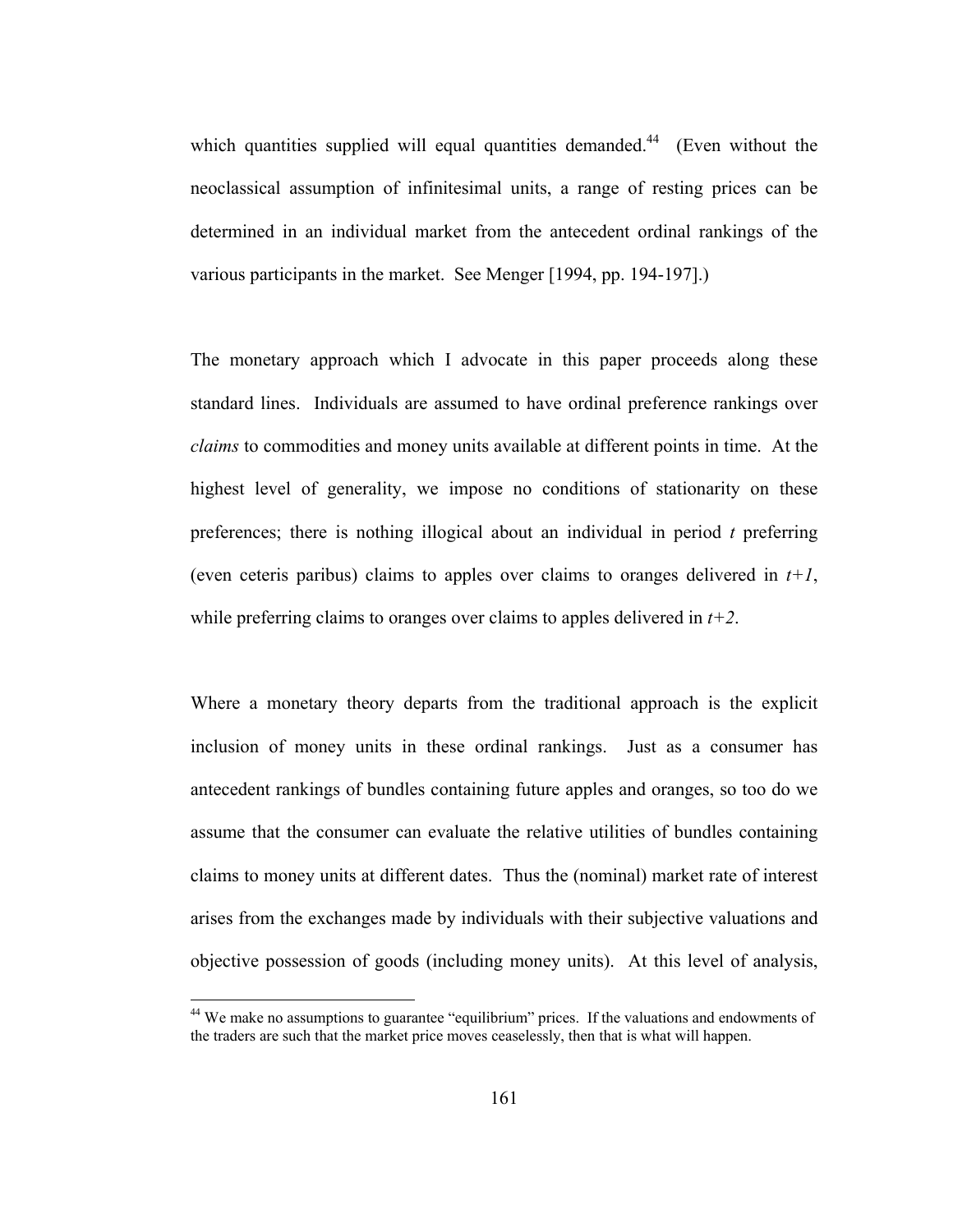there is nothing different from the theory of barter prices; one of the intertemporal goods just happens to be money. Hence the "own rate of interest" on claims to money units constitutes the nominal market rate of interest.

Although the above procedure gives a formal and abstract explanation of the formation of market interest rates, it is still unsatisfactory as an economic theory. As Lachmann explains:

[I]n examining the causes of liquidity-preference we are actually side-stepping from the highroad of economic science, where preferences are identical with motives and must not be further analyzed. Whereas, in general, economic theory strives to reduce all economic phenomena to consumers' (and savers') preferences, in the case of money this procedure will not do. Why the connoisseurs of modern painting prefer pictures by Picasso to pictures by Utrillo is a question with which it has been generally agreed that the economist is not concerned. But why sometimes owners of wealth prefer holding their assets in [the] form of cash-balances to other forms of investment is a problem which the monetary theorist cannot afford to shirk. (Lachmann 1994, pp. 29-30)

It is in this respect, the explanation of the relative importance placed on dated claims to money units, that the theory of this paper differs from the standard approaches. In a real theory of interest, a unit of money available at some future date *T* will be valued according to the inverse of the price level expected at *T*; that is, the money will be converted into "real" goods and services available for consumption at *T*. This (usually discounted) marginal utility will then be compared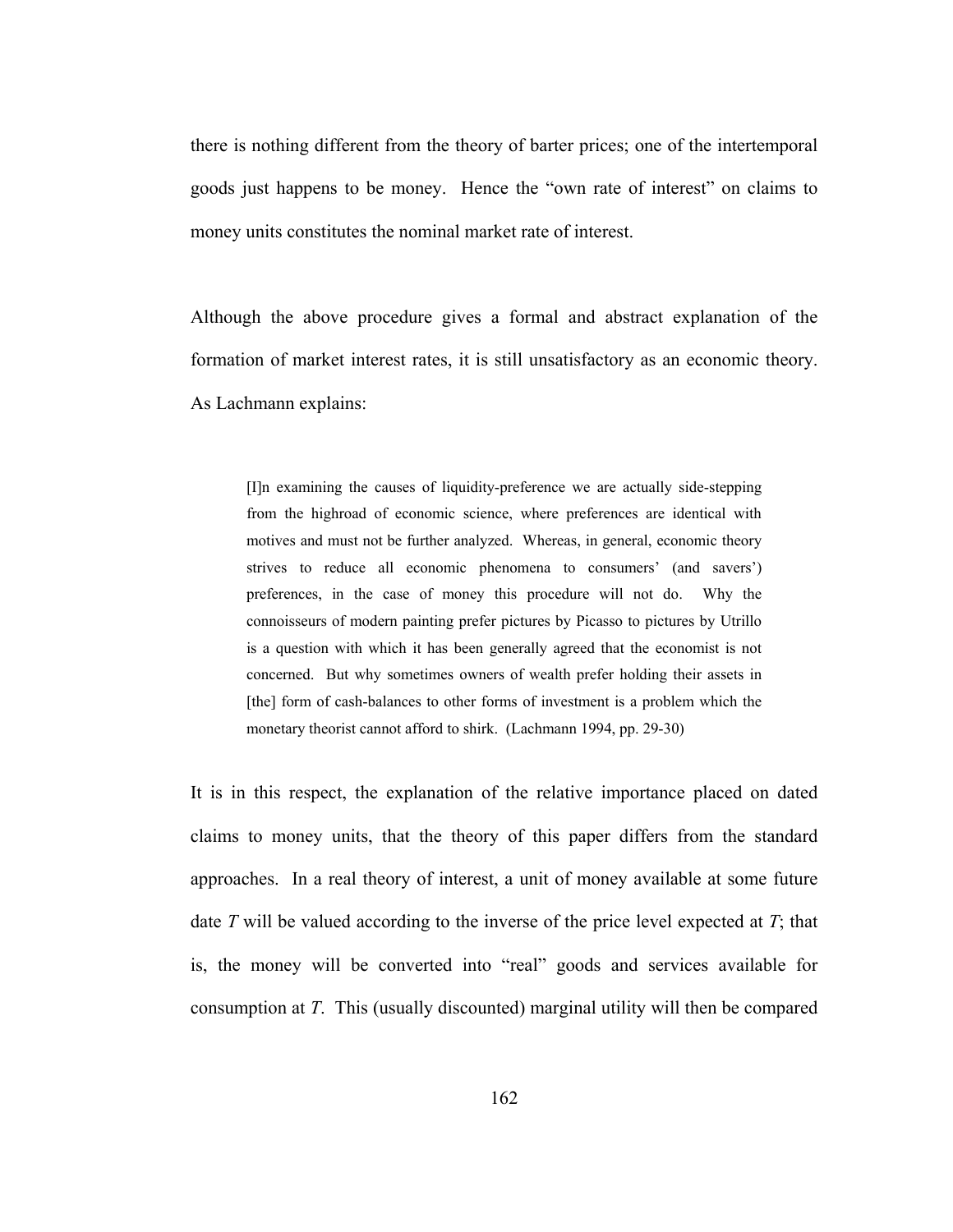with the marginal utilities offered by other prospects, and the optimizing agent will buy or sell money futures to finance the consumption path that maximizes his current expected utility.

The situation is quite different in the radical subjectivist approach offered in this paper. In our theory, the limits of computation and imagination prevent agents from forming fully specified consumption plans from now until the end of time (with declining weights assigned to distant periods). Rather, agents peer into a murky future, where not only the prices and types of goods available are uncertain, but so are the future preferences of the agent liable to change. In this environment, money takes on a qualitatively more important role than in the conventional real approach. In our approach, money is not merely an accounting device to effect intertemporal exchanges of real goods; on the contrary, money is valued as a superlative means of coping with radical uncertainty.

In an uncertain world, the technical fact that money is extremely durable gives an obvious advantage to money claims with earlier dates of delivery. Even if an agent possesses no "time preference," so that he currently considers the consumption of real goods in period *t+5* to be just as good as consumption in *t+6*, he will still value (even at a zero rate of interest) a unit of money delivered in *t+5* more than a unit of money delivered in *t+6*. This is because the agent *need not spend his delivered*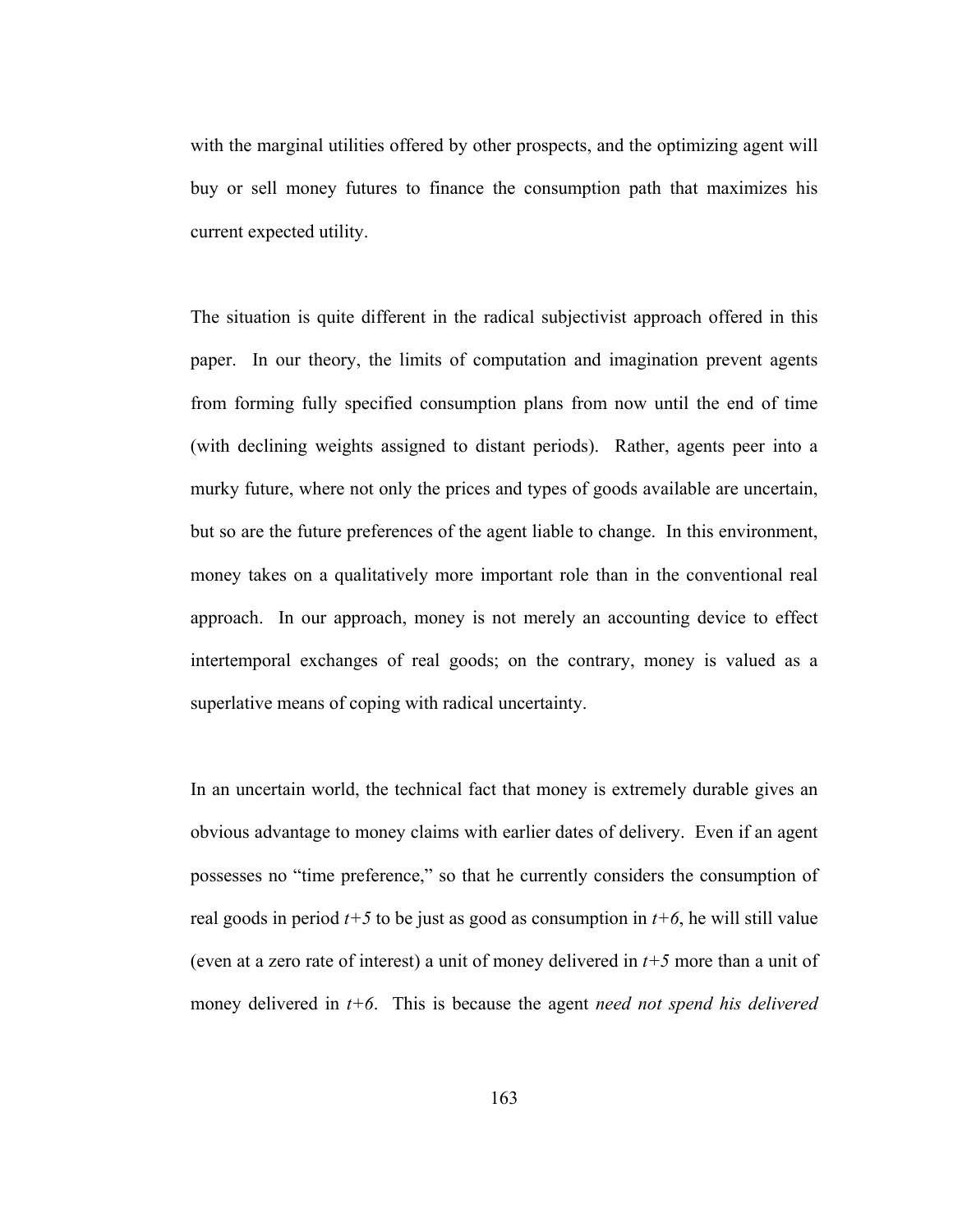*money units on (then) current consumption.* In period  $t+2$ , for example, the agent may become aware of a future opportunity (or crisis) of which he had previously been ignorant. No matter how his preferences change, the earlier claim on money will be capable of performing any service that the later claim can, but will also provide liquidity during the interval from *t+5* to *t+6*.

In our approach, therefore, individuals value future money units not merely as a proxy for future consumption, but as a store of purchasing power that allows for the postponement of decisions about future consumption. If an individual currently offers \$10 for apples today but only \$1 for apples delivered in twenty years, we do not interpret this as a higher expected utility from earlier apple consumption. (It *is* of course evidence of a higher utility from earlier *claims* to apples; this follows tautologously from our genetic-causal procedure.) In our approach, an individual who allocates ten apples to present consumption and one apple to future consumption is not demonstrating a preference for earlier apple consumption, because he is *also* allocating some of his current wealth to provide himself with future money. As time passes and uncertain events are resolved, the individual knows he can supplement his previous decisions (such as the purchase of one future apple), armed with better information.<sup>45</sup>

<sup>&</sup>lt;sup>45</sup> Anyone who has planned a major event, such as a wedding, knows that all decisions are not made in one fell swoop. The subjective plans of all relevant individuals become more and more concrete as the event approaches. Decisions made earlier in the process do not at all correspond to those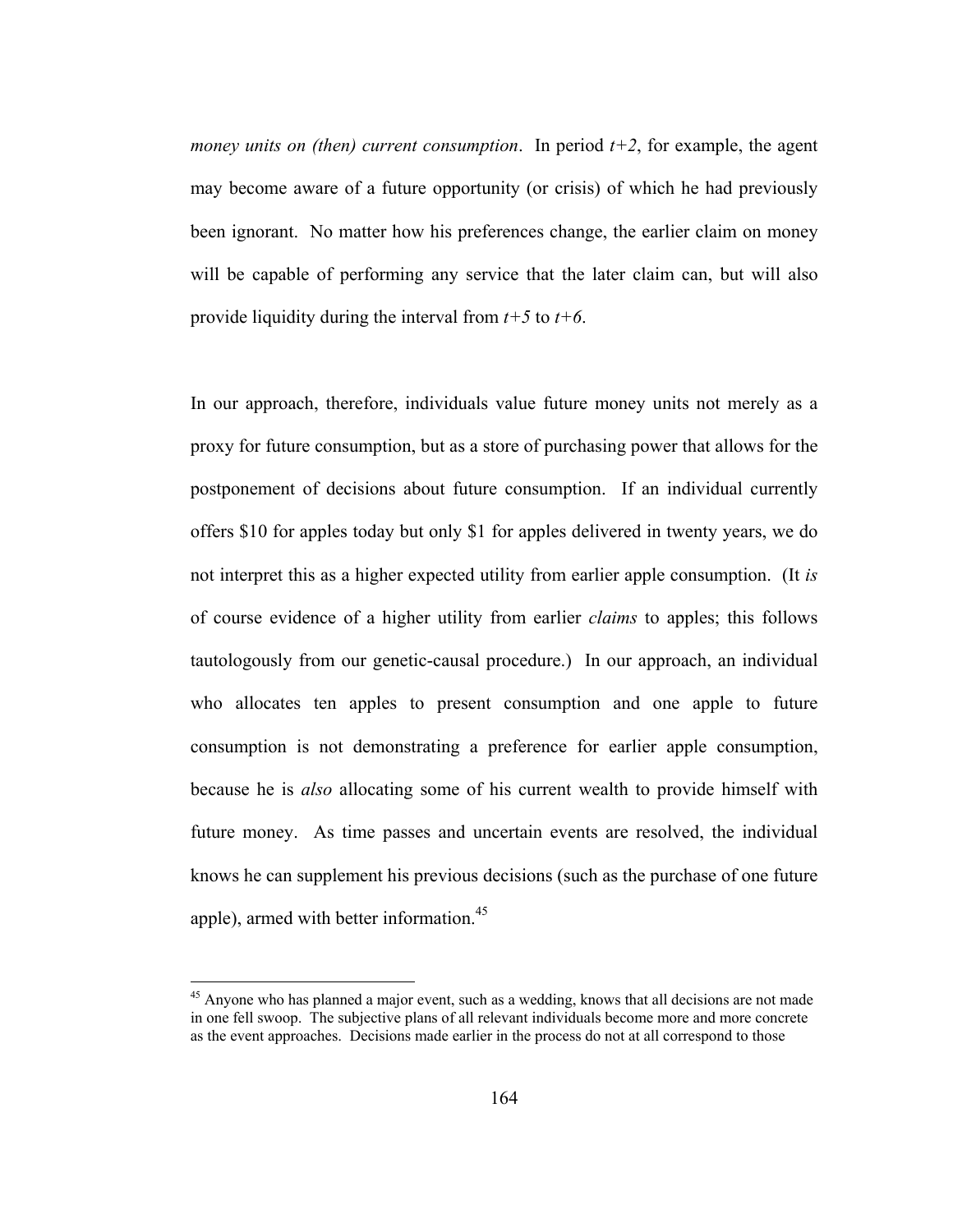Of course, this logically antecedent preference for earlier claims to money will give rise to a positive nominal rate of interest, which itself will alter individuals' relative valuations of dated money claims. Certain relationships will tend to exist in the intertemporal price structure, because deviations from these relationships would lead to pure arbitrage opportunities. But this alone gives us no reason to treat the "real" intertemporal exchange rates as somehow more fundamental than the nominal rates; on the contrary, it is the "real" rates that are artificial constructs, relying on an arbitrary definition of the "price level."

#### *Uncertainty, liquidity, and the rate of interest*

When individuals perceive greater uncertainty<sup>46</sup> in the impending future, their desire for liquidity (on the margin) will increase.<sup>47</sup> Whereas previously an individual may have been willing to exchange 1,000 present dollars for the (nearly certain) prospect of 1,050 future dollars, due to the changed conditions (or rather, his perception of them) the individual may now only be willing to exchange 1,000

items deemed more valuable. It is unclear how to even apply the notion of "time preference" to such real-world planning.

<sup>&</sup>lt;sup>46</sup> I remain agnostic on how to define "greater uncertainty." It is not useful to define it, say, as the increase in the variance of some variable, for this would relate to actuarial risk, and not true uncertainty. As Loasby explains, the mainstream notion of uncertainty "itself implies a remarkably complete knowledge; for, like risk, it requires a complete listing of all relevant outcomes, and also a full listing of all possible courses of action....When someone says he is uncertain, what he usually means is not just that he doesn't know the chances of various outcomes, but that he doesn't know what outcomes are possible" (Loasby 1976, p. 9). See Knight (1965 [1921], p. 233) for the classic treatment of the distinction between risk and true uncertainty.

<sup>&</sup>lt;sup>47</sup> This section does not consider perverse cases in which, e.g., the future uncertainty relates to the incidence of robberies, a situation in which people might desire to unload their cash holdings.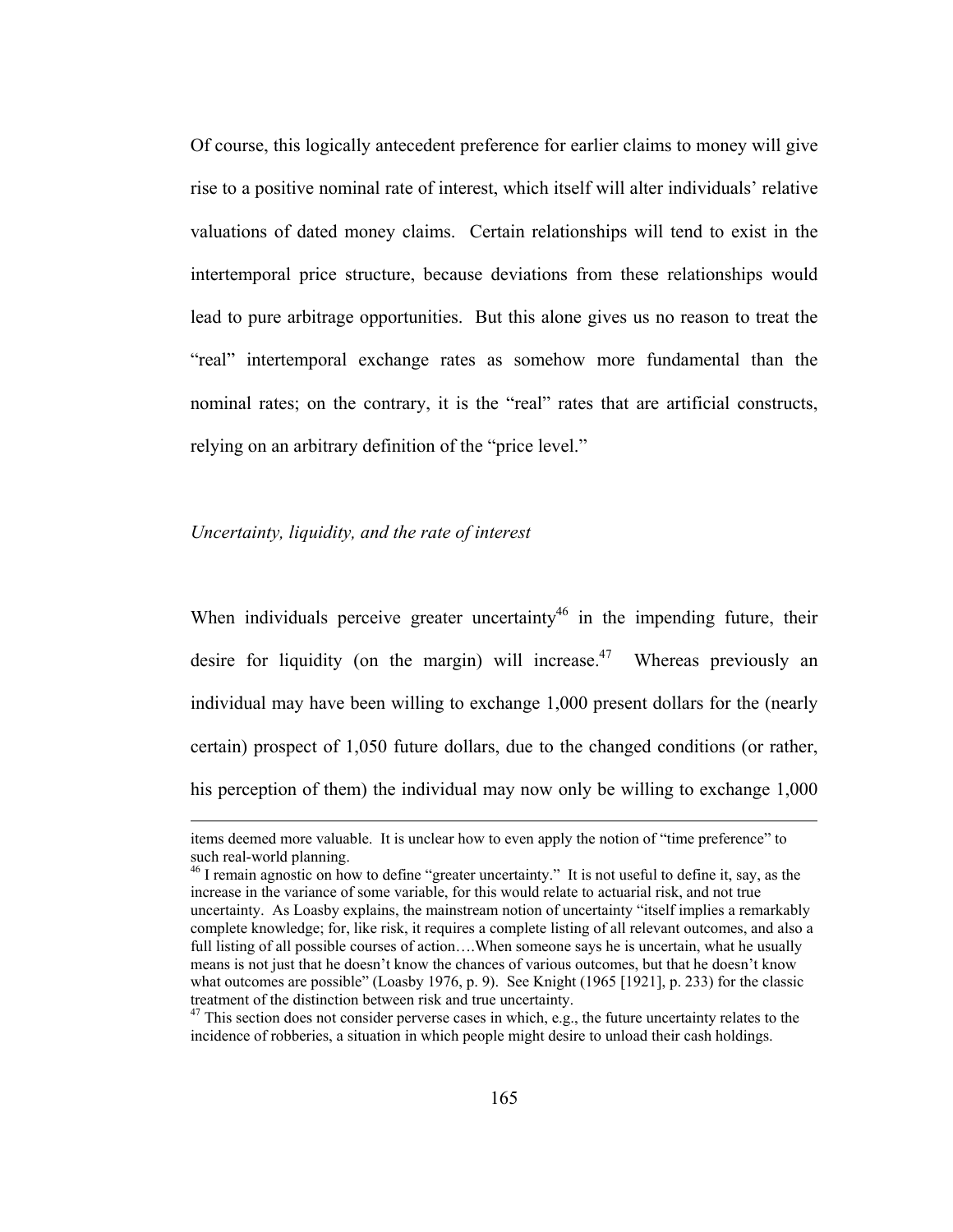present dollars for the (nearly certain) prospect of 1,100 future dollars. In short, the supply curve of loanable funds shifts to the left, driving up the (nominal) rate of interest.

## *Inflation*

The fact that a monetary approach to interest deals with nominal market rates should not be interpreted as a dismissal of the tremendous importance actors place on expected inflation. Obviously, if the government is expected to inject huge quantities of money into the economy, this will affect the exchange rate between present and future money units.

Nevertheless, the approach in this paper still treats individual valuations of money units as the proper starting point of analysis, in contrast to standard approaches in which agents evaluate units of "real" purchasing power. The two approaches are not equivalent in a world of change and uncertainty, because there is no such thing as "the" level of prices. Someone planning a vacation will make different decisions depending on his expectations of monetary growth, but this doesn't mean he is necessarily comparing current "consumption" with future "consumption." If, for example, the trip is to the 2004 Olympics, there is no currently available spot price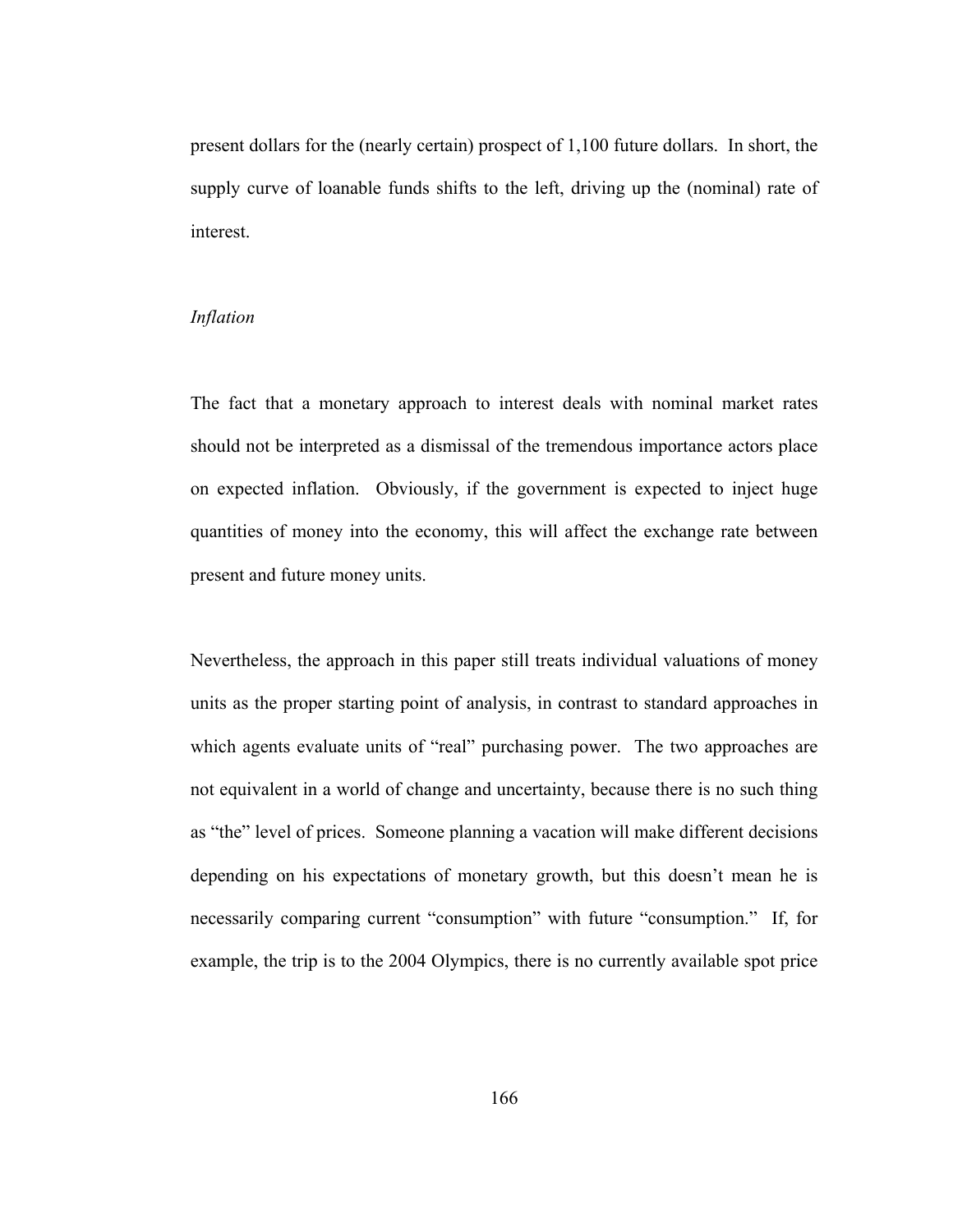against which he can compare the expected 2004 spot prices for Olympic-related products (such as t-shirts).

# APPLICATIONS

The monetary theory of interest outlined above is intended primarily to elucidate the essential or fundamental cause of interest, rather than (say) the determination of hypothetical equilibrium rates of interest. Despite this admittedly unorthodox approach, our discussion may shed light on two major areas of traditional capital and interest theory, namely the Cambridge debate and business cycle research. These possible applications are sketched below.

## *The Cambridge capital controversy*

The real theories of interest, stemming from the work of Böhm-Bawerk and Fisher, suggested an obvious explanation or 'justification' of the return earned by capitalists on their funds. In equilibrium, capital owners require a net return on loans because of subjective time preference ("impatience"), and capital borrowers are willing and able to repay the premium plus interest because of the productivity of roundabout processes ("investment opportunities"). This explanation was completely analogous to the description of (positive) wage rates in equilibrium, in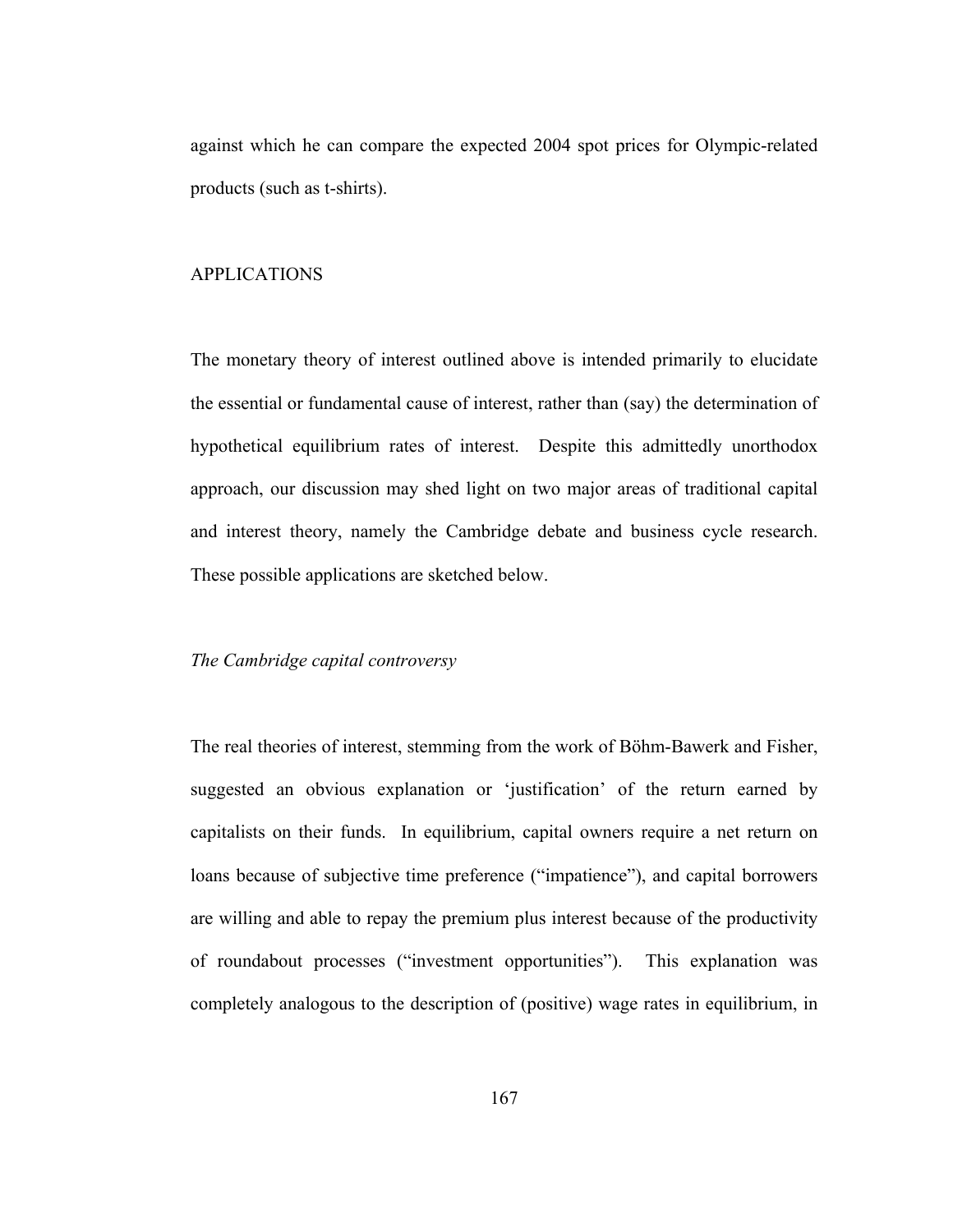which the market price of a marginal unit of labor is determined by its subjective disutility to the worker and its objective physical productivity to the employer. Just as wages were necessary to induce workers to engage in productive (yet onerous) labor, so too it seemed that interest was necessary to induce capitalists to engage in productive (yet onerous) postponement of consumption (i.e. real saving).  $48$ 

The Cambridge (UK) critique challenged this orthodox view by offering rival models (such as those in Sraffa [1960]) in which the "profit rate" (i.e. return on invested financial capital) was a "free variable" that could be lowered (to the benefit of wage earners) without disturbing the underlying technical relations in the economy. In fact, the so-called neo-Ricardian critics entirely rejected the marginal productivity approach to the determination of interest payments:

Capital in neoclassical analysis enters the production function as a known homogeneous input quantity. Since, in reality, all capital is physically different, its measurement is either left undefined or taken in value terms, i.e. the summation of the prices of the individual capital goods, in the typical neoclassical model. To obtain these values, however, the prices of all capital goods in existence must be known. If the value of capital could thus be determined, and all the prices could be shown to be consistent, then the marginal net product of this quantity would set the rate of profits. But, as Sraffa has shown, it is impossible to measure any economic quantity without first knowing the rate of profits. It is thus logically impossible to derive a rate of profit from a quantity that requires the rate of profit

<sup>&</sup>lt;sup>48</sup> Joan Robinson declared that, "The unconscious preoccupation behind the neoclassical system was chiefly to raise profits [i.e. interest] to the same level of moral respectability as wages" (qtd. in Kirzner 1996, p. 150).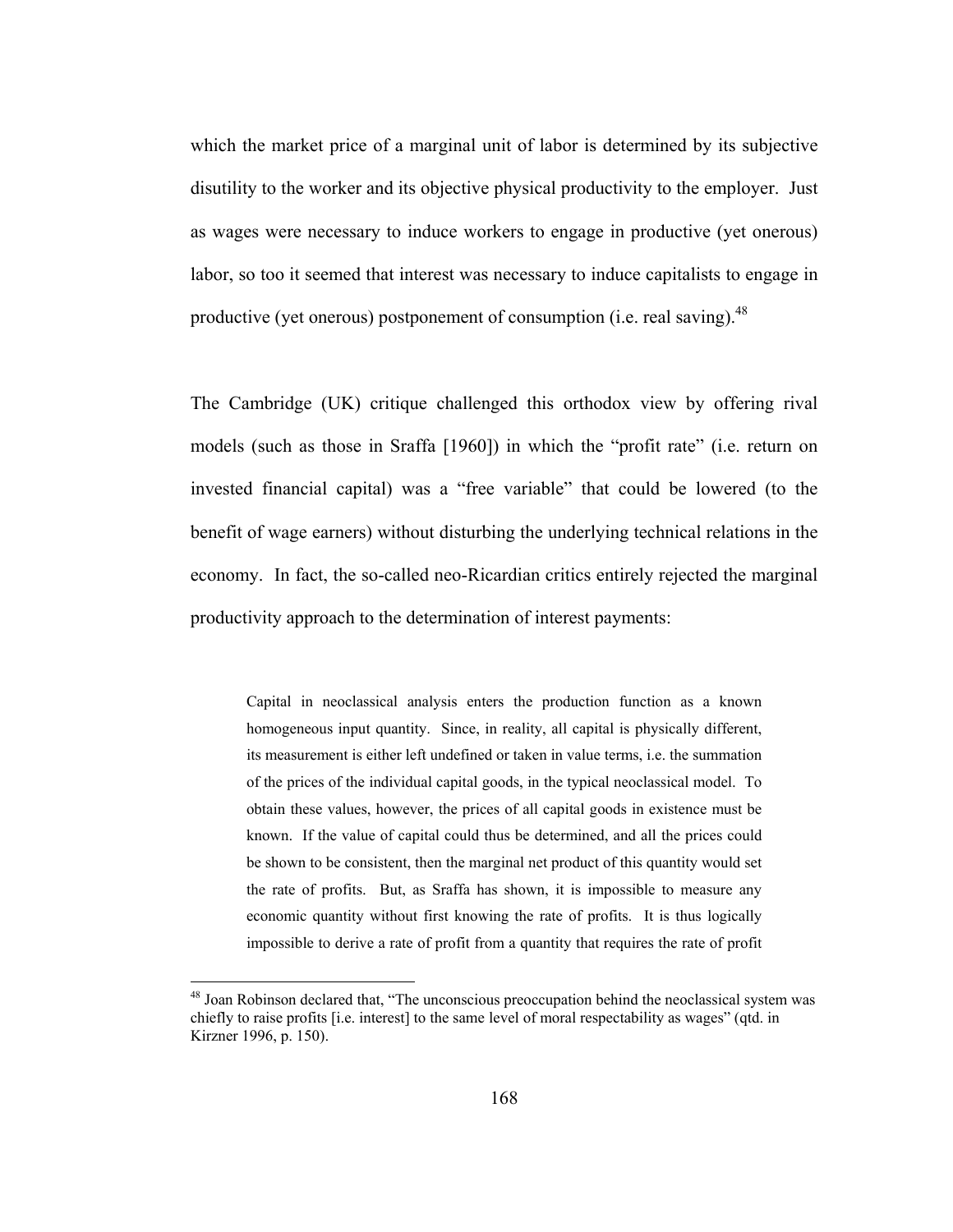before its magnitude can be determined….The results of the Sraffa analysis are particularly important in demonstrating that *the value of capital is not independent of the rate of profit*. (Kregel 1971, p. 46, italics added)

The most famous episode of the controversy involved the possibility of technique "reswitching." In the traditional Böhm-Bawerkian approach, a fall in the rate of interest (due to increased savings, for example) presumably led to the adoption of more roundabout processes, in which labor and land inputs would be invested (on average) for longer periods, leading to higher output and real wages per worker. Levhari (at Samuelson's suggestion, according to Kreger) claimed that he had discovered a "Non-switching Theorem" (Levhari 1965), but Pasinetti (relying on Sraffa's work) disproved these results (Kreger 1971, p. 7).

In what Blaug (1978, p. 552) terms "unconditional surrender," Samuelson (1966) retreated and admitted the logical possibility of reswitching, in which a certain production technique *A* would be preferred to a production technique *B* at both very low and very high rates of interest, but *B* would be more profitable at intermediate rates.<sup>49</sup> Because of this possibility, production processes cannot be ranked in terms of "capital intensity" or "roundaboutness" according to purely physical facts, and

<sup>49</sup> Specifically, Samuelson (1966) imagines that technique *A* requires seven man-years of labor applied in the  $2<sup>nd</sup>$  year, while technique *B* requires two man-years of labor in the first year and six man-years in the third year. At a rate of interest greater than 100 percent, technique *A* is the more profitable. For a rate of interest between 50 and 100 percent, technique *B* will be cheaper. But as the interest rate falls below 50 percent, technique *A* is once again the preferred method of production. Thus, whichever technique is judged more capital-intensive, it will be abandoned in favor of the less capital-intensive method after a fall in the interest rate for certain ranges.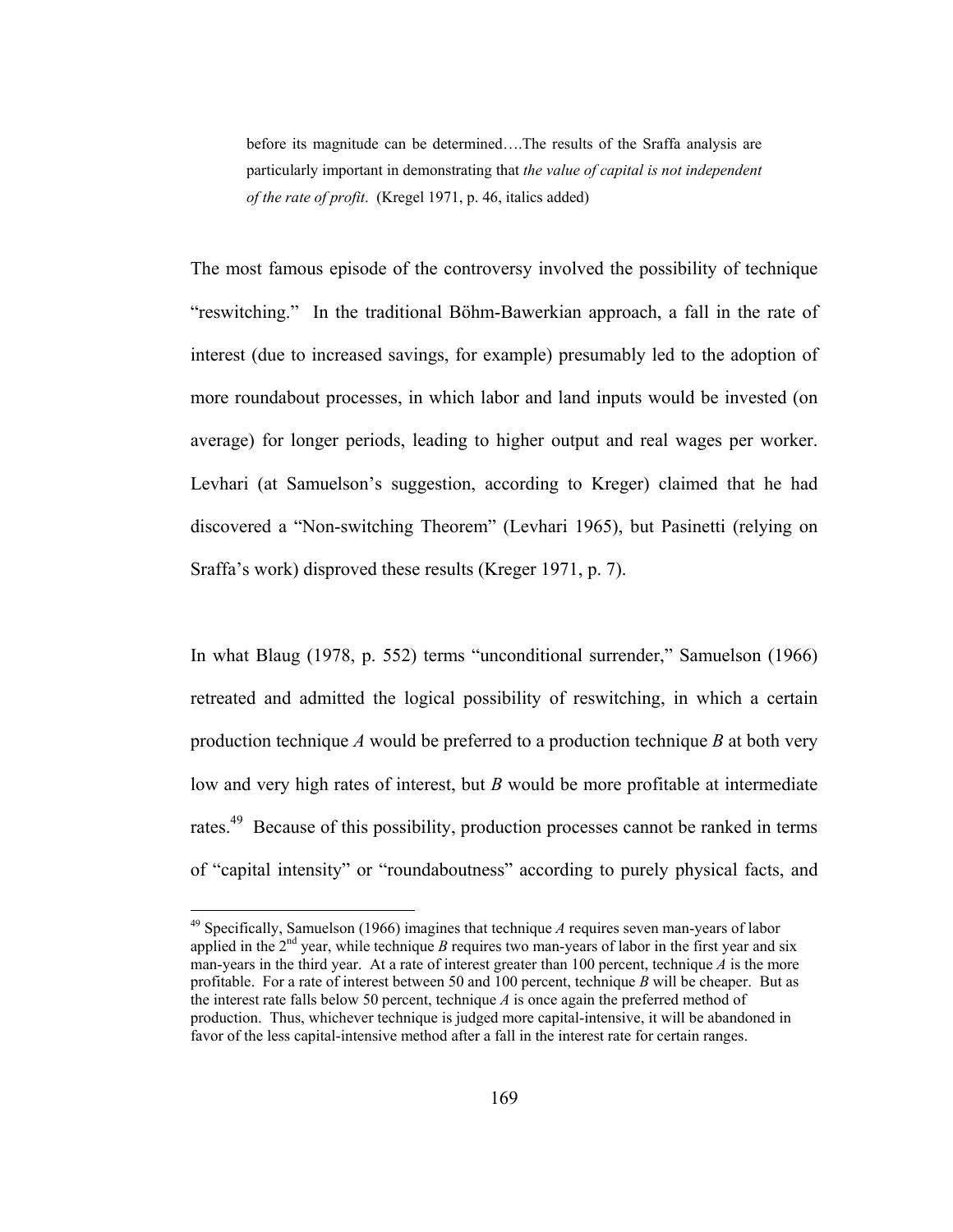the Böhm-Bawerkian account of savings and capital accumulation is therefore incomplete.

Due to the explicit error of the neoclassicals on the reswitching issue, and the circular argument involved in (the empirical application of) mainstream growth models at that time, it appeared that interest payments were *not* returns to the marginal product of anything. Consequently the justice of the capitalists' income was called into question. $50$ 

It is clear that what plagued the defenders of neoclassical orthodoxy was their belief that (real) interest is a return to the marginal (real) productivity of physical capital goods; such a defense was hampered by the possibilities of capital reswitching and reversal (Lewin 1999, p. 83). It is my contention that a monetary theory (such as the one offered in this paper) easily sidesteps the neo-Ricardian objections.51 In our approach, a sum of money lent at interest does not 'represent' a

<sup>&</sup>lt;sup>50</sup> "[The Cambridge] critics see the distribution of income between wage-earners and interestreceivers as being determined by such considerations as the power balance between workers and capitalists, rather than by marginal products, consumer preferences, and factor supplies" (Kirzner 1996, pp. 149-150).

<sup>&</sup>lt;sup>51</sup> A monetary approach can easily handle Samuelson's reswitching example (see footnote 49 above): Rather than determining which production technique requires the investment of fewer real goods (and hence is the less 'costly' in terms of postponed consumption), we instead determine which technique requires the investment of fewer money units. Money investments required at different points in time can be reduced to a common unit through use of the interest rate; once this has been done (e.g. by reducing the total stream of money inputs to present dollars) the technique requiring the lower investment is (obviously) chosen. Because we are dealing with a monetary theory of interest, it is not surprising that alterations in the exchange rate of present for future money can affect which technique requires the greater total investment.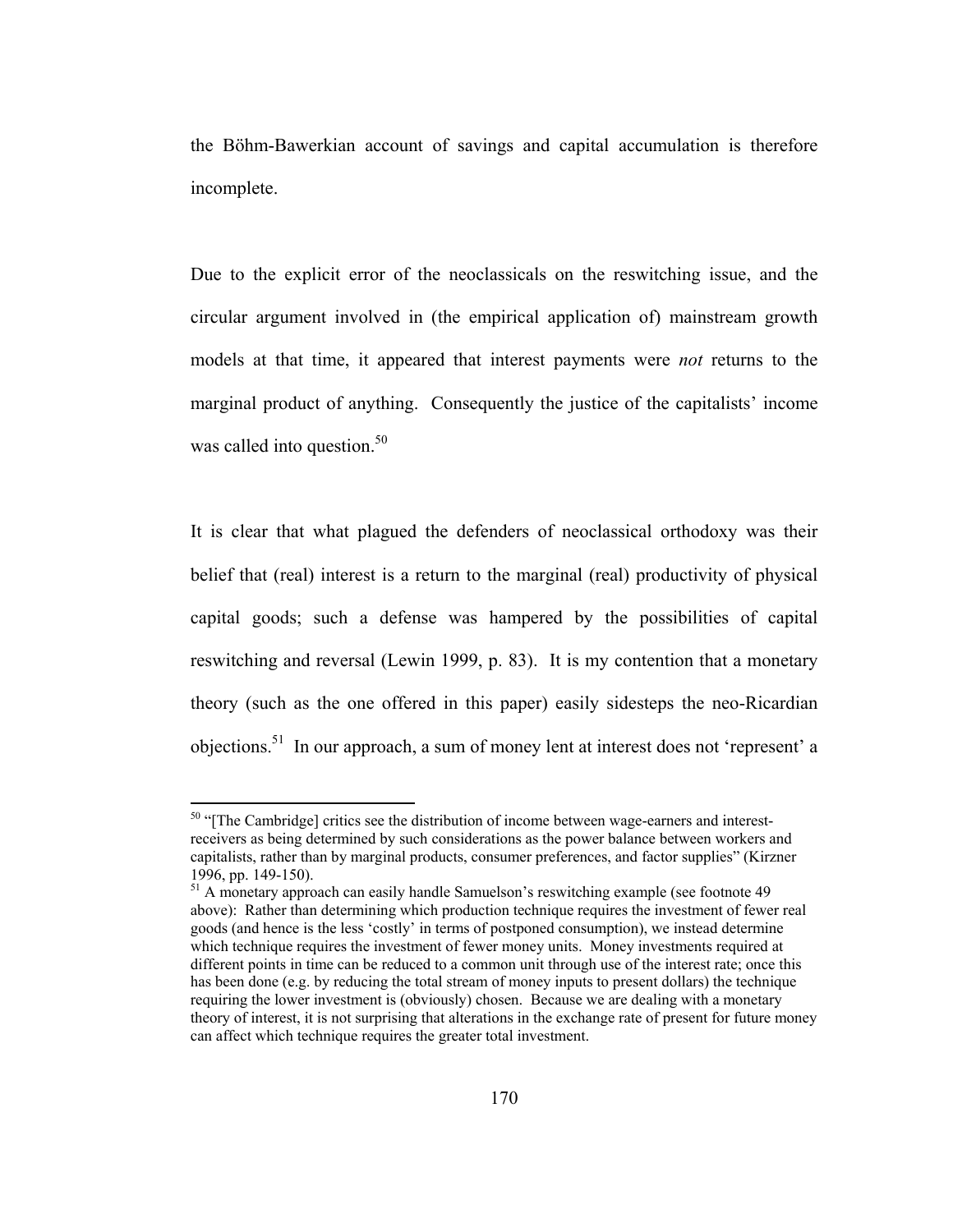quota of physical machines or any other real goods; instead the money units are themselves the actual good and are directly valued by actors as such. It is true that particular borrowers may desire loanable funds in order to purchase productive equipment, but their motives do not offer a justification of interest payments to capitalists.

What we *can* do with a monetary theory, however, is view capitalists as 'entitled' to interest on their funds for the same reason that *any* owner is entitled to the rents afforded by his property. From this perspective, the rental price of money capital is indeed equal to its marginal productivity in equilibrium, in the admittedly tautologous sense that a resource is 'productive' whenever people are willing to pay for it.52,53 If borrowers do not subjectively value the service offered by present cash holdings, why then do they pay for it?<sup>54</sup>

 $52$  An economist would consider (at least in a competitive market) a controversial artist's (or even a fortune teller's) earnings as equal to her marginal productivity, regardless of the economist's personal opinions as to the validity of this 'service.'

 $\frac{33}{10}$  Thus I am not fully endorsing the Sraffian critique. I agree that the neoclassicals have failed to distinguish physical capital from financial capital, and therefore they are wrong to explain the return on the latter by the marginal product of the former. However, this does not mean we need a nonmarginal explanation of interest rates. In the appendix to Murphy (2003a), I formally develop a neoclassical model in which machine owners earn rents in accordance with their machines' marginal productivity, but capitalists earn (real) interest returns that are entirely a function of the subjective discount on future utility. The real culprit is not the neoclassical's marginal approach, but rather the standard use of one-good models in mainstream growth theory. When capital and consumption are the same good (or what is the same thing, when they can be costlessly and instantly converted into each other one-for-one), they trade one-for-one and the problem of valuing capital without an interest rate disappears. Kreger too notes that the interest rate equals the marginal product of capital in mainstream models only because of their "use of homogenous jelly capital or its corollary, jelly output" (Kreger 1971, p. 94).

<sup>&</sup>lt;sup>54</sup> Böhm-Bawerk's argument against the exploitation theory of interest is just as compelling for a monetary as for a real approach. Recall that the exploitation theories claim interest robs workers,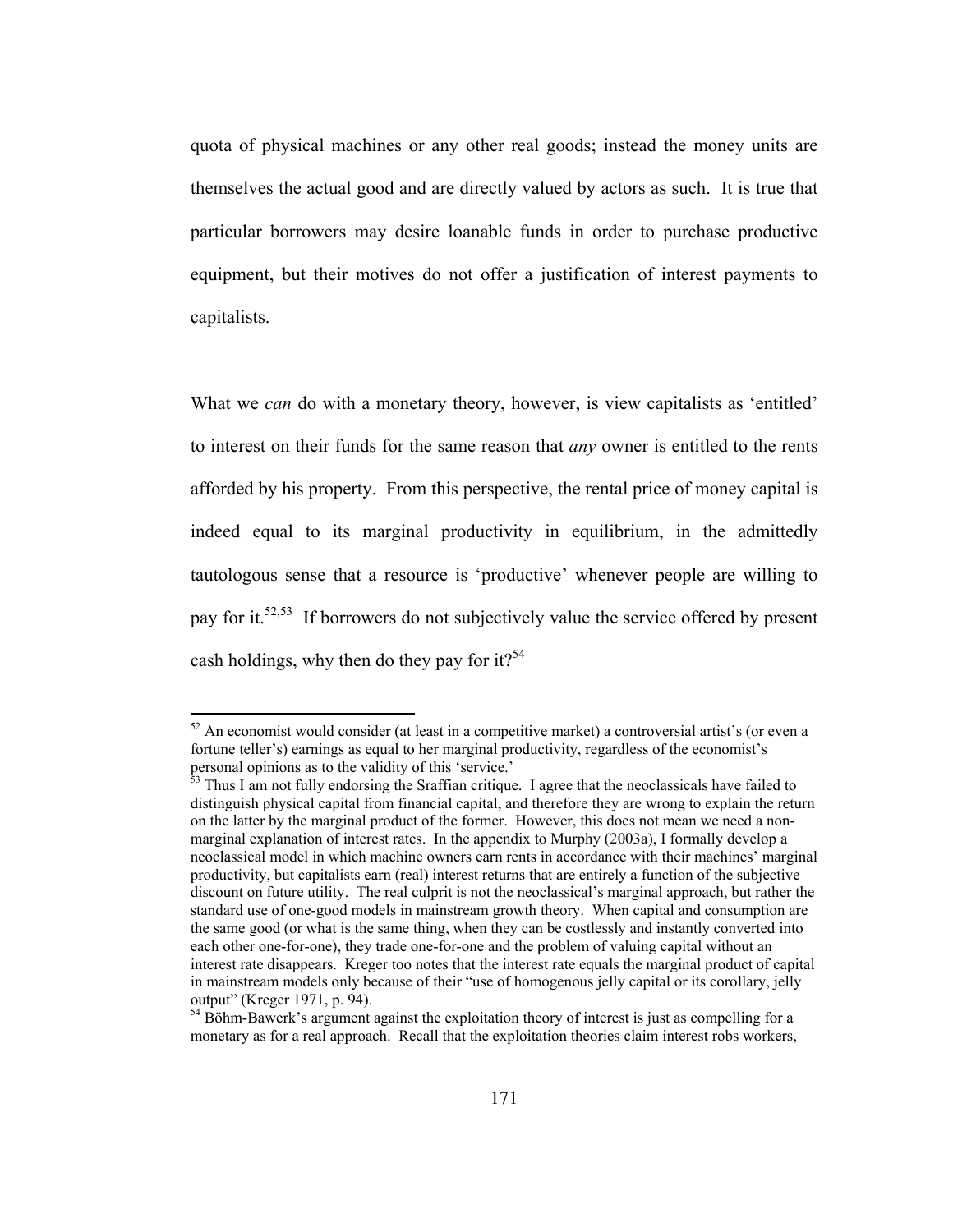One of the weaknesses of the theory here offered is its ambiguity; it can only offer general insights rather than quantitative conclusions. However, this is not a limitation when it comes to the study of business cycles, since (if the theory of this paper is correct) the traditional macroeconomic prescriptions are not so much wrong, but rather they result from a misdiagnosis.

In contrast to the equilibrium-always view of mainstream models,  $55$  we can interpret the boom-bust cycle as a disequilibrium phenomenon in which the intertemporal plans of consumers and producers fail to mesh (e.g. Lewin [1999]

since they are not paid their 'true' marginal product, but only their *discounted* product (since the contribution of workers will only yield revenue in the future, when the product or service is sold). If, for example, the rate of interest is ten percent, then a worker would only be paid \$100 now for work that will yield \$110 in marginal revenue in a year's time. To counter the charge of exploitation, Böhm-Bawerk pointed out that, if any worker feels cheated out of his 'true' product, he can himself invest his wages at interest and be assured of his full product at the moment when his labor actually bears fruit for the employer (I, p. 265-266). (In our example, the worker could choose to invest his current wages and would have \$110 in a year's time.) Indeed, this argument is even more compelling in a monetary theory of interest, because in this approach the interest rate is simply the market rate of conversion between two different currencies (present and future money). To claim exploitation would be akin to the owner of a silver mine complaining about the high price of gold in terms of silver.

 $\frac{55}{25}$  Boyan Jovanovic has pointed out that Fischer Black (1995) offers a similar theory of business cycles (though he ironically considers them as a topic for general equilibrium theory). Black explains the Great Depression by saying: "Firms made investments during the 1920s based on their beliefs about what tastes and technology would be, along many dimensions, during the 1930s. Those beliefs turned out to be very wrong, so the investments were not worth much and ability to produce what people wanted was low" (1995, p. 82).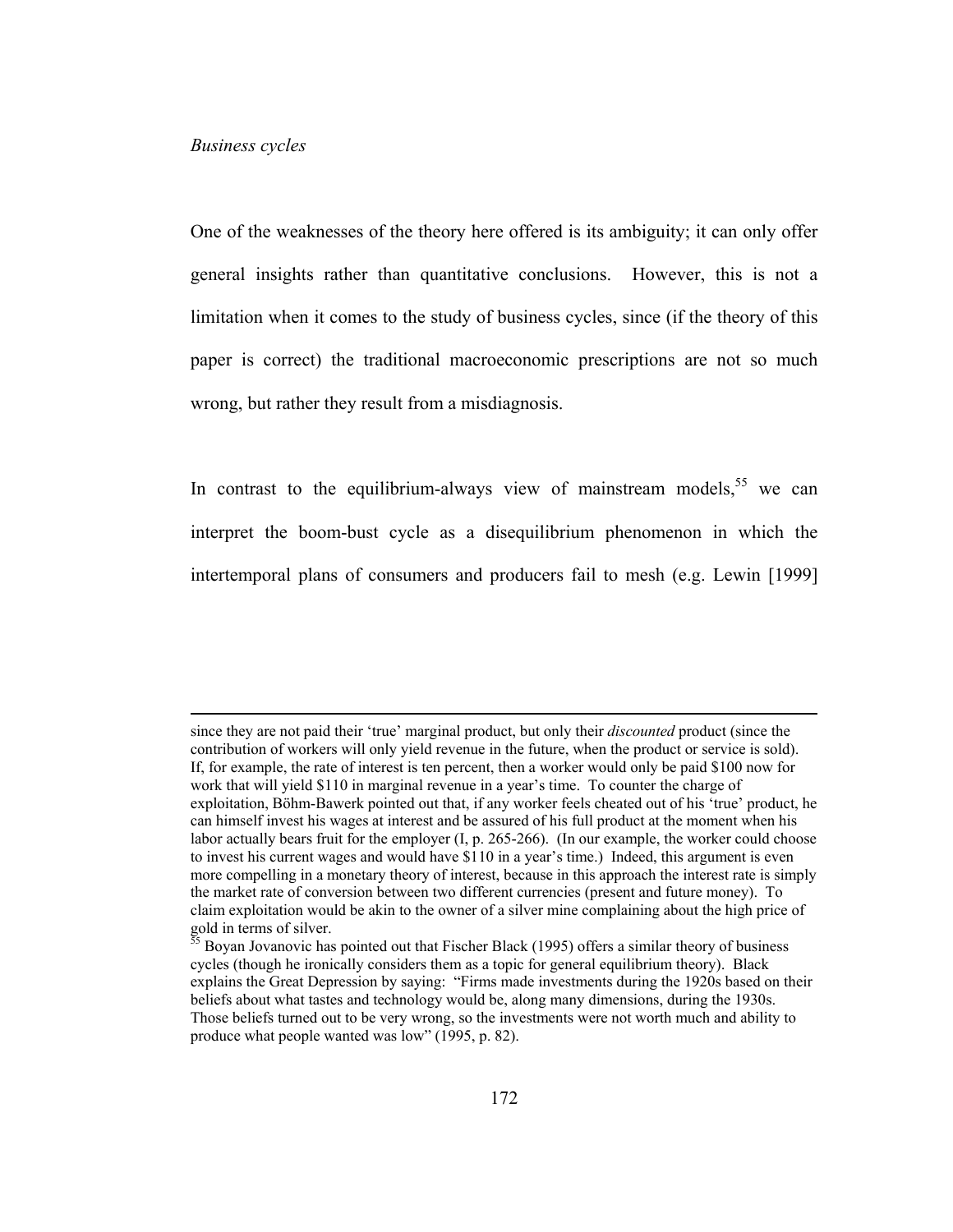and Garrison [2001]). In this case, business cycle research must focus on the causes of these recurrent failures of coordination.<sup>56</sup>

What is the role of the interest rate in business cycles? As the price governing the exchange of present versus future money, the interest rate pervades virtually all markets, and as such its movements can, in principle, influence all markets. Going the other way, we might expect any macro disturbances to be reflected in the interest rate. For example, a sharp drop in confidence in the future—i.e. an increase in uncertainty—could cause a jump in nominal interest rates. The approach of this paper easily incorporates such commonsense explanations into a more theoretical framework.<sup>57</sup>

As alluded to above, the real contribution of a monetary theory of interest is not its ability to prescribe solutions, but rather its ability to clearly rule out business cycle

 $\overline{a}$ 

<sup>&</sup>lt;sup>56</sup> Despite the references to Roger Garrison and Peter Lewin, I should clarify that I am not fully endorsing the Austrian business cycle theory. The ABCT blames recessions on prior unsustainable boom periods, which in turn are explained by an artificially low (real) interest rate that causes entrepreneurs to overestimate the amount of (real) savings in the economy. All I argue in this paper is that the interest rate connects all markets, and thus it is not surprising that e.g. Federal Reserve manipulation of interest rates will cause greater uncertainty and make the intertemporal coordination process that much harder. In contrast to the Austrians, I am *not* claiming that the interest rate alone serves to coordinate present and future activities, and a major theme of this paper is that indeed it makes no sense to contrast present and future 'consumption' (a typical feature in Austrian macroeconomics).

 $57$  In contrast, such an intuitive description cannot be so easily represented in mathematical models. For example, the approach of Savage views agents as possessing subjective beliefs concerning the probability of future events. But this technique does not allow us to specify the *confidence* with which these beliefs are held. In a real goods framework, there is no clear analog to the increase in liquidity preference in a monetary theory of interest. (On the confidence of expectations see Keynes [1965, p. 148]. For a critique of the use of second-order probabilities on the subjective probability distributions themselves, see Shackle [1952, p. 115].)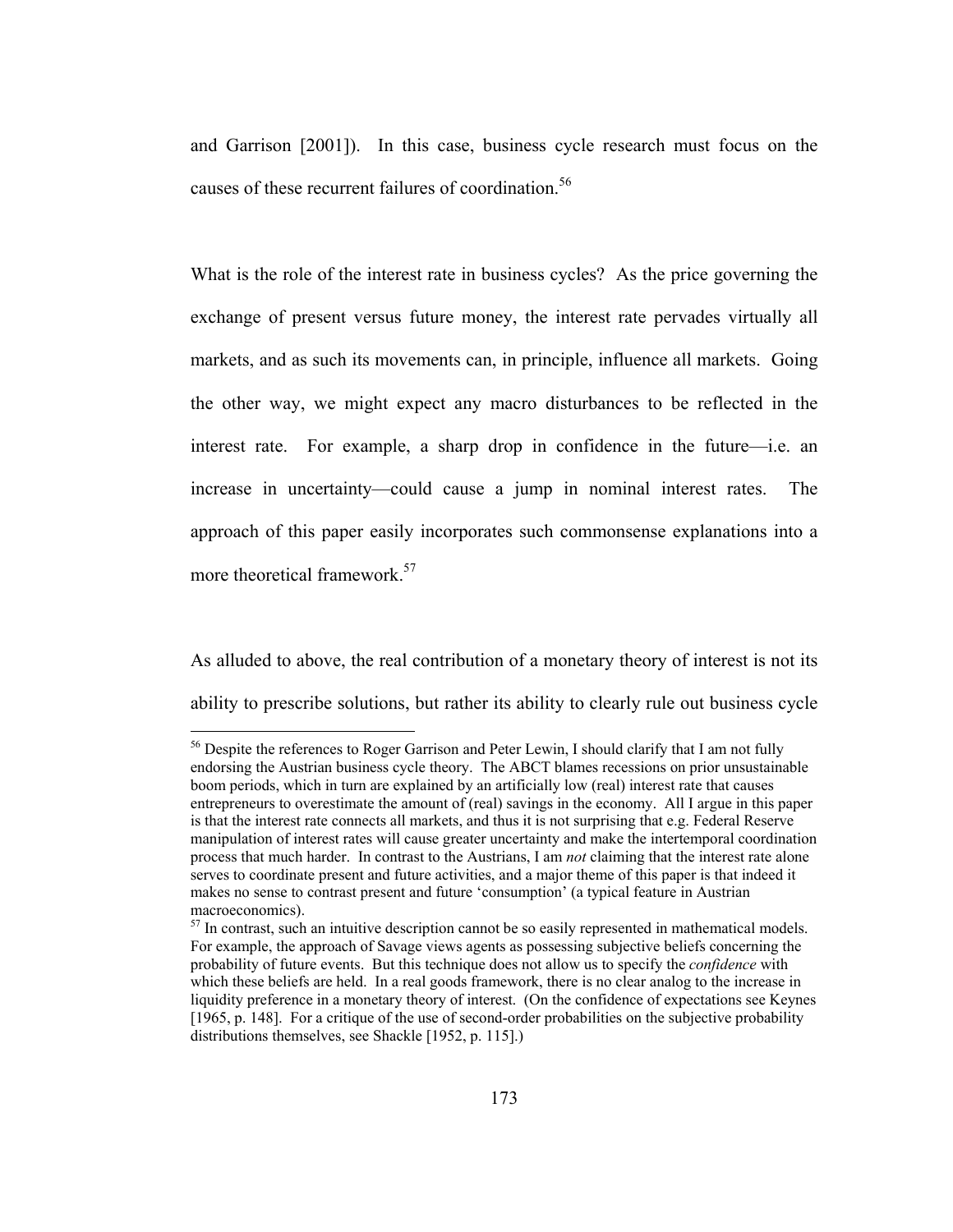explanations that abstract from money. It was precisely against such explanations that Keynes<sup>58</sup> chafed:

[I]t has been supposed that any individual act of abstaining from consumption necessarily leads to, and amounts to the same thing as, causing the labour and commodities thus released from supplying consumption to be invested in the production of capital wealth…

 …The conviction, which runs, for example, through almost all Professor Pigou's work, that money makes no real difference except frictionally and that the theory of production and employment can be worked out (like Mill's) as being based on "real" exchanges with money introduced perfunctorily in a later chapter, is the modern version of the classical tradition. Contemporary thought is still deeply steeped in the notion that if people do not spend their money in one way they will spend it in another. (Keynes 1965 [1936], pp. 19-20)

Our results are unfortunately negative in character; all we can conclude with certainty is that the traditional stories of the interest rate's role in matching real savings with real investment are not very plausible.<sup>59</sup> "If one is to accept a liquidity preference theory of interest…then one is forced to abandon the idea of the interest rate serving to coordinate the demand for consumer goods relative to the demand for producer goods" (Maclachlan 1993, p. 154). All is not lost, however:

<sup>&</sup>lt;sup>58</sup> This observation should not be construed as an endorsement of "Keynesian" macroeconomics.  $<sup>59</sup>$  For example, Marshall argued that a general rise in the demand for capital would increase the</sup> interest rate. Keynes wondered why it would not, instead, increase the supply-price of capital goods, and pointed out that the increased demand for capital goods could result from an initial *fall* in the rate of interest, rendering Marshall's explanation all the more dubious. (Keynes 1965, p. 187 fn 2)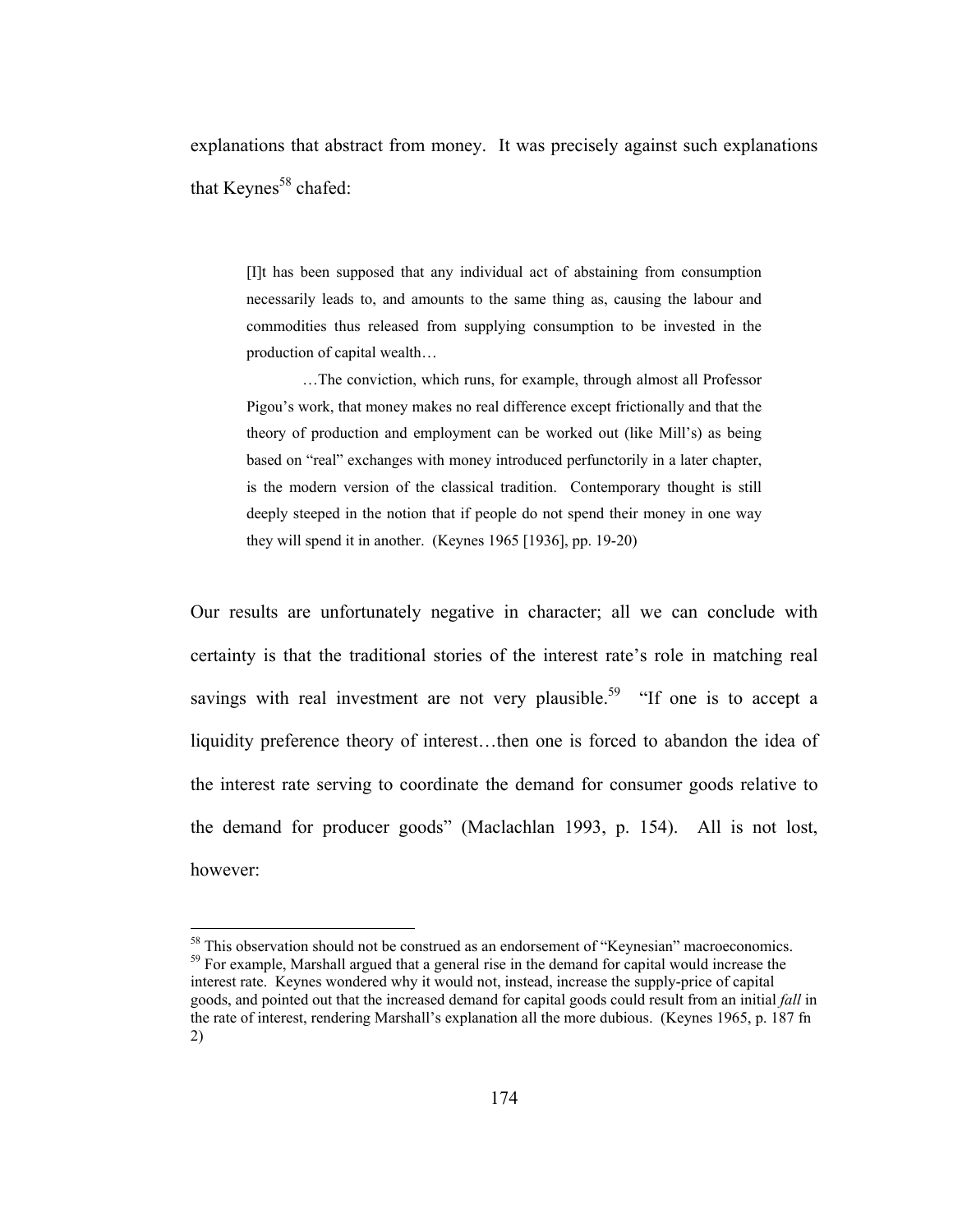To reject the idea that the interest rate serves to coordinate intertemporally does not imply a totally nihilistic approach to economic theory that says that since everything is in a constant state of flux there is no hope for any deductive economic reasoning. One can still accept that in individual markets—in the markets for welders, overcoats, hairdressers, loanable funds, etc.—there are equilibrating tendencies. One can even accept that sometimes in some markets something approximating an equilibrium exists. But one must be a little more sceptical [sic] about the possibility of a general equilibrium in which all scare resources are fully employed. (Maclachlan 1993, pp. 155-156)

Indeed, viewing the intertemporal coordination problem as one of multiple markets, rather than a giant 'time market,' is more consistent with intratemporal coordination. For example, in a static setting, when consumers unexpectedly switch their demand for product X to product Y, producers eventually switch from making X to making Y because of the change in profitability of the two lines. This type of 'invisible hand' process does not depend on, say, changes in the purchasing power of money.

In the same way, when consumers unexpectedly switch their demand from current product X to future product Y, the producers of Y do not need a falling interest rate to 'signal' them to increase production. If nothing else, the higher demand for Y (in the future) will signal the change in consumer tastes, just as in the static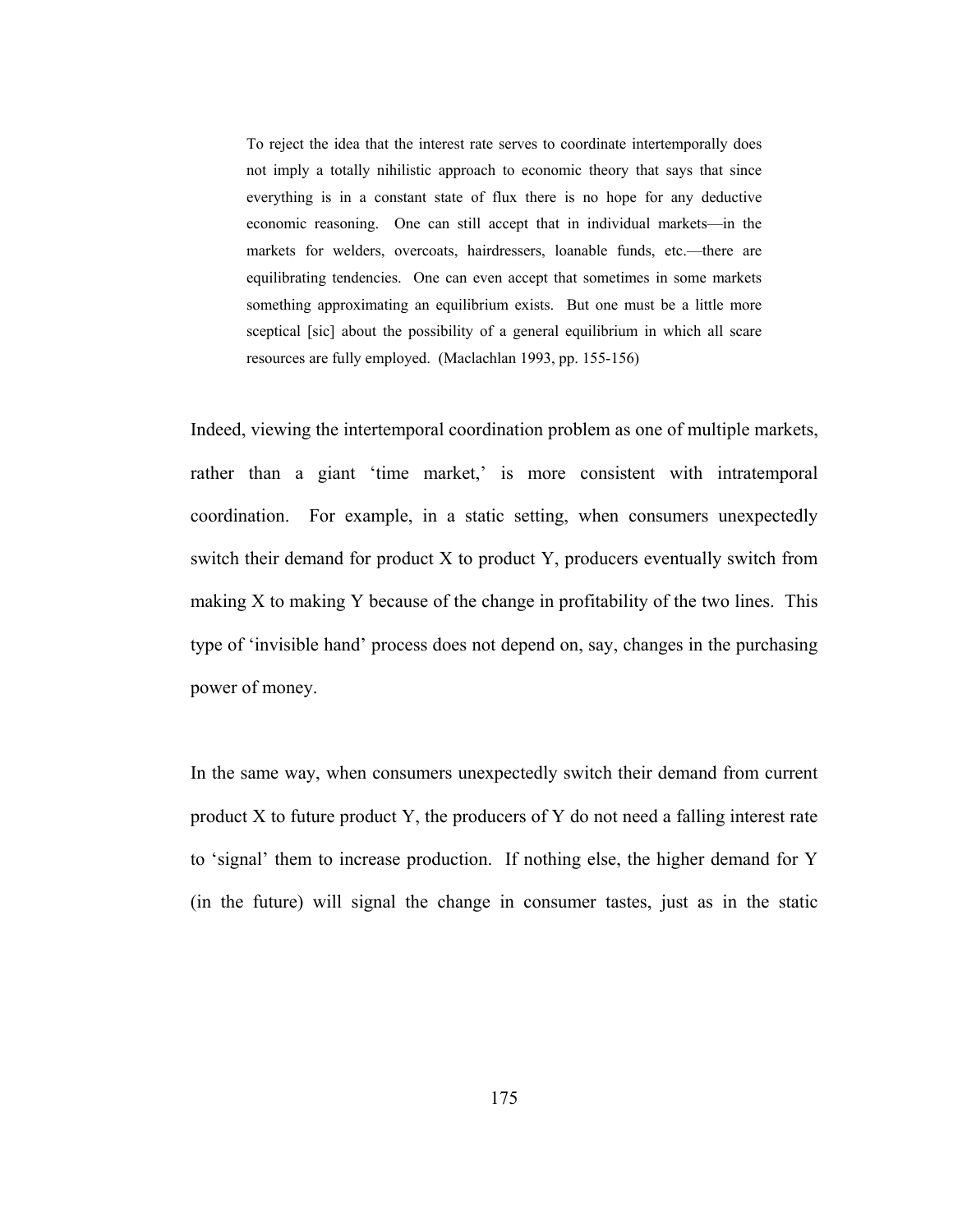setting. $60$  Of course, reestablishing coordination may take longer in the dynamic setting, but this is only to be expected, as the problem is far more complex.

If money is viewed as a market solution to future uncertainty, then interest rates must play a central role in any business cycle theory. However, if actual money is abstracted out of the theory in favor of real exchange rates, the explanation will assume away one of the very problems to be analyzed.

# **CONCLUSION**

 $\overline{a}$ 

We have seen the shortcomings of the real approach to interest theory. Interest is quite simply the price of borrowing money or (what is the same thing) the exchange rate of present versus future money units. Consequently it is rather dubious to describe interest rates with a model in which money is absent.

More generally, the standard mainstream (neoclassical) approach to economic theory is of limited usefulness in intertemporal affairs. The issue is not merely one of realism. As we have seen, there are serious methodological problems with

 $60$  The market response to this will not necessarily be a reduction in the nominal rate of interest. For example, a higher spot price of Y (fueled by the increased demand) will also make production of Y relatively more profitable than production of X, even with constant interest rates. (In a simple model, the two explanations are equivalent; the rising price level lowers the *real* interest rate.)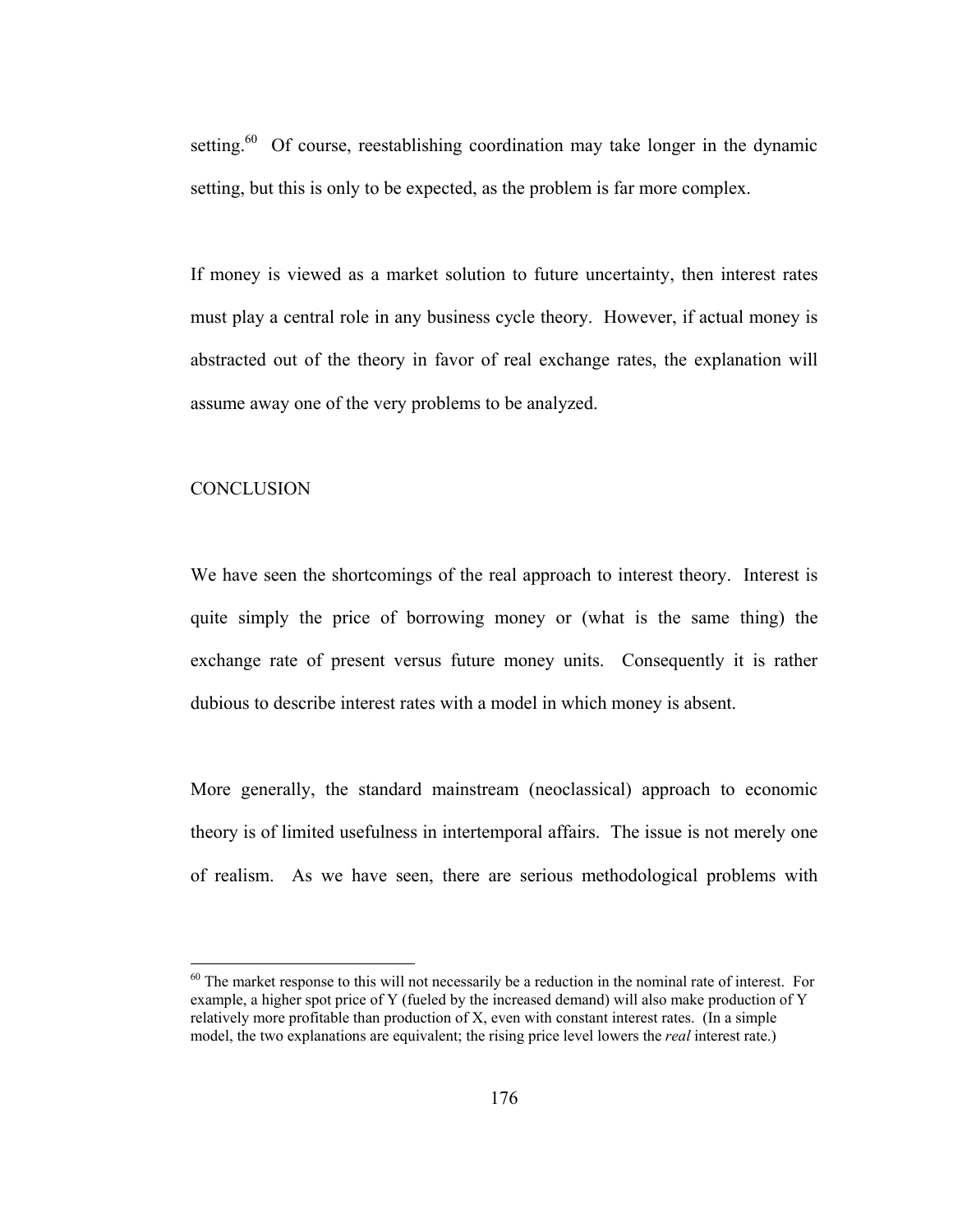viewing future knowledge and behavior as being in a sense 'determined' by present information and choices.

In contrast to the real approach, we have outlined a monetary theory of interest that seeks an understanding of the process by which individuals value money units available at different time periods. If we believe that money is an institution that helps actors cope with the radical uncertainty of the future, it naturally follows that a tendency for positive nominal rates exists.

This theory of interest has applications to broad areas such as doctrinal controversies and business cycle research. By treating money as a good in its own right (rather than an annoying complication of the real world), apologists for capitalism can gain a much simpler intellectual defense of the payment of interest. Finally, we have argued that no progress can be made in understanding the business cycle without a proper conception of the role of money in intertemporal affairs.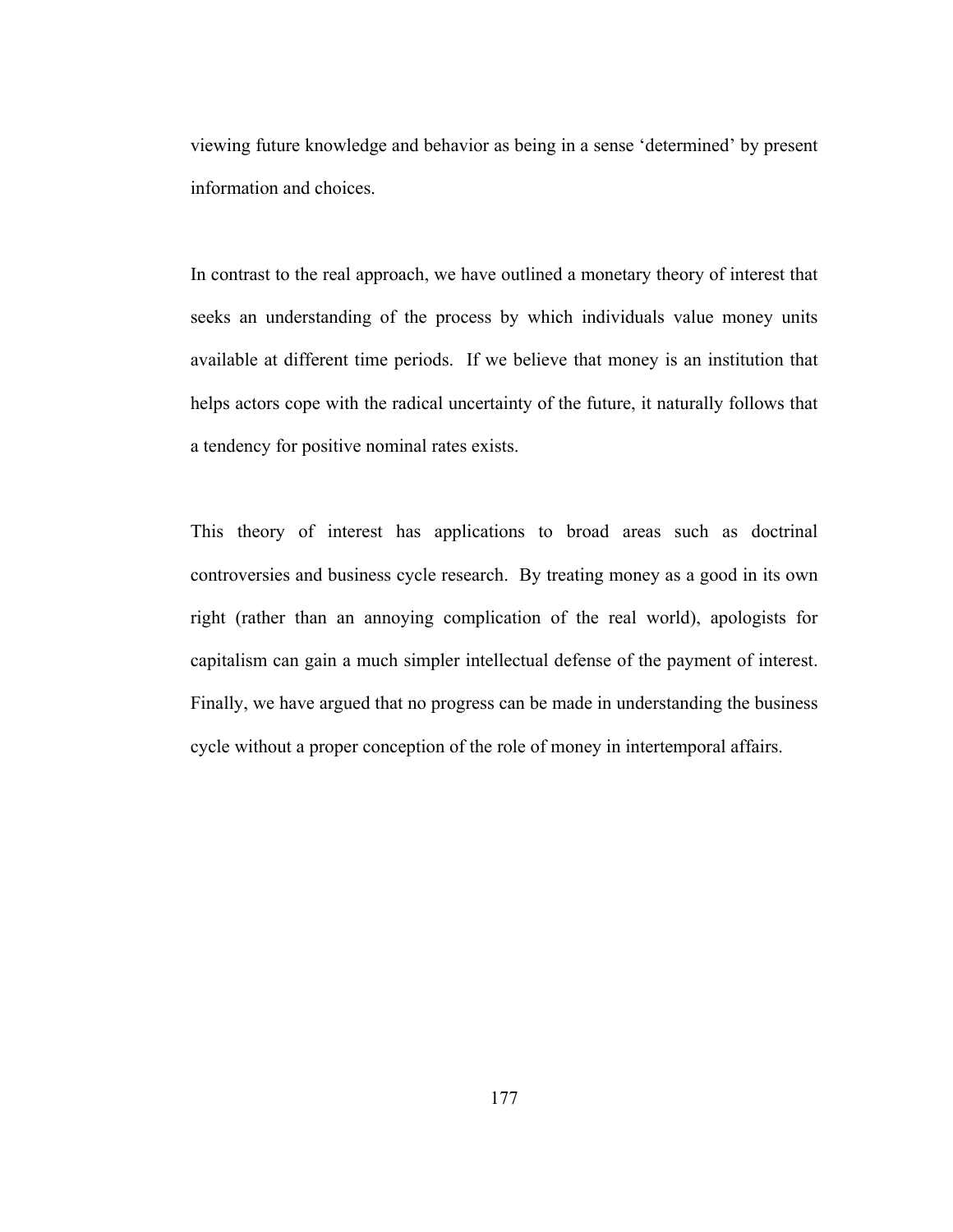# APPENDIX Dangers of the One-Good Model

# INTRODUCTION

The modern reader may find Böhm-Bawerk's verbal reasoning ("literary economics") difficult to evaluate. In particular, the modern economist may consider Böhm-Bawerk's critique of the "naive productivity theory" to be rather anachronistic, in light of standard growth models which show a close relationship between the marginal productivity of capital and the equilibrium rate of interest.

This appendix will attempt to illustrate Böhm-Bawerk's arguments through the use of a few simplified, general equilibrium models. We will see that the standard one-good model of neoclassical growth theory obscures the subtleties in Böhm-Bawerk's critique. Only in a model with multiple goods can one fully appreciate the "Austrian" approach to capital and interest theory.

## THE ONE-GOOD MODEL

The apparently straightforward connection between capital productivity and the interest rate is explained in David Romer's (1996) discussion of the Ramsey-Cass-Koopmans baseline growth model. In this model, a large number of identical firms has access to a production function  $Y = F(K, AL)$ , where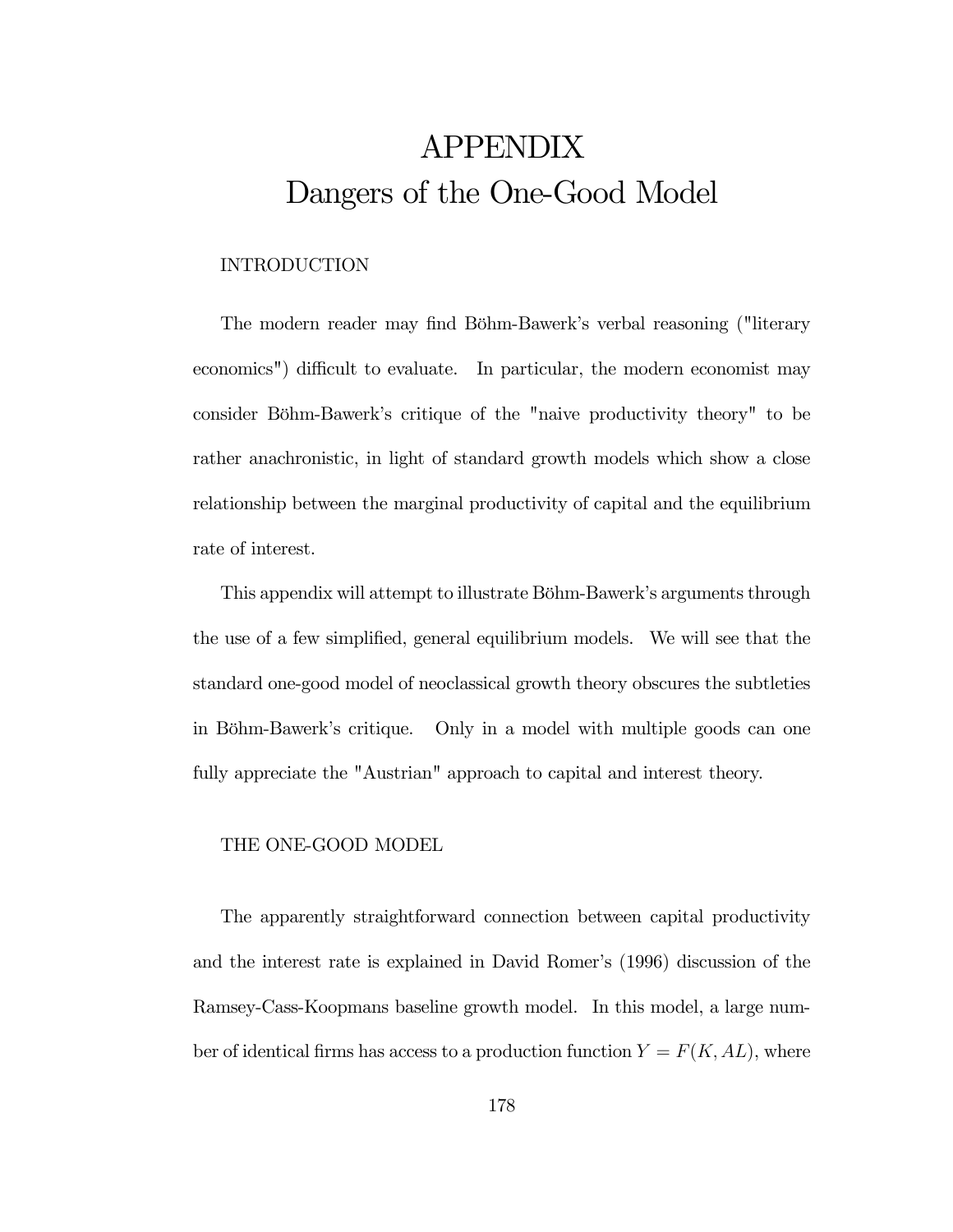K represents the firm's capital stock, L represents the firm's labor supply, and A is the technology parameter measuring the "effectiveness of labor" (1996, p. 39). When describing firm behavior, Romer explains:

As described in Chapter 1, the marginal product of capital,  $\partial F(K, AL)/\partial K$ , is  $f'(k)$ , where  $f(\cdot)$  is the intensive form of the production function. Because markets are competitive, capital earns its marginal product. And because there is no depreciation, the real rate of return on capital equals its earnings per unit time. Thus the real interest rate at time t is  $r(t) = f'(k(t))$ . (Romer 1996, p. 41)

Romer seems to claim that capitalists earn a return due to the technological productivity of their capital goods. Although he is not trying to "explain" interest in any philosophical sense, Romer's analysis seems quite complimentary to the "naive productivity theory" that Böhm-Bawerk criticized so harshly.1

<sup>&</sup>lt;sup>1</sup>Romer also apparently embraces the "naive productivity theory" in his empirical application of the Solow model. After obtaining an equation for the marginal product of capital, Romer says: "[This equation] implies that the elasticity of the marginal product of capital with respect to output is  $-(1 - \alpha)/\alpha$ . If  $\alpha = \frac{1}{3}$ , a tenfold difference in output per worker arising from differences in capital per worker thus implies a hundredfold difference in the marginal product of capital. And since the return to capital is  $f'(k) - \delta$ , the difference in rates of return is even larger...[T]here is no evidence of such differences in rates of return. Direct measurement of returns on financial assets, for example, suggests only moderate variation over time and across countries." (Romer 1996, p. 24)

This quote demonstrates that Romer believes the rates of return on financial assets, i.e. particular rates of interest, in some sense measure the physical productivity of capital goods. This is clearly the "naive productivity theory" in modern form.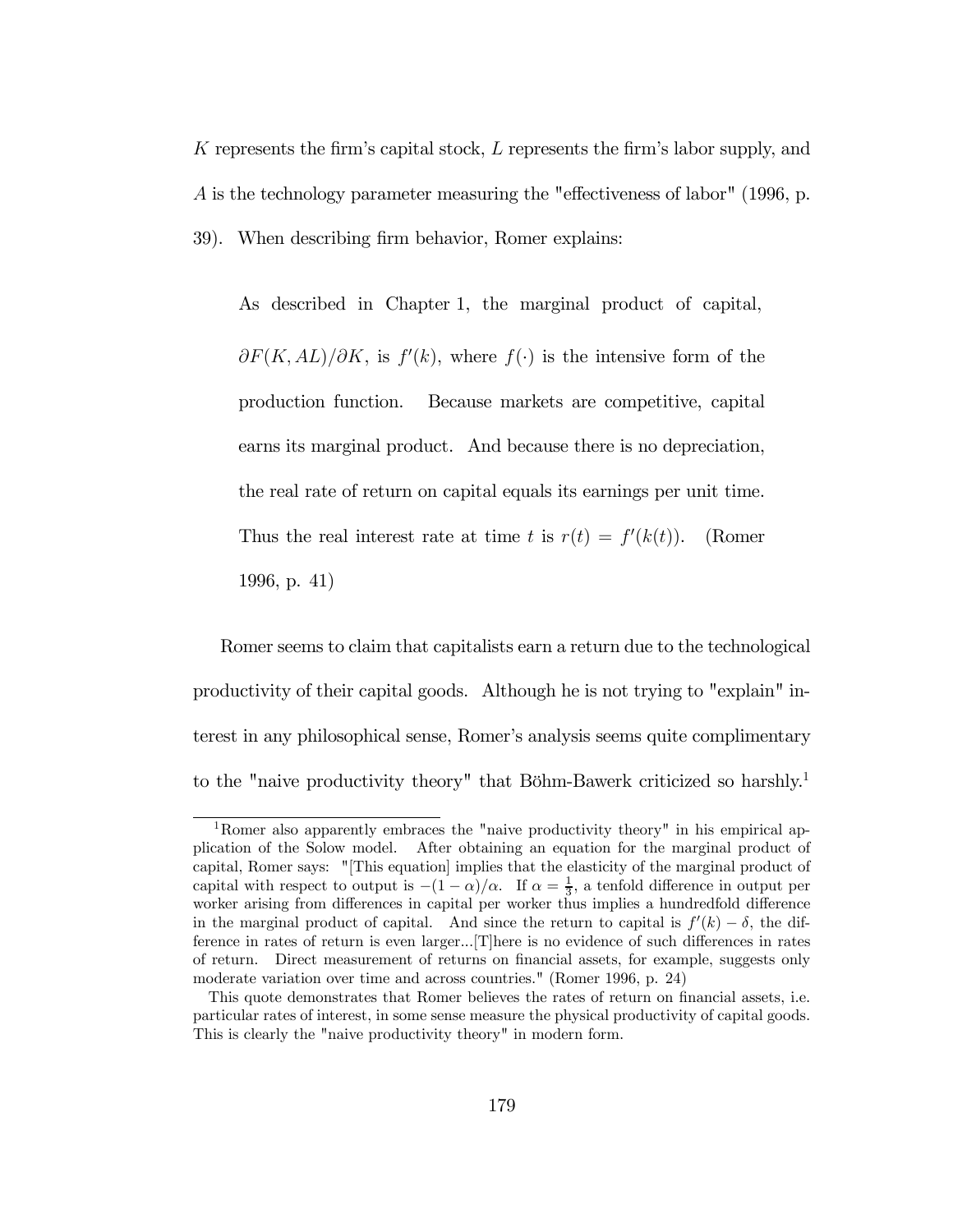This raises the obvious question: Was Böhm-Bawerk's critique of the naive productivity theory valid? After all, Romer has made no mistakes in deriving his equations.

The answer I will offer is that, paradoxically, both Böhm-Bawerk and Romer are correct. The fallacy against which Böhm-Bawerk warned is not relevant in an economy with a single good. The significance of Böhm-Bawerk's insights are only manifest in a model with distinct capital and consumption goods, as we will see in the next section.

### MULTIPLE-GOOD MODELS

In this section we will briefly examine a few variants of a simple multiplegood model to gain a better appreciation for Böhm-Bawerk's critique of the naive productivity theory of interest.

### One agent, fixed capital stock

In this first model, we will analyze an economy consisting of one agent who lives for a finite number of time periods from 0 to T. The agent starts with an initial endowment,  $E$ , of the consumption good, and the agent possesses a fixed stock of machinery,  $\overline{K}$ , which does not depreciate with use. Each period the agent is endowed with a fixed labor supply,  $\overline{L}$ , which can be expended with no disutility.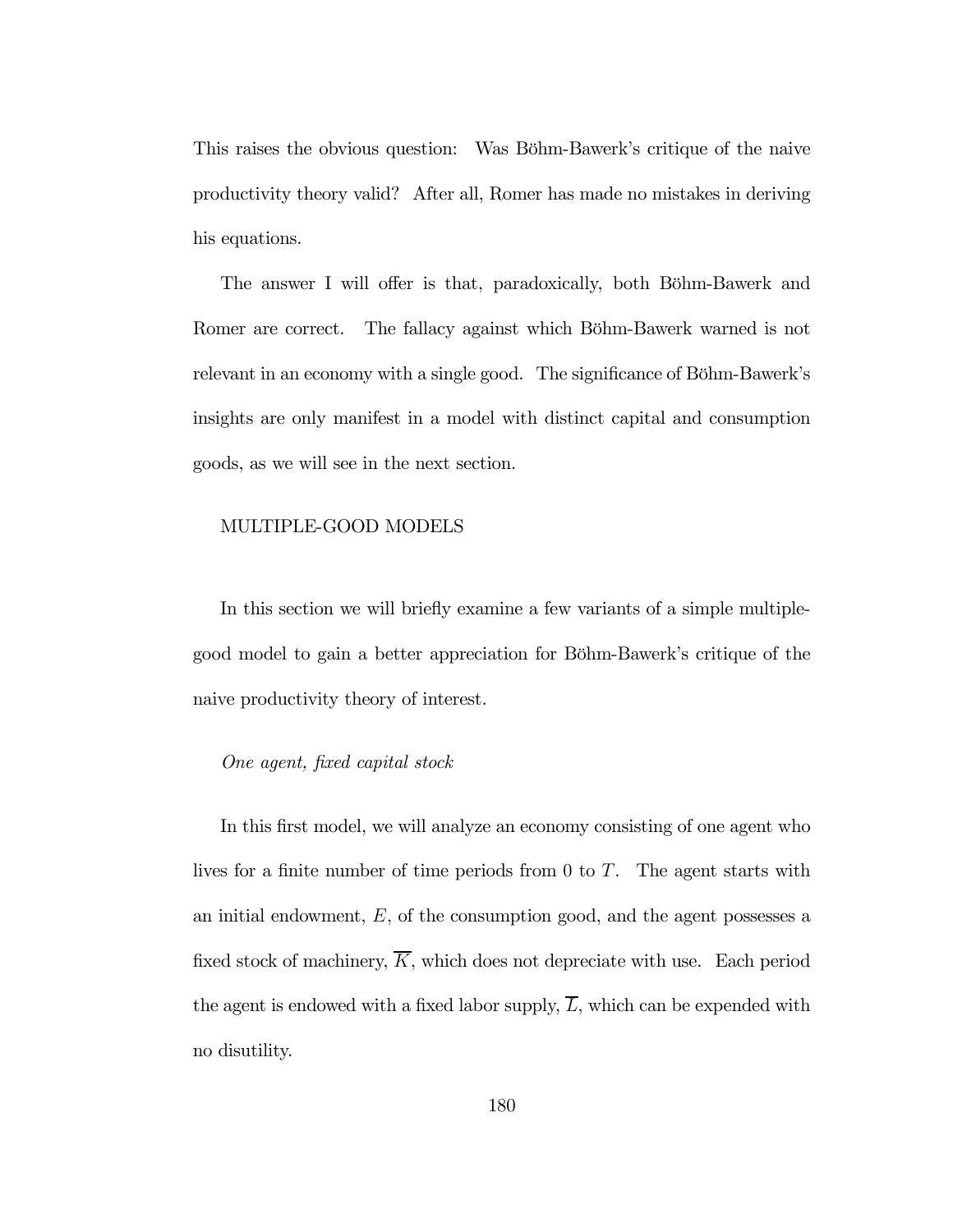Each period the agent combines capital and labor to yield output<sup>2</sup> according to the function

$$
Y_{t+1} = f(K_t, L_t) = K_t^{\alpha} L_t^{1-\alpha}, \ 0 \le t \le T - 1,
$$

where  $K_t$  and  $L_t$  are in the appropriate units (since capital, labor, and output are all distinct items). Suppose further that the agent has a utility function of the form

$$
U_{\tau} = \sum_{t=\tau}^{t=T} \beta^{(t-\tau)} u(C_t), \ 0 \le \tau \le T,
$$

where  $0 \leq \beta \leq 1$  is the discount on future utils,  $C_t$  is the amount of consumption in period t, and  $u(\cdot)$  is differentiable, strictly increasing, and strictly concave.

Because of our grossly simplifying assumptions—namely, that labor carries no disutility, and that the stock of machines is fixed—it is obvious that the maximizing agent will produce  $Y_t = f(\overline{K}, \overline{L}) = \overline{K}^{\alpha} \overline{L}^{1-\alpha} \equiv \overline{Y}$  units of the consumption good in every period t, where  $1 \leq t \leq T$ . For simplicity, we will assume that the initial endowment  $E = \overline{Y}$ . The agent's problem can

<sup>&</sup>lt;sup>2</sup>Notice that, in the spirit of "Austrian" capital theory, we have explicitly modeled the time involved in production; capital and labor applied in time  $t$  will only yield units of the consumption good in the following period  $t + 1$ . This approach does not affect our main results.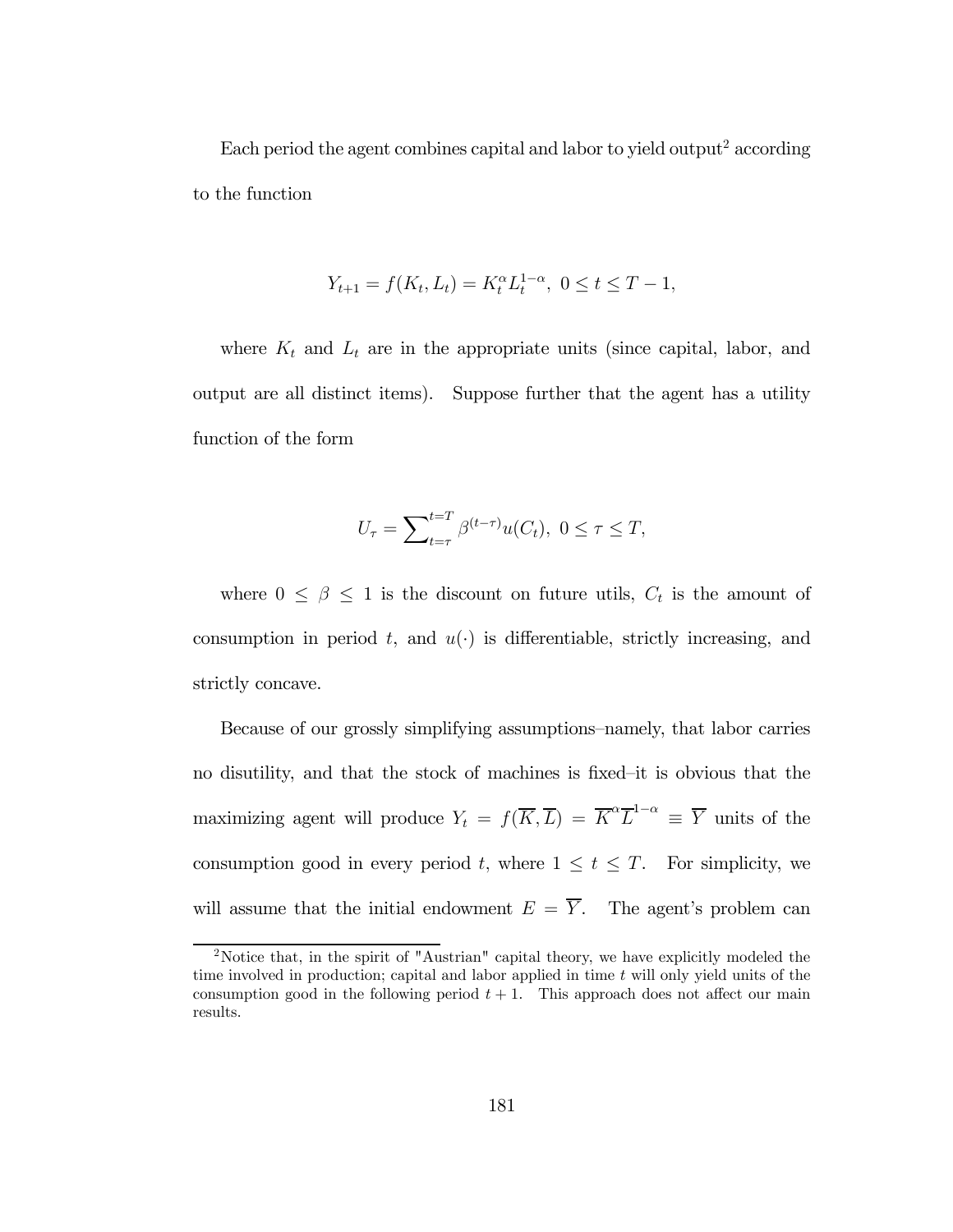thus be reduced to his formulation of a consumption plan when there is no production at all, and a fixed endowment of  $\overline{Y}$  units of the consumption good in each period t between 0 and T, inclusive. If we wish, we can let  $\delta^C$ , where  $0 \leq \delta^C \leq 1$ , denote the depreciation rate of the stock of consumption goods. However, our choice of utility function ensures that, regardless of  $\beta$  and  $\delta^C$ , the agent will choose  $C_t = \overline{Y}$  for all  $t^3$ .

## The fixed capital stock model in a market setting

Because there are no externalities, we can easily tranform the above model into one with separate capitalists and laborers who rent and sell machines and labor on a competitive market. If we normalize the spot price of consumption to 1 for all periods, then the equilibrium wage rate at time  $t$  is given by

$$
w_t = \frac{f_2(K_t, L_t)}{1 + i_t} = \frac{(1 - \alpha)\overline{K}^{\alpha}\overline{L}^{-\alpha}}{1 + i_t}, \ 0 \le t \le T - 1,
$$

where  $f_2(\cdot, \cdot)$  denotes the partial derivative of f with respect to its second argument, and where  $i_t$  is the net real rate of interest. If we define  $p_y^x$  as the period  $x$  price of a unit of consumption good delivered in period  $y$ , then

<sup>&</sup>lt;sup>3</sup>Consider first the case where  $\delta^C = 0$  and  $\beta = 1$ , so that the consumption good can be stored costlessly and future utils are not discounted. Even so, because of the strict concavity of  $u(\cdot)$ , we know that the maximizing agent will not choose to carry any units of consumption from some time t forward to any time  $t + \tau$ . A fortiori, the maximizing agent will never save any of the consumption good if storing it carries a penalty, i.e. when  $\delta^C > 0$ and/or  $\beta < 1$ .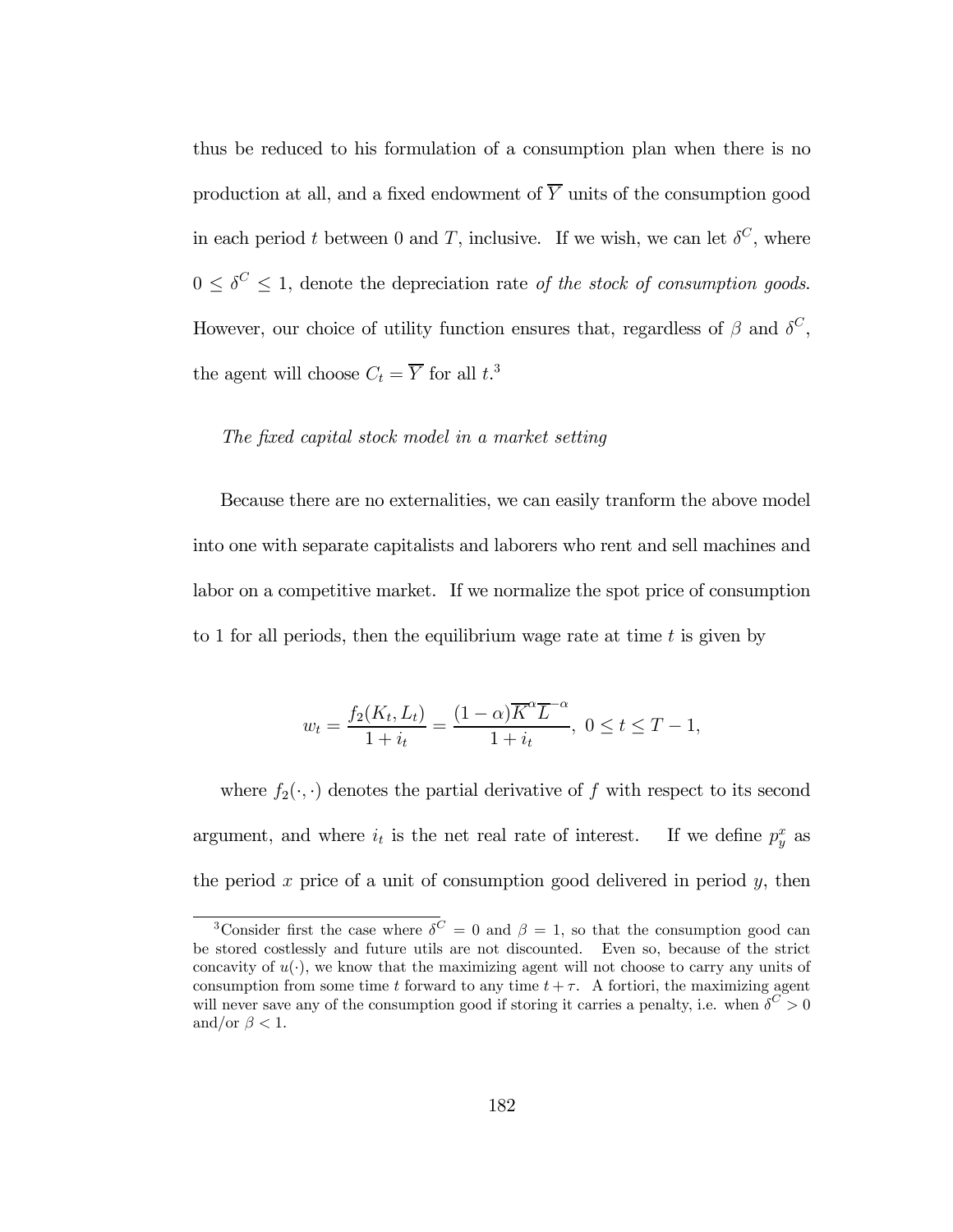$i_t \equiv \frac{p_t^t}{p_{t+1}^t} - 1$ . That is, the net rate of interest is defined as the relative premium on consumption in period t versus consumption in period  $t + 1$ .

Similarly, we can define  $r_t$  as the rental price, in period t, for a unit of machinery for one period. That is, the owners receive  $r_t$  in period t for lending out a marginal unit of machinery and receiving it back, in perfect condition, one period later in  $t+1$ . As with labor, the capitalists receive their discounted product in equilibrium, so that

$$
r_{t} = \frac{f_{1}(K_{t}, L_{t})}{1 + i_{t}} = \frac{\alpha \overline{K}^{\alpha - 1} \overline{L}^{1 - \alpha}}{1 + i_{t}}, \ 0 \leq t \leq T - 1.
$$

We now solve for the equilibrium rate of interest:

$$
1 + i_t \equiv \frac{p_t^t}{p_{t+1}^t} = \frac{MU_t^t}{MU_{t+1}^t},
$$

where  $MU_{t+1}^t$  is the marginal utility of consumption in period  $t + 1$ , as perceived in period t. With our choice of utility functions we know that  $MU_{t+1}^t = \beta MU_{t+1}^{t+1}$ . Finally, because  $C_t = \overline{Y}$  for all t (as we argued in the single agent setting),<sup>4</sup> we know that  $MU_x^x = MU_y^y$  for any x, y. We therefore

<sup>&</sup>lt;sup>4</sup>To make the conceptual transition from the single agent setting to the current model as clear as possible, we can assume that the machine owners possess an initial endowment of consumption goods  $\alpha \overline{K}^{\alpha} \overline{L}^{1-\alpha}$ , while the laborers possess an initial endowment of  $(1-\alpha)\overline{K}^{\alpha}\overline{L}^{1-\alpha}$ . In equilibrium, the machine owners will lend  $r_0$  of their endowment in period 0 to entrepreneurs, laborers will lend  $w_0$ , and they will consume the rest of their initial endowments. The entrepreneurs then use the loans to hire machines and labor, thus returning this real income right back to the original lenders in the form of rents and wages. Each period the entrepreneurs pay the interest on these original loans. In the final period,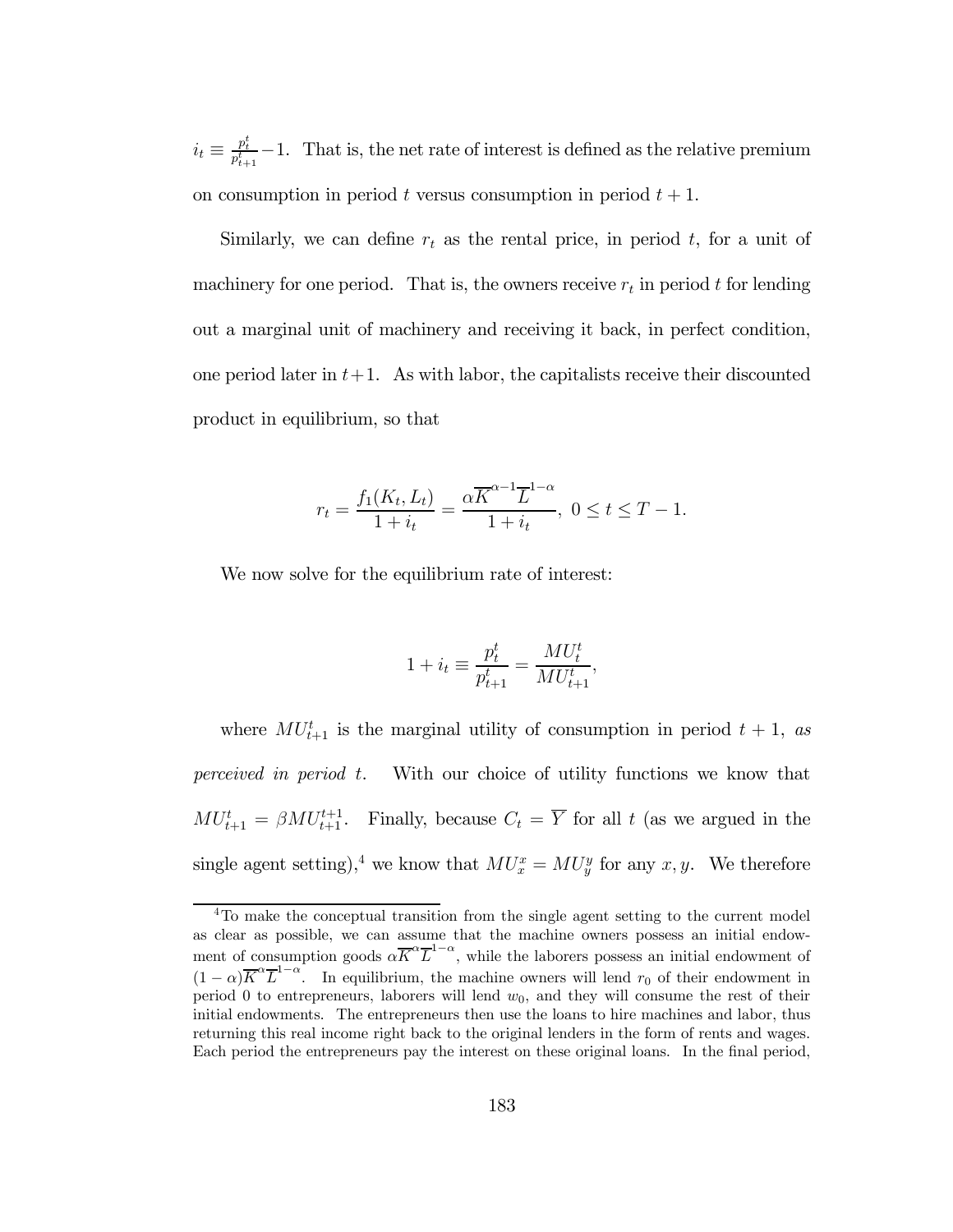conclude that

$$
1 + i_t = \frac{M U_t^t}{M U_{t+1}^t} = \frac{M U_t^t}{\beta M U_{t+1}^{t+1}} = \frac{1}{\beta}, \ 0 \le t \le T - 1.
$$

#### Discussion

Although the above model employed some very strong assumptions, it serves to conceptually distinguish the physical productivity of capital goods from the real rate of interest. Far from being equal to the "marginal productivity of capital," the equilibrium interest rate is entirely a function of the representative agent's subjective discount on future utils.<sup>5</sup>

To be sure, the (discounted) marginal productivity of machines determines the rental payments to the machine owners (just as the marginal productivity of labor determines the "rental price" of a worker's body). But this does not in any way correspond to the rate of return on their financial capital. Consider the case where  $\beta = 1$ , so that there is no discount on future utils and the real

T, the entrepreneurs make their interest payment and return the principal as well. The point of this contrivance is to verify that  $C_t = \overline{Y}$  for all t, just as in the single agent setting. (Recall that in period T, the world is ending and so  $r_T = w_T = 0$ .) In the next variant of our model, we will explicitly introduce a banking sector, so that (as is more natural) each period laborers only consume their discounted product.

 $5P$ roponents of the modern Austrian theory of interest, the "pure time preference theory," should be careful in interpreting this result. There is a distinction between the rate of interest (i.e. the market's discount on the price of future goods versus the same present goods) and the subjective time preference factor (i.e. the individual's discount on future utility). The two are logically linked in this particular model only because of the strong assumption of a fixed capital stock (and hence constant level of consumption over time).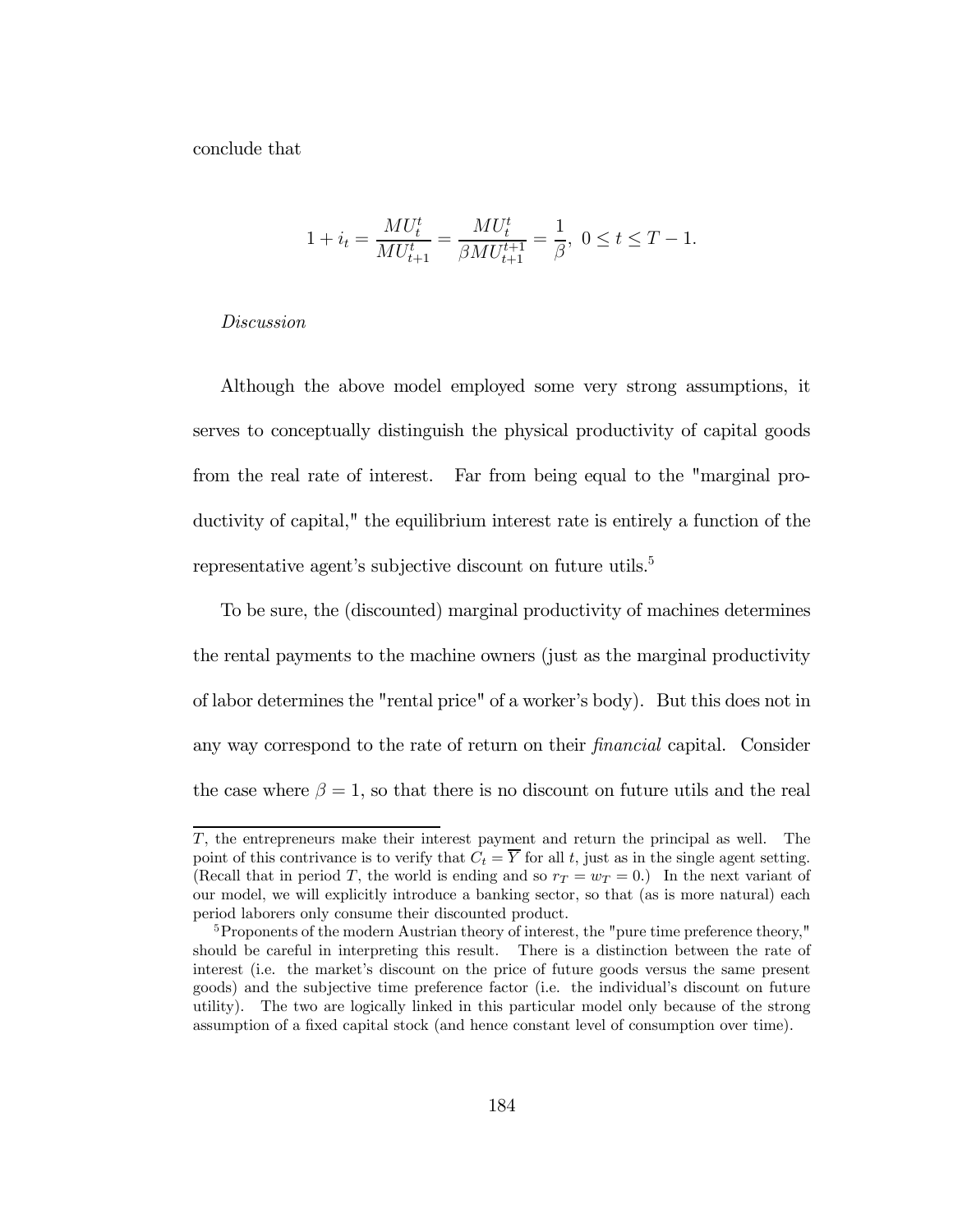interest rate is zero.<sup>6</sup> Each period the machine owners receive  $\overline{K}r_t = \alpha \overline{Y}$  in total payments; econometrists would find that the owners received an  $\alpha$  share of total income.7 Nonetheless, the rate of return on financial assets is zero, despite the obvious physical productivity of the machines. What happens is that the total market value of the capital stock  $\overline{K}$  declines with each successive period, so that the rental payments accruing from ownership of the machinery exactly offset the decline in market value of the stock.<sup>8</sup> This distinction– between physical productivity of capital goods and the rate of return on financial capital—is at the heart of Böhm-Bawerk's critique of the naive productivity theory of interest. But the distinction cannot be seen in a single-good model.

Finally, we note that Böhm-Bawerk's own explanation of interest—namely, that it is intimately tied to the higher valuation of present over future goods is valid in this model. Consider the more reasonable case where  $\beta = \frac{1}{2}$ , so

 $6T<sub>0</sub>$  reiterate, Austrian readers should remember that the one does not always follow the other; it is perfectly possible to have a model in which there is no subjective discount on future utils, but nonetheless the market rate of interest is positive.

<sup>7</sup>The reader should not worry that this analysis possibly conflates the return to the owners from their machines, and the interest return on their loan (made initially in period 0). In the text we are considering the case where  $i_t = 0$ , and so the machine owners' income is due (for  $0 \le t \le T-1$ ) entirely to the rents earned by their machines. The owners have (financially) transferred, at a zero rate of interest, their initial endowment  $\alpha \overline{K}^{\alpha} \overline{L}^{1-\alpha}$  to the last period  $T$ , when their machines will be worthless.

<sup>&</sup>lt;sup>8</sup>To be more specific: At  $t = 0$ , the stock of machinery will be valued at  $\alpha \overline{Y}T$  units of present consumption. At  $t = 1$ , the entire capital stock will be valued at  $\alpha \overline{Y}(T-1)$ . So if capitalists invested  $\alpha \overline{Y}T$  units of purchasing power at  $t = 0$  in the stock  $\overline{K}$  of machines, they would receive a return of  $\alpha \overline{Y}$  as rental payments in  $t = 0$  (which could be invested at the prevailing interest rate of zero percent). Consequently, the total market value of their investment at  $t = 1$  would be  $\alpha \overline{Y}(1+0) + \alpha \overline{Y}(T-1) = \alpha \overline{Y}T$ . I.e. the capitalists, although earning gross rents on their investment, would earn no net rents.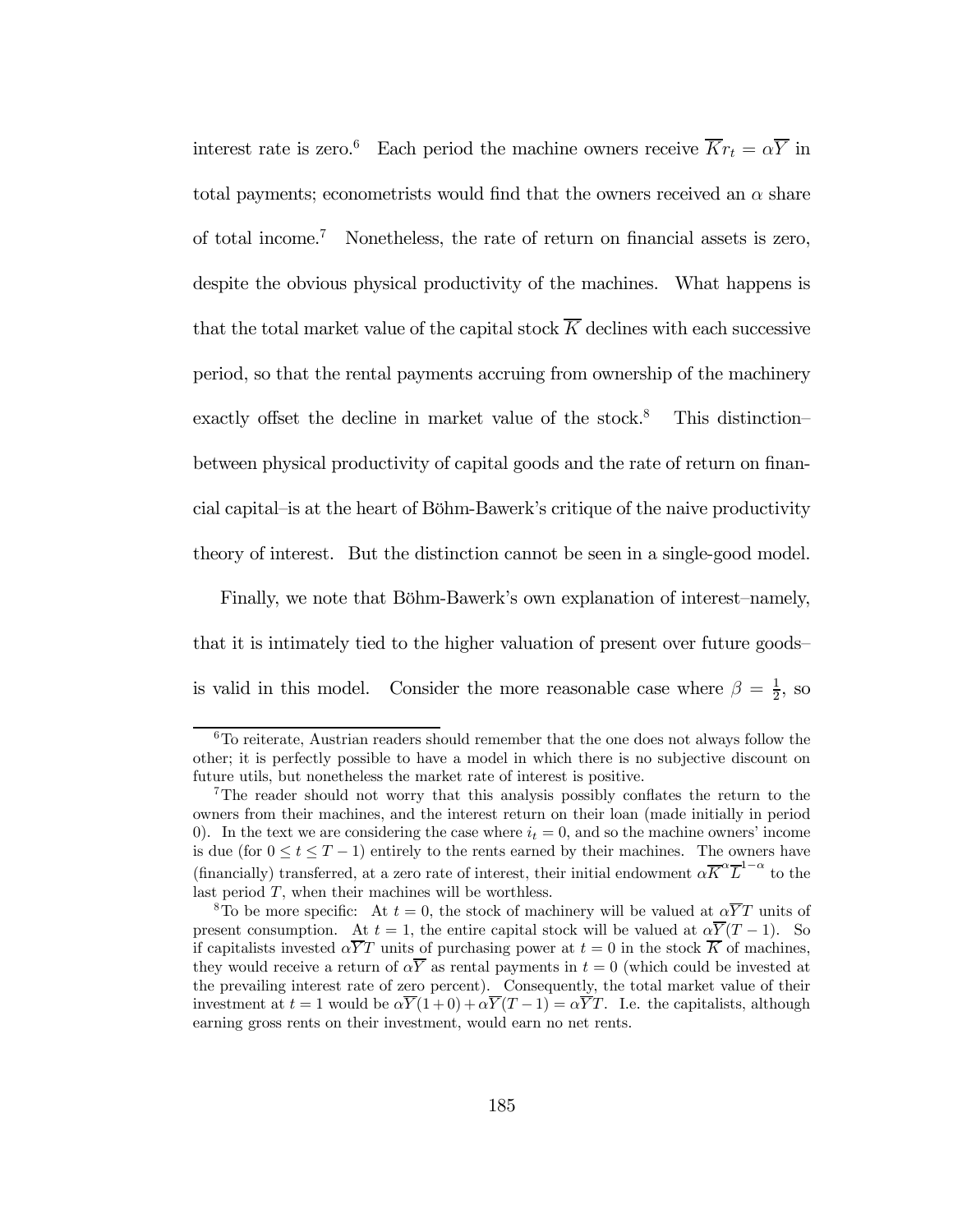that the real interest rate is 100 percent. In equilibrium, it must be the case that capitalists who invest in machinery still receive the return from their machines' (discounted) marginal productivity, while also earning a net return of 100 percent per period on their financial assets.

We can most easily illustrate this by working backwards. First, define  $\pi_y^x$  as the period x price of a machine delivered at time y. At  $t = T$ , the stock of machinery will be useless; the world is ending and there is no point in producing for a non-existent future period  $T + 1$ . Consequently,  $\pi_T^T = 0$ . At time  $T-1$ , a particular unit of machinery will still yield one last increment of marginal output, which the market will currently value at some constant  $r_{T-1} \equiv \overline{r}$ . Thus  $\pi_{T-1}^{T-1} = \overline{r}$ . In period  $T-2$ , a unit of machinery will yield an immediate return  $\bar{r}$  and will be worth  $\pi_{T-1}^{T-1}$  in the following period. Therefore its present price  $\pi_{T-2}^{T-2}$  is  $\overline{r} + \frac{\pi_{T-1}^{T-1}}{(1+i_{T-2})} = \overline{r} + \frac{\overline{r}}{2} = \frac{3}{2}\overline{r}$ . Thus we see that, when present consumption is twice as valuable on the margin as future consumption, the rate of return on financial assets is also 100 percent per period: A capitalist investing  $\frac{3}{2}\overline{r}$  units of purchasing power in period  $T-2$ would be able to purchase one unit of machinery. He could immediately lend it out to producers, earning an immediate return of  $\bar{r}$  (which could then be lent out on the loan market). In the following period,  $T-1$ , he would have  $(1 + i_{T-2})\overline{r} + \pi_{T-1}^{T-1} = 2\overline{r} + \overline{r} = 3\overline{r}$  units of real purchasing power, i.e. a 100 percent return on his original investment.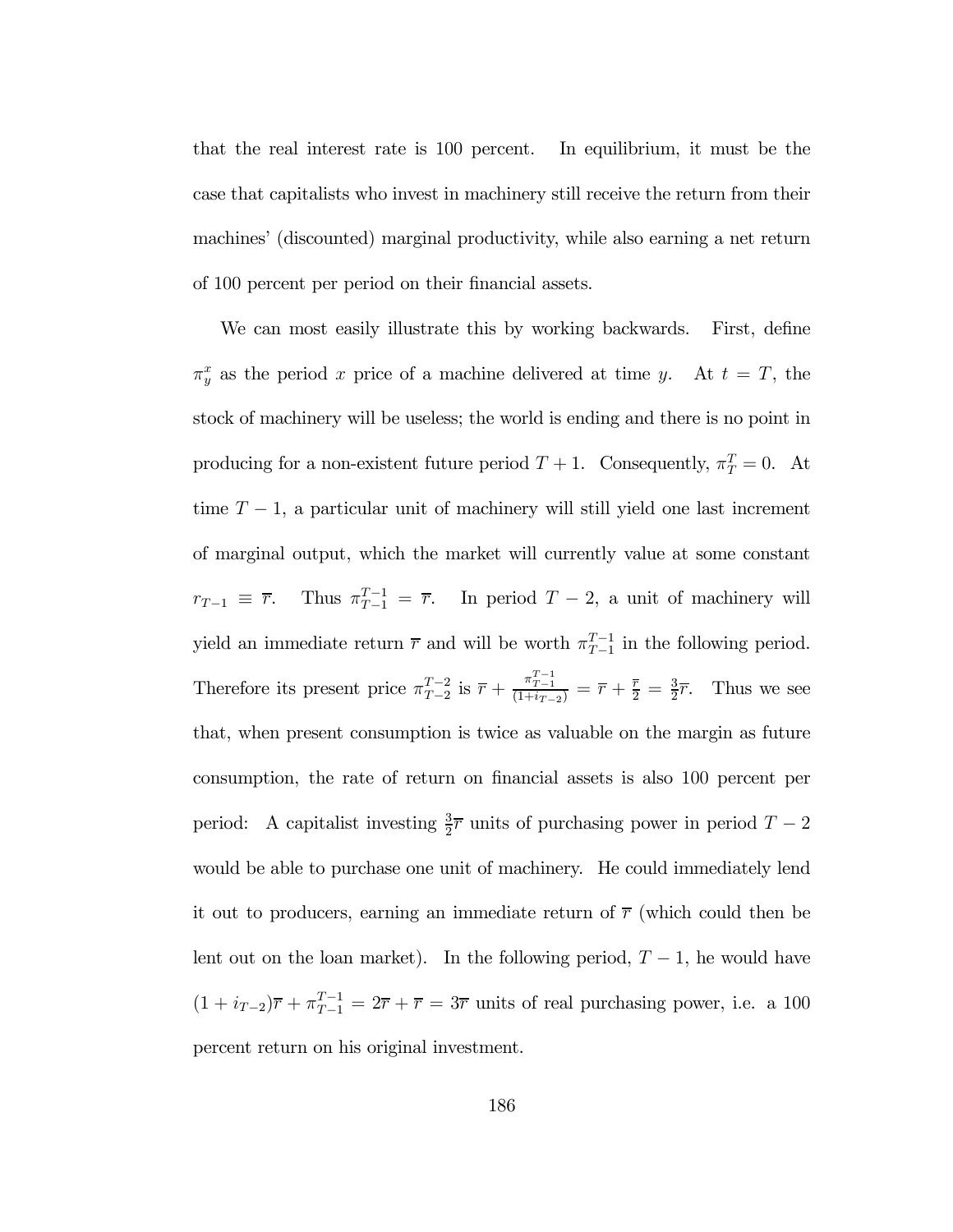#### Multiple agents, variable capital stock

Of course, the most obvious objection to the above analysis is that it seems to rule out, a priori, the possible influence of capital productivity on interest rates. However, as we will now demonstrate, the basic Böhm-Bawerkian analysis holds up even in the general case, where labor and machinery can be used, not only to produce units of the consumption good, but also to produce additional units of machinery.

Suppose there are an infinite number of time periods, from  $t = 0$  to  $t = \infty$ . At any time t there exists a fixed labor supply  $\overline{L}$  and a variable stock of machinery  $K_t$ . In any period, labor and machinery can be combined to yield, in the next period, units of (extremely perishable) consumption or units of new machinery. There is no depreciation of machinery in either line of production. Finally, we explicitly model a bank, $9$  which provides a loan of consumption goods to the machine owners and laborers in period  $t = 0$  (since the machines and labor will not yield consumption goods until  $t = 1$ . The bankers earn a perpetual flow of interest payments on this principal. We thus have the following relations:

<sup>&</sup>lt;sup>9</sup>To reiterate, we omitted this complication in the previous model (fixed capital stock in a market setting), since it was not relevant to our point. Some third party is necessary in order to complete the model, since (at positive interest rates) the machine owners and laborers do not earn their entire product, but only their *discounted* product. (This is what leads many writers to deplore interest as "exploitation.") In this section, we will refer to "bankers" and "machine owners," since the more common term "capitalists" is often used to mean both groups.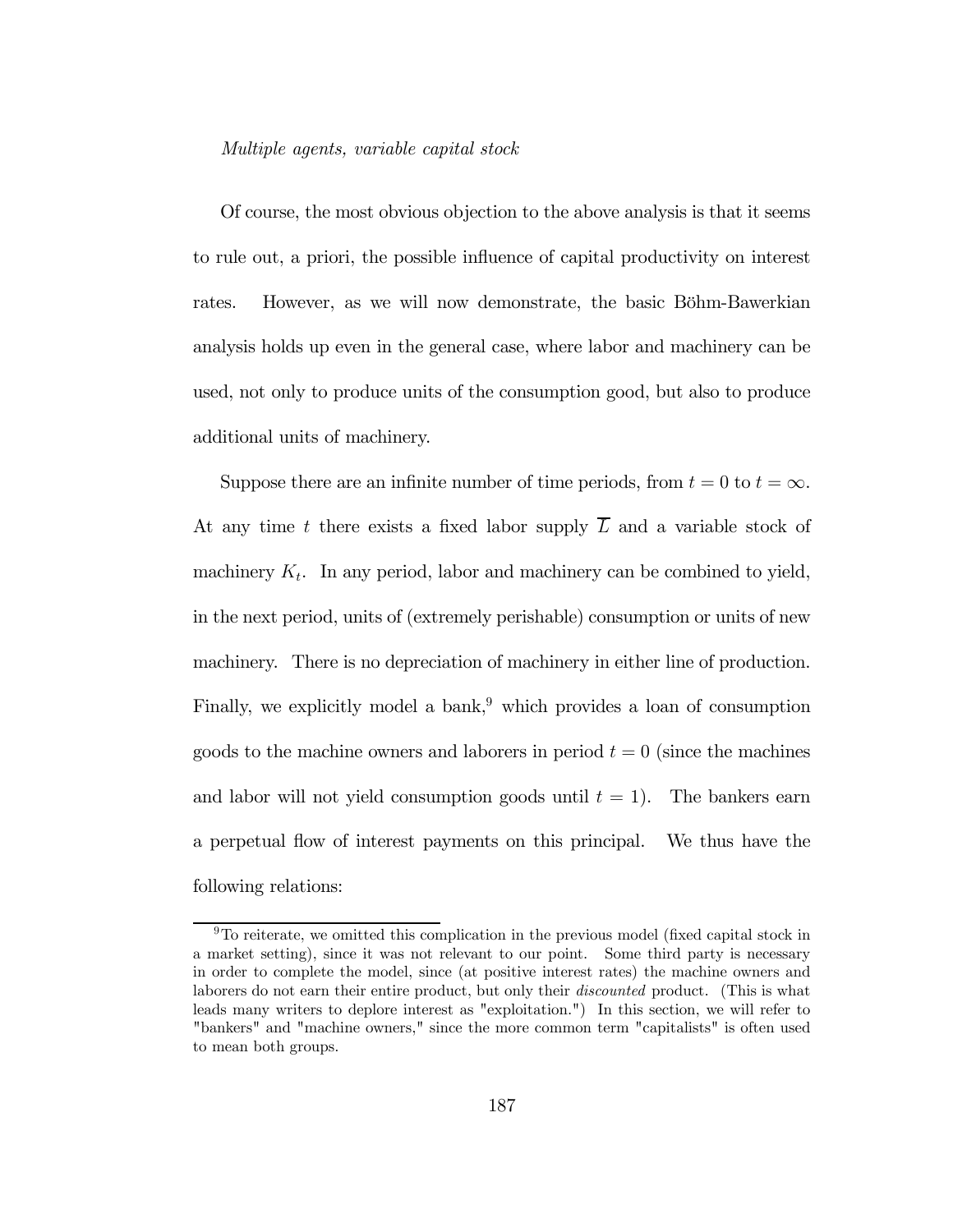$$
C_{t+1} = f(K_{c,t}, L_{c,t}) = C_{l,t+1} + C_{m,t+1} + C_{b,t+1},
$$

$$
K_{t+1} = K_t + g(K_{m,t}, L_{m,t}),
$$

$$
K_t = K_{c,t} + K_{m,t}, \text{ and}
$$

$$
L_t \equiv L = L_{c,t} + L_{m,t},
$$

where  $C_{l,t+1}$  denotes the consumption of laborers in period  $t+1$ ,  $C_{m,t+1}$  the consumption of machine owners, and  $C_{b,t+1}$  the consumption of the bankers.  $L_{c,t}$  and  $K_{c,t}$  are the amounts of labor and machinery devoted in period t to production of the consumption good (which of course will not be available until the next period), while  $L_{m,t}$  and  $K_{m,t}$  are the amounts of labor and machinery devoted in period  $t$  to the production of machinery.

Assuming competitive markets and that  $f(\cdot,\cdot)$  and  $g(\cdot,\cdot)$  are differentiable and yield an interior solution, we know that in equilibrium the following relations must hold: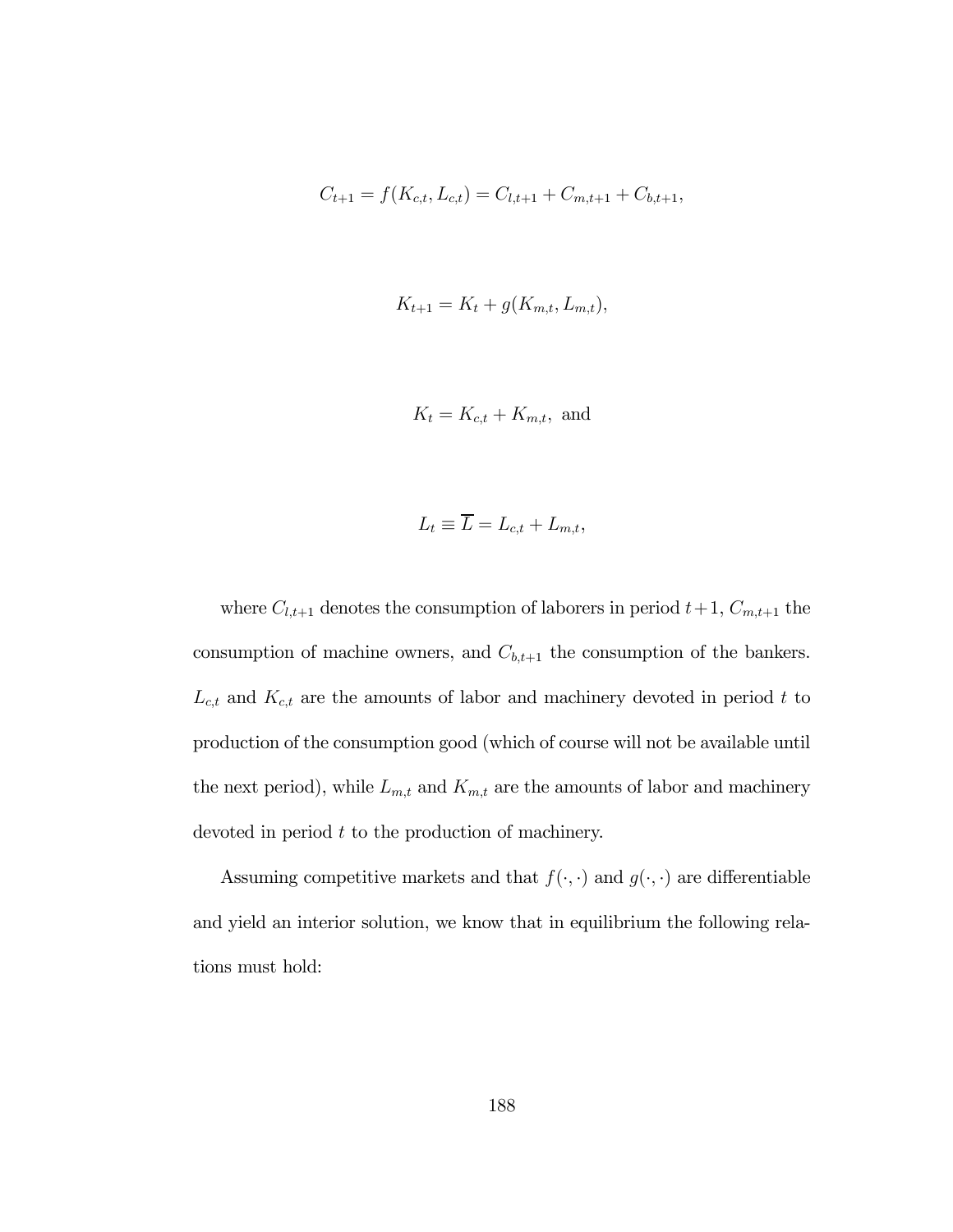$$
w_t = \frac{f_2(K_{c,t}, L_{c,t})}{1 + i_t} = \frac{(\pi_{t+1}^{t+1})g_2(K_{m,t}, L_{m,t})}{1 + i_t} \text{ and } (1)
$$

$$
r_{t} = \frac{f_{1}(K_{c,t}, L_{c,t})}{1 + i_{t}} = \frac{(\pi_{t+1}^{t+1})g_{1}(K_{m,t}, L_{m,t})}{1 + i_{t}}.
$$
\n(2)

Once again, we have normalized the spot price of consumption to one. Relations (1) and (2) simply require that labor and machines earn their (discounted) marginal products, and that their returns must be equal whether they are used to produce consumption or machinery.

Finally, we have the following relations between the prices of capital goods (machinery) in different periods:

$$
\pi_t^t = r_t + \pi_{t+1}^t = r_t + \frac{\pi_{t+1}^{t+1}}{1 + i_t}.\tag{3}
$$

The equations in  $(3)$  require that the period t spot price of a machine equals its immediate yield,  $r_t$ , plus the current price for a machine available in period  $t+1$ , i.e.  $\pi_{t+1}^t$ . (In equilibrium  $\pi_{t+1}^t = \frac{\pi_{t+1}^{t+1}}{1+i_t}$  because of arbitrage.)

Using the first equation in (2), we can substitute for  $r_t$  in (3) to obtain

$$
\pi_t^t = \frac{f_1(K_{c,t}, L_{c,t})}{1 + i_t} + \frac{\pi_{t+1}^{t+1}}{1 + i_t}.
$$

Rearranging yields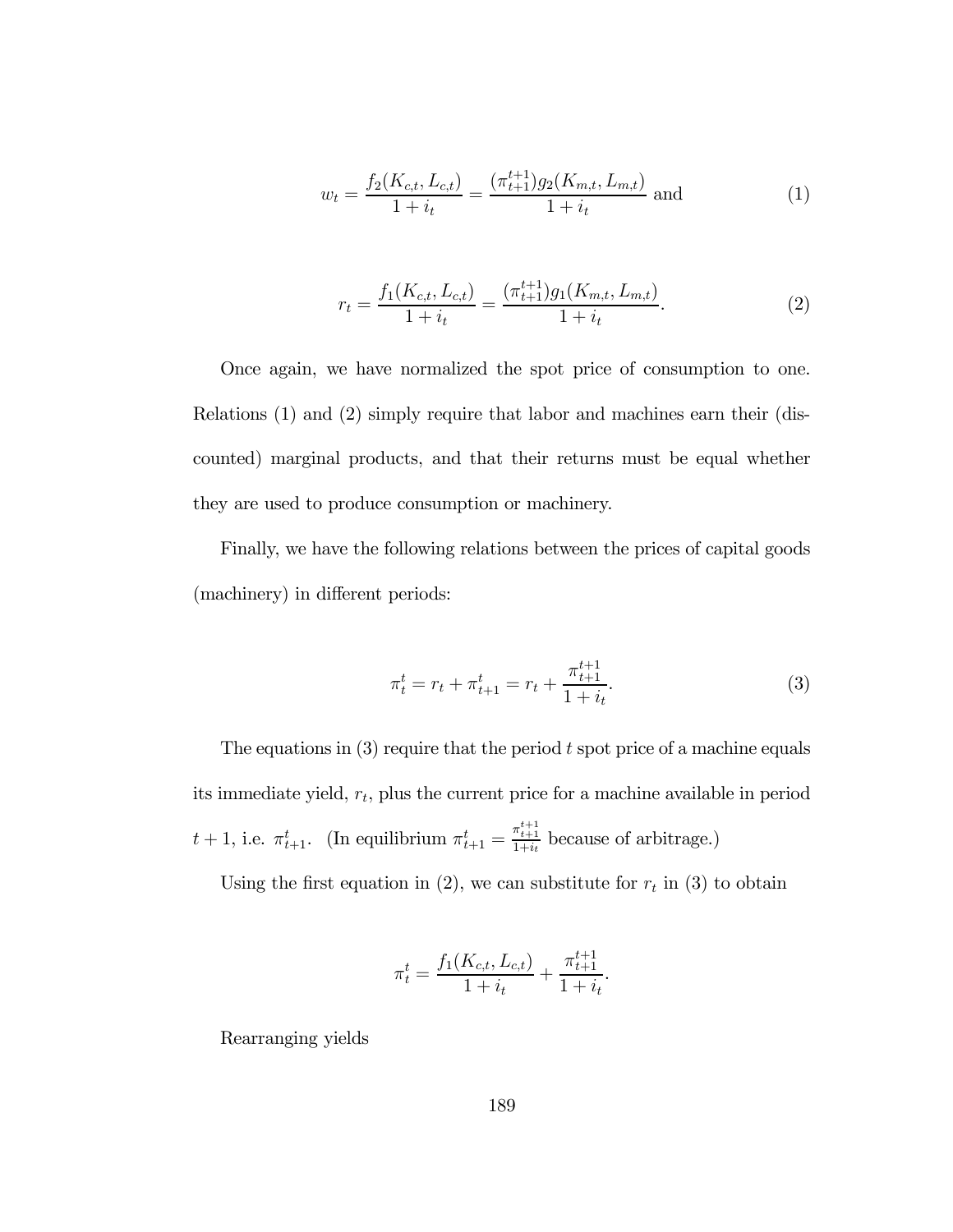$$
i_t = \frac{f_1(K_{c,t}, L_{c,t}) - (\pi_t^t - \pi_{t+1}^{t+1})}{\pi_t^t}.
$$
\n(4)

Equation (4) is completely intuitive. It expresses the fact that the net (real) rate of interest is equal to the net (real) yield of capital divided by the market price of the capital good.

#### Discussion

It is perhaps fair to say that Böhm-Bawerk's critique of the "naive productivity theory" of interest was nothing more (nor less) than his insight that equation (4) has a denominator. Notice that his insight has no relevance when capital and consumption are the same good. In this case, a unit of capital always trades one-for-one against units of consumption, because (obviously) they are units of the same thing. Thus  $\pi_x^x = 1$  trivially in any one-good model, and equation (4) reduces to the standard  $i_t = f_1(K_{c,t}, L_{c,t})$ . The "danger" of one-good models, therefore, is that economists may forget that there is a denominator in (4), and proceed to apply their one-good models to a world in which the denominator need not be one.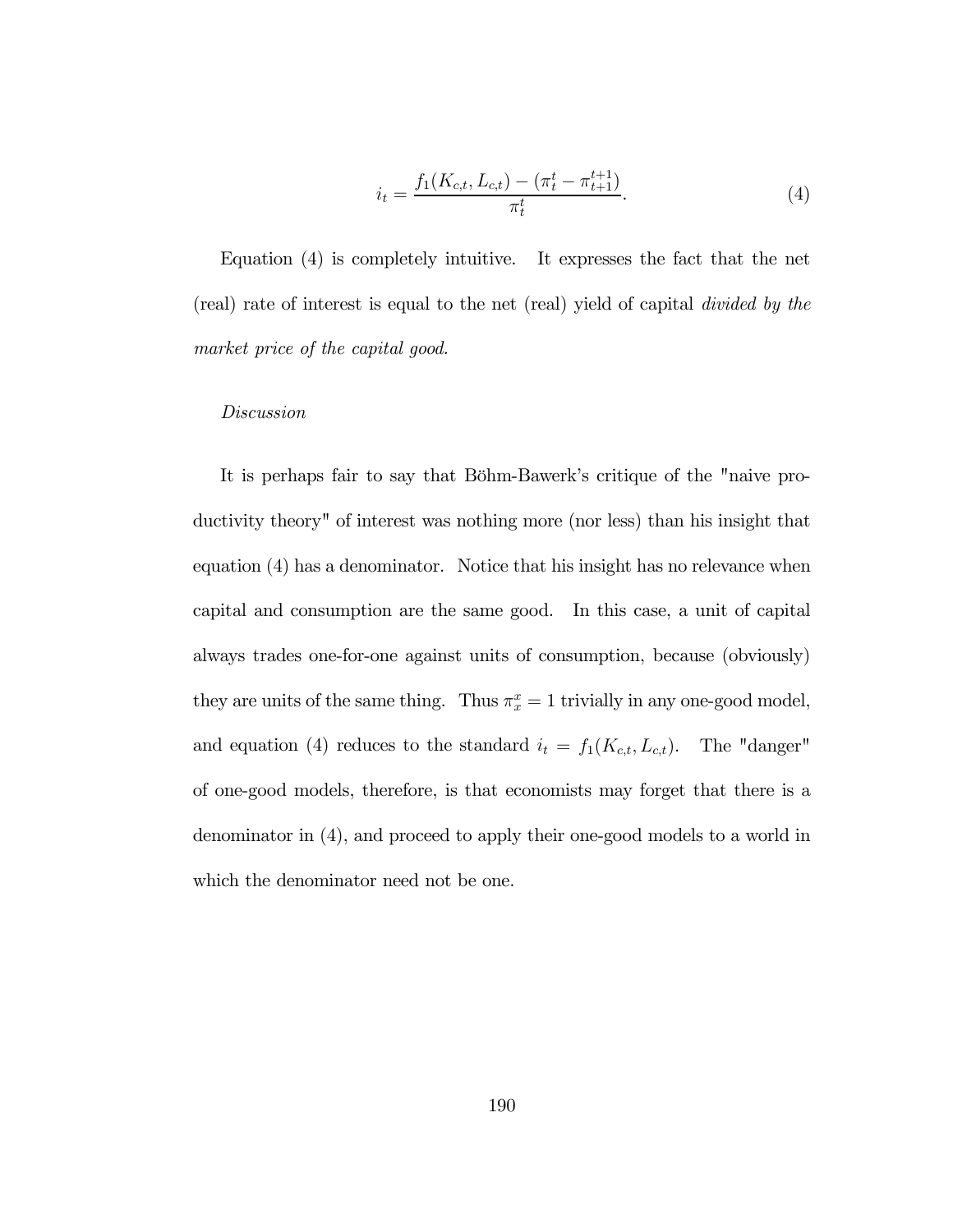# **References**

- Baird, Charles W. (1982) *Prices and Markets: Intermediate Microeconomics,* 2nd edition, St. Paul: West Publishing.
- Black, Fischer. (1995) *Exploring General Equilibrium*, Cambridge, MA: The MIT Press.
- Blaug, Mark. (1978) *Economic Theory in Retrospect,* Oxford: Cambridge University Press.
- Block, Walter. (1978) "The Negative Interest Rate: Toward a Taxonomic Critique," *Journal of Libertarian Studies*, Vol. 2, No. 2, pp. 121-124.
- ——(1999) "Austrian Theorizing: Recalling the Foundations," *The Quarterly Journal of Austrian Economics*, Vol. 2, No. 4 (Winter), pp. 21-39.
- Böhm-Bawerk, Eugen von. (1959 [1881]) *Capital and Interest* (3 vols. in 1), South Holland, IL: Libertarian Press.
- Bohn, Henning. (1991) "On Cash-in-Advance Models of Money Demand and Asset Pricing," *Journal of Money, Credit and Banking,* Vol. 23, Issue 2 (May), pp. 224-242.
- Callahan, Gene. (2002) *Economics for Real People: An Introduction to the Austrian School,* Auburn, AL: The Ludwig von Mises Institute.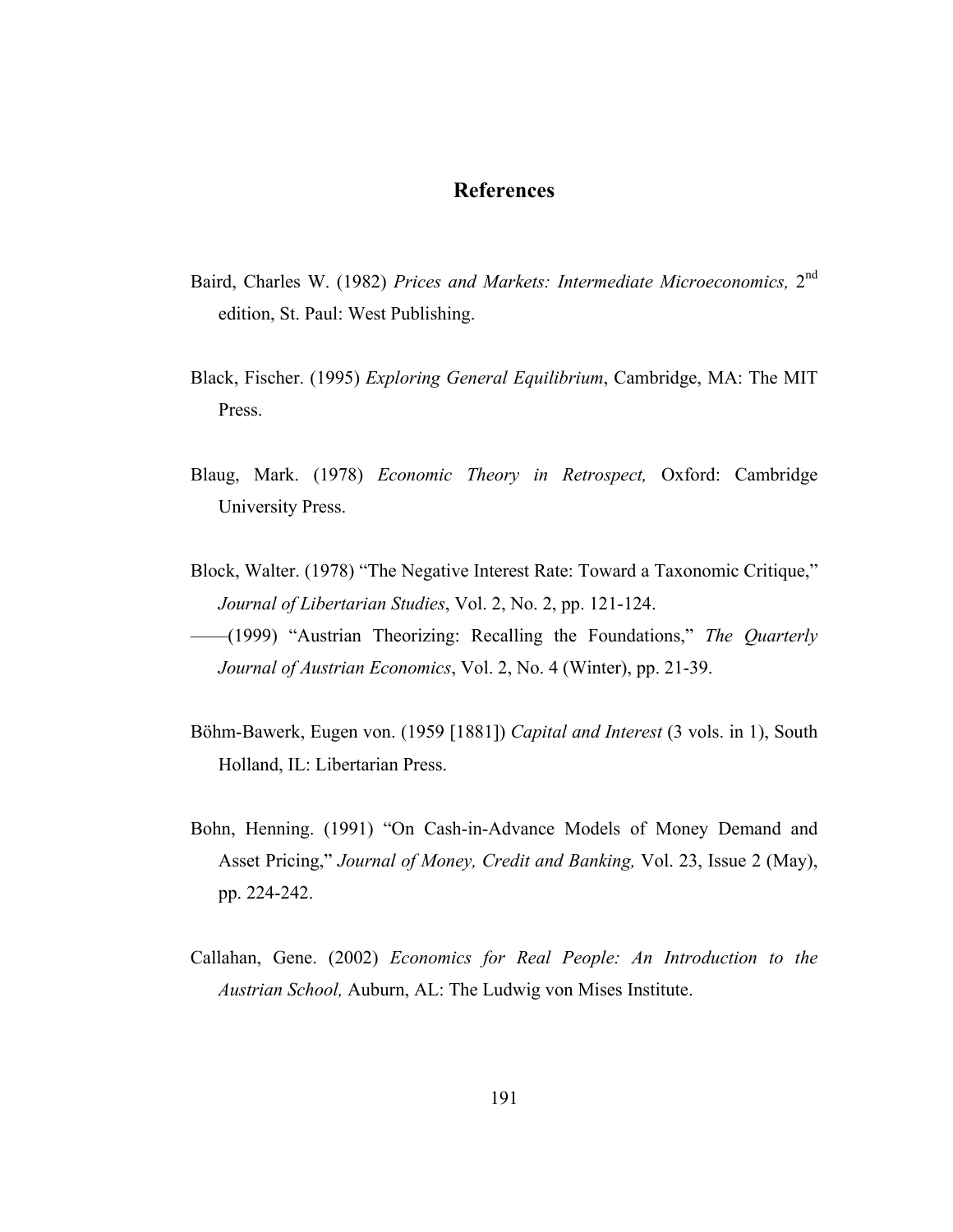- Cowan, Robin and Mario Rizzo. (1996) "The Genetic-Causal Tradition and Modern Economic Theory," *Kyklos*, Vol. 49, Fasc. 3, pp. 273-317.
- Dutkowsky, Donald H. and William G. Foote. (1992) "Intertemporal Substitution in Macroeconomics: Consumption, Labor Supply, and Money Demand," *The Review of Economics and Statistics,* Vol. 74, Issue 2 (May), pp. 333-338.
- Fetter, Frank A. (1977) *Capital, Interest and Rent: Essays in the Theory of Distribution,* ed. with intro. by Murray N. Rothbard, Kansas City: Sheed, Andrews and McMeel.
- Fisher, Franklin M. (1983) *Disequilibrium foundations of equilibrium economics,* New York: Cambridge University Press.

Fisher, Irving. (1907) *The Rate of Interest,* New York: Macmillan. ——(1965 [1930]) *Theory of Interest,* New York: Sentry Press.

- Garrison, Roger. (1979) "In Defense of the Misesian Theory of Interest," *Journal of Libertarian Studies*, Vol. 3, No. 2, pp. 141-150.
- ——(2001) *Time and Money: The Macroeconomics of Capital Structure*, New York: Routledge.
- Hayek, Friedrich von. (1975 [1941]) *The Pure Theory of Capital,* Chicago: The University of Chicago Press.
- ——(1972a [1948]) "Economics and Knowledge," in *Individualism and Economic Order*, Chicago: The University of Chicago Press.
- ——(1972b [1948]) "The Facts of the Social Sciences," in *Individualism and Economic Order*, Chicago: The University of Chicago Press.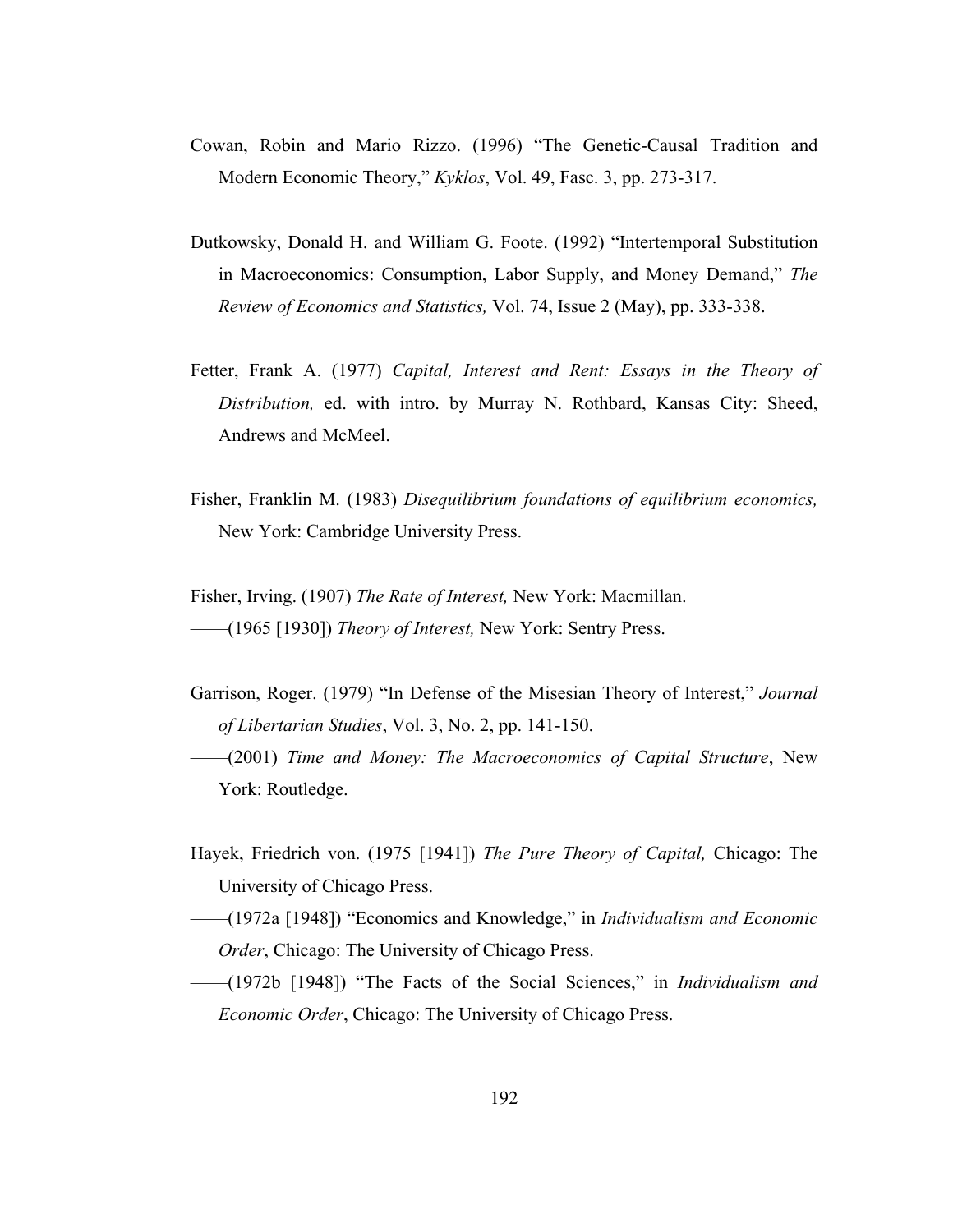- ——(1972c [1948]) "The Use of Knowledge in Society," in *Individualism and Economic Order*, Chicago: The University of Chicago Press. ——(1960) *The Constitution of Liberty*, Chicago: The University of Chicago Press.
- Hazlitt, Henry. (1959) *The Failure of the "New Economics": An Analysis of the Keynesian Fallacies*, New York: D. Van Nostrand Co.
- Hicks, John R. (1961 [1939]) *Value and Capital: An Inquiry into Some Fundamental Principles of Economic Theory*, second edition, Oxford: Oxford University Press.
- Hoppe, Hans H. (1999) "Time Preference, Government, and the Process of De-Civilization: From Monarchy to Democracy," in *The Costs of War*, ed. John V. Denson, New Brunswick (USA) and London: Transaction Publishers.
- Hülsmann, Jörg G. (1999) "Economic Science and Neoclassicism," *The Quarterly Journal of Austrian Economics*, Vol. 2, No. 4 (Winter), pp. 3-20.
- Keynes, John Maynard. (1965 [1936]) *The General Theory of Employment, Interest and Money*, New York: Harcourt, Brace and Company.
- Kirzner, Israel. (1996) *Essays on Capital and Interest,* Brookfield, VT: Edward Elgar.
- ——(2000) *The Driving Force of the Market: Essays in Austrian Economics,*  London and New York: Routledge.
- ——(2001) *Ludwig von Mises: The Man and His Economics,* Wilmington, DE: ISI Books.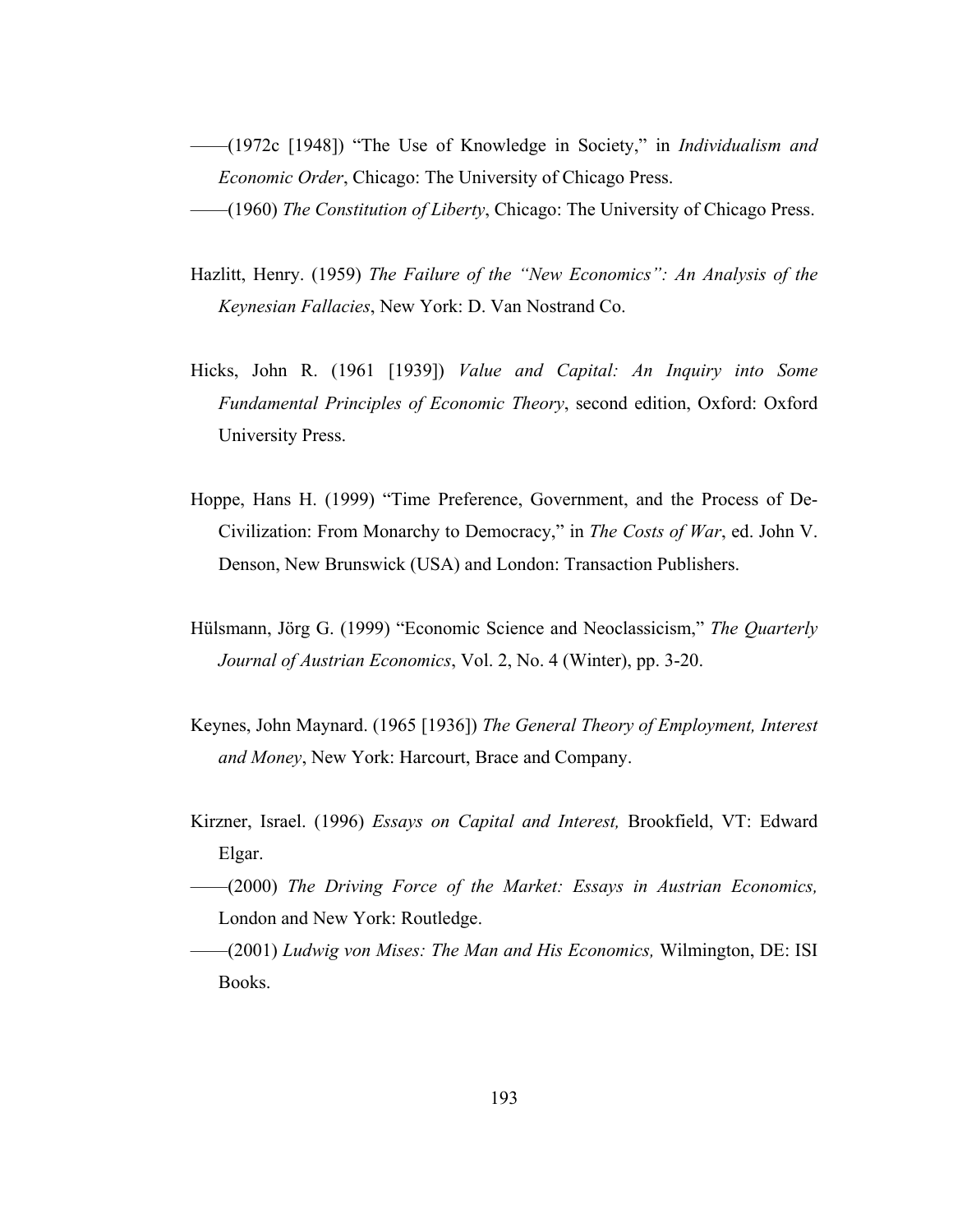- Kiyotaki, Nobuhiro and Randall Wright. (1989) "On Money as a Medium of Exchange," *The Journal of Political Economy*, Vol. 97, Issue 4 (August), pp. 927-954.
- Knight, Frank. (1965 [1921]) *Risk, Uncertainty, and Profit*, New York: Harper & Row, Inc.
- Koopmans, Tjalling C. (1960) "Stationary Ordinal Utility and Impatience," *Econometrica*, Vol. 28, No. 2 (April), pp. 287-309.
- Kreger, J. A. (1971) *Rate of Profit, Distribution and Growth: Two Views*, Chicago and New York: Aldine & Atherton, Inc.
- Lachmann, Ludwig. (1978 [1956]) *Capital and Its Structure*, Kansas City: Sheed, Andrews and McMeel.
- ——(1994) *Expectations and the Meaning of Institutions: Essays in economics by Ludwig Lachmann,* ed. Don Lavoie, London and New York: Routledge.
- Laidler, David. (1988) "Taking Money Seriously," *The Canadian Journal of Economics,* Vol. 21, Issue 4 (November), pp. 687-713.
- Lavoie, Don C. (1978) "Shackle: A Critical Sampling," *Journal of Libertarian Studies,* Vol. 2, No. 2, pp. 125-134.
- Lewin, Peter. (1997) "Rothbard and Mises on Interest: An Exercise in Theoretical Purity," *Journal of the History of Economic Thought,* 19, Spring, pp. 141-159.
- ——(1999) *Capital in Disequilibrium: The Role of Capital in a Changing World,*  London and New York: Routledge.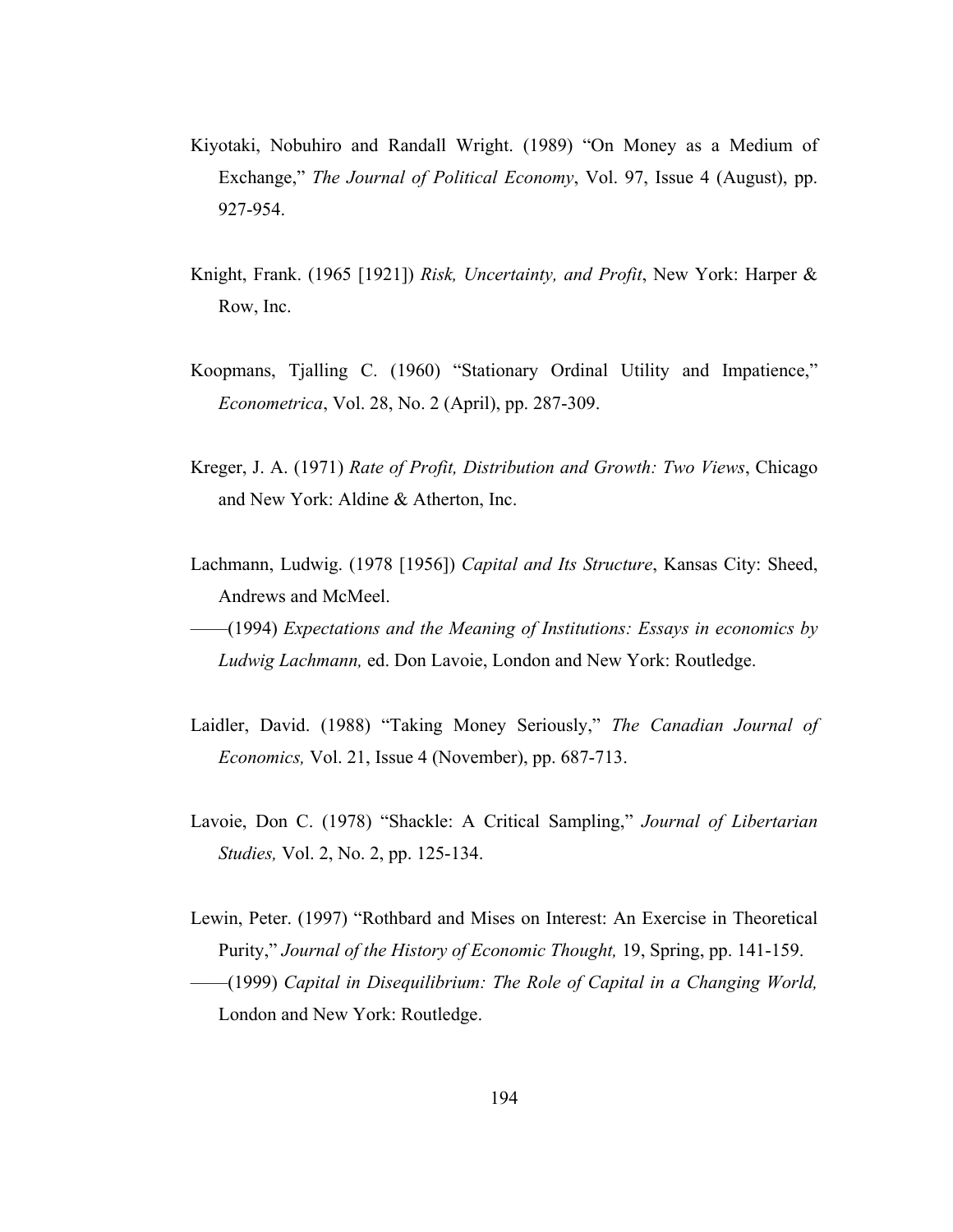- Levhari, D. (1965) "A Non-substitution Theorem and Switching of Techniques," *The Quarterly Journal of Economics*, Vol. 79 (February).
- Littlechild, Stephen C. (1990 [1986]) "Three types of market process," in *Economics as a process: Essays in the New Institutional Economics*, ed. Richard N. Langlois, Cambridge: Cambridge University Press.
- Loasby, Brian J. (1976) *Choice, Complexity, and Ignorance: An Enquiry into Economic Theory and the Practice of Decision-Making*, Cambridge: Cambridge University Press.
- Loomes, Graham. (1988) "Further Evidence of the Impact of Regret and Disappointment in Choice under Uncertainty," *Economica*, New Series, Vol. 55, Issue 217 (February), pp. 47-62.
- Maclachlan, Fiona. (1993) *Keynes' General Theory of Interest: A Reconsideration,*  London and New York: Routledge.
- Menger, Carl. (1994 [1871]) *Principles of Economics*, Grove City, PA: Libertarian Press, Inc.
- Mises, Ludwig von. (1940) *Nationalökonomie*, Geneva: Editions Union. (English translation at http://www.mises.org/easier/critique.asp.)
- ——(1953) *The Theory of Money and Credit,* rev. edition, New Haven, CT: Yale University Press.
- ——(1966 [1949]) *Human Action: A Treatise on Economics*, third revised edition, Chicago: Henry Regnery Co.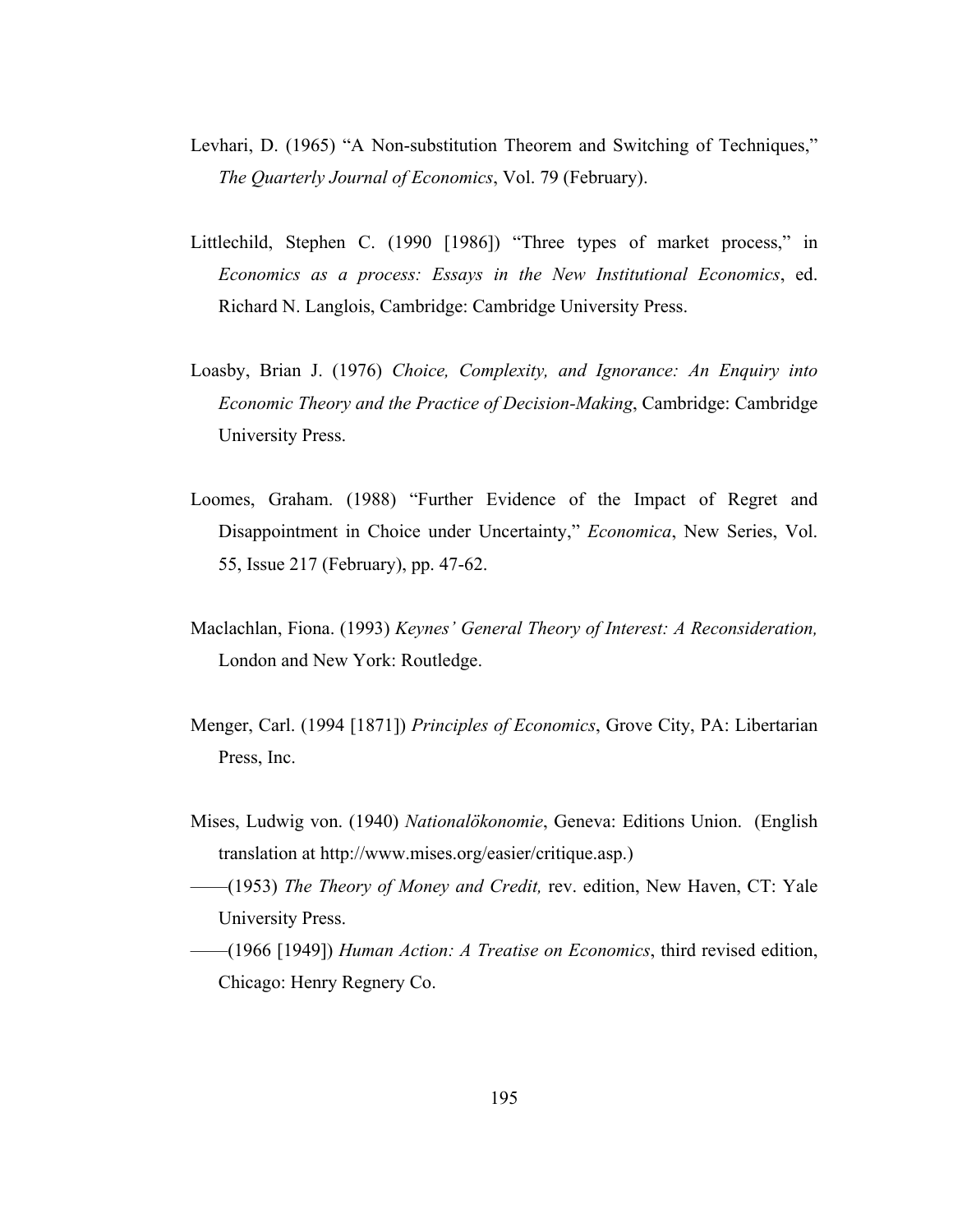- Murphy, Robert P. (2000) "Interest in the Austrian Tradition." (Unpublished manuscript.)
- ——(2003a) "A (Qualified) Defense of Böhm-Bawerk's 'Third Cause' of Interest." (Essay One in the present volume.)
- ——(2003b) "Some Problems with the Pure Time Preference Theory of Interest." (Essay Two in the present volume.)
- ——(2003c) "A Monetary Approach to Interest Theory." (Essay Three in the present volume.)
- Nyarko, Yaw. (1991) "Learning in Mis-specified Models and the Possibility of Cycles," *Journal of Economic Theory*, 55, pp. 416-427.
- O'Driscoll, Gerald P. and Mario Rizzo. (1996 [1985]) *The Economics of Time and Ignorance,* London and New York: Routledge.
- Pellengahr, Ingo. (1996) *The Austrian Subjectivist Theory of Interest: An Investigation into the History of Thought*, New York: Peter Lang.
- Popper, Karl. (1950) "Indeterminism in Quantum Physics and in Classical Physics, Part II," *The British Journal for the Philosophy of Science*, Vol. 1, Issue 3 (November), pp. 173-195. ——(1997 [1957]) *The Poverty of Historicism*, London and New York: Routledge.
- Romer, David. (1996) *Advanced Macroeconomics*, New York: The McGraw-Hill Companies, Inc.
- Rothbard, Murray N. (1970) *Man, Economy, and State: A Treatise on Economic Principles,* 2 vols., Los Angeles: Nash Publishing.